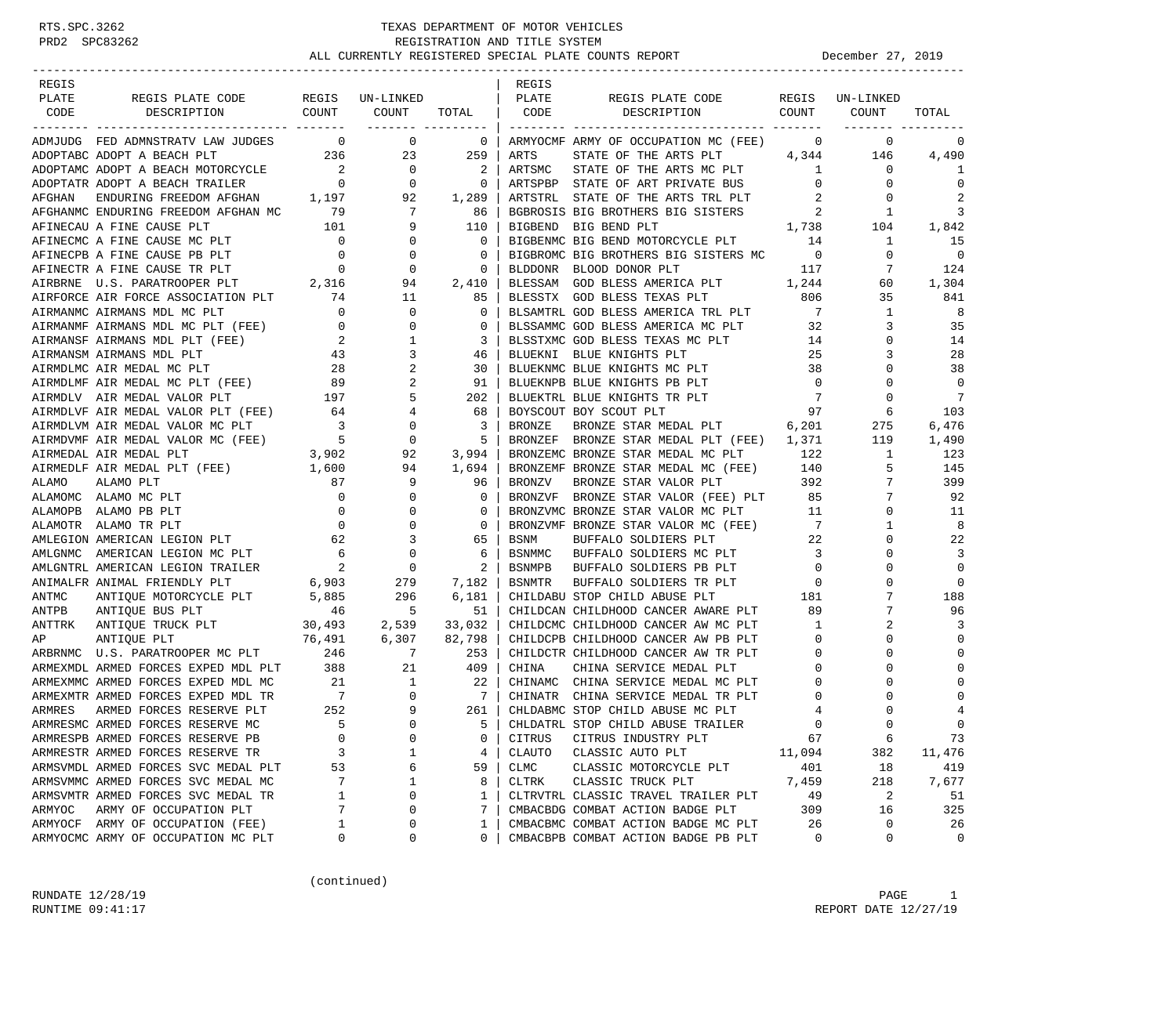| REGIS |                                      |                            |                  |                          | REGIS       |                                                                            |                          |                 |              |
|-------|--------------------------------------|----------------------------|------------------|--------------------------|-------------|----------------------------------------------------------------------------|--------------------------|-----------------|--------------|
| PLATE | REGIS PLATE CODE                     |                            | REGIS UN-LINKED  |                          | PLATE       | REGIS PLATE CODE                                                           |                          | REGIS UN-LINKED |              |
| CODE  | COUNT<br>DESCRIPTION                 |                            | COUNT            | TOTAL                    | CODE        | DESCRIPTION                                                                | COUNT                    | COUNT           | TOTAL        |
|       |                                      |                            | ________ _______ |                          |             |                                                                            |                          |                 |              |
|       | CMBACBTR COMBAT ACTION BADGE TR PLT  | 5                          | 0                | 5                        |             | CMDMVJTR CMNDTN MDL VLR JOINT SVC TR                                       | $\Omega$                 | $\mathbf 0$     | $\Omega$     |
|       | CMBACGMC COMBAT ACTION RBN CG MC PLT | $\overline{\phantom{0}}$   | 0                | $\circ$                  |             | CMDMVNMC CMNDTN MDL VLR NAVY MRN MC                                        | 0                        | 0               | $\Omega$     |
|       | CMBACGPB COMBAT ACTION RBN CG PB PLT | $\sim$ 0                   | $\mathbf 0$      | 0                        |             |                                                                            | $\mathbf{0}$             | $\mathbf 0$     | $\Omega$     |
|       | CMBACGTR COMBAT ACTION RBN CG TR PLT | $\overline{1}$             | $\mathbf{0}$     | 1                        |             | CMDMVNTR CMNDTN MDL VLR NAVY MRN TR<br>CMDMVRMC CMNDTN MDL VLR ARMY MC PLT | 1                        | 0               | $\mathbf{1}$ |
|       | CMBACMDL COMBAT ACTION MEDAL PLT     | $\frac{35}{4}$             | $\overline{4}$   | 39                       |             | CMDMVRTR CMNDTN MDL VLR ARMY TR PLT                                        | $\frac{1}{2}$            | 0               | 1            |
|       | CMBACMMC COMBAT ACTION MEDAL MC PLT  | $4\overline{4}$            | $\mathbf{1}$     | 5                        | CMP         | CMOH PLT                                                                   | 5                        | $\Omega$        | 5            |
|       | CMBACMPB COMBAT ACTION MEDAL PB PLT  | $\sim$ 0                   | $\overline{0}$   | $\circ$                  |             | CMPAFCMC CMOH AIR FORCE MC PLT                                             | $\mathbf{0}$             | 0               | $\cap$       |
|       | CMBACMTR COMBAT ACTION MEDAL TR PLT  | $\overline{1}$             | $\mathbf 0$      | 1                        |             | CMPAFMCF CMOH AIR FORCE MC PLT (FEE)                                       | 0                        | 0               | $\Omega$     |
|       | CMBACRBG COMBAT ACTION RBN CG PLT    | $\overline{\phantom{a}}$   | 1                | 4                        |             | CMPAFRC CMOH AIR FORCE PLT                                                 | 0                        | $\Omega$        |              |
|       | CMBACRBN COMBAT ACTION RBN NAVY PLT  | $\frac{306}{27}$           | 25               | 331                      |             | CMPAFRCF CMOH AIR FORCE PLT (FEE)                                          | 0                        | 0               |              |
|       | CMBARNMC COMBAT ACTION RBN NAVY MC   | 27                         | $\overline{4}$   | 31                       |             | CMPARMCF CMOH ARMY MC PLT (FEE)                                            | 0                        | $\Omega$        | $\Omega$     |
|       | CMBARNPB COMBAT ACTION RBN NAVY PB   | $\overline{0}$             | 0                | $\mathbf 0$              |             | CMPARMMC CMOH ARMY MC PLT                                                  | $\mathbf 0$              | U               | $\cap$       |
|       | CMBARNTR COMBAT ACTION RBN NAVY TR   | $7\overline{ }$            | $\mathbf 0$      | 7                        |             | CMPARMY CMOH ARMY PLT                                                      | 2                        | U               | 2            |
|       | CMBATMED COMBAT MEDICAL BADGE PLT    | 76                         | 8                | 84                       |             | CMPARMYF CMOH ARMY PLT (FEE)                                               | 0                        | U               | $\cap$       |
|       | CMBINFBD COMBAT INFANTRYMANS BADGE   | 428                        | 37               | 465                      |             | CMPNAVMC CMOH NAVY MC PLT                                                  | $\mathbf 0$              | 0               | $\Omega$     |
|       | CMBINFMC COMBAT INFANTRYMANS BDGE MC | 51                         | $\mathbf 0$      | 51                       |             | CMPNAVY CMOH NAVY PLT                                                      | 2                        | U               | 2            |
|       | CMBINFPB COMBAT INFANTRYMANS BDGE PB | $\overline{0}$             | $\mathbf 0$      | $\overline{\phantom{0}}$ |             | CMPNAVYF CMOH NAVY PLT (FEE)                                               | $\mathbf{1}$             | 0               | $\mathbf{1}$ |
|       | CMBINFTR COMBAT INFANTRYMANS BDGE TR | 9                          | 3                | 12                       |             | CMPNVMCF CMOH NAVY MC PLT (FEE)                                            | $\mathbf 0$              | 0               | $\Omega$     |
|       | CMBTMDMC COMBAT MEDICAL BADGE MC PLT | $\overline{7}$             | 0                | 7                        |             | CNTYJUDG COUNTY JUDGE PLT                                                  | 0                        | $\Omega$        |              |
|       | CMBTMDTR COMBAT MEDICAL BADGE TR PLT | $\overline{\phantom{a}}^2$ | 0                | 2                        | COASTMD     | COAST GUARD MDL PLT                                                        | 1                        | 0               | -1           |
|       | CMDMDAIR COMMENDATION MDL AIR FORCE  | 590                        | 26               | 616                      |             | COASTMDF COAST GUARD MDL PLT (FEE)                                         | $\mathbf{1}$             | 0               | 1            |
|       | CMDMDAMC COMMENDATION MDL AF MC PLT  | 23                         | $\mathbf{1}$     | 24                       |             | COASTMMC COAST GUARD MDL MC PLT                                            | $\mathbf 0$              | 0               | $\Omega$     |
|       | CMDMDAPB COMMENDATION MDL AF PB PLT  | $\overline{0}$             | $\mathbf 0$      | $\overline{0}$           |             | COASTMMF COAST GUARD MDL MC PLT FEE                                        | $\overline{0}$           | 0               | $\Omega$     |
|       | CMDMDARM COMMENDATION MDL ARMY PLT   |                            | 30               |                          | COLL        |                                                                            | 1,576                    |                 |              |
|       |                                      | 674                        |                  | 704                      | COLL        | TEXAS A & M UNIVERSITY                                                     | 821                      | 50              | 1,626<br>849 |
|       | CMDMDATR COMMENDATION MDL AF TR PLT  | 10                         | $\mathbf{1}$     | - 11                     |             | UNIV OF TEXAS AT AUSTIN                                                    |                          | 28              |              |
|       | CMDMDCGD COMMENDATION MDL CGUARD PLT | 21                         | 5                | 26                       | COLL        | SOUTHERN METHODIST UNIV                                                    | 67                       | 2               | 69           |
|       | CMDMDCMC COMMENDATION MDL CG MC PLT  | $\overline{\phantom{1}}$   | $\overline{0}$   | $\mathbf{1}$             | <b>COLL</b> | INCARNATE WORD COLLEGE                                                     | $\overline{0}$           | $\mathbf 0$     | $\Omega$     |
|       | CMDMDCPB COMMENDATION MDL CG PB PLT  | $\overline{0}$             | $\mathbf 0$      | $\mathbf{0}$             | COLL        | TEXAS TECH UNIVERSITY 1,561                                                |                          | 65              | 1,626        |
|       | CMDMDCTR COMMENDATION MDL CG TR PLT  | $\overline{\phantom{a}}$   | 1                | 2                        | COLL        | UNIV OF TX AT ARLINGTON                                                    | 6                        | 0               | 6            |
|       | CMDMDJMC COMMENDATION MDL JSV MC PLT | 4                          | 0                | 4                        | <b>COLL</b> | UNIV OF TEXAS AT EL PASO                                                   | 58                       | $\mathbf{1}$    | 59           |
|       | CMDMDJPB COMMENDATION MDL JSV PB PLT | $\overline{\phantom{0}}$   | $\mathbf 0$      | $\mathbf 0$              | COLL        | UNIVERSITY OF HOUSTON                                                      | 253                      | 14              | 267          |
|       | CMDMDJSV COMMENDATION MDL JOINT SVCS | 165                        | 12               | 177                      | <b>COLL</b> | RICHLAND COLLEGE                                                           | $\overline{0}$           | $\mathbf 0$     | $\mathbf 0$  |
|       | CMDMDJTR COMMENDATION MDL JSV TR PLT | $\overline{\phantom{a}}$ 2 | 0                | 2                        | COLL        | TEXAS SOUTHERN UNIVERSITY                                                  | 90                       | 3               | 93           |
|       | CMDMDNAV COMMENDATION MDL NAVY PLT   | 248                        | 8                | 256                      | COLL        | BAYLOR UNIVERSITY                                                          | 232                      | 10              | 242          |
|       | CMDMDNMC COMMENDATION MDL NAVY MC    | $\overline{\mathbf{3}}$    | 0                | 3                        | COLL        | TEXAS STATE UNIVERSITY                                                     | 26                       | $\mathbf{1}$    | 27           |
|       | CMDMDNPB COMMENDATION MDL NAVY PB    | $\overline{0}$             | $\mathbf{0}$     | $\mathbf{0}$             | COLL        | UNIVERSITY OF NORTH TEXAS                                                  | 53                       | 0               | 53           |
|       | CMDMDNTR COMMENDATION MDL NAVY TR    | $\overline{4}$             | 0                | 4                        | COLL        | RICE UNIVERSITY                                                            | 162                      | 6               | 168          |
|       | CMDMDRMC COMMENDATION MDL ARMY MC    | 40                         | 2                | 42                       | COLL        | U OF MARY HARDIN-BAYLOR                                                    | 24                       | 1               | 25           |
|       | CMDMDRPB COMMENDATION MDL ARMY PB    | $\overline{0}$             | 0                | $\overline{0}$           | COLL        | UNIV OF TX AT SAN ANTONIO                                                  | $\overline{\phantom{0}}$ | 0               | $\Omega$     |
|       | CMDMDRTR COMMENDATION MDL ARMY TR    | $\overline{7}$             | 0                | 7                        | COLL        | TEXAS CHRISTIAN UNIV                                                       | 107                      | 4               | 111          |
|       | CMDMLVAF CMNDTN MDL VLR AIR FORCE    | $\mathbf{1}$               | $\mathbf 0$      | $\mathbf{1}$             | COLL        | PRAIRIE VIEW A & M UNIV                                                    | 46                       | 2               | 48           |
|       | CMDMLVAR CMNDTN MDL VLR ARMY PLT     | 35                         |                  | 39                       | COLL        | BROOKHAVEN COLLEGE                                                         | $\Omega$                 | $\Omega$        | $\Omega$     |
|       | CMDMLVCG CMNDTN MDL VLR COAST GRD    | 0                          | $\Omega$         | 0                        | COLL        | UNIVERSITY OF ST. THOMAS                                                   | 11                       | 0               | 11           |
|       | CMDMLVJS CMNDTN MDL VLR JOINT SVC    | 1                          | $\Omega$         | 1                        | COLL        | PARKER C OF CHIROPRACTIC                                                   | $\mathbf 0$              | 0               | 0            |
|       | CMDMLVNV CMNDTN MDL VLR NAVY MRN PLT | 28                         | 1                | 29                       | COLL        | S. F. AUSTIN STATE UNIV                                                    | 34                       | 2               | 36           |
|       | CMDMVAMC CMNDTN MDL VLR AIR FORCE MC | 0                          | 0                | 0                        | COLL        | TX CHIROPRACTIC COLLEGE                                                    | 0                        | 0               | $\Omega$     |
|       | CMDMVATR CMNDTN MDL VLR AIR FORCE TR | 0                          | $\Omega$         | 0                        | COLL        | ABILENE CHRISTIAN UNIV                                                     | 0                        | 0               | $\Omega$     |
|       | CMDMVCMC CMNDTN MDL VLR COAST GRD MC | 0                          | $\Omega$         | 0                        | COLL        | HOUSTON BAPTIST UNIV                                                       | 0                        | 0               | $\mathbf 0$  |
|       | CMDMVCTR CMNDTN MDL VLR COAST GRD TR | 0                          | 0                | 0                        | COLL        | TEXAS A & M COMMERCE                                                       | 18                       | 1               | 19           |
|       | CMDMVJMC CMNDTN MDL VLR JOINT SVC MC | 0                          | 0                | 0                        | COLL        | TARLETON STATE UNIV                                                        | 0                        | 0               | $\mathbf 0$  |
|       |                                      |                            |                  |                          |             |                                                                            |                          |                 |              |

(continued)

RUNDATE  $12/28/19$  PAGE 2 RUNTIME 09:41:17 REPORT DATE 12/27/19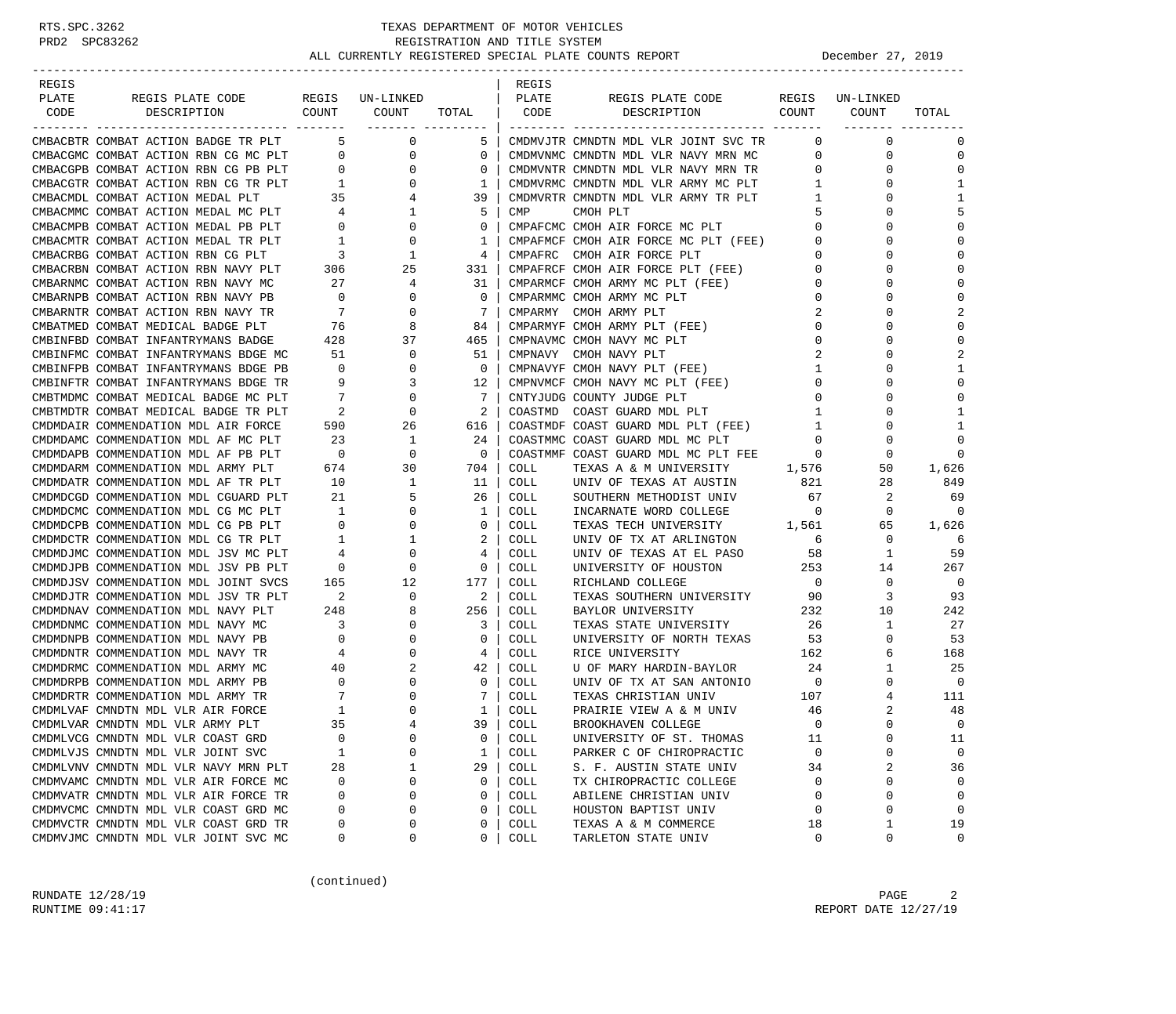| REGIS        |                                                  |                          |                                   |              | REGIS             |                                                                |                |              |                |
|--------------|--------------------------------------------------|--------------------------|-----------------------------------|--------------|-------------------|----------------------------------------------------------------|----------------|--------------|----------------|
| PLATE        | REGIS PLATE CODE                                 |                          | REGIS UN-LINKED                   |              | PLATE             | REGIS PLATE CODE                                               | REGIS          | UN-LINKED    |                |
| CODE         | COUNT<br>DESCRIPTION                             |                          | COUNT                             | TOTAL        | CODE              | DESCRIPTION COUNT                                              |                | COUNT        | TOTAL          |
| COLL         | WEST TEXAS A & M UNIV                            | 41                       | ------- ---------<br>$\mathbf{1}$ | 42           |                   | DFDRVRPB DEAF DRIVER AWARENESS PB                              | $\mathbf{0}$   | $\mathbf 0$  | 0              |
| COLL         | SAM HOUSTON STATE UNIV 116                       |                          | $7^{\circ}$                       | 123          |                   | DFDRVRTR DEAF DRIVER AWARENESS TR                              | 1              | 0            | -1             |
| COLL         | TX A & M CORPUS CHRISTI                          | $\overline{0}$           | $\mathbf{0}$                      | 0            |                   | DFLYCMCF FLY CRS MDL RCPNT MC (FEE)                            | 11             | 2            | 13             |
| COLL         | MIDWESTERN STATE UNIV                            | $\mathbf{0}$             | 0                                 | 0            |                   | DFLYCRS FLYING CROSS MEDAL RECIPNTS 1,151                      |                | 33           | 1,184          |
| COLL         | HOWARD PAYNE UNIVERSITY                          | $\overline{0}$           | 0                                 | $\mathbf 0$  |                   | DFLYCRSF FLY CRS MDL RCPNT PLT (FEE)                           | 349            | 17           | 366            |
| COLL         | SOUTHWESTERN UNIVERSITY                          | 24                       | 0                                 | 24           |                   | DFLYCSMC FLY CRS MEDAL RCPNT MC PLT                            | 6              | 0            | 6              |
| COLL         | AUSTIN COLLEGE                                   | 34                       | 1                                 | 35           | DIMES             | MARCH OF DIMES PLT                                             | 16             | 1            | 17             |
| COLL         | LAMAR UNIVERSITY                                 | $\overline{0}$           | 0                                 | $\mathbf 0$  |                   | DSMAIRF DISTING SERVICE AIR FORCE                              | 47             | $\mathbf 0$  | 47             |
| COLL         | EAST TEXAS BAPTIST UNIV                          | $\mathbf{0}$             | $\Omega$                          | 0            |                   | DSMAIRFF DISTING SER AIR FORCE (FEE)                           | 13             | 1            | 14             |
| COLL         | TEXAS LUTHERAN UNIVERSITY                        | $\mathbf{0}$             | 0                                 | 0            |                   | DSMAIRFM DISTING SERV AIR FORCE MC                             | $\mathbf{1}$   | 0            | 1              |
| COLL         | HUSTON-TILLOTSON COLLEGE                         | $\mathbf 0$              | $\Omega$                          | $\mathbf 0$  |                   | DSMAIRMF DIST SER AIR FORCE MC (FEE)                           | $\overline{0}$ | 0            | 0              |
| COLL         | MCMURRY UNIVERSITY                               | $\overline{0}$           | $\Omega$                          | $\mathbf 0$  |                   | DSMARMMF DISTING SERV ARMY MC (FEE)                            | $\mathbf{0}$   | 0            | $\mathbf 0$    |
| COLL         | UNIV OF TEXAS AT DALLAS                          | 30                       | $\Omega$                          | 30           |                   | DSMARMY DISTINGUISHED SERVICE ARMY                             | 44             | 1            | 45             |
| COLL         | TEXAS WESLEYAN UNIVERSITY                        | $\overline{\phantom{0}}$ | $\Omega$                          | $\mathbf 0$  |                   | DSMARMYF DISTING SERVICE ARMY (FEE)                            | 10             | 3            | 13             |
| COLL         | SUL ROSS STATE UNIVERSITY                        | 36                       | 1                                 | 37           |                   | DSMARMYM DISTING SERVICE ARMY MC                               | 0              | 0            | $\mathbf 0$    |
| COLL         | UT DALLAS SUNSET 09/01/2014                      | $\overline{0}$           | $\Omega$                          | $\mathbf 0$  | DSMCG             | DISTING SERVICE COAST GUARD                                    | 2              |              | 2              |
| COLL         | TEXAS A & M KINGSVILLE                           | $\mathbf{0}$             | 0                                 | 0            | DSMCGF            | DIST SER COAST GUARD (FEE)                                     | $\mathbf{0}$   | U            | $\Omega$       |
| COLL         | NORTH CENTRAL TX COLLEGE                         | $\mathbf{0}$<br>38       | $\Omega$                          | 0            | DSMCGM            | DISTING SERV COAST GUARD MC                                    | 0              |              | $\mathbf 0$    |
| COLL         | UT MD ANDERSON CANCER                            |                          | 1                                 | 39           |                   | DSMCGMF DIST SER CST GUARD MC (FEE)                            | 0              |              | $\mathbf 0$    |
| COLL         | TEXAS WOMEN'S UNIVERSITY                         | $\overline{0}$           | 0                                 | 0            |                   | DSMDDMCF DIS SER MDL DOD MC PLT(FEE)                           | 0              | U            | 0              |
| COLL         | UNIV OF TX AT BROWNSVILLE                        | $\circ$                  | $\Omega$                          | $\mathbf 0$  |                   | DSMDHSMC DIST SER MDL DOHS MC PLT<br>DIST SER MDL DOD PLT      | 0              |              | $\mathbf 0$    |
| <b>COLL</b>  | LUBBOCK CHRISTIAN UNIV                           | 8<br>29                  | 0<br>4                            | 8<br>33      | DSMDOD<br>DSMDODF |                                                                | 8<br>4         |              | 8<br>4         |
| COLL<br>COLL | ST. MARY'S UNIVERSITY<br>ANGELO STATE UNIVERSITY | 45                       | 0                                 | 45           |                   | DIST SER MDL DOD PLT (FEE)<br>DSMDODMC DIST SER MDL DOD MC PLT | 0              |              | $\mathbf 0$    |
| COLL         | HOUSTON COMMUNITY COLLEGE                        | $\overline{4}$           | 8                                 | 12           |                   | DSMDOHS DIST SER MDL DOHS PLT                                  | 0              | U            | 0              |
|              | COLLTXAN COLLEGE FOR ALL TEXANS                  | 16                       | 1                                 | 17           |                   | DSMDOHSF DIST SER MDL DOHS PLT (FEE)                           | 0              |              | $\mathbf 0$    |
|              | COLLTXMC COLL FOR ALL TEXANS MC                  | $\overline{0}$           | 0                                 | $\mathbf 0$  | DSMDOT            | DIST SER MDL DOT PLT                                           | $\mathbf 0$    |              | $\Omega$       |
|              | COLLTXTR COLL FOR ALL TEXANS TR                  | $\overline{0}$           | 0                                 | $\mathbf 0$  |                   | DSMDOTF DIST SER MDL DOT PLT (FEE)                             | 0              |              | 0              |
|              | CONQCNCR CONQUER CANCER PLT                      | 136                      | 6                                 | 142          |                   | DSMDOTMC DIST SER MDL DOT MC PLT                               | $\Omega$       |              | 0              |
| CTNBOL       | COTTON BOLL PLT                                  | 461                      | 20                                | 481          |                   | DSMDTMCF DIS SER MDL DOT MC PLT(FEE)                           | 0              | U            | 0              |
| CUSTOM       | CUSTOM VEHICLE PLT                               | 71                       | 8                                 | 79           |                   | DSMHSMCF DIS SER MDL DHS MC PLT(FEE)                           | 0              |              | $\mathbf 0$    |
|              | CUSTOMMC CUSTOM MOTORCYCLE PLT                   | $\overline{\phantom{0}}$ | 0                                 | $\circ$      |                   | DSMNAVMF DISTING SERV NAVY MC (FEE)                            | 0              | U            | $\Omega$       |
| CVLPAT       | TX WING CIVIL AIR PATROL                         | 163                      | 6                                 | 169          |                   | DSMNAVY DISTINGUISHED SERVICE NAVY                             | 8              |              | 8              |
|              | CVLPATMC TX WING CIVIL AIR PATROL MC             | 3                        | 0                                 | 3            |                   | DSMNAVYF DISTING SERVICE NAVY (FEE)                            | 3              |              |                |
|              | CVLPATPB TX WING CIVIL AIR PATROL PB             | $\overline{0}$           | 0                                 | 0            |                   | DSMNAVYM DISTING SERVICE NAVY MC                               | 0              | 0            | $\mathbf 0$    |
|              | CVLPATTR TX WING CIVIL AIR PATROL TR             | $\mathbf 0$              | 0                                 | $\mathbf 0$  |                   | DSSMDLMC DEF SUPERIOR SERV MDL MC                              | 2              |              | 2              |
| <b>DARMC</b> | DAUGHTERS AMER REV MC PLT                        | $\mathbf{0}$             | 0                                 | $\mathbf 0$  |                   | DSSMDLMF DEF SUPER SERV MDL MC (FEE)                           | $\mathbf{0}$   | O            | 0              |
| DARPB        | DAUGHTERS AMER REV PB PLT                        | $\overline{0}$           | 0                                 | $\mathbf 0$  |                   | DSSMEDAL DEFENSE SUPERIOR SERV MEDAL                           | 177            | 8            | 185            |
| DARPLT       | DAUGHTERS AMER REV PLT                           | 90                       | 7                                 | 97           |                   | DSSMEDLF DEF SUPERIOR SERV MDL (FEE)                           | 46             | 2            | 48             |
| <b>DARTR</b> | DAUGHTERS AMER REV TR PLT                        | $\overline{\phantom{0}}$ | 0                                 | $\mathbf 0$  | <b>DUBLUE</b>     | DU BLUE HERON PLT                                              | 721            | 35           | 756            |
|              | DEFMERSF DEFENSE MERIT SVC MDL (FEE)             | 256                      | 30                                | 286          |                   | DUBLUEMC DU BLUE HERON MC PLT                                  | 1              | $\mathbf{1}$ | 2              |
|              | DEFMERSV DEFENSE MERIT SVC MDL PLT               | 1,105                    | 32                                | 1,137        |                   | DUBLUEPB DU BLUE HERON PB PLT                                  | $\Omega$       | $\Omega$     | $\Omega$       |
|              | DEFMRSMC DEFENSE MERIT SVC MDL MC                | 10                       | $\Omega$                          | 10           |                   | DUBLUETR DU BLUE HERON TRL PLT                                 | 7              | 0            | 7              |
|              | DEFMRSMF DEFENSE MERIT SVC MDL MC F              | 15                       | 3                                 | 18           |                   | DUTHREED DU THREE DOGS PLT                                     | 102            | 15           | 117            |
|              | DESERTMC DESERT STORM MC PLT                     | 64                       | 3                                 | 67           |                   | DUTHREMC DU THREE DOGS MC PLT                                  | $\mathbf 0$    | 0            | 0              |
|              | DESERTPB DESERT STORM PB PLT                     | $\mathbf 0$              | 0                                 | $\mathbf{0}$ |                   | DUTHREPB DU THREE DOGS PB PLT                                  | $\mathbf 0$    | $\Omega$     | $\overline{0}$ |
|              | DESERTS DESERT STORM PLT                         | 1,163                    | 45                                | 1,208        |                   | DUTHRTRL DU THREE DOGS TRL PLT                                 | 4              | 0            | $\overline{4}$ |
|              | DESERTTR DESERT STORM TR PLT                     | 8                        | 0                                 | 8            |                   | DVAEXMDL DV ARM FORCES EXP MDL PLT                             | 268            | 3            | 271            |
|              | DFDRVRAW DEAF DRIVER AWARENESS PLT               | 50                       | 2                                 | 52           |                   | DVAEXMLF DV ARM FORCES EXP MDL (FEE)                           | 159            | 3            | 162            |
|              | DFDRVRMC DEAF DRIVER AWARENESS MC                | 0                        | 0                                 | 0            |                   | DVAEXMMC DV ARM FORCES EXP MDL MC                              | 4              | 0            | 4              |

(continued)

RUNDATE  $12/28/19$  PAGE 3 RUNTIME 09:41:17 REPORT DATE 12/27/19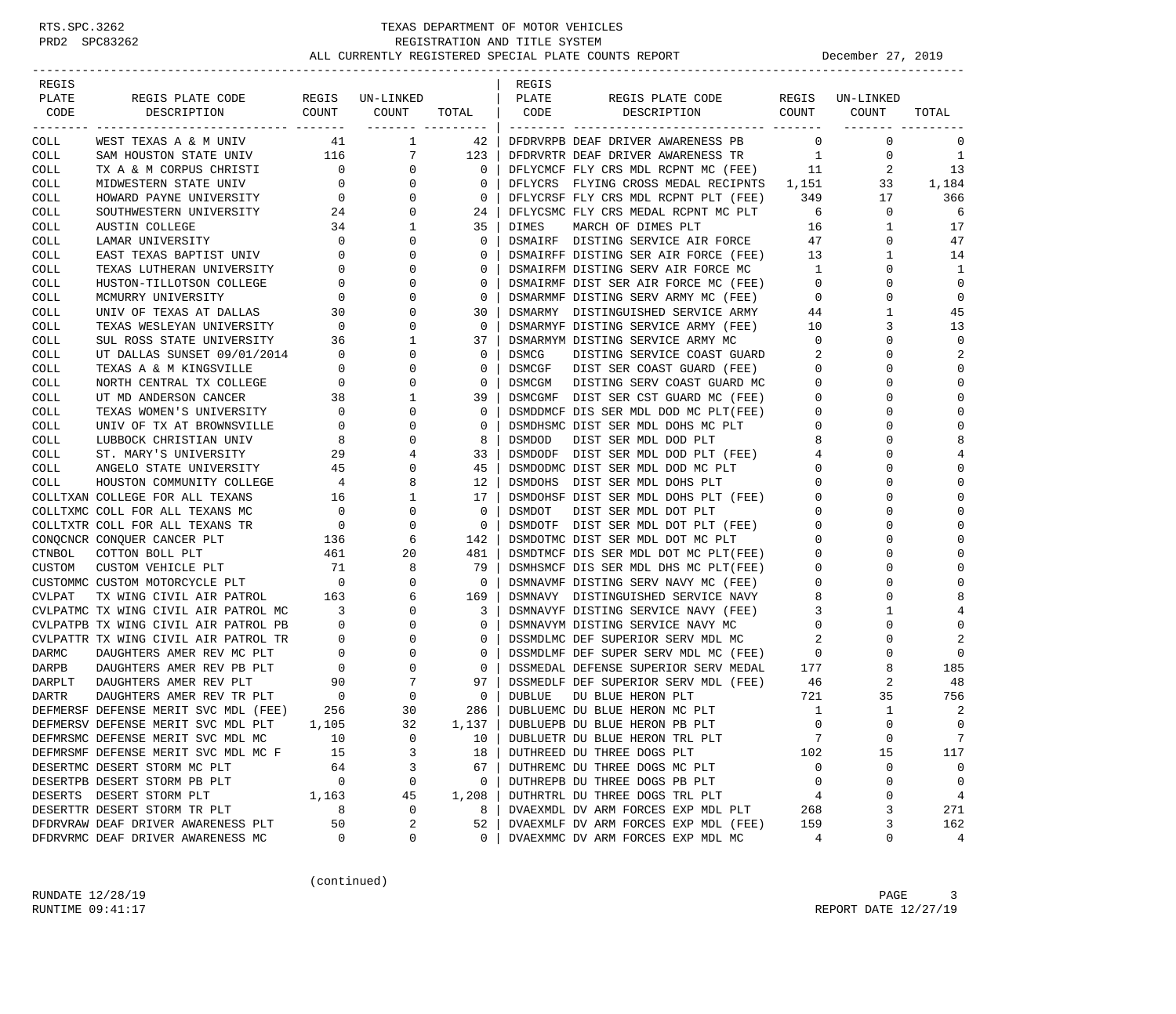| REGIS                                                                                                                                                                                                                                        |                                       |                   |                 | REGIS         |                                                                     |                                |                 |                |
|----------------------------------------------------------------------------------------------------------------------------------------------------------------------------------------------------------------------------------------------|---------------------------------------|-------------------|-----------------|---------------|---------------------------------------------------------------------|--------------------------------|-----------------|----------------|
| PLATE<br>REGIS PLATE CODE                                                                                                                                                                                                                    |                                       | REGIS UN-LINKED   |                 | PLATE         | REGIS PLATE CODE                                                    |                                | REGIS UN-LINKED |                |
| COUNT<br>CODE<br>DESCRIPTION                                                                                                                                                                                                                 |                                       | COUNT             | TOTAL           | CODE          | COUNT<br>DESCRIPTION                                                |                                | COUNT           | TOTAL          |
|                                                                                                                                                                                                                                              |                                       | ------- --------- |                 |               |                                                                     |                                |                 |                |
| DVAEXMMF DV ARM FORCES EXP MDL MC F 21 1                                                                                                                                                                                                     |                                       |                   | 22              |               | DVCMARMF DV COMMEN MDL ARMY MC (FEE)                                | 13                             | 2               | 15             |
| DVAFCMCF DV AIR FORCE CROSS MC (FEE) 1                                                                                                                                                                                                       |                                       | $\overline{0}$    | $\mathbf{1}$    |               | DVCMBBMC DV COMBAT ACTION MEDAL MC                                  | $\overline{0}$                 | $\mathbf{1}$    | 1              |
| DVAFCRMC DV AIR FORCE CROSS MC PLT                                                                                                                                                                                                           | $\overline{0}$                        | $\overline{0}$    | $\overline{0}$  |               | DVCMBIMC DV COMBAT INFANTRY BDGE MC                                 | 23                             | $\mathbf 0$     | 23             |
| DVAFCRS DV AIR FORCE CROSS PLT                                                                                                                                                                                                               |                                       |                   | 32              |               | DVCMBIMF DV COMBAT INFANTRY BDG MC F                                | 60 —                           | 2               | 62             |
| DVAFCRSF DV AIR FORCE CROSS (FEE)                                                                                                                                                                                                            |                                       |                   | 21              |               | DVCMBMDF DV COMBAT MED BADGE (FEE)                                  | 83                             | 0               | 83             |
| DVAIRMDL DV AIR MEDAL PLT                                                                                                                                                                                                                    |                                       |                   | 1,255           |               | DVCMBMED DV COMBAT MEDICAL BADGE PLT 191                            |                                | 4               | 195            |
| DVAIRMLF DV AIR MEDAL PLT (FEE)                                                                                                                                                                                                              | 752                                   | 30                | 782             |               | DVCMBMMC DV COMBAT MED BADGE MC PLT                                 | $\overline{3}$                 | 0               | 3              |
| DVAIRMMC DV AIR MEDAL MC PLT                                                                                                                                                                                                                 | 6                                     | $\mathbf 0$       | 6               |               | DVCMBMMF DV COMBAT MED BADGE MC FEE                                 | 7                              | $\mathbf 0$     | 7              |
| DVAIRMMF DV AIR MEDAL MC PLT (FEE) 56                                                                                                                                                                                                        |                                       | 2                 | 58              |               | DVCMBRCG DV COMBAT ACTION RBN CG FEE                                | $\overline{4}$                 | 1               | 5              |
| DVAIRMNF DV AIRMANS MDL (FEE)                                                                                                                                                                                                                | 20                                    | $\mathbf 0$       | 20              |               | DVCMBTIB DV COMBAT INFANTRYMAN BADGE                                | 1,260                          | 25              | 1,285          |
| DVAIRMNS DV AIRMANS MDL PLT                                                                                                                                                                                                                  | $rac{20}{22}$                         | $\mathbf{1}$      | 23              |               | DVCMBTIF DV COMBAT INFANTRY BDGE FEE                                | 541                            | 19              | 560            |
| DV AIR MEDAL VALOR PLT<br>DVAIRV                                                                                                                                                                                                             | 124                                   | 2                 | 126             | <b>DVCMCG</b> | DV COMMEN MDL COAST GUARD                                           | 32                             | $\mathbf{1}$    | 33             |
| DVAIRVF DV AIR MEDAL VALOR (FEE)                                                                                                                                                                                                             | 77                                    | $\overline{3}$    | 80              |               | DVCMCGF DV COMMEN MDL COAST GUARD F                                 | 18                             | $\mathbf 0$     | 18             |
|                                                                                                                                                                                                                                              |                                       | $\overline{0}$    | 1               |               | DVCMCGMC DV COMMEN MDL CG MC PLT                                    | $\overline{0}$                 | $\Omega$        | $\mathbf 0$    |
|                                                                                                                                                                                                                                              |                                       | $\overline{0}$    | 8               |               | DVCMCGMF DV COMMEN MDL CG MC (FEE)                                  | $\overline{\mathbf{3}}$        | 0               | 3              |
|                                                                                                                                                                                                                                              |                                       | $\mathbf{1}$      | 3               |               | DVCMDLJS DV CMNDTN VLR JT SVC PLT                                   | 12                             | $\Omega$        | 12             |
|                                                                                                                                                                                                                                              |                                       | $\mathbf{0}$      | 4               |               | DVCMHAFF DV CMOH AIR FORCE PLT (FEE)                                | $\overline{0}$                 | 0               | $\mathbf 0$    |
| DVAIRVM DV AIR MEDAL VALOR (FEE)<br>DVAIRVM DV AIR MEDAL VALOR MC (FEE)<br>1 DVAIRVMF DV AIR MEDAL VALOR MC (FEE)<br>8 DVAOC DV ARMY OF OCCUPTN PLT<br>2 DVAOCMF DV ARMY OF OCCUPTN MC (FEE)<br>4<br>DVAOCMF DV ARMY OF OCCUPTN MC (FEE)<br> |                                       | $\mathbf{0}$      | $\mathbf{0}$    |               | DVCMHAFM DV CMOH AIR FORCE MC PLT                                   | $\overline{0}$                 | 0               | $\Omega$       |
|                                                                                                                                                                                                                                              |                                       | $\mathbf{0}$      | 0               |               | DVCMHAIR DV CMOH AIR FORCE PLT                                      | $\mathbf{1}$                   | 0               | 1              |
| DVARCRMC DV ARMY DST CROSS MC PLT                                                                                                                                                                                                            |                                       | 0                 | 0               |               | DVCMHAMF DV CMOH ARMY MC PLT (FEE)                                  | $\mathbf 0$                    | 0               | $\mathbf 0$    |
|                                                                                                                                                                                                                                              | $\begin{array}{c} 0 \\ 1 \end{array}$ | $\mathbf 0$       |                 |               |                                                                     |                                | 3               | 7              |
| DVARCRMF DV ARMY DST CRS MC (FEE)                                                                                                                                                                                                            |                                       | $\mathbf{0}$      | 1               |               | DVCMHAR DV CMOH ARMY PLT                                            | 4                              |                 | $\overline{2}$ |
| DVARMCRF DV ARMY DST CROSS (FEE)                                                                                                                                                                                                             | 16                                    | $\mathbf 0$       | 16              |               | DVCMHARF DV CMOH ARMY PLT (FEE)                                     | $\mathbf{1}$<br>$\overline{0}$ | 1<br>0          | $\Omega$       |
| DVARMSMC DV AIRMANS MDL MC PLT 0<br>DVARMSMF DV AIRMANS MDL MC (FEE) 0                                                                                                                                                                       |                                       |                   | 0               |               | DVCMHARM DV CMOH ARMY MC PLT<br>DVCMHFMF DV CMOH AIR FORCE MC (FEE) |                                |                 | $\Omega$       |
|                                                                                                                                                                                                                                              |                                       | $\mathbf 0$       | $\mathbf{0}$    |               |                                                                     | $\overline{0}$                 | $\Omega$        |                |
| DVARMYCR DV ARMY DST CROSS PLT                                                                                                                                                                                                               | 28                                    | 1                 | 29              |               | DVCMHNAV DV CMOH NAVY PLT                                           | $\mathbf{0}$                   | 1               | 1              |
| DVASVMDL DV ARM FORCES SVC MDL PLT                                                                                                                                                                                                           | 38                                    | $\mathbf{1}$      | 39              |               | DVCMHNMF DV CMOH NAVY MC PLT (FEE)                                  | $\overline{0}$                 | $\Omega$        | $\mathbf 0$    |
| DVASVMLF DV ARM FORCES SVC MDL (FEE) 24                                                                                                                                                                                                      |                                       | $\mathbf{1}$      | 25              |               | DVCMHNVF DV CMOH NAVY PLT (FEE)                                     | $\overline{0}$                 | 0               | $\mathbf 0$    |
| DVASVMMC DV ARM FORCES SVC MDL MC                                                                                                                                                                                                            | $\overline{0}$                        | 0                 | 0               |               | DVCMHNVM DV CMOH NAVY MC PLT<br>DV COMMEN MDL JOINT SVC PLT 128     | $\overline{0}$                 | $\Omega$        | $\Omega$       |
| DVASVMMF DV ARM FORCES SVC MDL MC F 0                                                                                                                                                                                                        |                                       | $\overline{0}$    | $\mathbf 0$     | <b>DVCMJS</b> |                                                                     |                                | 4               | 132            |
| DVBRST<br>DV BRONZE STAR MEDAL PLT 6,844                                                                                                                                                                                                     |                                       | 126               | 6,970           |               | DVCMJSF DV COMMEN MDL JOINT SVC FEE                                 | 75                             | 2               | 77             |
| DVBRSTF DV BRONZE STAR MEDAL (FEE) 4,151                                                                                                                                                                                                     |                                       | 116               | 4,267           |               | DVCMJSMC DV COMMEN MDL JS MC PLT                                    | $\overline{\phantom{a}}$       | $\Omega$        | 2              |
| DVBRSTMC DV BRONZE STAR MEDAL MC                                                                                                                                                                                                             | 51                                    | $\overline{1}$    | 52              |               | DVCMJSMF DV COMMEN MDL JS MC (FEE)                                  | $\overline{7}$                 | 0               | 7              |
| DVBRSTMF DV BRONZE STAR MDL MC (FEE)                                                                                                                                                                                                         | 324                                   | -5                | 329             |               | DVCMLJSF DV CMNDTN VLR JT SVC (FEE)                                 | $\overline{7}$<br>179          | $\Omega$        | 7              |
| DVBRSV<br>DV BRONZE STAR VALOR PLT                                                                                                                                                                                                           | 606                                   | 8                 | 614             | <b>DVCMNV</b> | DV COMMEN MDL NAVY PLT                                              |                                | 3               | 182            |
| DVBRSVF DV BRONZE STAR VALOR (FEE) 292<br>DVBRSVMC DV BRONZE STAR VALOR MC 4                                                                                                                                                                 |                                       | 8                 | 300             |               | DVCMNVF DV COMMEN MDL NAVY (FEE)                                    | 107                            | 4               | 111            |
| DVBRSVMC DV BRONZE STAR VALOR MC                                                                                                                                                                                                             | $\overline{4}$                        | $\overline{0}$    | $4\overline{ }$ |               | DVCMNVMC DV COMMEN MDL NAVY MC PLT                                  | $\overline{1}$                 | 1               | 2              |
| DVBRSVMF DV BRONZ STR VALOR MC (FEE) 19                                                                                                                                                                                                      |                                       | $\mathbf{1}$      | 20              |               | DVCMNVMF DV COMMEN MDL NAVY MC (FEE)                                | $5^{\circ}$                    | 0               | 5              |
| DVCCMBMC DV COMBAT ACTION MEDAL MC F                                                                                                                                                                                                         | $\begin{array}{c} 0 \\ 0 \end{array}$ | $\mathbf{1}$      | $\mathbf{1}$    |               | DVCMRBNM DV COMBAT ACTION RBN NAVY                                  | 522                            | 9               | 531            |
| DVCHINA DV CHINA SVC MEDAL PLT                                                                                                                                                                                                               |                                       | $\overline{0}$    | $\mathbf{0}$    |               | DVCMRNMC DV COMBAT ACTN RBN NAVY MC                                 | 14                             | 0               | 14             |
| DV CHINA SVC MEDAL (FEE) 0<br>C DV CHINA SVC MEDAL MC PLT 0<br><b>DVCHINF</b>                                                                                                                                                                |                                       | $\overline{0}$    | $\mathbf{0}$    |               | DVCMRNMF DV COMBAT ACT RBN NAVY MC F                                | 28                             | 1               | 29             |
| DVCHINMC DV CHINA SVC MEDAL MC PLT                                                                                                                                                                                                           |                                       | $\mathbf 0$       | $\mathbf{0}$    |               | DVCMRNYF DV COMBAT ACTION RBN NAVY F                                | 268                            | 7               | 275            |
| DVCHINMF DV CHINA SVC MEDAL MC (FEE)                                                                                                                                                                                                         | $\Omega$                              | $\Omega$          | $\Omega$        |               | DVCMVAFE DV CMNDTN VLR AIR FORCE PLT                                | 12                             | $\mathbf{1}$    | 13             |
| DVCMACMC DV COMBAT ACTION RBN CG MC                                                                                                                                                                                                          | 0                                     | 0                 | 0               |               | DVCMVAFF DV CMNDTN VLR AIR FORCE FEE                                | 10                             | 1               | 11             |
| <b>DVCMAF</b><br>DV COMMEN MDL AIR FORCE PLT                                                                                                                                                                                                 | 220                                   | 6                 | 226             |               | DVCMVARF DV CMNDTN VLR ARMY (FEE)                                   | 51                             | 3               | 54             |
| DVCMAFF DV COMMEN MDL AIR FORCE FEE                                                                                                                                                                                                          | 139                                   | 1                 | 140             |               | DVCMVARY DV CMNDTN VLR ARMY PLT                                     | 64                             | 2               | 66             |
| DVCMAFMC DV COMMEN MDL AF MC PLT                                                                                                                                                                                                             | 1                                     | 0                 | 1               |               | DVCMVCG DV CMNDTN VLR COAST GRD PLT                                 | 1                              | 0               | 1              |
| DVCMAFMF DV COMMEN MDL AF MC (FEE)                                                                                                                                                                                                           | 9                                     | 0                 | 9               |               | DVCMVCGF DV CMNDTN VLR COAST GRD FEE                                | 2                              | 0               | $\overline{c}$ |
| <b>DVCMAR</b><br>DV COMMEN MDL ARMY PLT                                                                                                                                                                                                      | 474                                   | 9                 | 483             |               | DVCMVNVY DV CMNDTN VLR NVY MRN PLT                                  | 36                             | 1               | 37             |
| DVCMARF<br>DV COMMEN MDL ARMY (FEE)                                                                                                                                                                                                          | 279                                   | 14                | 293             |               | DVCMVNYF DV CMNDTN VLR NVY MRN (FEE)                                | 25                             | 1               | 26             |
| DVCMARMC DV COMMEN MDL ARMY MC PLT                                                                                                                                                                                                           | 4                                     | 0                 | 4               |               | DVCOAFMC DV COAST GUARD MDL MC (FEE)                                | 3                              | 0               | 3              |

(continued)

RUNDATE  $12/28/19$  PAGE 4 RUNTIME 09:41:17 **REPORT DATE 12/27/19**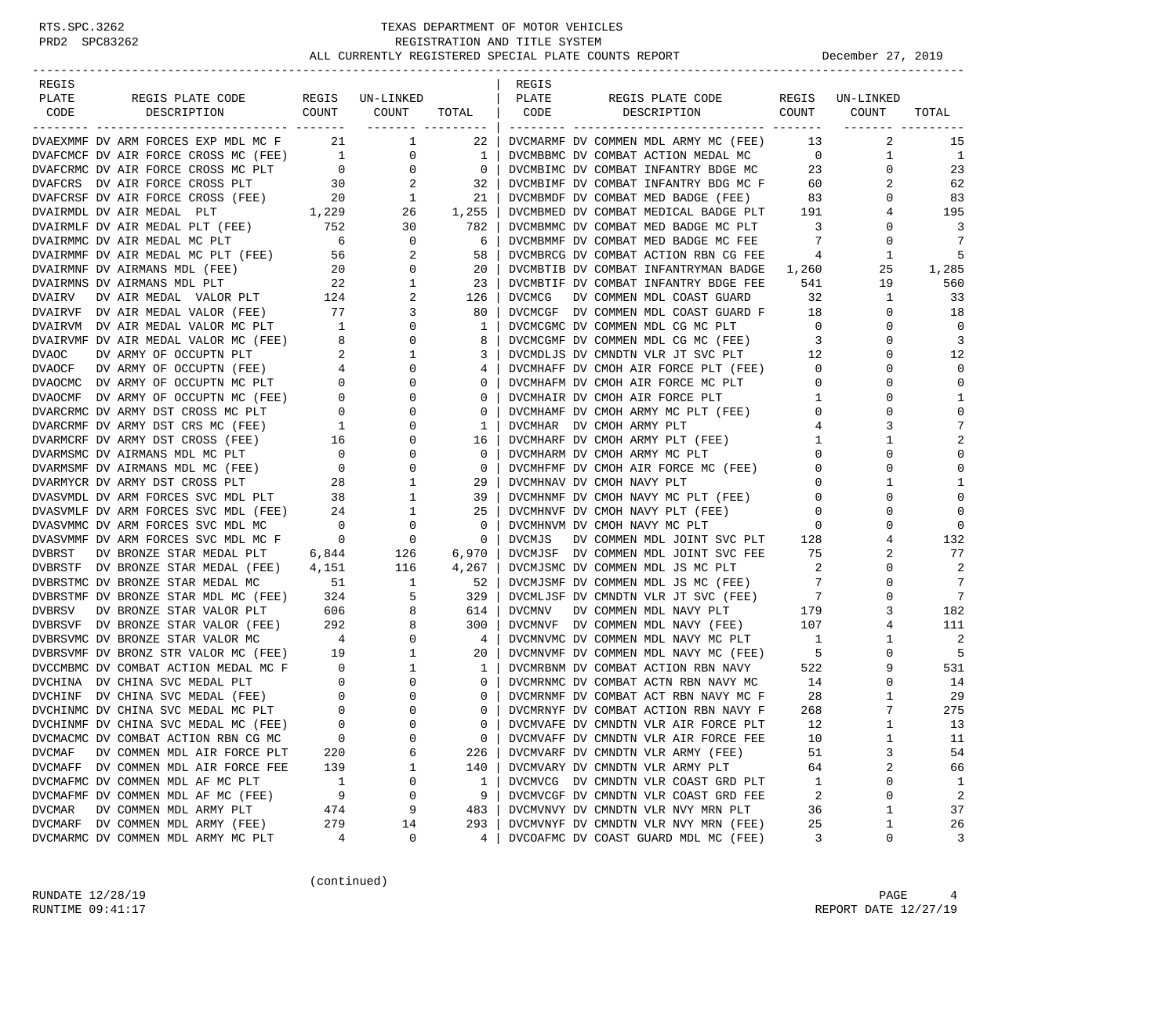| REGIS                                                                                                                             |                            |                                                       |                                 | REGIS        |                                                                                                                    |                            |                                |                |
|-----------------------------------------------------------------------------------------------------------------------------------|----------------------------|-------------------------------------------------------|---------------------------------|--------------|--------------------------------------------------------------------------------------------------------------------|----------------------------|--------------------------------|----------------|
| PLATE<br>REGIS PLATE CODE                                                                                                         |                            | REGIS UN-LINKED                                       |                                 | PLATE        | REGIS PLATE CODE                                                                                                   |                            | REGIS UN-LINKED                |                |
| COUNT<br>CODE<br>DESCRIPTION                                                                                                      |                            | COUNT                                                 | TOTAL CODE<br>------- --------- |              | COUNT<br>DESCRIPTION                                                                                               |                            | COUNT<br><u>-------- -----</u> | TOTAL          |
| DVCOASMC DV COAST GUARD MDL MC PLT                                                                                                |                            | $1 \qquad \qquad 0$                                   | $\mathbf{1}$                    |              | DVDSNVF DV DSM NAVY PLT (FEE)                                                                                      | 19                         | $\mathbf 0$                    | 19             |
| DVCOASTF DV COAST GUARD MDL (FEE) 24                                                                                              |                            | $\overline{0}$                                        | 24                              |              | DVDSNVMC DV DSM NAVY MC PLT                                                                                        | $\overline{0}$             | 0                              | $\mathbf 0$    |
| DVCOASTG DV COAST GUARD MDL PLT                                                                                                   | 38                         | $\overline{0}$                                        | 38                              |              | DVDSNVMF DV DSM NAVY MC PLT (FEE)                                                                                  | $\overline{\mathbf{c}}$    | $\mathbf 0$                    | $\overline{2}$ |
| DVCOASTG DV COAST GUARD MDL PLT 38 0<br>DVCOMBAF DV COMBAT ACTION BADGE(FEE) 474 15                                               |                            |                                                       | 489                             | DVDSS        | DV DEF SUPERIOR SVC MEDAL 118                                                                                      |                            | $\mathbf{1}$                   | 119            |
|                                                                                                                                   |                            |                                                       | 50                              |              | DVDSSF DV DEF SUPER SVC MDL (FEE)                                                                                  | 58                         | 1                              | 59             |
|                                                                                                                                   |                            |                                                       | $\overline{7}$                  |              | DVDSSM DV DEF SUPERIOR SVC MDL MC                                                                                  | $\overline{0}$             | $\mathbf 0$                    | $\mathbf 0$    |
| DVCOMBAT DV COMBAT ACTION BADGE PLT                                                                                               |                            | $996$ 19                                              | 1,015                           |              | DVDSSMF DV DEF SPR SVC MDL MC (FEE)                                                                                | $\overline{4}$             | $\mathbf{1}$                   | 5              |
| DVCOMBBM DV COMBAT ACTION MEDAL(FEE)                                                                                              |                            |                                                       | 26                              |              | DVFLYCMC DV DISTING FLYING CROSS MC                                                                                | $\overline{0}$             | $\mathbf 0$                    | $\mathbf 0$    |
| DVCOMBMC DV COMBAT ACTION BADGE MC                                                                                                |                            | $\begin{array}{ccc} 24 & & 2 \\ 12 & & 0 \end{array}$ | 12                              |              | DVFLYCMF DV DIST FLY CROSS MC (FEE)                                                                                | 12                         | $\mathbf 0$                    | 12             |
|                                                                                                                                   |                            |                                                       | 46                              |              | DVFLYCRF DV DISTING FLY CROSS (FEE)                                                                                | 236                        | 9                              | 245            |
| DVCOMFMC DV COMBAT ACTION BADGE MC $F$ 44 2<br>DVCRCGMC DV COMBAT ACT RBN CG MC FEE 0 0 0<br>DVCRCGMC DV COMBAT ACT RBN CG MC FEE |                            |                                                       | $\mathbf{0}$                    |              | DVFLYCRS DV DISTING FLYING CROSS PLT                                                                               | 420                        | 5                              | 425            |
| DVCVAFMC DV CMNDTN VLR AIR FORCE MC                                                                                               | $\overline{0}$             | $\overline{0}$                                        | $\mathbf 0$                     |              | DVFLYCVF DV DIST FLY CROSS VALOR FEE                                                                               | 10                         | $\mathbf 0$                    | 10             |
| DVCVAFMF DV CMNDTN VLR AIR FORC MC F                                                                                              | $1 \quad$                  | $\mathbf 0$                                           | 1                               |              | DVFLYCVR DV DIST FLY CROSS VALOR PLT                                                                               | 10                         | 0                              | 10             |
| DVCVAYMC DV CMNDTN VLR ARMY MC PLT                                                                                                | $\frac{1}{2}$              | $\mathbf{0}$                                          | 1                               |              | DVFLYVMC DV DIST FLY CRSS VLR MC PLT                                                                               | $\overline{\phantom{a}}^2$ | $\Omega$                       | 2              |
| DVCVAYMF DV CMNDTN VLR ARMY MC (FEE)                                                                                              |                            | $\overline{0}$                                        | 6                               |              | DVFLYVMF DV DIST FLY CRSS VLR MC FEE                                                                               | $\overline{0}$             | 0                              | $\mathbf 0$    |
| DVCVCGMC DV CMNDTN VLR COAST GRD MC                                                                                               |                            | $\begin{array}{c} 6 \\ 0 \end{array}$<br>$\mathbf 0$  | $\circ$                         |              | DVGWEMMF DV GLBL WAR TERR EXP MC FEE                                                                               | 17                         | $\Omega$                       | 17             |
| DVCVCGMF DV CMNDTN VLR COAST G MC F                                                                                               | $\overline{0}$             | $\mathbf{0}$                                          | $\circ$                         |              | DVGWSMMC DV GLBL WAR TERR SVC MC PLT                                                                               | $\overline{0}$             | $\mathbf 0$                    | $\mathbf{0}$   |
| DVCVJSMC DV CMNDTN VLR JT SVC MC PLT                                                                                              | $\overline{0}$             | $\mathbf 0$                                           | $\circ$                         |              | DVGWSMMF DV GLBL WAR TERR SVC MC FEE                                                                               | 14                         | $\mathbf{1}$                   | 15             |
| DVCVJSMF DV CMNDTN VLR JT SVC MC FEE                                                                                              | $\overline{1}$             | 0                                                     | 1                               |              | DVGWTEMF DV GLBL WAR TERR EXP MDL F                                                                                | 254                        | 9                              | 263            |
| DVCVNYMC DV CMNDTN VLR NVY MRN MC                                                                                                 | $\overline{0}$             | 0                                                     | $\circ$                         |              | DVGWTMDL DV GLBL WAR TERR EXP MDL                                                                                  | 511                        | 11                             | 522            |
| DVCVNYMF DV CMNDTN VLR NVY MRN MC F                                                                                               | 4                          | 0                                                     | 4                               |              | DVGWTMMC DV GLBL WAR TERR EXP MDL MC                                                                               | $7\phantom{0}$             | $\mathbf 0$                    | $\overline{7}$ |
| DVDFMRSV DV DEFENSE MERIT SVC MEDAL                                                                                               | 445                        | 6                                                     | 451                             |              | DVGWTSMF DV GLBL WAR TERR SVC MDL F                                                                                | 211                        | 9                              | 220            |
| DVDMDFSV DV DEFENSE MERIT SVC MDL F                                                                                               | 258                        | 6                                                     | 264                             |              | DVGWTSML DV GLBL WAR TERR SVC MDL                                                                                  | 464                        | 19                             | 483            |
| DVDMSMMC DV DEFENSE MERIT SVC MDL MC                                                                                              | $\overline{\phantom{a}}$ 2 | 0                                                     | 2                               |              | DVINRMDL DV INHERENT RESOLVE CAMPAGN 50                                                                            |                            | $\mathbf 0$                    | 50             |
| DVDMSMMF DV DEFENSE MERIT SVC MC FEE                                                                                              | 9                          | $\overline{0}$                                        | 9                               |              | DVINRMLF DV INHERENT RESOLVE (FEE)                                                                                 | 11                         | $\mathbf{1}$                   | 12             |
| DVDSAF<br>DV DSM AIR FORCE PLT                                                                                                    | 48                         | $\mathbf 0$                                           | 48                              |              | DVINRMMC DV INHERENT RESOLVE CMPN MC                                                                               | 1                          | $\mathbf 0$                    | 1              |
| DVDSAFF DV DSM AIR FORCE PLT (FEE) 29                                                                                             |                            | $\mathbf{1}$                                          | 30                              |              | DVINRMMF DV INHERENT RESOLVE MC FEE                                                                                | $\mathbf{1}$               | $\mathbf 0$                    | 1              |
| DVDSAFMC DV DSM AIR FORCE MC PLT                                                                                                  | 1                          | $\mathbf{0}$                                          | 1                               |              | DVKOCMDL DV KOSOVO CAMPAIGN MEDAL                                                                                  | 44                         | 3                              | 47             |
| DVDSAFMF DV DSM AIR FORCE MC (FEE) 1                                                                                              |                            | 0                                                     | 1                               |              | DVKOCMMC DV KOSOVO CAMPAIGN MDL MC                                                                                 | $\overline{0}$             | 0                              | 0              |
| DVDSAR<br>DV DSM ARMY PLT                                                                                                         |                            | 3                                                     | 150                             |              |                                                                                                                    | $\mathbf{1}$               | $\mathbf{0}$                   | 1              |
| DVDSARF DV DSM ARMY PLT (FEE)                                                                                                     | $\frac{147}{97}$<br>97     | 3                                                     | 100                             |              | DVKOCMMF DV KOSOVO CAMPAIGN MDL MC F<br>DVKOCVMF DV KOSOVO CAMPAIGN MDL FEE<br>DVKOCVMF DV KOSOVO CAMPAIGN MDL FEE | 19                         | $\mathbf{1}$                   | 20             |
| DVDSARMC DV DSM ARMY MC PLT                                                                                                       | $\overline{0}$             | $\overline{0}$                                        | $\mathbf 0$                     |              | DVKORSFM DV KOREAN SERVICE MDL MC F                                                                                | $\overline{0}$             | $\mathbf 0$                    | $\mathbf 0$    |
| DVDSARMF DV DSM ARMY MC PLT (FEE)                                                                                                 | $\overline{\mathbf{3}}$    | $\mathbf{0}$                                          | 3                               |              | DVKORSMC DV KOREAN SERVICE MDL MC                                                                                  | $\overline{0}$             | $\Omega$                       | $\mathbf 0$    |
| DV DSM COAST GUARD PLT<br><b>DVDSCG</b>                                                                                           | 13                         | $\mathbf{0}$                                          | 13                              |              | DVKORSMD DV KOREAN SERVICE MDL PLT                                                                                 | 29                         | $\mathbf 0$                    | 29             |
| DVDSCGF DV DSM COAST GUARD (FEE)                                                                                                  | $\frac{1}{3}$              | 0                                                     | 3                               |              | DVKORSMF DV KOREAN SERVICE MDL (FEE) 23                                                                            |                            | 1                              | 24             |
| DVDSCGMC DV DSM COAST GUARD MC PLT                                                                                                | $\overline{1}$             | $\mathbf 0$                                           | 1                               |              | DVKRDSFM DV KOREAN DEFENSE SVC MC F                                                                                | $\overline{0}$             | 0                              | $\mathbf 0$    |
| DVDSCGMF DV DSM COAST GUARD MC (FEE) 0<br>DVDSDDMC DV DSM DOD MC PLT 0<br>DVDSDDMF DV DSM DOD MC PLT (FEE) 1                      |                            | $\mathbf{0}$                                          | $\circ$                         |              | DVKRDSMC DV KOREAN DEFENSE SVC MC                                                                                  | $\overline{0}$             | 0                              | $\mathbf 0$    |
|                                                                                                                                   |                            | $\mathbf{0}$                                          | $\circ$                         |              | DVKRDSMD DV KOREAN DEFENSE SVC MDL                                                                                 | 121                        | 6                              | 127            |
|                                                                                                                                   | $\overline{1}$             | $\mathbf{0}$                                          | 1                               |              | DVKRDSMF DV KOREAN DEFENSE SVC MDL F                                                                               | 50                         | 2                              | 52             |
| DVDSDOD DV DSM DOD PLT                                                                                                            | 7                          | 0                                                     | 7                               |              | DVLGNMMC DV LEGION OF MERIT MC PLT                                                                                 | 10                         | 0                              | 10             |
| DVDSDODF DV DSM DOD PLT (FEE)                                                                                                     | 2                          | $\mathbf 0$                                           | 2                               |              | DVLGNMMF DV LEGION OF MERIT MC (FEE)                                                                               | 74                         | $\mathbf{1}$                   | 75             |
| DVDSDOT DV DSM DOT PLT                                                                                                            | $\Omega$                   | $\Omega$                                              | $\Omega$                        |              | DVLGNMRT DV LEGION OF MERIT PLT                                                                                    | 1,918                      | 35                             | 1,953          |
| DVDSDOTF DV DSM DOT PLT (FEE)                                                                                                     | 0                          | $\Omega$                                              | 0                               |              | DVLGNMTF DV LEGION OF MERIT (FEE)                                                                                  | 1,260                      | 30                             | 1,290          |
| DVDSDTMC DV DSM DOT MC PLT                                                                                                        | $\Omega$                   | $\Omega$                                              | 0                               |              | DVMCEMMC DV MARINE CORPS EXP MDL MC                                                                                | 0                          | 0                              | 0              |
| DVDSDTMF DV DSM DOT MC PLT (FEE)                                                                                                  | 0                          | 0                                                     | 0                               |              | DVMCEMMF DV MARINE CORPS EXP ML MC F                                                                               | 2                          | 0                              | 2              |
| DVDSHSMC DV DSM DOHS MC PLT                                                                                                       | 0                          | $\Omega$                                              | 0                               |              | DVMCEXDL DV MARINE CORPS EXP MDL PLT                                                                               | 46                         | 2                              | 48             |
| DVDSHSMF DV DSM DOHS MC PLT (FEE)                                                                                                 | 0                          | $\Omega$                                              | 0                               |              | DVMCEXMF DV MARINE CORPS EXP MDL FEE                                                                               | 32                         | 3                              | 35             |
| DVDSMDHS DV DSM DOHS PLT                                                                                                          | 0                          | $\Omega$                                              | 0                               | <b>DVMCP</b> | DISABLED VET MC PLT                                                                                                | 746                        | 23                             | 769            |
| DVDSMHSF DV DSM DOHS PLT (FEE)                                                                                                    | 0                          | 0                                                     | 0                               | DVMCPF       | DISABLED VET MC PLT (FEE)                                                                                          | 3,517                      | 106                            | 3,623          |
| <b>DVDSNV</b><br>DV DSM NAVY PLT                                                                                                  | 23                         | 0                                                     | 23                              |              | DVMERIMC DV MERITORIOUS SVC MDL MC                                                                                 | 16                         | $\mathbf{1}$                   | 17             |

(continued)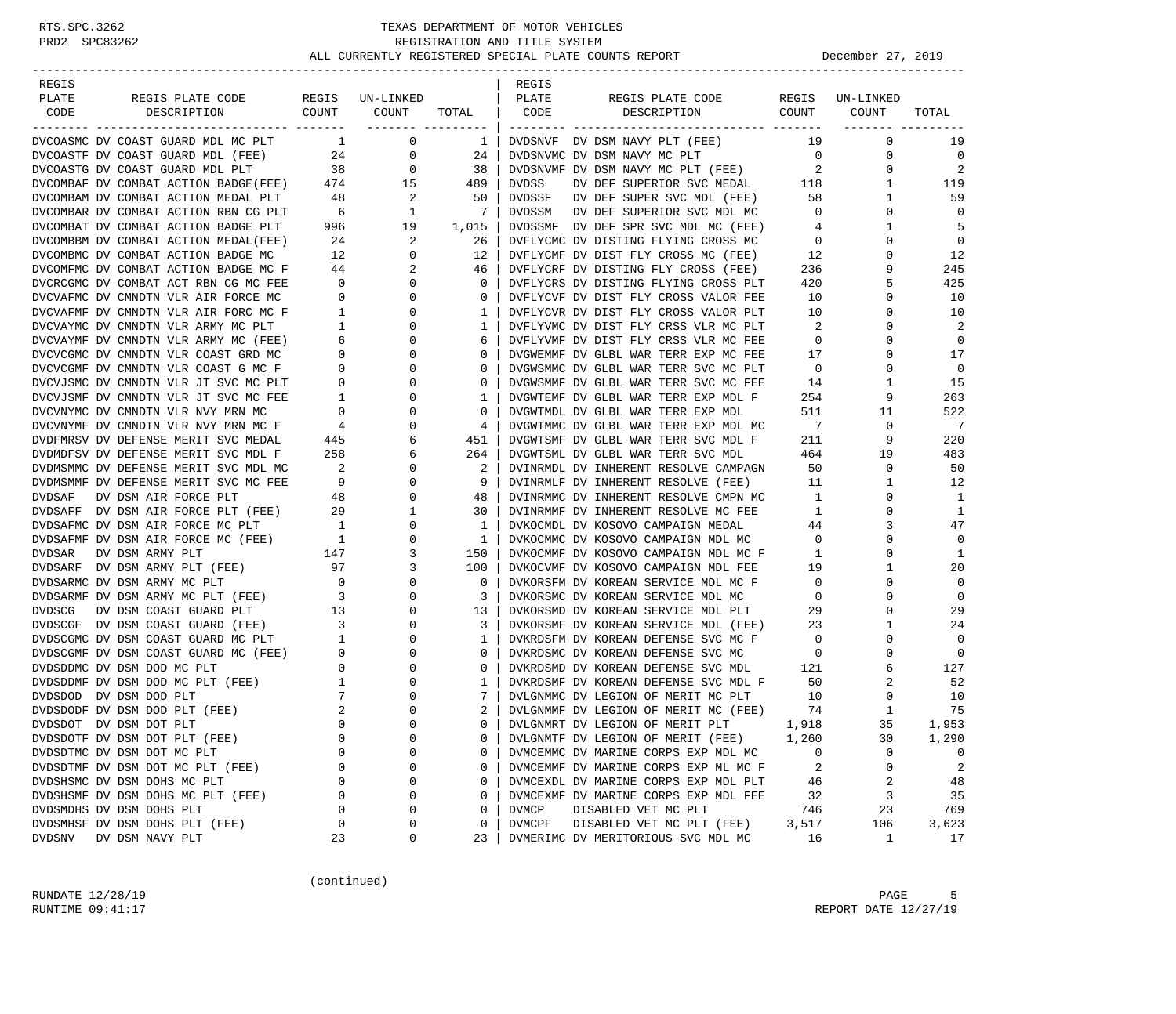| REGIS                                                                  |                          |                          |                   | REGIS         |                                                                            |                            |                    |                |
|------------------------------------------------------------------------|--------------------------|--------------------------|-------------------|---------------|----------------------------------------------------------------------------|----------------------------|--------------------|----------------|
| PLATE<br>REGIS PLATE CODE<br>CODE                                      | COUNT                    | REGIS UN-LINKED<br>COUNT | TOTAL             | PLATE<br>CODE | REGIS PLATE CODE                                                           | REGIS<br>COUNT             | UN-LINKED<br>COUNT | TOTAL          |
| DESCRIPTION<br>---------------<br>---------- -------                   |                          |                          | ------- --------- |               | DESCRIPTION<br>__________________________<br>------------ -------          |                            |                    |                |
| DVMERIMF DV MERITORIOUS SVC MDL MC F                                   | 86                       | $\overline{\mathbf{3}}$  | 89                |               | DVNDSVWF DV NATL DEF SV MD VIETERA F                                       | 133                        | 3                  | 136            |
| DVMERSVF DV MERITORIOUS SVC MDL FEE                                    | 1,575                    |                          | 38 1,613          |               | DVNDSVWR DV NATL DEF SV MD VIET ERA                                        | 319                        | 4                  | 323            |
| DVMERSVM DV MERITORIOUS SVC MDL PLT 2,322                              |                          | 29                       | 2,351             |               | DVNEXMDL DV NAVY EXPED MEDAL PLT                                           | 99                         | 1                  | 100            |
| DVMILVML DV MILITARY VOL SVC MDL PLT                                   | 27                       | $\overline{0}$           | 27                |               | DVNEXMLF DV NAVY EXPED MEDAL (FEE)                                         | 60                         | $\mathbf{1}$       | 61             |
| DVMLACMC DV US MILITARY - WEST POINT                                   | $\overline{1}$           | $\mathbf{0}$             | 1                 |               | DVNEXMMC DV NAVY EXPED MEDAL MC PLT                                        | 2                          | 0                  | 2              |
| DVMLACMC DV US AIR FORCE ACADEMY                                       | $\overline{0}$           | $\mathbf{0}$             | 0                 |               | DVNEXMMF DV NAVY EXPED MEDAL MC FEE                                        | 7                          | 1                  | 8              |
|                                                                        |                          | 0                        | $\circ$           | <b>DVNUC</b>  | DV NUCLEAR DET OPS SVC MDL                                                 | 1                          | 0                  | 1              |
| DVMLACMC DV US NAVAL ACADEMY 0<br>DVMLACMC DV US COAST GUARD ACADEMY 0 |                          | $\mathbf{0}$             | $\circ$           | DVNUCF        | DV NUCLEAR DET OPS SVC FEE                                                 | 2                          | $\Omega$           | 2              |
| DVMLACMC DV US MERCHANT MARINE ACDMY 0                                 |                          | 0                        | 0                 |               | DVNUCMC DV NUCLEAR DET OPS SVC MC                                          | $\mathbf{0}$               | 0                  | $\Omega$       |
| DVMLACMF DV US MILITARY - WEST POINT                                   | 2                        | $\mathbf 0$              | 2                 |               | DVNUCMF DV NUCLEAR DET OPS SVC MC F                                        | $\mathbf{0}$               | 0                  | $\mathbf 0$    |
| DVMLACMF DV US AIR FORCE ACADEMY                                       | $\overline{\mathbf{3}}$  | 0                        | 3                 |               | DVNVCRMC DV NAVY CROSS MC PLT                                              | 0                          | $\Omega$           | $\mathbf 0$    |
| DVMLACMF DV US NAVAL ACADEMY                                           | $\mathbf{1}$             | 0                        | 1                 |               | DVNVCRMF DV NAVY CROSS MC PLT (FEE)                                        | 1                          | 1                  | 2              |
| DVMLACMF DV US COAST GUARD ACADEMY                                     | $\overline{0}$           | $\mathbf 0$              | $\circ$           |               | DVNVYCRF DV NAVY CROSS PLT (FEE)                                           | $\overline{9}$             | 0                  | 9              |
| DVMLACMF DV US MERCHANT MARINE ACDMY                                   | $\overline{0}$           | $\mathbf 0$              | $\circ$           |               | DVOPENFF DV OP ENDURING FR MDL (FEE) 608                                   |                            | 21                 | 629            |
| DVMLACMY DV US MILITARY - WEST POINT                                   | 74                       | 1                        | 75                |               | DVOPENFM DV OP ENDURING FR MDL PLT 1,452                                   |                            | 32                 | 1,484          |
| DVMLACMY DV US AIR FORCE ACADEMY                                       | 38                       | 1                        | 39                |               | DVOPENMC DV OP ENDURING FR MDL MC                                          | 14                         | $\mathbf{1}$       | 15             |
| DVMLACMY DV US NAVAL ACADEMY                                           | 25                       | 0                        | 25                |               | DVOPENMF DV OP ENDURING FR MDL MC F<br>DVOPIFFM DV OP IRAQ FR MDL MC (FEE) | 57                         | $4\overline{ }$    | 61             |
| DVMLACMY DV US COAST GUARD ACADEMY                                     | 5 <sub>5</sub>           | $\mathbf 0$              | 5                 |               |                                                                            | 126                        | 3                  | 129            |
| DVMLACMY DV US MERCHANT MARINE ACDMY                                   | $\overline{1}$           | $\mathbf 0$              | 1                 |               | DVOPIFMC DV OP IRAO FR MDL MC                                              | 35                         | $\mathbf{1}$       | 36             |
| DVMLACYF DV US MILITARY - WEST POINT                                   | 40                       | 2                        | 42                |               | DVOPIFMD DV OP IRAQ FR MDL PLT 2,156                                       |                            | 53                 | 2,209          |
| DVMLACYF DV US AIR FORCE ACADEMY                                       | 27                       | $\mathbf 0$              | 27                |               | DVOPIFMF DV OP IRAQ FR MDL PLT (FEE) 1,090                                 |                            | 32                 | 1,122          |
| DVMLACYF DV US NAVAL ACADEMY                                           | 14                       | 0                        | 14                | DVP           | DISABLED VETERAN PLT 131,299                                               |                            | 2,790              | 134,089        |
| DVMLACYF DV US COAST GUARD ACADEMY                                     | $\overline{0}$           | 0                        | $\mathbf 0$       | DVPF          | DISABLED VETERAN PLT (FEE) 66,030                                          |                            | 2,178              | 68,208         |
| DVMLACYF DV US MERCHANT MARINE ACDMY                                   | $\overline{\phantom{0}}$ | 0                        | $\mathbf 0$       |               | DVPHRTMC DV PURPLE HEART MC PLT                                            | 36                         | $\mathbf{0}$       | 36             |
| DVMLVMLF DV MILITARY VOL SVC MDL FEE                                   | 20                       | 2                        | 22                |               | DVPHRTMF DV PURPLE HEART MC (FEE)                                          | 117                        | 2                  | 119            |
| DVMLVMMC DV MILITARY VOL SVC MDL MC                                    | $\overline{0}$           | 0                        | $\circ$           |               | DVPOWMDF DV PRISONER OF WAR MDL FEE                                        | $\overline{\mathbf{3}}$    | $\mathbf{0}$       | 3              |
| DVMLVMMF DV MILITARY VOL SVC ML MC F                                   | $\overline{1}$           | 0                        | 1                 |               | DVPOWMDL DV PRISONER OF WAR MDL PLT 10                                     |                            | $\mathbf{0}$       | 10             |
| DVMMEMMC DV MRCHNT MARINE EXP MDL MC                                   | $\overline{0}$           | 0                        | $\circ$           |               | DVPOWMMC DV PRISONER OF WAR MDL MC                                         | $\overline{0}$             | $\mathbf{0}$       | $\overline{0}$ |
| DVMMEMMF DV MRCHNT MARINE EXP M MC F                                   | $\overline{0}$           | 0                        | $\circ$           |               | DVPOWMMF DV PRISONER OF WAR MDL MC F 0                                     |                            | 0                  | $\mathbf 0$    |
| DVMMEXDL DV MRCHNT MARINE EXP MDL                                      | 2                        | $\mathbf 0$              | 2                 |               | DVPUHRTF DV PURPLE HEART PLT (FEE) 1,367                                   |                            | 36                 | 1,403          |
| DVMMEXMF DV MRCHNT MARINE EXP MDL F                                    | $\overline{0}$           | 0                        | $\circ$           |               | DVPURHRT DV PURPLE HEART PLT                                               | 3,181                      | 59                 | 3,240          |
| DVMSTAA DV MASTER ARMY AVIATOR PLT                                     | $\mathbf{0}$             | 0                        | 0                 |               | DVSILSMC DV SILVER STAR MEDAL MC PLT                                       | 4                          | $\mathbf{0}$       | 4              |
| DVMSTAF DV MASTER ARMY AVIATOR FEE                                     | $\mathbf{1}$             | $\mathbf 0$              | 1                 |               | DVSILSMF DV SILVER STAR MDL MC (FEE)                                       | $\overline{\phantom{a}}^2$ | $\Omega$           | 2              |
| DVMSTMC DV MASTER ARMY AVIATOR MC                                      | $\mathbf{0}$             | 0                        | $\circ$           |               | DVSILSTF DV SILVER STAR MEDAL (FEE)                                        | 86                         | 2                  | 88             |
| DVMSTMF DV MASTER ARMY AVIATOR MC F                                    | $\circ$                  | $\mathbf 0$              | $\circ$           |               | DVSILVST DV SILVER STAR MEDAL PLT                                          | 214                        | 3                  | 217            |
| DVNAVMDF DV NAVY MARINE CRPS MDL F                                     | 38                       | 1                        | 39                |               | DVSLDMDF DV SOLDIERS MDL PLT (FEE)                                         | 29                         | 1                  | 30             |
| DVNAVMDL DV NAVY MARINE CRPS MDL PLT                                   | 87                       | 5                        | 92                |               | DVSLDMMC DV SOLDIERS MDL MC PLT                                            | $\overline{0}$             | $\mathbf{0}$       | $\overline{0}$ |
| DVNAVMMC DV NAVY MARINE CRPS MDL MC                                    | $\mathbf{1}$             | 0                        | 1                 |               | DVSLDMMF DV SOLDIERS MDL MC PLT F                                          | $5^{\circ}$                | 0                  | -5             |
| DVNAVMMF DV NAVY MARINE CRPS MD MC F                                   | $\overline{\phantom{0}}$ | 0                        | $\mathbf 0$       |               | DVSOLDMD DV SOLDIERS MDL PLT                                               | 46                         | 0                  | 46             |
| DVNAVYCR DV NAVY CROSS PLT                                             | 9                        | $\mathbf{1}$             | 10                |               | DVSWAMDF DV SW ASIA SVC MDL ODS FEE                                        | 646                        | 19                 | 665            |
| DVNDSKMC DV NATL DEF SV MD KOREA MC                                    | $\overline{\phantom{0}}$ | $\Omega$                 | 1                 |               | DVSWAMDL DV SW ASIA SVC MDL ODS PLT                                        | 938                        | 12                 | 950            |
| DVNDSKMF DV NATL DEF SV MD KOR MC F                                    | $\Omega$                 | $\Omega$                 | $\Omega$          |               | DVSWAMMC DV SW ASIA SVC MDL ODS MC                                         | 15                         | $\Omega$           | 15             |
| DVNDSKWF DV NATL DEF SV MD KOREA F                                     | 6                        | 1                        | 7                 |               | DVSWAMMF DV SW ASIA SVC MDL ODS MC F                                       | 52                         | 0                  | 52             |
| DVNDSKWR DV NATL DEF SV MD KOREA ERA                                   | 8                        | 0                        | 8                 |               | DVTOMBGD DV TOMB GRD MDL PLT                                               | 1                          | 0                  | 1              |
| DVNDSMDF DV NATL DEF SVC MD DSTORM F                                   | 321                      | 11                       | 332               |               | DVTOMBGF DV TOMB GRD MDL PLT (FEE)                                         | 1                          |                    | 1              |
| DVNDSMDS DV NATL DEF SVC MDL DSTORM                                    | 521                      | 15                       | 536               |               | DVTOMBMC DV TOMB GRD MDL MC PLT                                            | 0                          | $\Omega$           | 0              |
| DVNDSMMC DV NATL DEF SV MD DSTORM MC                                   | $\overline{c}$           | 0                        | 2                 |               | DVTOMBMF DV TOMB GRD MDL MC (FEE)                                          | 1                          | 0                  | 1              |
| DVNDSMMF DV NAT DEF SVMD DSTORM MC F                                   | 27                       | 2                        | 29                | DVUSAF        | DV U.S. AIR FORCE PLT                                                      | 10,491                     | 149                | 10,640         |
| DVNDSVMC DV NAT DEF SV MD VIETERA MC                                   | 2                        | 0                        | 2                 |               | DVUSAFF DV U.S. AIR FORCE PLT (FEE)                                        | 6,251                      | 204                | 6,455          |
| DVNDSVMF DV NAT DEF SV MD VIET MC F                                    | 8                        | 0                        | 8                 |               | DVUSAFMC DV U.S. AIR FORCE MC PLT                                          | 54                         | $\mathbf 0$        | 54             |

(continued)

RUNDATE  $12/28/19$  PAGE 6 RUNTIME 09:41:17 REPORT DATE 12/27/19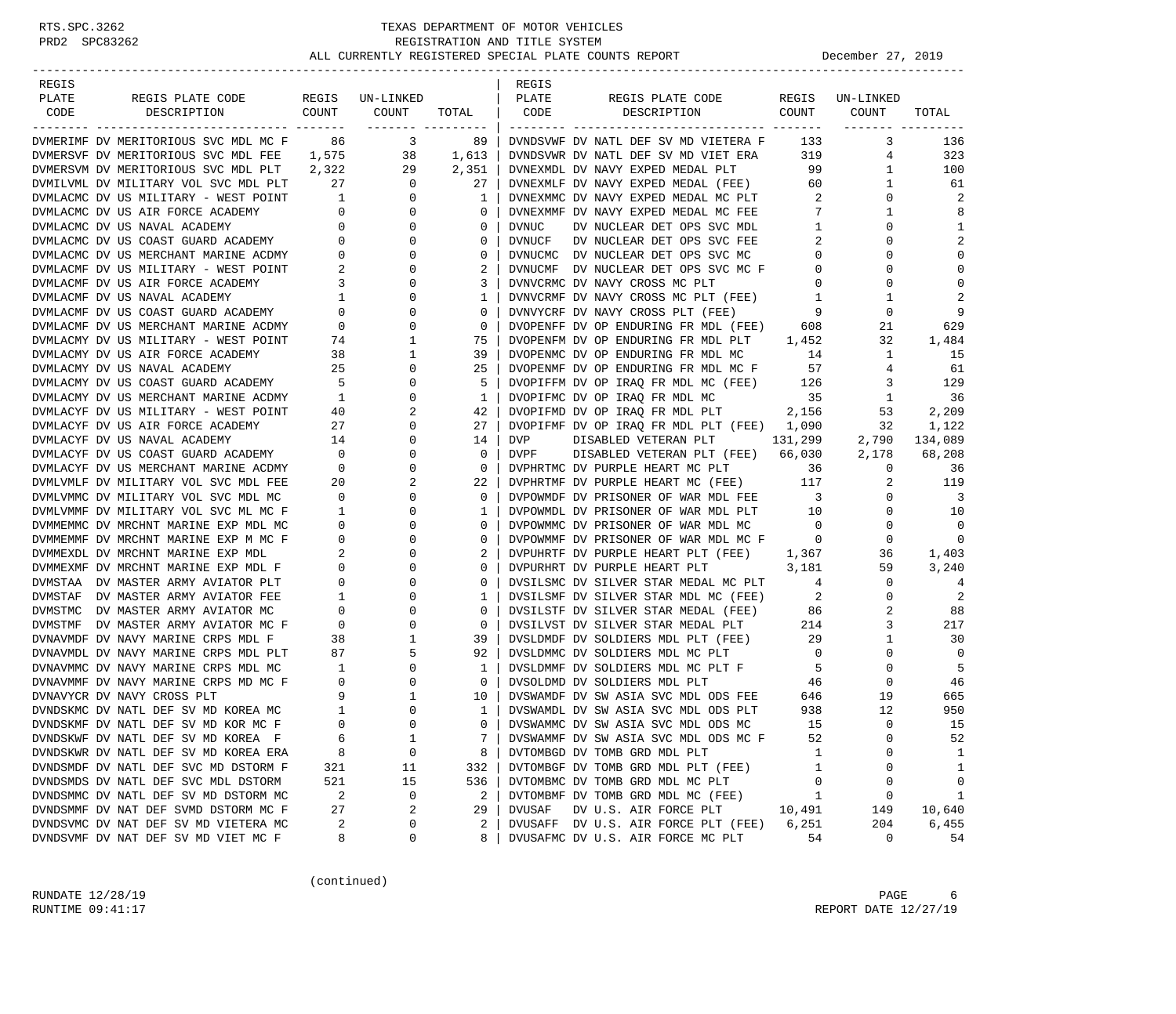| REGIS  |                                                                                                                                                                                                                                                                                                                                                                                                                               |       |                                                                                          |                                | REGIS         |                                                                                                                                                                                                                                      |                         |                            |                               |
|--------|-------------------------------------------------------------------------------------------------------------------------------------------------------------------------------------------------------------------------------------------------------------------------------------------------------------------------------------------------------------------------------------------------------------------------------|-------|------------------------------------------------------------------------------------------|--------------------------------|---------------|--------------------------------------------------------------------------------------------------------------------------------------------------------------------------------------------------------------------------------------|-------------------------|----------------------------|-------------------------------|
| PLATE  | REGIS PLATE CODE                                                                                                                                                                                                                                                                                                                                                                                                              |       | REGIS UN-LINKED                                                                          |                                | PLATE         | REGIS PLATE CODE                                                                                                                                                                                                                     |                         | REGIS UN-LINKED            |                               |
| CODE   | COUNT<br>DESCRIPTION                                                                                                                                                                                                                                                                                                                                                                                                          |       | COUNT<br>________ ________                                                               | TOTAL   CODE                   |               | COUNT<br>DESCRIPTION                                                                                                                                                                                                                 |                         | COUNT                      | TOTAL                         |
|        | DVUSAFMF DV U.S. AIR FORCE MC (FEE) 336 17                                                                                                                                                                                                                                                                                                                                                                                    |       |                                                                                          |                                |               | 353   FLYCSVMC DIST FLY CROSS VALOR MC PLT                                                                                                                                                                                           | $\mathbf{1}$            | $\mathbf 0$                | 1                             |
|        |                                                                                                                                                                                                                                                                                                                                                                                                                               |       |                                                                                          |                                |               | FLYCSVMF DIST FLY CROSS VALOR MC FEE 0                                                                                                                                                                                               |                         | 0                          | $\mathbf 0$                   |
|        | ${\hbox{\tt DVISAR}}~~{\hbox{\tt DVI SAR}}~~{\hbox{\tt DVI}}~~{\hbox{\tt CIS.}}~~{\hbox{\tt RMY PLT}}~~{\hbox{\tt DZ5,055}}~~{\hbox{\tt S11}}~~{\hbox{\tt 25,566}}~~{\hbox{\tt DVI SARF}}~~{\hbox{\tt DVI}}~~{\hbox{\tt C.}}~~{\hbox{\tt S.}}~~{\hbox{\tt R.}}~~{\hbox{\tt P.}}~~{\hbox{\tt P.}}~~{\hbox{\tt P.}}~~{\hbox{\tt P.}}~~{\hbox{\tt P.}}~~{\hbox{\tt P.}}~~{\hbox{\tt P.}}~~{\hbox{\tt P.}}~~{\hbox{\tt P.}}~~{\h$ |       |                                                                                          | 469 14,713                     | FPPP          | FIRE PROTECTION PLT                                                                                                                                                                                                                  | 356                     | 10                         | 366                           |
|        | DVUSARMC DV U.S. ARMY MC PLT                                                                                                                                                                                                                                                                                                                                                                                                  |       | 185 6 191                                                                                |                                |               | FPPPMC FIRE PROTECTION MC PLT 19                                                                                                                                                                                                     |                         | $\mathbf{0}$               | 19                            |
|        |                                                                                                                                                                                                                                                                                                                                                                                                                               |       |                                                                                          |                                |               |                                                                                                                                                                                                                                      | $\overline{0}$          | $\mathbf{0}$               | $\Omega$                      |
|        |                                                                                                                                                                                                                                                                                                                                                                                                                               |       |                                                                                          |                                |               | DVUSARMF DV U.S. ARMY MC PLT (FEE) $922$ 35 957   FPPPPB FIRE PROTECTION PB PLT 0<br>DVUSCG DV U.S. COAST GUARD PLT 454 12 466   FPPPTR FIRE PROTECTION TRLR PLT 1                                                                   |                         | $\mathbf{0}$               | $\overline{1}$                |
|        |                                                                                                                                                                                                                                                                                                                                                                                                                               |       |                                                                                          |                                |               |                                                                                                                                                                                                                                      |                         | 2                          | 35                            |
|        |                                                                                                                                                                                                                                                                                                                                                                                                                               |       |                                                                                          |                                |               |                                                                                                                                                                                                                                      |                         | 27                         | 479                           |
|        |                                                                                                                                                                                                                                                                                                                                                                                                                               |       |                                                                                          |                                |               | DVUSCGF DV U.S. COAST GUARD (FEE) 303 9 312   FREEDMMC ENDURING FREEDOM VET MC PLT 33<br>DVUSCGMC DV U.S. COAST GUARD MC PLT 0 0 0 15   FREEDOM ENDURING FREEDOM VETERANS 452<br>DVUSCGMF DV U.S. COAST GUARD MC (FEE) 15 0 15   F35 |                         | 36                         | 144                           |
| DVUSMC | DV U.S. MARINE CORPS PLT 11,687 217 11,904                                                                                                                                                                                                                                                                                                                                                                                    |       |                                                                                          |                                |               | F35JETMC F35 JET MC PLT                                                                                                                                                                                                              | 1                       | 0                          | $\overline{\phantom{0}}$      |
|        | DVUSMCF DV U.S. MARINE CORPS (FEE) 6,853                                                                                                                                                                                                                                                                                                                                                                                      |       |                                                                                          | 202 7,055                      |               | F35JETTR F35 JET TRL PLT                                                                                                                                                                                                             | $\overline{1}$          | $\mathbf 0$                | $\overline{1}$                |
|        | DVUSMCMC DV U.S. MARINE CORPS MC PLT                                                                                                                                                                                                                                                                                                                                                                                          | 121   | $\overline{4}$                                                                           |                                |               | GARDNER TEXAS MASTER GARDENER PLT 201                                                                                                                                                                                                |                         | 3                          | 204                           |
|        | DVUSMCMF DV US MARINE CORPS MC (FEE) 527                                                                                                                                                                                                                                                                                                                                                                                      |       | 14                                                                                       | 125<br>541<br>541              |               | GARDNRMC TEXAS MASTER GARDENER MC                                                                                                                                                                                                    | $\overline{0}$          | $\Omega$                   | $\Omega$                      |
| DVUSN  | DV U.S. NAVY PLT                                                                                                                                                                                                                                                                                                                                                                                                              | 8,928 | 181                                                                                      | 9,109                          |               | GARDNRPB TEXAS MASTER GARDENER PB                                                                                                                                                                                                    | $\overline{0}$          | $\Omega$                   | $\mathbf 0$                   |
|        |                                                                                                                                                                                                                                                                                                                                                                                                                               |       | 171                                                                                      | 5,221                          |               |                                                                                                                                                                                                                                      | $\overline{0}$          | $\mathbf 0$                | $\overline{0}$                |
|        | DVUSNF DVU.S. NAVY PLT (FEE) 5,050<br>DVUSNMC DVU.S. NAVY MC PLT 68                                                                                                                                                                                                                                                                                                                                                           |       | $\overline{\mathbf{3}}$                                                                  | 71                             |               |                                                                                                                                                                                                                                      |                         | 3                          | 211                           |
|        |                                                                                                                                                                                                                                                                                                                                                                                                                               |       |                                                                                          |                                |               | GLDSTRSP GOLD STAR SPOUSE PLT                                                                                                                                                                                                        | 101                     | 0                          | 101                           |
|        |                                                                                                                                                                                                                                                                                                                                                                                                                               |       |                                                                                          |                                |               | GODWTRMC IN GOD WE TRUST MC PLT                                                                                                                                                                                                      | $\overline{0}$          | 0                          | $\mathbf 0$                   |
|        |                                                                                                                                                                                                                                                                                                                                                                                                                               |       |                                                                                          |                                |               | GODWTRPB IN GOD WE TRUST PB PLT                                                                                                                                                                                                      | $\overline{0}$          | $\Omega$                   | $\mathbf 0$                   |
|        |                                                                                                                                                                                                                                                                                                                                                                                                                               |       |                                                                                          |                                |               | GODWTRST IN GOD WE TRUST PLT                                                                                                                                                                                                         | 76                      | 8                          | 84                            |
|        | DVUSING PURIT (FEE)<br>DVUETMC DV ULETNAM SERVICE MDL MC 20 2 2 22<br>DVUIETMF DV VIETNAM SERVICE MDL MC F 53 4 57<br>DVUIETSF DV VIETNAM SERVICE MDL FEE 966 26 992<br>TILETSF DV VIETNAM SERVICE MDL FEE 966 26 992<br>TILETSF DV                                                                                                                                                                                           |       |                                                                                          |                                |               | GODWTRTR IN GOD WE TRUST TRLR PLT                                                                                                                                                                                                    | $\overline{1}$          | $\Omega$                   | 1                             |
|        |                                                                                                                                                                                                                                                                                                                                                                                                                               |       |                                                                                          | 5                              | GOLDMC        | GOLD STAR MOTHER MC PLT                                                                                                                                                                                                              |                         | $\mathbf 0$                | $\mathbf 0$                   |
|        |                                                                                                                                                                                                                                                                                                                                                                                                                               |       |                                                                                          | 47                             |               | GOLDSTAR GOLD STAR MOTHER PLT                                                                                                                                                                                                        | $\overline{0}$          | 3                          | 149                           |
|        |                                                                                                                                                                                                                                                                                                                                                                                                                               |       |                                                                                          | 24 797                         |               | GOLFCART GOLF CART PLT                                                                                                                                                                                                               | 146<br>$\overline{0}$   | $\Omega$                   | $\Omega$                      |
|        | DVWOMANV DV WOMAN VETERAN PLT                                                                                                                                                                                                                                                                                                                                                                                                 |       |                                                                                          |                                |               | GOTEXAN GO TEXAN PLT                                                                                                                                                                                                                 | 54                      | 4                          | 58                            |
|        | DV11THCF DV 11TH ARMORED CAVALRY FEE 46                                                                                                                                                                                                                                                                                                                                                                                       |       | $\begin{array}{cccc} 3 & 284 & 54 & 3 & 338 \\ 7 & \text{FEE} & 46 & 2 & 48 \end{array}$ | 48                             |               | GOTEXAN2 GO TEXAN 2 PLT                                                                                                                                                                                                              | 12                      | $\Omega$                   | 12                            |
|        |                                                                                                                                                                                                                                                                                                                                                                                                                               |       |                                                                                          | 68                             |               |                                                                                                                                                                                                                                      |                         | $\mathbf 0$                | $\mathbf 0$                   |
|        | DVIITHCF DV IITH ARMORED CAVALRY FEE 46<br>DVIITHCV DV 11TH ARMORED CAVALRY PLT 67 1<br>DVIITHME DV 11TH ARMORED CAV MC PLT 0 0<br>DVIITHME DV 11TH ARMORED CAV MC FEE 4 0<br>DVI73AB DV 173RD AIRBORNE PLT 16 0<br>DVI73AF DV 173RD AIR                                                                                                                                                                                      |       |                                                                                          | $\mathbf{0}$                   |               | GOTEX2CP GO TEXAN 2 COMBINATION PLT 0<br>GOTX2FRP GO TEXAN 2 FARM TRL PLT                                                                                                                                                            | $\overline{1}$          | 0                          | $\mathbf{1}$                  |
|        |                                                                                                                                                                                                                                                                                                                                                                                                                               |       |                                                                                          | 4                              |               | GOTX2TRL GO TEXAN 2 TRAILER PLT                                                                                                                                                                                                      | $\overline{0}$          | 0                          | $\mathbf 0$                   |
|        |                                                                                                                                                                                                                                                                                                                                                                                                                               |       |                                                                                          | 16                             |               |                                                                                                                                                                                                                                      | $\overline{0}$          | 1                          | 1                             |
|        |                                                                                                                                                                                                                                                                                                                                                                                                                               |       |                                                                                          |                                |               | GOTX2TT GO TEXAN 2 TOKEN TRLR                                                                                                                                                                                                        |                         | $\Omega$                   |                               |
|        |                                                                                                                                                                                                                                                                                                                                                                                                                               |       |                                                                                          | 4                              |               | GRLSCOUT GIRL SCOUT PLT                                                                                                                                                                                                              | 43                      | $\mathbf 0$                | 43<br>5                       |
|        |                                                                                                                                                                                                                                                                                                                                                                                                                               |       |                                                                                          | $\mathbf{1}$<br>2 <sup>1</sup> |               | GSTRFAMC GOLD STAR FATHER MC PLT 5                                                                                                                                                                                                   | 61                      | $\mathbf{1}$               | 62                            |
|        |                                                                                                                                                                                                                                                                                                                                                                                                                               |       |                                                                                          |                                |               | GSTRFATH GOLD STAR FATHER PLT<br>GSTRFMMC GOLD STAR FAMILY MC PLT 3                                                                                                                                                                  |                         | $\mathbf 0$                |                               |
|        |                                                                                                                                                                                                                                                                                                                                                                                                                               |       |                                                                                          | 73                             |               |                                                                                                                                                                                                                                      | $\overline{0}$          | 0                          | 3<br>$\mathbf 0$              |
|        |                                                                                                                                                                                                                                                                                                                                                                                                                               |       |                                                                                          | 38                             |               | GSTRSPMC GOLD STAR SPOUSE MC PLT<br>GWTEXMDL GLBL WAR ON TERROR EXP MDL                                                                                                                                                              |                         |                            |                               |
|        | POSSIBLE POSSIBLE INFANTRY DIV (FEE)<br>DV36THIF DV 36TH INFANTRY DIV (FEE)<br>DV36THMC DV 36TH INFANTRY DIV MC PLT<br>DV36THMF DV 36TH INFANTRY DIV MC FEE<br>PASTERMC EASTERN STAR MC PLT<br>EASTERNS EASTERN STAR PLT<br>EASTERPE EASTE                                                                                                                                                                                    |       |                                                                                          | $2 \mid$                       |               |                                                                                                                                                                                                                                      | 305                     | 31                         | 336                           |
|        |                                                                                                                                                                                                                                                                                                                                                                                                                               |       |                                                                                          | 2                              |               | GWTEXMMC GLBL WAR ON TERROR EXP MC                                                                                                                                                                                                   | 15                      | 3                          | 18                            |
|        |                                                                                                                                                                                                                                                                                                                                                                                                                               |       |                                                                                          | $\overline{0}$<br>128          |               | GWTEXMTR GLBL WAR ON TERROR EXP TR<br>GWTSVMDL GLBL WAR ON TERROR SVC MDL                                                                                                                                                            | 4                       | $\mathbf{0}$               | -4                            |
|        |                                                                                                                                                                                                                                                                                                                                                                                                                               |       |                                                                                          |                                |               | GWTSVMMC GLBL WAR ON TERROR SVC MC                                                                                                                                                                                                   | 276                     | 32                         | 308                           |
|        |                                                                                                                                                                                                                                                                                                                                                                                                                               |       |                                                                                          | $\mathbf{0}$                   |               |                                                                                                                                                                                                                                      | 18                      | $\mathbf 0$<br>$\mathbf 0$ | 18                            |
|        |                                                                                                                                                                                                                                                                                                                                                                                                                               |       |                                                                                          | $0-1$                          |               | GWTSVMTR GLBL WAR ON TERROR SVC TR                                                                                                                                                                                                   | $\overline{\mathbf{3}}$ |                            | $\overline{\mathbf{3}}$<br>77 |
| EMS    | EMERGENCY MEDICAL SERVICES 1,470                                                                                                                                                                                                                                                                                                                                                                                              |       | 45                                                                                       |                                | $1,515$   HCP | HONORARY CONSUL PLT                                                                                                                                                                                                                  | 72                      |                            |                               |
| EMSMC  | EMERGENCY MED SERVICES MC                                                                                                                                                                                                                                                                                                                                                                                                     | 26    | 2                                                                                        | 28                             |               | HEARING DEAF & HARD OF HEARING PLT                                                                                                                                                                                                   | 176                     | 10                         | 186                           |
| EMSPB  | EMERGENCY MED SERVICES PB                                                                                                                                                                                                                                                                                                                                                                                                     | O     | 0                                                                                        | $\mathbf 0$                    |               | HEDCBDMC HIGHER ED COORD BRD MC PLT                                                                                                                                                                                                  | 0                       | 0                          | $\mathbf 0$                   |
| EMSTR  | EMERGENCY MED SERVICES TR                                                                                                                                                                                                                                                                                                                                                                                                     | 0     | 0                                                                                        | 0                              |               | HEDCOBRD HIGHER EDU CRDINATING BOARD                                                                                                                                                                                                 | 0                       | 0                          | $\mathbf 0$                   |
| ESCOUT | EAGLE SCOUT PLT                                                                                                                                                                                                                                                                                                                                                                                                               | 0     | 0                                                                                        | 0                              |               | HOUSLSSR HOUSTON LS SHOW&RODEO PLT                                                                                                                                                                                                   | 84                      | 3                          | 87                            |
|        | FGTRSMMC FIGHT TERRORISM MC PLT                                                                                                                                                                                                                                                                                                                                                                                               | 22    | 1                                                                                        | 23                             | HUSAIR        | HONOR U.S. AIR FORCE PLT                                                                                                                                                                                                             | 2,951                   | 92                         | 3,043                         |
|        | FGTTRSM FIGHT TERRORISM PLT                                                                                                                                                                                                                                                                                                                                                                                                   | 451   | 20                                                                                       | 471                            |               | HUSAIRMC HONOR U.S. AIR FORCE MC PLT                                                                                                                                                                                                 | 168                     | $\mathbf{1}$               | 169                           |
|        | FLYCRSSV DIST FLY CROSS MDL VALR PLT                                                                                                                                                                                                                                                                                                                                                                                          | 9     | 1                                                                                        | 10                             |               | HUSAIRPB HONOR U.S. AIR FORCE PB PLT                                                                                                                                                                                                 | 0                       | 1                          | 1                             |
|        | FLYCRSVF DIST FLY CROSS MDL VALR FEE                                                                                                                                                                                                                                                                                                                                                                                          | 7     | 0                                                                                        | 7                              |               | HUSAIRTR HONOR U.S. AIR FORCE TR PLT                                                                                                                                                                                                 | 45                      | 0                          | 45                            |

(continued)

RUNDATE  $12/28/19$  PAGE 7 RUNTIME 09:41:17 REPORT DATE 12/27/19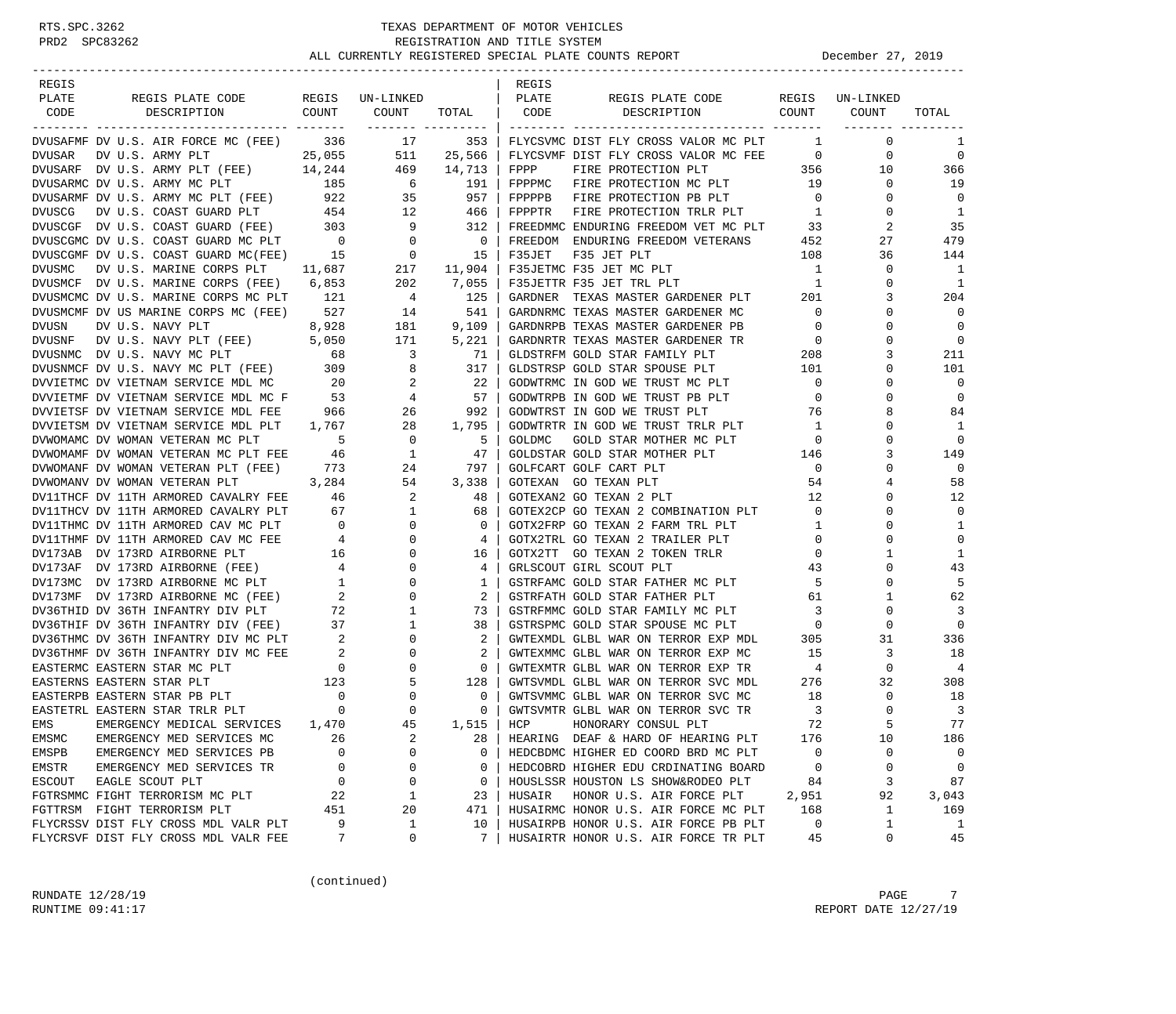| REGIS  |                                                                                |                                          |                                              |                   | REGIS   |                                                                              |                            |                  |                |
|--------|--------------------------------------------------------------------------------|------------------------------------------|----------------------------------------------|-------------------|---------|------------------------------------------------------------------------------|----------------------------|------------------|----------------|
| PLATE  | REGIS PLATE CODE                                                               |                                          | REGIS UN-LINKED                              |                   | PLATE   | REGIS PLATE CODE                                                             | REGIS                      | UN-LINKED        |                |
| CODE   | DESCRIPTION                                                                    | COUNT                                    | COUNT                                        | TOTAL   CODE      |         | DESCRIPTION COUNT                                                            |                            | COUNT            | TOTAL          |
|        |                                                                                |                                          |                                              | ------- --------- |         |                                                                              |                            |                  |                |
| HUSARM | HONOR U.S. ARMY PLT 5,595                                                      |                                          | 259                                          | $5,854$           |         | LGNVLRF LEGION OF VALOR PLT (FEE) 1                                          |                            | 1                | 2              |
|        | HUSARMMC HONOR U.S. ARMY MC PLT 319<br>HUSARMDR HONOR II S ARMY DR DIT         |                                          | $\begin{array}{c} 319 \\ 0 \end{array}$<br>9 | 328               | LIFE    | CHOOSE LIFE PLT                                                              | 984                        | 41               | 1,025          |
|        | HUSARMPB HONOR U.S. ARMY PB PLT                                                |                                          | $\overline{0}$                               | $\overline{0}$    | LIFEMC  | CHOOSE LIFE MC PLT                                                           | $\overline{\phantom{a}}$ 2 | $\overline{0}$   | 2              |
|        | HUSARMTR HONOR U.S. ARMY TR PLT                                                |                                          | 2                                            | 70                | LOGLDR  | $\begin{array}{c} 111 \\ 903 \end{array}$<br>LOG LOADER PLT                  |                            | 3                | 114            |
| HUSCST | HONOR U.S. ARMY TR PLT $68$<br>HONOR U.S. COAST GUARD PLT $230$                |                                          | 5                                            | 235               |         | LSUALUM LSU ALUMNI PLT                                                       |                            | 34               | 937            |
|        | HUSCSTMC HONOR U.S. COAST GUARD MC                                             | $\frac{13}{2}$                           | 2                                            | 15                | LSUMC   | LSU ALUMNI MC PLT                                                            | 2                          | 0                | 2              |
|        | HUSCSTPB HONOR U.S. COAST GUARD PB                                             |                                          | $\mathbf 0$                                  | $\mathbf 0$       | LSUPB   | LSU ALUMNI PB PLT                                                            | $\mathbf{0}$               | $\Omega$         | $\Omega$       |
|        | HUSCSTTR HONOR U.S. COAST GUARD TR                                             | $\begin{array}{c} 0 \\ 4 \end{array}$    | $\overline{0}$                               | 4                 | LSUTR   | LSU ALUMNI TRLR PLT                                                          | $\mathbf 0$                | $\Omega$         | $\mathbf 0$    |
| HUSMRN | HONOR U.S. MARINE CORPS PLT                                                    | 4,511                                    | 188                                          | 4,699             |         | LVAFCMC LOV AIR FORCE CROSS MC PLT                                           | $\mathbf{0}$               | $\Omega$         | $\Omega$       |
|        | HUSMRNMC HONOR U.S. MARINE CORPS MC                                            | 294                                      | 12                                           | 306               |         | LVAFCMCF LOV AIR FORCE CRS MC (FEE)                                          | $\mathbf{0}$               | $\Omega$         | $\mathbf 0$    |
|        | HUSMRNPB HONOR U.S. MARINE CORPS PB                                            | $\overline{\phantom{0}}$                 | $\overline{\phantom{0}}$                     | $\overline{0}$    | LVAFCRS | LOV AIR FORCE CROSS PLT                                                      | 7                          | O                | 7              |
|        | HUSMRNTR HONOR U.S. MARINE CORPS TR                                            |                                          |                                              | 55                |         |                                                                              | 2                          | $\Omega$         | $\overline{2}$ |
| HUSNVY | HONOR U.S. NAVY PLT                                                            |                                          | TR $54$ 1<br>3,984 155                       | 4,139             |         | LVARMCRF LOV ARMY DST CROSS (FEE)                                            | 3                          | 2                | 5              |
|        | HUSNVYMC HONOR U.S. NAVY MC PLT 200                                            |                                          | 11                                           | 211               |         | LVARMCRS LOV ARMY DST CROSS PLT                                              | 15                         | $\Omega$         | 15             |
|        | HUSNVYPB HONOR U.S. NAVY PB PLT                                                | $\overline{0}$                           | $\mathbf 0$                                  | $\overline{0}$    |         | LVARMMC LOV ARMY DST CROSS MC PLT                                            | $\mathbf{1}$               | 0                | 1              |
|        | HUSNVYTR HONOR U.S. NAVY TR PLT                                                | 43                                       | $\mathbf 0$                                  | 43                |         | LVARMMCF LOV ARMY DST CRS MC (FEE)                                           | 2                          | $\Omega$         | 2              |
|        | INRESMDL INHERENT RESOLVE CMPGN MDL 40                                         |                                          | 3                                            | 43                |         | LVNVYCRF LOV NAVY CROSS PLT (FEE)                                            | $\mathbf 0$                | $\Omega$         | $\Omega$       |
|        | INRSMLMC INHERENT RESOLVE CMPGN MC                                             | $\frac{1}{2}$                            | $\mathbf{0}$                                 | 1                 |         | LVNVYCRS LOV NAVY CROSS PLT                                                  | 5                          | 2                | 7              |
|        | INRSMLTR INHERENT RESOLVE CMPGN TR                                             | $\overline{0}$                           | 0                                            | $\mathbf 0$       |         | LVNVYMC LOV NAVY CROSS MC PLT                                                | $\mathbf{0}$               | $\Omega$         | $\Omega$       |
|        | INSTXKID INSURE TEXAS KIDS PLT                                                 | 11                                       | 3                                            | 14                |         | LVNVYMCF LOV NAVY CROSS MC PLT (FEE)                                         | 0                          | $\Omega$         | $\Omega$       |
|        | IRQFRDM OPERATION IRAQI FREEDOM PLT 2,590                                      |                                          | 171                                          | 2,761             |         | MADDMCP MTHR AGAINST DRNK DR MC PLT                                          | 0                          | 0                | $\Omega$       |
|        |                                                                                |                                          | 12                                           | 188               |         | MADDPLT MTHR AGAINST DRNK DRVNG PLT                                          | 14                         | 0                | 14             |
|        | IRQFRMMC OPER IRAQI FRDM MC PLT 176<br>IRQFRMPB OPERATION IRAQI FREEDOM PB 0   |                                          | $\mathbf{0}$                                 | $\overline{0}$    | MASONS  | TEXAS MASONS PLT                                                             | 1,130                      | 51               | 1,181          |
|        |                                                                                |                                          | $\mathbf{0}$                                 | 20                |         | MASONSMC TEXAS MASONS MC PLT                                                 | 40                         | 0                | 40             |
|        | IRQFRMTR OPERATION IRAQI FREEDOM TR<br>20<br>JUNETEEN JUNETEENTH PLT           | 14                                       | 2                                            | 16                |         | MASONSPB TEXAS MASONS PB PLT                                                 | $\mathbf 0$                | $\Omega$         | $\mathbf 0$    |
|        | JUNETEMC JUNETEENTH MC PLT                                                     | $\overline{0}$                           | $\mathbf 0$                                  | $\Omega$          |         | MASONSTR TEXAS MASONS TRLR PLT                                               | 4                          | $\Omega$         | 4              |
|        | JUNETEPB JUNETEENTH PB PLT                                                     |                                          | $\mathbf 0$                                  | 0                 |         |                                                                              |                            | $\Omega$         | 2              |
|        | JUNETETR JUNETEENTH TR PLT                                                     | $\begin{array}{c} 0 \\ 0 \end{array}$    | $\mathbf 0$                                  | 0                 |         | MCEXMLMC MARINE CORPS EXPED MEDAL MC<br>MCEXMLTR MARINE CORPS EXPED MEDAL TR |                            | $\Omega$         | $\mathbf 0$    |
|        |                                                                                |                                          | 33                                           | 1,056             |         | MCEXPMDL MARINE CORPS EXPED MEDAL                                            | 31                         | 1                | 32             |
|        | KNGHTCO KNIGHTS OF COLUMBUS PLT 1,023<br>KOCMPMDL KOSOVO CAMPAIGN MEDAL PLT 33 |                                          | 5                                            | 38                | MCL     | MARINE CORPS LEAGUE PLT                                                      | 223                        | 13               | 236            |
|        | KOCNMLMC KOSOVO CAMPAIGN MEDAL MC                                              | $\overline{5}$                           | $\mathbf 0$                                  | 5                 |         | MERITSMC MERITORIOUS SVC MDL MC PLT 123                                      |                            | 2                | 125            |
|        | KOCNMLTR KOSOVO CAMPAIGN MEDAL TR                                              |                                          | $\mathbf{0}$                                 | 1                 |         | MERITSMF MERITORIOUS SVC MDL MC FEE                                          | 94                         | 5                | 99             |
|        | KORDESMC KOREAN DEFENSE SVC MDL MC                                             | $\frac{1}{4}$<br>4                       | 1                                            | 5                 |         | MERITSVC MERITORIOUS SVC MDL PLT                                             | 7,720                      | 222              | 7,942          |
|        | KORDESPB KOREAN DEFENSE SVC MDL PB                                             |                                          | $\mathbf 0$                                  | 0                 |         | MERITSVF MERITORIOUS SVC MDL PLT FEE 1,753                                   |                            | 168              | 1,921          |
|        | KORDESTR KOREAN DEFENSE SVC MDL TR                                             | $\overline{0}$<br>4                      | $\mathbf 0$                                  | 4                 |         | MERMARIN MERCHANT MARINE PLT                                                 | 252                        | 7                | 259            |
|        | KORDESVM KOREAN DEFENSE SVC MDL PLT                                            | 136                                      |                                              |                   |         | MERMARMC MERCHANT MARINE MC PLT 16                                           |                            | 0                | 16             |
|        |                                                                                |                                          | 10<br>17                                     | 146               |         |                                                                              |                            |                  | $\Omega$       |
| KOREA  | KOREA VETERAN PLT                                                              | $\begin{array}{c} 445 \\ 55 \end{array}$ |                                              | 462               |         | MERMARPB MERCHANT MARINE PB PLT                                              | $\overline{0}$             | 0<br>$\mathbf 0$ | 6              |
|        | KORSVMED KOREAN SERVICE MEDAL PLT<br>KORSVMMC KOREAN SERVICE MEDAL MC PLT 1    |                                          | 6                                            | 61                |         | MERMARTR MERCHANT MARINE TR PLT                                              | 6                          |                  |                |
|        |                                                                                |                                          | $\mathbf 0$                                  | 1                 |         | MILITARP MILITARY VEHICLE PLT                                                | 457                        | 73               | 530            |
|        | KORSVMPB KOREAN SERVICE MEDAL PB PLT                                           | $\overline{0}$                           | $\mathbf 0$                                  | 0                 |         | MILMCVEP MILITARY VEH MOTORCYCLE PLT                                         | $\overline{1}$             | $\mathbf 0$      | 1              |
|        | KORSVMTR KOREAN SERVICE MEDAL TR PLT                                           | $\overline{0}$                           | $\Omega$                                     | $\Omega$          |         | MILVSMDL MILITARY VLNTR SVC MDL PLT                                          | 26                         | 2                | 28             |
|        | K9S4COMC K9S4COPS MC PLT                                                       | $\overline{4}$                           | 3                                            | 7                 |         | MILVSMMC MILITARY VLNTR SVC MDL MC                                           | -1                         | $\Omega$         | 1              |
|        | K9S4COPB K9S4COPS PB PLT                                                       | 0                                        | 0                                            | 0                 |         | MILVSMTR MILITARY VLNTR SVC MDL TR                                           | 1                          | 0                | $\mathbf{1}$   |
|        | K9S4COPS K9S4COPS PLT                                                          | 176                                      | 27                                           | 203               |         | MLACDMY US MILITARY - WEST POINT                                             | 392                        | 16               | 408            |
|        | K9S4COTR K9S4COPS TR PLT                                                       | 0                                        | 0                                            | 0                 |         | MLACDMY US AIR FORCE ACADEMY                                                 | 267                        | 9                | 276            |
|        | LGNMERIT LEGION OF MERIT PLT                                                   | 2,512                                    | 82                                           | 2,594             |         | MLACDMY US NAVAL ACADEMY                                                     | 323                        | 15               | 338            |
|        | LGNMRITF LEGION OF MERIT PLT (FEE)                                             | 761                                      | 51                                           | 812               |         | MLACDMY US COAST GUARD ACADEMY                                               | 15                         | 1                | 16             |
|        | LGNMRTMC LEGION OF MERIT MC PLT                                                | 30                                       | $\mathbf 0$                                  | 30                |         | MLACDMY US MERCHANT MARINE ACADEMY                                           | 67                         | $\mathbf{1}$     | 68             |
|        | LGNMTMCF LEGION OF MERIT MC (FEE)                                              | 33                                       | $\mathbf 1$                                  | 34                |         | MLACMYMC US MILITARY - WEST POINT                                            | 12                         | 0                | 12             |
| LGNVLR | LEGION OF VALOR PLT                                                            | 10                                       | $\mathbf 0$                                  | 10                |         | MLACMYMC US AIR FORCE ACADEMY                                                | 8                          | 0                | 8              |

(continued)

RUNDATE  $12/28/19$  PAGE 8 RUNTIME 09:41:17 REPORT DATE 12/27/19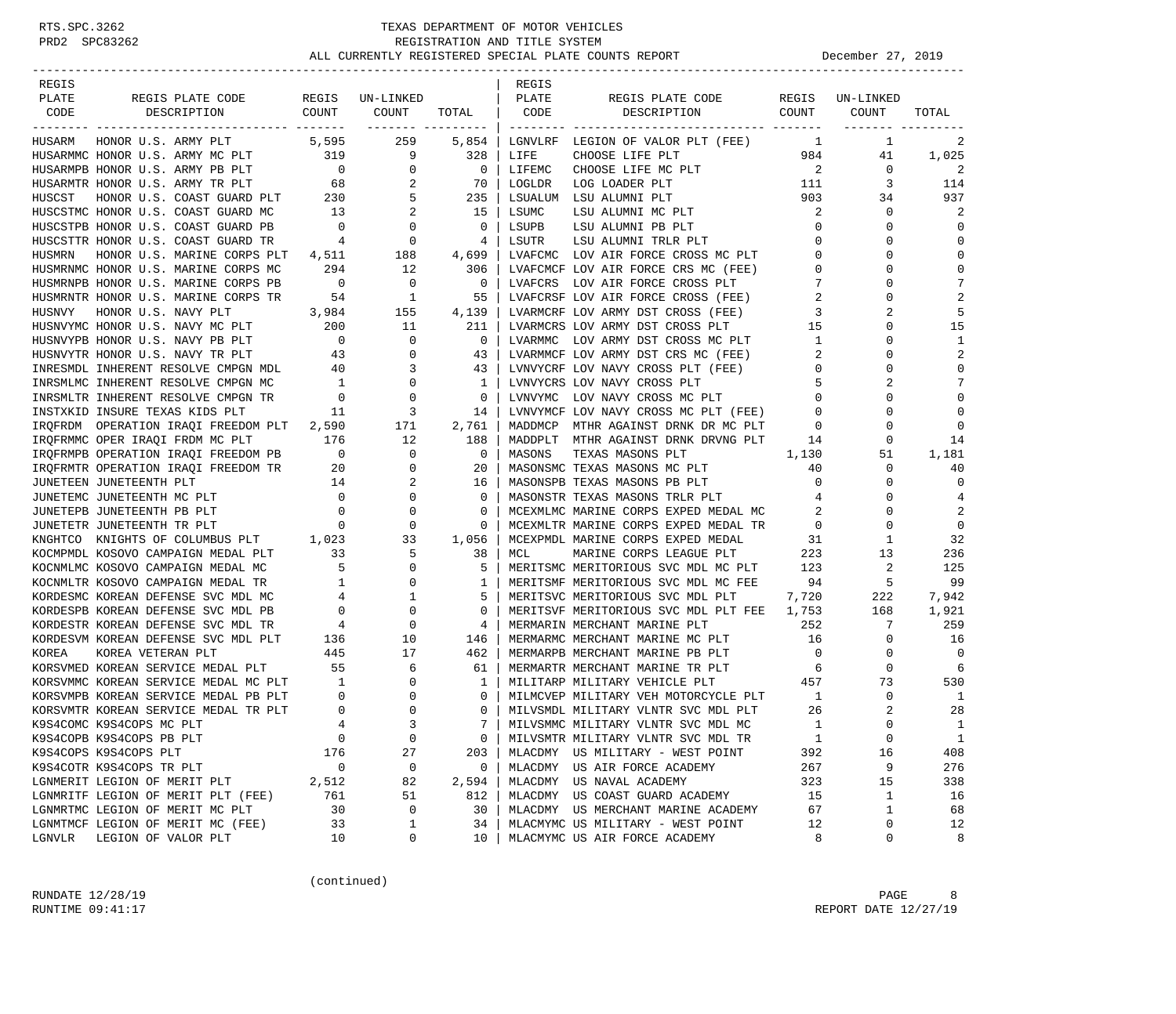| REGIS<br>REGIS<br>PLATE<br>REGIS PLATE CODE<br>REGIS UN-LINKED<br>PLATE<br>REGIS PLATE CODE<br>REGIS UN-LINKED<br>COUNT<br>COUNT<br>COUNT<br>CODE<br>DESCRIPTION<br>TOTAL<br>CODE<br>DESCRIPTION<br>COUNT<br>TOTAL<br>________ _________<br>9<br>0<br>$\mathbf 0$<br>MLACMYMC US NAVAL ACADEMY<br>9<br>NUCDO<br>NUCLEAR DET OPS SVC MDL<br>4<br>4<br>MLACMYMC US COAST GUARD ACADEMY<br>$\overline{0}$<br>0<br>0<br>$\mathbf 0$<br>0<br>NUCDOMC NUCLEAR DET OPS SVC MDL MC<br>$\mathbf 0$<br>MLACMYMC US MERCHANT MARINE ACADEMY<br>$\mathbf 0$<br>1<br>$\mathbf 0$<br>1<br>NUCDOTR NUCLEAR DET OPS SVC MDL TR<br>$\overline{\phantom{0}}$<br>0<br>169<br>$\overline{0}$<br>173<br>MMEXMLMC MERCHANT MARINE EXP MDL MC<br>$\circ$<br>0<br>NVYEXMDL NAVY EXPEDITIONARY MEDAL<br>4<br>$\mathbf 0$<br>15<br>MMEXMLTR MERCHANT MARINE EXP MDL TR<br>$\overline{0}$<br>$\mathbf 0$<br>NVYEXMMC NAVY EXPEDITIONARY MEDAL MC<br>14<br>1<br>$-5$<br>MMEXPMDL MERCHANT MARINE EXP MDL PLT<br>$6\overline{6}$<br>$\circ$<br>NVYEXMTR NAVY EXPEDITIONARY MEDAL TR<br>1<br>6<br>6<br>279<br>8<br>SAVE TEXAS OCELOTS PLT<br>472<br>517<br>MMRECVR MARINE MAMMAL RECOVERY PLT<br>287<br>OCELOT<br>45<br>$\overline{\phantom{a}}^2$<br>$\mathbf 0$<br>3<br>MSTAA<br>2<br>OCELOTMC SAVE TEXAS OCELOTS MC PLT<br>3<br>0<br>MASTER ARMY AVIATOR PLT<br>MSTAAMC MASTER ARMY AVIATOR MC PLT 0<br>OCELOTPB SAVE TEXAS OCELOTS PB PLT<br>$\mathbf 0$<br>$\Omega$<br>0<br>$\mathbf 0$<br>$\Omega$<br>0<br>MSTAATR MASTER ARMY AVIATOR TR PLT<br>$\overline{0}$<br>0<br>OCELOTTR SAVE TEXAS OCELOTS TR PLT<br>$\Omega$<br>$\circ$<br>$\mathbf 0$<br>$\mathbf 0$<br>MTHRCLD MOTHER-CHILD SURVIVORS PLT<br>$\overline{0}$<br>0<br>OFFHWY<br>OFF-HIGHWAY PLT<br>$\mathbf 0$<br>U<br>MVALLEY EL PASO MISSION VALLEY PLT<br>2<br>$\Omega$<br>51<br>53<br>OLDDVP<br>OLD PLT DISABLED VETERAN<br>$\mathbf 0$<br>$\Omega$<br>1<br>$\Omega$<br>MYADJUDG MULTI YEAR U.S.A.L. JUDGE<br>47<br>48<br>OLDDVPF<br>OLD PLT DISABLED VET (FEE)<br>$\mathbf 0$<br>0<br>$\overline{0}$<br>4,648<br>0<br>MYADJUMC MULTI YEAR U.S.A.L JUDGE MC<br>$\mathbf 0$<br>OLDPLT<br>OLD PLT CLASSIC<br>172<br>4,820<br>$\mathbf 0$<br>MYCTJUDG MULTI YEAR COUNTY JUDGE<br>147<br>20<br>167<br>OLDPLTX Z-CALL TXDMV BEFORE CHG<br>$\overline{\phantom{0}}$<br>0<br>$\overline{1}$<br>54<br>MYCTJUMC MULTI YEAR COUNTY JUDGE MC<br>0<br>$\mathbf{1}$<br>OLYM<br>OLYMPIC COMMITTEE PLT<br>52<br>2<br>881<br>49<br>930<br>OPPF<br>176<br>180<br>MYSJP<br>MULTI YEAR STATE JUDGE<br>OMEGA PSI PHI PLT<br>4<br>$\overline{\phantom{a}}$<br>$\mathbf 0$<br>- 5<br>5<br>MYSJPMC MULTI YEAR STATE JUDGE MC<br>3<br>OPPFMC<br>OMEGA PSI PHI MC PLT<br>0<br>255<br>277<br>$\mathbf 0$<br>MYSOP<br>MULTI YEAR STATE OFFICIAL<br>22<br>OPPFPB<br>OMEGA PSI PHI PB PLT<br>$\overline{\phantom{0}}$<br>$\Omega$<br>$\Omega$<br>MYSOPMC MULTI YEAR STATE OFCL MC<br>$\overline{1}$<br>0<br>OPPFTR<br>0<br>$\mathbf{1}$<br>OMEGA PSI PHI TRL PLT<br>$\overline{0}$<br>$\frac{1}{323}$<br>2<br>340<br>MYUHP<br>MULTI YEAR U.S. HOUSE PLT<br>14<br>16<br>ORGDONOR ORGAN DONOR PLT<br>17<br>$\overline{\phantom{0}}$<br>$\mathbf 0$<br>OTHCNTRY TEXAS-WHOLE OTHER CNTRY PLT<br>212<br>13<br>225<br>MYUHPMC MULTI YEAR U.S. HOUSE MC<br>$\mathbf{0}$<br>2<br>0<br>1<br>MYUJP<br>MULTI YEAR U.S. JUDGE PLT<br>82<br>84<br>PDVAOC<br>PER DV ARMY OF OCCUPTN PLT<br>1<br>$\overline{0}$<br>$\mathbf 0$<br>0<br>MYUJPMC MULTI YEAR U.S. JUDGE MC<br>$\mathbf 0$<br>PDVAOCF PER DV ARMY OF OCCUPTN FEE<br>$\circ$<br>$\Omega$<br>$\begin{array}{c} 0 \\ 0 \end{array}$<br>$\mathbf 0$<br>$\Omega$<br>MYUSP<br>MULTI YEAR U.S. SENATE PLT<br>$\mathbf 0$<br>PDVAOCMC PER DV ARMY OF OCCUPTN MC<br>$\mathbf 0$<br>0<br>0<br>MYUSPMC MULTI YEAR U.S. SENATE MC<br>$\mathbf 0$<br>$\mathbf 0$<br>PDVAOCMF PER DV ARMY OF OCCUPTN MC F<br>$\mathbf 0$<br>U<br>$6\overline{6}$<br>$\mathbf 0$<br>PDVCHIMC PER DV CHINA SVC MEDAL MC<br>$\circ$<br>$\Omega$<br>NAVYMEDF NAVY MARINE CORPS MDL (FEE)<br>6<br>2<br>$\circ$<br>$\Omega$<br>NAVYMEDL NAVY MARINE CORPS MDL PLT<br>24<br>26<br>PDVCHIMF PER DV CHINA SVC MEDAL MC F<br>$\begin{array}{c} 24 \\ 0 \end{array}$<br>0<br>NAVYMEMC NAVY MARINE CORPS MDL MC<br>$\mathbf 0$<br>PDVCHINA PER DV CHINA SVC MEDAL PLT<br>0<br>0<br>NAVYMEMF NAVY MARINE CORPS MDL MC F<br>$\overline{\phantom{a}}^2$<br>2<br>PDVCHINF PER DV CHINA SVC MEDAL FEE<br>$\Omega$<br>0<br>2<br>0<br>NDSMDDMC NATL DEF SVC MDL DSTORM MC<br>75<br>77<br>PDVMSTAA PER DV MASTER ARMY AVIATOR<br>0<br>$\overline{0}$<br>0<br>PDVMSTAF PER DV MASTER ARMY AVI FEE<br>$\Omega$<br>NDSMDDPB NATL DEF SVC MDL DSTORM PB<br>0<br>0<br>$\Omega$<br>NDSMDDST NATL DEF SVC MDL DSTORM PLT<br>1,255<br>61<br>1,316<br>PDVMSTMC PER DV MASTER ARMY AVI MC<br>0<br>NDSMDDTR NATL DEF SVC MDL DSTORM TR<br>21<br>0<br>21<br>PDVMSTMF PER DV MASTER ARMY AVI MC F<br>0<br>NDSMDKOR NATL DEF SVC MDL KOREA PLT<br>54<br>$\mathbf{1}$<br>55<br>PDVNUC<br>PER DV NUCLEAR DET OPS<br>0<br>$\Omega$<br>$\mathbf 0$<br>0<br>NDSMDVIE NATL DEF SVC MDL VIET ERA<br>979<br>43<br>1,022<br>PDVNUCF PER DV NUCLEAR DET OPS F<br>54<br>NDSMDVMC NATL DEF SVC MDL VIET ER MC<br>4<br>58<br>PDVNUCMC PER DV NUCLEAR DET OPS MC<br>$\circ$<br>$\Omega$<br>$\overline{0}$<br>$\mathbf 0$<br>$\Omega$<br>NDSMDVPB NATL DEF SVC MDL VIET ER PB<br>0<br>PDVNUCMF PER DV NUCLEAR DET OPS MC F<br>$\circ$<br>25<br>0<br>NDSMDVTR NATL DEF SVC MDL VIET ER TR<br>25<br>PDV173AB PER DV 173RD AIRBORNE PLT<br>1<br>$\frac{2}{1}$<br>$\mathbf{1}$<br>$\Omega$<br>NDSMKOMC NATL DEF SVC MDL KOREA MC<br>3<br>PDV173AF PER DV 173RD AIRBORNE FEE<br>0<br>$\overline{0}$<br>$\mathbf 0$<br>$\mathbf 0$<br>0<br>NDSMKOPB NATL DEF SVC MDL KOREA PB<br>PDV173MC PER DV 173RD AIRBORNE MC<br>0<br>$\Omega$<br>$\bigcap$<br>$\Omega$<br>$\Omega$<br>NDSMKOTR NATL DEF SVC MDL KOREA TR<br>PDV173MF PER DV 173RD AIRBORNE MC F<br>$\Omega$<br>2<br>$\mathbf 0$<br>TEXAS READS PLT<br>0<br>0<br>64<br>PGAJR<br>PGA JUNIOR GOLF PLT<br>NEWMILL<br>66<br>NEWMILMC TEXAS READS MC PLT<br>0<br>0<br>PKGDEL<br>$\mathbf 0$<br>8<br>0<br>PACKAGE DELIVERY PLT<br>8<br>25,194<br>727<br>25,921<br>NPO<br>PROF FIREFIGHTER PLT<br>1,113<br>41<br>1,154<br>PLP<br>PERSONALIZED PLT<br>23<br>1<br>2<br>2<br>NPOMC<br>PROF FIREFIGHTER MC PLT<br>24<br>PLPADOMC PER ADOPT A BEACH MC PLT<br>0<br>NPOPB<br>PROF FIREFIGHTER PB PLT<br>0<br>0<br>PLPADOPT PER ADOPT A BEACH PLT<br>221<br>12<br>233<br>0<br>NPOTR<br>PROF FIREFIGHTER TRL PLT<br>0<br>0<br>0<br>PLPADOTR PER ADOPT A BEACH TRLR<br>0<br>4<br>4<br>NTEXAN<br>45<br>2<br>47<br>NATIVE TEXAN PLT<br>1,564<br>64<br>1,628<br>PLPAEMDL PER ARMED FORCES EXP MDL |  |  |  |  |  |
|------------------------------------------------------------------------------------------------------------------------------------------------------------------------------------------------------------------------------------------------------------------------------------------------------------------------------------------------------------------------------------------------------------------------------------------------------------------------------------------------------------------------------------------------------------------------------------------------------------------------------------------------------------------------------------------------------------------------------------------------------------------------------------------------------------------------------------------------------------------------------------------------------------------------------------------------------------------------------------------------------------------------------------------------------------------------------------------------------------------------------------------------------------------------------------------------------------------------------------------------------------------------------------------------------------------------------------------------------------------------------------------------------------------------------------------------------------------------------------------------------------------------------------------------------------------------------------------------------------------------------------------------------------------------------------------------------------------------------------------------------------------------------------------------------------------------------------------------------------------------------------------------------------------------------------------------------------------------------------------------------------------------------------------------------------------------------------------------------------------------------------------------------------------------------------------------------------------------------------------------------------------------------------------------------------------------------------------------------------------------------------------------------------------------------------------------------------------------------------------------------------------------------------------------------------------------------------------------------------------------------------------------------------------------------------------------------------------------------------------------------------------------------------------------------------------------------------------------------------------------------------------------------------------------------------------------------------------------------------------------------------------------------------------------------------------------------------------------------------------------------------------------------------------------------------------------------------------------------------------------------------------------------------------------------------------------------------------------------------------------------------------------------------------------------------------------------------------------------------------------------------------------------------------------------------------------------------------------------------------------------------------------------------------------------------------------------------------------------------------------------------------------------------------------------------------------------------------------------------------------------------------------------------------------------------------------------------------------------------------------------------------------------------------------------------------------------------------------------------------------------------------------------------------------------------------------------------------------------------------------------------------------------------------------------------------------------------------------------------------------------------------------------------------------------------------------------------------------------------------------------------------------------------------------------------------------------------------------------------------------------------------------------------------------------------------------------------------------------------------------------------------------------------------------------------------------------------------------------------------------------------------------------------------------------------------------------------------------------------------------------------------------------------------------------------------------------------------------------------------------------------------------------------------------------------------------------------------------------------------------------------------------------------------------------------------------------------------------------------------------------------------------------------------------------------------------------------------------------------------------------------------------------------------------------------------------------------------------------------------------------------------------------------------------------------------------------------------------------------------------------------------------------------------------------------------------------------------------------------------------------------------------------------------------------------------------------------------------------------------------------------------------------------------------------------------------------------------------------------------------------------------------------------------------------------------------------------------------------------------------------------------------------------------------------------------------------------------------------------------------------------------------------------------------------------------------------------------------------------------------------------------------------------------------------------------------------------------------------------------------------------------------------------------------------------------------------|--|--|--|--|--|
|                                                                                                                                                                                                                                                                                                                                                                                                                                                                                                                                                                                                                                                                                                                                                                                                                                                                                                                                                                                                                                                                                                                                                                                                                                                                                                                                                                                                                                                                                                                                                                                                                                                                                                                                                                                                                                                                                                                                                                                                                                                                                                                                                                                                                                                                                                                                                                                                                                                                                                                                                                                                                                                                                                                                                                                                                                                                                                                                                                                                                                                                                                                                                                                                                                                                                                                                                                                                                                                                                                                                                                                                                                                                                                                                                                                                                                                                                                                                                                                                                                                                                                                                                                                                                                                                                                                                                                                                                                                                                                                                                                                                                                                                                                                                                                                                                                                                                                                                                                                                                                                                                                                                                                                                                                                                                                                                                                                                                                                                                                                                                                                                                                                                                                                                                                                                                                                                                                                                                                                                                                                                                                                                                                                                                                                                                                                                                                                                                                                                                                                                                                                                                                                                                                      |  |  |  |  |  |
|                                                                                                                                                                                                                                                                                                                                                                                                                                                                                                                                                                                                                                                                                                                                                                                                                                                                                                                                                                                                                                                                                                                                                                                                                                                                                                                                                                                                                                                                                                                                                                                                                                                                                                                                                                                                                                                                                                                                                                                                                                                                                                                                                                                                                                                                                                                                                                                                                                                                                                                                                                                                                                                                                                                                                                                                                                                                                                                                                                                                                                                                                                                                                                                                                                                                                                                                                                                                                                                                                                                                                                                                                                                                                                                                                                                                                                                                                                                                                                                                                                                                                                                                                                                                                                                                                                                                                                                                                                                                                                                                                                                                                                                                                                                                                                                                                                                                                                                                                                                                                                                                                                                                                                                                                                                                                                                                                                                                                                                                                                                                                                                                                                                                                                                                                                                                                                                                                                                                                                                                                                                                                                                                                                                                                                                                                                                                                                                                                                                                                                                                                                                                                                                                                                      |  |  |  |  |  |
|                                                                                                                                                                                                                                                                                                                                                                                                                                                                                                                                                                                                                                                                                                                                                                                                                                                                                                                                                                                                                                                                                                                                                                                                                                                                                                                                                                                                                                                                                                                                                                                                                                                                                                                                                                                                                                                                                                                                                                                                                                                                                                                                                                                                                                                                                                                                                                                                                                                                                                                                                                                                                                                                                                                                                                                                                                                                                                                                                                                                                                                                                                                                                                                                                                                                                                                                                                                                                                                                                                                                                                                                                                                                                                                                                                                                                                                                                                                                                                                                                                                                                                                                                                                                                                                                                                                                                                                                                                                                                                                                                                                                                                                                                                                                                                                                                                                                                                                                                                                                                                                                                                                                                                                                                                                                                                                                                                                                                                                                                                                                                                                                                                                                                                                                                                                                                                                                                                                                                                                                                                                                                                                                                                                                                                                                                                                                                                                                                                                                                                                                                                                                                                                                                                      |  |  |  |  |  |
|                                                                                                                                                                                                                                                                                                                                                                                                                                                                                                                                                                                                                                                                                                                                                                                                                                                                                                                                                                                                                                                                                                                                                                                                                                                                                                                                                                                                                                                                                                                                                                                                                                                                                                                                                                                                                                                                                                                                                                                                                                                                                                                                                                                                                                                                                                                                                                                                                                                                                                                                                                                                                                                                                                                                                                                                                                                                                                                                                                                                                                                                                                                                                                                                                                                                                                                                                                                                                                                                                                                                                                                                                                                                                                                                                                                                                                                                                                                                                                                                                                                                                                                                                                                                                                                                                                                                                                                                                                                                                                                                                                                                                                                                                                                                                                                                                                                                                                                                                                                                                                                                                                                                                                                                                                                                                                                                                                                                                                                                                                                                                                                                                                                                                                                                                                                                                                                                                                                                                                                                                                                                                                                                                                                                                                                                                                                                                                                                                                                                                                                                                                                                                                                                                                      |  |  |  |  |  |
|                                                                                                                                                                                                                                                                                                                                                                                                                                                                                                                                                                                                                                                                                                                                                                                                                                                                                                                                                                                                                                                                                                                                                                                                                                                                                                                                                                                                                                                                                                                                                                                                                                                                                                                                                                                                                                                                                                                                                                                                                                                                                                                                                                                                                                                                                                                                                                                                                                                                                                                                                                                                                                                                                                                                                                                                                                                                                                                                                                                                                                                                                                                                                                                                                                                                                                                                                                                                                                                                                                                                                                                                                                                                                                                                                                                                                                                                                                                                                                                                                                                                                                                                                                                                                                                                                                                                                                                                                                                                                                                                                                                                                                                                                                                                                                                                                                                                                                                                                                                                                                                                                                                                                                                                                                                                                                                                                                                                                                                                                                                                                                                                                                                                                                                                                                                                                                                                                                                                                                                                                                                                                                                                                                                                                                                                                                                                                                                                                                                                                                                                                                                                                                                                                                      |  |  |  |  |  |
|                                                                                                                                                                                                                                                                                                                                                                                                                                                                                                                                                                                                                                                                                                                                                                                                                                                                                                                                                                                                                                                                                                                                                                                                                                                                                                                                                                                                                                                                                                                                                                                                                                                                                                                                                                                                                                                                                                                                                                                                                                                                                                                                                                                                                                                                                                                                                                                                                                                                                                                                                                                                                                                                                                                                                                                                                                                                                                                                                                                                                                                                                                                                                                                                                                                                                                                                                                                                                                                                                                                                                                                                                                                                                                                                                                                                                                                                                                                                                                                                                                                                                                                                                                                                                                                                                                                                                                                                                                                                                                                                                                                                                                                                                                                                                                                                                                                                                                                                                                                                                                                                                                                                                                                                                                                                                                                                                                                                                                                                                                                                                                                                                                                                                                                                                                                                                                                                                                                                                                                                                                                                                                                                                                                                                                                                                                                                                                                                                                                                                                                                                                                                                                                                                                      |  |  |  |  |  |
|                                                                                                                                                                                                                                                                                                                                                                                                                                                                                                                                                                                                                                                                                                                                                                                                                                                                                                                                                                                                                                                                                                                                                                                                                                                                                                                                                                                                                                                                                                                                                                                                                                                                                                                                                                                                                                                                                                                                                                                                                                                                                                                                                                                                                                                                                                                                                                                                                                                                                                                                                                                                                                                                                                                                                                                                                                                                                                                                                                                                                                                                                                                                                                                                                                                                                                                                                                                                                                                                                                                                                                                                                                                                                                                                                                                                                                                                                                                                                                                                                                                                                                                                                                                                                                                                                                                                                                                                                                                                                                                                                                                                                                                                                                                                                                                                                                                                                                                                                                                                                                                                                                                                                                                                                                                                                                                                                                                                                                                                                                                                                                                                                                                                                                                                                                                                                                                                                                                                                                                                                                                                                                                                                                                                                                                                                                                                                                                                                                                                                                                                                                                                                                                                                                      |  |  |  |  |  |
|                                                                                                                                                                                                                                                                                                                                                                                                                                                                                                                                                                                                                                                                                                                                                                                                                                                                                                                                                                                                                                                                                                                                                                                                                                                                                                                                                                                                                                                                                                                                                                                                                                                                                                                                                                                                                                                                                                                                                                                                                                                                                                                                                                                                                                                                                                                                                                                                                                                                                                                                                                                                                                                                                                                                                                                                                                                                                                                                                                                                                                                                                                                                                                                                                                                                                                                                                                                                                                                                                                                                                                                                                                                                                                                                                                                                                                                                                                                                                                                                                                                                                                                                                                                                                                                                                                                                                                                                                                                                                                                                                                                                                                                                                                                                                                                                                                                                                                                                                                                                                                                                                                                                                                                                                                                                                                                                                                                                                                                                                                                                                                                                                                                                                                                                                                                                                                                                                                                                                                                                                                                                                                                                                                                                                                                                                                                                                                                                                                                                                                                                                                                                                                                                                                      |  |  |  |  |  |
|                                                                                                                                                                                                                                                                                                                                                                                                                                                                                                                                                                                                                                                                                                                                                                                                                                                                                                                                                                                                                                                                                                                                                                                                                                                                                                                                                                                                                                                                                                                                                                                                                                                                                                                                                                                                                                                                                                                                                                                                                                                                                                                                                                                                                                                                                                                                                                                                                                                                                                                                                                                                                                                                                                                                                                                                                                                                                                                                                                                                                                                                                                                                                                                                                                                                                                                                                                                                                                                                                                                                                                                                                                                                                                                                                                                                                                                                                                                                                                                                                                                                                                                                                                                                                                                                                                                                                                                                                                                                                                                                                                                                                                                                                                                                                                                                                                                                                                                                                                                                                                                                                                                                                                                                                                                                                                                                                                                                                                                                                                                                                                                                                                                                                                                                                                                                                                                                                                                                                                                                                                                                                                                                                                                                                                                                                                                                                                                                                                                                                                                                                                                                                                                                                                      |  |  |  |  |  |
|                                                                                                                                                                                                                                                                                                                                                                                                                                                                                                                                                                                                                                                                                                                                                                                                                                                                                                                                                                                                                                                                                                                                                                                                                                                                                                                                                                                                                                                                                                                                                                                                                                                                                                                                                                                                                                                                                                                                                                                                                                                                                                                                                                                                                                                                                                                                                                                                                                                                                                                                                                                                                                                                                                                                                                                                                                                                                                                                                                                                                                                                                                                                                                                                                                                                                                                                                                                                                                                                                                                                                                                                                                                                                                                                                                                                                                                                                                                                                                                                                                                                                                                                                                                                                                                                                                                                                                                                                                                                                                                                                                                                                                                                                                                                                                                                                                                                                                                                                                                                                                                                                                                                                                                                                                                                                                                                                                                                                                                                                                                                                                                                                                                                                                                                                                                                                                                                                                                                                                                                                                                                                                                                                                                                                                                                                                                                                                                                                                                                                                                                                                                                                                                                                                      |  |  |  |  |  |
|                                                                                                                                                                                                                                                                                                                                                                                                                                                                                                                                                                                                                                                                                                                                                                                                                                                                                                                                                                                                                                                                                                                                                                                                                                                                                                                                                                                                                                                                                                                                                                                                                                                                                                                                                                                                                                                                                                                                                                                                                                                                                                                                                                                                                                                                                                                                                                                                                                                                                                                                                                                                                                                                                                                                                                                                                                                                                                                                                                                                                                                                                                                                                                                                                                                                                                                                                                                                                                                                                                                                                                                                                                                                                                                                                                                                                                                                                                                                                                                                                                                                                                                                                                                                                                                                                                                                                                                                                                                                                                                                                                                                                                                                                                                                                                                                                                                                                                                                                                                                                                                                                                                                                                                                                                                                                                                                                                                                                                                                                                                                                                                                                                                                                                                                                                                                                                                                                                                                                                                                                                                                                                                                                                                                                                                                                                                                                                                                                                                                                                                                                                                                                                                                                                      |  |  |  |  |  |
|                                                                                                                                                                                                                                                                                                                                                                                                                                                                                                                                                                                                                                                                                                                                                                                                                                                                                                                                                                                                                                                                                                                                                                                                                                                                                                                                                                                                                                                                                                                                                                                                                                                                                                                                                                                                                                                                                                                                                                                                                                                                                                                                                                                                                                                                                                                                                                                                                                                                                                                                                                                                                                                                                                                                                                                                                                                                                                                                                                                                                                                                                                                                                                                                                                                                                                                                                                                                                                                                                                                                                                                                                                                                                                                                                                                                                                                                                                                                                                                                                                                                                                                                                                                                                                                                                                                                                                                                                                                                                                                                                                                                                                                                                                                                                                                                                                                                                                                                                                                                                                                                                                                                                                                                                                                                                                                                                                                                                                                                                                                                                                                                                                                                                                                                                                                                                                                                                                                                                                                                                                                                                                                                                                                                                                                                                                                                                                                                                                                                                                                                                                                                                                                                                                      |  |  |  |  |  |
|                                                                                                                                                                                                                                                                                                                                                                                                                                                                                                                                                                                                                                                                                                                                                                                                                                                                                                                                                                                                                                                                                                                                                                                                                                                                                                                                                                                                                                                                                                                                                                                                                                                                                                                                                                                                                                                                                                                                                                                                                                                                                                                                                                                                                                                                                                                                                                                                                                                                                                                                                                                                                                                                                                                                                                                                                                                                                                                                                                                                                                                                                                                                                                                                                                                                                                                                                                                                                                                                                                                                                                                                                                                                                                                                                                                                                                                                                                                                                                                                                                                                                                                                                                                                                                                                                                                                                                                                                                                                                                                                                                                                                                                                                                                                                                                                                                                                                                                                                                                                                                                                                                                                                                                                                                                                                                                                                                                                                                                                                                                                                                                                                                                                                                                                                                                                                                                                                                                                                                                                                                                                                                                                                                                                                                                                                                                                                                                                                                                                                                                                                                                                                                                                                                      |  |  |  |  |  |
|                                                                                                                                                                                                                                                                                                                                                                                                                                                                                                                                                                                                                                                                                                                                                                                                                                                                                                                                                                                                                                                                                                                                                                                                                                                                                                                                                                                                                                                                                                                                                                                                                                                                                                                                                                                                                                                                                                                                                                                                                                                                                                                                                                                                                                                                                                                                                                                                                                                                                                                                                                                                                                                                                                                                                                                                                                                                                                                                                                                                                                                                                                                                                                                                                                                                                                                                                                                                                                                                                                                                                                                                                                                                                                                                                                                                                                                                                                                                                                                                                                                                                                                                                                                                                                                                                                                                                                                                                                                                                                                                                                                                                                                                                                                                                                                                                                                                                                                                                                                                                                                                                                                                                                                                                                                                                                                                                                                                                                                                                                                                                                                                                                                                                                                                                                                                                                                                                                                                                                                                                                                                                                                                                                                                                                                                                                                                                                                                                                                                                                                                                                                                                                                                                                      |  |  |  |  |  |
|                                                                                                                                                                                                                                                                                                                                                                                                                                                                                                                                                                                                                                                                                                                                                                                                                                                                                                                                                                                                                                                                                                                                                                                                                                                                                                                                                                                                                                                                                                                                                                                                                                                                                                                                                                                                                                                                                                                                                                                                                                                                                                                                                                                                                                                                                                                                                                                                                                                                                                                                                                                                                                                                                                                                                                                                                                                                                                                                                                                                                                                                                                                                                                                                                                                                                                                                                                                                                                                                                                                                                                                                                                                                                                                                                                                                                                                                                                                                                                                                                                                                                                                                                                                                                                                                                                                                                                                                                                                                                                                                                                                                                                                                                                                                                                                                                                                                                                                                                                                                                                                                                                                                                                                                                                                                                                                                                                                                                                                                                                                                                                                                                                                                                                                                                                                                                                                                                                                                                                                                                                                                                                                                                                                                                                                                                                                                                                                                                                                                                                                                                                                                                                                                                                      |  |  |  |  |  |
|                                                                                                                                                                                                                                                                                                                                                                                                                                                                                                                                                                                                                                                                                                                                                                                                                                                                                                                                                                                                                                                                                                                                                                                                                                                                                                                                                                                                                                                                                                                                                                                                                                                                                                                                                                                                                                                                                                                                                                                                                                                                                                                                                                                                                                                                                                                                                                                                                                                                                                                                                                                                                                                                                                                                                                                                                                                                                                                                                                                                                                                                                                                                                                                                                                                                                                                                                                                                                                                                                                                                                                                                                                                                                                                                                                                                                                                                                                                                                                                                                                                                                                                                                                                                                                                                                                                                                                                                                                                                                                                                                                                                                                                                                                                                                                                                                                                                                                                                                                                                                                                                                                                                                                                                                                                                                                                                                                                                                                                                                                                                                                                                                                                                                                                                                                                                                                                                                                                                                                                                                                                                                                                                                                                                                                                                                                                                                                                                                                                                                                                                                                                                                                                                                                      |  |  |  |  |  |
|                                                                                                                                                                                                                                                                                                                                                                                                                                                                                                                                                                                                                                                                                                                                                                                                                                                                                                                                                                                                                                                                                                                                                                                                                                                                                                                                                                                                                                                                                                                                                                                                                                                                                                                                                                                                                                                                                                                                                                                                                                                                                                                                                                                                                                                                                                                                                                                                                                                                                                                                                                                                                                                                                                                                                                                                                                                                                                                                                                                                                                                                                                                                                                                                                                                                                                                                                                                                                                                                                                                                                                                                                                                                                                                                                                                                                                                                                                                                                                                                                                                                                                                                                                                                                                                                                                                                                                                                                                                                                                                                                                                                                                                                                                                                                                                                                                                                                                                                                                                                                                                                                                                                                                                                                                                                                                                                                                                                                                                                                                                                                                                                                                                                                                                                                                                                                                                                                                                                                                                                                                                                                                                                                                                                                                                                                                                                                                                                                                                                                                                                                                                                                                                                                                      |  |  |  |  |  |
|                                                                                                                                                                                                                                                                                                                                                                                                                                                                                                                                                                                                                                                                                                                                                                                                                                                                                                                                                                                                                                                                                                                                                                                                                                                                                                                                                                                                                                                                                                                                                                                                                                                                                                                                                                                                                                                                                                                                                                                                                                                                                                                                                                                                                                                                                                                                                                                                                                                                                                                                                                                                                                                                                                                                                                                                                                                                                                                                                                                                                                                                                                                                                                                                                                                                                                                                                                                                                                                                                                                                                                                                                                                                                                                                                                                                                                                                                                                                                                                                                                                                                                                                                                                                                                                                                                                                                                                                                                                                                                                                                                                                                                                                                                                                                                                                                                                                                                                                                                                                                                                                                                                                                                                                                                                                                                                                                                                                                                                                                                                                                                                                                                                                                                                                                                                                                                                                                                                                                                                                                                                                                                                                                                                                                                                                                                                                                                                                                                                                                                                                                                                                                                                                                                      |  |  |  |  |  |
|                                                                                                                                                                                                                                                                                                                                                                                                                                                                                                                                                                                                                                                                                                                                                                                                                                                                                                                                                                                                                                                                                                                                                                                                                                                                                                                                                                                                                                                                                                                                                                                                                                                                                                                                                                                                                                                                                                                                                                                                                                                                                                                                                                                                                                                                                                                                                                                                                                                                                                                                                                                                                                                                                                                                                                                                                                                                                                                                                                                                                                                                                                                                                                                                                                                                                                                                                                                                                                                                                                                                                                                                                                                                                                                                                                                                                                                                                                                                                                                                                                                                                                                                                                                                                                                                                                                                                                                                                                                                                                                                                                                                                                                                                                                                                                                                                                                                                                                                                                                                                                                                                                                                                                                                                                                                                                                                                                                                                                                                                                                                                                                                                                                                                                                                                                                                                                                                                                                                                                                                                                                                                                                                                                                                                                                                                                                                                                                                                                                                                                                                                                                                                                                                                                      |  |  |  |  |  |
|                                                                                                                                                                                                                                                                                                                                                                                                                                                                                                                                                                                                                                                                                                                                                                                                                                                                                                                                                                                                                                                                                                                                                                                                                                                                                                                                                                                                                                                                                                                                                                                                                                                                                                                                                                                                                                                                                                                                                                                                                                                                                                                                                                                                                                                                                                                                                                                                                                                                                                                                                                                                                                                                                                                                                                                                                                                                                                                                                                                                                                                                                                                                                                                                                                                                                                                                                                                                                                                                                                                                                                                                                                                                                                                                                                                                                                                                                                                                                                                                                                                                                                                                                                                                                                                                                                                                                                                                                                                                                                                                                                                                                                                                                                                                                                                                                                                                                                                                                                                                                                                                                                                                                                                                                                                                                                                                                                                                                                                                                                                                                                                                                                                                                                                                                                                                                                                                                                                                                                                                                                                                                                                                                                                                                                                                                                                                                                                                                                                                                                                                                                                                                                                                                                      |  |  |  |  |  |
|                                                                                                                                                                                                                                                                                                                                                                                                                                                                                                                                                                                                                                                                                                                                                                                                                                                                                                                                                                                                                                                                                                                                                                                                                                                                                                                                                                                                                                                                                                                                                                                                                                                                                                                                                                                                                                                                                                                                                                                                                                                                                                                                                                                                                                                                                                                                                                                                                                                                                                                                                                                                                                                                                                                                                                                                                                                                                                                                                                                                                                                                                                                                                                                                                                                                                                                                                                                                                                                                                                                                                                                                                                                                                                                                                                                                                                                                                                                                                                                                                                                                                                                                                                                                                                                                                                                                                                                                                                                                                                                                                                                                                                                                                                                                                                                                                                                                                                                                                                                                                                                                                                                                                                                                                                                                                                                                                                                                                                                                                                                                                                                                                                                                                                                                                                                                                                                                                                                                                                                                                                                                                                                                                                                                                                                                                                                                                                                                                                                                                                                                                                                                                                                                                                      |  |  |  |  |  |
|                                                                                                                                                                                                                                                                                                                                                                                                                                                                                                                                                                                                                                                                                                                                                                                                                                                                                                                                                                                                                                                                                                                                                                                                                                                                                                                                                                                                                                                                                                                                                                                                                                                                                                                                                                                                                                                                                                                                                                                                                                                                                                                                                                                                                                                                                                                                                                                                                                                                                                                                                                                                                                                                                                                                                                                                                                                                                                                                                                                                                                                                                                                                                                                                                                                                                                                                                                                                                                                                                                                                                                                                                                                                                                                                                                                                                                                                                                                                                                                                                                                                                                                                                                                                                                                                                                                                                                                                                                                                                                                                                                                                                                                                                                                                                                                                                                                                                                                                                                                                                                                                                                                                                                                                                                                                                                                                                                                                                                                                                                                                                                                                                                                                                                                                                                                                                                                                                                                                                                                                                                                                                                                                                                                                                                                                                                                                                                                                                                                                                                                                                                                                                                                                                                      |  |  |  |  |  |
|                                                                                                                                                                                                                                                                                                                                                                                                                                                                                                                                                                                                                                                                                                                                                                                                                                                                                                                                                                                                                                                                                                                                                                                                                                                                                                                                                                                                                                                                                                                                                                                                                                                                                                                                                                                                                                                                                                                                                                                                                                                                                                                                                                                                                                                                                                                                                                                                                                                                                                                                                                                                                                                                                                                                                                                                                                                                                                                                                                                                                                                                                                                                                                                                                                                                                                                                                                                                                                                                                                                                                                                                                                                                                                                                                                                                                                                                                                                                                                                                                                                                                                                                                                                                                                                                                                                                                                                                                                                                                                                                                                                                                                                                                                                                                                                                                                                                                                                                                                                                                                                                                                                                                                                                                                                                                                                                                                                                                                                                                                                                                                                                                                                                                                                                                                                                                                                                                                                                                                                                                                                                                                                                                                                                                                                                                                                                                                                                                                                                                                                                                                                                                                                                                                      |  |  |  |  |  |
|                                                                                                                                                                                                                                                                                                                                                                                                                                                                                                                                                                                                                                                                                                                                                                                                                                                                                                                                                                                                                                                                                                                                                                                                                                                                                                                                                                                                                                                                                                                                                                                                                                                                                                                                                                                                                                                                                                                                                                                                                                                                                                                                                                                                                                                                                                                                                                                                                                                                                                                                                                                                                                                                                                                                                                                                                                                                                                                                                                                                                                                                                                                                                                                                                                                                                                                                                                                                                                                                                                                                                                                                                                                                                                                                                                                                                                                                                                                                                                                                                                                                                                                                                                                                                                                                                                                                                                                                                                                                                                                                                                                                                                                                                                                                                                                                                                                                                                                                                                                                                                                                                                                                                                                                                                                                                                                                                                                                                                                                                                                                                                                                                                                                                                                                                                                                                                                                                                                                                                                                                                                                                                                                                                                                                                                                                                                                                                                                                                                                                                                                                                                                                                                                                                      |  |  |  |  |  |
|                                                                                                                                                                                                                                                                                                                                                                                                                                                                                                                                                                                                                                                                                                                                                                                                                                                                                                                                                                                                                                                                                                                                                                                                                                                                                                                                                                                                                                                                                                                                                                                                                                                                                                                                                                                                                                                                                                                                                                                                                                                                                                                                                                                                                                                                                                                                                                                                                                                                                                                                                                                                                                                                                                                                                                                                                                                                                                                                                                                                                                                                                                                                                                                                                                                                                                                                                                                                                                                                                                                                                                                                                                                                                                                                                                                                                                                                                                                                                                                                                                                                                                                                                                                                                                                                                                                                                                                                                                                                                                                                                                                                                                                                                                                                                                                                                                                                                                                                                                                                                                                                                                                                                                                                                                                                                                                                                                                                                                                                                                                                                                                                                                                                                                                                                                                                                                                                                                                                                                                                                                                                                                                                                                                                                                                                                                                                                                                                                                                                                                                                                                                                                                                                                                      |  |  |  |  |  |
|                                                                                                                                                                                                                                                                                                                                                                                                                                                                                                                                                                                                                                                                                                                                                                                                                                                                                                                                                                                                                                                                                                                                                                                                                                                                                                                                                                                                                                                                                                                                                                                                                                                                                                                                                                                                                                                                                                                                                                                                                                                                                                                                                                                                                                                                                                                                                                                                                                                                                                                                                                                                                                                                                                                                                                                                                                                                                                                                                                                                                                                                                                                                                                                                                                                                                                                                                                                                                                                                                                                                                                                                                                                                                                                                                                                                                                                                                                                                                                                                                                                                                                                                                                                                                                                                                                                                                                                                                                                                                                                                                                                                                                                                                                                                                                                                                                                                                                                                                                                                                                                                                                                                                                                                                                                                                                                                                                                                                                                                                                                                                                                                                                                                                                                                                                                                                                                                                                                                                                                                                                                                                                                                                                                                                                                                                                                                                                                                                                                                                                                                                                                                                                                                                                      |  |  |  |  |  |
|                                                                                                                                                                                                                                                                                                                                                                                                                                                                                                                                                                                                                                                                                                                                                                                                                                                                                                                                                                                                                                                                                                                                                                                                                                                                                                                                                                                                                                                                                                                                                                                                                                                                                                                                                                                                                                                                                                                                                                                                                                                                                                                                                                                                                                                                                                                                                                                                                                                                                                                                                                                                                                                                                                                                                                                                                                                                                                                                                                                                                                                                                                                                                                                                                                                                                                                                                                                                                                                                                                                                                                                                                                                                                                                                                                                                                                                                                                                                                                                                                                                                                                                                                                                                                                                                                                                                                                                                                                                                                                                                                                                                                                                                                                                                                                                                                                                                                                                                                                                                                                                                                                                                                                                                                                                                                                                                                                                                                                                                                                                                                                                                                                                                                                                                                                                                                                                                                                                                                                                                                                                                                                                                                                                                                                                                                                                                                                                                                                                                                                                                                                                                                                                                                                      |  |  |  |  |  |
|                                                                                                                                                                                                                                                                                                                                                                                                                                                                                                                                                                                                                                                                                                                                                                                                                                                                                                                                                                                                                                                                                                                                                                                                                                                                                                                                                                                                                                                                                                                                                                                                                                                                                                                                                                                                                                                                                                                                                                                                                                                                                                                                                                                                                                                                                                                                                                                                                                                                                                                                                                                                                                                                                                                                                                                                                                                                                                                                                                                                                                                                                                                                                                                                                                                                                                                                                                                                                                                                                                                                                                                                                                                                                                                                                                                                                                                                                                                                                                                                                                                                                                                                                                                                                                                                                                                                                                                                                                                                                                                                                                                                                                                                                                                                                                                                                                                                                                                                                                                                                                                                                                                                                                                                                                                                                                                                                                                                                                                                                                                                                                                                                                                                                                                                                                                                                                                                                                                                                                                                                                                                                                                                                                                                                                                                                                                                                                                                                                                                                                                                                                                                                                                                                                      |  |  |  |  |  |
|                                                                                                                                                                                                                                                                                                                                                                                                                                                                                                                                                                                                                                                                                                                                                                                                                                                                                                                                                                                                                                                                                                                                                                                                                                                                                                                                                                                                                                                                                                                                                                                                                                                                                                                                                                                                                                                                                                                                                                                                                                                                                                                                                                                                                                                                                                                                                                                                                                                                                                                                                                                                                                                                                                                                                                                                                                                                                                                                                                                                                                                                                                                                                                                                                                                                                                                                                                                                                                                                                                                                                                                                                                                                                                                                                                                                                                                                                                                                                                                                                                                                                                                                                                                                                                                                                                                                                                                                                                                                                                                                                                                                                                                                                                                                                                                                                                                                                                                                                                                                                                                                                                                                                                                                                                                                                                                                                                                                                                                                                                                                                                                                                                                                                                                                                                                                                                                                                                                                                                                                                                                                                                                                                                                                                                                                                                                                                                                                                                                                                                                                                                                                                                                                                                      |  |  |  |  |  |
|                                                                                                                                                                                                                                                                                                                                                                                                                                                                                                                                                                                                                                                                                                                                                                                                                                                                                                                                                                                                                                                                                                                                                                                                                                                                                                                                                                                                                                                                                                                                                                                                                                                                                                                                                                                                                                                                                                                                                                                                                                                                                                                                                                                                                                                                                                                                                                                                                                                                                                                                                                                                                                                                                                                                                                                                                                                                                                                                                                                                                                                                                                                                                                                                                                                                                                                                                                                                                                                                                                                                                                                                                                                                                                                                                                                                                                                                                                                                                                                                                                                                                                                                                                                                                                                                                                                                                                                                                                                                                                                                                                                                                                                                                                                                                                                                                                                                                                                                                                                                                                                                                                                                                                                                                                                                                                                                                                                                                                                                                                                                                                                                                                                                                                                                                                                                                                                                                                                                                                                                                                                                                                                                                                                                                                                                                                                                                                                                                                                                                                                                                                                                                                                                                                      |  |  |  |  |  |
|                                                                                                                                                                                                                                                                                                                                                                                                                                                                                                                                                                                                                                                                                                                                                                                                                                                                                                                                                                                                                                                                                                                                                                                                                                                                                                                                                                                                                                                                                                                                                                                                                                                                                                                                                                                                                                                                                                                                                                                                                                                                                                                                                                                                                                                                                                                                                                                                                                                                                                                                                                                                                                                                                                                                                                                                                                                                                                                                                                                                                                                                                                                                                                                                                                                                                                                                                                                                                                                                                                                                                                                                                                                                                                                                                                                                                                                                                                                                                                                                                                                                                                                                                                                                                                                                                                                                                                                                                                                                                                                                                                                                                                                                                                                                                                                                                                                                                                                                                                                                                                                                                                                                                                                                                                                                                                                                                                                                                                                                                                                                                                                                                                                                                                                                                                                                                                                                                                                                                                                                                                                                                                                                                                                                                                                                                                                                                                                                                                                                                                                                                                                                                                                                                                      |  |  |  |  |  |
|                                                                                                                                                                                                                                                                                                                                                                                                                                                                                                                                                                                                                                                                                                                                                                                                                                                                                                                                                                                                                                                                                                                                                                                                                                                                                                                                                                                                                                                                                                                                                                                                                                                                                                                                                                                                                                                                                                                                                                                                                                                                                                                                                                                                                                                                                                                                                                                                                                                                                                                                                                                                                                                                                                                                                                                                                                                                                                                                                                                                                                                                                                                                                                                                                                                                                                                                                                                                                                                                                                                                                                                                                                                                                                                                                                                                                                                                                                                                                                                                                                                                                                                                                                                                                                                                                                                                                                                                                                                                                                                                                                                                                                                                                                                                                                                                                                                                                                                                                                                                                                                                                                                                                                                                                                                                                                                                                                                                                                                                                                                                                                                                                                                                                                                                                                                                                                                                                                                                                                                                                                                                                                                                                                                                                                                                                                                                                                                                                                                                                                                                                                                                                                                                                                      |  |  |  |  |  |
|                                                                                                                                                                                                                                                                                                                                                                                                                                                                                                                                                                                                                                                                                                                                                                                                                                                                                                                                                                                                                                                                                                                                                                                                                                                                                                                                                                                                                                                                                                                                                                                                                                                                                                                                                                                                                                                                                                                                                                                                                                                                                                                                                                                                                                                                                                                                                                                                                                                                                                                                                                                                                                                                                                                                                                                                                                                                                                                                                                                                                                                                                                                                                                                                                                                                                                                                                                                                                                                                                                                                                                                                                                                                                                                                                                                                                                                                                                                                                                                                                                                                                                                                                                                                                                                                                                                                                                                                                                                                                                                                                                                                                                                                                                                                                                                                                                                                                                                                                                                                                                                                                                                                                                                                                                                                                                                                                                                                                                                                                                                                                                                                                                                                                                                                                                                                                                                                                                                                                                                                                                                                                                                                                                                                                                                                                                                                                                                                                                                                                                                                                                                                                                                                                                      |  |  |  |  |  |
|                                                                                                                                                                                                                                                                                                                                                                                                                                                                                                                                                                                                                                                                                                                                                                                                                                                                                                                                                                                                                                                                                                                                                                                                                                                                                                                                                                                                                                                                                                                                                                                                                                                                                                                                                                                                                                                                                                                                                                                                                                                                                                                                                                                                                                                                                                                                                                                                                                                                                                                                                                                                                                                                                                                                                                                                                                                                                                                                                                                                                                                                                                                                                                                                                                                                                                                                                                                                                                                                                                                                                                                                                                                                                                                                                                                                                                                                                                                                                                                                                                                                                                                                                                                                                                                                                                                                                                                                                                                                                                                                                                                                                                                                                                                                                                                                                                                                                                                                                                                                                                                                                                                                                                                                                                                                                                                                                                                                                                                                                                                                                                                                                                                                                                                                                                                                                                                                                                                                                                                                                                                                                                                                                                                                                                                                                                                                                                                                                                                                                                                                                                                                                                                                                                      |  |  |  |  |  |
|                                                                                                                                                                                                                                                                                                                                                                                                                                                                                                                                                                                                                                                                                                                                                                                                                                                                                                                                                                                                                                                                                                                                                                                                                                                                                                                                                                                                                                                                                                                                                                                                                                                                                                                                                                                                                                                                                                                                                                                                                                                                                                                                                                                                                                                                                                                                                                                                                                                                                                                                                                                                                                                                                                                                                                                                                                                                                                                                                                                                                                                                                                                                                                                                                                                                                                                                                                                                                                                                                                                                                                                                                                                                                                                                                                                                                                                                                                                                                                                                                                                                                                                                                                                                                                                                                                                                                                                                                                                                                                                                                                                                                                                                                                                                                                                                                                                                                                                                                                                                                                                                                                                                                                                                                                                                                                                                                                                                                                                                                                                                                                                                                                                                                                                                                                                                                                                                                                                                                                                                                                                                                                                                                                                                                                                                                                                                                                                                                                                                                                                                                                                                                                                                                                      |  |  |  |  |  |
|                                                                                                                                                                                                                                                                                                                                                                                                                                                                                                                                                                                                                                                                                                                                                                                                                                                                                                                                                                                                                                                                                                                                                                                                                                                                                                                                                                                                                                                                                                                                                                                                                                                                                                                                                                                                                                                                                                                                                                                                                                                                                                                                                                                                                                                                                                                                                                                                                                                                                                                                                                                                                                                                                                                                                                                                                                                                                                                                                                                                                                                                                                                                                                                                                                                                                                                                                                                                                                                                                                                                                                                                                                                                                                                                                                                                                                                                                                                                                                                                                                                                                                                                                                                                                                                                                                                                                                                                                                                                                                                                                                                                                                                                                                                                                                                                                                                                                                                                                                                                                                                                                                                                                                                                                                                                                                                                                                                                                                                                                                                                                                                                                                                                                                                                                                                                                                                                                                                                                                                                                                                                                                                                                                                                                                                                                                                                                                                                                                                                                                                                                                                                                                                                                                      |  |  |  |  |  |
|                                                                                                                                                                                                                                                                                                                                                                                                                                                                                                                                                                                                                                                                                                                                                                                                                                                                                                                                                                                                                                                                                                                                                                                                                                                                                                                                                                                                                                                                                                                                                                                                                                                                                                                                                                                                                                                                                                                                                                                                                                                                                                                                                                                                                                                                                                                                                                                                                                                                                                                                                                                                                                                                                                                                                                                                                                                                                                                                                                                                                                                                                                                                                                                                                                                                                                                                                                                                                                                                                                                                                                                                                                                                                                                                                                                                                                                                                                                                                                                                                                                                                                                                                                                                                                                                                                                                                                                                                                                                                                                                                                                                                                                                                                                                                                                                                                                                                                                                                                                                                                                                                                                                                                                                                                                                                                                                                                                                                                                                                                                                                                                                                                                                                                                                                                                                                                                                                                                                                                                                                                                                                                                                                                                                                                                                                                                                                                                                                                                                                                                                                                                                                                                                                                      |  |  |  |  |  |
|                                                                                                                                                                                                                                                                                                                                                                                                                                                                                                                                                                                                                                                                                                                                                                                                                                                                                                                                                                                                                                                                                                                                                                                                                                                                                                                                                                                                                                                                                                                                                                                                                                                                                                                                                                                                                                                                                                                                                                                                                                                                                                                                                                                                                                                                                                                                                                                                                                                                                                                                                                                                                                                                                                                                                                                                                                                                                                                                                                                                                                                                                                                                                                                                                                                                                                                                                                                                                                                                                                                                                                                                                                                                                                                                                                                                                                                                                                                                                                                                                                                                                                                                                                                                                                                                                                                                                                                                                                                                                                                                                                                                                                                                                                                                                                                                                                                                                                                                                                                                                                                                                                                                                                                                                                                                                                                                                                                                                                                                                                                                                                                                                                                                                                                                                                                                                                                                                                                                                                                                                                                                                                                                                                                                                                                                                                                                                                                                                                                                                                                                                                                                                                                                                                      |  |  |  |  |  |
|                                                                                                                                                                                                                                                                                                                                                                                                                                                                                                                                                                                                                                                                                                                                                                                                                                                                                                                                                                                                                                                                                                                                                                                                                                                                                                                                                                                                                                                                                                                                                                                                                                                                                                                                                                                                                                                                                                                                                                                                                                                                                                                                                                                                                                                                                                                                                                                                                                                                                                                                                                                                                                                                                                                                                                                                                                                                                                                                                                                                                                                                                                                                                                                                                                                                                                                                                                                                                                                                                                                                                                                                                                                                                                                                                                                                                                                                                                                                                                                                                                                                                                                                                                                                                                                                                                                                                                                                                                                                                                                                                                                                                                                                                                                                                                                                                                                                                                                                                                                                                                                                                                                                                                                                                                                                                                                                                                                                                                                                                                                                                                                                                                                                                                                                                                                                                                                                                                                                                                                                                                                                                                                                                                                                                                                                                                                                                                                                                                                                                                                                                                                                                                                                                                      |  |  |  |  |  |
|                                                                                                                                                                                                                                                                                                                                                                                                                                                                                                                                                                                                                                                                                                                                                                                                                                                                                                                                                                                                                                                                                                                                                                                                                                                                                                                                                                                                                                                                                                                                                                                                                                                                                                                                                                                                                                                                                                                                                                                                                                                                                                                                                                                                                                                                                                                                                                                                                                                                                                                                                                                                                                                                                                                                                                                                                                                                                                                                                                                                                                                                                                                                                                                                                                                                                                                                                                                                                                                                                                                                                                                                                                                                                                                                                                                                                                                                                                                                                                                                                                                                                                                                                                                                                                                                                                                                                                                                                                                                                                                                                                                                                                                                                                                                                                                                                                                                                                                                                                                                                                                                                                                                                                                                                                                                                                                                                                                                                                                                                                                                                                                                                                                                                                                                                                                                                                                                                                                                                                                                                                                                                                                                                                                                                                                                                                                                                                                                                                                                                                                                                                                                                                                                                                      |  |  |  |  |  |
|                                                                                                                                                                                                                                                                                                                                                                                                                                                                                                                                                                                                                                                                                                                                                                                                                                                                                                                                                                                                                                                                                                                                                                                                                                                                                                                                                                                                                                                                                                                                                                                                                                                                                                                                                                                                                                                                                                                                                                                                                                                                                                                                                                                                                                                                                                                                                                                                                                                                                                                                                                                                                                                                                                                                                                                                                                                                                                                                                                                                                                                                                                                                                                                                                                                                                                                                                                                                                                                                                                                                                                                                                                                                                                                                                                                                                                                                                                                                                                                                                                                                                                                                                                                                                                                                                                                                                                                                                                                                                                                                                                                                                                                                                                                                                                                                                                                                                                                                                                                                                                                                                                                                                                                                                                                                                                                                                                                                                                                                                                                                                                                                                                                                                                                                                                                                                                                                                                                                                                                                                                                                                                                                                                                                                                                                                                                                                                                                                                                                                                                                                                                                                                                                                                      |  |  |  |  |  |
|                                                                                                                                                                                                                                                                                                                                                                                                                                                                                                                                                                                                                                                                                                                                                                                                                                                                                                                                                                                                                                                                                                                                                                                                                                                                                                                                                                                                                                                                                                                                                                                                                                                                                                                                                                                                                                                                                                                                                                                                                                                                                                                                                                                                                                                                                                                                                                                                                                                                                                                                                                                                                                                                                                                                                                                                                                                                                                                                                                                                                                                                                                                                                                                                                                                                                                                                                                                                                                                                                                                                                                                                                                                                                                                                                                                                                                                                                                                                                                                                                                                                                                                                                                                                                                                                                                                                                                                                                                                                                                                                                                                                                                                                                                                                                                                                                                                                                                                                                                                                                                                                                                                                                                                                                                                                                                                                                                                                                                                                                                                                                                                                                                                                                                                                                                                                                                                                                                                                                                                                                                                                                                                                                                                                                                                                                                                                                                                                                                                                                                                                                                                                                                                                                                      |  |  |  |  |  |
|                                                                                                                                                                                                                                                                                                                                                                                                                                                                                                                                                                                                                                                                                                                                                                                                                                                                                                                                                                                                                                                                                                                                                                                                                                                                                                                                                                                                                                                                                                                                                                                                                                                                                                                                                                                                                                                                                                                                                                                                                                                                                                                                                                                                                                                                                                                                                                                                                                                                                                                                                                                                                                                                                                                                                                                                                                                                                                                                                                                                                                                                                                                                                                                                                                                                                                                                                                                                                                                                                                                                                                                                                                                                                                                                                                                                                                                                                                                                                                                                                                                                                                                                                                                                                                                                                                                                                                                                                                                                                                                                                                                                                                                                                                                                                                                                                                                                                                                                                                                                                                                                                                                                                                                                                                                                                                                                                                                                                                                                                                                                                                                                                                                                                                                                                                                                                                                                                                                                                                                                                                                                                                                                                                                                                                                                                                                                                                                                                                                                                                                                                                                                                                                                                                      |  |  |  |  |  |
|                                                                                                                                                                                                                                                                                                                                                                                                                                                                                                                                                                                                                                                                                                                                                                                                                                                                                                                                                                                                                                                                                                                                                                                                                                                                                                                                                                                                                                                                                                                                                                                                                                                                                                                                                                                                                                                                                                                                                                                                                                                                                                                                                                                                                                                                                                                                                                                                                                                                                                                                                                                                                                                                                                                                                                                                                                                                                                                                                                                                                                                                                                                                                                                                                                                                                                                                                                                                                                                                                                                                                                                                                                                                                                                                                                                                                                                                                                                                                                                                                                                                                                                                                                                                                                                                                                                                                                                                                                                                                                                                                                                                                                                                                                                                                                                                                                                                                                                                                                                                                                                                                                                                                                                                                                                                                                                                                                                                                                                                                                                                                                                                                                                                                                                                                                                                                                                                                                                                                                                                                                                                                                                                                                                                                                                                                                                                                                                                                                                                                                                                                                                                                                                                                                      |  |  |  |  |  |
|                                                                                                                                                                                                                                                                                                                                                                                                                                                                                                                                                                                                                                                                                                                                                                                                                                                                                                                                                                                                                                                                                                                                                                                                                                                                                                                                                                                                                                                                                                                                                                                                                                                                                                                                                                                                                                                                                                                                                                                                                                                                                                                                                                                                                                                                                                                                                                                                                                                                                                                                                                                                                                                                                                                                                                                                                                                                                                                                                                                                                                                                                                                                                                                                                                                                                                                                                                                                                                                                                                                                                                                                                                                                                                                                                                                                                                                                                                                                                                                                                                                                                                                                                                                                                                                                                                                                                                                                                                                                                                                                                                                                                                                                                                                                                                                                                                                                                                                                                                                                                                                                                                                                                                                                                                                                                                                                                                                                                                                                                                                                                                                                                                                                                                                                                                                                                                                                                                                                                                                                                                                                                                                                                                                                                                                                                                                                                                                                                                                                                                                                                                                                                                                                                                      |  |  |  |  |  |
|                                                                                                                                                                                                                                                                                                                                                                                                                                                                                                                                                                                                                                                                                                                                                                                                                                                                                                                                                                                                                                                                                                                                                                                                                                                                                                                                                                                                                                                                                                                                                                                                                                                                                                                                                                                                                                                                                                                                                                                                                                                                                                                                                                                                                                                                                                                                                                                                                                                                                                                                                                                                                                                                                                                                                                                                                                                                                                                                                                                                                                                                                                                                                                                                                                                                                                                                                                                                                                                                                                                                                                                                                                                                                                                                                                                                                                                                                                                                                                                                                                                                                                                                                                                                                                                                                                                                                                                                                                                                                                                                                                                                                                                                                                                                                                                                                                                                                                                                                                                                                                                                                                                                                                                                                                                                                                                                                                                                                                                                                                                                                                                                                                                                                                                                                                                                                                                                                                                                                                                                                                                                                                                                                                                                                                                                                                                                                                                                                                                                                                                                                                                                                                                                                                      |  |  |  |  |  |
|                                                                                                                                                                                                                                                                                                                                                                                                                                                                                                                                                                                                                                                                                                                                                                                                                                                                                                                                                                                                                                                                                                                                                                                                                                                                                                                                                                                                                                                                                                                                                                                                                                                                                                                                                                                                                                                                                                                                                                                                                                                                                                                                                                                                                                                                                                                                                                                                                                                                                                                                                                                                                                                                                                                                                                                                                                                                                                                                                                                                                                                                                                                                                                                                                                                                                                                                                                                                                                                                                                                                                                                                                                                                                                                                                                                                                                                                                                                                                                                                                                                                                                                                                                                                                                                                                                                                                                                                                                                                                                                                                                                                                                                                                                                                                                                                                                                                                                                                                                                                                                                                                                                                                                                                                                                                                                                                                                                                                                                                                                                                                                                                                                                                                                                                                                                                                                                                                                                                                                                                                                                                                                                                                                                                                                                                                                                                                                                                                                                                                                                                                                                                                                                                                                      |  |  |  |  |  |
|                                                                                                                                                                                                                                                                                                                                                                                                                                                                                                                                                                                                                                                                                                                                                                                                                                                                                                                                                                                                                                                                                                                                                                                                                                                                                                                                                                                                                                                                                                                                                                                                                                                                                                                                                                                                                                                                                                                                                                                                                                                                                                                                                                                                                                                                                                                                                                                                                                                                                                                                                                                                                                                                                                                                                                                                                                                                                                                                                                                                                                                                                                                                                                                                                                                                                                                                                                                                                                                                                                                                                                                                                                                                                                                                                                                                                                                                                                                                                                                                                                                                                                                                                                                                                                                                                                                                                                                                                                                                                                                                                                                                                                                                                                                                                                                                                                                                                                                                                                                                                                                                                                                                                                                                                                                                                                                                                                                                                                                                                                                                                                                                                                                                                                                                                                                                                                                                                                                                                                                                                                                                                                                                                                                                                                                                                                                                                                                                                                                                                                                                                                                                                                                                                                      |  |  |  |  |  |
|                                                                                                                                                                                                                                                                                                                                                                                                                                                                                                                                                                                                                                                                                                                                                                                                                                                                                                                                                                                                                                                                                                                                                                                                                                                                                                                                                                                                                                                                                                                                                                                                                                                                                                                                                                                                                                                                                                                                                                                                                                                                                                                                                                                                                                                                                                                                                                                                                                                                                                                                                                                                                                                                                                                                                                                                                                                                                                                                                                                                                                                                                                                                                                                                                                                                                                                                                                                                                                                                                                                                                                                                                                                                                                                                                                                                                                                                                                                                                                                                                                                                                                                                                                                                                                                                                                                                                                                                                                                                                                                                                                                                                                                                                                                                                                                                                                                                                                                                                                                                                                                                                                                                                                                                                                                                                                                                                                                                                                                                                                                                                                                                                                                                                                                                                                                                                                                                                                                                                                                                                                                                                                                                                                                                                                                                                                                                                                                                                                                                                                                                                                                                                                                                                                      |  |  |  |  |  |
|                                                                                                                                                                                                                                                                                                                                                                                                                                                                                                                                                                                                                                                                                                                                                                                                                                                                                                                                                                                                                                                                                                                                                                                                                                                                                                                                                                                                                                                                                                                                                                                                                                                                                                                                                                                                                                                                                                                                                                                                                                                                                                                                                                                                                                                                                                                                                                                                                                                                                                                                                                                                                                                                                                                                                                                                                                                                                                                                                                                                                                                                                                                                                                                                                                                                                                                                                                                                                                                                                                                                                                                                                                                                                                                                                                                                                                                                                                                                                                                                                                                                                                                                                                                                                                                                                                                                                                                                                                                                                                                                                                                                                                                                                                                                                                                                                                                                                                                                                                                                                                                                                                                                                                                                                                                                                                                                                                                                                                                                                                                                                                                                                                                                                                                                                                                                                                                                                                                                                                                                                                                                                                                                                                                                                                                                                                                                                                                                                                                                                                                                                                                                                                                                                                      |  |  |  |  |  |
|                                                                                                                                                                                                                                                                                                                                                                                                                                                                                                                                                                                                                                                                                                                                                                                                                                                                                                                                                                                                                                                                                                                                                                                                                                                                                                                                                                                                                                                                                                                                                                                                                                                                                                                                                                                                                                                                                                                                                                                                                                                                                                                                                                                                                                                                                                                                                                                                                                                                                                                                                                                                                                                                                                                                                                                                                                                                                                                                                                                                                                                                                                                                                                                                                                                                                                                                                                                                                                                                                                                                                                                                                                                                                                                                                                                                                                                                                                                                                                                                                                                                                                                                                                                                                                                                                                                                                                                                                                                                                                                                                                                                                                                                                                                                                                                                                                                                                                                                                                                                                                                                                                                                                                                                                                                                                                                                                                                                                                                                                                                                                                                                                                                                                                                                                                                                                                                                                                                                                                                                                                                                                                                                                                                                                                                                                                                                                                                                                                                                                                                                                                                                                                                                                                      |  |  |  |  |  |
|                                                                                                                                                                                                                                                                                                                                                                                                                                                                                                                                                                                                                                                                                                                                                                                                                                                                                                                                                                                                                                                                                                                                                                                                                                                                                                                                                                                                                                                                                                                                                                                                                                                                                                                                                                                                                                                                                                                                                                                                                                                                                                                                                                                                                                                                                                                                                                                                                                                                                                                                                                                                                                                                                                                                                                                                                                                                                                                                                                                                                                                                                                                                                                                                                                                                                                                                                                                                                                                                                                                                                                                                                                                                                                                                                                                                                                                                                                                                                                                                                                                                                                                                                                                                                                                                                                                                                                                                                                                                                                                                                                                                                                                                                                                                                                                                                                                                                                                                                                                                                                                                                                                                                                                                                                                                                                                                                                                                                                                                                                                                                                                                                                                                                                                                                                                                                                                                                                                                                                                                                                                                                                                                                                                                                                                                                                                                                                                                                                                                                                                                                                                                                                                                                                      |  |  |  |  |  |
| <b>NTXNMC</b><br>0<br>PLPAEMMC PER ARMED FORCES EXP MDL MC<br>0<br>0<br>NATIVE TEXAN MOTORCYCLE PLT<br>28<br>28<br>0                                                                                                                                                                                                                                                                                                                                                                                                                                                                                                                                                                                                                                                                                                                                                                                                                                                                                                                                                                                                                                                                                                                                                                                                                                                                                                                                                                                                                                                                                                                                                                                                                                                                                                                                                                                                                                                                                                                                                                                                                                                                                                                                                                                                                                                                                                                                                                                                                                                                                                                                                                                                                                                                                                                                                                                                                                                                                                                                                                                                                                                                                                                                                                                                                                                                                                                                                                                                                                                                                                                                                                                                                                                                                                                                                                                                                                                                                                                                                                                                                                                                                                                                                                                                                                                                                                                                                                                                                                                                                                                                                                                                                                                                                                                                                                                                                                                                                                                                                                                                                                                                                                                                                                                                                                                                                                                                                                                                                                                                                                                                                                                                                                                                                                                                                                                                                                                                                                                                                                                                                                                                                                                                                                                                                                                                                                                                                                                                                                                                                                                                                                                 |  |  |  |  |  |

(continued)

RUNDATE  $12/28/19$  PAGE 9 RUNTIME 09:41:17 REPORT DATE 12/27/19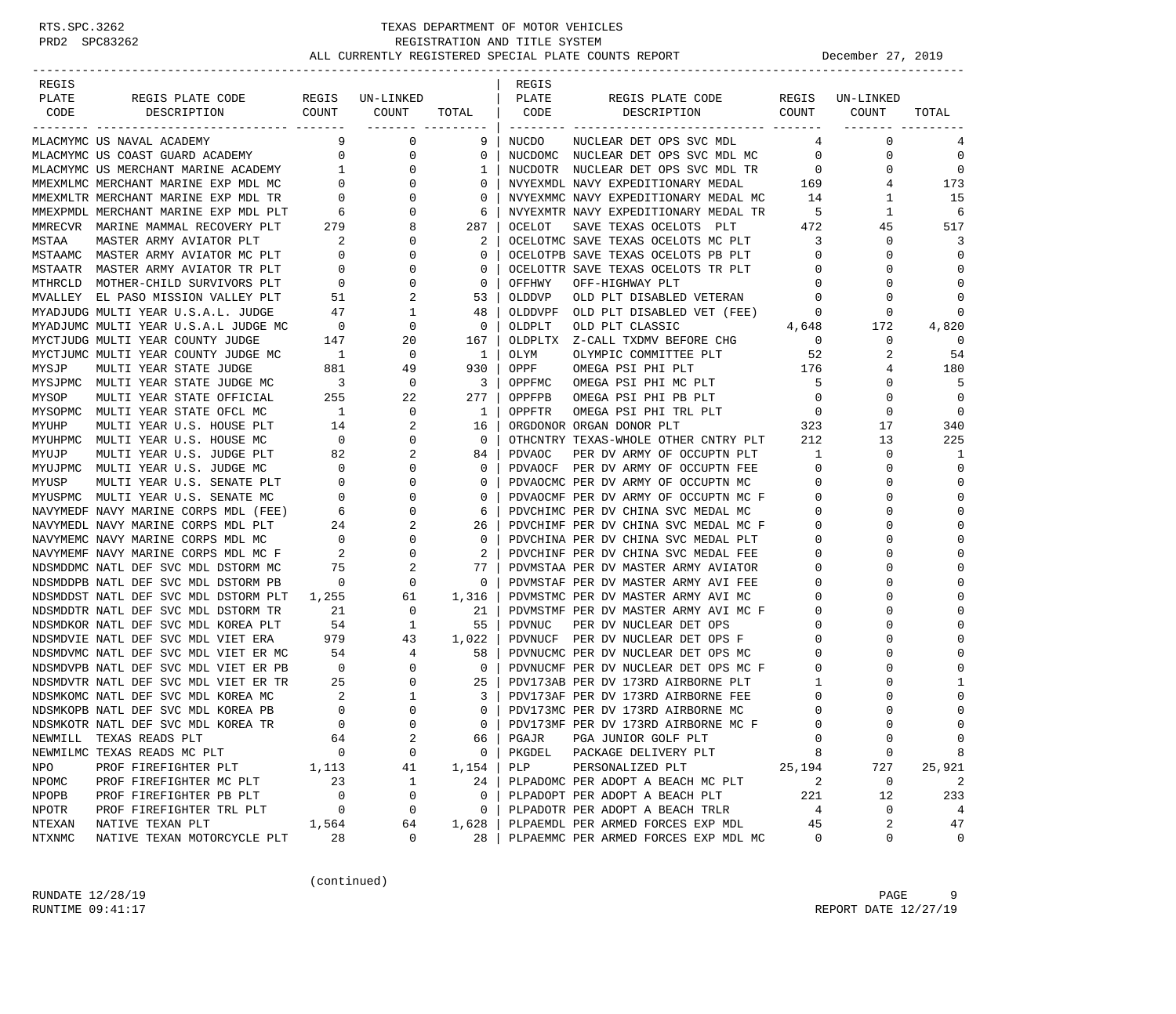| REGIS<br>REGIS<br>REGIS PLATE CODE REGIS UN-LINKED   PLATE<br>PLATE<br>REGIS PLATE CODE REGIS UN-LINKED<br>CODE DESCRIPTION COUNT COUNT<br>DESCRIPTION COUNT COUNT<br>TOTAL   CODE<br>TOTAL<br>PLPAEMTR PER ARMED FORCES EXP MDL TR 1<br>$\overline{0}$<br>$\overline{0}$<br>1   PLPARTPB PER ST OF ARTS PRIV BUS PLT<br>$\overline{0}$<br>0<br>PLPAEMTR PER ARMED FORCES EXP MDL TR $$\tt 1$$ 0 $$\tt PLPARCCP$ FER A FTINE CAUSE MC PLT $$\tt 0$$ 0 $$\tt 1$$ PLPAFCPB FER A FTINE CAUSE PB PLT $$\tt 0$$ 0 $$\tt 0$$ PLPAFCHR PER A FTINE CAUSE TR PLT $$\tt 0$$ 0 $$\tt 0$$ PLPAFCHR PER ENDURING FREED<br>52<br>PLPARTS PER STATE OF THE ARTS PLT 1,583<br>1,635<br>1  <br>$0-1$<br>$\sim$ $1$<br>$\overline{0}$<br>PLPARTTR PER STATE OF ARTS TRL PLT<br>-1<br>PLPA001 LARGE STAR WHITE/BLACK A 2,648<br>618<br>3,266<br>$\overline{0}$<br>PLPA001M LARGE STAR WHITE/BLACK A MC 23 21<br>PLPA001P LARGE STAR WHITE/BLACK A PB 0 2<br>86  <br>44<br>$\overline{\mathbf{2}}$<br>$\overline{a}$<br>$\overline{\phantom{a}3}$<br>PLPA001T LARGE STAR WHITE/BLACK A TR 10 1<br>11<br>110  <br>$\overline{0}$<br>50<br>13<br>63<br>PLPA002 LONE STAR BLUE A<br>PLPA002M LONE STAR BLUE A MC 0<br>$\overline{2}$<br>2<br>2<br>$290$  <br>$\overline{0}$<br>$\mathbf 0$<br>PLPA002P LONE STAR BLUE A PB<br>$\mathbf{0}$<br>$\overline{0}$<br>$\mathbf 0$<br>0<br>25  <br>PLPA002T LONE STAR BLUE A TR<br>89<br>PLPA003 LONE STAR RED A<br>48<br>15<br>63<br>2<br>$\mathbf{1}$<br>1<br>19<br>PLPA003M LONE STAR RED A MC<br>PLPA003P LONE STAR RED A PB<br>$\overline{0}$<br>0<br>$\mathbf 0$<br>$\Omega$<br>$\mathbf{0}$<br>$\mathbf 0$<br>5  <br>PLPA003T LONE STAR RED A TR<br>0<br>8<br>44<br>8  <br>PLPA004 LONE STAR ORANGE A<br>36<br>PLPA004M LONE STAR ORANGE A MC<br>$\mathbf{1}$<br>$\mathbf 0$<br>1<br>$1\quad$<br>$\mathbf 0$<br>$12-1$<br>$\mathbf{0}$<br>$\mathbf 0$<br>PLPA004P LONE STAR ORANGE A PB<br>1<br>88<br>PLPA004T LONE STAR ORANGE A TR<br>$\mathbf{0}$<br>1<br>PLEALAND FER ALAMO PLI 62<br>PLEALAPB PER ALAMO PB PLT 0 0 0<br>PLEALATR PER ALAMO TR PLT 3 0 0<br>PLEAMDL PER ATRMANS MDL PLT 2 0 0<br>PLEAMDLE PER ATRMANS MDL PLT (FEE) 0 0<br>PLEAMDMC PER ATRMANS MDL MC PLT 6 0 0<br>PLEAMDMF PER AT<br>15<br>55<br>PLPALAPB PER ALAMO PB PLT<br>$\mathbf{0}$<br>PLPA005 LONE STAR MAROON A<br>40<br>$\mathbf 0$<br>1<br>3<br>PLPA005M LONE STAR MAROON A MC<br>1<br>$\mathbf 0$<br>PLPA005P LONE STAR MAROON A PB<br>$\overline{0}$<br>$\mathbf 0$<br>2<br>$\mathbf 0$<br>0 <sup>1</sup><br>$\overline{0}$<br>$\mathbf 0$<br>PLPA005T LONE STAR MAROON A TR<br>23<br>78<br>0<br>PLPA006 LONE STAR PINK A<br>55<br>2<br>$\overline{0}$<br>PLPA006M LONE STAR PINK A MC<br>$\mathbf{1}$<br>1<br>$\mathbf 0$<br>$\mathbf{0}$<br>$\Omega$<br>16 <sup>1</sup><br>PLPA006P LONE STAR PINK A PB<br>$\begin{array}{ccccccc}\n & & & & & 0 & & & 0 \\  & & & & & & 0 & & 0 \\  & & & & & 2 & & 202 & & 82\n\end{array}$<br>PLPAMLMC PER AMERICAN LEGION MC<br>PLPA006T LONE STAR PINK A TR<br>$\mathbf{0}$<br>0<br>0<br>$\mathbf{0}$<br>2<br>$0-1$<br>2<br>$\mathbf 0$<br>PLPAMLTR PER AMERICAN LEGION TRL<br>PLPA007 LONE STAR A WHITE/PURPLE<br>PLPANFR PER ANIMAL FRIENDLY PLT 2,202<br>97<br>27<br>124<br>2,284  <br>PLPA008 WHITE A<br>$\begin{array}{ccc} 4 & & 0 \\ 0 & & 0 \end{array}$<br>$\overline{0}$<br>PLPAOC PER ARMY OF OCCUPATN PLT<br>PLPA008M WHITE A MOTORCYCLE<br>1<br>-1<br>4<br>$\overline{0}$<br>$\mathbf 0$<br>$\mathbf 0$<br>PLPAOCF PER ARMY OF OCCUPATN FEE<br>$\mathbf{0}$<br>PLPA008P WHITE A PRIVATE BUS<br>PLPA008T WHITE A TRAILER 0<br>PLPA009 LARGE STAR BLK/SILV A 156<br>$\mathbf 0$<br>0<br>$0-1$<br>$\overline{\phantom{0}}$ 0 $\overline{\phantom{0}}$<br>33<br>189<br>PLPA009M LARGE STAR BLK/SILV A MC 1<br>5<br>29  <br>4<br>PLEARER PER U.S. PARATROPER PLT 327 15 342 PLEAD OP LARGE STAR BLK/SILV A<br>PLEARERN PER U.S. PARATROPER PLT 40 4 44 PLEAD OP LARGE STAR BLK/SILV A<br>PLEARERC PER AIR MEDAL MC PLT 6 0 6 PLEAD OP TARGE STAR BLK/SILV A<br>PLEARM<br>$\mathbf 0$<br>PLPA009P LARGE STAR BLK/SILV A PB<br>PLPA009T LARGE STAR BLK/SILV A TR<br>$\mathbf 0$<br>0<br>0<br>$\mathbf 0$<br>$\mathbf 0$<br>$\mathbf{0}$<br>$\mathbf 0$<br>$\mathbf 0$<br>$\mathbf{1}$<br>0<br>1<br>$\mathbf{0}$<br>$\Omega$<br>0<br>20<br>12<br>32<br>$\mathbf 0$<br>$\mathbf 0$<br>$\mathbf 0$<br>$\Omega$<br>$\Omega$<br>$\overline{0}$<br>0   PLPA103P WESTERN YOKE A PB<br>$\Omega$<br>$\Omega$<br>PLPARMRP PER ARMED FORCES RESERVE PB<br>$\mathsf 0$<br>12<br>1<br>PLPA103T WESTERN YOKE A TRAILER<br>$\mathbf 0$<br>0<br>PLPARMRS PER ARMED FORCES RESERVE PL<br>13<br>PLPARMRT PER ARMED FORCES RESERVE TR<br>0<br>PLPA105 TEXAS PRIDE A<br>83<br>29<br>112<br>$\Omega$<br>$\Omega$<br>PLPARMSV PER ARMED FORCES SVC MEDAL<br>PLPA105M TEXAS PRIDE A MOTORCYCLE<br>3<br>4<br>0<br>4<br>2<br>1<br>$\mathbf 0$<br>$\mathbf 0$<br>5<br>PLPA105P TEXAS PRIDE A PB<br>PLPARMTR PER U.S. ARMY TRL PLT<br>0<br>5<br>0<br>PLPARMVF PER AIR MEDAL VALOR MC(FEE)<br>PLPA105T TEXAS PRIDE A TRAILER<br>$\mathbf 1$<br>$\mathbf 0$<br>1<br>0<br>1<br>1<br>PLPARSMM PER ARMED FORCES SVC MDL MC<br>$\mathbf 1$<br>0<br>$\mathbf{1}$<br>PLPA106 COWBOY A<br>0<br>$\overline{4}$<br>4<br>PLPARSTR PER ARMED FORCES SVC MDL TR<br>PLPA107 NATURAL TEXAS A<br>22<br>73<br>0<br>0<br>$\Omega$<br>51<br>2<br>PLPA107M NATURAL TEXAS A MC<br>1<br>1<br>3<br>0 |                                   |  |  |  |              |
|--------------------------------------------------------------------------------------------------------------------------------------------------------------------------------------------------------------------------------------------------------------------------------------------------------------------------------------------------------------------------------------------------------------------------------------------------------------------------------------------------------------------------------------------------------------------------------------------------------------------------------------------------------------------------------------------------------------------------------------------------------------------------------------------------------------------------------------------------------------------------------------------------------------------------------------------------------------------------------------------------------------------------------------------------------------------------------------------------------------------------------------------------------------------------------------------------------------------------------------------------------------------------------------------------------------------------------------------------------------------------------------------------------------------------------------------------------------------------------------------------------------------------------------------------------------------------------------------------------------------------------------------------------------------------------------------------------------------------------------------------------------------------------------------------------------------------------------------------------------------------------------------------------------------------------------------------------------------------------------------------------------------------------------------------------------------------------------------------------------------------------------------------------------------------------------------------------------------------------------------------------------------------------------------------------------------------------------------------------------------------------------------------------------------------------------------------------------------------------------------------------------------------------------------------------------------------------------------------------------------------------------------------------------------------------------------------------------------------------------------------------------------------------------------------------------------------------------------------------------------------------------------------------------------------------------------------------------------------------------------------------------------------------------------------------------------------------------------------------------------------------------------------------------------------------------------------------------------------------------------------------------------------------------------------------------------------------------------------------------------------------------------------------------------------------------------------------------------------------------------------------------------------------------------------------------------------------------------------------------------------------------------------------------------------------------------------------------------------------------------------------------------------------------------------------------------------------------------------------------------------------------------------------------------------------------------------------------------------------------------------------------------------------------------------------------------------------------------------------------------------------------------------------------------------------------------------------------------------------------------------------------------------------------------------------------------------------------------------------------------------------------------------------------------------------------------------------------------------------------------------------------------------------------------------------------------------------------------------------------------------------------------------------------------------------------------------------------------------------------------------------------------------------------------------------------------------------------------------------------------------------------------------------------------------------------------------------------------------------------------------------------------------------------------------------------------------------------------------------------------------------------------------------------------------------------------------------------------------------------------------------------------------------------------------------------------------------------------------------------------------------------------------------------|-----------------------------------|--|--|--|--------------|
|                                                                                                                                                                                                                                                                                                                                                                                                                                                                                                                                                                                                                                                                                                                                                                                                                                                                                                                                                                                                                                                                                                                                                                                                                                                                                                                                                                                                                                                                                                                                                                                                                                                                                                                                                                                                                                                                                                                                                                                                                                                                                                                                                                                                                                                                                                                                                                                                                                                                                                                                                                                                                                                                                                                                                                                                                                                                                                                                                                                                                                                                                                                                                                                                                                                                                                                                                                                                                                                                                                                                                                                                                                                                                                                                                                                                                                                                                                                                                                                                                                                                                                                                                                                                                                                                                                                                                                                                                                                                                                                                                                                                                                                                                                                                                                                                                                                                                                                                                                                                                                                                                                                                                                                                                                                                                                                                                                                                              |                                   |  |  |  |              |
|                                                                                                                                                                                                                                                                                                                                                                                                                                                                                                                                                                                                                                                                                                                                                                                                                                                                                                                                                                                                                                                                                                                                                                                                                                                                                                                                                                                                                                                                                                                                                                                                                                                                                                                                                                                                                                                                                                                                                                                                                                                                                                                                                                                                                                                                                                                                                                                                                                                                                                                                                                                                                                                                                                                                                                                                                                                                                                                                                                                                                                                                                                                                                                                                                                                                                                                                                                                                                                                                                                                                                                                                                                                                                                                                                                                                                                                                                                                                                                                                                                                                                                                                                                                                                                                                                                                                                                                                                                                                                                                                                                                                                                                                                                                                                                                                                                                                                                                                                                                                                                                                                                                                                                                                                                                                                                                                                                                                              |                                   |  |  |  |              |
|                                                                                                                                                                                                                                                                                                                                                                                                                                                                                                                                                                                                                                                                                                                                                                                                                                                                                                                                                                                                                                                                                                                                                                                                                                                                                                                                                                                                                                                                                                                                                                                                                                                                                                                                                                                                                                                                                                                                                                                                                                                                                                                                                                                                                                                                                                                                                                                                                                                                                                                                                                                                                                                                                                                                                                                                                                                                                                                                                                                                                                                                                                                                                                                                                                                                                                                                                                                                                                                                                                                                                                                                                                                                                                                                                                                                                                                                                                                                                                                                                                                                                                                                                                                                                                                                                                                                                                                                                                                                                                                                                                                                                                                                                                                                                                                                                                                                                                                                                                                                                                                                                                                                                                                                                                                                                                                                                                                                              |                                   |  |  |  |              |
|                                                                                                                                                                                                                                                                                                                                                                                                                                                                                                                                                                                                                                                                                                                                                                                                                                                                                                                                                                                                                                                                                                                                                                                                                                                                                                                                                                                                                                                                                                                                                                                                                                                                                                                                                                                                                                                                                                                                                                                                                                                                                                                                                                                                                                                                                                                                                                                                                                                                                                                                                                                                                                                                                                                                                                                                                                                                                                                                                                                                                                                                                                                                                                                                                                                                                                                                                                                                                                                                                                                                                                                                                                                                                                                                                                                                                                                                                                                                                                                                                                                                                                                                                                                                                                                                                                                                                                                                                                                                                                                                                                                                                                                                                                                                                                                                                                                                                                                                                                                                                                                                                                                                                                                                                                                                                                                                                                                                              |                                   |  |  |  |              |
|                                                                                                                                                                                                                                                                                                                                                                                                                                                                                                                                                                                                                                                                                                                                                                                                                                                                                                                                                                                                                                                                                                                                                                                                                                                                                                                                                                                                                                                                                                                                                                                                                                                                                                                                                                                                                                                                                                                                                                                                                                                                                                                                                                                                                                                                                                                                                                                                                                                                                                                                                                                                                                                                                                                                                                                                                                                                                                                                                                                                                                                                                                                                                                                                                                                                                                                                                                                                                                                                                                                                                                                                                                                                                                                                                                                                                                                                                                                                                                                                                                                                                                                                                                                                                                                                                                                                                                                                                                                                                                                                                                                                                                                                                                                                                                                                                                                                                                                                                                                                                                                                                                                                                                                                                                                                                                                                                                                                              |                                   |  |  |  |              |
|                                                                                                                                                                                                                                                                                                                                                                                                                                                                                                                                                                                                                                                                                                                                                                                                                                                                                                                                                                                                                                                                                                                                                                                                                                                                                                                                                                                                                                                                                                                                                                                                                                                                                                                                                                                                                                                                                                                                                                                                                                                                                                                                                                                                                                                                                                                                                                                                                                                                                                                                                                                                                                                                                                                                                                                                                                                                                                                                                                                                                                                                                                                                                                                                                                                                                                                                                                                                                                                                                                                                                                                                                                                                                                                                                                                                                                                                                                                                                                                                                                                                                                                                                                                                                                                                                                                                                                                                                                                                                                                                                                                                                                                                                                                                                                                                                                                                                                                                                                                                                                                                                                                                                                                                                                                                                                                                                                                                              |                                   |  |  |  |              |
|                                                                                                                                                                                                                                                                                                                                                                                                                                                                                                                                                                                                                                                                                                                                                                                                                                                                                                                                                                                                                                                                                                                                                                                                                                                                                                                                                                                                                                                                                                                                                                                                                                                                                                                                                                                                                                                                                                                                                                                                                                                                                                                                                                                                                                                                                                                                                                                                                                                                                                                                                                                                                                                                                                                                                                                                                                                                                                                                                                                                                                                                                                                                                                                                                                                                                                                                                                                                                                                                                                                                                                                                                                                                                                                                                                                                                                                                                                                                                                                                                                                                                                                                                                                                                                                                                                                                                                                                                                                                                                                                                                                                                                                                                                                                                                                                                                                                                                                                                                                                                                                                                                                                                                                                                                                                                                                                                                                                              |                                   |  |  |  |              |
|                                                                                                                                                                                                                                                                                                                                                                                                                                                                                                                                                                                                                                                                                                                                                                                                                                                                                                                                                                                                                                                                                                                                                                                                                                                                                                                                                                                                                                                                                                                                                                                                                                                                                                                                                                                                                                                                                                                                                                                                                                                                                                                                                                                                                                                                                                                                                                                                                                                                                                                                                                                                                                                                                                                                                                                                                                                                                                                                                                                                                                                                                                                                                                                                                                                                                                                                                                                                                                                                                                                                                                                                                                                                                                                                                                                                                                                                                                                                                                                                                                                                                                                                                                                                                                                                                                                                                                                                                                                                                                                                                                                                                                                                                                                                                                                                                                                                                                                                                                                                                                                                                                                                                                                                                                                                                                                                                                                                              |                                   |  |  |  |              |
|                                                                                                                                                                                                                                                                                                                                                                                                                                                                                                                                                                                                                                                                                                                                                                                                                                                                                                                                                                                                                                                                                                                                                                                                                                                                                                                                                                                                                                                                                                                                                                                                                                                                                                                                                                                                                                                                                                                                                                                                                                                                                                                                                                                                                                                                                                                                                                                                                                                                                                                                                                                                                                                                                                                                                                                                                                                                                                                                                                                                                                                                                                                                                                                                                                                                                                                                                                                                                                                                                                                                                                                                                                                                                                                                                                                                                                                                                                                                                                                                                                                                                                                                                                                                                                                                                                                                                                                                                                                                                                                                                                                                                                                                                                                                                                                                                                                                                                                                                                                                                                                                                                                                                                                                                                                                                                                                                                                                              |                                   |  |  |  |              |
|                                                                                                                                                                                                                                                                                                                                                                                                                                                                                                                                                                                                                                                                                                                                                                                                                                                                                                                                                                                                                                                                                                                                                                                                                                                                                                                                                                                                                                                                                                                                                                                                                                                                                                                                                                                                                                                                                                                                                                                                                                                                                                                                                                                                                                                                                                                                                                                                                                                                                                                                                                                                                                                                                                                                                                                                                                                                                                                                                                                                                                                                                                                                                                                                                                                                                                                                                                                                                                                                                                                                                                                                                                                                                                                                                                                                                                                                                                                                                                                                                                                                                                                                                                                                                                                                                                                                                                                                                                                                                                                                                                                                                                                                                                                                                                                                                                                                                                                                                                                                                                                                                                                                                                                                                                                                                                                                                                                                              |                                   |  |  |  |              |
|                                                                                                                                                                                                                                                                                                                                                                                                                                                                                                                                                                                                                                                                                                                                                                                                                                                                                                                                                                                                                                                                                                                                                                                                                                                                                                                                                                                                                                                                                                                                                                                                                                                                                                                                                                                                                                                                                                                                                                                                                                                                                                                                                                                                                                                                                                                                                                                                                                                                                                                                                                                                                                                                                                                                                                                                                                                                                                                                                                                                                                                                                                                                                                                                                                                                                                                                                                                                                                                                                                                                                                                                                                                                                                                                                                                                                                                                                                                                                                                                                                                                                                                                                                                                                                                                                                                                                                                                                                                                                                                                                                                                                                                                                                                                                                                                                                                                                                                                                                                                                                                                                                                                                                                                                                                                                                                                                                                                              |                                   |  |  |  |              |
|                                                                                                                                                                                                                                                                                                                                                                                                                                                                                                                                                                                                                                                                                                                                                                                                                                                                                                                                                                                                                                                                                                                                                                                                                                                                                                                                                                                                                                                                                                                                                                                                                                                                                                                                                                                                                                                                                                                                                                                                                                                                                                                                                                                                                                                                                                                                                                                                                                                                                                                                                                                                                                                                                                                                                                                                                                                                                                                                                                                                                                                                                                                                                                                                                                                                                                                                                                                                                                                                                                                                                                                                                                                                                                                                                                                                                                                                                                                                                                                                                                                                                                                                                                                                                                                                                                                                                                                                                                                                                                                                                                                                                                                                                                                                                                                                                                                                                                                                                                                                                                                                                                                                                                                                                                                                                                                                                                                                              |                                   |  |  |  |              |
|                                                                                                                                                                                                                                                                                                                                                                                                                                                                                                                                                                                                                                                                                                                                                                                                                                                                                                                                                                                                                                                                                                                                                                                                                                                                                                                                                                                                                                                                                                                                                                                                                                                                                                                                                                                                                                                                                                                                                                                                                                                                                                                                                                                                                                                                                                                                                                                                                                                                                                                                                                                                                                                                                                                                                                                                                                                                                                                                                                                                                                                                                                                                                                                                                                                                                                                                                                                                                                                                                                                                                                                                                                                                                                                                                                                                                                                                                                                                                                                                                                                                                                                                                                                                                                                                                                                                                                                                                                                                                                                                                                                                                                                                                                                                                                                                                                                                                                                                                                                                                                                                                                                                                                                                                                                                                                                                                                                                              |                                   |  |  |  |              |
|                                                                                                                                                                                                                                                                                                                                                                                                                                                                                                                                                                                                                                                                                                                                                                                                                                                                                                                                                                                                                                                                                                                                                                                                                                                                                                                                                                                                                                                                                                                                                                                                                                                                                                                                                                                                                                                                                                                                                                                                                                                                                                                                                                                                                                                                                                                                                                                                                                                                                                                                                                                                                                                                                                                                                                                                                                                                                                                                                                                                                                                                                                                                                                                                                                                                                                                                                                                                                                                                                                                                                                                                                                                                                                                                                                                                                                                                                                                                                                                                                                                                                                                                                                                                                                                                                                                                                                                                                                                                                                                                                                                                                                                                                                                                                                                                                                                                                                                                                                                                                                                                                                                                                                                                                                                                                                                                                                                                              |                                   |  |  |  |              |
|                                                                                                                                                                                                                                                                                                                                                                                                                                                                                                                                                                                                                                                                                                                                                                                                                                                                                                                                                                                                                                                                                                                                                                                                                                                                                                                                                                                                                                                                                                                                                                                                                                                                                                                                                                                                                                                                                                                                                                                                                                                                                                                                                                                                                                                                                                                                                                                                                                                                                                                                                                                                                                                                                                                                                                                                                                                                                                                                                                                                                                                                                                                                                                                                                                                                                                                                                                                                                                                                                                                                                                                                                                                                                                                                                                                                                                                                                                                                                                                                                                                                                                                                                                                                                                                                                                                                                                                                                                                                                                                                                                                                                                                                                                                                                                                                                                                                                                                                                                                                                                                                                                                                                                                                                                                                                                                                                                                                              |                                   |  |  |  |              |
|                                                                                                                                                                                                                                                                                                                                                                                                                                                                                                                                                                                                                                                                                                                                                                                                                                                                                                                                                                                                                                                                                                                                                                                                                                                                                                                                                                                                                                                                                                                                                                                                                                                                                                                                                                                                                                                                                                                                                                                                                                                                                                                                                                                                                                                                                                                                                                                                                                                                                                                                                                                                                                                                                                                                                                                                                                                                                                                                                                                                                                                                                                                                                                                                                                                                                                                                                                                                                                                                                                                                                                                                                                                                                                                                                                                                                                                                                                                                                                                                                                                                                                                                                                                                                                                                                                                                                                                                                                                                                                                                                                                                                                                                                                                                                                                                                                                                                                                                                                                                                                                                                                                                                                                                                                                                                                                                                                                                              |                                   |  |  |  |              |
|                                                                                                                                                                                                                                                                                                                                                                                                                                                                                                                                                                                                                                                                                                                                                                                                                                                                                                                                                                                                                                                                                                                                                                                                                                                                                                                                                                                                                                                                                                                                                                                                                                                                                                                                                                                                                                                                                                                                                                                                                                                                                                                                                                                                                                                                                                                                                                                                                                                                                                                                                                                                                                                                                                                                                                                                                                                                                                                                                                                                                                                                                                                                                                                                                                                                                                                                                                                                                                                                                                                                                                                                                                                                                                                                                                                                                                                                                                                                                                                                                                                                                                                                                                                                                                                                                                                                                                                                                                                                                                                                                                                                                                                                                                                                                                                                                                                                                                                                                                                                                                                                                                                                                                                                                                                                                                                                                                                                              |                                   |  |  |  |              |
|                                                                                                                                                                                                                                                                                                                                                                                                                                                                                                                                                                                                                                                                                                                                                                                                                                                                                                                                                                                                                                                                                                                                                                                                                                                                                                                                                                                                                                                                                                                                                                                                                                                                                                                                                                                                                                                                                                                                                                                                                                                                                                                                                                                                                                                                                                                                                                                                                                                                                                                                                                                                                                                                                                                                                                                                                                                                                                                                                                                                                                                                                                                                                                                                                                                                                                                                                                                                                                                                                                                                                                                                                                                                                                                                                                                                                                                                                                                                                                                                                                                                                                                                                                                                                                                                                                                                                                                                                                                                                                                                                                                                                                                                                                                                                                                                                                                                                                                                                                                                                                                                                                                                                                                                                                                                                                                                                                                                              |                                   |  |  |  |              |
|                                                                                                                                                                                                                                                                                                                                                                                                                                                                                                                                                                                                                                                                                                                                                                                                                                                                                                                                                                                                                                                                                                                                                                                                                                                                                                                                                                                                                                                                                                                                                                                                                                                                                                                                                                                                                                                                                                                                                                                                                                                                                                                                                                                                                                                                                                                                                                                                                                                                                                                                                                                                                                                                                                                                                                                                                                                                                                                                                                                                                                                                                                                                                                                                                                                                                                                                                                                                                                                                                                                                                                                                                                                                                                                                                                                                                                                                                                                                                                                                                                                                                                                                                                                                                                                                                                                                                                                                                                                                                                                                                                                                                                                                                                                                                                                                                                                                                                                                                                                                                                                                                                                                                                                                                                                                                                                                                                                                              |                                   |  |  |  |              |
|                                                                                                                                                                                                                                                                                                                                                                                                                                                                                                                                                                                                                                                                                                                                                                                                                                                                                                                                                                                                                                                                                                                                                                                                                                                                                                                                                                                                                                                                                                                                                                                                                                                                                                                                                                                                                                                                                                                                                                                                                                                                                                                                                                                                                                                                                                                                                                                                                                                                                                                                                                                                                                                                                                                                                                                                                                                                                                                                                                                                                                                                                                                                                                                                                                                                                                                                                                                                                                                                                                                                                                                                                                                                                                                                                                                                                                                                                                                                                                                                                                                                                                                                                                                                                                                                                                                                                                                                                                                                                                                                                                                                                                                                                                                                                                                                                                                                                                                                                                                                                                                                                                                                                                                                                                                                                                                                                                                                              |                                   |  |  |  |              |
|                                                                                                                                                                                                                                                                                                                                                                                                                                                                                                                                                                                                                                                                                                                                                                                                                                                                                                                                                                                                                                                                                                                                                                                                                                                                                                                                                                                                                                                                                                                                                                                                                                                                                                                                                                                                                                                                                                                                                                                                                                                                                                                                                                                                                                                                                                                                                                                                                                                                                                                                                                                                                                                                                                                                                                                                                                                                                                                                                                                                                                                                                                                                                                                                                                                                                                                                                                                                                                                                                                                                                                                                                                                                                                                                                                                                                                                                                                                                                                                                                                                                                                                                                                                                                                                                                                                                                                                                                                                                                                                                                                                                                                                                                                                                                                                                                                                                                                                                                                                                                                                                                                                                                                                                                                                                                                                                                                                                              |                                   |  |  |  |              |
|                                                                                                                                                                                                                                                                                                                                                                                                                                                                                                                                                                                                                                                                                                                                                                                                                                                                                                                                                                                                                                                                                                                                                                                                                                                                                                                                                                                                                                                                                                                                                                                                                                                                                                                                                                                                                                                                                                                                                                                                                                                                                                                                                                                                                                                                                                                                                                                                                                                                                                                                                                                                                                                                                                                                                                                                                                                                                                                                                                                                                                                                                                                                                                                                                                                                                                                                                                                                                                                                                                                                                                                                                                                                                                                                                                                                                                                                                                                                                                                                                                                                                                                                                                                                                                                                                                                                                                                                                                                                                                                                                                                                                                                                                                                                                                                                                                                                                                                                                                                                                                                                                                                                                                                                                                                                                                                                                                                                              |                                   |  |  |  |              |
|                                                                                                                                                                                                                                                                                                                                                                                                                                                                                                                                                                                                                                                                                                                                                                                                                                                                                                                                                                                                                                                                                                                                                                                                                                                                                                                                                                                                                                                                                                                                                                                                                                                                                                                                                                                                                                                                                                                                                                                                                                                                                                                                                                                                                                                                                                                                                                                                                                                                                                                                                                                                                                                                                                                                                                                                                                                                                                                                                                                                                                                                                                                                                                                                                                                                                                                                                                                                                                                                                                                                                                                                                                                                                                                                                                                                                                                                                                                                                                                                                                                                                                                                                                                                                                                                                                                                                                                                                                                                                                                                                                                                                                                                                                                                                                                                                                                                                                                                                                                                                                                                                                                                                                                                                                                                                                                                                                                                              |                                   |  |  |  |              |
|                                                                                                                                                                                                                                                                                                                                                                                                                                                                                                                                                                                                                                                                                                                                                                                                                                                                                                                                                                                                                                                                                                                                                                                                                                                                                                                                                                                                                                                                                                                                                                                                                                                                                                                                                                                                                                                                                                                                                                                                                                                                                                                                                                                                                                                                                                                                                                                                                                                                                                                                                                                                                                                                                                                                                                                                                                                                                                                                                                                                                                                                                                                                                                                                                                                                                                                                                                                                                                                                                                                                                                                                                                                                                                                                                                                                                                                                                                                                                                                                                                                                                                                                                                                                                                                                                                                                                                                                                                                                                                                                                                                                                                                                                                                                                                                                                                                                                                                                                                                                                                                                                                                                                                                                                                                                                                                                                                                                              |                                   |  |  |  |              |
|                                                                                                                                                                                                                                                                                                                                                                                                                                                                                                                                                                                                                                                                                                                                                                                                                                                                                                                                                                                                                                                                                                                                                                                                                                                                                                                                                                                                                                                                                                                                                                                                                                                                                                                                                                                                                                                                                                                                                                                                                                                                                                                                                                                                                                                                                                                                                                                                                                                                                                                                                                                                                                                                                                                                                                                                                                                                                                                                                                                                                                                                                                                                                                                                                                                                                                                                                                                                                                                                                                                                                                                                                                                                                                                                                                                                                                                                                                                                                                                                                                                                                                                                                                                                                                                                                                                                                                                                                                                                                                                                                                                                                                                                                                                                                                                                                                                                                                                                                                                                                                                                                                                                                                                                                                                                                                                                                                                                              |                                   |  |  |  |              |
|                                                                                                                                                                                                                                                                                                                                                                                                                                                                                                                                                                                                                                                                                                                                                                                                                                                                                                                                                                                                                                                                                                                                                                                                                                                                                                                                                                                                                                                                                                                                                                                                                                                                                                                                                                                                                                                                                                                                                                                                                                                                                                                                                                                                                                                                                                                                                                                                                                                                                                                                                                                                                                                                                                                                                                                                                                                                                                                                                                                                                                                                                                                                                                                                                                                                                                                                                                                                                                                                                                                                                                                                                                                                                                                                                                                                                                                                                                                                                                                                                                                                                                                                                                                                                                                                                                                                                                                                                                                                                                                                                                                                                                                                                                                                                                                                                                                                                                                                                                                                                                                                                                                                                                                                                                                                                                                                                                                                              |                                   |  |  |  |              |
|                                                                                                                                                                                                                                                                                                                                                                                                                                                                                                                                                                                                                                                                                                                                                                                                                                                                                                                                                                                                                                                                                                                                                                                                                                                                                                                                                                                                                                                                                                                                                                                                                                                                                                                                                                                                                                                                                                                                                                                                                                                                                                                                                                                                                                                                                                                                                                                                                                                                                                                                                                                                                                                                                                                                                                                                                                                                                                                                                                                                                                                                                                                                                                                                                                                                                                                                                                                                                                                                                                                                                                                                                                                                                                                                                                                                                                                                                                                                                                                                                                                                                                                                                                                                                                                                                                                                                                                                                                                                                                                                                                                                                                                                                                                                                                                                                                                                                                                                                                                                                                                                                                                                                                                                                                                                                                                                                                                                              |                                   |  |  |  |              |
|                                                                                                                                                                                                                                                                                                                                                                                                                                                                                                                                                                                                                                                                                                                                                                                                                                                                                                                                                                                                                                                                                                                                                                                                                                                                                                                                                                                                                                                                                                                                                                                                                                                                                                                                                                                                                                                                                                                                                                                                                                                                                                                                                                                                                                                                                                                                                                                                                                                                                                                                                                                                                                                                                                                                                                                                                                                                                                                                                                                                                                                                                                                                                                                                                                                                                                                                                                                                                                                                                                                                                                                                                                                                                                                                                                                                                                                                                                                                                                                                                                                                                                                                                                                                                                                                                                                                                                                                                                                                                                                                                                                                                                                                                                                                                                                                                                                                                                                                                                                                                                                                                                                                                                                                                                                                                                                                                                                                              |                                   |  |  |  |              |
|                                                                                                                                                                                                                                                                                                                                                                                                                                                                                                                                                                                                                                                                                                                                                                                                                                                                                                                                                                                                                                                                                                                                                                                                                                                                                                                                                                                                                                                                                                                                                                                                                                                                                                                                                                                                                                                                                                                                                                                                                                                                                                                                                                                                                                                                                                                                                                                                                                                                                                                                                                                                                                                                                                                                                                                                                                                                                                                                                                                                                                                                                                                                                                                                                                                                                                                                                                                                                                                                                                                                                                                                                                                                                                                                                                                                                                                                                                                                                                                                                                                                                                                                                                                                                                                                                                                                                                                                                                                                                                                                                                                                                                                                                                                                                                                                                                                                                                                                                                                                                                                                                                                                                                                                                                                                                                                                                                                                              |                                   |  |  |  |              |
|                                                                                                                                                                                                                                                                                                                                                                                                                                                                                                                                                                                                                                                                                                                                                                                                                                                                                                                                                                                                                                                                                                                                                                                                                                                                                                                                                                                                                                                                                                                                                                                                                                                                                                                                                                                                                                                                                                                                                                                                                                                                                                                                                                                                                                                                                                                                                                                                                                                                                                                                                                                                                                                                                                                                                                                                                                                                                                                                                                                                                                                                                                                                                                                                                                                                                                                                                                                                                                                                                                                                                                                                                                                                                                                                                                                                                                                                                                                                                                                                                                                                                                                                                                                                                                                                                                                                                                                                                                                                                                                                                                                                                                                                                                                                                                                                                                                                                                                                                                                                                                                                                                                                                                                                                                                                                                                                                                                                              |                                   |  |  |  |              |
|                                                                                                                                                                                                                                                                                                                                                                                                                                                                                                                                                                                                                                                                                                                                                                                                                                                                                                                                                                                                                                                                                                                                                                                                                                                                                                                                                                                                                                                                                                                                                                                                                                                                                                                                                                                                                                                                                                                                                                                                                                                                                                                                                                                                                                                                                                                                                                                                                                                                                                                                                                                                                                                                                                                                                                                                                                                                                                                                                                                                                                                                                                                                                                                                                                                                                                                                                                                                                                                                                                                                                                                                                                                                                                                                                                                                                                                                                                                                                                                                                                                                                                                                                                                                                                                                                                                                                                                                                                                                                                                                                                                                                                                                                                                                                                                                                                                                                                                                                                                                                                                                                                                                                                                                                                                                                                                                                                                                              |                                   |  |  |  |              |
|                                                                                                                                                                                                                                                                                                                                                                                                                                                                                                                                                                                                                                                                                                                                                                                                                                                                                                                                                                                                                                                                                                                                                                                                                                                                                                                                                                                                                                                                                                                                                                                                                                                                                                                                                                                                                                                                                                                                                                                                                                                                                                                                                                                                                                                                                                                                                                                                                                                                                                                                                                                                                                                                                                                                                                                                                                                                                                                                                                                                                                                                                                                                                                                                                                                                                                                                                                                                                                                                                                                                                                                                                                                                                                                                                                                                                                                                                                                                                                                                                                                                                                                                                                                                                                                                                                                                                                                                                                                                                                                                                                                                                                                                                                                                                                                                                                                                                                                                                                                                                                                                                                                                                                                                                                                                                                                                                                                                              |                                   |  |  |  |              |
|                                                                                                                                                                                                                                                                                                                                                                                                                                                                                                                                                                                                                                                                                                                                                                                                                                                                                                                                                                                                                                                                                                                                                                                                                                                                                                                                                                                                                                                                                                                                                                                                                                                                                                                                                                                                                                                                                                                                                                                                                                                                                                                                                                                                                                                                                                                                                                                                                                                                                                                                                                                                                                                                                                                                                                                                                                                                                                                                                                                                                                                                                                                                                                                                                                                                                                                                                                                                                                                                                                                                                                                                                                                                                                                                                                                                                                                                                                                                                                                                                                                                                                                                                                                                                                                                                                                                                                                                                                                                                                                                                                                                                                                                                                                                                                                                                                                                                                                                                                                                                                                                                                                                                                                                                                                                                                                                                                                                              |                                   |  |  |  |              |
|                                                                                                                                                                                                                                                                                                                                                                                                                                                                                                                                                                                                                                                                                                                                                                                                                                                                                                                                                                                                                                                                                                                                                                                                                                                                                                                                                                                                                                                                                                                                                                                                                                                                                                                                                                                                                                                                                                                                                                                                                                                                                                                                                                                                                                                                                                                                                                                                                                                                                                                                                                                                                                                                                                                                                                                                                                                                                                                                                                                                                                                                                                                                                                                                                                                                                                                                                                                                                                                                                                                                                                                                                                                                                                                                                                                                                                                                                                                                                                                                                                                                                                                                                                                                                                                                                                                                                                                                                                                                                                                                                                                                                                                                                                                                                                                                                                                                                                                                                                                                                                                                                                                                                                                                                                                                                                                                                                                                              |                                   |  |  |  |              |
|                                                                                                                                                                                                                                                                                                                                                                                                                                                                                                                                                                                                                                                                                                                                                                                                                                                                                                                                                                                                                                                                                                                                                                                                                                                                                                                                                                                                                                                                                                                                                                                                                                                                                                                                                                                                                                                                                                                                                                                                                                                                                                                                                                                                                                                                                                                                                                                                                                                                                                                                                                                                                                                                                                                                                                                                                                                                                                                                                                                                                                                                                                                                                                                                                                                                                                                                                                                                                                                                                                                                                                                                                                                                                                                                                                                                                                                                                                                                                                                                                                                                                                                                                                                                                                                                                                                                                                                                                                                                                                                                                                                                                                                                                                                                                                                                                                                                                                                                                                                                                                                                                                                                                                                                                                                                                                                                                                                                              |                                   |  |  |  |              |
|                                                                                                                                                                                                                                                                                                                                                                                                                                                                                                                                                                                                                                                                                                                                                                                                                                                                                                                                                                                                                                                                                                                                                                                                                                                                                                                                                                                                                                                                                                                                                                                                                                                                                                                                                                                                                                                                                                                                                                                                                                                                                                                                                                                                                                                                                                                                                                                                                                                                                                                                                                                                                                                                                                                                                                                                                                                                                                                                                                                                                                                                                                                                                                                                                                                                                                                                                                                                                                                                                                                                                                                                                                                                                                                                                                                                                                                                                                                                                                                                                                                                                                                                                                                                                                                                                                                                                                                                                                                                                                                                                                                                                                                                                                                                                                                                                                                                                                                                                                                                                                                                                                                                                                                                                                                                                                                                                                                                              |                                   |  |  |  |              |
|                                                                                                                                                                                                                                                                                                                                                                                                                                                                                                                                                                                                                                                                                                                                                                                                                                                                                                                                                                                                                                                                                                                                                                                                                                                                                                                                                                                                                                                                                                                                                                                                                                                                                                                                                                                                                                                                                                                                                                                                                                                                                                                                                                                                                                                                                                                                                                                                                                                                                                                                                                                                                                                                                                                                                                                                                                                                                                                                                                                                                                                                                                                                                                                                                                                                                                                                                                                                                                                                                                                                                                                                                                                                                                                                                                                                                                                                                                                                                                                                                                                                                                                                                                                                                                                                                                                                                                                                                                                                                                                                                                                                                                                                                                                                                                                                                                                                                                                                                                                                                                                                                                                                                                                                                                                                                                                                                                                                              |                                   |  |  |  |              |
|                                                                                                                                                                                                                                                                                                                                                                                                                                                                                                                                                                                                                                                                                                                                                                                                                                                                                                                                                                                                                                                                                                                                                                                                                                                                                                                                                                                                                                                                                                                                                                                                                                                                                                                                                                                                                                                                                                                                                                                                                                                                                                                                                                                                                                                                                                                                                                                                                                                                                                                                                                                                                                                                                                                                                                                                                                                                                                                                                                                                                                                                                                                                                                                                                                                                                                                                                                                                                                                                                                                                                                                                                                                                                                                                                                                                                                                                                                                                                                                                                                                                                                                                                                                                                                                                                                                                                                                                                                                                                                                                                                                                                                                                                                                                                                                                                                                                                                                                                                                                                                                                                                                                                                                                                                                                                                                                                                                                              |                                   |  |  |  |              |
|                                                                                                                                                                                                                                                                                                                                                                                                                                                                                                                                                                                                                                                                                                                                                                                                                                                                                                                                                                                                                                                                                                                                                                                                                                                                                                                                                                                                                                                                                                                                                                                                                                                                                                                                                                                                                                                                                                                                                                                                                                                                                                                                                                                                                                                                                                                                                                                                                                                                                                                                                                                                                                                                                                                                                                                                                                                                                                                                                                                                                                                                                                                                                                                                                                                                                                                                                                                                                                                                                                                                                                                                                                                                                                                                                                                                                                                                                                                                                                                                                                                                                                                                                                                                                                                                                                                                                                                                                                                                                                                                                                                                                                                                                                                                                                                                                                                                                                                                                                                                                                                                                                                                                                                                                                                                                                                                                                                                              |                                   |  |  |  |              |
|                                                                                                                                                                                                                                                                                                                                                                                                                                                                                                                                                                                                                                                                                                                                                                                                                                                                                                                                                                                                                                                                                                                                                                                                                                                                                                                                                                                                                                                                                                                                                                                                                                                                                                                                                                                                                                                                                                                                                                                                                                                                                                                                                                                                                                                                                                                                                                                                                                                                                                                                                                                                                                                                                                                                                                                                                                                                                                                                                                                                                                                                                                                                                                                                                                                                                                                                                                                                                                                                                                                                                                                                                                                                                                                                                                                                                                                                                                                                                                                                                                                                                                                                                                                                                                                                                                                                                                                                                                                                                                                                                                                                                                                                                                                                                                                                                                                                                                                                                                                                                                                                                                                                                                                                                                                                                                                                                                                                              |                                   |  |  |  |              |
|                                                                                                                                                                                                                                                                                                                                                                                                                                                                                                                                                                                                                                                                                                                                                                                                                                                                                                                                                                                                                                                                                                                                                                                                                                                                                                                                                                                                                                                                                                                                                                                                                                                                                                                                                                                                                                                                                                                                                                                                                                                                                                                                                                                                                                                                                                                                                                                                                                                                                                                                                                                                                                                                                                                                                                                                                                                                                                                                                                                                                                                                                                                                                                                                                                                                                                                                                                                                                                                                                                                                                                                                                                                                                                                                                                                                                                                                                                                                                                                                                                                                                                                                                                                                                                                                                                                                                                                                                                                                                                                                                                                                                                                                                                                                                                                                                                                                                                                                                                                                                                                                                                                                                                                                                                                                                                                                                                                                              |                                   |  |  |  |              |
|                                                                                                                                                                                                                                                                                                                                                                                                                                                                                                                                                                                                                                                                                                                                                                                                                                                                                                                                                                                                                                                                                                                                                                                                                                                                                                                                                                                                                                                                                                                                                                                                                                                                                                                                                                                                                                                                                                                                                                                                                                                                                                                                                                                                                                                                                                                                                                                                                                                                                                                                                                                                                                                                                                                                                                                                                                                                                                                                                                                                                                                                                                                                                                                                                                                                                                                                                                                                                                                                                                                                                                                                                                                                                                                                                                                                                                                                                                                                                                                                                                                                                                                                                                                                                                                                                                                                                                                                                                                                                                                                                                                                                                                                                                                                                                                                                                                                                                                                                                                                                                                                                                                                                                                                                                                                                                                                                                                                              |                                   |  |  |  |              |
|                                                                                                                                                                                                                                                                                                                                                                                                                                                                                                                                                                                                                                                                                                                                                                                                                                                                                                                                                                                                                                                                                                                                                                                                                                                                                                                                                                                                                                                                                                                                                                                                                                                                                                                                                                                                                                                                                                                                                                                                                                                                                                                                                                                                                                                                                                                                                                                                                                                                                                                                                                                                                                                                                                                                                                                                                                                                                                                                                                                                                                                                                                                                                                                                                                                                                                                                                                                                                                                                                                                                                                                                                                                                                                                                                                                                                                                                                                                                                                                                                                                                                                                                                                                                                                                                                                                                                                                                                                                                                                                                                                                                                                                                                                                                                                                                                                                                                                                                                                                                                                                                                                                                                                                                                                                                                                                                                                                                              |                                   |  |  |  |              |
|                                                                                                                                                                                                                                                                                                                                                                                                                                                                                                                                                                                                                                                                                                                                                                                                                                                                                                                                                                                                                                                                                                                                                                                                                                                                                                                                                                                                                                                                                                                                                                                                                                                                                                                                                                                                                                                                                                                                                                                                                                                                                                                                                                                                                                                                                                                                                                                                                                                                                                                                                                                                                                                                                                                                                                                                                                                                                                                                                                                                                                                                                                                                                                                                                                                                                                                                                                                                                                                                                                                                                                                                                                                                                                                                                                                                                                                                                                                                                                                                                                                                                                                                                                                                                                                                                                                                                                                                                                                                                                                                                                                                                                                                                                                                                                                                                                                                                                                                                                                                                                                                                                                                                                                                                                                                                                                                                                                                              |                                   |  |  |  |              |
|                                                                                                                                                                                                                                                                                                                                                                                                                                                                                                                                                                                                                                                                                                                                                                                                                                                                                                                                                                                                                                                                                                                                                                                                                                                                                                                                                                                                                                                                                                                                                                                                                                                                                                                                                                                                                                                                                                                                                                                                                                                                                                                                                                                                                                                                                                                                                                                                                                                                                                                                                                                                                                                                                                                                                                                                                                                                                                                                                                                                                                                                                                                                                                                                                                                                                                                                                                                                                                                                                                                                                                                                                                                                                                                                                                                                                                                                                                                                                                                                                                                                                                                                                                                                                                                                                                                                                                                                                                                                                                                                                                                                                                                                                                                                                                                                                                                                                                                                                                                                                                                                                                                                                                                                                                                                                                                                                                                                              |                                   |  |  |  |              |
|                                                                                                                                                                                                                                                                                                                                                                                                                                                                                                                                                                                                                                                                                                                                                                                                                                                                                                                                                                                                                                                                                                                                                                                                                                                                                                                                                                                                                                                                                                                                                                                                                                                                                                                                                                                                                                                                                                                                                                                                                                                                                                                                                                                                                                                                                                                                                                                                                                                                                                                                                                                                                                                                                                                                                                                                                                                                                                                                                                                                                                                                                                                                                                                                                                                                                                                                                                                                                                                                                                                                                                                                                                                                                                                                                                                                                                                                                                                                                                                                                                                                                                                                                                                                                                                                                                                                                                                                                                                                                                                                                                                                                                                                                                                                                                                                                                                                                                                                                                                                                                                                                                                                                                                                                                                                                                                                                                                                              |                                   |  |  |  |              |
|                                                                                                                                                                                                                                                                                                                                                                                                                                                                                                                                                                                                                                                                                                                                                                                                                                                                                                                                                                                                                                                                                                                                                                                                                                                                                                                                                                                                                                                                                                                                                                                                                                                                                                                                                                                                                                                                                                                                                                                                                                                                                                                                                                                                                                                                                                                                                                                                                                                                                                                                                                                                                                                                                                                                                                                                                                                                                                                                                                                                                                                                                                                                                                                                                                                                                                                                                                                                                                                                                                                                                                                                                                                                                                                                                                                                                                                                                                                                                                                                                                                                                                                                                                                                                                                                                                                                                                                                                                                                                                                                                                                                                                                                                                                                                                                                                                                                                                                                                                                                                                                                                                                                                                                                                                                                                                                                                                                                              |                                   |  |  |  |              |
|                                                                                                                                                                                                                                                                                                                                                                                                                                                                                                                                                                                                                                                                                                                                                                                                                                                                                                                                                                                                                                                                                                                                                                                                                                                                                                                                                                                                                                                                                                                                                                                                                                                                                                                                                                                                                                                                                                                                                                                                                                                                                                                                                                                                                                                                                                                                                                                                                                                                                                                                                                                                                                                                                                                                                                                                                                                                                                                                                                                                                                                                                                                                                                                                                                                                                                                                                                                                                                                                                                                                                                                                                                                                                                                                                                                                                                                                                                                                                                                                                                                                                                                                                                                                                                                                                                                                                                                                                                                                                                                                                                                                                                                                                                                                                                                                                                                                                                                                                                                                                                                                                                                                                                                                                                                                                                                                                                                                              |                                   |  |  |  |              |
|                                                                                                                                                                                                                                                                                                                                                                                                                                                                                                                                                                                                                                                                                                                                                                                                                                                                                                                                                                                                                                                                                                                                                                                                                                                                                                                                                                                                                                                                                                                                                                                                                                                                                                                                                                                                                                                                                                                                                                                                                                                                                                                                                                                                                                                                                                                                                                                                                                                                                                                                                                                                                                                                                                                                                                                                                                                                                                                                                                                                                                                                                                                                                                                                                                                                                                                                                                                                                                                                                                                                                                                                                                                                                                                                                                                                                                                                                                                                                                                                                                                                                                                                                                                                                                                                                                                                                                                                                                                                                                                                                                                                                                                                                                                                                                                                                                                                                                                                                                                                                                                                                                                                                                                                                                                                                                                                                                                                              |                                   |  |  |  |              |
|                                                                                                                                                                                                                                                                                                                                                                                                                                                                                                                                                                                                                                                                                                                                                                                                                                                                                                                                                                                                                                                                                                                                                                                                                                                                                                                                                                                                                                                                                                                                                                                                                                                                                                                                                                                                                                                                                                                                                                                                                                                                                                                                                                                                                                                                                                                                                                                                                                                                                                                                                                                                                                                                                                                                                                                                                                                                                                                                                                                                                                                                                                                                                                                                                                                                                                                                                                                                                                                                                                                                                                                                                                                                                                                                                                                                                                                                                                                                                                                                                                                                                                                                                                                                                                                                                                                                                                                                                                                                                                                                                                                                                                                                                                                                                                                                                                                                                                                                                                                                                                                                                                                                                                                                                                                                                                                                                                                                              |                                   |  |  |  |              |
|                                                                                                                                                                                                                                                                                                                                                                                                                                                                                                                                                                                                                                                                                                                                                                                                                                                                                                                                                                                                                                                                                                                                                                                                                                                                                                                                                                                                                                                                                                                                                                                                                                                                                                                                                                                                                                                                                                                                                                                                                                                                                                                                                                                                                                                                                                                                                                                                                                                                                                                                                                                                                                                                                                                                                                                                                                                                                                                                                                                                                                                                                                                                                                                                                                                                                                                                                                                                                                                                                                                                                                                                                                                                                                                                                                                                                                                                                                                                                                                                                                                                                                                                                                                                                                                                                                                                                                                                                                                                                                                                                                                                                                                                                                                                                                                                                                                                                                                                                                                                                                                                                                                                                                                                                                                                                                                                                                                                              |                                   |  |  |  |              |
|                                                                                                                                                                                                                                                                                                                                                                                                                                                                                                                                                                                                                                                                                                                                                                                                                                                                                                                                                                                                                                                                                                                                                                                                                                                                                                                                                                                                                                                                                                                                                                                                                                                                                                                                                                                                                                                                                                                                                                                                                                                                                                                                                                                                                                                                                                                                                                                                                                                                                                                                                                                                                                                                                                                                                                                                                                                                                                                                                                                                                                                                                                                                                                                                                                                                                                                                                                                                                                                                                                                                                                                                                                                                                                                                                                                                                                                                                                                                                                                                                                                                                                                                                                                                                                                                                                                                                                                                                                                                                                                                                                                                                                                                                                                                                                                                                                                                                                                                                                                                                                                                                                                                                                                                                                                                                                                                                                                                              |                                   |  |  |  |              |
|                                                                                                                                                                                                                                                                                                                                                                                                                                                                                                                                                                                                                                                                                                                                                                                                                                                                                                                                                                                                                                                                                                                                                                                                                                                                                                                                                                                                                                                                                                                                                                                                                                                                                                                                                                                                                                                                                                                                                                                                                                                                                                                                                                                                                                                                                                                                                                                                                                                                                                                                                                                                                                                                                                                                                                                                                                                                                                                                                                                                                                                                                                                                                                                                                                                                                                                                                                                                                                                                                                                                                                                                                                                                                                                                                                                                                                                                                                                                                                                                                                                                                                                                                                                                                                                                                                                                                                                                                                                                                                                                                                                                                                                                                                                                                                                                                                                                                                                                                                                                                                                                                                                                                                                                                                                                                                                                                                                                              | PLPARTMC PER STATE OF THE ARTS MC |  |  |  | $\mathbf{1}$ |

(continued)

RUNDATE  $12/28/19$  PAGE 10 RUNTIME 09:41:17 REPORT DATE 12/27/19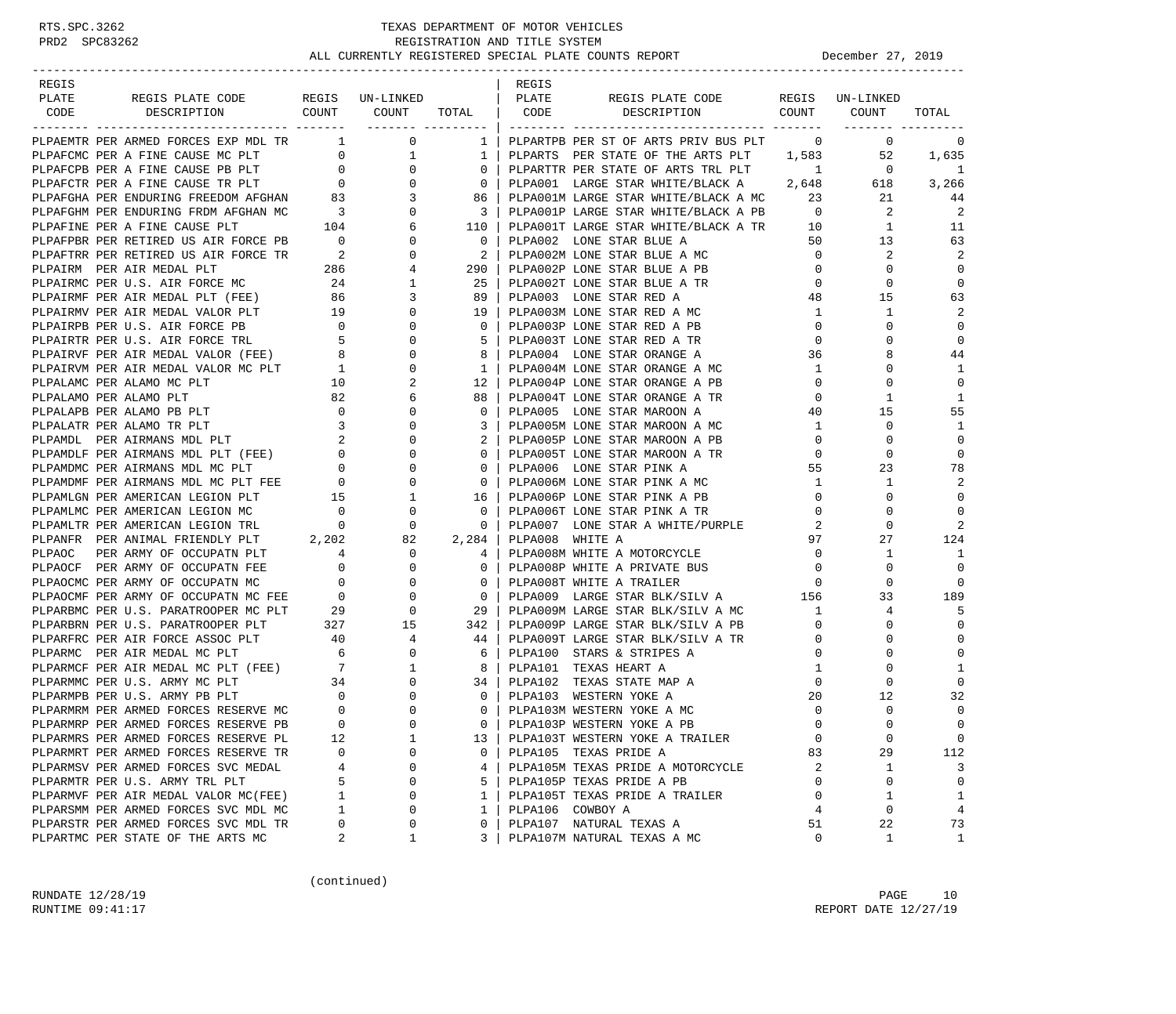| REGIS |                                                                    |                                                       |                                                         |                         | REGIS |                                                                     |                |               |                |
|-------|--------------------------------------------------------------------|-------------------------------------------------------|---------------------------------------------------------|-------------------------|-------|---------------------------------------------------------------------|----------------|---------------|----------------|
| PLATE | REGIS PLATE CODE                                                   |                                                       | REGIS UN-LINKED<br>COUNT COUNT TOTAL   CODE             |                         | PLATE | REGIS PLATE CODE REGIS UN-LINKED<br>DESCRIPTION COUNT COUNT         |                |               | TOTAL          |
| CODE  | DESCRIPTION                                                        |                                                       | ___________________                                     |                         |       |                                                                     |                |               |                |
|       | PLPA107P NATURAL TEXAS A PB                                        | $\Omega$                                              | $\mathbf{0}$                                            | 0 <sup>1</sup>          |       | PLPA124T AUBURN UNIVERSITY A TR                                     | $\mathbf{0}$   | $\Omega$      | 0              |
|       | PLPA107T NATURAL TEXAS A TRAILER 1                                 |                                                       | $\overline{0}$                                          | 1                       |       | PLPA125 OKLAHOMA STATE UNIV A 66                                    |                | 11            | 77             |
|       | PLPA108 TRADITIONAL TEXAS A                                        |                                                       |                                                         | $0-1$                   |       | PLPA125M OKLAHOMA STATE UNIV A MC                                   | $\overline{0}$ | $\Omega$      | $\Omega$       |
|       | PLPA109 NEW TEXAS A                                                | $\begin{bmatrix} 0 \\ 49 \end{bmatrix}$ 15            |                                                         | 64                      |       | PLPA125P OKLAHOMA STATE UNIV A PB                                   | $\overline{0}$ | $\Omega$      | $\Omega$       |
|       | PLPA109M NEW TEXAS A MOTORCYCLE                                    |                                                       | 0                                                       | $\mathbf{0}$            |       | PLPA125T OKLAHOMA STATE UNIV A TR<br>pt.pa126 OKLAHOMA UNIVERSITY A | $\overline{0}$ | 0             | 0              |
|       | PLPA109P NEW TEXAS A PRIVATE BUS                                   | $\begin{array}{c} 0 \\ 0 \end{array}$                 | $\Omega$                                                | $\mathbf{0}$            |       |                                                                     | 74             | 21            | 95             |
|       | PLPA109T NEW TEXAS A TRAILER                                       |                                                       | $0 \qquad \qquad$<br>$\Omega$                           | $\overline{0}$          |       | PLPA126M OKLAHOMA UNIVERSITY A MC 3                                 |                | 0             | 3              |
|       | PLPA111 SOCCER GREEN A                                             | $\overline{0}$                                        |                                                         | $\mathbf{0}$            |       | PLPA126P OKLAHOMA UNIVERSITY A PB                                   | $\overline{0}$ | $\Omega$      | $\Omega$       |
|       | PLPA112 TEXAS FOOTBALL A BLUE 0                                    |                                                       | $\Omega$                                                | $\Omega$                |       | PLPA126T OKLAHOMA UNIVERSITY A TR 1                                 |                | $\Omega$      | 1              |
|       |                                                                    | $\begin{matrix}0\\1\end{matrix}$<br>$0 \qquad \qquad$ | 0                                                       | 0                       |       | PLPA127 LONE STAR BLACK A                                           | 211            | 97            | 308            |
|       |                                                                    |                                                       | 0                                                       | $\mathbf{1}$            |       | PLPA127M LONE STAR BLACK A MC                                       | 6              | 1             | 7              |
|       | PLPA113 TEXAS FOOTBALL A<br>PLPA114 TEXAS FOOTBALL A BLACK         | 5                                                     | 1                                                       | 6                       |       | PLPA127P LONE STAR BLACK A PB                                       | $\overline{0}$ | $\mathbf 0$   | 0              |
|       |                                                                    | $\overline{0}$                                        | 0                                                       | $\mathbf{0}$            |       | PLPA127T LONE STAR BLACK A TR                                       | $\overline{0}$ | 1             | 1              |
|       | PLPA115P REMAX A PRIVATE BUS                                       | $\overline{0}$                                        | $\Omega$                                                | $\mathbf 0$             |       | PLPA128 ALABAMA UNIVERSITY A                                        | 68             | 13            | 81             |
|       | PLPA115T REMAX A TRAILER                                           | $\overline{0}$                                        | $\mathbf 0$                                             | $\mathbf 0$             |       | PLPA120 ALABAMA UNIVERSITY A MC<br>PLPA128M ALABAMA UNIVERSITY A MC | $\overline{0}$ | 1             | 1              |
|       | PLPA116 TEXAS EXES A                                               | $\begin{array}{c} 141 \end{array}$                    | 34                                                      | 175                     |       | PLPA128P ALABAMA UNIVERSITY A PB                                    | $\overline{0}$ | $\Omega$      | $\mathbf 0$    |
|       | PLPA116M TEXAS EXES A MC                                           | $\begin{matrix}0\\0\end{matrix}$                      | 1                                                       | $\mathbf{1}$            |       | PLPA128T ALABAMA UNIVERSITY A TR                                    | $\overline{0}$ | $\mathbf 0$   | 0              |
|       | PLPA116P TEXAS EXES A PB                                           |                                                       | $\mathbf 0$                                             | $\overline{0}$          |       | PLPA129 ALPHA KAPPA ALPHA A                                         | 118            | 17            | 135            |
|       | PLPA116T TEXAS EXES A TRAILER<br>DI DA117 I OMGUCTY I              |                                                       | $\Omega$                                                | $\overline{0}$          |       | PLPA129M ALPHA KAPPA ALPHA A MC 0                                   |                | 0             | $\Omega$       |
|       | PLPA117 LONGHORN A                                                 |                                                       | 30                                                      | 153                     |       | PLPA129P ALPHA KAPPA ALPHA A PB                                     | $\overline{0}$ | 0             | 0              |
|       | PLPA117M LONGHORN A MOTORCYCLE                                     | $\begin{array}{c} 123 \\ 0 \end{array}$               | $\mathbf{1}$                                            | $\mathbf{1}$            |       | PLPA129T ALPHA KAPPA ALPHA A TR                                     | $\overline{0}$ | $\Omega$      | $\mathbf 0$    |
|       | PLPA117P LONGHORN A PRIVATE BUS                                    |                                                       |                                                         | $\overline{0}$          |       | PLPA130 DALLAS COWBOYS STAR A                                       | 7              | $\Omega$      | 7              |
|       | PLPA117T LONGHORN A TRAILER                                        |                                                       |                                                         | $\overline{0}$          |       | PLPA130M DALLAS COWBOYS STAR A MC                                   | $\mathbf 0$    | 1             | $\mathbf{1}$   |
|       | PLPA118 GRIDIRON HEROES A                                          |                                                       | BUS 0 0<br>0 0<br>90 43                                 | 133                     |       | PLPA130P DALLAS COWBOYS STAR A PB                                   | $\overline{0}$ | $\Omega$      | $\Omega$       |
|       | PLPA118M GRIDIRON HEROES A MC                                      | $\overline{\mathbf{2}}$                               | 2                                                       |                         |       | PLPA130T DALLAS COWBOYS STAR A TR 0<br>PLPA131 HOUSTON TEXANS A 103 |                | $\Omega$      | 0              |
|       | PLPA118P GRIDIRON HEROES A PB                                      | $\overline{0}$                                        | $\mathbf{0}$                                            | $\mathbf{0}$            |       |                                                                     |                | 30            | 133            |
|       | PLPA118T GRIDIRON HEROES A TR                                      |                                                       | $\begin{array}{ccc} & 0 & & 1 \\ 97 & & 17 \end{array}$ | $\overline{1}$          |       | PLPA131M HOUSTON TEXANS A MC                                        | $\overline{0}$ | 3             | 3              |
|       | PLPA119 BREAST CANCER A                                            |                                                       |                                                         | 114 l                   |       | PLPA131P HOUSTON TEXANS A PB                                        | $\mathbf 0$    | 0             | $\Omega$       |
|       | PLPA119M BREAST CANCER A MC                                        | $\overline{\phantom{a}}$                              | $\mathbf{1}$                                            | $\overline{1}$          |       | PLPA131T HOUSTON TEXANS A TR                                        | $\Omega$       |               | $\Omega$       |
|       | PLPA119P BREAST CANCER A PB                                        | $\begin{array}{c} 0 \\ 0 \end{array}$                 | 0                                                       | $\mathbf{0}$            |       | PLPA132 TX TROPHY HUNTERS A                                         | 27             | 9             | 36             |
|       | PLPA119T BREAST CANCER A TR                                        |                                                       | $\mathbf 0$                                             | $\overline{\mathbf{0}}$ |       | PLPA132M TX TROPHY HUNTERS A MC                                     | $\overline{0}$ | $\Omega$      | $\Omega$       |
|       | PLPA120 LONGHORN ORANGE A                                          | 91 19                                                 |                                                         | 110                     |       | PLPA132P TX TROPHY HUNTERS A PB                                     | $\Omega$       | $\Omega$      | $\Omega$       |
|       | PLPA120M LONGHORN ORANGE A MC                                      | 1                                                     | 0                                                       | 1                       |       | PLPA132T TX TROPHY HUNTERS A TR                                     | $1 \quad$      | $\mathbf{1}$  | $\overline{2}$ |
|       | PLPA120P LONGHORN ORANGE A PB                                      | $\overline{0}$                                        | $\Omega$                                                | $\Omega$                |       | PLPA133 SAM HOUSTON STATE UNIV A                                    | 8              |               | 10             |
|       | PLPA120T LONGHORN ORANGE A TR                                      | $\frac{0}{33}$                                        | 0                                                       | $\mathbf{0}$            |       | PLPA133M SAM HOUSTON STATE UNIV A MC                                | $\mathbf{0}$   | 0             | $\Omega$       |
|       | PLPA121 ALPHA PHI ALPHA A                                          |                                                       | 4                                                       | 37                      |       | PLPA133P SAM HOUSTON STATE UNIV A PB                                | $\overline{0}$ | $\Omega$      | $\mathbf 0$    |
|       | PLPA121M ALPHA PHI ALPHA A MC                                      |                                                       | $\begin{array}{c} 0 \\ 0 \\ 0 \end{array}$<br>0         | $\mathbf{0}$            |       | PLPA133T SAM HOUSTON STATE UNIV A TR                                | $\overline{0}$ | $\Omega$      | $\Omega$       |
|       | PLPA121P ALPHA PHI ALPHA A PB                                      |                                                       | 0                                                       | $\mathbf{0}$            |       | PLPA134 SOUTHERN METHODIST UNIV A 6                                 |                | 3             |                |
|       | PLPA121T ALPHA PHI ALPHA A TR                                      | $\overline{0}$                                        | $\Omega$                                                | $\overline{0}$          |       | PLPA134M SOUTHERN METHODIST UNV A MC 0                              |                |               | $\Omega$       |
|       | PLPA122 TEXAS NAVY A                                               | 122                                                   | 36                                                      | 158                     |       | PLPA134P SOUTHERN METHODIST UNV A PB                                | $\mathbf 0$    | 0             | $\Omega$       |
|       | PLPA122M TEXAS NAVY A MC                                           | 3                                                     | $\Omega$                                                | $\overline{3}$          |       | PLPA134T SOUTHERN METHODIST UNV A TR                                | $\mathbf 0$    | $\Omega$      | $\mathbf 0$    |
|       | PLPA122P TEXAS NAVY A PB                                           | $\Omega$                                              | $\cap$                                                  | $\Omega$                |       | PLPA135 STEPHEN F AUSTIN UNIV A                                     | 22             |               | 25             |
|       | PLPA122T TEXAS NAVY A TR                                           | $\mathbf 0$                                           | 0                                                       | 0                       |       | PLPA135M STEPHEN F AUSTIN UNIV A MC                                 | $\mathbf 0$    | 0             | $\mathbf 0$    |
|       | PLPA123 TEXAS NAVY ADMIRAL A                                       | 10                                                    | 7                                                       | 17                      |       | PLPA135P STEPHEN F AUSTIN UNIV A PB                                 | $\Omega$       | 0             | 0              |
|       | PLPA123M TEXAS NAVY ADMIRAL A MC                                   | 0                                                     | 0                                                       | $\mathbf{0}$            |       | PLPA135T STEPHEN F AUSTIN UNIV A TR                                 | 0              | 0             | $\mathbf 0$    |
|       | PLPA123P TEXAS NAVY ADMIRAL A PB                                   | $\mathbf 0$                                           | 0                                                       | $\mathbf{0}$            |       | PLPA136 TEXAS CHRISTIAN UNIV A                                      | 67             | 17            | 84             |
|       | PLPA123T TEXAS NAVY ADMIRAL A TR<br>PLPA124 AUBURN UNIVERSITY A    | 0                                                     | $\Omega$                                                | $\mathbf{0}$            |       | PLPA136M TEXAS CHRISTIAN UNIV A MC                                  | $\mathbf 0$    | 0<br>$\Omega$ | $\mathbf 0$    |
|       |                                                                    | 55                                                    | 9<br>$\Omega$                                           | 64                      |       | PLPA136P TEXAS CHRISTIAN UNIV A PB                                  | 0              |               | $\mathbf 0$    |
|       | PLPA124M AUBURN UNIVERSITY A MC<br>PLPA124P AUBURN UNIVERSITY A PB | 0<br>0                                                | 0                                                       | 0<br>$\Omega$           |       | PLPA136T TEXAS CHRISTIAN UNIV A TR<br>PLPA137 TEXAS STATE UNIV A    | 0<br>24        | 0<br>2        | 0<br>26        |
|       |                                                                    |                                                       |                                                         |                         |       |                                                                     |                |               |                |

(continued)

RUNDATE  $12/28/19$  PAGE 11 RUNTIME 09:41:17 REPORT DATE 12/27/19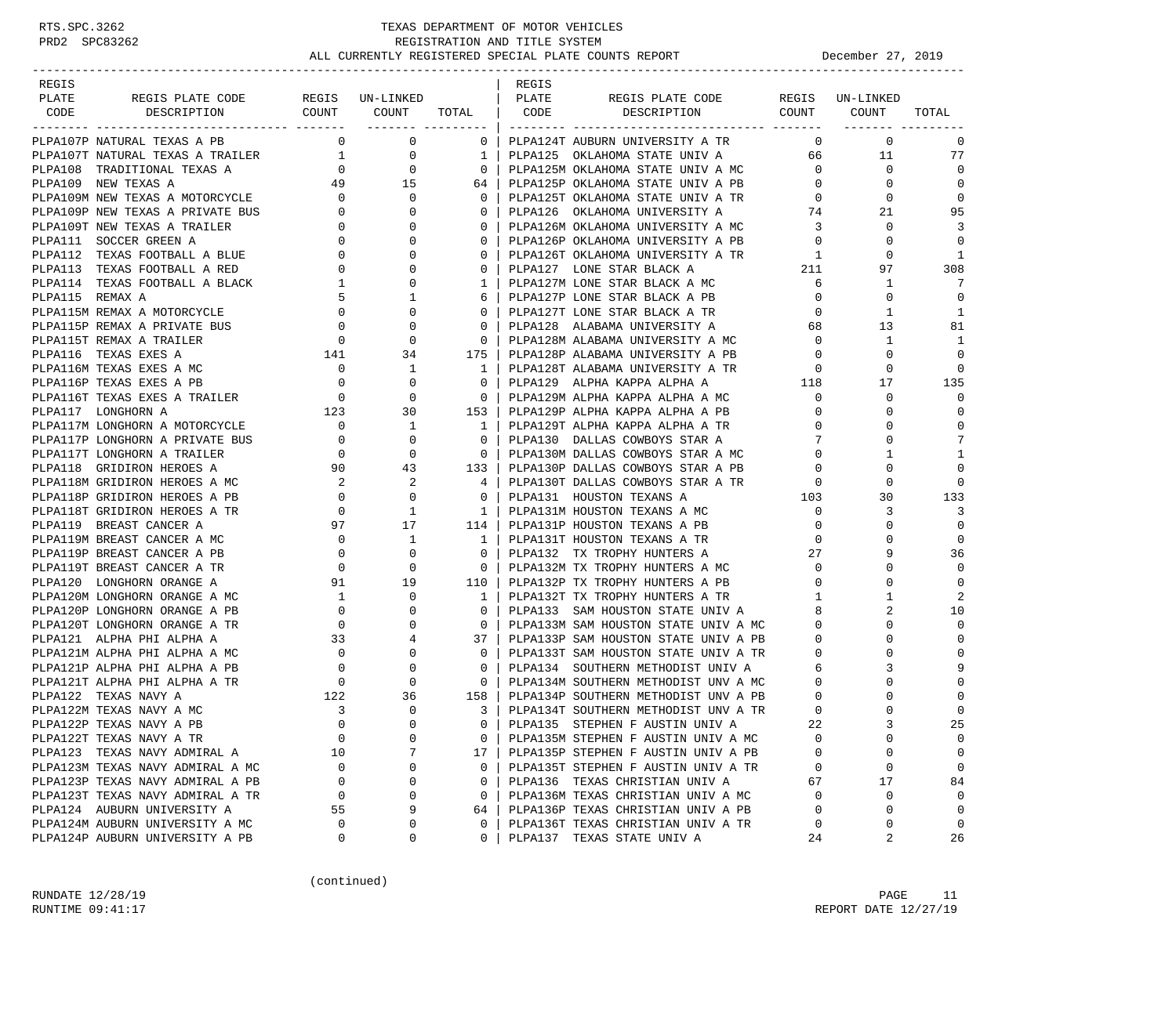#### RTS.SPC.3262 TEXAS DEPARTMENT OF MOTOR VEHICLES PRD2 SPC83262 REGISTRATION AND TITLE SYSTEM ALL CURRENTLY REGISTERED SPECIAL PLATE COUNTS REPORT December 27, 2019 -----------------------------------------------------------------------------------------------------------------------------------

| REGIS |  |  | REGIS |                                                                                                                                                                                                                               |  |                            |
|-------|--|--|-------|-------------------------------------------------------------------------------------------------------------------------------------------------------------------------------------------------------------------------------|--|----------------------------|
| PLATE |  |  |       |                                                                                                                                                                                                                               |  |                            |
| CODE  |  |  |       |                                                                                                                                                                                                                               |  |                            |
|       |  |  |       |                                                                                                                                                                                                                               |  |                            |
|       |  |  |       |                                                                                                                                                                                                                               |  | $\Omega$                   |
|       |  |  |       |                                                                                                                                                                                                                               |  | 36                         |
|       |  |  |       |                                                                                                                                                                                                                               |  | $\Omega$                   |
|       |  |  |       |                                                                                                                                                                                                                               |  | $\mathbf 0$                |
|       |  |  |       |                                                                                                                                                                                                                               |  | $\mathbf 0$                |
|       |  |  |       |                                                                                                                                                                                                                               |  | 40                         |
|       |  |  |       |                                                                                                                                                                                                                               |  |                            |
|       |  |  |       |                                                                                                                                                                                                                               |  | $\Omega$                   |
|       |  |  |       |                                                                                                                                                                                                                               |  | $\Omega$                   |
|       |  |  |       |                                                                                                                                                                                                                               |  | $\mathbf{1}$               |
|       |  |  |       |                                                                                                                                                                                                                               |  | $\Omega$                   |
|       |  |  |       |                                                                                                                                                                                                                               |  |                            |
|       |  |  |       |                                                                                                                                                                                                                               |  | $\mathbf 0$                |
|       |  |  |       |                                                                                                                                                                                                                               |  | $\overline{a}$<br>$\Omega$ |
|       |  |  |       |                                                                                                                                                                                                                               |  |                            |
|       |  |  |       |                                                                                                                                                                                                                               |  |                            |
|       |  |  |       |                                                                                                                                                                                                                               |  | 100                        |
|       |  |  |       |                                                                                                                                                                                                                               |  |                            |
|       |  |  |       |                                                                                                                                                                                                                               |  | $\Omega$                   |
|       |  |  |       |                                                                                                                                                                                                                               |  | $\mathbf{1}$               |
|       |  |  |       |                                                                                                                                                                                                                               |  | 5                          |
|       |  |  |       |                                                                                                                                                                                                                               |  | $\Omega$                   |
|       |  |  |       |                                                                                                                                                                                                                               |  | $\Omega$                   |
|       |  |  |       |                                                                                                                                                                                                                               |  | $\mathbf{1}$               |
|       |  |  |       |                                                                                                                                                                                                                               |  | $\overline{2}$             |
|       |  |  |       |                                                                                                                                                                                                                               |  | $\Omega$                   |
|       |  |  |       |                                                                                                                                                                                                                               |  | $\Omega$                   |
|       |  |  |       |                                                                                                                                                                                                                               |  |                            |
|       |  |  |       |                                                                                                                                                                                                                               |  |                            |
|       |  |  |       |                                                                                                                                                                                                                               |  |                            |
|       |  |  |       |                                                                                                                                                                                                                               |  |                            |
|       |  |  |       |                                                                                                                                                                                                                               |  |                            |
|       |  |  |       |                                                                                                                                                                                                                               |  |                            |
|       |  |  |       |                                                                                                                                                                                                                               |  | $\Omega$                   |
|       |  |  |       |                                                                                                                                                                                                                               |  | $\mathbf{0}$               |
|       |  |  |       |                                                                                                                                                                                                                               |  | $\Omega$                   |
|       |  |  |       |                                                                                                                                                                                                                               |  |                            |
|       |  |  |       |                                                                                                                                                                                                                               |  | $\Omega$                   |
|       |  |  |       |                                                                                                                                                                                                                               |  | $\Omega$                   |
|       |  |  |       |                                                                                                                                                                                                                               |  | $\mathbf{1}$               |
|       |  |  |       |                                                                                                                                                                                                                               |  |                            |
|       |  |  |       |                                                                                                                                                                                                                               |  | $\Omega$                   |
|       |  |  |       |                                                                                                                                                                                                                               |  |                            |
|       |  |  |       |                                                                                                                                                                                                                               |  | $\cap$                     |
|       |  |  |       |                                                                                                                                                                                                                               |  |                            |
|       |  |  |       |                                                                                                                                                                                                                               |  | $\mathbf{1}$               |
|       |  |  |       |                                                                                                                                                                                                                               |  | $\Omega$                   |
|       |  |  |       |                                                                                                                                                                                                                               |  | $\mathbf{0}$               |
|       |  |  |       | FOR STREET COMPARISON CONTINUOS CONTINUOS CONTINUOS CONTINUOS CONTINUOS CONTINUOS CONTINUOS CONTINUOS CONTINUOS CONTINUOS CONTINUOS CONTINUOS CONTINUOS CONTINUOS CONTINUOS CONTINUOS CONTINUOS CONTINUOS CONTINUOS CONTINUOS |  | $\overline{2}$             |

(continued)

RUNDATE 12/28/19 PAGE 12 RUNTIME 09:41:17 REPORT DATE 12/27/19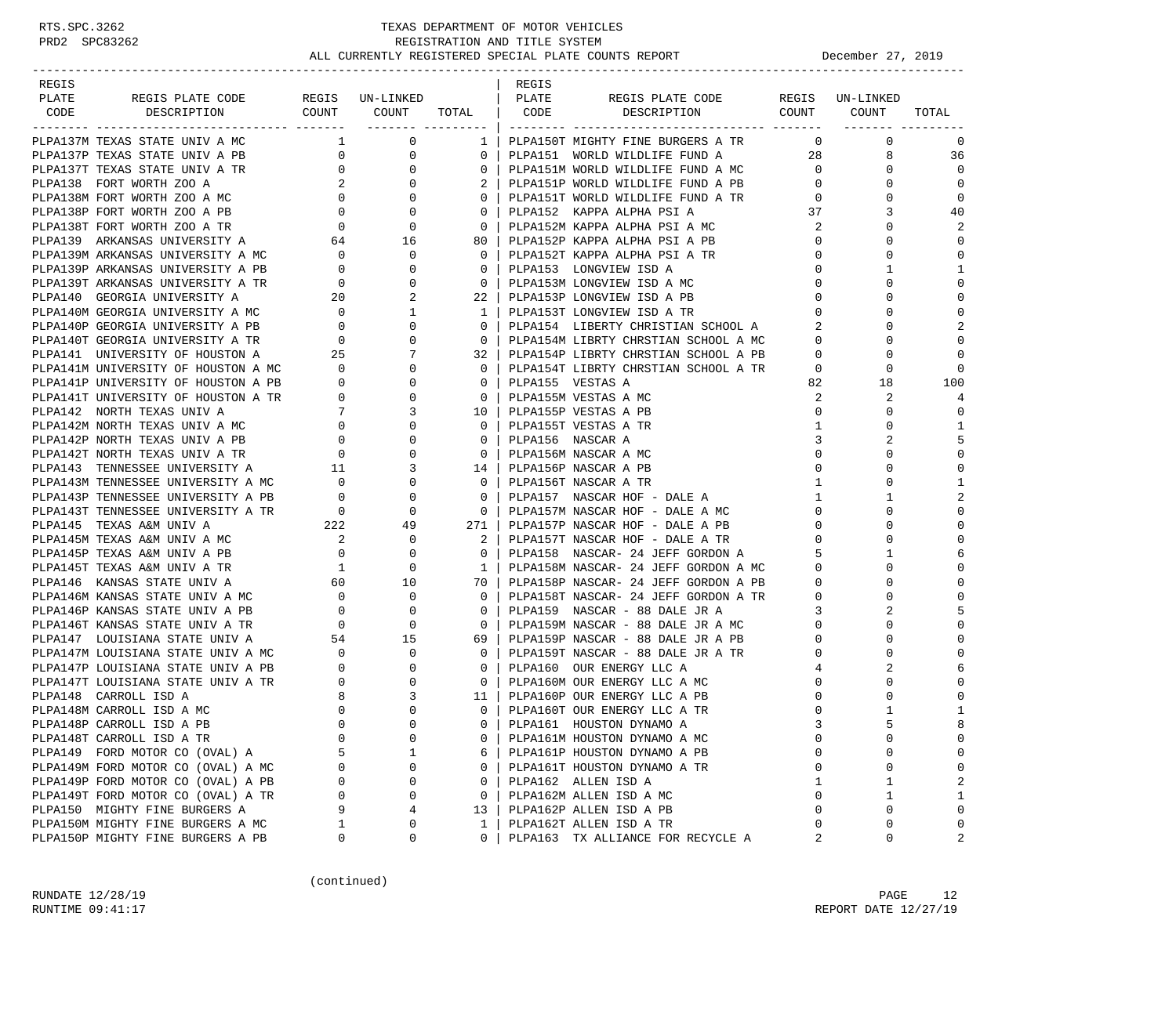| REGIS |                                                                                                                                                           |                                            |                                                                                                                                                                                                                                                                                                                                    |                                                                                              | REGIS |                                                                           |              |              |                |
|-------|-----------------------------------------------------------------------------------------------------------------------------------------------------------|--------------------------------------------|------------------------------------------------------------------------------------------------------------------------------------------------------------------------------------------------------------------------------------------------------------------------------------------------------------------------------------|----------------------------------------------------------------------------------------------|-------|---------------------------------------------------------------------------|--------------|--------------|----------------|
| PLATE | REGIS PLATE CODE                                                                                                                                          |                                            | REGIS UN-LINKED   PLATE                                                                                                                                                                                                                                                                                                            |                                                                                              |       | REGIS PLATE CODE REGIS UN-LINKED                                          |              |              |                |
| CODE  | COUNT<br>DESCRIPTION<br>---------------<br>------------------                                                                                             |                                            | COUNT                                                                                                                                                                                                                                                                                                                              | TOTAL   CODE                                                                                 |       | DESCRIPTION COUNT                                                         |              | COUNT        | TOTAL          |
|       | PLPA163M TX ALLIANCE FOR RECYCL A MC 0                                                                                                                    |                                            | $\overline{0}$ and $\overline{0}$ and $\overline{0}$ and $\overline{0}$ and $\overline{0}$ and $\overline{0}$ and $\overline{0}$ and $\overline{0}$ and $\overline{0}$ and $\overline{0}$ and $\overline{0}$ and $\overline{0}$ and $\overline{0}$ and $\overline{0}$ and $\overline{0}$ and $\overline{0}$ and $\overline{0}$ and | $0-1$                                                                                        |       | PLPA176T DON'T TREAD ON ME A TR                                           | 2            | $\mathbf{0}$ | 2              |
|       | PLPA163P TX ALLIANCE FOR RECYCL A PB $0$ 0<br>PLPA163T TX ALLIANCE FOR RECYCL A TR $0$ 0                                                                  |                                            |                                                                                                                                                                                                                                                                                                                                    |                                                                                              |       | 0   PLPA177M COME & TAKE IT A MC 5<br>49   PLPA177M COME & TAKE IT A MC 5 |              | 59           | 222            |
|       |                                                                                                                                                           |                                            |                                                                                                                                                                                                                                                                                                                                    |                                                                                              |       |                                                                           |              | $\mathbf 0$  | 5              |
|       | PLPA165 NEBRASKA UNIVERSITY A                                                                                                                             |                                            | $39$ $10$                                                                                                                                                                                                                                                                                                                          | 49                                                                                           |       | PLPA177P COME & TAKE IT A PB                                              | $\mathbf{0}$ | $\mathbf 0$  | $\mathbf{0}$   |
|       |                                                                                                                                                           |                                            | $\mathbf 0$                                                                                                                                                                                                                                                                                                                        | $0-1$                                                                                        |       | PLPA177T COME & TAKE IT A TR                                              | $\mathbf 0$  | $\mathbf{1}$ | 1              |
|       | PLPA165M NEBRASKA UNIVERSITY A MC<br>PLPA165P NEBRASKA UNIVERSITY A PB<br>PLPA165T NEBRASKA UNIVERSITY A TR<br>PLPA166 TEXAS-SAN ANTONIO UNIV A<br>13     |                                            | $\mathbf{0}$                                                                                                                                                                                                                                                                                                                       | $\overline{0}$                                                                               |       | PLPA178 JESUIT DALLAS A                                                   | 3            | 2            | 5              |
|       |                                                                                                                                                           |                                            |                                                                                                                                                                                                                                                                                                                                    | $\begin{array}{c} 0 \\ 2 \end{array}$<br>$\overline{\phantom{0}}$ 0 $\overline{\phantom{0}}$ |       | PLPA178M JESUIT DALLAS A MC                                               | $\mathbf 0$  | $\Omega$     | $\mathbf 0$    |
|       |                                                                                                                                                           |                                            |                                                                                                                                                                                                                                                                                                                                    |                                                                                              |       | 15   PLPA178P JESUIT DALLAS A PB                                          | $\mathbf 0$  | $\Omega$     | $\mathbf 0$    |
|       |                                                                                                                                                           |                                            | $\mathbf{0}$                                                                                                                                                                                                                                                                                                                       | $0-1$                                                                                        |       | PLPA178T JESUIT DALLAS A TR                                               | $\mathbf 0$  | $\Omega$     | $\mathbf{0}$   |
|       |                                                                                                                                                           |                                            |                                                                                                                                                                                                                                                                                                                                    | $0-1$                                                                                        |       | PLPA179 KILGORE RANGERETTES A                                             | 60           |              | 66             |
|       |                                                                                                                                                           |                                            |                                                                                                                                                                                                                                                                                                                                    | $\overline{\phantom{0}}$ 0 $\overline{\phantom{0}}$                                          |       | PLPA179M KILGORE RANGERETTES A MC                                         | $\mathbf 0$  | $\Omega$     | $\Omega$       |
|       |                                                                                                                                                           |                                            |                                                                                                                                                                                                                                                                                                                                    | 89                                                                                           |       | PLPA179P KILGORE RANGERETTES A PB                                         | $\mathbf{0}$ | $\mathbf 0$  | $\Omega$       |
|       |                                                                                                                                                           |                                            | $\overline{0}$                                                                                                                                                                                                                                                                                                                     | $0-1$                                                                                        |       | PLPA179T KILGORE RANGERETTES A TR                                         | $\mathbf 0$  | $\Omega$     | $\mathbf 0$    |
|       | PLPA167M TEXAS TECH UNIVERSITY A MC 0<br>PLPA167P TEXAS TECH UNIVERSITY A PB 0<br>PLPA167T TEXAS TECH UNIVERSITY A TR 1<br>PLPA168 BAYLOR UNIVERSITY A 55 |                                            | $\mathbf 0$                                                                                                                                                                                                                                                                                                                        | $\Omega$                                                                                     |       | PLPA180 PEACE OFFICER MEM A                                               | 22           | 8            | 30             |
|       |                                                                                                                                                           |                                            | $\mathbf 0$                                                                                                                                                                                                                                                                                                                        |                                                                                              |       | 1   PLPA180M PEACE OFFICER MEM A MC                                       | 1            | 2            | 3              |
|       |                                                                                                                                                           |                                            | 6                                                                                                                                                                                                                                                                                                                                  | 61                                                                                           |       | PLPA180P PEACE OFFICER MEM A PB                                           | $\mathbf 0$  | $\Omega$     | $\mathbf 0$    |
|       |                                                                                                                                                           |                                            |                                                                                                                                                                                                                                                                                                                                    | 1 <sub>1</sub>                                                                               |       | PLPA180T PEACE OFFICER MEM A TR                                           | 0            | 0            | $\mathbf 0$    |
|       |                                                                                                                                                           |                                            |                                                                                                                                                                                                                                                                                                                                    | 1                                                                                            |       | PLPA181 SIGMA GAMMA RHO A                                                 | 6            | 1            | 7              |
|       |                                                                                                                                                           |                                            |                                                                                                                                                                                                                                                                                                                                    | $\overline{\phantom{0}}$ 0 $\overline{\phantom{0}}$                                          |       | PLPA181M SIGMA GAMMA RHO A MC                                             | 0            | $\Omega$     | $\mathbf 0$    |
|       |                                                                                                                                                           |                                            |                                                                                                                                                                                                                                                                                                                                    |                                                                                              |       | 93   PLPA181P SIGMA GAMMA RHO A PB                                        | $\mathbf 0$  | $\Omega$     | $\mathbf{0}$   |
|       |                                                                                                                                                           |                                            |                                                                                                                                                                                                                                                                                                                                    | $\overline{0}$                                                                               |       | PLPA181T SIGMA GAMMA RHO A TR                                             | 0            | $\Omega$     | $\Omega$       |
|       | PLPA169P TEXAS A&M (HELMET) A PB                                                                                                                          |                                            |                                                                                                                                                                                                                                                                                                                                    | 1 <sup>1</sup>                                                                               |       | PLPA183 DR PEPPER A                                                       | 3            | 1            | $\overline{4}$ |
|       | PLPA169T TEXAS A&M (HELMET) A TR                                                                                                                          |                                            | $\begin{array}{cccc} 1 & & & 0 \\ 1 & & & 0 \end{array}$                                                                                                                                                                                                                                                                           |                                                                                              |       | 1   PLPA183M DR PEPPER A MC                                               | $\mathbf 0$  | $\Omega$     | $\mathbf 0$    |
|       | PLPA170 TEXAS A&M (MAROON) A                                                                                                                              |                                            | $AC$ $549$ $70$ $70$ $70$ $70$ $5$ $1$ $0$ $0$                                                                                                                                                                                                                                                                                     |                                                                                              |       | 619   PLPA183P DR PEPPER A PB                                             | $\mathbf 0$  | $\Omega$     | $\mathbf 0$    |
|       | PLPA170M TEXAS A&M (MAROON) A MC                                                                                                                          |                                            |                                                                                                                                                                                                                                                                                                                                    |                                                                                              |       | 6   PLPA183T DR PEPPER A TR                                               | $\mathbf 0$  | $\Omega$     | $\mathbf 0$    |
|       | PLPA170P TEXAS A&M (MAROON) A PB                                                                                                                          |                                            |                                                                                                                                                                                                                                                                                                                                    | $0-1$                                                                                        |       | PLPA184 IGNITE-STREAM ENERGY A                                            | 6            | 5            | 11             |
|       | PLPA170T TEXAS A&M (MAROON) A TR                                                                                                                          |                                            | 0                                                                                                                                                                                                                                                                                                                                  | $\overline{\phantom{0}}$ 0 $\overline{\phantom{0}}$                                          |       | PLPA184M IGNITE-STREAM ENERGY A MC                                        | 0            | $\Omega$     | $\mathbf 0$    |
|       | PLPA171 SOUTHERN UNIVERSITY A                                                                                                                             | $\begin{array}{c} 0 \\ 30 \end{array}$     | $\overline{4}$                                                                                                                                                                                                                                                                                                                     |                                                                                              |       | 34   PLPA184P IGNITE-STREAM ENERGY A PB                                   | 0            | $\Omega$     | $\Omega$       |
|       | PLPA171M SOUTHERN UNIVERSITY A MC                                                                                                                         | $\overline{\phantom{a}}$                   | $\mathbf{0}$                                                                                                                                                                                                                                                                                                                       | $\mathbf{0}$                                                                                 |       | PLPA184T IGNITE-STREAM ENERGY A TR                                        | $\mathbf 0$  | $\Omega$     | $\mathbf 0$    |
|       | PLPA171P SOUTHERN UNIVERSITY A PB                                                                                                                         | $\begin{array}{c} 0 \\ 0 \\ 0 \end{array}$ | $\mathbf 0$                                                                                                                                                                                                                                                                                                                        | $0-1$                                                                                        |       | PLPA186 TEXAS 811 A                                                       | $\mathbf{1}$ | 1            | $\overline{2}$ |
|       | PLPA171T SOUTHERN UNIVERSITY A TR                                                                                                                         |                                            | $\overline{0}$                                                                                                                                                                                                                                                                                                                     | $\mathbf{0}$                                                                                 |       | PLPA186M TEXAS 811 A MC                                                   | 0            | $\Omega$     | $\Omega$       |
|       |                                                                                                                                                           |                                            |                                                                                                                                                                                                                                                                                                                                    | 2 <sup>1</sup>                                                                               |       | PLPA186P TEXAS 811 A PB                                                   | $\mathbf{0}$ | $\Omega$     | $\mathbf 0$    |
|       |                                                                                                                                                           |                                            |                                                                                                                                                                                                                                                                                                                                    | 0 <sup>1</sup>                                                                               |       | PLPA186T TEXAS 811 A TR                                                   | 0            | $\Omega$     | $\Omega$       |
|       |                                                                                                                                                           |                                            |                                                                                                                                                                                                                                                                                                                                    | $\mathbf{0}$                                                                                 |       | PLPA187 DALLAS MAVERICKS BLUE A                                           | 0            | $\Omega$     | $\mathbf 0$    |
|       |                                                                                                                                                           |                                            |                                                                                                                                                                                                                                                                                                                                    | $0-1$                                                                                        |       | PLPA187M DALLAS MAVERICKS BLUE A MC                                       | 0            | $\Omega$     | $\mathbf 0$    |
|       |                                                                                                                                                           |                                            |                                                                                                                                                                                                                                                                                                                                    | 107                                                                                          |       | PLPA187P DALLAS MAVERICKS BLUE A PB                                       | 0            | $\Omega$     | $\Omega$       |
|       |                                                                                                                                                           |                                            |                                                                                                                                                                                                                                                                                                                                    | 3 I                                                                                          |       | PLPA187T DALLAS MAVERICKS BLUE A TR                                       | 0            | $\Omega$     | $\Omega$       |
|       |                                                                                                                                                           |                                            |                                                                                                                                                                                                                                                                                                                                    | 0 <sup>1</sup>                                                                               |       | PLPA188 TEXAS-ARLINGTON UNIV A                                            | 8            | 5            | 13             |
|       |                                                                                                                                                           |                                            |                                                                                                                                                                                                                                                                                                                                    | $\overline{\phantom{0}}$ 0 $\overline{\phantom{0}}$                                          |       | PLPA188M TEXAS-ARLINGTON UNIV A MC                                        | $\mathbf{0}$ | $\Omega$     | $\mathbf 0$    |
|       | PLPA174 SUNFLOWER A                                                                                                                                       | 40                                         | 6                                                                                                                                                                                                                                                                                                                                  |                                                                                              |       | 46   PLPA188P TEXAS-ARLINGTON UNIV A PB                                   | $\mathbf 0$  | $\Omega$     | $\mathbf 0$    |
|       | PLPA174M SUNFLOWER A MC                                                                                                                                   | $\mathbf 0$                                | $\Omega$                                                                                                                                                                                                                                                                                                                           | $\Omega$                                                                                     |       | PLPA188T TEXAS-ARLINGTON UNIV A TR                                        | $\circ$      | $\Omega$     | $\Omega$       |
|       | PLPA174P SUNFLOWER A PB                                                                                                                                   | $\Omega$                                   | $\Omega$                                                                                                                                                                                                                                                                                                                           | $\Omega$                                                                                     |       | PLPA189 RATHER BE GOLFING A                                               | 15           | 5            | 2.0            |
|       | PLPA174T SUNFLOWER A TR                                                                                                                                   | 1                                          | 0                                                                                                                                                                                                                                                                                                                                  | $\mathbf{1}$                                                                                 |       | PLPA189M RATHER BE GOLFING A MC                                           | 0            | 0            | 0              |
|       | PLPA175 KW CARES A                                                                                                                                        | $\Omega$                                   | $\mathbf{1}$                                                                                                                                                                                                                                                                                                                       | 1                                                                                            |       | PLPA189P RATHER BE GOLFING A PB                                           | $\Omega$     | $\Omega$     | 0              |
|       | PLPA175M KW CARES A MC                                                                                                                                    | $\Omega$                                   | 0                                                                                                                                                                                                                                                                                                                                  | $\mathbf{0}$                                                                                 |       | PLPA189T RATHER BE GOLFING A TR                                           | $\Omega$     | $\Omega$     | $\mathsf 0$    |
|       | PLPA175P KW CARES A PB                                                                                                                                    | $\Omega$                                   | 0                                                                                                                                                                                                                                                                                                                                  | $\Omega$                                                                                     |       | PLPA190 TX MOTOR SPEEDWAY A                                               | $\Omega$     | 2            | 2              |
|       | PLPA175T KW CARES A TR                                                                                                                                    | 0                                          | 0                                                                                                                                                                                                                                                                                                                                  | 0                                                                                            |       | PLPA190M TX MOTOR SPEEDWAY A MC                                           | $\Omega$     | $\mathbf{0}$ | $\mathsf 0$    |
|       | PLPA176 DON'T TREAD ON ME A                                                                                                                               | 91                                         | 36                                                                                                                                                                                                                                                                                                                                 | 127                                                                                          |       | PLPA190P TX MOTOR SPEEDWAY A PB                                           | $\Omega$     | $\mathbf{0}$ | 0              |
|       | PLPA176M DON'T TREAD ON ME A MC                                                                                                                           | 10                                         | 4                                                                                                                                                                                                                                                                                                                                  | 14                                                                                           |       | PLPA190T TX MOTOR SPEEDWAY A TR                                           | $\Omega$     | 0            | $\mathbf 0$    |
|       | PLPA176P DON'T TREAD ON ME A PB                                                                                                                           | 0                                          | 0                                                                                                                                                                                                                                                                                                                                  | $\mathbf{0}$                                                                                 |       | PLPA191 HOUSTON ROCKETS A                                                 | 8            | 2            | 10             |

(continued)

RUNDATE  $12/28/19$  PAGE 13 RUNTIME 09:41:17 REPORT DATE 12/27/19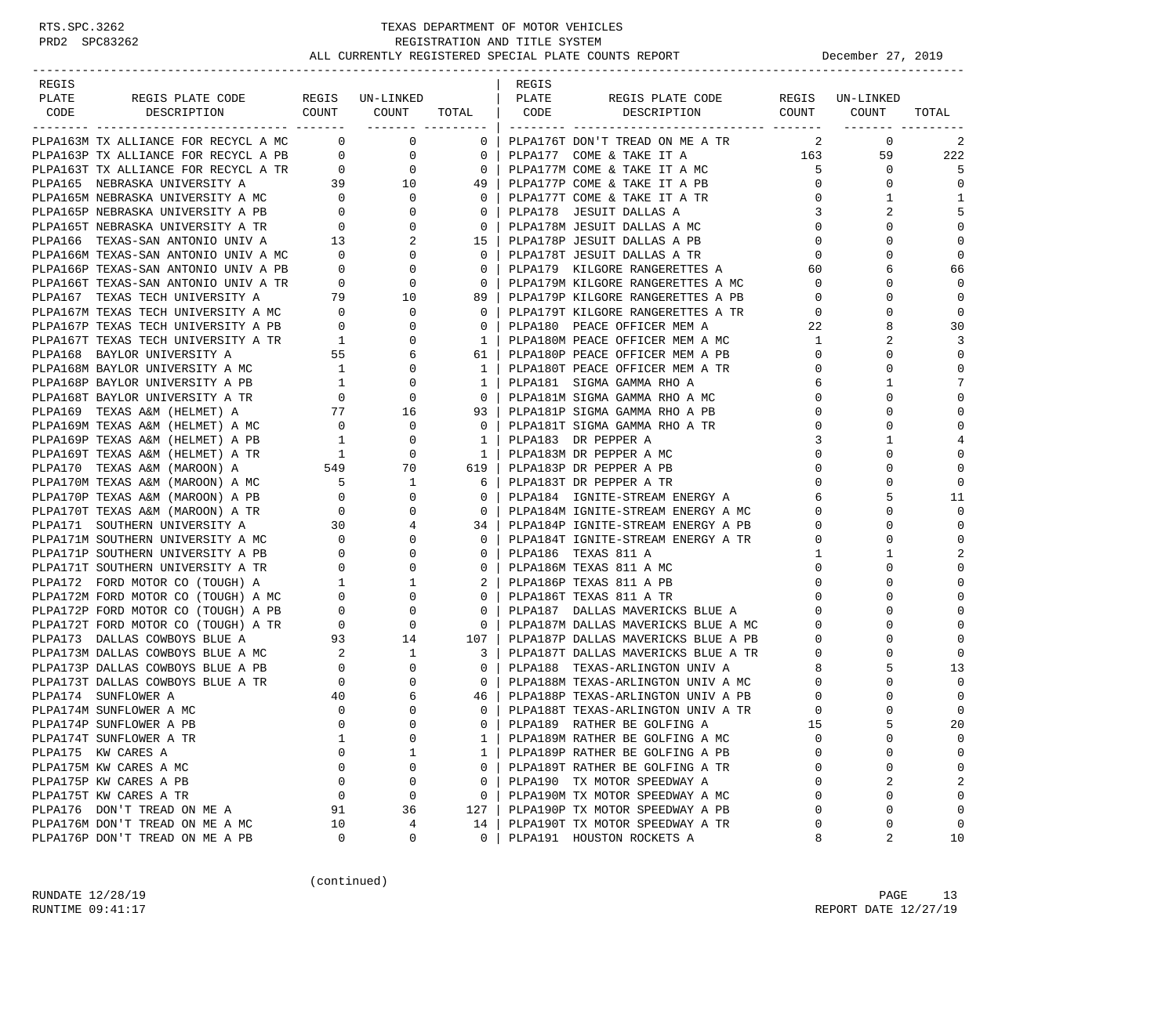| REGIS |                                                                                                                                               |                                                   |                                  |                      | REGIS |                                                                        |                                  |                        |              |
|-------|-----------------------------------------------------------------------------------------------------------------------------------------------|---------------------------------------------------|----------------------------------|----------------------|-------|------------------------------------------------------------------------|----------------------------------|------------------------|--------------|
| PLATE | REGIS PLATE CODE                                                                                                                              |                                                   | REGIS UN-LINKED                  |                      | PLATE | REGIS PLATE CODE                                                       |                                  | REGIS UN-LINKED        |              |
| CODE  | DESCRIPTION                                                                                                                                   |                                                   | COUNT COUNT TOTAL   CODE         |                      |       | DESCRIPTION COUNT COUNT                                                |                                  |                        | TOTAL        |
|       | PLPA191M HOUSTON ROCKETS A MC                                                                                                                 |                                                   | $\overline{0}$<br>$\overline{0}$ |                      |       | 0   PLPA205T TEXAS STARS HOCKEY A TR                                   | $\mathbf{0}$                     | $\mathbf 0$            | $\mathbf 0$  |
|       | PLPA191P HOUSTON ROCKETS A PB                                                                                                                 | $\overline{0}$                                    | 0                                | $0-1$                |       | PLPA206 FW CATS BASEBALL A                                             |                                  | $0 \qquad \qquad$<br>1 | 1            |
|       | PLPA191T HOUSTON ROCKETS A TR                                                                                                                 | $\overline{0}$                                    | 0                                | $\mathbf{0}$         |       | PLPA206M FW CATS BASEBALL A MC                                         | $\overline{0}$                   | 0                      | $\mathbf 0$  |
|       | PLPA192 COPPELL COWBOYS A                                                                                                                     |                                                   | $\overline{0}$<br>$\mathbf{0}$   | $\Omega$             |       | PLPA206P FW CATS BASEBALL A PB                                         | $\overline{0}$                   | $\Omega$               | $\mathbf 0$  |
|       | PLPA192M COPPELL COWBOYS A MC                                                                                                                 |                                                   |                                  | $\mathbf{0}$         |       |                                                                        |                                  | 0                      | $\mathbf 0$  |
|       | PLPA192P COPPELL COWBOYS A PB                                                                                                                 |                                                   |                                  | $\mathbf{0}$         |       |                                                                        |                                  | 42                     | 202          |
|       | PLPA192T COPPELL COWBOYS A TR                                                                                                                 |                                                   |                                  | $\Omega$             |       | PLPA207M LARGE STAR PINK A MC                                          | $\mathbf 0$                      | 0                      | $\Omega$     |
|       | PLPA193 TEXAS NURSE A                                                                                                                         |                                                   |                                  | 4                    |       | PLPA207P LARGE STAR PINK A PB                                          | $\overline{0}$                   | 0                      | $\Omega$     |
|       | PLPA193M TEXAS NURSE A MC                                                                                                                     |                                                   |                                  |                      |       | PLPA207T LARGE STAR PINK A TR                                          | $\mathbf 0$                      |                        | $\Omega$     |
|       | PLPA193P TEXAS NURSE A PB                                                                                                                     |                                                   |                                  | $\mathbf{0}$         |       | PLPA208 LAKE DALLAS ISD A                                              | $\mathbf{0}$                     | U                      | $\Omega$     |
|       | PLPA193T TEXAS NURSE A TR                                                                                                                     |                                                   |                                  | $\Omega$             |       | PLPA208M LAKE DALLAS ISD A MC                                          | $\overline{0}$                   |                        | $\mathbf 0$  |
|       | PLPA194 ARIZONA UNIVERSITY A                                                                                                                  |                                                   |                                  |                      |       | PLPA208P LAKE DALLAS ISD A PB                                          | $\overline{0}$                   |                        | $\mathbf 0$  |
|       | PLPA194M ARIZONA UNIVERSITY A MC                                                                                                              |                                                   |                                  | $\Omega$             |       | PLPA208T LAKE DALLAS ISD A TR                                          | $\overline{0}$                   |                        | $\mathbf 0$  |
|       | PLPA194P ARIZONA UNIVERSITY A PB                                                                                                              |                                                   |                                  | $\Omega$             |       | PLPA209 MISSISSIPPI UNIV A                                             | 47                               |                        | 55           |
|       | PLPA194T ARIZONA UNIVERSITY A TR                                                                                                              |                                                   |                                  | $\mathbf{0}$         |       | PLPA209M MISSISSIPPI UNIV A MC                                         | $\mathbf{0}$                     | 0                      | $\Omega$     |
|       | PLPA195 BOISE STATE UNIV A                                                                                                                    |                                                   |                                  | 1 <sup>1</sup>       |       | PLPA209P MISSISSIPPI UNIV A PB                                         | $\overline{0}$                   | $\Omega$               | $\mathbf 0$  |
|       | PLPA195M BOISE STATE UNIV A MC                                                                                                                |                                                   |                                  | $\Omega$             |       | PLPA209T MISSISSIPPI UNIV A TR                                         | $\overline{0}$                   | U                      | 0            |
|       | PLPA195P BOISE STATE UNIV A PB                                                                                                                | $\begin{bmatrix} 0 \\ 0 \\ 0 \\ 0 \end{bmatrix}$  |                                  | $\mathbf{0}$         |       | PLPA210 KENTUCKY UNIVERSITY A                                          | $4\overline{ }$                  |                        | 7            |
|       | PLPA195T BOISE STATE UNIV A TR                                                                                                                |                                                   |                                  | $\circ$              |       | PLPA210M KENTUCKY UNIVERSITY A MC                                      | $\overline{0}$                   |                        | $\mathbf 0$  |
|       | PLPA196 BRIGHAM YOUNG UNIV A                                                                                                                  |                                                   |                                  | 69                   |       |                                                                        | $\mathbf{0}$                     | 0                      | $\mathbf 0$  |
|       | PLPA196M BRIGHAM YOUNG UNIV A MC                                                                                                              |                                                   |                                  | $\circ$              |       | PLPA210P KENTUCKY UNIVERSITY A PB<br>PLPA210T KENTUCKY UNIVERSITY A TR | $\mathbf 0$                      | U                      | $\mathbf 0$  |
|       | PLPA196P BRIGHAM YOUNG UNIV A PB                                                                                                              |                                                   |                                  | $\mathbf{0}$         |       | PLPA211 DALLAS MAVERICKS A                                             | 24                               | 4                      | 28           |
|       | PLPA196T BRIGHAM YOUNG UNIV A TR                                                                                                              |                                                   |                                  | $\mathbf{0}$         |       | PLPA211M DALLAS MAVERICKS A MC                                         | $\overline{0}$                   | $\Omega$               | $\Omega$     |
|       | PLPA197 ILLINOIS UNIVERSITY A                                                                                                                 |                                                   |                                  |                      |       | PLPA211P DALLAS MAVERICKS A PB                                         | $\circ$                          | $\Omega$               | $\Omega$     |
|       | PLPA197M ILLINOIS UNIVERSITY A MC                                                                                                             |                                                   |                                  | $\mathbf{0}$         |       | PLPAZIIT DALLAS MAVERICKS A TR<br>PLPAZIIT DALLAS MAVERICKS A TR       | $\mathbf{0}$                     | 0                      | $\Omega$     |
|       | PLPA197P ILLINOIS UNIVERSITY A PB                                                                                                             |                                                   |                                  | $\circ$              |       | PLPA212 SAN ANTONIO SPURS A                                            | 92                               | 21                     | 113          |
|       | PLPA197T ILLINOIS UNIVERSITY A TR                                                                                                             |                                                   |                                  | $\overline{0}$       |       | PLPA212M SAN ANTONIO SPURS A MC                                        |                                  | $\mathbf 0$            | $\mathbf 0$  |
|       |                                                                                                                                               |                                                   |                                  |                      |       | 53   PLPA212P SAN ANTONIO SPURS A PB                                   | $\overline{0}$<br>$\overline{0}$ | 0                      | $\mathbf 0$  |
|       | PLPA198 PURDUE UNIVERSITY A 45<br>PLPA198M PURDUE UNIVERSITY A MC 2<br>PLPA198P PURDUE UNIVERSITY A PB 0<br>PLPA198T PURDUE UNIVERSITY A TR 0 |                                                   |                                  |                      |       | PLPA212T SAN ANTONIO SPURS A TR                                        | $\mathbf 0$                      | U                      | $\mathbf 0$  |
|       |                                                                                                                                               |                                                   | 0                                | $\mathbf{0}$         |       | PLPA213 TRINITY UNIVERSITY A                                           | $\overline{4}$                   | 1                      | 5            |
|       |                                                                                                                                               |                                                   | $\mathbf{0}$                     | $\circ$              |       | PLPA213M TRINITY UNIVERSITY A MC                                       | $\mathbf 0$                      | 0                      | $\mathbf 0$  |
|       | PLPA199 USA PRIDE A                                                                                                                           |                                                   |                                  | $53 \mid$            |       | PLPA213P TRINITY UNIVERSITY A PB                                       | $\mathbf{0}$                     | 0                      | $\mathbf 0$  |
|       | PLPA199M USA PRIDE A MC                                                                                                                       |                                                   | 34 19<br>$\mathbf 0$             | $1 \perp$            |       | PLPA213T TRINITY UNIVERSITY A TR                                       | $\overline{0}$                   |                        | $\mathbf 0$  |
|       | PLPA199P USA PRIDE A PB                                                                                                                       |                                                   | $\mathbf 0$                      | $\Omega$             |       | PLPA214 GRAMBLING UNIV A                                               | 33                               |                        | 38           |
|       |                                                                                                                                               |                                                   |                                  | $\mathbf{0}$         |       | PLPA214M GRAMBLING UNIV A MC                                           | $\overline{0}$                   | 0                      | $\Omega$     |
|       |                                                                                                                                               | $\begin{bmatrix} 1 \\ 0 \\ 0 \\ 73 \end{bmatrix}$ |                                  | 97                   |       |                                                                        | $\overline{0}$                   | 0                      | $\mathbf 0$  |
|       |                                                                                                                                               |                                                   |                                  | 4                    |       | PLPA214P GRAMBLING UNIV A PB                                           | $\mathbf{0}$                     |                        | $\mathbf 0$  |
|       |                                                                                                                                               |                                                   |                                  | 0 <sup>1</sup>       |       | PLPA214T GRAMBLING UNIV A TR                                           | 24                               |                        | 32           |
|       |                                                                                                                                               |                                                   |                                  |                      |       | PLPA215 KANSAS UNIVERSITY A<br>PLPA215M KANSAS UNIVERSITY A MC         |                                  |                        | $\mathbf 0$  |
|       |                                                                                                                                               |                                                   |                                  | $\frac{1}{1}$        |       | 19 PLPA215P KANSAS UNIVERSITY A PB                                     | $\overline{0}$                   |                        | $\mathbf 0$  |
|       |                                                                                                                                               |                                                   |                                  |                      |       |                                                                        | $\mathbf 0$                      | 0<br>$\Omega$          | $\mathbf 0$  |
|       |                                                                                                                                               | $\Omega$                                          | $\Omega$                         | $\Omega$  <br>$\cap$ |       | PLPA215T KANSAS UNIVERSITY A TR                                        | $\mathbf 0$<br>29                |                        |              |
|       | PLPA203P DEEP IN THE HEART A PB                                                                                                               |                                                   |                                  |                      |       | PLPA216 MISSOURI UNIVERSITY A                                          |                                  |                        | 31           |
|       | PLPA203T DEEP IN THE HEART A TR                                                                                                               | 0                                                 | $\mathbf 0$                      | 0                    |       | PLPA216M MISSOURI UNIVERSITY A MC                                      | $\mathbf 0$                      | $\mathbf 0$            | 0            |
|       | PLPA204 FREEBIRDS A                                                                                                                           | $\Omega$                                          | 1                                | $\mathbf{1}$         |       | PLPA216P MISSOURI UNIVERSITY A PB                                      | $\Omega$                         | $\Omega$               | 0            |
|       | PLPA204M FREEBIRDS A MC                                                                                                                       | 0                                                 | 0                                | $\mathbf{0}$         |       | PLPA216T MISSOURI UNIVERSITY A TR                                      | $\mathbf 0$                      | 0                      | 0            |
|       | PLPA204P FREEBIRDS A PB                                                                                                                       | $\Omega$                                          | 0                                | $\Omega$             |       | PLPA218 GUADALUPE RVR TROUT A                                          | 3                                | 1                      | 4            |
|       | PLPA204T FREEBIRDS A TR                                                                                                                       | 0                                                 | 0                                | $\Omega$             |       | PLPA218M GUADALUPE RVR TROUT A MC                                      | $\Omega$                         | $\mathbf 0$            | 0            |
|       | PLPA205 TEXAS STARS HOCKEY A                                                                                                                  | 5                                                 | 2                                | 7                    |       | PLPA218P GUADALUPE RVR TROUT A PB                                      | 0                                | $\Omega$               | $\mathbf 0$  |
|       | PLPA205M TEXAS STARS HOCKEY A MC                                                                                                              | 0                                                 | 0                                | 0                    |       | PLPA218T GUADALUPE RVR TROUT A TR                                      | 0                                | $\Omega$               | 0            |
|       | PLPA205P TEXAS STARS HOCKEY A PB                                                                                                              | 0                                                 | 0                                | 0                    |       | PLPA219 TEXAS ROADHOUSE A                                              | 1                                | 0                      | $\mathbf{1}$ |

(continued)

RUNDATE  $12/28/19$  PAGE  $14$ RUNTIME 09:41:17 REPORT DATE 12/27/19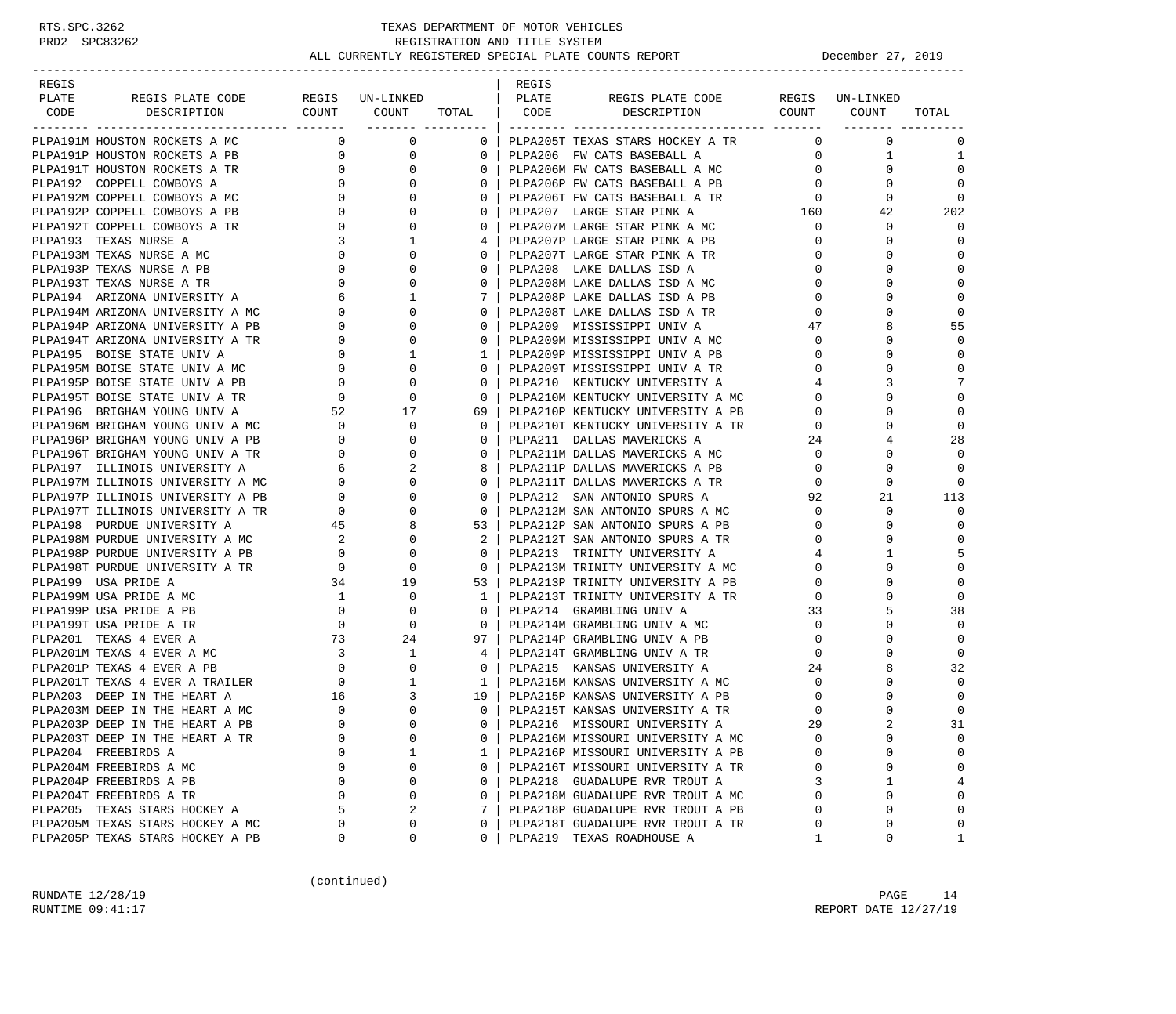| REGIS |                                                                                                                                                                                |                                            |                                  |                                                     | REGIS |                                                                                                          |                |                                |              |
|-------|--------------------------------------------------------------------------------------------------------------------------------------------------------------------------------|--------------------------------------------|----------------------------------|-----------------------------------------------------|-------|----------------------------------------------------------------------------------------------------------|----------------|--------------------------------|--------------|
| PLATE | REGIS PLATE CODE                                                                                                                                                               |                                            | REGIS UN-LINKED                  |                                                     | PLATE | REGIS PLATE CODE                                                                                         |                | REGIS UN-LINKED                |              |
| CODE  | DESCRIPTION COUNT COUNT                                                                                                                                                        |                                            |                                  |                                                     |       | TOTAL CODE DESCRIPTION COUNT COUNT                                                                       |                |                                | TOTAL        |
|       | PLPA219M TEXAS ROADHOUSE A MC                                                                                                                                                  |                                            | $\overline{0}$<br>$\overline{0}$ |                                                     |       | 0   PLPA236T CALVARY HILL A TR                                                                           | $\Omega$       | $\mathbf{0}$                   | 0            |
|       | PLPA219P TEXAS ROADHOUSE A PB                                                                                                                                                  |                                            | $\overline{0}$                   | $0-1$                                               |       |                                                                                                          |                | $\overline{a}$<br>$\mathbf{0}$ | 2            |
|       | PLPA219T TEXAS ROADHOUSE A TR                                                                                                                                                  | $\begin{array}{c}\n0 \\ 0\n\end{array}$    |                                  |                                                     |       | PLPA237 KELLER HIGH SCHOOL A<br>PLPA237M KELLER HIGH SCHOOL A MC<br>0   PLPA237M KELLER HIGH SCHOOL A MC | 0              | $\Omega$                       | $\mathbf 0$  |
|       | PLPA220 PROSPER ISD A                                                                                                                                                          |                                            |                                  | 1 <sup>1</sup>                                      |       | PLPA237P KELLER HIGH SCHOOL A PB                                                                         | $\overline{0}$ | $\Omega$                       | $\mathbf 0$  |
|       | PLPA220M PROSPER ISD A MC                                                                                                                                                      |                                            |                                  | $0-1$                                               |       | PLPA237T KELLER HIGH SCHOOL A TR                                                                         | $\overline{0}$ | 0                              | $\mathbf 0$  |
|       | PLPA220P PROSPER ISD A PB                                                                                                                                                      |                                            |                                  | 0 <sup>1</sup>                                      |       | PLPA238 MICHIGAN STATE UNIV A                                                                            | 40             | 7                              | 47           |
|       | PLPA220T PROSPER ISD A TR                                                                                                                                                      |                                            |                                  | $\overline{\phantom{0}}$ 0 $\overline{\phantom{0}}$ |       | PLPA238M MICHIGAN STATE UNIV A MC                                                                        | $\overline{0}$ | 0                              | $\mathbf 0$  |
|       | PLPA225 ARIZONA STATE UNIV A                                                                                                                                                   |                                            |                                  |                                                     |       | 28 PLPA238P MICHIGAN STATE UNIV A PB                                                                     | $\mathbf{0}$   | 0                              | $\Omega$     |
|       | PLPA225M ARIZONA STATE UNIV A MC 0                                                                                                                                             |                                            | $\overline{0}$                   | $\Omega$                                            |       | PLPA238T MICHIGAN STATE UNIV A TR                                                                        | $\overline{0}$ | 0                              | $\Omega$     |
|       | PLPA225P ARIZONA STATE UNIV A PB                                                                                                                                               | $\begin{array}{c} 0 \\ 0 \\ 0 \end{array}$ | $\overline{0}$                   | $\mathbf{0}$                                        |       | PLPA239 TEXAS BLACK 1845 A                                                                               |                | $414$ $104$                    | 518          |
|       | PLPA225T ARIZONA STATE UNIV A TR                                                                                                                                               |                                            | $\overline{0}$                   | 0 <sup>1</sup>                                      |       | PLPA239M TEXAS BLACK 1845 A MC                                                                           | 9              | 7                              | 16           |
|       | PLPA226 GEORGIA TECH UNIV A 40<br>PLPA226M GEORGIA TECH UNIV A MC 0<br>PLPA226P GEORGIA TECH UNIV A PB 0<br>PLPA226T GEORGIA TECH UNIV A TR 0<br>PLPA227 BP LYNCH HIGH SCH A 1 |                                            | $7\phantom{.0}$                  | 47                                                  |       | PLPA239P TEXAS BLACK 1845 A PB                                                                           | $\circ$        | $\mathbf 0$                    | $\mathbf 0$  |
|       |                                                                                                                                                                                |                                            | $\mathbf 0$                      | 0 <sup>1</sup>                                      |       | PLPA239T TEXAS BLACK 1845 A TR                                                                           | $\overline{0}$ | 1                              | 1            |
|       |                                                                                                                                                                                |                                            | $\mathbf{0}$                     | $\Omega$                                            |       | PLPA240 TEXAS VINTAGE PINK A                                                                             | 53             | 12                             | 65           |
|       |                                                                                                                                                                                |                                            | $\mathbf{0}$                     | $0-1$                                               |       |                                                                                                          | 2              | 0                              | 2            |
|       |                                                                                                                                                                                |                                            | $\mathbf{0}$                     | 1 <sup>1</sup>                                      |       | PLPA240M TEXAS VINTAGE PINK A MC<br>PLPA240P TEXAS VINTAGE PINK A PB<br>PLPA240P TEXAS VINTAGE PINK A PB | $\overline{0}$ | $\Omega$                       | $\mathbf 0$  |
|       | PLPA227M BP LYNCH HIGH SCH A MC                                                                                                                                                |                                            | $\overline{0}$                   | $\overline{0}$                                      |       | PLPA240T TEXAS VINTAGE PINK A TR                                                                         | $1 \quad$      | 0                              | $\mathbf{1}$ |
|       | PLPA227P BP LYNCH HIGH SCH A PB                                                                                                                                                |                                            | $\mathbf{0}$                     | 0 <sup>1</sup>                                      |       | PLPA241 TEXAS VINTAGE BLUE A                                                                             | 16             |                                | 22           |
|       | PLPA227T BP LYNCH HIGH SCH A TR                                                                                                                                                | $\begin{array}{c} 0 \\ 0 \\ 0 \end{array}$ | $\mathbf{0}$                     | $\overline{0}$                                      |       | PLPA241 TEXAS VINTAGE BLUE A<br>PLPA241M TEXAS VINTAGE BLUE A MC                                         | 2              | 1                              | 3            |
|       |                                                                                                                                                                                |                                            |                                  | 148                                                 |       |                                                                                                          | $\mathbf{0}$   | 0                              | $\mathbf 0$  |
|       |                                                                                                                                                                                |                                            |                                  | $\overline{\phantom{0}}$ 0 $\overline{\phantom{0}}$ |       | PLPA241P TEXAS VINTAGE BLUE A PB<br>PLPA241T TEXAS VINTAGE BLUE A TR                                     | $\overline{0}$ | $\Omega$                       | $\mathbf 0$  |
|       | PLPA229M DELTA SIGMA THETA A $132$ 16<br>PLPA229M DELTA SIGMA THETA A MC $\overline{0}$                                                                                        |                                            |                                  | $\Omega$                                            |       | PLPA242 TX A&M CORPUS CHRISTI A                                                                          | $\overline{4}$ | $\mathbf{1}$                   | 5            |
|       |                                                                                                                                                                                |                                            |                                  |                                                     |       |                                                                                                          | $\overline{0}$ | $\Omega$                       | $\mathbf 0$  |
|       |                                                                                                                                                                                |                                            |                                  | 69 I                                                |       | 0   PLPA242M TX A&M CORPUS CHRISTI A MC<br>59   PLPA242P TX A&M CORPUS CHRISTI A PB                      | $\mathbf{0}$   | $\Omega$                       | $\mathbf 0$  |
|       |                                                                                                                                                                                |                                            |                                  | 0 <sup>1</sup>                                      |       | PLPA242T TX A&M CORPUS CHRISTI A TR<br>PLPA243 FLORIDA STATE UNIV A                                      | $\overline{0}$ | 0                              | $\mathbf 0$  |
|       |                                                                                                                                                                                |                                            |                                  | $\circ$                                             |       |                                                                                                          | 51             | 3                              | 54           |
|       |                                                                                                                                                                                |                                            |                                  | $0-1$                                               |       | PLPA243M FLORIDA STATE UNIV A MC                                                                         | $\overline{0}$ | $\mathbf{1}$                   | 1            |
|       |                                                                                                                                                                                |                                            |                                  | $1 \perp$                                           |       |                                                                                                          | $\mathbf{0}$   | $\Omega$                       | $\mathbf 0$  |
|       |                                                                                                                                                                                |                                            |                                  | $\Omega$                                            |       | - - ------ - ------ UNIV A PB<br>PLPA243T FLORIDA STATE UNIV A TR<br>PLPA245 WESTEDN VOIL TO THE         | $\mathbf{0}$   | $\Omega$                       | $\mathbf 0$  |
|       |                                                                                                                                                                                |                                            |                                  | $\mathbf{0}$                                        |       | -- WALLEAN TOKE BLACK A<br>PLPA245M WESTERN YOKE BLACK A MC<br>PLPA2245D MECHATIC                        | 11             | 9                              | 20           |
|       |                                                                                                                                                                                |                                            |                                  | $\overline{0}$                                      |       |                                                                                                          | $\overline{0}$ | $\Omega$                       | $\mathbf 0$  |
|       | PLPA232 MISSISSIPPI ST UNIV A                                                                                                                                                  |                                            | 41 12                            | 53                                                  |       | PLPA245P WESTERN YOKE BLACK A PB                                                                         | $\overline{0}$ | $\Omega$                       | $\mathbf 0$  |
|       |                                                                                                                                                                                |                                            |                                  | $0-1$                                               |       | PLPA245T WESTERN YOKE BLACK A TR                                                                         | $\overline{0}$ | $\Omega$                       | $\Omega$     |
|       |                                                                                                                                                                                |                                            |                                  | $\Omega$                                            |       | PLPA246 PRAIRIE VIEW A&M UNIV A                                                                          | 21             | 3                              | 24           |
|       | PIPA232M MISSISSIPPI ST UNIV A MC<br>PIPA232P MISSISSIPPI ST UNIV A PB 0 0 0<br>PIPA232T MISSISSIPPI ST UNIV A TR 0 0 0<br>PIPA233 LONE STAR GREEN A 31 13                     |                                            |                                  |                                                     |       | 0   PLPA246M PRAIRIE VIEW A&M UNIV A MC<br>44   PLPA246P PRAIRIE VIEW A&M UNIV A PB                      | $\overline{0}$ | 0                              | $\mathbf 0$  |
|       |                                                                                                                                                                                |                                            |                                  |                                                     |       |                                                                                                          | $\overline{0}$ | $\Omega$                       | $\mathbf 0$  |
|       | PLPA233M LONE STAR GREEN A MC                                                                                                                                                  | $\begin{array}{c} 1 \\ 0 \end{array}$      |                                  | $\frac{1}{1}$                                       |       | PLPA246T PRAIRIE VIEW A&M UNIV A TR 0                                                                    |                | 0                              | $\mathbf 0$  |
|       | PLPA233P LONE STAR GREEN A PB                                                                                                                                                  |                                            |                                  |                                                     |       |                                                                                                          |                |                                | 30           |
|       | PLPA233T LONE STAR GREEN A TR                                                                                                                                                  | $\frac{3}{3}$                              |                                  |                                                     |       |                                                                                                          |                | $\Omega$                       | $\mathbf 0$  |
|       | PLPA234 LONE STAR PURPLE A                                                                                                                                                     |                                            |                                  |                                                     |       | 39   PLPA247P LOUISIANA TECH UNIV A PB<br>1   PLPA247T LOUISIANA TECH UNIV A TR                          | $\mathbf{0}$   | 0                              | $\mathbf 0$  |
|       | PLPA234M LONE STAR PURPLE A MC                                                                                                                                                 | $\overline{1}$                             |                                  |                                                     |       | 1   PLPA247T LOUISIANA TECH UNIV A TR                                                                    | $\mathbf{0}$   | $\Omega$                       | $\mathbf 0$  |
|       | PLPA234P LONE STAR PURPLE A PB                                                                                                                                                 |                                            |                                  | 0 <sup>1</sup>                                      |       | PLPA248 PHI BETA SIGMA A                                                                                 | 8              |                                | 10           |
|       | PLPA234T LONE STAR PURPLE A TR                                                                                                                                                 | $\mathbf 0$                                | $\mathbf 0$                      | $\mathbf{0}$                                        |       | PLPA248M PHI BETA SIGMA A MC                                                                             | $\mathbf 0$    | 0                              | 0            |
|       | PLPA235 LONE STAR BLK/SILV A                                                                                                                                                   | 97                                         | 35                               | 132                                                 |       | PLPA248P PHI BETA SIGMA A PB                                                                             | 0              | 0                              | 0            |
|       | PLPA235M LONE STAR BLK/SILV A MC                                                                                                                                               | 3                                          | 1                                | 4                                                   |       | PLPA248T PHI BETA SIGMA A TR                                                                             | 0              | 0                              | 0            |
|       | PLPA235P LONE STAR BLK/SILV A PB                                                                                                                                               | $\mathbf 0$                                | 0                                | 0                                                   |       | PLPA249 BARBED WIRE BLACK A                                                                              | 55             | 20                             | 75           |
|       | PLPA235T LONE STAR BLK/SILV A TR                                                                                                                                               | 0                                          | 0                                | $\mathbf{0}$                                        |       | PLPA249M BARBED WIRE BLACK A MC                                                                          | 10             | 3                              | 13           |
|       | PLPA236 CALVARY HILL A                                                                                                                                                         | 65                                         | 22                               | 87                                                  |       | PLPA249P BARBED WIRE BLACK A PB                                                                          | 0              | 0                              | 0            |
|       | PLPA236M CALVARY HILL A MC                                                                                                                                                     | 6                                          | 2                                | 8                                                   |       | PLPA249T BARBED WIRE BLACK A TR                                                                          | 0              | 0                              | 0            |
|       | PLPA236P CALVARY HILL A PB                                                                                                                                                     | 0                                          | 0                                | 0                                                   |       | PLPA250 BARBED WIRE WHITE A                                                                              | 9              | 2                              | 11           |

(continued)

RUNDATE  $12/28/19$  PAGE 15 RUNTIME 09:41:17 REPORT DATE 12/27/19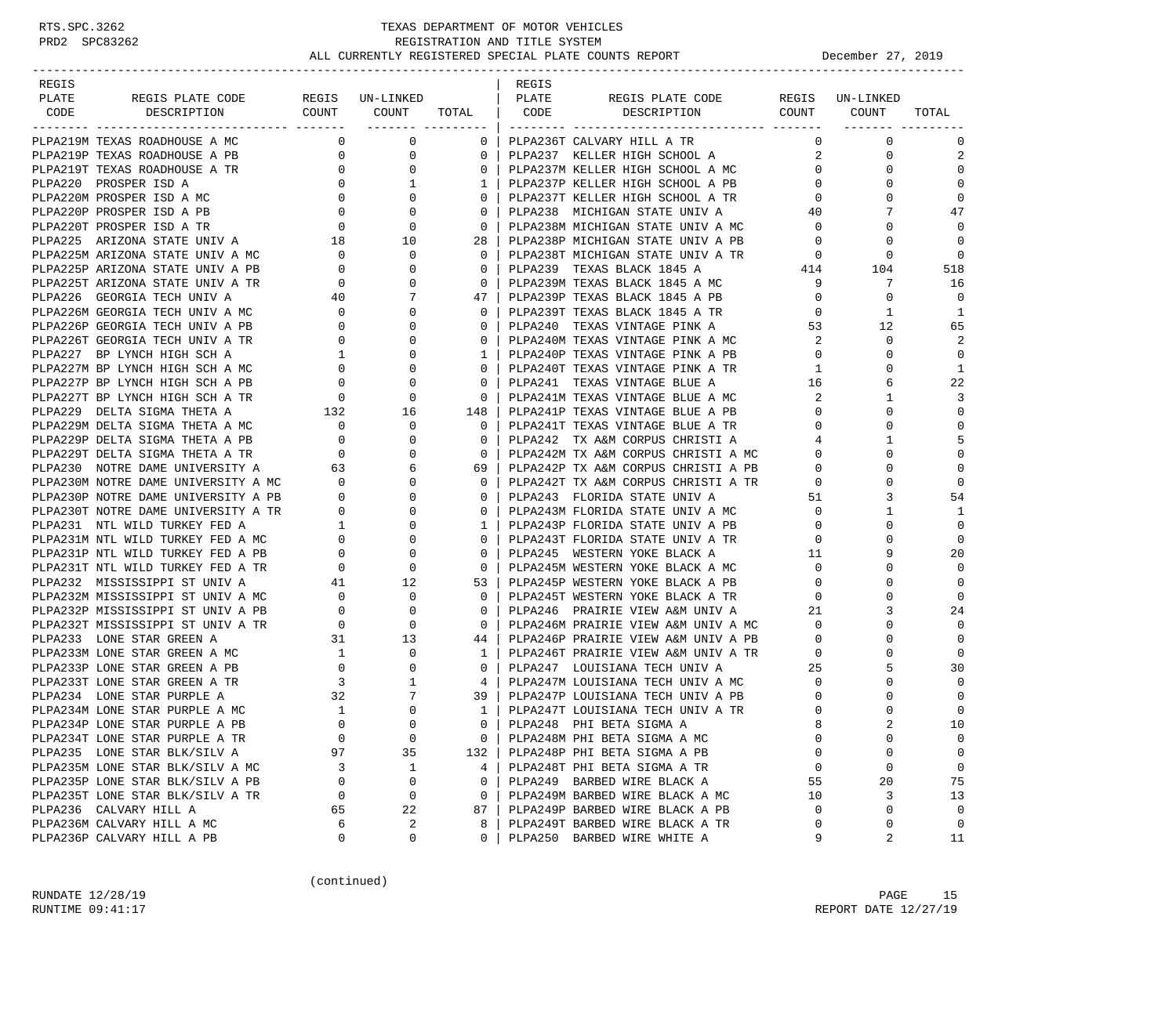-----------------------------------------------------------------------------------------------------------------------------------

| REGIS |  |  | REGIS |                                                                                                                                                                                                                               |                |                                                                                                                                                                                                                                                                                                                                                                                                                                            |             |
|-------|--|--|-------|-------------------------------------------------------------------------------------------------------------------------------------------------------------------------------------------------------------------------------|----------------|--------------------------------------------------------------------------------------------------------------------------------------------------------------------------------------------------------------------------------------------------------------------------------------------------------------------------------------------------------------------------------------------------------------------------------------------|-------------|
| PLATE |  |  |       |                                                                                                                                                                                                                               |                |                                                                                                                                                                                                                                                                                                                                                                                                                                            |             |
| CODE  |  |  |       |                                                                                                                                                                                                                               |                |                                                                                                                                                                                                                                                                                                                                                                                                                                            | TOTAL       |
|       |  |  |       |                                                                                                                                                                                                                               |                |                                                                                                                                                                                                                                                                                                                                                                                                                                            |             |
|       |  |  |       |                                                                                                                                                                                                                               |                | $\begin{matrix} 0 && 0 \\ 2 && 0 \end{matrix}$                                                                                                                                                                                                                                                                                                                                                                                             | $\mathbf 0$ |
|       |  |  |       |                                                                                                                                                                                                                               |                |                                                                                                                                                                                                                                                                                                                                                                                                                                            | 2           |
|       |  |  |       |                                                                                                                                                                                                                               |                | $\overline{0}$<br>$\overline{0}$                                                                                                                                                                                                                                                                                                                                                                                                           | $\mathbf 0$ |
|       |  |  |       |                                                                                                                                                                                                                               |                | 0<br>$\mathbf 0$                                                                                                                                                                                                                                                                                                                                                                                                                           |             |
|       |  |  |       |                                                                                                                                                                                                                               | $\overline{0}$ | 0                                                                                                                                                                                                                                                                                                                                                                                                                                          | $\Omega$    |
|       |  |  |       |                                                                                                                                                                                                                               |                | $\mathbf 0$<br>$0 \qquad \qquad$                                                                                                                                                                                                                                                                                                                                                                                                           |             |
|       |  |  |       |                                                                                                                                                                                                                               | $\mathbf{0}$   | $\Omega$                                                                                                                                                                                                                                                                                                                                                                                                                                   | $\Omega$    |
|       |  |  |       |                                                                                                                                                                                                                               |                | $\mathbf{0}$<br>$\begin{array}{ccc} 0 & & & \\ 0 & & & \\ 1 & & & \\ 0 & & & \\ 0 & & & \\ 0 & & & \\ 0 & & & \\ 0 & & & \\ 0 & & & \\ 0 & & & \\ 0 & & & \\ 0 & & & \\ 0 & & & \\ 0 & & & \\ 0 & & & \\ 0 & & & \\ 0 & & & \\ 0 & & & \\ 0 & & & \\ 0 & & & \\ 0 & & & \\ 0 & & & \\ 0 & & & \\ 0 & & & \\ 0 & & & \\ 0 & & & \\ 0 & & & \\ 0 & & & \\ 0 & & & & \\ 0 & & & & \\ 0 & & & & \\ 0 & & & & \\ 0 & & & & \\ 0 & & & & \\ 0 &$ | $\mathbf 0$ |
|       |  |  |       |                                                                                                                                                                                                                               |                | $\mathbf 0$                                                                                                                                                                                                                                                                                                                                                                                                                                | $\mathbf 0$ |
|       |  |  |       |                                                                                                                                                                                                                               |                | $\mathbf{1}$                                                                                                                                                                                                                                                                                                                                                                                                                               | 2           |
|       |  |  |       |                                                                                                                                                                                                                               |                | $\mathbf 0$                                                                                                                                                                                                                                                                                                                                                                                                                                | $\Omega$    |
|       |  |  |       |                                                                                                                                                                                                                               |                | $\Omega$                                                                                                                                                                                                                                                                                                                                                                                                                                   | $\Omega$    |
|       |  |  |       |                                                                                                                                                                                                                               |                | $\mathbf 0$                                                                                                                                                                                                                                                                                                                                                                                                                                | $\mathbf 0$ |
|       |  |  |       |                                                                                                                                                                                                                               |                | $\mathbf 0$                                                                                                                                                                                                                                                                                                                                                                                                                                | $\Omega$    |
|       |  |  |       |                                                                                                                                                                                                                               |                | $\Omega$                                                                                                                                                                                                                                                                                                                                                                                                                                   | $\Omega$    |
|       |  |  |       |                                                                                                                                                                                                                               |                | $0 \qquad \qquad$<br>$\mathbf{0}$                                                                                                                                                                                                                                                                                                                                                                                                          | $\Omega$    |
|       |  |  |       |                                                                                                                                                                                                                               | $\Omega$       | $\Omega$                                                                                                                                                                                                                                                                                                                                                                                                                                   | $\Omega$    |
|       |  |  |       |                                                                                                                                                                                                                               | $\overline{0}$ | $\mathbf{0}$                                                                                                                                                                                                                                                                                                                                                                                                                               | $\mathbf 0$ |
|       |  |  |       |                                                                                                                                                                                                                               | $\overline{0}$ | $\Omega$                                                                                                                                                                                                                                                                                                                                                                                                                                   | $\Omega$    |
|       |  |  |       |                                                                                                                                                                                                                               | $\overline{0}$ | $\Omega$                                                                                                                                                                                                                                                                                                                                                                                                                                   | $\Omega$    |
|       |  |  |       |                                                                                                                                                                                                                               |                | $\mathbf{0}$                                                                                                                                                                                                                                                                                                                                                                                                                               | $\Omega$    |
|       |  |  |       |                                                                                                                                                                                                                               |                | $\Omega$                                                                                                                                                                                                                                                                                                                                                                                                                                   | $\Omega$    |
|       |  |  |       |                                                                                                                                                                                                                               |                | $\mathbf{0}$                                                                                                                                                                                                                                                                                                                                                                                                                               | $\mathbf 0$ |
|       |  |  |       |                                                                                                                                                                                                                               |                | $\mathbf 0$                                                                                                                                                                                                                                                                                                                                                                                                                                |             |
|       |  |  |       |                                                                                                                                                                                                                               |                | $\begin{array}{c} 0 \\ 0 \\ 0 \\ 0 \\ 0 \end{array}$<br>$\Omega$                                                                                                                                                                                                                                                                                                                                                                           | $\Omega$    |
|       |  |  |       |                                                                                                                                                                                                                               |                | $\mathbf{0}$                                                                                                                                                                                                                                                                                                                                                                                                                               | $\Omega$    |
|       |  |  |       |                                                                                                                                                                                                                               |                | $\mathsf{O}$                                                                                                                                                                                                                                                                                                                                                                                                                               | $\Omega$    |
|       |  |  |       |                                                                                                                                                                                                                               |                | $\mathbf{0}$                                                                                                                                                                                                                                                                                                                                                                                                                               |             |
|       |  |  |       |                                                                                                                                                                                                                               |                | $\mathbf 0$                                                                                                                                                                                                                                                                                                                                                                                                                                | $\Omega$    |
|       |  |  |       |                                                                                                                                                                                                                               |                | $\mathbf 0$                                                                                                                                                                                                                                                                                                                                                                                                                                | $\mathbf 0$ |
|       |  |  |       |                                                                                                                                                                                                                               | $\mathbf{0}$   | $\mathbf 0$                                                                                                                                                                                                                                                                                                                                                                                                                                | $\Omega$    |
|       |  |  |       |                                                                                                                                                                                                                               | $\overline{0}$ | $\Omega$                                                                                                                                                                                                                                                                                                                                                                                                                                   | $\Omega$    |
|       |  |  |       |                                                                                                                                                                                                                               | $\mathbf 0$    | $\mathbf{0}$                                                                                                                                                                                                                                                                                                                                                                                                                               | $\mathbf 0$ |
|       |  |  |       |                                                                                                                                                                                                                               |                | $\Omega$                                                                                                                                                                                                                                                                                                                                                                                                                                   | $\Omega$    |
|       |  |  |       |                                                                                                                                                                                                                               |                | $\mathbf{0}$                                                                                                                                                                                                                                                                                                                                                                                                                               | $\mathbf 0$ |
|       |  |  |       |                                                                                                                                                                                                                               |                | $\mathbf{0}$                                                                                                                                                                                                                                                                                                                                                                                                                               | $\mathbf 0$ |
|       |  |  |       |                                                                                                                                                                                                                               |                | $\Omega$                                                                                                                                                                                                                                                                                                                                                                                                                                   |             |
|       |  |  |       |                                                                                                                                                                                                                               |                | $\mathbf{0}$                                                                                                                                                                                                                                                                                                                                                                                                                               | $\mathbf 0$ |
|       |  |  |       |                                                                                                                                                                                                                               |                | $\begin{array}{c} 0 \\ 0 \\ 0 \end{array}$<br>$\Omega$                                                                                                                                                                                                                                                                                                                                                                                     | $\Omega$    |
|       |  |  |       |                                                                                                                                                                                                                               |                | 0                                                                                                                                                                                                                                                                                                                                                                                                                                          | $\mathbf 0$ |
|       |  |  |       |                                                                                                                                                                                                                               |                | $\mathbf{0}$                                                                                                                                                                                                                                                                                                                                                                                                                               | $\Omega$    |
|       |  |  |       |                                                                                                                                                                                                                               |                | $\Omega$                                                                                                                                                                                                                                                                                                                                                                                                                                   | $\Omega$    |
|       |  |  |       |                                                                                                                                                                                                                               |                | $\begin{array}{c} 0 \\ 0 \end{array}$<br>$\mathbf 0$                                                                                                                                                                                                                                                                                                                                                                                       | $\mathbf 0$ |
|       |  |  |       |                                                                                                                                                                                                                               |                | $\mathbf 0$                                                                                                                                                                                                                                                                                                                                                                                                                                |             |
|       |  |  |       |                                                                                                                                                                                                                               |                | $\mathbf 0$                                                                                                                                                                                                                                                                                                                                                                                                                                | 0           |
|       |  |  |       |                                                                                                                                                                                                                               |                | $\begin{array}{c} 0 \\ 0 \\ 0 \end{array}$<br>$\mathbf 0$                                                                                                                                                                                                                                                                                                                                                                                  |             |
|       |  |  |       |                                                                                                                                                                                                                               |                | $\overline{0}$<br>$\Omega$                                                                                                                                                                                                                                                                                                                                                                                                                 | $\Omega$    |
|       |  |  |       |                                                                                                                                                                                                                               | $\overline{0}$ | $\overline{0}$                                                                                                                                                                                                                                                                                                                                                                                                                             |             |
|       |  |  |       |                                                                                                                                                                                                                               | $\overline{0}$ | $\Omega$                                                                                                                                                                                                                                                                                                                                                                                                                                   | $\Omega$    |
|       |  |  |       | PLACE SERVING NEWS CONFIDENTIAL RESIDENCE COMPRESSED IN A SERVICION SERVICION SERVICION SERVICION CONFIDENTIAL COMPRESSED IN A SERVICION CONFIDENTIAL CONFIDENTIAL CONFIDENTIAL CONFIDENTIAL CONFIDENTIAL CONFIDENTIAL CONFID | $\Omega$       |                                                                                                                                                                                                                                                                                                                                                                                                                                            | $\Omega$    |

(continued)

RUNDATE  $12/28/19$  PAGE 16 RUNTIME 09:41:17 REPORT DATE 12/27/19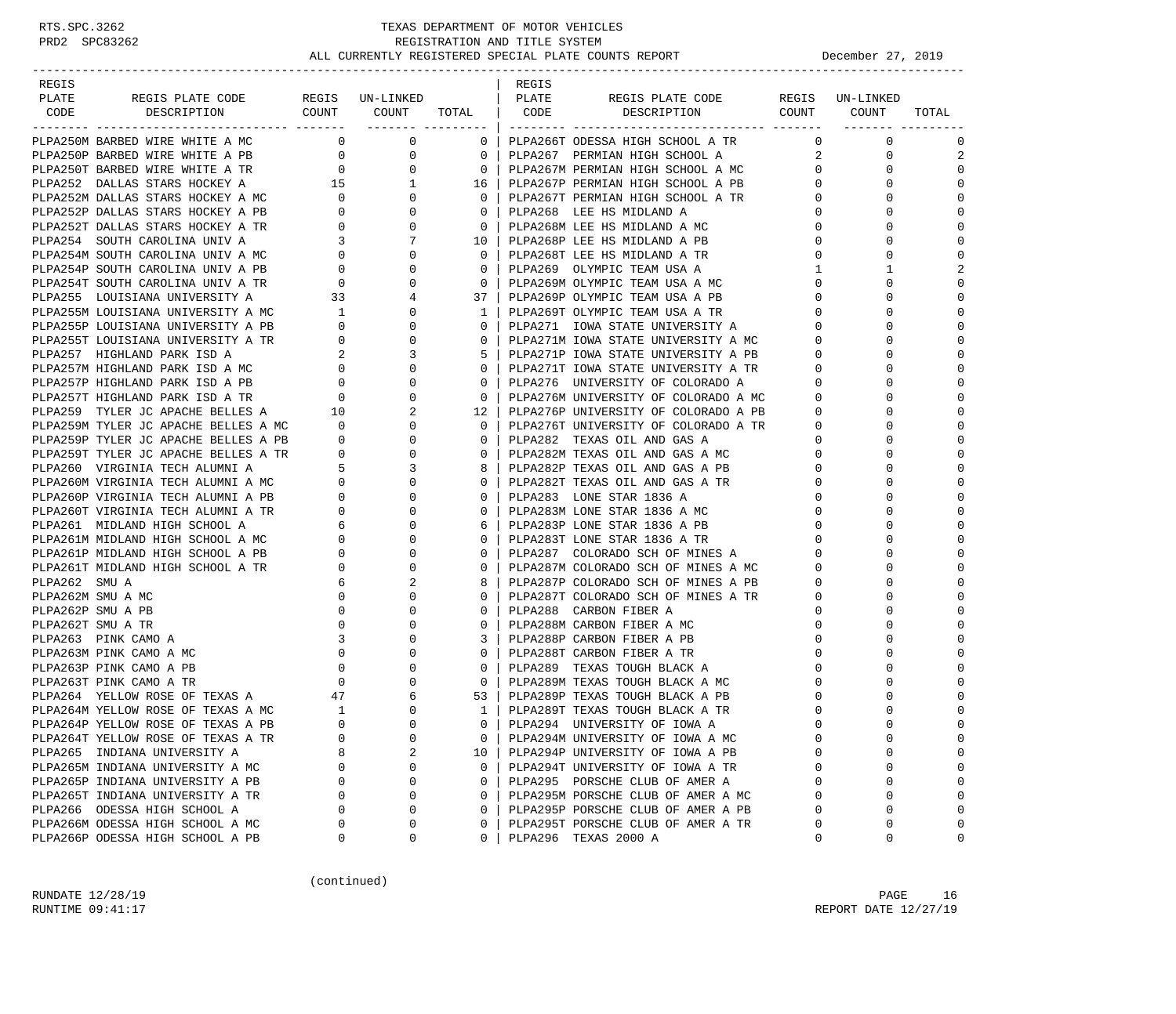| REGIS                                                                                                                                                                                                                                     |    |          |                                  | REGIS |                                                                                           |                         |                 |                |
|-------------------------------------------------------------------------------------------------------------------------------------------------------------------------------------------------------------------------------------------|----|----------|----------------------------------|-------|-------------------------------------------------------------------------------------------|-------------------------|-----------------|----------------|
| PLATE<br>REGIS PLATE CODE REGIS UN-LINKED                                                                                                                                                                                                 |    |          |                                  | PLATE | REGIS PLATE CODE                                                                          |                         | REGIS UN-LINKED |                |
| COUNT<br>DESCRIPTION<br>CODE<br>----------------<br>---------- -------                                                                                                                                                                    |    | COUNT    | TOTAL   CODE<br>------- -------- |       | DESCRIPTION COUNT                                                                         |                         | COUNT           | TOTAL          |
| PLPA296M TEXAS 2000 A MC                                                                                                                                                                                                                  |    | $0$ 0    |                                  |       | 0   PLPB002 T FOR TEXAS BLUE B 317                                                        |                         | 88              | 405            |
| PLPA296P TEXAS 2000 A PB                                                                                                                                                                                                                  |    |          |                                  |       | 0 0 0 0 0 PLPB002M T FOR TEXAS BLUE B MC 9<br>39 16 55   PLPB002P T FOR TEXAS BLUE B PB 0 |                         | $\mathbf{1}$    | 10             |
| PLPA300 TEXAS TOUGH A                                                                                                                                                                                                                     |    |          |                                  |       |                                                                                           |                         | $\overline{0}$  | $\overline{0}$ |
|                                                                                                                                                                                                                                           |    |          |                                  |       |                                                                                           |                         |                 | $\overline{4}$ |
|                                                                                                                                                                                                                                           |    |          |                                  |       |                                                                                           |                         |                 | 455            |
|                                                                                                                                                                                                                                           |    |          |                                  |       |                                                                                           |                         |                 | 18             |
|                                                                                                                                                                                                                                           |    |          |                                  |       |                                                                                           |                         |                 | $\mathbf 0$    |
|                                                                                                                                                                                                                                           |    |          |                                  |       |                                                                                           |                         |                 | $\overline{1}$ |
|                                                                                                                                                                                                                                           |    |          |                                  |       |                                                                                           |                         |                 | 585            |
|                                                                                                                                                                                                                                           |    |          |                                  |       |                                                                                           |                         |                 | 2              |
|                                                                                                                                                                                                                                           |    |          |                                  |       |                                                                                           |                         |                 | $\mathbf 0$    |
|                                                                                                                                                                                                                                           |    |          |                                  |       |                                                                                           |                         |                 | <sup>1</sup>   |
|                                                                                                                                                                                                                                           |    |          |                                  |       | 17   PLPB006T T FOR TEXAS PINK B TR<br>0   PLPB009 T FOR TEXAS SILVER B 535 152           |                         |                 | 687            |
|                                                                                                                                                                                                                                           |    |          |                                  |       |                                                                                           |                         | 6               | 13             |
|                                                                                                                                                                                                                                           |    |          |                                  |       |                                                                                           |                         | 0               | $\mathbf 0$    |
|                                                                                                                                                                                                                                           |    |          |                                  |       |                                                                                           |                         | 0               | 1              |
|                                                                                                                                                                                                                                           |    |          |                                  |       |                                                                                           |                         | 154             | 820            |
|                                                                                                                                                                                                                                           |    |          |                                  |       |                                                                                           |                         | 2               | 8              |
|                                                                                                                                                                                                                                           |    |          |                                  |       |                                                                                           |                         | $\mathbf 0$     | $\mathbf 0$    |
|                                                                                                                                                                                                                                           |    |          |                                  |       |                                                                                           |                         | 1               | 4              |
|                                                                                                                                                                                                                                           |    |          |                                  |       |                                                                                           |                         | 63              | 299            |
|                                                                                                                                                                                                                                           |    |          |                                  |       |                                                                                           |                         | 1               | 4              |
|                                                                                                                                                                                                                                           |    |          |                                  |       |                                                                                           |                         | $\mathbf{0}$    | $\mathbf{1}$   |
| PLANSO TEXAS VINTAGE A BLACK $142$<br>PLANSO TEXAS VINTAGE A BLACK MC<br>PLANSOP TEXAS VINTAGE A BLACK MC<br>PLANSOP TEXAS VINTAGE A BLACK PB<br>PLANSOP TEXAS VINTAGE A BLACK PB<br>PLANSOP TEXAS VINTAGE A BLACK PB<br>PLANSOP TOR TEXA |    |          |                                  |       |                                                                                           |                         | 0               | 2              |
|                                                                                                                                                                                                                                           |    |          |                                  |       | 38   PLPB119T T FOR TX BREAST CNCR B TR<br>6   PLPB200 T FOR TEXAS RED B<br>1,386         |                         | 506             | 1,892          |
|                                                                                                                                                                                                                                           |    |          |                                  |       |                                                                                           |                         | 13              | 30             |
|                                                                                                                                                                                                                                           |    |          |                                  |       |                                                                                           |                         | $\mathbf{0}$    | $\overline{1}$ |
|                                                                                                                                                                                                                                           |    |          |                                  |       |                                                                                           |                         | 4               | 15             |
|                                                                                                                                                                                                                                           |    |          |                                  |       |                                                                                           |                         | 0               | $\mathbf 0$    |
|                                                                                                                                                                                                                                           |    |          |                                  |       | 546   PLPB202 T FOR TEXAS BLACK B 4,127 1,564                                             |                         |                 | 5,691          |
|                                                                                                                                                                                                                                           |    |          |                                  |       | 419   PLPB202M T FOR TEXAS BLACK B MC 68                                                  |                         | 44              | 112            |
|                                                                                                                                                                                                                                           |    |          |                                  |       |                                                                                           |                         | $\mathbf{0}$    | $\overline{0}$ |
|                                                                                                                                                                                                                                           |    |          |                                  |       |                                                                                           |                         | 14              | 25             |
|                                                                                                                                                                                                                                           |    |          |                                  |       | 32   PLPCBAMC PER COMBAT ACTION MEDAL MC $\qquad \qquad 0$                                |                         | 0               | $\mathbf 0$    |
|                                                                                                                                                                                                                                           |    |          |                                  |       | 0   PLPCBAPB PER COMBAT ACTION MEDAL PB                                                   | $\overline{0}$          | 0               | 0              |
| PLPBLUMC PER BLUE KNIGHTS MC PLT 32 0<br>PLPBLUPB PER BLUE KNIGHTS PB PLT 0 0 0<br>PLPBNZ PER BRONZE STAR MEDAL PLT 449 12                                                                                                                |    |          |                                  |       | 461   PLPCBATR PER COMBAT ACTION MEDAL TR                                                 | $\overline{\mathbf{0}}$ | 0               | 0              |
| PLPBNZF PER BRONZE STAR MEDAL (FEE) 107 9 116 PLPCBP PER CITY BUS PLT<br>PLPBNZMC PER BRONZE STAR MEDAL MC 11 0 11 PLPCCAMC PER CHILDHOOD CANCER MC PLT<br>PLPBNZMF PER BRONZE STAR MDL MC(FEE) 3 1 4 PLPCCAPB PER CHILDHOOD CANCER       |    |          |                                  |       |                                                                                           | $\circ$                 | 0               | $\Omega$       |
|                                                                                                                                                                                                                                           |    |          |                                  |       | 11   PLPCCAMC PER CHILDHOOD CANCER MC PLT 4                                               |                         |                 | 4              |
|                                                                                                                                                                                                                                           |    |          |                                  |       |                                                                                           | $\overline{0}$          | $\Omega$        | 0              |
|                                                                                                                                                                                                                                           |    |          |                                  |       |                                                                                           | $\overline{0}$          |                 | 0              |
|                                                                                                                                                                                                                                           |    |          |                                  |       |                                                                                           | $\overline{0}$          |                 | $\mathbf 0$    |
|                                                                                                                                                                                                                                           |    |          |                                  |       |                                                                                           | $\Omega$                | $\Omega$        | $\Omega$       |
| PLPBSNMC PER BUFFALO SOLDIERS MC PLT                                                                                                                                                                                                      | 6  | 0        | 6                                |       | PLPCGVMC PER DV CMDTN VLR COAST G MC                                                      | 0                       | 0               | 0              |
| PLPBSNPB PER BUFFALO SOLDIERS PB PLT                                                                                                                                                                                                      | 0  | $\Omega$ | 0                                |       | PLPCGVMF PER DV CMDTN VLR CG MC FEE                                                       | 0                       |                 | 0              |
| PLPBSNTR PER BUFFALO SOLDIERS TR PLT                                                                                                                                                                                                      | 2  | $\Omega$ | 2                                |       | PLPCHCAN PER CHILDHOOD CANCER AW PLT                                                      | 115                     | 8               | 123            |
| PLPBTXMC PER GOD BLESS TEXAS MC PLT                                                                                                                                                                                                       | 21 | 2        | 23                               |       | PLPCHILD PER STOP CHILD ABUSE PLT                                                         | 79                      | 3               | 82             |
| PLPBZV<br>PER BRONZE STAR VALOR PLT                                                                                                                                                                                                       | 43 | 2        | 45                               |       | PLPCHIMC PER CHINA SERVICE MEDAL MC                                                       | 0                       | 0               | 0              |
| PLPBZVF PER BRONZE STAR VALOR (FEE)                                                                                                                                                                                                       | 8  | 0        | 8                                |       | PLPCHINA PER CHINA SERVICE MEDAL                                                          | 0                       | $\Omega$        | 0              |
| PLPBZVMC PER BRONZE STAR VALOR MC                                                                                                                                                                                                         | 0  | 0        | 0                                |       | PLPCHITR PER CHINA SERVICE MEDAL TR                                                       | 0                       | 0               | 0              |
| PLPBZVMF PER BRONZ STR VALOR MC(FEE)                                                                                                                                                                                                      | 1  | 0        | 1                                |       | PLPCHLMC PER STOP CHILD ABUSE MC                                                          | 4                       | 1               | 5              |

(continued)

RUNDATE  $12/28/19$  PAGE 17 RUNTIME 09:41:17 REPORT DATE 12/27/19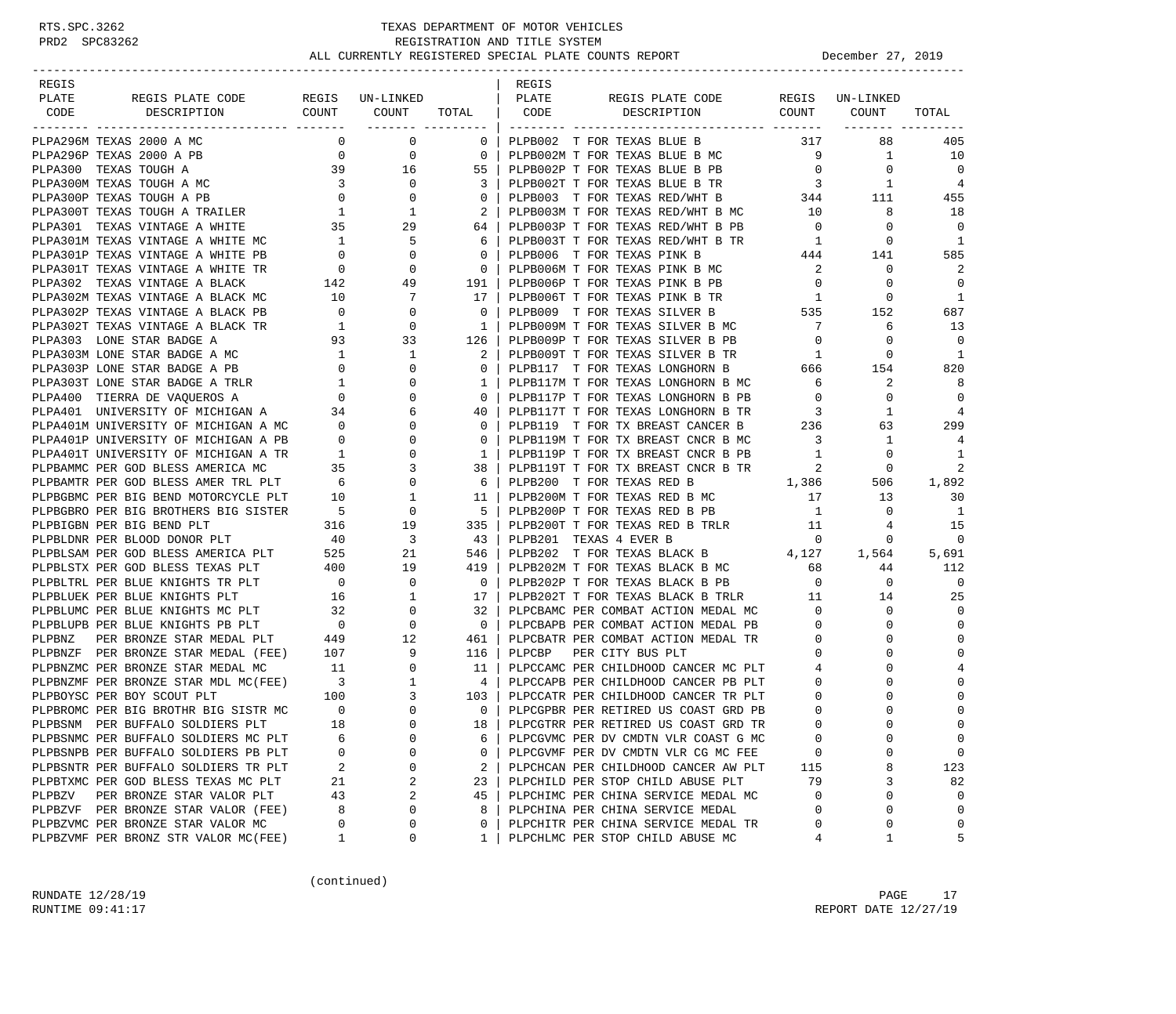| REGIS<br>PLATE | REGIS PLATE CODE                                                       |                          | REGIS UN-LINKED      |              | REGIS<br>PLATE     | REGIS PLATE CODE                                |                         | REGIS UN-LINKED |             |
|----------------|------------------------------------------------------------------------|--------------------------|----------------------|--------------|--------------------|-------------------------------------------------|-------------------------|-----------------|-------------|
| CODE           | COUNT<br>DESCRIPTION                                                   |                          | COUNT                | TOTAL        | CODE               | COUNT<br>DESCRIPTION                            |                         | COUNT           | TOTAL       |
|                |                                                                        |                          | ____________________ |              |                    |                                                 |                         |                 |             |
|                | PLPCHLTR PER STOP CHILD ABUSE TRL                                      | $\sim$ 0                 | 0                    | $\mathbf{0}$ |                    | PLPCOLL TEXAS A & M UNIVERSITY 1,326            |                         | 24              | 1,350       |
|                | PLPCIBMC PER COMBAT INFANTRY BDGE MC 0                                 |                          | 0                    | 0            | PLPCOLL            | UNIV OF TEXAS AT AUSTIN 529                     |                         | 5               | 534         |
|                | PLPCIBPB PER COMBAT INFANTRY BDGE PB                                   | $\overline{0}$           | $\overline{0}$       | $\mathbf 0$  | PLPCOLL            | SOUTHERN METHODIST UNIV                         | 44                      | $\mathbf 0$     | 44          |
|                | PLPCIBTR PER COMBAT INFANTRY BDGE TR                                   | $\overline{1}$           | $\overline{0}$       | 1            |                    | PLPCOLL INCARNATE WORD COLLEGE                  | $\overline{0}$          | $\Omega$        | $\mathbf 0$ |
|                | PLPCLAUT PER CLASSIC AUTO PLT                                          | 2,310                    | 122                  | 2,432        | PLPCOLL            | TEXAS TECH UNIVERSITY                           | 469                     | 15              | 484         |
|                | PLPCLMC PER CLASSIC MOTORCYCLE PLT 56                                  |                          | $6\overline{6}$      | 62           |                    | PLPCOLL UNIV OF TX AT ARLINGTON                 | $7\phantom{0}$          | $\mathbf 0$     | 7           |
|                |                                                                        |                          | 21                   | 747          | PLPCOLL            | UNIV OF TEXAS AT EL PASO                        | 66                      | 1               | 67          |
|                |                                                                        |                          | $\mathbf{0}$         | 12           | PLPCOLL            | UNIVERSITY OF HOUSTON                           | 204                     | 6               | 210         |
|                | PLPCMAIR PER COMMENDATION MDL AF PLT 54                                |                          | $\mathbf{0}$         | 54           |                    | PLPCOLL RICHLAND COLLEGE                        | $\overline{\mathbf{0}}$ | $\Omega$        | $\mathbf 0$ |
|                | PLPCMAMC PER COMMENDATION MDL AF MC                                    | $\overline{\phantom{a}}$ | $\mathbf 0$          | 2            | PLPCOLL            | TEXAS SOUTHERN UNIVERSITY                       | 71                      | 5               | 76          |
|                | PLPCMAMD PER COMBAT ACTION MEDAL PLT                                   | $\overline{\mathbf{3}}$  | 0                    | 3            |                    | PLPCOLL BAYLOR UNIVERSITY                       | 142                     | 7               | 149         |
|                | PLPCMAPB PER COMMENDATION MDL AF PB                                    | $\overline{0}$           | 0                    | 0            | PLPCOLL            | TEXAS STATE UNIVERSITY                          | 30                      | 0               | 30          |
|                | PLPCMATR PER COMMENDATION MDL AF TR                                    | $\overline{0}$           | 0                    | 0            | PLPCOLL            | UNIVERSITY OF NORTH TEXAS                       | 29                      | 0               | 29          |
|                | PLPCMBAB PER COMBAT ACTION BADGE PLT                                   | 32                       | 0                    | 32           | PLPCOLL            | RICE UNIVERSITY                                 | 168                     | 5               | 173         |
|                | PLPCMBAC PER COMBAT ACTION RBN CG                                      | $\overline{0}$           | 0                    | $\mathbf 0$  | PLPCOLL            | U OF MARY HARDIN-BAYLOR                         | 27                      | 0               | 27          |
|                | PLPCMBCN PER COMBAT ACTION RBN NAVY                                    | 46                       | $\mathbf 0$          | 46           | PLPCOLL            | UNIV OF TX AT SAN ANTONIO                       | $\overline{0}$          | $\Omega$        | $\mathbf 0$ |
|                | PLPCMBIN PER COMBAT INFANTRYMAN BDGE                                   | 62                       | 3                    | 65           | PLPCOLL            | TEXAS CHRISTIAN UNIV                            | 60                      | 3               | 63          |
|                | PLPCMBMC PER COMBAT ACTION BADGE MC                                    | $\overline{1}$           | $\mathbf 0$          | 1            |                    | PLPCOLL PRAIRIE VIEW A & M UNIV                 | 33                      | $\mathbf 1$     | 34          |
|                | PLPCMBMD PER COMBAT MED BADGE PLT                                      | 12                       | 1                    | 13           |                    | PLPCOLL BROOKHAVEN COLLEGE                      | $\overline{0}$          | $\Omega$        | $\mathbf 0$ |
|                | PLPCMBPB PER COMBAT ACTION BADGE PB                                    | $\overline{0}$           | 0                    | 0            | PLPCOLL            | UNIVERSITY OF ST. THOMAS                        | 15                      | 2               | 17          |
|                | PLPCMBTR PER COMBAT ACTION BADGE TR                                    | $\overline{0}$           | $\mathbf 0$          | $\mathbf 0$  |                    | PLPCOLL PARKER C OF CHIROPRACTIC                | $\overline{0}$          | 0               | $\mathbf 0$ |
|                | PLPCMCMC PER COMMENDATION MDL CG MC                                    | $\overline{0}$           | $\mathbf 0$          | $\mathbf 0$  | PLPCOLL            | S. F. AUSTIN STATE UNIV                         | 19                      | 1               | 20          |
|                | PLPCMCPB PER COMMENDATION MDL CG PB                                    | $\mathbf{0}$             | $\mathbf 0$          | $\mathbf 0$  | PLPCOLL            | TX CHIROPRACTIC COLLEGE                         | $\circ$                 | 0               | $\mathbf 0$ |
|                | PLPCMCTR PER COMMENDATION MDL CG TR                                    | $\overline{0}$           | 0                    | 0            | PLPCOLL            | ABILENE CHRISTIAN UNIV                          | $\mathbf 0$             | U               | $\mathbf 0$ |
|                | PLPCMDAR PER COMMENDATION MDL ARMY                                     | 60                       | 5                    | 65           | PLPCOLL            | HOUSTON BAPTIST UNIV                            | $\mathbf 0$             | 0               | $\mathbf 0$ |
|                | PLPCMDCG PER COMMENDATION MDL CG PLT                                   | $6\overline{6}$          | 0                    | 6            | PLPCOLL            | TEXAS A & M COMMERCE                            | 34                      | U               | 34          |
|                | PLPCMDL PER COAST GUARD MDL PLT                                        | $\overline{\phantom{0}}$ | $\mathbf 0$          | 0            | PLPCOLL            | TARLETON STATE UNIV                             | $\overline{0}$          | U               | $\mathbf 0$ |
|                | PLPCMDLF PER COAST GUARD MDL PLT FEE                                   | $\mathbf{0}$             | $\mathbf 0$          | 0            | PLPCOLL            | WEST TEXAS A & M UNIV                           | 19                      |                 | 19          |
|                | PLPCMDMC PER COAST GUARD MDL MC PLT                                    | $\mathbf{0}$             | 0                    | $\Omega$     | PLPCOLL            | SAM HOUSTON STATE UNIV 104                      |                         | 5               | 109         |
|                | PLPCMDMF PER COAST GUARD MDL MC FEE                                    | $\mathbf 0$              | 0                    | $\mathbf 0$  | PLPCOLL            | TX A & M CORPUS CHRISTI                         | 0                       | 0               | $\mathbf 0$ |
|                | PLPCMDNV PER COMMENDATION MDL NAVY                                     | 34                       | 1                    | 35           |                    | PLPCOLL MIDWESTERN STATE UNIV                   | $\mathbf 0$             | U               | $\mathbf 0$ |
|                | PLPCMJMC PER COMMENDATION MDL JSV MC                                   | $\overline{0}$           | 0                    | $\mathbf 0$  | PLPCOLL            | HOWARD PAYNE UNIVERSITY                         | $\mathbf 0$             | 0               | $\mathbf 0$ |
|                | PLPCMJPB PER COMMENDATION MDL JSV PB                                   | $\overline{\phantom{0}}$ | 0                    | $\mathbf 0$  | PLPCOLL            | SOUTHWESTERN UNIVERSITY                         | 10                      | 1               | 11          |
|                | PLPCMJSV PER COMMENDATION MDL JSV                                      | 19                       | 0                    | 19           | PLPCOLL            | AUSTIN COLLEGE                                  | 27                      | U               | 27          |
|                | PLPCMJTR PER COMMENDATION MDL JSV TR                                   | $\overline{\mathbf{1}}$  | 0                    | 1            | PLPCOLL            | LAMAR UNIVERSITY                                | 0                       | 0               | $\mathbf 0$ |
|                | PLPCMMMC PER COMBAT MED BADGE MC PLT                                   | $\overline{0}$           | $\mathbf 0$          | $\mathbf 0$  |                    | PLPCOLL EAST TEXAS BAPTIST UNIV                 | 0                       | $\Omega$        | $\mathbf 0$ |
|                | PLPCMMTR PER COMBAT MED BADGE TR PLT                                   | $\overline{0}$           | $\mathbf 0$          | $\mathbf 0$  | PLPCOLL            | TEXAS LUTHERAN UNIVERSITY                       | $\circ$                 | U               | $\mathbf 0$ |
|                | PLPCMMVA PER CMDTN MDL VLR AIR FORCE                                   | $\mathbf{0}$             | $\mathbf 0$          | $\mathbf 0$  |                    | PLPCOLL HUSTON-TILLOTSON COLLEGE                | $\circ$                 |                 | $\mathbf 0$ |
|                | PLPCMMVR PER CMDTN MDL VLR ARMY PLT                                    | 3                        | 0                    | 3            | PLPCOLL            | MCMURRY UNIVERSITY                              | 0                       |                 | $\mathbf 0$ |
|                | PLPCMRMC PER COMMENDATION MDL ARM MC                                   | 2                        | 1                    | 3            | PLPCOLL            | UNIV OF TEXAS AT DALLAS                         | 37                      | 4               | 41          |
|                | PLPCMRPB PER COMMENDATION MDL ARM PB                                   | $\mathbf 0$              | $\mathbf 0$          | $\Omega$     | PLPCOLL            | TEXAS WESLEYAN UNIVERSITY                       | 0                       | U               | $\mathbf 0$ |
|                | PLPCMRTR PER COMMENDATION MDL ARM TR                                   | $\Omega$                 | $\Omega$             | $\Omega$     | PLPCOLL            | SUL ROSS STATE UNIVERSITY                       | 14                      | $\Omega$        | 14          |
|                | PLPCMVCG PER CMDTN MDL VLR CG PLT                                      | $\mathbf 0$              | 0                    | 0            |                    | PLPCOLL UT DALLAS SUNSET 09/01/2014             | 0                       | 0               | 0           |
|                | PLPCMVJS PER CMDTN MDL VLR JT SVC                                      | 1                        | 0                    | 1            | PLPCOLL            | TEXAS A & M KINGSVILLE                          | $\Omega$                | $\Omega$        | 0           |
|                | PLPCMVNV PER CMDTN MDL VLR NAVY MRN                                    | 3                        | 0                    | 3            |                    | PLPCOLL NORTH CENTRAL TX COLLEGE                | 0                       | 0               | 0           |
|                | PLPCNAMC PER COMMENDATION MDL NVY MC                                   | 1                        | 0                    | 1            | PLPCOLL            | UT MD ANDERSON CANCER                           | 42                      | 1               | 43          |
|                | PLPCNAPB PER COMMENDATION MDL NVY PB                                   | 0                        | 0                    | 0            | PLPCOLL            | TEXAS WOMEN'S UNIVERSITY                        | 0                       | 0<br>$\Omega$   | 0           |
|                | PLPCNATR PER COMMENDATION MDL NVY TR                                   | 0                        | 0                    | 0            | PLPCOLL            | UNIV OF TX AT BROWNSVILLE                       | 0                       |                 | 0           |
|                | PLPCNCR PER CONQUER CANCER PLT<br>PLPCNTRY PER TEXAS-WHOLE OTHER CNTRY | 72<br>124                | 3                    | 75<br>125    | PLPCOLL<br>PLPCOLL | LUBBOCK CHRISTIAN UNIV<br>ST. MARY'S UNIVERSITY | 5<br>21                 | 0<br>0          | 5<br>21     |
|                |                                                                        |                          | $\mathbf 1$          |              |                    |                                                 |                         |                 |             |

(continued)

RUNDATE  $12/28/19$  PAGE 18 RUNTIME 09:41:17 REPORT DATE 12/27/19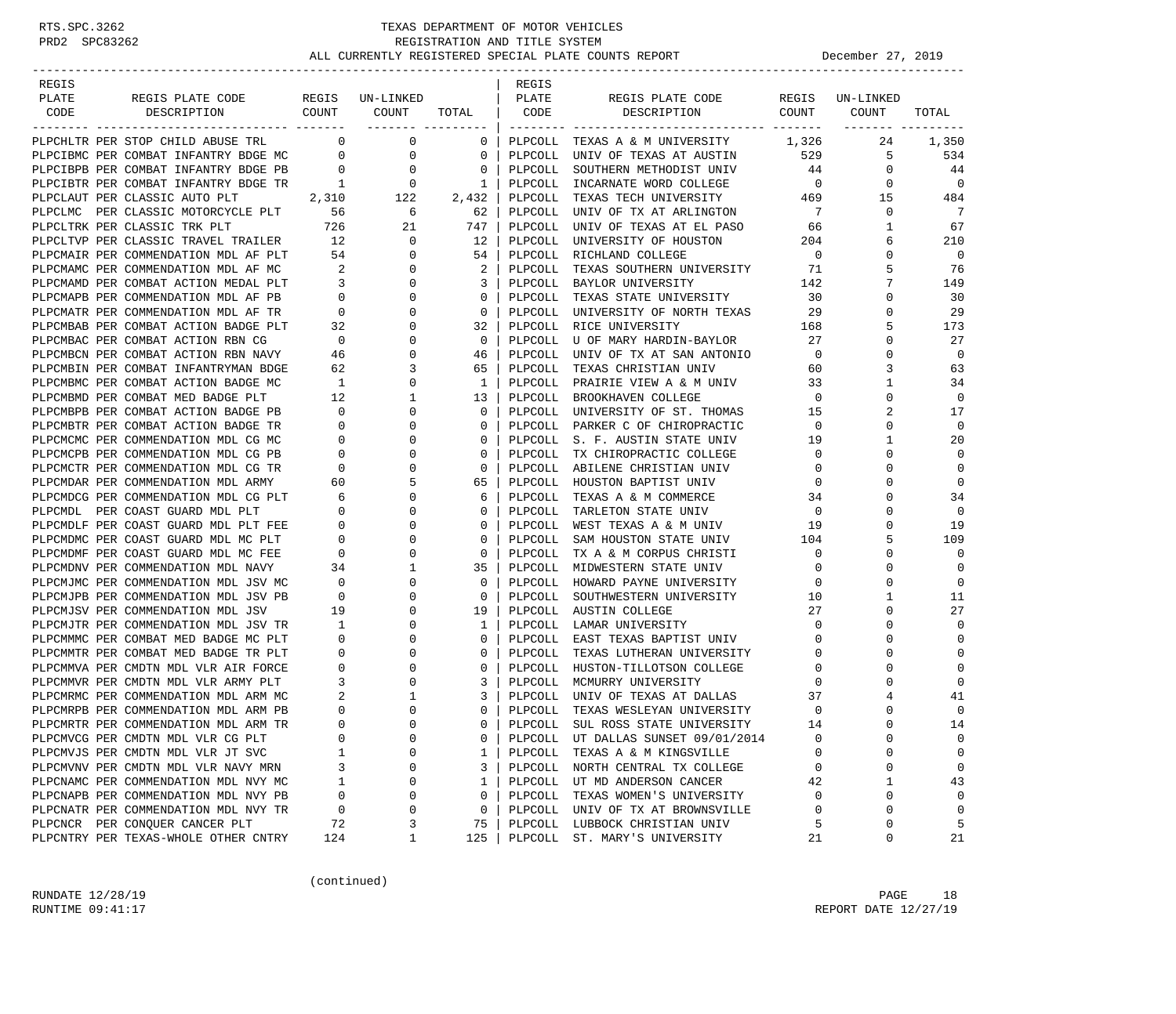| REGIS PLATE CODE REGIS UN-LINKED<br>PLATE<br>PLATE<br>REGIS PLATE CODE<br>REGIS UN-LINKED<br>DESCRIPTION COUNT COUNT TOTAL CODE<br>DESCRIPTION COUNT COUNT<br>CODE<br>TOTAL<br>PLPCOLL ANGELO STATE UNIVERSITY 34 2<br>36  <br>PLPC005 LONE STAR MAROON C<br>575<br>123<br>698<br>PLACOLLA ANGELO STATE UNIVERSITY 11 11 2011<br>PLACOLLA ANGELO STATE UNIVERSITY 134 2 11 9 91<br>PLACOLLA ANGELO STATE UNIVERSITY COLLEGE 8 1 1 9 91<br>PLACOLLA MOSLO STATE UNIVERSITY COLLEGE 8 1 1 1 2<br>PLACOLLA FOR COMETARTION<br>PLPC005M LONE STAR MAROON C MC 36<br>5<br>41<br>12   PLPC005P LONE STAR MAROON C PB<br>$\mathbf{0}$<br>$\overline{3}$<br>PLPC005P LONE STAR MAROON C PB<br>PLPC005T LONE STAR MAROON C TR<br>PLPC006 LONE STAR PINK C 880<br>23<br>1<br>1<br>230<br>1,110<br>8<br>31<br>PLPC006P LONE STAR PINK C PB<br>$\overline{0}$<br>$\mathbf 0$<br>$\mathbf 0$<br>5<br>PLPC006T LONE STAR PINK C TR<br>$4\overline{ }$<br>1<br>PLPC007 LONE STAR WHITE/PURPLE C 1<br>$\mathbf{0}$<br>-1<br>PLPC008 WHITE C<br>$1,837$ 546<br>68 34<br>2,383<br>PLPC008M WHITE C MOTORCYCLE<br>68<br>102<br>34<br>PLPC008P WHITE C PRIVATE BUS<br>6<br>$\overline{7}$<br>1<br>9<br>2<br>PLPC008T WHITE C TRAILER<br>11<br>PLPC009 LARGE STAR BLK/SILV C 995<br>1,250<br>255<br>PLPC009M LARGE STAR BLK/SILV C MC 38 14<br>PLPC009P LARGE STAR BLK/SILV C PB 0 0 0<br>52<br>0<br>PLPC009T LARGE STAR BLK/SILV C TR<br>$\overline{2}$<br>$\mathbf{1}$<br>$\mathbf{1}$<br>2<br>PLPC100 STARS & STRIPES C<br>2<br>0<br>PLPC101 TEXAS HEART C<br>2<br>2<br>0<br>$\begin{array}{c}\n271 \\ 7\n\end{array}$<br>PLPC102 TEXAS STATE MAP C<br>3<br>$\mathbf{0}$<br>PLPC103 WESTERN YOKE C<br>387<br>116<br>$7\overline{ }$<br>PLPC103M WESTERN YOKE C MC<br>15<br>8<br>$\overline{0}$<br>PLPC103P WESTERN YOKE C PB<br>1<br>$\mathbf{1}$<br>PLPC103T WESTERN YOKE C TRAILER 4<br>2<br>6<br>$836$ $180$<br>$11$ $4$<br>PLPC105 TEXAS PRIDE C<br>1,016<br>PLPC105M TEXAS PRIDE C MOTORCYCLE<br>15<br>PLPC105P TEXAS PRIDE C PB<br>$\overline{0}$<br>$\mathbf 0$<br>$\mathbf{0}$<br>7<br>PLPC105T TEXAS PRIDE C TRAILER<br>$5 -$<br>2<br>0<br>0<br>PLPC106 COWBOY C<br>PLPC107 NATURAL TEXAS C 989<br>--- The Company of MC 11<br>1,195<br>206<br>5<br>16<br>1<br>10<br>PLICIOTP NATURAL TEARS C TRAILER<br>PLPC107T NATURAL TEXAS C TRAILER<br>PLPC108 TRADITIONAL TEXAS C 0 0 0<br>- 2100 NEW TEXAS C 20 198<br>- 2100 NEW TEXAS C 20 18 8<br>- 2200 198<br>$\Omega$<br>PLPC001 LARGE STAR WHITE/BLACK C 19,961 4,406 24,367<br>851<br>PLPC001M LARGE STAR WHITE/BLACK C MC 224 85 309<br>26<br>PLPC001P LARGE STAR WHITE/BLACK C PB 7 3 10  <br>PLPC001T LARGE STAR WHITE/BLACK C TR 44 32 76  <br>PLPC109P NEW TEXAS C PRIVATE BUS 3<br>$\mathbf{1}$<br>4<br>8<br>PLPC109T NEW TEXAS C TRAILER<br>5<br>3<br>992 303 1,295<br>PLPC002 LONE STAR BLUE C<br>$\Omega$<br>PLPC111 SOCCER GREEN C<br>1<br>1<br>$\begin{array}{ccccccc} 64 & & & 17 & & & 81 \\ 0 & & & 1 & & & 1 \end{array}$<br>PLPC002M LONE STAR BLUE C MC<br>PLPC112 TEXAS FOOTBALL C BLUE<br>PLPC112 TEXAS FOOTBALL C BLUE<br>$\overline{0}$<br>$\mathbf 0$<br>$\mathbf 0$<br>$\Omega$<br>$\mathsf 0$<br>PLPC113 TEXAS FOOTBALL C RED<br>$\mathbf{0}$<br>PLPC002P LONE STAR BLUE C PB<br>$\overline{4}$<br>$\overline{\phantom{a}}$<br>$\Omega$<br>$\cap$<br>7   PLPC114 TEXAS FOOTBALL C BLACK<br>$\Omega$<br>PLPC002T LONE STAR BLUE C TR<br>53<br>958<br>1,197<br>PLPC115 REMAX C<br>241<br>294<br>PLPC003 LONE STAR RED C<br>239<br>PLPC003M LONE STAR RED C MC<br>90<br>30<br>120<br>PLPC115M REMAX C MOTORCYCLE<br>0<br>1<br>1<br>PLPC003P LONE STAR RED C PB<br>$\mathbf 0$<br>0<br>0<br>0<br>0<br>0<br>PLPC115P REMAX C PRIVATE BUS<br>7<br>$\mathbf{1}$<br>$\mathbf 0$<br>PLPC003T LONE STAR RED C TR<br>$\mathbf 0$<br>$\mathbf 0$<br>8<br>PLPC115T REMAX C TRAILER<br>PLPC004 LONE STAR ORANGE C<br>PLPC116 TEXAS EXES C<br>390<br>104<br>471<br>98<br>569<br>494<br>9<br>PLPC004M LONE STAR ORANGE C MC<br>PLPC116M TEXAS EXES C MC<br>3<br>0<br>3<br>31<br>40 |       |  |       |  |  |
|-----------------------------------------------------------------------------------------------------------------------------------------------------------------------------------------------------------------------------------------------------------------------------------------------------------------------------------------------------------------------------------------------------------------------------------------------------------------------------------------------------------------------------------------------------------------------------------------------------------------------------------------------------------------------------------------------------------------------------------------------------------------------------------------------------------------------------------------------------------------------------------------------------------------------------------------------------------------------------------------------------------------------------------------------------------------------------------------------------------------------------------------------------------------------------------------------------------------------------------------------------------------------------------------------------------------------------------------------------------------------------------------------------------------------------------------------------------------------------------------------------------------------------------------------------------------------------------------------------------------------------------------------------------------------------------------------------------------------------------------------------------------------------------------------------------------------------------------------------------------------------------------------------------------------------------------------------------------------------------------------------------------------------------------------------------------------------------------------------------------------------------------------------------------------------------------------------------------------------------------------------------------------------------------------------------------------------------------------------------------------------------------------------------------------------------------------------------------------------------------------------------------------------------------------------------------------------------------------------------------------------------------------------------------------------------------------------------------------------------------------------------------------------------------------------------------------------------------------------------------------------------------------------------------------------------------------------------------------------------------------------------------------------------------------------------------------------------------------------------------------------------------------------------------------------------------------------------------------------------------------------------------------------------------------------------------------------------------------------------------------------------------------------------------------------------------------------------------------------------------------------------------------------------------------------------------------------------------------------------------------------------------------------------------------------------------------------------------------------------------------------------------------------------------------------------------------------------------------------------------------------------------------------------------------------------------------------------------------------------------------------------------------------------|-------|--|-------|--|--|
|                                                                                                                                                                                                                                                                                                                                                                                                                                                                                                                                                                                                                                                                                                                                                                                                                                                                                                                                                                                                                                                                                                                                                                                                                                                                                                                                                                                                                                                                                                                                                                                                                                                                                                                                                                                                                                                                                                                                                                                                                                                                                                                                                                                                                                                                                                                                                                                                                                                                                                                                                                                                                                                                                                                                                                                                                                                                                                                                                                                                                                                                                                                                                                                                                                                                                                                                                                                                                                                                                                                                                                                                                                                                                                                                                                                                                                                                                                                                                                                                                                   | REGIS |  | REGIS |  |  |
|                                                                                                                                                                                                                                                                                                                                                                                                                                                                                                                                                                                                                                                                                                                                                                                                                                                                                                                                                                                                                                                                                                                                                                                                                                                                                                                                                                                                                                                                                                                                                                                                                                                                                                                                                                                                                                                                                                                                                                                                                                                                                                                                                                                                                                                                                                                                                                                                                                                                                                                                                                                                                                                                                                                                                                                                                                                                                                                                                                                                                                                                                                                                                                                                                                                                                                                                                                                                                                                                                                                                                                                                                                                                                                                                                                                                                                                                                                                                                                                                                                   |       |  |       |  |  |
|                                                                                                                                                                                                                                                                                                                                                                                                                                                                                                                                                                                                                                                                                                                                                                                                                                                                                                                                                                                                                                                                                                                                                                                                                                                                                                                                                                                                                                                                                                                                                                                                                                                                                                                                                                                                                                                                                                                                                                                                                                                                                                                                                                                                                                                                                                                                                                                                                                                                                                                                                                                                                                                                                                                                                                                                                                                                                                                                                                                                                                                                                                                                                                                                                                                                                                                                                                                                                                                                                                                                                                                                                                                                                                                                                                                                                                                                                                                                                                                                                                   |       |  |       |  |  |
|                                                                                                                                                                                                                                                                                                                                                                                                                                                                                                                                                                                                                                                                                                                                                                                                                                                                                                                                                                                                                                                                                                                                                                                                                                                                                                                                                                                                                                                                                                                                                                                                                                                                                                                                                                                                                                                                                                                                                                                                                                                                                                                                                                                                                                                                                                                                                                                                                                                                                                                                                                                                                                                                                                                                                                                                                                                                                                                                                                                                                                                                                                                                                                                                                                                                                                                                                                                                                                                                                                                                                                                                                                                                                                                                                                                                                                                                                                                                                                                                                                   |       |  |       |  |  |
|                                                                                                                                                                                                                                                                                                                                                                                                                                                                                                                                                                                                                                                                                                                                                                                                                                                                                                                                                                                                                                                                                                                                                                                                                                                                                                                                                                                                                                                                                                                                                                                                                                                                                                                                                                                                                                                                                                                                                                                                                                                                                                                                                                                                                                                                                                                                                                                                                                                                                                                                                                                                                                                                                                                                                                                                                                                                                                                                                                                                                                                                                                                                                                                                                                                                                                                                                                                                                                                                                                                                                                                                                                                                                                                                                                                                                                                                                                                                                                                                                                   |       |  |       |  |  |
|                                                                                                                                                                                                                                                                                                                                                                                                                                                                                                                                                                                                                                                                                                                                                                                                                                                                                                                                                                                                                                                                                                                                                                                                                                                                                                                                                                                                                                                                                                                                                                                                                                                                                                                                                                                                                                                                                                                                                                                                                                                                                                                                                                                                                                                                                                                                                                                                                                                                                                                                                                                                                                                                                                                                                                                                                                                                                                                                                                                                                                                                                                                                                                                                                                                                                                                                                                                                                                                                                                                                                                                                                                                                                                                                                                                                                                                                                                                                                                                                                                   |       |  |       |  |  |
|                                                                                                                                                                                                                                                                                                                                                                                                                                                                                                                                                                                                                                                                                                                                                                                                                                                                                                                                                                                                                                                                                                                                                                                                                                                                                                                                                                                                                                                                                                                                                                                                                                                                                                                                                                                                                                                                                                                                                                                                                                                                                                                                                                                                                                                                                                                                                                                                                                                                                                                                                                                                                                                                                                                                                                                                                                                                                                                                                                                                                                                                                                                                                                                                                                                                                                                                                                                                                                                                                                                                                                                                                                                                                                                                                                                                                                                                                                                                                                                                                                   |       |  |       |  |  |
|                                                                                                                                                                                                                                                                                                                                                                                                                                                                                                                                                                                                                                                                                                                                                                                                                                                                                                                                                                                                                                                                                                                                                                                                                                                                                                                                                                                                                                                                                                                                                                                                                                                                                                                                                                                                                                                                                                                                                                                                                                                                                                                                                                                                                                                                                                                                                                                                                                                                                                                                                                                                                                                                                                                                                                                                                                                                                                                                                                                                                                                                                                                                                                                                                                                                                                                                                                                                                                                                                                                                                                                                                                                                                                                                                                                                                                                                                                                                                                                                                                   |       |  |       |  |  |
|                                                                                                                                                                                                                                                                                                                                                                                                                                                                                                                                                                                                                                                                                                                                                                                                                                                                                                                                                                                                                                                                                                                                                                                                                                                                                                                                                                                                                                                                                                                                                                                                                                                                                                                                                                                                                                                                                                                                                                                                                                                                                                                                                                                                                                                                                                                                                                                                                                                                                                                                                                                                                                                                                                                                                                                                                                                                                                                                                                                                                                                                                                                                                                                                                                                                                                                                                                                                                                                                                                                                                                                                                                                                                                                                                                                                                                                                                                                                                                                                                                   |       |  |       |  |  |
|                                                                                                                                                                                                                                                                                                                                                                                                                                                                                                                                                                                                                                                                                                                                                                                                                                                                                                                                                                                                                                                                                                                                                                                                                                                                                                                                                                                                                                                                                                                                                                                                                                                                                                                                                                                                                                                                                                                                                                                                                                                                                                                                                                                                                                                                                                                                                                                                                                                                                                                                                                                                                                                                                                                                                                                                                                                                                                                                                                                                                                                                                                                                                                                                                                                                                                                                                                                                                                                                                                                                                                                                                                                                                                                                                                                                                                                                                                                                                                                                                                   |       |  |       |  |  |
|                                                                                                                                                                                                                                                                                                                                                                                                                                                                                                                                                                                                                                                                                                                                                                                                                                                                                                                                                                                                                                                                                                                                                                                                                                                                                                                                                                                                                                                                                                                                                                                                                                                                                                                                                                                                                                                                                                                                                                                                                                                                                                                                                                                                                                                                                                                                                                                                                                                                                                                                                                                                                                                                                                                                                                                                                                                                                                                                                                                                                                                                                                                                                                                                                                                                                                                                                                                                                                                                                                                                                                                                                                                                                                                                                                                                                                                                                                                                                                                                                                   |       |  |       |  |  |
|                                                                                                                                                                                                                                                                                                                                                                                                                                                                                                                                                                                                                                                                                                                                                                                                                                                                                                                                                                                                                                                                                                                                                                                                                                                                                                                                                                                                                                                                                                                                                                                                                                                                                                                                                                                                                                                                                                                                                                                                                                                                                                                                                                                                                                                                                                                                                                                                                                                                                                                                                                                                                                                                                                                                                                                                                                                                                                                                                                                                                                                                                                                                                                                                                                                                                                                                                                                                                                                                                                                                                                                                                                                                                                                                                                                                                                                                                                                                                                                                                                   |       |  |       |  |  |
|                                                                                                                                                                                                                                                                                                                                                                                                                                                                                                                                                                                                                                                                                                                                                                                                                                                                                                                                                                                                                                                                                                                                                                                                                                                                                                                                                                                                                                                                                                                                                                                                                                                                                                                                                                                                                                                                                                                                                                                                                                                                                                                                                                                                                                                                                                                                                                                                                                                                                                                                                                                                                                                                                                                                                                                                                                                                                                                                                                                                                                                                                                                                                                                                                                                                                                                                                                                                                                                                                                                                                                                                                                                                                                                                                                                                                                                                                                                                                                                                                                   |       |  |       |  |  |
|                                                                                                                                                                                                                                                                                                                                                                                                                                                                                                                                                                                                                                                                                                                                                                                                                                                                                                                                                                                                                                                                                                                                                                                                                                                                                                                                                                                                                                                                                                                                                                                                                                                                                                                                                                                                                                                                                                                                                                                                                                                                                                                                                                                                                                                                                                                                                                                                                                                                                                                                                                                                                                                                                                                                                                                                                                                                                                                                                                                                                                                                                                                                                                                                                                                                                                                                                                                                                                                                                                                                                                                                                                                                                                                                                                                                                                                                                                                                                                                                                                   |       |  |       |  |  |
|                                                                                                                                                                                                                                                                                                                                                                                                                                                                                                                                                                                                                                                                                                                                                                                                                                                                                                                                                                                                                                                                                                                                                                                                                                                                                                                                                                                                                                                                                                                                                                                                                                                                                                                                                                                                                                                                                                                                                                                                                                                                                                                                                                                                                                                                                                                                                                                                                                                                                                                                                                                                                                                                                                                                                                                                                                                                                                                                                                                                                                                                                                                                                                                                                                                                                                                                                                                                                                                                                                                                                                                                                                                                                                                                                                                                                                                                                                                                                                                                                                   |       |  |       |  |  |
|                                                                                                                                                                                                                                                                                                                                                                                                                                                                                                                                                                                                                                                                                                                                                                                                                                                                                                                                                                                                                                                                                                                                                                                                                                                                                                                                                                                                                                                                                                                                                                                                                                                                                                                                                                                                                                                                                                                                                                                                                                                                                                                                                                                                                                                                                                                                                                                                                                                                                                                                                                                                                                                                                                                                                                                                                                                                                                                                                                                                                                                                                                                                                                                                                                                                                                                                                                                                                                                                                                                                                                                                                                                                                                                                                                                                                                                                                                                                                                                                                                   |       |  |       |  |  |
|                                                                                                                                                                                                                                                                                                                                                                                                                                                                                                                                                                                                                                                                                                                                                                                                                                                                                                                                                                                                                                                                                                                                                                                                                                                                                                                                                                                                                                                                                                                                                                                                                                                                                                                                                                                                                                                                                                                                                                                                                                                                                                                                                                                                                                                                                                                                                                                                                                                                                                                                                                                                                                                                                                                                                                                                                                                                                                                                                                                                                                                                                                                                                                                                                                                                                                                                                                                                                                                                                                                                                                                                                                                                                                                                                                                                                                                                                                                                                                                                                                   |       |  |       |  |  |
|                                                                                                                                                                                                                                                                                                                                                                                                                                                                                                                                                                                                                                                                                                                                                                                                                                                                                                                                                                                                                                                                                                                                                                                                                                                                                                                                                                                                                                                                                                                                                                                                                                                                                                                                                                                                                                                                                                                                                                                                                                                                                                                                                                                                                                                                                                                                                                                                                                                                                                                                                                                                                                                                                                                                                                                                                                                                                                                                                                                                                                                                                                                                                                                                                                                                                                                                                                                                                                                                                                                                                                                                                                                                                                                                                                                                                                                                                                                                                                                                                                   |       |  |       |  |  |
|                                                                                                                                                                                                                                                                                                                                                                                                                                                                                                                                                                                                                                                                                                                                                                                                                                                                                                                                                                                                                                                                                                                                                                                                                                                                                                                                                                                                                                                                                                                                                                                                                                                                                                                                                                                                                                                                                                                                                                                                                                                                                                                                                                                                                                                                                                                                                                                                                                                                                                                                                                                                                                                                                                                                                                                                                                                                                                                                                                                                                                                                                                                                                                                                                                                                                                                                                                                                                                                                                                                                                                                                                                                                                                                                                                                                                                                                                                                                                                                                                                   |       |  |       |  |  |
|                                                                                                                                                                                                                                                                                                                                                                                                                                                                                                                                                                                                                                                                                                                                                                                                                                                                                                                                                                                                                                                                                                                                                                                                                                                                                                                                                                                                                                                                                                                                                                                                                                                                                                                                                                                                                                                                                                                                                                                                                                                                                                                                                                                                                                                                                                                                                                                                                                                                                                                                                                                                                                                                                                                                                                                                                                                                                                                                                                                                                                                                                                                                                                                                                                                                                                                                                                                                                                                                                                                                                                                                                                                                                                                                                                                                                                                                                                                                                                                                                                   |       |  |       |  |  |
|                                                                                                                                                                                                                                                                                                                                                                                                                                                                                                                                                                                                                                                                                                                                                                                                                                                                                                                                                                                                                                                                                                                                                                                                                                                                                                                                                                                                                                                                                                                                                                                                                                                                                                                                                                                                                                                                                                                                                                                                                                                                                                                                                                                                                                                                                                                                                                                                                                                                                                                                                                                                                                                                                                                                                                                                                                                                                                                                                                                                                                                                                                                                                                                                                                                                                                                                                                                                                                                                                                                                                                                                                                                                                                                                                                                                                                                                                                                                                                                                                                   |       |  |       |  |  |
|                                                                                                                                                                                                                                                                                                                                                                                                                                                                                                                                                                                                                                                                                                                                                                                                                                                                                                                                                                                                                                                                                                                                                                                                                                                                                                                                                                                                                                                                                                                                                                                                                                                                                                                                                                                                                                                                                                                                                                                                                                                                                                                                                                                                                                                                                                                                                                                                                                                                                                                                                                                                                                                                                                                                                                                                                                                                                                                                                                                                                                                                                                                                                                                                                                                                                                                                                                                                                                                                                                                                                                                                                                                                                                                                                                                                                                                                                                                                                                                                                                   |       |  |       |  |  |
|                                                                                                                                                                                                                                                                                                                                                                                                                                                                                                                                                                                                                                                                                                                                                                                                                                                                                                                                                                                                                                                                                                                                                                                                                                                                                                                                                                                                                                                                                                                                                                                                                                                                                                                                                                                                                                                                                                                                                                                                                                                                                                                                                                                                                                                                                                                                                                                                                                                                                                                                                                                                                                                                                                                                                                                                                                                                                                                                                                                                                                                                                                                                                                                                                                                                                                                                                                                                                                                                                                                                                                                                                                                                                                                                                                                                                                                                                                                                                                                                                                   |       |  |       |  |  |
|                                                                                                                                                                                                                                                                                                                                                                                                                                                                                                                                                                                                                                                                                                                                                                                                                                                                                                                                                                                                                                                                                                                                                                                                                                                                                                                                                                                                                                                                                                                                                                                                                                                                                                                                                                                                                                                                                                                                                                                                                                                                                                                                                                                                                                                                                                                                                                                                                                                                                                                                                                                                                                                                                                                                                                                                                                                                                                                                                                                                                                                                                                                                                                                                                                                                                                                                                                                                                                                                                                                                                                                                                                                                                                                                                                                                                                                                                                                                                                                                                                   |       |  |       |  |  |
|                                                                                                                                                                                                                                                                                                                                                                                                                                                                                                                                                                                                                                                                                                                                                                                                                                                                                                                                                                                                                                                                                                                                                                                                                                                                                                                                                                                                                                                                                                                                                                                                                                                                                                                                                                                                                                                                                                                                                                                                                                                                                                                                                                                                                                                                                                                                                                                                                                                                                                                                                                                                                                                                                                                                                                                                                                                                                                                                                                                                                                                                                                                                                                                                                                                                                                                                                                                                                                                                                                                                                                                                                                                                                                                                                                                                                                                                                                                                                                                                                                   |       |  |       |  |  |
|                                                                                                                                                                                                                                                                                                                                                                                                                                                                                                                                                                                                                                                                                                                                                                                                                                                                                                                                                                                                                                                                                                                                                                                                                                                                                                                                                                                                                                                                                                                                                                                                                                                                                                                                                                                                                                                                                                                                                                                                                                                                                                                                                                                                                                                                                                                                                                                                                                                                                                                                                                                                                                                                                                                                                                                                                                                                                                                                                                                                                                                                                                                                                                                                                                                                                                                                                                                                                                                                                                                                                                                                                                                                                                                                                                                                                                                                                                                                                                                                                                   |       |  |       |  |  |
|                                                                                                                                                                                                                                                                                                                                                                                                                                                                                                                                                                                                                                                                                                                                                                                                                                                                                                                                                                                                                                                                                                                                                                                                                                                                                                                                                                                                                                                                                                                                                                                                                                                                                                                                                                                                                                                                                                                                                                                                                                                                                                                                                                                                                                                                                                                                                                                                                                                                                                                                                                                                                                                                                                                                                                                                                                                                                                                                                                                                                                                                                                                                                                                                                                                                                                                                                                                                                                                                                                                                                                                                                                                                                                                                                                                                                                                                                                                                                                                                                                   |       |  |       |  |  |
|                                                                                                                                                                                                                                                                                                                                                                                                                                                                                                                                                                                                                                                                                                                                                                                                                                                                                                                                                                                                                                                                                                                                                                                                                                                                                                                                                                                                                                                                                                                                                                                                                                                                                                                                                                                                                                                                                                                                                                                                                                                                                                                                                                                                                                                                                                                                                                                                                                                                                                                                                                                                                                                                                                                                                                                                                                                                                                                                                                                                                                                                                                                                                                                                                                                                                                                                                                                                                                                                                                                                                                                                                                                                                                                                                                                                                                                                                                                                                                                                                                   |       |  |       |  |  |
|                                                                                                                                                                                                                                                                                                                                                                                                                                                                                                                                                                                                                                                                                                                                                                                                                                                                                                                                                                                                                                                                                                                                                                                                                                                                                                                                                                                                                                                                                                                                                                                                                                                                                                                                                                                                                                                                                                                                                                                                                                                                                                                                                                                                                                                                                                                                                                                                                                                                                                                                                                                                                                                                                                                                                                                                                                                                                                                                                                                                                                                                                                                                                                                                                                                                                                                                                                                                                                                                                                                                                                                                                                                                                                                                                                                                                                                                                                                                                                                                                                   |       |  |       |  |  |
|                                                                                                                                                                                                                                                                                                                                                                                                                                                                                                                                                                                                                                                                                                                                                                                                                                                                                                                                                                                                                                                                                                                                                                                                                                                                                                                                                                                                                                                                                                                                                                                                                                                                                                                                                                                                                                                                                                                                                                                                                                                                                                                                                                                                                                                                                                                                                                                                                                                                                                                                                                                                                                                                                                                                                                                                                                                                                                                                                                                                                                                                                                                                                                                                                                                                                                                                                                                                                                                                                                                                                                                                                                                                                                                                                                                                                                                                                                                                                                                                                                   |       |  |       |  |  |
|                                                                                                                                                                                                                                                                                                                                                                                                                                                                                                                                                                                                                                                                                                                                                                                                                                                                                                                                                                                                                                                                                                                                                                                                                                                                                                                                                                                                                                                                                                                                                                                                                                                                                                                                                                                                                                                                                                                                                                                                                                                                                                                                                                                                                                                                                                                                                                                                                                                                                                                                                                                                                                                                                                                                                                                                                                                                                                                                                                                                                                                                                                                                                                                                                                                                                                                                                                                                                                                                                                                                                                                                                                                                                                                                                                                                                                                                                                                                                                                                                                   |       |  |       |  |  |
|                                                                                                                                                                                                                                                                                                                                                                                                                                                                                                                                                                                                                                                                                                                                                                                                                                                                                                                                                                                                                                                                                                                                                                                                                                                                                                                                                                                                                                                                                                                                                                                                                                                                                                                                                                                                                                                                                                                                                                                                                                                                                                                                                                                                                                                                                                                                                                                                                                                                                                                                                                                                                                                                                                                                                                                                                                                                                                                                                                                                                                                                                                                                                                                                                                                                                                                                                                                                                                                                                                                                                                                                                                                                                                                                                                                                                                                                                                                                                                                                                                   |       |  |       |  |  |
|                                                                                                                                                                                                                                                                                                                                                                                                                                                                                                                                                                                                                                                                                                                                                                                                                                                                                                                                                                                                                                                                                                                                                                                                                                                                                                                                                                                                                                                                                                                                                                                                                                                                                                                                                                                                                                                                                                                                                                                                                                                                                                                                                                                                                                                                                                                                                                                                                                                                                                                                                                                                                                                                                                                                                                                                                                                                                                                                                                                                                                                                                                                                                                                                                                                                                                                                                                                                                                                                                                                                                                                                                                                                                                                                                                                                                                                                                                                                                                                                                                   |       |  |       |  |  |
|                                                                                                                                                                                                                                                                                                                                                                                                                                                                                                                                                                                                                                                                                                                                                                                                                                                                                                                                                                                                                                                                                                                                                                                                                                                                                                                                                                                                                                                                                                                                                                                                                                                                                                                                                                                                                                                                                                                                                                                                                                                                                                                                                                                                                                                                                                                                                                                                                                                                                                                                                                                                                                                                                                                                                                                                                                                                                                                                                                                                                                                                                                                                                                                                                                                                                                                                                                                                                                                                                                                                                                                                                                                                                                                                                                                                                                                                                                                                                                                                                                   |       |  |       |  |  |
|                                                                                                                                                                                                                                                                                                                                                                                                                                                                                                                                                                                                                                                                                                                                                                                                                                                                                                                                                                                                                                                                                                                                                                                                                                                                                                                                                                                                                                                                                                                                                                                                                                                                                                                                                                                                                                                                                                                                                                                                                                                                                                                                                                                                                                                                                                                                                                                                                                                                                                                                                                                                                                                                                                                                                                                                                                                                                                                                                                                                                                                                                                                                                                                                                                                                                                                                                                                                                                                                                                                                                                                                                                                                                                                                                                                                                                                                                                                                                                                                                                   |       |  |       |  |  |
|                                                                                                                                                                                                                                                                                                                                                                                                                                                                                                                                                                                                                                                                                                                                                                                                                                                                                                                                                                                                                                                                                                                                                                                                                                                                                                                                                                                                                                                                                                                                                                                                                                                                                                                                                                                                                                                                                                                                                                                                                                                                                                                                                                                                                                                                                                                                                                                                                                                                                                                                                                                                                                                                                                                                                                                                                                                                                                                                                                                                                                                                                                                                                                                                                                                                                                                                                                                                                                                                                                                                                                                                                                                                                                                                                                                                                                                                                                                                                                                                                                   |       |  |       |  |  |
|                                                                                                                                                                                                                                                                                                                                                                                                                                                                                                                                                                                                                                                                                                                                                                                                                                                                                                                                                                                                                                                                                                                                                                                                                                                                                                                                                                                                                                                                                                                                                                                                                                                                                                                                                                                                                                                                                                                                                                                                                                                                                                                                                                                                                                                                                                                                                                                                                                                                                                                                                                                                                                                                                                                                                                                                                                                                                                                                                                                                                                                                                                                                                                                                                                                                                                                                                                                                                                                                                                                                                                                                                                                                                                                                                                                                                                                                                                                                                                                                                                   |       |  |       |  |  |
|                                                                                                                                                                                                                                                                                                                                                                                                                                                                                                                                                                                                                                                                                                                                                                                                                                                                                                                                                                                                                                                                                                                                                                                                                                                                                                                                                                                                                                                                                                                                                                                                                                                                                                                                                                                                                                                                                                                                                                                                                                                                                                                                                                                                                                                                                                                                                                                                                                                                                                                                                                                                                                                                                                                                                                                                                                                                                                                                                                                                                                                                                                                                                                                                                                                                                                                                                                                                                                                                                                                                                                                                                                                                                                                                                                                                                                                                                                                                                                                                                                   |       |  |       |  |  |
|                                                                                                                                                                                                                                                                                                                                                                                                                                                                                                                                                                                                                                                                                                                                                                                                                                                                                                                                                                                                                                                                                                                                                                                                                                                                                                                                                                                                                                                                                                                                                                                                                                                                                                                                                                                                                                                                                                                                                                                                                                                                                                                                                                                                                                                                                                                                                                                                                                                                                                                                                                                                                                                                                                                                                                                                                                                                                                                                                                                                                                                                                                                                                                                                                                                                                                                                                                                                                                                                                                                                                                                                                                                                                                                                                                                                                                                                                                                                                                                                                                   |       |  |       |  |  |
|                                                                                                                                                                                                                                                                                                                                                                                                                                                                                                                                                                                                                                                                                                                                                                                                                                                                                                                                                                                                                                                                                                                                                                                                                                                                                                                                                                                                                                                                                                                                                                                                                                                                                                                                                                                                                                                                                                                                                                                                                                                                                                                                                                                                                                                                                                                                                                                                                                                                                                                                                                                                                                                                                                                                                                                                                                                                                                                                                                                                                                                                                                                                                                                                                                                                                                                                                                                                                                                                                                                                                                                                                                                                                                                                                                                                                                                                                                                                                                                                                                   |       |  |       |  |  |
|                                                                                                                                                                                                                                                                                                                                                                                                                                                                                                                                                                                                                                                                                                                                                                                                                                                                                                                                                                                                                                                                                                                                                                                                                                                                                                                                                                                                                                                                                                                                                                                                                                                                                                                                                                                                                                                                                                                                                                                                                                                                                                                                                                                                                                                                                                                                                                                                                                                                                                                                                                                                                                                                                                                                                                                                                                                                                                                                                                                                                                                                                                                                                                                                                                                                                                                                                                                                                                                                                                                                                                                                                                                                                                                                                                                                                                                                                                                                                                                                                                   |       |  |       |  |  |
|                                                                                                                                                                                                                                                                                                                                                                                                                                                                                                                                                                                                                                                                                                                                                                                                                                                                                                                                                                                                                                                                                                                                                                                                                                                                                                                                                                                                                                                                                                                                                                                                                                                                                                                                                                                                                                                                                                                                                                                                                                                                                                                                                                                                                                                                                                                                                                                                                                                                                                                                                                                                                                                                                                                                                                                                                                                                                                                                                                                                                                                                                                                                                                                                                                                                                                                                                                                                                                                                                                                                                                                                                                                                                                                                                                                                                                                                                                                                                                                                                                   |       |  |       |  |  |
|                                                                                                                                                                                                                                                                                                                                                                                                                                                                                                                                                                                                                                                                                                                                                                                                                                                                                                                                                                                                                                                                                                                                                                                                                                                                                                                                                                                                                                                                                                                                                                                                                                                                                                                                                                                                                                                                                                                                                                                                                                                                                                                                                                                                                                                                                                                                                                                                                                                                                                                                                                                                                                                                                                                                                                                                                                                                                                                                                                                                                                                                                                                                                                                                                                                                                                                                                                                                                                                                                                                                                                                                                                                                                                                                                                                                                                                                                                                                                                                                                                   |       |  |       |  |  |
|                                                                                                                                                                                                                                                                                                                                                                                                                                                                                                                                                                                                                                                                                                                                                                                                                                                                                                                                                                                                                                                                                                                                                                                                                                                                                                                                                                                                                                                                                                                                                                                                                                                                                                                                                                                                                                                                                                                                                                                                                                                                                                                                                                                                                                                                                                                                                                                                                                                                                                                                                                                                                                                                                                                                                                                                                                                                                                                                                                                                                                                                                                                                                                                                                                                                                                                                                                                                                                                                                                                                                                                                                                                                                                                                                                                                                                                                                                                                                                                                                                   |       |  |       |  |  |
|                                                                                                                                                                                                                                                                                                                                                                                                                                                                                                                                                                                                                                                                                                                                                                                                                                                                                                                                                                                                                                                                                                                                                                                                                                                                                                                                                                                                                                                                                                                                                                                                                                                                                                                                                                                                                                                                                                                                                                                                                                                                                                                                                                                                                                                                                                                                                                                                                                                                                                                                                                                                                                                                                                                                                                                                                                                                                                                                                                                                                                                                                                                                                                                                                                                                                                                                                                                                                                                                                                                                                                                                                                                                                                                                                                                                                                                                                                                                                                                                                                   |       |  |       |  |  |
|                                                                                                                                                                                                                                                                                                                                                                                                                                                                                                                                                                                                                                                                                                                                                                                                                                                                                                                                                                                                                                                                                                                                                                                                                                                                                                                                                                                                                                                                                                                                                                                                                                                                                                                                                                                                                                                                                                                                                                                                                                                                                                                                                                                                                                                                                                                                                                                                                                                                                                                                                                                                                                                                                                                                                                                                                                                                                                                                                                                                                                                                                                                                                                                                                                                                                                                                                                                                                                                                                                                                                                                                                                                                                                                                                                                                                                                                                                                                                                                                                                   |       |  |       |  |  |
|                                                                                                                                                                                                                                                                                                                                                                                                                                                                                                                                                                                                                                                                                                                                                                                                                                                                                                                                                                                                                                                                                                                                                                                                                                                                                                                                                                                                                                                                                                                                                                                                                                                                                                                                                                                                                                                                                                                                                                                                                                                                                                                                                                                                                                                                                                                                                                                                                                                                                                                                                                                                                                                                                                                                                                                                                                                                                                                                                                                                                                                                                                                                                                                                                                                                                                                                                                                                                                                                                                                                                                                                                                                                                                                                                                                                                                                                                                                                                                                                                                   |       |  |       |  |  |
|                                                                                                                                                                                                                                                                                                                                                                                                                                                                                                                                                                                                                                                                                                                                                                                                                                                                                                                                                                                                                                                                                                                                                                                                                                                                                                                                                                                                                                                                                                                                                                                                                                                                                                                                                                                                                                                                                                                                                                                                                                                                                                                                                                                                                                                                                                                                                                                                                                                                                                                                                                                                                                                                                                                                                                                                                                                                                                                                                                                                                                                                                                                                                                                                                                                                                                                                                                                                                                                                                                                                                                                                                                                                                                                                                                                                                                                                                                                                                                                                                                   |       |  |       |  |  |
|                                                                                                                                                                                                                                                                                                                                                                                                                                                                                                                                                                                                                                                                                                                                                                                                                                                                                                                                                                                                                                                                                                                                                                                                                                                                                                                                                                                                                                                                                                                                                                                                                                                                                                                                                                                                                                                                                                                                                                                                                                                                                                                                                                                                                                                                                                                                                                                                                                                                                                                                                                                                                                                                                                                                                                                                                                                                                                                                                                                                                                                                                                                                                                                                                                                                                                                                                                                                                                                                                                                                                                                                                                                                                                                                                                                                                                                                                                                                                                                                                                   |       |  |       |  |  |
|                                                                                                                                                                                                                                                                                                                                                                                                                                                                                                                                                                                                                                                                                                                                                                                                                                                                                                                                                                                                                                                                                                                                                                                                                                                                                                                                                                                                                                                                                                                                                                                                                                                                                                                                                                                                                                                                                                                                                                                                                                                                                                                                                                                                                                                                                                                                                                                                                                                                                                                                                                                                                                                                                                                                                                                                                                                                                                                                                                                                                                                                                                                                                                                                                                                                                                                                                                                                                                                                                                                                                                                                                                                                                                                                                                                                                                                                                                                                                                                                                                   |       |  |       |  |  |
| PLPC004P LONE STAR ORANGE C PB<br>0<br>1<br>PLPC116P TEXAS EXES C PB<br>0<br>1<br>0<br>0                                                                                                                                                                                                                                                                                                                                                                                                                                                                                                                                                                                                                                                                                                                                                                                                                                                                                                                                                                                                                                                                                                                                                                                                                                                                                                                                                                                                                                                                                                                                                                                                                                                                                                                                                                                                                                                                                                                                                                                                                                                                                                                                                                                                                                                                                                                                                                                                                                                                                                                                                                                                                                                                                                                                                                                                                                                                                                                                                                                                                                                                                                                                                                                                                                                                                                                                                                                                                                                                                                                                                                                                                                                                                                                                                                                                                                                                                                                                          |       |  |       |  |  |
| 2<br>PLPC004T LONE STAR ORANGE C TR<br>3<br>5<br>PLPC116T TEXAS EXES C TRAILER<br>0<br>1<br>1                                                                                                                                                                                                                                                                                                                                                                                                                                                                                                                                                                                                                                                                                                                                                                                                                                                                                                                                                                                                                                                                                                                                                                                                                                                                                                                                                                                                                                                                                                                                                                                                                                                                                                                                                                                                                                                                                                                                                                                                                                                                                                                                                                                                                                                                                                                                                                                                                                                                                                                                                                                                                                                                                                                                                                                                                                                                                                                                                                                                                                                                                                                                                                                                                                                                                                                                                                                                                                                                                                                                                                                                                                                                                                                                                                                                                                                                                                                                     |       |  |       |  |  |

(continued)

RUNDATE  $12/28/19$  PAGE 19 RUNTIME 09:41:17 REPORT DATE 12/27/19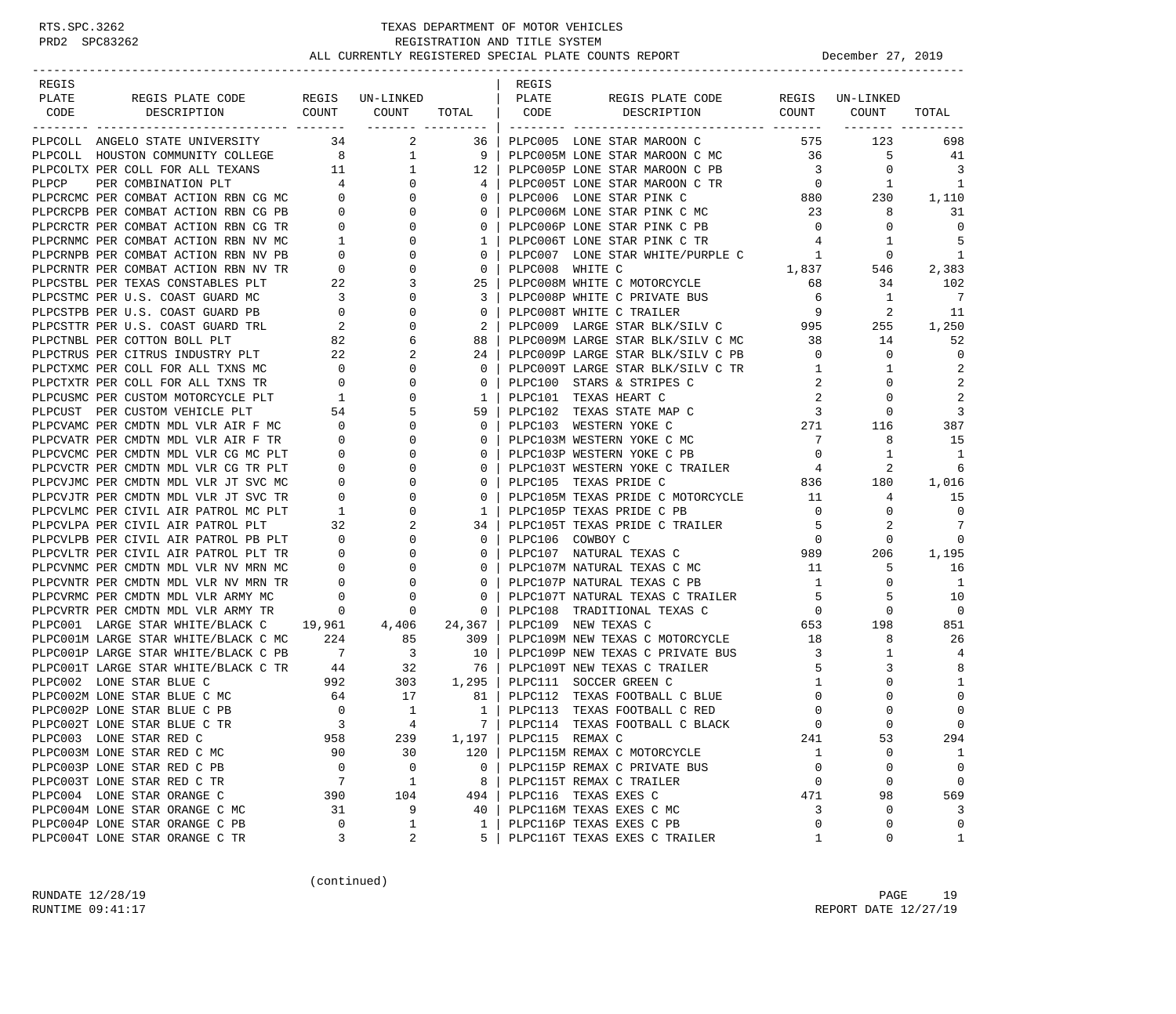| REGIS |                                                                        |                                                                   |                                                                                                                 |                                  | REGIS        |                                                                               |                  |                 |                |
|-------|------------------------------------------------------------------------|-------------------------------------------------------------------|-----------------------------------------------------------------------------------------------------------------|----------------------------------|--------------|-------------------------------------------------------------------------------|------------------|-----------------|----------------|
| PLATE | REGIS PLATE CODE                                                       |                                                                   | REGIS UN-LINKED                                                                                                 |                                  | <b>PLATE</b> | REGIS PLATE CODE<br>DESCRIPTION COUNT COUNT                                   |                  | REGIS UN-LINKED |                |
| CODE  | DESCRIPTION                                                            |                                                                   | COUNT COUNT TOTAL   CODE                                                                                        | ------- --------- <b>-</b>       |              |                                                                               |                  |                 | TOTAL          |
|       | PLPC117 LONGHORN C                                                     | 545                                                               | 168                                                                                                             | 713                              |              | PLPC129P ALPHA KAPPA ALPHA C PB                                               | $\overline{0}$   | $\mathbf 0$     | $\mathbf 0$    |
|       | PLPC117M LONGHORN C MOTORCYCLE                                         |                                                                   | $\begin{array}{ccccccc} & & & & 1 & & 9 & & 10 \\ & & & & & 0 & & 2 & & 2 \\ & & & & 4 & & 3 & & 7 \end{array}$ |                                  |              | PLPC129T ALPHA KAPPA ALPHA C TR 0                                             |                  | $\mathbf 0$     | $\mathbf 0$    |
|       | PLPC117P LONGHORN C PRIVATE BUS                                        |                                                                   |                                                                                                                 |                                  |              |                                                                               |                  |                 | 187            |
|       | PLPC117T LONGHORN C TRAILER                                            |                                                                   |                                                                                                                 |                                  |              |                                                                               |                  |                 | 16             |
|       | PLPC118 GRIDIRON HEROES C                                              |                                                                   | $1,449$ $316$ $1,765$                                                                                           |                                  |              |                                                                               |                  |                 | $\Omega$       |
|       | PLPC118M GRIDIRON HEROES C MC                                          | 34                                                                | 12                                                                                                              | 46                               |              |                                                                               |                  |                 | $\overline{1}$ |
|       | PLPC118P GRIDIRON HEROES C PB                                          |                                                                   |                                                                                                                 | $\overline{0}$                   |              |                                                                               |                  |                 | 785            |
|       | PLPC118T GRIDIRON HEROES C TR                                          |                                                                   | $\begin{array}{ccc} & 0 & & 0 \\ 13 & & 2 \\ 505 & & 104 \end{array}$                                           | $15-1$                           |              |                                                                               |                  |                 | 14             |
|       | PLPC119 BREAST CANCER C                                                |                                                                   |                                                                                                                 | $609$                            |              | PLPC131P HOUSTON TEXANS C PB                                                  | $\overline{0}$   | $\Omega$        | $\Omega$       |
|       | PLPC119M BREAST CANCER C MC                                            | $\frac{5}{1}$                                                     | $\overline{\phantom{a}}$                                                                                        | 7 <sup>1</sup>                   |              | PLPC131T HOUSTON TEXANS C TR<br>PLPC132 TX TROPHY HUNTERS C 298               |                  | 1               | 7              |
|       | PLPC119P BREAST CANCER C PB                                            |                                                                   | $\overline{0}$                                                                                                  | $\mathbf{1}$                     |              |                                                                               |                  | 78              | 376            |
|       | PLPC119T BREAST CANCER C TR                                            |                                                                   | $\begin{matrix}&&&1\\&&&3\\843&&&121\end{matrix}$                                                               | $\overline{1}$                   |              | PLPC132M TX TROPHY HUNTERS C MC                                               | 2                | $\mathbf{1}$    | 3              |
|       | PLPC120 LONGHORN ORANGE C                                              |                                                                   |                                                                                                                 | 964 l                            |              | PLPC132P TX TROPHY HUNTERS C PB                                               | $\overline{0}$   | $\Omega$        | $\Omega$       |
|       | PLPC120M LONGHORN ORANGE C MC                                          | 6                                                                 | 6                                                                                                               | $\frac{12}{ }$                   |              | PLPC132T TX TROPHY HUNTERS C TR                                               | 4                | $\Omega$        | 4              |
|       | PLPC120P LONGHORN ORANGE C PB                                          | $\overline{0}$                                                    | $\begin{matrix}0\\1\end{matrix}$                                                                                | $\overline{0}$                   |              | PLPC133 SAM HOUSTON STATE UNIV C 11<br>PLPC133M SAM HOUSTON STATE UNIV C MC 0 |                  | 9               | 20             |
|       | PLPC120T LONGHORN ORANGE C TR                                          | $\overline{\phantom{a}}$                                          |                                                                                                                 | 4                                |              |                                                                               |                  | $\Omega$        | $\mathbf 0$    |
|       | PLPC121 ALPHA PHI ALPHA C                                              | 136                                                               | 19                                                                                                              | 155                              |              | PLPC133P SAM HOUSTON STATE UNIV C PB                                          | $\overline{0}$   | 0               | $\mathbf 0$    |
|       | PLPC121M ALPHA PHI ALPHA C MC                                          | $\overline{\mathbf{3}}$                                           | 3                                                                                                               | 6                                |              | PLPC133T SAM HOUSTON STATE UNIV C TR                                          | $\overline{0}$   | 0               | $\Omega$       |
|       | PLPC121P ALPHA PHI ALPHA C PB                                          | $\overline{0}$                                                    | $\mathbf 0$                                                                                                     | $\mathbf 0$                      |              | PLPC134 SOUTHERN METHODIST UNIV C                                             | 9                | 10              | 19             |
|       | PLPC121T ALPHA PHI ALPHA C TR                                          | $\overline{0}$<br>$\begin{smallmatrix}&&0\1,210\end{smallmatrix}$ | $\overline{0}$                                                                                                  | $\circ$                          |              | PLPC134M SOUTHERN METHODIST UNV C MC                                          | $\overline{1}$   | 0               | 1              |
|       | PLPC122 TEXAS NAVY C                                                   |                                                                   | 296                                                                                                             | 1,506                            |              | PLPC134P SOUTHERN METHODIST UNV C PB                                          | $\overline{0}$   | $\Omega$        | $\mathbf 0$    |
|       | PLPC122M TEXAS NAVY C MC                                               | 19                                                                | 9                                                                                                               | 28                               |              | PLPC134T SOUTHERN METHODIST UNV C TR                                          | $\overline{0}$   | 0               | $\mathbf 0$    |
|       | PLPC122P TEXAS NAVY C PB                                               | $\frac{4}{6}$                                                     | 1                                                                                                               | -5                               |              | PLPC135 STEPHEN F AUSTIN UNIV C                                               | 80               | 11              | 91             |
|       | PLPC122T TEXAS NAVY C TR                                               |                                                                   | 7                                                                                                               | 13                               |              | PLPC135M STEPHEN F AUSTIN UNIV C MC 0                                         |                  | $\Omega$        | $\Omega$       |
|       | PLPC123 TEXAS NAVY ADMIRAL C                                           | 20                                                                | 8                                                                                                               | 28                               |              | PLPC135P STEPHEN F AUSTIN UNIV C PB<br>PLPC135P STEPHEN F AUSTIN UNIV C TR    | $\mathbf{0}$     | 0               | $\Omega$       |
|       | PLPC123M TEXAS NAVY ADMIRAL C MC                                       | $\overline{0}$                                                    | $\Omega$                                                                                                        | $\overline{0}$                   |              |                                                                               | $\mathbf{1}$     | $\Omega$        | 1              |
|       | PLPC123P TEXAS NAVY ADMIRAL C PB                                       | $\overline{\phantom{a}}$                                          | 0                                                                                                               | $\overline{\phantom{0}}$         |              | PLPC136 TEXAS CHRISTIAN UNIV C                                                | 278              | 48              | 326            |
|       | PLPC123T TEXAS NAVY ADMIRAL C TR                                       | $\overline{0}$                                                    | $\mathbf 0$                                                                                                     | $\overline{0}$                   |              | PLPC136M TEXAS CHRISTIAN UNIV C MC                                            | 2                | $\mathbf{1}$    | 3              |
|       | PLPC124 AUBURN UNIVERSITY C                                            | 165                                                               | 31                                                                                                              | 196                              |              | PLPC136P TEXAS CHRISTIAN UNIV C PB                                            | $\mathbf 0$      | 0               | $\Omega$       |
|       | PLPC124M AUBURN UNIVERSITY C MC                                        | $\begin{matrix}0\\0\end{matrix}$                                  | 0                                                                                                               | $\overline{0}$                   |              | PLPC136T TEXAS CHRISTIAN UNIV C TR                                            | $\circ$          | 1               | -1             |
|       | PLPC124P AUBURN UNIVERSITY C PB                                        |                                                                   | $\mathbf 0$                                                                                                     | $\overline{0}$                   |              | PLPC137 TEXAS STATE UNIV C                                                    | 95               | 16              | 111            |
|       | PLPC124T AUBURN UNIVERSITY C TR                                        | $\begin{array}{c} 1 \\ 320 \end{array}$                           | 0                                                                                                               | $\overline{\phantom{a}}$         |              | PLPC137M TEXAS STATE UNIV C MC                                                | $\overline{0}$   | 0               | $\mathbf 0$    |
|       | PLPC125 OKLAHOMA STATE UNIV C                                          |                                                                   | 55                                                                                                              | 375                              |              | PLPC137P TEXAS STATE UNIV C PB                                                | $\mathbf{1}$     | 0               | 1              |
|       | PLPC125M OKLAHOMA STATE UNIV C MC<br>PLPC125P OKLAHOMA STATE UNIV C PB | $\frac{0}{2}$                                                     | $\mathbf{1}$                                                                                                    | $\overline{1}$<br>$\overline{0}$ |              | PLPC137T TEXAS STATE UNIV C TR<br>PLPC138 FORT WORTH ZOO C                    | $\mathbf 0$<br>5 |                 | 2<br>11        |
|       | PLPC125T OKLAHOMA STATE UNIV C TR                                      | $\begin{array}{c} 0 \\ 0 \end{array}$                             | $\mathbf{0}$<br>$\frac{1}{2}$                                                                                   | $\overline{1}$                   |              | PLPC138M FORT WORTH ZOO C MC                                                  | $\mathbf 0$      | 6<br>$\Omega$   | $\mathbf 0$    |
|       | PLPC126 OKLAHOMA UNIVERSITY C                                          |                                                                   |                                                                                                                 | $549$                            |              | PLPC138P FORT WORTH ZOO C PB                                                  | $\overline{0}$   | 0               | $\Omega$       |
|       | PLPC126M OKLAHOMA UNIVERSITY C MC                                      |                                                                   | 464 85<br>$\mathbf{1}$                                                                                          | $\overline{\phantom{0}}$ 3       |              | PLPC138T FORT WORTH ZOO C TR                                                  | $\overline{0}$   | $\Omega$        | $\Omega$       |
|       | PLPC126P OKLAHOMA UNIVERSITY C PB                                      | $\begin{array}{c} 2 \\ 0 \end{array}$                             | 0                                                                                                               | $\overline{0}$                   |              | PLPC139 ARKANSAS UNIVERSITY C 248                                             |                  | 50              | 298            |
|       | PLPC126T OKLAHOMA UNIVERSITY C TR                                      | $\overline{1}$                                                    | $\mathbf{0}$                                                                                                    | $\mathbf{1}$                     |              | PLPC139M ARKANSAS UNIVERSITY C MC                                             | 4                | $\mathbf{1}$    | -5             |
|       | PLPC127 LONE STAR BLACK C                                              | C TR $\begin{array}{c} 1 \\ 4,382 \end{array}$                    | 1,096                                                                                                           | 5,478                            |              | PLPC139P ARKANSAS UNIVERSITY C PB                                             | $\mathbf 0$      | $\Omega$        | $\mathbf 0$    |
|       | PLPC127M LONE STAR BLACK C MC                                          | 224                                                               | 78                                                                                                              | 302                              |              | PLPC139T ARKANSAS UNIVERSITY C TR                                             | $\Omega$         | $\Omega$        | $\Omega$       |
|       | PLPC127P LONE STAR BLACK C PB                                          | 6                                                                 | $\mathbf 0$                                                                                                     | 6                                |              | PLPC140 GEORGIA UNIVERSITY C                                                  | 131              | 28              | 159            |
|       | PLPC127T LONE STAR BLACK C TR                                          | 10                                                                | 5                                                                                                               | 15                               |              | PLPC140M GEORGIA UNIVERSITY C MC                                              | 0                | 1               | 1              |
|       | PLPC128 ALABAMA UNIVERSITY C                                           | 391                                                               | 74                                                                                                              | 465                              |              | PLPC140P GEORGIA UNIVERSITY C PB                                              | 0                | 0               | 0              |
|       | PLPC128M ALABAMA UNIVERSITY C MC                                       | 4                                                                 | 1                                                                                                               | 5                                |              | PLPC140T GEORGIA UNIVERSITY C TR                                              | 1                | 0               | 1              |
|       | PLPC128P ALABAMA UNIVERSITY C PB                                       | $\mathbf 0$                                                       | 0                                                                                                               | 0                                |              | PLPC141 UNIVERSITY OF HOUSTON C                                               | 244              | 36              | 280            |
|       | PLPC128T ALABAMA UNIVERSITY C TR                                       | 0                                                                 | 0                                                                                                               | 0                                |              | PLPC141M UNIVERSITY OF HOUSTON C MC                                           | 2                | 1               | 3              |
|       | PLPC129 ALPHA KAPPA ALPHA C                                            | 382                                                               | 43                                                                                                              | 425                              |              | PLPC141P UNIVERSITY OF HOUSTON C PB                                           | $\Omega$         | 0               | $\mathbf 0$    |
|       | PLPC129M ALPHA KAPPA ALPHA C MC                                        | 1                                                                 | 0                                                                                                               | $\mathbf{1}$                     |              | PLPC141T UNIVERSITY OF HOUSTON C TR                                           | 0                | 0               | 0              |

(continued)

RUNDATE  $12/28/19$  PAGE 20 RUNTIME 09:41:17 REPORT DATE 12/27/19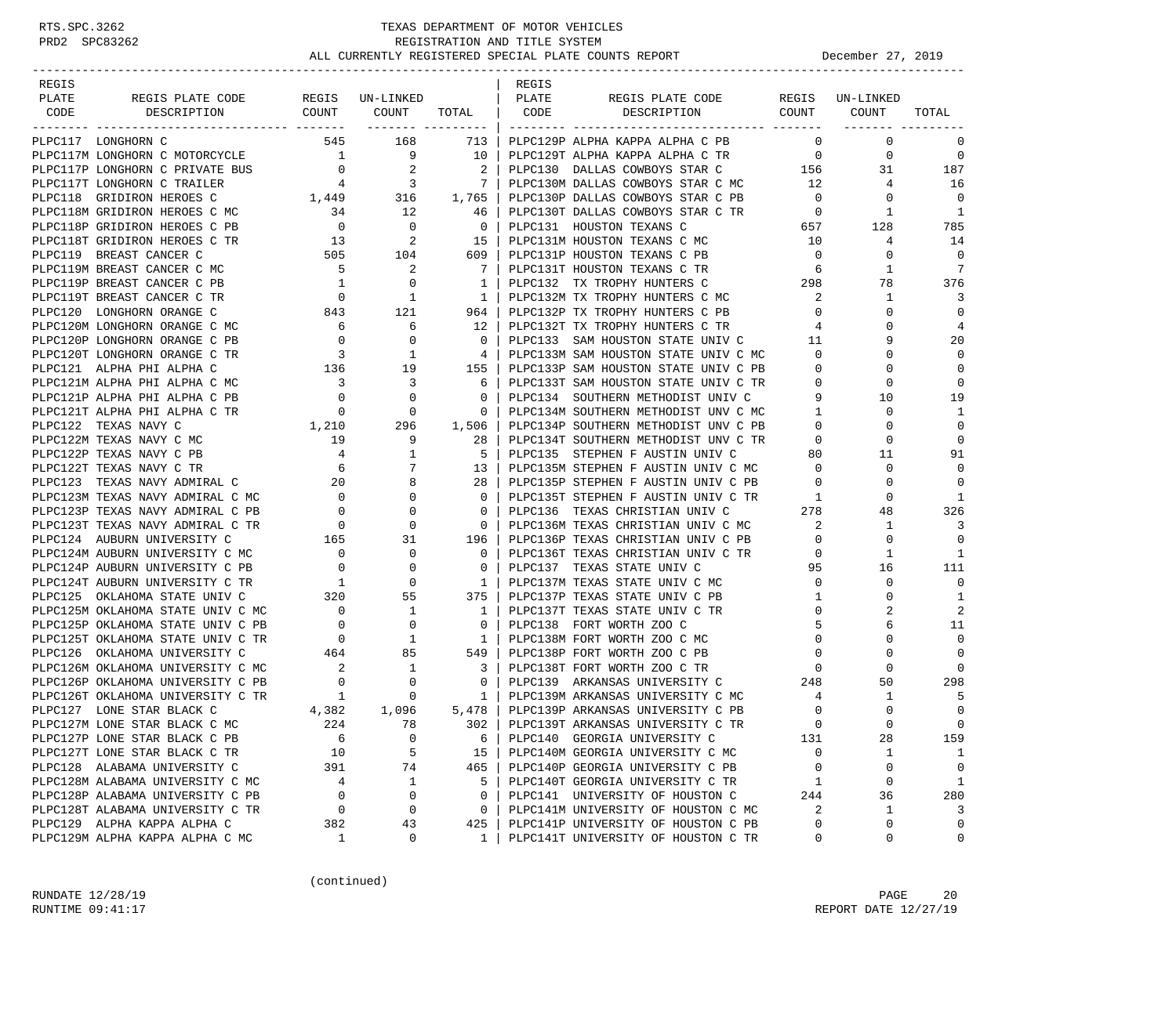-----------------------------------------------------------------------------------------------------------------------------------

| <b>REGIS</b> |                                                                                                                                                                                                                               |  | REGIS |  |                  |                          |
|--------------|-------------------------------------------------------------------------------------------------------------------------------------------------------------------------------------------------------------------------------|--|-------|--|------------------|--------------------------|
| PLATE        |                                                                                                                                                                                                                               |  |       |  |                  |                          |
| CODE         | The state and the state of the state of the state of the state of the state of the state of the state of the state of the state of the state of the state of the state of the state of the state of the state of the state of |  |       |  |                  | TOTAL                    |
|              |                                                                                                                                                                                                                               |  |       |  | ------- -------- |                          |
|              |                                                                                                                                                                                                                               |  |       |  |                  | 3                        |
|              |                                                                                                                                                                                                                               |  |       |  |                  | 7                        |
|              |                                                                                                                                                                                                                               |  |       |  |                  | 36                       |
|              |                                                                                                                                                                                                                               |  |       |  |                  | 1                        |
|              |                                                                                                                                                                                                                               |  |       |  |                  | $\Omega$                 |
|              |                                                                                                                                                                                                                               |  |       |  |                  | $\overline{1}$           |
|              |                                                                                                                                                                                                                               |  |       |  |                  | 18                       |
|              |                                                                                                                                                                                                                               |  |       |  |                  | $\mathbf{1}$             |
|              |                                                                                                                                                                                                                               |  |       |  |                  | $\mathbf 0$              |
|              |                                                                                                                                                                                                                               |  |       |  |                  | $\mathbf{1}$             |
|              |                                                                                                                                                                                                                               |  |       |  |                  | 9                        |
|              |                                                                                                                                                                                                                               |  |       |  |                  | $\Omega$                 |
|              |                                                                                                                                                                                                                               |  |       |  |                  | $\Omega$                 |
|              |                                                                                                                                                                                                                               |  |       |  |                  |                          |
|              |                                                                                                                                                                                                                               |  |       |  |                  |                          |
|              |                                                                                                                                                                                                                               |  |       |  |                  |                          |
|              |                                                                                                                                                                                                                               |  |       |  |                  |                          |
|              |                                                                                                                                                                                                                               |  |       |  |                  | $\Omega$                 |
|              |                                                                                                                                                                                                                               |  |       |  |                  | 26                       |
|              |                                                                                                                                                                                                                               |  |       |  |                  | $\Omega$                 |
|              |                                                                                                                                                                                                                               |  |       |  |                  | $\mathbf 0$              |
|              |                                                                                                                                                                                                                               |  |       |  |                  | $\mathbf{1}$             |
|              |                                                                                                                                                                                                                               |  |       |  |                  | 32                       |
|              |                                                                                                                                                                                                                               |  |       |  |                  | -1                       |
|              |                                                                                                                                                                                                                               |  |       |  |                  | $\Omega$                 |
|              |                                                                                                                                                                                                                               |  |       |  |                  | $\mathbf 0$              |
|              |                                                                                                                                                                                                                               |  |       |  |                  | 11                       |
|              |                                                                                                                                                                                                                               |  |       |  |                  | $\Omega$                 |
|              |                                                                                                                                                                                                                               |  |       |  |                  | $\Omega$                 |
|              |                                                                                                                                                                                                                               |  |       |  |                  | 0                        |
|              |                                                                                                                                                                                                                               |  |       |  |                  | 21                       |
|              |                                                                                                                                                                                                                               |  |       |  |                  |                          |
|              |                                                                                                                                                                                                                               |  |       |  |                  |                          |
|              |                                                                                                                                                                                                                               |  |       |  |                  |                          |
|              |                                                                                                                                                                                                                               |  |       |  |                  | 254                      |
|              |                                                                                                                                                                                                                               |  |       |  |                  |                          |
|              |                                                                                                                                                                                                                               |  |       |  |                  |                          |
|              |                                                                                                                                                                                                                               |  |       |  |                  |                          |
|              |                                                                                                                                                                                                                               |  |       |  |                  | 23                       |
|              |                                                                                                                                                                                                                               |  |       |  |                  |                          |
|              |                                                                                                                                                                                                                               |  |       |  |                  |                          |
|              |                                                                                                                                                                                                                               |  |       |  |                  | $\Omega$                 |
|              |                                                                                                                                                                                                                               |  |       |  |                  | 683                      |
|              |                                                                                                                                                                                                                               |  |       |  |                  | 6                        |
|              |                                                                                                                                                                                                                               |  |       |  |                  | $\overline{\phantom{0}}$ |
|              |                                                                                                                                                                                                                               |  |       |  |                  | 3                        |
|              |                                                                                                                                                                                                                               |  |       |  |                  | 349                      |
|              |                                                                                                                                                                                                                               |  |       |  |                  | $\overline{4}$           |
|              |                                                                                                                                                                                                                               |  |       |  |                  | $\overline{\phantom{a}}$ |
|              |                                                                                                                                                                                                                               |  |       |  |                  | 3                        |

(continued)

RUNDATE  $12/28/19$  PAGE 21 RUNTIME 09:41:17 REPORT DATE 12/27/19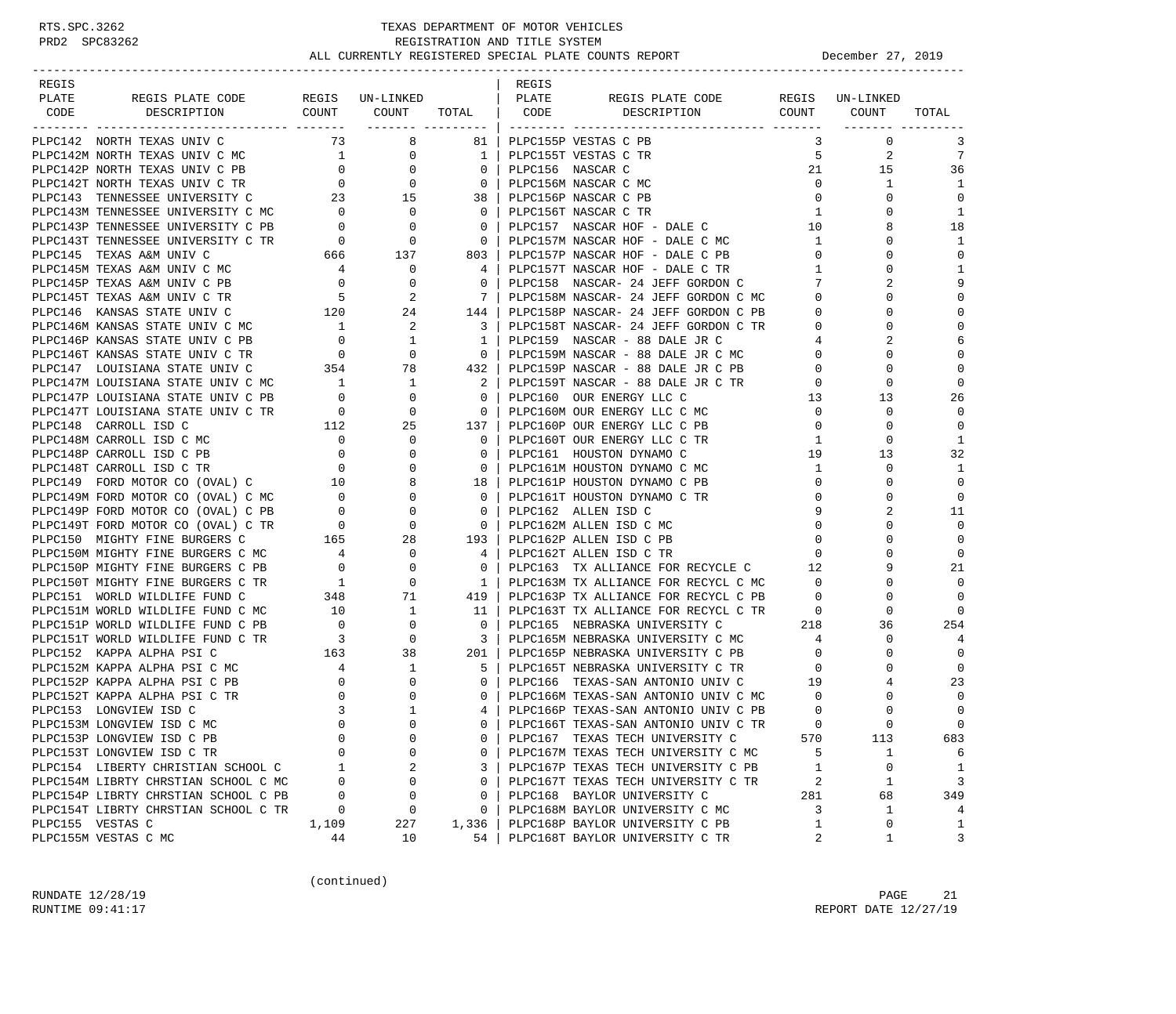| REGIS<br>PLATE |                                                                                                                                                                                                                                            |                                            | REGIS UN-LINKED                                                                |                                                     | REGIS<br>PLATE |                                                                                      |                                     |              |                |
|----------------|--------------------------------------------------------------------------------------------------------------------------------------------------------------------------------------------------------------------------------------------|--------------------------------------------|--------------------------------------------------------------------------------|-----------------------------------------------------|----------------|--------------------------------------------------------------------------------------|-------------------------------------|--------------|----------------|
| CODE           | REGIS PLATE CODE<br>DESCRIPTION                                                                                                                                                                                                            |                                            |                                                                                |                                                     |                | REGIS PLATE CODE REGIS UN-LINKED<br>COUNT COUNT TOTAL   CODE DESCRIPTION COUNT COUNT |                                     |              | TOTAL          |
|                |                                                                                                                                                                                                                                            |                                            |                                                                                |                                                     |                |                                                                                      |                                     |              |                |
|                | PLPC169 TEXAS A&M (HELMET) C 153 25 178   PLPC181P SIGMA GAMMA RHO C PB                                                                                                                                                                    |                                            |                                                                                |                                                     |                |                                                                                      | $\mathbf 0$                         | $\mathbf 0$  | 0              |
|                |                                                                                                                                                                                                                                            |                                            |                                                                                |                                                     |                | PLPC181T SIGMA GAMMA RHO C TR                                                        | $\overline{0}$                      | $\mathbf{0}$ | $\overline{0}$ |
|                |                                                                                                                                                                                                                                            |                                            |                                                                                |                                                     |                |                                                                                      | 30                                  | 12           | 42             |
|                |                                                                                                                                                                                                                                            |                                            |                                                                                |                                                     |                |                                                                                      | $\overline{2}$                      | $\mathbf{0}$ | 2              |
|                |                                                                                                                                                                                                                                            |                                            |                                                                                |                                                     |                |                                                                                      | $\overline{0}$                      | 0            | $\mathbf 0$    |
|                | PIPC169M TEXAS A&M (HELMET) C MC<br>PIPC169M TEXAS A&M (HELMET) C MC<br>PIPC169P TEXAS A&M (HELMET) C PB<br>PIPC169P TEXAS A&M (HELMET) C PB<br>PIPC169P TEXAS A&M (HELMET) C PB<br>PIPC169T TEXAS A&M (HELMET) C TR<br>PIPC169T TEXAS A&M |                                            |                                                                                |                                                     |                |                                                                                      | $\overline{0}$                      | $\Omega$     | $\mathbf 0$    |
|                |                                                                                                                                                                                                                                            |                                            |                                                                                |                                                     |                | PLPC184 IGNITE-STREAM ENERGY C                                                       | 18                                  | 30           | 48             |
|                |                                                                                                                                                                                                                                            |                                            |                                                                                |                                                     |                | 15   PLPC184M IGNITE-STREAM ENERGY C MC                                              | 1                                   | $\Omega$     | 1              |
|                |                                                                                                                                                                                                                                            |                                            |                                                                                |                                                     |                | 66   PLPC184P IGNITE-STREAM ENERGY C PB                                              | $\overline{0}$                      | $\Omega$     | $\mathbf 0$    |
|                |                                                                                                                                                                                                                                            |                                            | $\overline{0}$                                                                 | $\overline{2}$                                      |                | PLPC184T IGNITE-STREAM ENERGY C TR                                                   | $\overline{0}$                      | 0            | $\mathbf 0$    |
|                | PLPC171M SOUTHERN UNIVERSITY C MC 2<br>PLPC171P SOUTHERN UNIVERSITY C PB 0<br>PLPC171T SOUTHERN UNIVERSITY C TR 0                                                                                                                          |                                            | $\mathbf{0}$                                                                   | $\overline{\phantom{0}}$ 0 $\overline{\phantom{0}}$ |                | PLPC186 TEXAS 811 C                                                                  | 2                                   |              | 6              |
|                |                                                                                                                                                                                                                                            |                                            | $\mathbf{0}$                                                                   | $\overline{0}$                                      |                | PLPC186M TEXAS 811 C MC                                                              | $\mathbf{0}$                        | $\Omega$     | $\mathbf 0$    |
|                | PLPC172 FORD MOTOR CO (TOUGH) C                                                                                                                                                                                                            | 11                                         | 4                                                                              |                                                     |                | 15   PLPC186P TEXAS 811 C PB                                                         | $\mathbf{0}$                        | $\Omega$     | $\mathbf 0$    |
|                | PLPC172M FORD MOTOR CO (TOUGH) C MC 0                                                                                                                                                                                                      |                                            | $\mathbf{0}$                                                                   | $\overline{0}$                                      |                | PLPC186T TEXAS 811 C TR                                                              | $\mathbf{0}$                        | $\Omega$     | $\mathbf 0$    |
|                |                                                                                                                                                                                                                                            |                                            |                                                                                | $\overline{0}$                                      |                |                                                                                      | 21                                  |              | 28             |
|                |                                                                                                                                                                                                                                            |                                            |                                                                                | $\frac{1}{2}$                                       |                | PLPC187 DALLAS MAVERICKS BLUE C<br>PLPC187M DALLAS MAVERICKS BLUE C MC               | $\overline{0}$                      |              | $\mathbf 0$    |
|                | PLPC172P FORD MOTOR CO (TOUGH) C PB<br>PLPC172T FORD MOTOR CO (TOUGH) C PB<br>PLPC173T DALLAS COWBOYS BLUE C 826<br>PLPC173M DALLAS COWBOYS BLUE C MC<br>PLPC173P DALLAS COWBOYS BLUE C PB<br>PLPC173P DALLAS COWBOYS BLUE C PB<br>0 0     |                                            |                                                                                | 957                                                 |                | PLPC187P DALLAS MAVERICKS BLUE C PB                                                  | $\overline{0}$                      | $\Omega$     | $\Omega$       |
|                |                                                                                                                                                                                                                                            |                                            |                                                                                | 17 <sup>1</sup>                                     |                |                                                                                      | $\overline{0}$                      | $\Omega$     | $\Omega$       |
|                |                                                                                                                                                                                                                                            |                                            |                                                                                | $\overline{0}$                                      |                | PLPC187T DALLAS MAVERICKS BLUE C TR<br>PLPC188 TEXAS-ARLINGTON UNIV C 32             |                                     |              | 36             |
|                |                                                                                                                                                                                                                                            |                                            | $\overline{0}$                                                                 | $\overline{\phantom{0}}$ 2                          |                | PLPC188M TEXAS-ARLINGTON UNIV C MC 1                                                 |                                     | 0            | 1              |
|                | PLPC173T DALLAS COWBOYS BLUE C TR 2<br>PLPC174 SUNFLOWER C 572                                                                                                                                                                             |                                            | 113                                                                            | 685                                                 |                | PLPC188P TEXAS-ARLINGTON UNIV C PB                                                   | $\overline{0}$                      | $\Omega$     | $\mathbf 0$    |
|                | PLPC174M SUNFLOWER C MC                                                                                                                                                                                                                    |                                            | $\mathbf{1}$                                                                   | 3                                                   |                | PLPC188T TEXAS-ARLINGTON UNIV C TR                                                   | $\overline{0}$                      | $\mathbf 0$  | $\Omega$       |
|                | PLPC174P SUNFLOWER C PB                                                                                                                                                                                                                    |                                            | $\mathbf{0}$                                                                   | $\overline{0}$                                      |                |                                                                                      |                                     | 34           | 260            |
|                | PLPC174T SUNFLOWER C TR                                                                                                                                                                                                                    | $\begin{array}{c} 2 \\ 0 \\ 2 \end{array}$ | 3                                                                              | 5 I                                                 |                |                                                                                      |                                     | $\mathbf 0$  | $\Omega$       |
|                | PLPC175 KW CARES C                                                                                                                                                                                                                         | $\overline{\mathbf{3}}$                    | 3                                                                              | 61                                                  |                | PLPC189P RATHER BE GOLFING C PB                                                      | $\mathbf{0}$                        | 0            | $\mathbf 0$    |
|                | PLPC175M KW CARES C MC                                                                                                                                                                                                                     |                                            | $\frac{3}{0}$<br>$\mathbf 0$                                                   | 0 <sup>1</sup>                                      |                | PLPC189T RATHER BE GOLFING C TR                                                      | $\overline{1}$                      | $\Omega$     | 1              |
|                | PLPC175P KW CARES C PB                                                                                                                                                                                                                     |                                            |                                                                                | $0-1$                                               |                | PLPC190 TX MOTOR SPEEDWAY C                                                          | 15                                  | 8            | 23             |
|                | PLPC175T KW CARES C TR                                                                                                                                                                                                                     |                                            | $\begin{bmatrix} 0 & 0 \\ 0 & 0 \\ 0 & 0 \end{bmatrix}$                        | $\overline{0}$                                      |                | PLPC190M TX MOTOR SPEEDWAY C MC                                                      | $\overline{0}$                      | $\Omega$     | $\Omega$       |
|                | PLPC176 DON'T TREAD ON ME C                                                                                                                                                                                                                |                                            |                                                                                | 1,212                                               |                | PLPC190P TX MOTOR SPEEDWAY C PB                                                      | $\overline{0}$                      | $\Omega$     | $\Omega$       |
|                | PLPC176M DON'T TREAD ON ME C MC                                                                                                                                                                                                            |                                            | $\begin{array}{ccc} 81 & \phantom{00} & 24 \\ 0 & \phantom{0} & 0 \end{array}$ | 105                                                 |                | PLPC190T TX MOTOR SPEEDWAY C TR                                                      | $\overline{0}$                      | 0            | $\Omega$       |
|                | PLPC176P DON'T TREAD ON ME C PB                                                                                                                                                                                                            |                                            |                                                                                | $\begin{array}{c} 105 \\ 0 \end{array}$             |                | PLPC191 HOUSTON ROCKETS C                                                            | $\begin{array}{c}0\\148\end{array}$ | 37           | 185            |
|                | PLPC176T DON'T TREAD ON ME C TR                                                                                                                                                                                                            |                                            |                                                                                | 11                                                  |                | PLPC191M HOUSTON ROCKETS C MC                                                        | 6                                   | 1            | 7              |
|                | PLPC177 COME & TAKE IT C                                                                                                                                                                                                                   |                                            | $\begin{matrix}6 & 5 \\ 1,536 & 311\end{matrix}$<br>311                        | 1,847                                               |                | PLPC191P HOUSTON ROCKETS C PB                                                        | $\mathbf{1}$                        | $\Omega$     | 1              |
|                | PLPC177M COME & TAKE IT C MC 55                                                                                                                                                                                                            |                                            | 12                                                                             | 67                                                  |                | PLPC191T HOUSTON ROCKETS C TR                                                        | $\mathbf{1}$                        | $\Omega$     | 1              |
|                | PLPC177P COME & TAKE IT C PB                                                                                                                                                                                                               |                                            |                                                                                | $\frac{1}{2}$                                       |                | PLPC192 COPPELL COWBOYS C                                                            | 2                                   | $\Omega$     | 2              |
|                | PLPC177T COME & TAKE IT C TR                                                                                                                                                                                                               |                                            |                                                                                | 8 <sup>1</sup>                                      |                | PLPC192M COPPELL COWBOYS C MC                                                        | $\mathbf 0$                         | $\Omega$     | $\mathbf 0$    |
|                | PLPC178 JESUIT DALLAS C                                                                                                                                                                                                                    |                                            |                                                                                | 12                                                  |                | PLPC192P COPPELL COWBOYS C PB                                                        | $\mathbf 0$                         | $\Omega$     | $\mathbf 0$    |
|                | PLPC178M JESUIT DALLAS C MC                                                                                                                                                                                                                |                                            |                                                                                | $\overline{0}$                                      |                | PLPC192T COPPELL COWBOYS C TR                                                        | $\mathbf 0$                         |              | $\mathbf 0$    |
|                | PLPC178P JESUIT DALLAS C PB                                                                                                                                                                                                                |                                            |                                                                                | $\overline{\phantom{0}}$ 0 $\overline{\phantom{0}}$ |                | PLPC193 TEXAS NURSE C                                                                | 9                                   |              | 15             |
|                | PLPC178T JESUIT DALLAS C TR                                                                                                                                                                                                                |                                            |                                                                                | $\overline{\phantom{0}}$ 0 $\overline{\phantom{0}}$ |                | PLPC193M TEXAS NURSE C MC                                                            | 0                                   | 0            | $\mathbf 0$    |
|                | PLPC179 KILGORE RANGERETTES C                                                                                                                                                                                                              |                                            |                                                                                | 153                                                 |                | PLPC193P TEXAS NURSE C PB                                                            | $\mathbf{0}$                        |              | $\mathbf 0$    |
|                | PLPC179M KILGORE RANGERETTES C MC                                                                                                                                                                                                          |                                            |                                                                                | $\Omega$                                            |                | PLPC193T TEXAS NURSE C TR                                                            | $\cap$                              |              | $\Omega$       |
|                | PLPC179P KILGORE RANGERETTES C PB                                                                                                                                                                                                          | $\mathbf 0$                                | $\mathbf 0$                                                                    | 0                                                   |                | PLPC194 ARIZONA UNIVERSITY C                                                         | 10                                  | 2            | 12             |
|                | PLPC179T KILGORE RANGERETTES C TR                                                                                                                                                                                                          | 0                                          | $\mathbf 0$                                                                    | 0                                                   |                | PLPC194M ARIZONA UNIVERSITY C MC                                                     | $\Omega$                            | $\Omega$     | 0              |
|                | PLPC180 PEACE OFFICER MEM C                                                                                                                                                                                                                | 196                                        | 37                                                                             | 233                                                 |                | PLPC194P ARIZONA UNIVERSITY C PB                                                     | 0                                   | 0            | $\mathbf 0$    |
|                | PLPC180M PEACE OFFICER MEM C MC                                                                                                                                                                                                            | 12                                         | 3                                                                              | 15                                                  |                | PLPC194T ARIZONA UNIVERSITY C TR                                                     | $\mathbf 0$                         | $\Omega$     | 0              |
|                | PLPC180P PEACE OFFICER MEM C PB                                                                                                                                                                                                            | 0                                          | 0                                                                              | 0                                                   |                | PLPC195 BOISE STATE UNIV C                                                           | $\Omega$                            | 4            | 4              |
|                | PLPC180T PEACE OFFICER MEM C TR                                                                                                                                                                                                            | 0                                          | 0                                                                              | 0                                                   |                | PLPC195M BOISE STATE UNIV C MC                                                       | $\mathbf 0$                         | $\Omega$     | $\mathbf 0$    |
|                | PLPC181 SIGMA GAMMA RHO C                                                                                                                                                                                                                  | 13                                         | 6                                                                              | 19                                                  |                | PLPC195P BOISE STATE UNIV C PB                                                       | $\Omega$                            | 0            | 0              |
|                | PLPC181M SIGMA GAMMA RHO C MC                                                                                                                                                                                                              | 0                                          | 1                                                                              | $\mathbf{1}$                                        |                | PLPC195T BOISE STATE UNIV C TR                                                       | 0                                   | 0            | 0              |

(continued)

RUNDATE  $12/28/19$  PAGE 22 RUNTIME 09:41:17 REPORT DATE 12/27/19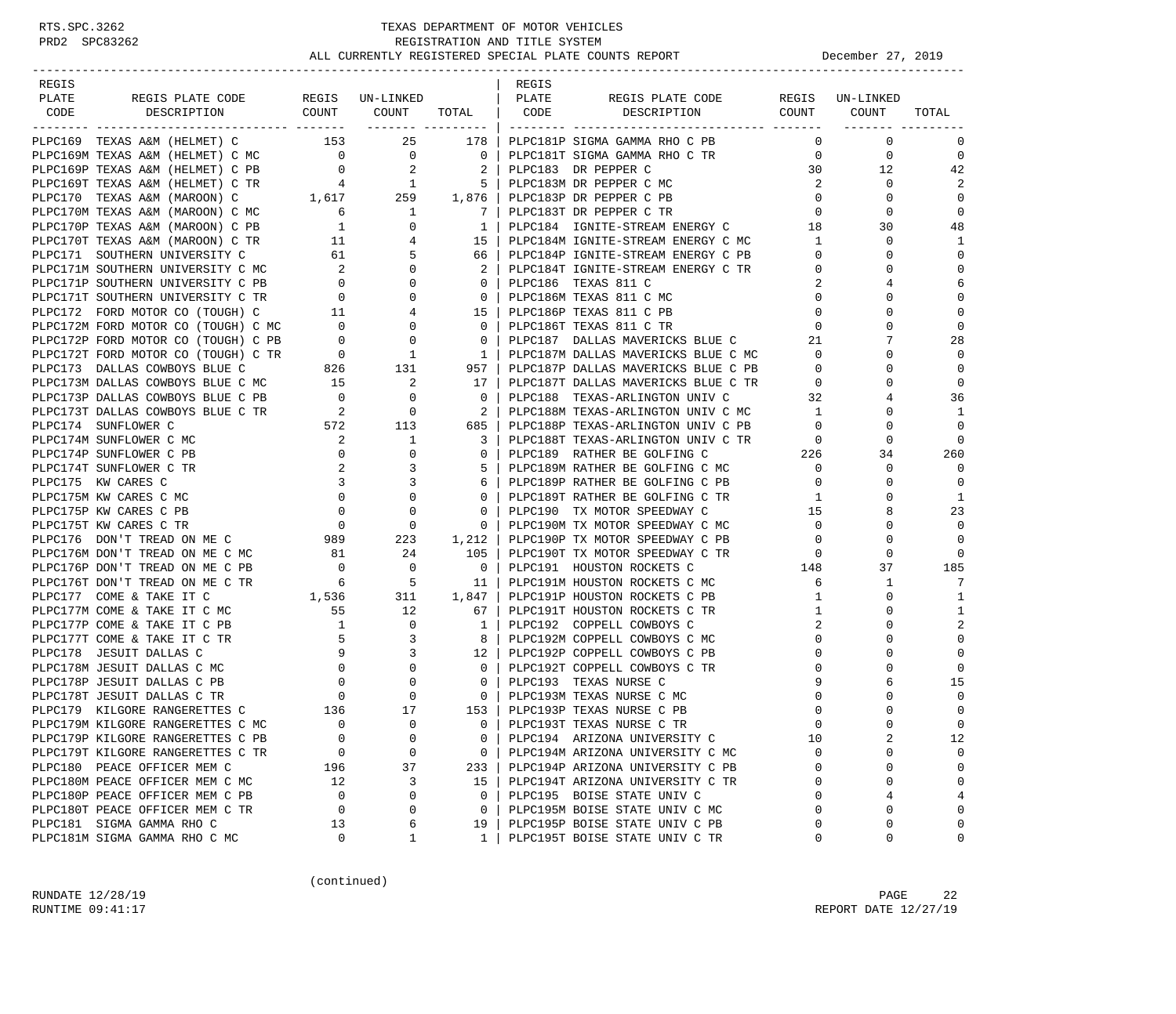## RTS.SPC.3262 TEXAS DEPARTMENT OF MOTOR VEHICLES<br>PRD2 SPC83262 REGISTRATION AND TITLE SYSTEM REGISTRATION AND TITLE SYSTEM ALL CURRENTLY REGISTERED SPECIAL PLATE COUNTS REPORT **DECEMBER 1999** December 27, 2019

-----------------------------------------------------------------------------------------------------------------------------------

| REGIS |                                                                                                                                                                                                                             |  | REGIS |  |                |
|-------|-----------------------------------------------------------------------------------------------------------------------------------------------------------------------------------------------------------------------------|--|-------|--|----------------|
| PLATE |                                                                                                                                                                                                                             |  |       |  |                |
| CODE  |                                                                                                                                                                                                                             |  |       |  |                |
|       | 2006 SECRE ENERGY COMPREHENT COMPREHENT COMPREHENT COMPREHENT COMPREHENT COMPREHENT COMPREHENT COMPREHENT COMPREHENT COMPREHENT COMPREHENT COMPREHENT COMPREHENT COMPREHENT COMPREHENT COMPREHENT COMPREHENT COMPREHENT COM |  |       |  |                |
|       |                                                                                                                                                                                                                             |  |       |  | $\overline{0}$ |
|       |                                                                                                                                                                                                                             |  |       |  |                |
|       |                                                                                                                                                                                                                             |  |       |  |                |
|       |                                                                                                                                                                                                                             |  |       |  |                |
|       |                                                                                                                                                                                                                             |  |       |  | $\overline{0}$ |
|       |                                                                                                                                                                                                                             |  |       |  | $\Omega$       |
|       |                                                                                                                                                                                                                             |  |       |  | 347            |
|       |                                                                                                                                                                                                                             |  |       |  | 6              |
|       |                                                                                                                                                                                                                             |  |       |  | $\Omega$       |
|       |                                                                                                                                                                                                                             |  |       |  | $\mathbf 0$    |
|       |                                                                                                                                                                                                                             |  |       |  | 13             |
|       |                                                                                                                                                                                                                             |  |       |  | $\Omega$       |
|       |                                                                                                                                                                                                                             |  |       |  | $\Omega$       |
|       |                                                                                                                                                                                                                             |  |       |  | $\Omega$       |
|       |                                                                                                                                                                                                                             |  |       |  | 130            |
|       |                                                                                                                                                                                                                             |  |       |  | $\overline{1}$ |
|       |                                                                                                                                                                                                                             |  |       |  | $\Omega$       |
|       |                                                                                                                                                                                                                             |  |       |  | $\Omega$       |
|       |                                                                                                                                                                                                                             |  |       |  | 211            |
|       |                                                                                                                                                                                                                             |  |       |  | $\bigcirc$     |
|       |                                                                                                                                                                                                                             |  |       |  | $\Omega$       |
|       |                                                                                                                                                                                                                             |  |       |  | $\Omega$       |
|       |                                                                                                                                                                                                                             |  |       |  | 104            |
|       |                                                                                                                                                                                                                             |  |       |  | $\Omega$       |
|       |                                                                                                                                                                                                                             |  |       |  | $\mathbf 0$    |
|       |                                                                                                                                                                                                                             |  |       |  | $\Omega$       |
|       |                                                                                                                                                                                                                             |  |       |  | 10             |
|       |                                                                                                                                                                                                                             |  |       |  | $\Omega$       |
|       |                                                                                                                                                                                                                             |  |       |  | $\Omega$       |
|       |                                                                                                                                                                                                                             |  |       |  | $\Omega$       |
|       |                                                                                                                                                                                                                             |  |       |  | 3              |
|       |                                                                                                                                                                                                                             |  |       |  | $\mathbf 0$    |
|       |                                                                                                                                                                                                                             |  |       |  | $\Omega$       |
|       |                                                                                                                                                                                                                             |  |       |  | $\Omega$       |
|       |                                                                                                                                                                                                                             |  |       |  | 4              |
|       |                                                                                                                                                                                                                             |  |       |  | $\Omega$       |
|       |                                                                                                                                                                                                                             |  |       |  | $\Omega$       |
|       |                                                                                                                                                                                                                             |  |       |  | $\Omega$       |
|       |                                                                                                                                                                                                                             |  |       |  | 110            |
|       |                                                                                                                                                                                                                             |  |       |  | $\Omega$       |
|       |                                                                                                                                                                                                                             |  |       |  | $\Omega$       |
|       |                                                                                                                                                                                                                             |  |       |  | $\Omega$       |
|       |                                                                                                                                                                                                                             |  |       |  | 72             |
|       |                                                                                                                                                                                                                             |  |       |  | $\mathbf{1}$   |
|       |                                                                                                                                                                                                                             |  |       |  | $\mathbf 0$    |
|       |                                                                                                                                                                                                                             |  |       |  | $\Omega$       |
|       |                                                                                                                                                                                                                             |  |       |  | $\overline{2}$ |
|       |                                                                                                                                                                                                                             |  |       |  | $\Omega$       |
|       |                                                                                                                                                                                                                             |  |       |  | $\mathbf 0$    |
|       |                                                                                                                                                                                                                             |  |       |  | $\Omega$       |

(continued)

RUNDATE  $12/28/19$  PAGE 23 RUNTIME 09:41:17 **REPORT DATE 12/27/19**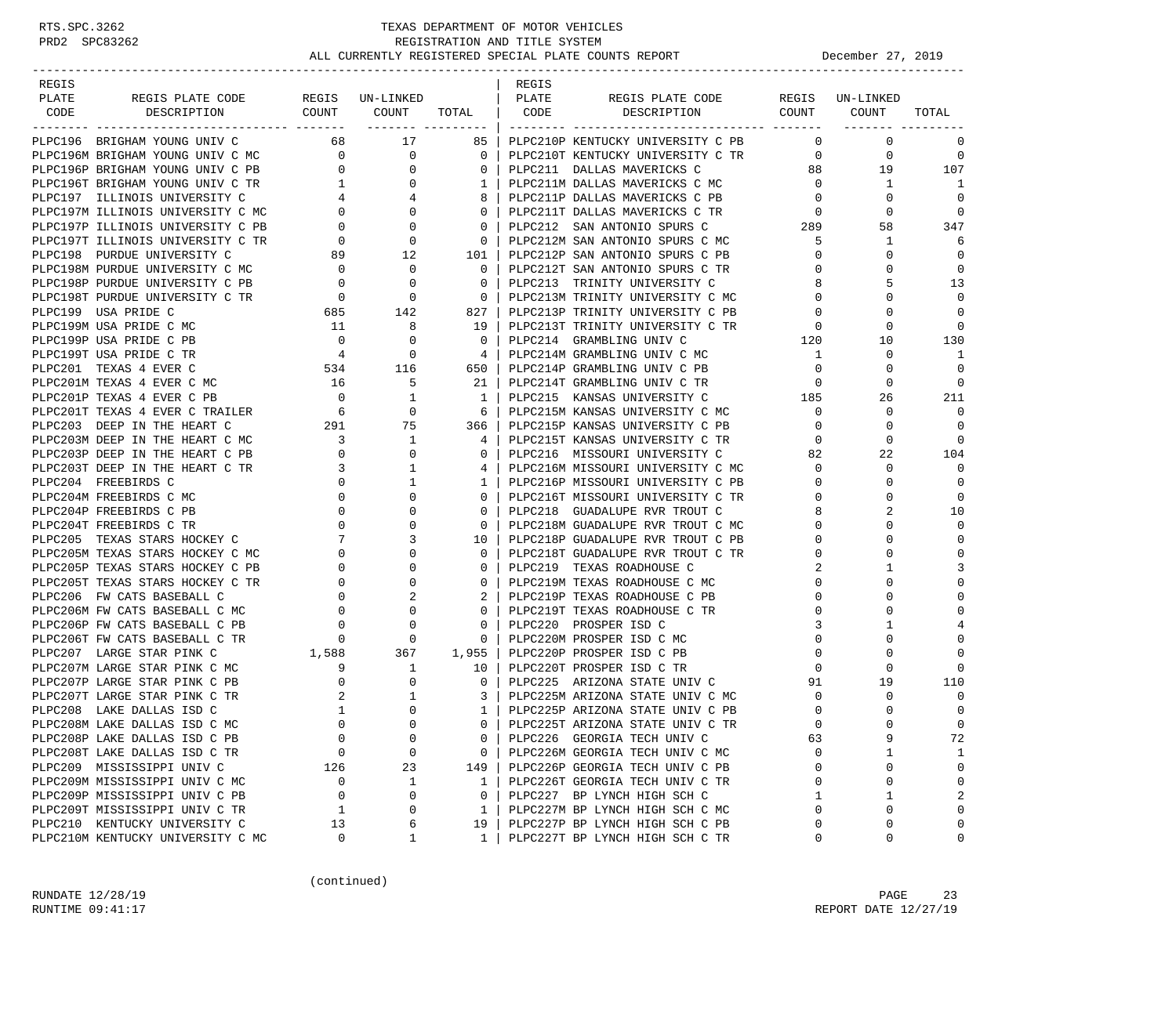| REGIS |                                                                                                                                                                                                                                                                                                                              |                                                                  |                                                              |                                                                       | REGIS |                                                                                                                    |                                         |                                  |                          |
|-------|------------------------------------------------------------------------------------------------------------------------------------------------------------------------------------------------------------------------------------------------------------------------------------------------------------------------------|------------------------------------------------------------------|--------------------------------------------------------------|-----------------------------------------------------------------------|-------|--------------------------------------------------------------------------------------------------------------------|-----------------------------------------|----------------------------------|--------------------------|
| PLATE | REGIS PLATE CODE                                                                                                                                                                                                                                                                                                             |                                                                  | REGIS UN-LINKED                                              |                                                                       | PLATE | REGIS PLATE CODE                                                                                                   |                                         | REGIS UN-LINKED                  |                          |
| CODE  | DESCRIPTION                                                                                                                                                                                                                                                                                                                  |                                                                  | COUNT COUNT TOTAL   CODE                                     |                                                                       |       | DESCRIPTION                                                                                                        | COUNT COUNT                             |                                  | TOTAL                    |
|       | PLPC229 DELTA SIGMA THETA C                                                                                                                                                                                                                                                                                                  |                                                                  | 235 36                                                       | 271 l                                                                 |       | PLPC241P TEXAS VINTAGE BLUE C PB                                                                                   |                                         | $0 \qquad \qquad$<br>$\mathbf 0$ | 0                        |
|       |                                                                                                                                                                                                                                                                                                                              |                                                                  |                                                              | $\overline{0}$                                                        |       | PLPC241T TEXAS VINTAGE BLUE C TR                                                                                   | $\overline{\mathbf{3}}$                 | 2                                | 5                        |
|       |                                                                                                                                                                                                                                                                                                                              |                                                                  |                                                              | $\overline{0}$                                                        |       | PLPC242 TX A&M CORPUS CHRISTI C                                                                                    | $\overline{0}$                          | $\mathbf 0$                      | $\Omega$                 |
|       |                                                                                                                                                                                                                                                                                                                              |                                                                  |                                                              | $\overline{0}$                                                        |       | PLPC242M TX A&M CORPUS CHRISTI C MC 0                                                                              |                                         | $\Omega$                         | $\Omega$                 |
|       | PLPC230 NOTRE DAME UNIVERSITY C 115 25<br>PLPC230M NOTRE DAME UNIVERSITY C MC 0 0                                                                                                                                                                                                                                            |                                                                  |                                                              | 140                                                                   |       |                                                                                                                    |                                         | 0                                | $\Omega$                 |
|       |                                                                                                                                                                                                                                                                                                                              |                                                                  |                                                              | $\overline{\phantom{0}}$ 0 $\overline{\phantom{0}}$                   |       | PLPC242P TX A&M CORPUS CHRISTI C PB 0<br>PLPC242T TX A&M CORPUS CHRISTI C TR 0<br>PLPC243 FLORIDA STATE UNIV C 110 |                                         | $\mathbf 0$                      | $\mathbf 0$              |
|       |                                                                                                                                                                                                                                                                                                                              |                                                                  |                                                              | $\overline{0}$                                                        |       |                                                                                                                    |                                         | 15                               | 125                      |
|       | PLPC230F NOTRE DAME UNIVERSITY C PB<br>PLPC230T NOTRE DAME UNIVERSITY C TR<br>PLPC231 NTL WILD TURKEY FED C 3 3 3<br>PLPC231M NTL WILD TURKEY FED C MC 0 0<br>PLPC231P NTL WILD TURKEY FED C PB 0 0 0<br>PLPC231T NTL WILD TURKEY FED C                                                                                      |                                                                  |                                                              | $\mathbf{0}$                                                          |       | PLPC243M FLORIDA STATE UNIV C MC                                                                                   | $\overline{\phantom{a}}$ 2              | 1                                | 3                        |
|       |                                                                                                                                                                                                                                                                                                                              |                                                                  |                                                              | 6                                                                     |       | PLPC243P FLORIDA STATE UNIV C PB                                                                                   | $\overline{0}$                          | $\mathbf 0$                      | $\Omega$                 |
|       |                                                                                                                                                                                                                                                                                                                              |                                                                  |                                                              | $\circ$                                                               |       |                                                                                                                    |                                         | 0                                | <sup>1</sup>             |
|       |                                                                                                                                                                                                                                                                                                                              |                                                                  |                                                              | $\circ$                                                               |       |                                                                                                                    |                                         | 73                               | 350                      |
|       |                                                                                                                                                                                                                                                                                                                              |                                                                  |                                                              | $\overline{\phantom{0}}$                                              |       | PLPC245M WESTERN YOKE BLACK C MC                                                                                   | 13                                      | 8                                | 21                       |
|       |                                                                                                                                                                                                                                                                                                                              |                                                                  |                                                              | $101$                                                                 |       | PLPC245P WESTERN YOKE BLACK C PB                                                                                   | $\overline{0}$                          | $\mathbf 0$                      | $\Omega$                 |
|       |                                                                                                                                                                                                                                                                                                                              |                                                                  |                                                              | $\overline{1}$                                                        |       | PLPC245T WESTERN YOKE BLACK C TR                                                                                   | $\mathbf{1}$                            | 1                                | $\overline{c}$           |
|       | PLPC232P MISSISSIPPI ST UNIV C PB                                                                                                                                                                                                                                                                                            |                                                                  | 0<br>$\overline{0}$                                          | $\circ$                                                               |       | PLPC246 PRAIRIE VIEW A&M UNIV C                                                                                    | 95                                      | 19                               | 114                      |
|       | PLPC232T MISSISSIPPI ST UNIV C TR                                                                                                                                                                                                                                                                                            |                                                                  |                                                              | $\frac{1}{2}$                                                         |       | PLPC246M PRAIRIE VIEW A&M UNIV C MC                                                                                | $\overline{\mathbf{3}}$                 | $\mathbf 0$                      | 3                        |
|       | PLPC233 LONE STAR GREEN C                                                                                                                                                                                                                                                                                                    | $\begin{array}{c} 88 \\ 1 \\ 0 \\ 1 \\ 458 \\ 42 \\ \end{array}$ | 113                                                          | 571 l                                                                 |       | PLPC246P PRAIRIE VIEW A&M UNIV C PB                                                                                | $\overline{0}$                          | 0                                | $\mathbf 0$              |
|       | PLPC233M LONE STAR GREEN C MC                                                                                                                                                                                                                                                                                                | $\overline{0}$                                                   | 9                                                            | 51 I                                                                  |       | PLPC246T PRAIRIE VIEW A&M UNIV C TR<br>PLPC247  LOUISIANA TECH UNIV C                                              | $\overline{0}$                          | $\Omega$                         | $\mathbf 0$              |
|       | PLPC233P LONE STAR GREEN C PB<br>PLPC233T LONE STAR GREEN C TR                                                                                                                                                                                                                                                               |                                                                  | 0                                                            | $\overline{0}$<br>$\overline{\phantom{0}}$ 2 $\overline{\phantom{0}}$ |       |                                                                                                                    | 53<br>$\overline{0}$                    | 9<br>0                           | 62<br>$\Omega$           |
|       |                                                                                                                                                                                                                                                                                                                              | $\begin{array}{c} 1 \\ 665 \end{array}$                          | $\overline{1}$<br>114                                        | 779 1                                                                 |       | PLPC247M LOUISIANA TECH UNIV C MC<br>PLPC247P LOUISIANA TECH UNIV C PB                                             | $\overline{0}$                          | $\Omega$                         | $\mathbf 0$              |
|       | PLPC234 LONE STAR PURPLE C<br>PLPC234M LONE STAR PURPLE C MC                                                                                                                                                                                                                                                                 |                                                                  | 8                                                            | 37                                                                    |       | PLPC247T LOUISIANA TECH UNIV C TR                                                                                  | $\overline{1}$                          | $\Omega$                         | 1                        |
|       | PLPC234P LONE STAR PURPLE C PB                                                                                                                                                                                                                                                                                               | 29<br>$\overline{\phantom{a}}$                                   | 0                                                            | $2-1$                                                                 |       | PLPC248 PHI BETA SIGMA C                                                                                           | 10                                      | 6                                | 16                       |
|       | PLPC234T LONE STAR PURPLE C TR                                                                                                                                                                                                                                                                                               | $\mathbf{1}$                                                     | $\overline{1}$                                               | $\overline{2}$                                                        |       | PLPC248M PHI BETA SIGMA C MC                                                                                       | $\overline{\phantom{0}}$                | $\Omega$                         | $\Omega$                 |
|       |                                                                                                                                                                                                                                                                                                                              |                                                                  |                                                              | 2,166                                                                 |       | PLPC246m File Deline De De Delpc248P PHI BETA SIGMA C PB 0<br>PLPC248P PHI BETA SIGMA C PB 0                       |                                         | 0                                | $\mathbf 0$              |
|       | PLPC235 LONE STAR BLK/SILV C $1,723$ 443<br>PLPC235M LONE STAR BLK/SILV C MC 116 36                                                                                                                                                                                                                                          |                                                                  |                                                              | 152                                                                   |       |                                                                                                                    |                                         | $\mathbf 0$                      | $\mathbf 0$              |
|       | PLPC235P LONE STAR BLK/SILV C PB $1$ 1                                                                                                                                                                                                                                                                                       |                                                                  |                                                              | $\sim$ 2                                                              |       | PLPC249 BARBED WIRE BLACK C 767                                                                                    |                                         | 162                              | 929                      |
|       | PLPC235T LONE STAR BLK/SILV C TR                                                                                                                                                                                                                                                                                             |                                                                  | $\overline{\mathbf{c}}$                                      | $12-1$                                                                |       | PLPC249M BARBED WIRE BLACK C MC                                                                                    | 102                                     | 35                               | 137                      |
|       | PLPC236 CALVARY HILL C                                                                                                                                                                                                                                                                                                       |                                                                  | $\begin{array}{ccc} 10 & & 2 \\ 938 & & 165 \end{array}$     | 1,103                                                                 |       | PLPC249P BARBED WIRE BLACK C PB                                                                                    | $\overline{1}$                          | 0                                | $\overline{\phantom{0}}$ |
|       | PLPC236M CALVARY HILL C MC                                                                                                                                                                                                                                                                                                   | 24                                                               | 5                                                            | 29                                                                    |       | PLPC249T BARBED WIRE BLACK C TR                                                                                    |                                         | 4                                | 10                       |
|       | PLPC236P CALVARY HILL C PB                                                                                                                                                                                                                                                                                                   | $\overline{0}$                                                   | $\mathbf{0}$                                                 | $\mathbf{0}$                                                          |       | PLPC250 BARBED WIRE WHITE C                                                                                        | $\begin{array}{c} 6 \\ 189 \end{array}$ | 44                               | 233                      |
|       | PLPC236T CALVARY HILL C TR                                                                                                                                                                                                                                                                                                   |                                                                  | 1                                                            | $7\phantom{0}$                                                        |       | PLPC250M BARBED WIRE WHITE C MC                                                                                    | $\overline{5}$                          | 2                                | 7                        |
|       | PLPC237 KELLER HIGH SCHOOL C                                                                                                                                                                                                                                                                                                 |                                                                  | $\mathbf{0}$                                                 | $2-1$                                                                 |       | PLPC250P BARBED WIRE WHITE C PB                                                                                    | $\overline{0}$                          | $\mathbf 0$                      | $\Omega$                 |
|       | PLPC237M KELLER HIGH SCHOOL C MC                                                                                                                                                                                                                                                                                             |                                                                  | $\Omega$                                                     | $\circ$                                                               |       | PLPC250T BARBED WIRE WHITE C TR 3                                                                                  |                                         | 1                                | $\overline{4}$           |
|       | PLPC237P KELLER HIGH SCHOOL C PB                                                                                                                                                                                                                                                                                             |                                                                  | 0                                                            | $\mathbf{0}$                                                          |       | PLPC252 DALLAS STARS HOCKEY C                                                                                      | $\frac{121}{12}$                        | 16                               | 137                      |
|       | $\begin{array}{cccc} \text{C} & \text{C} & \text{C} & \text{C} \\ \text{C} & \text{M} & \text{C} & \text{O} \\ \text{C} & \text{P} & \text{O} & \text{O} \\ \text{C} & \text{C} & \text{R} & \text{O} & \text{O} \\ \text{C} & \text{C} & \text{R} & \text{O} & \text{O} \\ \end{array}$<br>PLPC237T KELLER HIGH SCHOOL C TR |                                                                  | $\overline{0}$                                               | $\overline{0}$                                                        |       | PLPC252M DALLAS STARS HOCKEY C MC                                                                                  | $\overline{3}$                          | $\mathbf{1}$                     | 4                        |
|       | PLPC238 MICHIGAN STATE UNIV C                                                                                                                                                                                                                                                                                                | 128                                                              | 26                                                           | 154                                                                   |       | PLPC252P DALLAS STARS HOCKEY C PB                                                                                  | $\overline{0}$                          | $\mathbf 0$                      | $\Omega$                 |
|       | PLPC238M MICHIGAN STATE UNIV C MC                                                                                                                                                                                                                                                                                            | $\overline{0}$                                                   | $\overline{0}$                                               | $\overline{\phantom{0}}$ 0 $\overline{\phantom{0}}$                   |       | PLPC252T DALLAS STARS HOCKEY C TR                                                                                  | $\overline{0}$                          | 0                                | $\mathbf 0$              |
|       | PLPC238P MICHIGAN STATE UNIV C PB                                                                                                                                                                                                                                                                                            | $\overline{0}$                                                   | 0                                                            | $\circ$                                                               |       | PLPC254 SOUTH CAROLINA UNIV C                                                                                      | 12                                      | 3                                | 15                       |
|       | PLPC238T MICHIGAN STATE UNIV C TR                                                                                                                                                                                                                                                                                            |                                                                  | C TR $\begin{array}{ccc} 0 & 0 \\ 8,416 & 1,824 \end{array}$ | $\overline{\phantom{0}}$ 0 $\overline{\phantom{0}}$                   |       | PLPC254M SOUTH CAROLINA UNIV C MC<br>PLPC254P SOUTH CAROLINA UNIV C PB                                             | $\mathbf{1}$                            | 0                                | 1                        |
|       | PLPC239 TEXAS BLACK 1845 C                                                                                                                                                                                                                                                                                                   |                                                                  |                                                              |                                                                       |       | 10,240   PLPC254P SOUTH CAROLINA UNIV C PB                                                                         | $\overline{0}$                          | $\Omega$                         | $\mathbf 0$              |
|       | PLPC239M TEXAS BLACK 1845 C MC 626                                                                                                                                                                                                                                                                                           |                                                                  | 146                                                          |                                                                       |       | 772   PLPC254T SOUTH CAROLINA UNIV C TR                                                                            | $\Omega$                                | $\Omega$                         | $\Omega$                 |
|       | PLPC239P TEXAS BLACK 1845 C PB                                                                                                                                                                                                                                                                                               | 7                                                                | $\mathbf{1}$                                                 | 8                                                                     |       | PLPC255 LOUISIANA UNIVERSITY C                                                                                     | 52                                      | 10                               | 62                       |
|       | PLPC239T TEXAS BLACK 1845 C TR                                                                                                                                                                                                                                                                                               | 18                                                               | 10                                                           | 28                                                                    |       | PLPC255M LOUISIANA UNIVERSITY C MC                                                                                 | $\Omega$                                | $\mathbf 0$                      | $\mathbf 0$              |
|       | PLPC240 TEXAS VINTAGE PINK C                                                                                                                                                                                                                                                                                                 | 793                                                              | 179                                                          | 972                                                                   |       | PLPC255P LOUISIANA UNIVERSITY C PB                                                                                 | 0                                       | 0                                | $\mathbf 0$              |
|       | PLPC240M TEXAS VINTAGE PINK C MC                                                                                                                                                                                                                                                                                             | 8                                                                | 4                                                            | 12                                                                    |       | PLPC255T LOUISIANA UNIVERSITY C TR                                                                                 | 0                                       | 0                                | 0                        |
|       | PLPC240P TEXAS VINTAGE PINK C PB                                                                                                                                                                                                                                                                                             | $\mathbf 0$                                                      | 0                                                            | 0                                                                     |       | PLPC257 HIGHLAND PARK ISD C                                                                                        |                                         | 15                               | 18                       |
|       | PLPC240T TEXAS VINTAGE PINK C TR                                                                                                                                                                                                                                                                                             | 2                                                                | $\overline{c}$                                               | 4                                                                     |       | PLPC257M HIGHLAND PARK ISD C MC                                                                                    | 0                                       | $\mathbf 0$                      | $\mathbf 0$              |
|       | PLPC241 TEXAS VINTAGE BLUE C                                                                                                                                                                                                                                                                                                 | 335                                                              | 57                                                           | 392                                                                   |       | PLPC257P HIGHLAND PARK ISD C PB                                                                                    | 0                                       | $\mathbf 0$                      | $\Omega$                 |
|       | PLPC241M TEXAS VINTAGE BLUE C MC                                                                                                                                                                                                                                                                                             | 8                                                                | $\mathbf 1$                                                  | 9                                                                     |       | PLPC257T HIGHLAND PARK ISD C TR                                                                                    | 0                                       | 0                                | 0                        |

(continued)

RUNDATE  $12/28/19$  PAGE 24 RUNTIME 09:41:17 REPORT DATE 12/27/19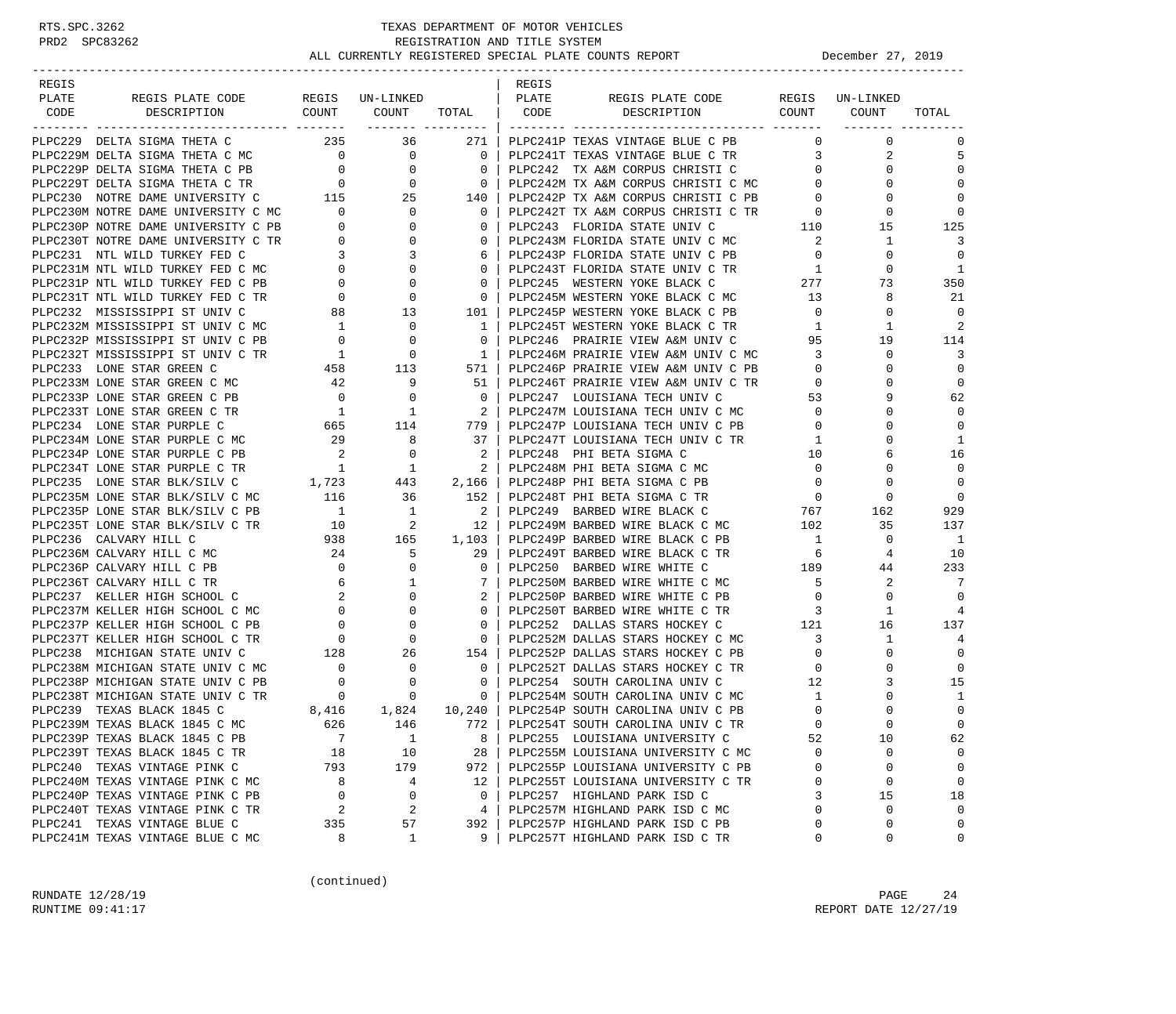| REGIS                                                                                                                                                                                                                                          |                                                 |                                |                                                     | REGIS |                                                                                                                                                        |                                       |                                              |                          |
|------------------------------------------------------------------------------------------------------------------------------------------------------------------------------------------------------------------------------------------------|-------------------------------------------------|--------------------------------|-----------------------------------------------------|-------|--------------------------------------------------------------------------------------------------------------------------------------------------------|---------------------------------------|----------------------------------------------|--------------------------|
| REGIS PLATE CODE REGIS UN-LINKED   PLATE<br>PLATE                                                                                                                                                                                              |                                                 |                                |                                                     |       | REGIS PLATE CODE REGIS UN-LINKED                                                                                                                       |                                       |                                              |                          |
| DESCRIPTION COUNT COUNT TOTAL CODE DESCRIPTION COUNT COUNT<br>CODE                                                                                                                                                                             |                                                 |                                |                                                     |       |                                                                                                                                                        |                                       |                                              | TOTAL                    |
|                                                                                                                                                                                                                                                |                                                 |                                |                                                     |       |                                                                                                                                                        |                                       |                                              |                          |
| PLPC259 TYLER JC APACHE BELLES C                                                                                                                                                                                                               |                                                 | 17 7                           |                                                     |       | 24   PLPC276P UNIVERSITY OF COLORADO C PB                                                                                                              | $\overline{0}$                        | $\overline{0}$                               | 0                        |
| PLPC259M TYLER JC APACHE BELLES C MC 0                                                                                                                                                                                                         |                                                 | $\overline{0}$                 | $\overline{\phantom{0}}$ 0 $\overline{\phantom{0}}$ |       | FIFC282 TEXAS OIL AND GAS C 897 146<br>PLPC282M TEXAS OIL AND GAS C MC 19 6<br>PLPC282P TEXAS OIL AND GAS C MC 19 6<br>PLPC282P TEXAS OIL AND GAS C PB |                                       |                                              | 0                        |
| PIPC259P TYLER JC APACHE BELLES C PB<br>PIPC259P TYLER JC APACHE BELLES C PB<br>PIPC259T TYLER JC APACHE BELLES C TR<br>PIPC260 VIRGINIA TECH ALUMNIC<br>PIPC260 VIRGINIA TECH ALUMNIC VC<br>PIPC260P VIRGINIA TECH ALUMNIC TR<br>PIPC260P     |                                                 |                                | 0 <sup>1</sup>                                      |       |                                                                                                                                                        |                                       |                                              | 1,043                    |
|                                                                                                                                                                                                                                                |                                                 |                                | $\overline{\phantom{0}}$ 0 $\overline{\phantom{0}}$ |       |                                                                                                                                                        |                                       |                                              | 25                       |
|                                                                                                                                                                                                                                                |                                                 |                                | 32                                                  |       |                                                                                                                                                        |                                       |                                              | $\overline{\phantom{0}}$ |
|                                                                                                                                                                                                                                                |                                                 |                                | $\overline{\phantom{0}}$ 0 $\overline{\phantom{0}}$ |       | PLPC282P TEXAS OIL AND GAS C PB<br>PLPC282T TEXAS OIL AND GAS C TR                                                                                     | $\begin{array}{c} 0 \\ 5 \end{array}$ | $\overline{0}$                               | -5                       |
|                                                                                                                                                                                                                                                |                                                 |                                | $\overline{\mathbf{0}}$                             |       | 1,036 134<br>PLPC283 LONE STAR 1836 C                                                                                                                  |                                       |                                              | 1,170                    |
|                                                                                                                                                                                                                                                |                                                 |                                | $\overline{0}$                                      |       | PLPC283M LONE STAR 1836 C MC                                                                                                                           | 14                                    | 5                                            | 19                       |
|                                                                                                                                                                                                                                                |                                                 |                                |                                                     |       | PLPC283P LONE STAR 1836 C PB                                                                                                                           | $\overline{0}$                        | $\mathbf{0}$                                 | $\Omega$                 |
|                                                                                                                                                                                                                                                |                                                 |                                | 0 <sup>1</sup>                                      |       | PLPC283T LONE STAR 1836 C TR                                                                                                                           | $\overline{\mathbf{2}}$               | $\mathbf{1}$                                 | 3                        |
|                                                                                                                                                                                                                                                |                                                 |                                | 0 <sup>1</sup>                                      |       | PLPC287 COLORADO SCH OF MINES C 57                                                                                                                     |                                       | $7\overline{ }$                              | 64                       |
| PLPC261T MIDLAND HIGH SCHOOL C TR                                                                                                                                                                                                              | $\overline{0}$                                  | $\overline{0}$                 | $\overline{\phantom{0}}$                            |       | PLPC287M COLORADO SCH OF MINES C MC                                                                                                                    | $\overline{0}$                        | $\mathbf 0$                                  | $\overline{0}$           |
| PLPC262 SMU C                                                                                                                                                                                                                                  | 93                                              | 17                             | 110 l                                               |       | PLPC287P COLORADO SCH OF MINES C PB                                                                                                                    | $\overline{0}$                        | 0                                            | $\Omega$                 |
| PLPC262M SMU C MC                                                                                                                                                                                                                              | $\overline{\phantom{a}}$                        | $\mathbf{0}$                   | 1                                                   |       | PLPC287T COLORADO SCH OF MINES C TR                                                                                                                    | $\overline{\mathbf{0}}$               | $\mathbf 0$                                  | $\Omega$                 |
| PLPC262P SMU C PB                                                                                                                                                                                                                              | $\overline{0}$                                  | 0                              | $\circ$                                             |       | PLPC288 CARBON FIBER C                                                                                                                                 |                                       | 268                                          |                          |
|                                                                                                                                                                                                                                                |                                                 |                                |                                                     |       |                                                                                                                                                        | 1,695                                 |                                              | 1,963                    |
| PLPC262T SMU C TR                                                                                                                                                                                                                              | $\overline{0}$                                  | $\mathbf{1}$                   | $1 \mid$                                            |       | PLPC288M CARBON FIBER C MC                                                                                                                             | 83                                    | - 11                                         | 94                       |
|                                                                                                                                                                                                                                                |                                                 | 2                              | 81                                                  |       | PLPC288P CARBON FIBER C PB                                                                                                                             | $\overline{0}$                        | $\mathbf 0$                                  | $\overline{0}$           |
|                                                                                                                                                                                                                                                |                                                 | $\mathbf{0}$                   | $\mathbf{0}$                                        |       | PLPC288T CARBON FIBER C TR                                                                                                                             | $\overline{0}$                        | 2                                            | 2                        |
|                                                                                                                                                                                                                                                |                                                 | $\mathbf{0}$                   | $\overline{0}$                                      |       | PLPC289 TEXAS TOUGH BLACK C 342                                                                                                                        |                                       | 38                                           | 380                      |
|                                                                                                                                                                                                                                                |                                                 | $\mathbf{0}$                   | $\overline{0}$                                      |       | PLPC289M TEXAS TOUGH BLACK C MC                                                                                                                        | 22                                    | 2                                            | 24                       |
|                                                                                                                                                                                                                                                |                                                 | 100                            | 906 I                                               |       | PLPC289P TEXAS TOUGH BLACK C PB                                                                                                                        | $\overline{0}$                        | 0                                            | - 0                      |
|                                                                                                                                                                                                                                                |                                                 | 3                              | 9                                                   |       | PLPC289T TEXAS TOUGH BLACK C TR                                                                                                                        | $\overline{a}$                        | 1                                            | 1                        |
| PLPC264 IELLOW ROSE OF TEXAS C MC<br>PLPC264M YELLOW ROSE OF TEXAS C MC<br>PLPC264T YELLOW ROSE OF TEXAS C PB<br>PLPC264T YELLOW ROSE OF TEXAS C TR<br>6<br>PLPC265 INDIANA UNIVERSITY C MC<br>PLPC265M INDIANA UNIVERSITY C MC<br>0<br>PLPC26 |                                                 | $\mathbf{0}$                   | $\overline{0}$                                      |       | PLPC294 UNIVERSITY OF IOWA C                                                                                                                           | 150                                   | 14                                           | 164                      |
|                                                                                                                                                                                                                                                |                                                 | 1                              | 7 <sup>1</sup>                                      |       | PLPC294M UNIVERSITY OF IOWA C MC 1                                                                                                                     |                                       | $\mathbf{0}$                                 | -1                       |
|                                                                                                                                                                                                                                                |                                                 | 8                              | 15 <sub>1</sub>                                     |       | PLPC294M UNIVERSITY OF IOWA C PB<br>PLPC294P UNIVERSITY OF IOWA C TR                                                                                   | $\overline{0}$                        | 0                                            | $\overline{0}$           |
|                                                                                                                                                                                                                                                |                                                 | $\Omega$                       | 0 <sup>1</sup>                                      |       |                                                                                                                                                        | $\overline{0}$                        | $\mathbf 0$                                  | 0                        |
|                                                                                                                                                                                                                                                |                                                 | $\mathbf{0}$                   | $\circ$                                             |       | PLPC295 PORSCHE CLUB OF AMER C 248                                                                                                                     |                                       | 37                                           | 285                      |
| PLPC265T INDIANA UNIVERSITY C TR                                                                                                                                                                                                               | $\overline{0}$                                  | 0                              | $\mathbf{0}$                                        |       | PLPC295M PORSCHE CLUB OF AMER C MC                                                                                                                     | 1                                     | 0                                            | 1                        |
| PLPC266 ODESSA HIGH SCHOOL C                                                                                                                                                                                                                   | $\overline{0}$                                  | 1                              | $\mathbf{1}$                                        |       | PLPC295P PORSCHE CLUB OF AMER C PB                                                                                                                     | $\overline{0}$                        | 0                                            | $\Omega$                 |
| PLPC266M ODESSA HIGH SCHOOL C MC                                                                                                                                                                                                               | $\begin{bmatrix} 0 \\ 0 \\ 0 \end{bmatrix}$     | $\overline{0}$<br>$\mathbf{0}$ | $\mathbf{0}$                                        |       | PLPC295T PORSCHE CLUB OF AMER C TR 1<br>PLPC296 TEXAS 2000 C 208                                                                                       |                                       | 0                                            | -1                       |
| PLPC266P ODESSA HIGH SCHOOL C PB                                                                                                                                                                                                               |                                                 | $\Omega$                       | $\mathbf{0}$                                        |       |                                                                                                                                                        |                                       | 23                                           | 231                      |
| PLPC266T ODESSA HIGH SCHOOL C TR                                                                                                                                                                                                               | $\begin{array}{c} 0 \\ 0 \\ 1 \\ 0 \end{array}$ | 0                              | $\mathbf{0}$                                        |       | PLPC296M TEXAS 2000 C MC                                                                                                                               | 10                                    | $\mathbf{1}$                                 | 11                       |
| PLPC267 PERMIAN HIGH SCHOOL C                                                                                                                                                                                                                  |                                                 | 5                              | 6                                                   |       | PLPC296P TEXAS 2000 C PB                                                                                                                               | $\overline{0}$                        | $\Omega$                                     | $\overline{0}$           |
| PLPC267M PERMIAN HIGH SCHOOL C MC                                                                                                                                                                                                              |                                                 | $\Omega$                       | $\Omega$                                            |       | PLPC299 TX STATE RIFLE ASSOC C 16                                                                                                                      |                                       | 5                                            | 21                       |
| PLPC267P PERMIAN HIGH SCHOOL C PB                                                                                                                                                                                                              |                                                 | $\overline{0}$<br>$\mathbf{0}$ | $\mathbf{0}$                                        |       | PLPC299M TX STATE RIFLE ASSOC C MC                                                                                                                     | $\overline{0}$                        | 2                                            | 2                        |
| PLPC267T PERMIAN HIGH SCHOOL C TR                                                                                                                                                                                                              |                                                 | 0                              | $\mathbf{0}$                                        |       | PLPC299P TX STATE RIFLE ASSOC C PB                                                                                                                     | $\overline{0}$                        | $\Omega$                                     | 0                        |
| PLPC268 LEE HS MIDLAND C                                                                                                                                                                                                                       | $\begin{matrix}0\\0\end{matrix}$                | 0                              | $\overline{0}$                                      |       | PLPC299T TX STATE RIFLE ASSOC C TR                                                                                                                     |                                       | $\begin{matrix} 0 & 0 \\ 0 & 0 \end{matrix}$ | 0                        |
| PLPC268M LEE HS MIDLAND C MC                                                                                                                                                                                                                   | $\overline{0}$                                  | 0                              | $\mathbf{0}$                                        |       | PLPC300 TEXAS TOUGH C                                                                                                                                  |                                       | 467 151                                      | 618                      |
| PLPC268P LEE HS MIDLAND C PB                                                                                                                                                                                                                   | $\overline{0}$                                  | $\Omega$                       | $\circ$                                             |       | PLPC300M TEXAS TOUGH C MC 63                                                                                                                           |                                       | 40                                           | 103                      |
| PLPC268T LEE HS MIDLAND C TR                                                                                                                                                                                                                   | $\overline{0}$                                  | $\mathbf{0}$                   | $\overline{0}$                                      |       | PLPC300P TEXAS TOUGH C PB                                                                                                                              | $\overline{0}$                        | 0                                            | $\overline{\phantom{0}}$ |
| PLPC269 OLYMPIC TEAM USA C                                                                                                                                                                                                                     | $7\overline{ }$                                 | 6                              | $13-1$                                              |       | PLPC300T TEXAS TOUGH C TRAILER                                                                                                                         | $\overline{7}$                        | 4                                            | -11                      |
| PLPC269M OLYMPIC TEAM USA C MC                                                                                                                                                                                                                 | $\Omega$                                        | $\cap$                         | $\Omega$                                            |       | PLPC301 TEXAS VINTAGE C WHITE                                                                                                                          | 782                                   | 185                                          | 967                      |
| PLPC269P OLYMPIC TEAM USA C PB                                                                                                                                                                                                                 | 0                                               | $\mathbf 0$                    | 0                                                   |       | PLPC301M TEXAS VINTAGE C WHITE MC                                                                                                                      | 12                                    | 3                                            | 15                       |
| PLPC269T OLYMPIC TEAM USA C TR                                                                                                                                                                                                                 | $\Omega$                                        |                                |                                                     |       | PLPC301P TEXAS VINTAGE C WHITE PB                                                                                                                      |                                       |                                              |                          |
| PLPC271 IOWA STATE UNIVERSITY C                                                                                                                                                                                                                | 108                                             | 0                              | 0                                                   |       | PLPC301T TEXAS VINTAGE C WHITE TR                                                                                                                      | 0<br>10                               | 0                                            | 0                        |
|                                                                                                                                                                                                                                                |                                                 | 10                             | 118                                                 |       |                                                                                                                                                        |                                       | 2                                            | 12                       |
| PLPC271M IOWA STATE UNIVERSITY C MC                                                                                                                                                                                                            | 1                                               | 0                              | $\mathbf{1}$                                        |       | PLPC302 TEXAS VINTAGE C BLACK                                                                                                                          | 2,191                                 | 589                                          | 2,780                    |
| PLPC271P IOWA STATE UNIVERSITY C PB                                                                                                                                                                                                            | 0                                               | 0                              | 0                                                   |       | PLPC302M TEXAS VINTAGE C BLACK MC                                                                                                                      | 46                                    | 31                                           | 77                       |
| PLPC271T IOWA STATE UNIVERSITY C TR                                                                                                                                                                                                            | 0                                               | 0                              | 0                                                   |       | PLPC302P TEXAS VINTAGE C BLACK PB                                                                                                                      | $\mathbf 0$                           | 0                                            | $\mathbf 0$              |
| PLPC276 UNIVERSITY OF COLORADO C                                                                                                                                                                                                               | 69                                              | 5                              | 74                                                  |       | PLPC302T TEXAS VINTAGE C BLACK TR                                                                                                                      | 8                                     | 2                                            | 10                       |
| PLPC276M UNIVERSITY OF COLORADO C MC                                                                                                                                                                                                           | 0                                               | 0                              | 0                                                   |       | PLPC303 LONE STAR BADGE C                                                                                                                              | 771                                   | 261                                          | 1,032                    |

(continued)

RUNDATE  $12/28/19$  PAGE 25 RUNTIME 09:41:17 REPORT DATE 12/27/19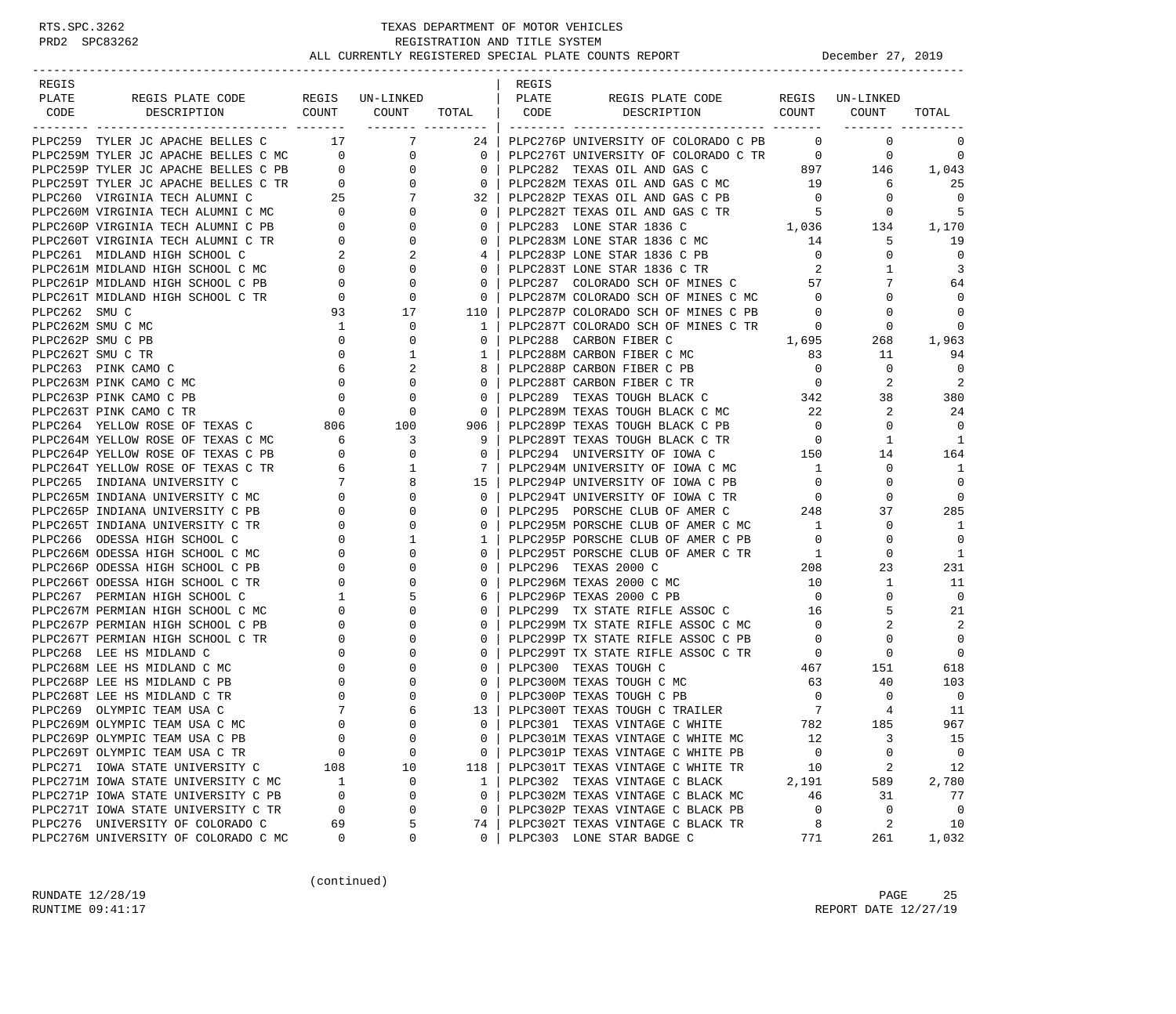| REGIS  |                                                                                  |                                        |                              |              | REGIS  |                                      |                |                 |             |
|--------|----------------------------------------------------------------------------------|----------------------------------------|------------------------------|--------------|--------|--------------------------------------|----------------|-----------------|-------------|
| PLATE  | REGIS PLATE CODE                                                                 |                                        | REGIS UN-LINKED              |              | PLATE  | REGIS PLATE CODE                     |                | REGIS UN-LINKED |             |
| CODE   | DESCRIPTION                                                                      | COUNT                                  | COUNT<br>________ __________ | TOTAL        | CODE   | COUNT<br>DESCRIPTION                 |                | COUNT           | TOTAL       |
|        | PLPC303M LONE STAR BADGE C MC                                                    | 17                                     | $\overline{7}$               | 24           |        | PLPDDATR PER DEAF DRVR AWARENESS TR  | $\mathbf{0}$   | $\mathbf 0$     | 0           |
|        | PLPC303P LONE STAR BADGE C PB                                                    | $\overline{0}$                         | 0                            | $\mathbf{0}$ |        | PLPDDAWA PER DEAF DRVR AWARENESS PLT | 5              | 0               | 5           |
|        | PLPC303T LONE STAR BADGE C TRLR                                                  |                                        | 3                            | 7            |        | PLPDDDMC PER DV DSM DOD MC PLT       | $\mathbf{0}$   | $\Omega$        | $\Omega$    |
|        | PLPC305 UNIVERSITY OF VIRGINIA C                                                 | $\frac{4}{2}$                          | 65                           | 67           |        | PLPDDDMF PER DV DSM DOD MC PLT (FEE) | $\mathbf 0$    | $\Omega$        | $\Omega$    |
|        |                                                                                  |                                        | 1                            | 1            |        | PLPDDHMC PER DV DSM DOHS MC PLT      | $\mathbf{0}$   | 0               | $\Omega$    |
|        | PLPC305M UNIVERSITY OF VIRGINIA C MC 0<br>PLPC305P UNIVERSITY OF VIRGINIA C PB 0 |                                        | $\Omega$                     | $\mathbf 0$  |        | PLPDDHMF PER DV DSM DOHS MC PLT(FEE) | $\overline{0}$ |                 | $\mathbf 0$ |
|        | PLPC305T UNIVERSITY OF VIRGINIA C TR                                             | $\overline{0}$                         | 0                            | 0            |        | PLPDDMCF PER DIS SER MDL DOD MC(FEE) | $\mathbf{0}$   | $\Omega$        | $\Omega$    |
|        | PLPC306 JACKSON STATE UNIV C                                                     |                                        | 1                            | 63           |        | PLPDDTMC PER DV DSM DOT MC PLT       | $\mathbf{0}$   |                 | $\Omega$    |
|        | PLPC306M JACKSON STATE UNIV C MC                                                 | $\begin{array}{c} 62 \\ 1 \end{array}$ | $\Omega$                     | 1            |        | PLPDDTMF PER DV DSM DOT MC PLT (FEE) | $\mathbf 0$    | $\Omega$        | $\Omega$    |
|        | PLPC306P JACKSON STATE UNIV C PB                                                 | $\overline{\phantom{0}}$               | $\mathbf{0}$                 | 0            | PLPDES | PER DESERT STORM PLT                 | 140            | 2               | 142         |
|        | PLPC306T JACKSON STATE UNIV C TR                                                 | $\overline{0}$                         | $\Omega$                     | 0            |        | PLPDESMC PER DESERT STORM MC PLT     | 4              | $\Omega$        | 4           |
|        | PLPC400 TIERRA DE VAQUEROS C                                                     | $\overline{0}$                         | $\mathbf 0$                  | $\mathbf 0$  |        | PLPDESPB PER DESERT STORM PB PLT     | $\mathbf{0}$   | $\Omega$        | $\Omega$    |
|        | PLPC401 UNIVERSITY OF MICHIGAN C                                                 | 213                                    | 27                           | 240          |        | PLPDESTR PER DESERT STORM TR PLT     | $\mathbf{0}$   | $\Omega$        | $\Omega$    |
|        | PLPC401M UNIVERSITY OF MICHIGAN C MC                                             | $\overline{4}$                         | 1                            | 5            |        | PLPDFVMC PER DV DIST FLY CRS VLR MC  | $\mathbf{0}$   | $\Omega$        | $\Omega$    |
|        | PLPC401P UNIVERSITY OF MICHIGAN C PB                                             | $\circ$                                | 0                            | 0            |        | PLPDFVMF PER DV DIST FLY CR VLR MC F | 0              | 0               | $\Omega$    |
|        | PLPC401T UNIVERSITY OF MICHIGAN C TR                                             | $\overline{\phantom{0}}$               | $\Omega$                     | 0            |        | PLPDGWMF PER DV GLBL WAR TER SV MC F | $\mathbf{0}$   |                 | $\mathbf 0$ |
|        | PLPDAEMF PER DV ARM FORCES EXP MC F                                              | $\overline{0}$                         | 0                            | 0            |        | PLPDHMCF PER DIS SER MDL DHS MC(FEE) | $\mathbf{0}$   | $\Omega$        | $\Omega$    |
|        | PLPDAFMC PER DV CMDTN VLR AIRF MC                                                | $\overline{0}$                         | $\Omega$                     | 0            |        | PLPDIMES PER MARCH OF DIMES PLT      | 26             |                 | 27          |
|        | PLPDAFMF PER DV CMDTN VLR AIRF MC F                                              | $\mathbf 0$                            | $\Omega$                     | 0            |        | PLPDINMF PER DV INHERENT RESOLVE MCF | $\mathbf 0$    | $\Omega$        |             |
|        | PLPDAFVF PER DV CMDTN VLR AIR FORC F                                             | $\circ$                                | 0                            | 0            |        | PLPDJSMC PER DV CMDTN VLR JT SVC MC  | $\mathbf{0}$   | 0               | $\Omega$    |
| PLPDAR | PER DAUGHTERS AMER REV PLT                                                       | 53                                     | 1                            | 54           |        | PLPDJSMF PER DV CMDTN VLR JT SV MC F | $\mathbf{0}$   | $\Omega$        | $\Omega$    |
|        | PLPDARMC PER DAUGHTERS AMER REV MC                                               | $\overline{0}$                         | 0                            | 0            |        | PLPDKOMF PER DV KOSOVO CAMPGN M MC F | 0              | 0               | $\Omega$    |
|        | PLPDARPB PER DAUGHTERS AMER REV PB                                               | $\mathbf 0$                            | 0                            | 0            | PLPDLR | PER DEALER PLT                       | $\mathbf{0}$   | 2,782           | 2,782       |
|        | PLPDARTR PER DAUGHTERS AMER REV TR                                               | 0                                      | 0                            | 0            |        | PLPDLRMC PER DEALER MOTORCYCLE PLT   | $\mathbf{0}$   | 8               | 8           |
|        | PLPDASMF PER DV ARM FORCES SVC MC F                                              | $\mathbf{0}$                           | 0                            | 0            |        | PLPDMAMC DV US MILITARY - WEST POINT | 1              | 0               | 1           |
|        | PLPDAYMC PER DV CMDTN VLR ARMY MC                                                | $\mathbf 0$                            | $\Omega$                     | 0            |        | PLPDMAMC DV US AIR FORCE ACADEMY     | $\mathbf 0$    | $\Omega$        | $\mathbf 0$ |
|        | PLPDAYMF PER DV CMDTN VLR ARMY MC F                                              | $\overline{1}$                         | 0                            | 1            |        | PLPDMAMC DV US NAVAL ACADEMY         | 0              | O               | $\Omega$    |
|        | PLPDCAF PER DV COMMEN MDL AF PLT                                                 | 15                                     | $\Omega$                     | 15           |        | PLPDMAMC DV US COAST GUARD ACADEMY   | $\mathbf 0$    |                 | $\Omega$    |
|        | PLPDCAFF PER DV COMMEN MDL AF (FEE)                                              | $\overline{7}$                         | $\Omega$                     | 7            |        | PLPDMAMC DV US MERCHANT MARINE ACDMY | 0              | $\Omega$        | $\Omega$    |
|        | PLPDCAMC PER DV COMMEN MDL AF MC PLT                                             | $\overline{0}$                         | 0                            | 0            |        | PLPDMAMF DV US MILITARY - WEST POINT | 0              | 0               | $\Omega$    |
|        | PLPDCAMF PER DV COMMEN MDL AF MC FEE                                             | $\overline{\phantom{0}}$               | $\Omega$                     | $\mathbf 0$  |        | PLPDMAMF DV US AIR FORCE ACADEMY     | 0              |                 | $\mathbf 0$ |
|        | PLPDCARF PER DV COMMEN MDL ARMY(FEE)                                             | 15                                     | 0                            | 15           |        | PLPDMAMF DV US NAVAL ACADEMY         | 0              | $\Omega$        | $\Omega$    |
|        | PLPDCARM PER DV COMMEN MDL ARMY PLT                                              | 54                                     | 1                            | 55           |        | PLPDMAMF DV US COAST GUARD ACADEMY   | $\mathbf 0$    | $\Omega$        | $\Omega$    |
|        | PLPDCCG PER DV COMMEN MDL CG PLT                                                 | $\overline{\mathbf{3}}$                | 1                            | 4            |        | PLPDMAMF DV US MERCHANT MARINE ACDMY | 0              | $\Omega$        | $\Omega$    |
|        | PLPDCCGF PER DV COMMEN MDL CG (FEE)                                              | $\overline{0}$                         | 0                            | 0            |        | PLPDMMMF PER DV MRCHNT MRN EXP MC F  | 0              | 0               | $\Omega$    |
|        | PLPDCGMC PER DV COMMEN MDL CG MC PLT                                             | $\overline{0}$                         | $\Omega$                     | 0            |        | PLPDMSF PER MERITORIOUS SVC MDL FEE  | 86             | 4               | 90          |
|        | PLPDCGMF PER DV COMMEN MDL CG MC FEE                                             | $\overline{0}$                         | 0                            | 0            |        | PLPDMSMC PER DEFENSE MERIT SVC MC    | 2              | 0               | 2           |
|        | PLPDCGVF PER DV CMDTN VLR COAST GD F                                             | $\mathbf 0$                            | 0                            | 0            |        | PLPDMSMF PER DEFENSE MERIT SVC MC F  | $\overline{0}$ | $\Omega$        | $\Omega$    |
|        | PLPDCJMC PER DV COMMEN MDL JS MC PLT                                             | $\overline{0}$                         | $\Omega$                     | 0            |        | PLPDMSV PER DEFENSE MERIT SVC MDL    | -46            | 3               | 49          |
|        | PLPDCJMF PER DV COMMEN MDL JS MC FEE                                             | $\overline{0}$                         | 0                            | $\mathbf 0$  |        | PLPDMSVC PER MERITORIOUS SVC MDL PLT | 404            | 12              | 416         |
|        | PLPDCJS PER DV COMMEN MDL JS PLT                                                 | 19                                     | $\Omega$                     | 19           |        | PLPDMSVF PER DEFENSE MERIT SVC MDL F | 20             | 2               | 22          |
|        | PLPDCJSF PER DV COMMEN MDL JS (FEE)                                              | <sup>1</sup>                           |                              | $2 \mid$     |        | PLPDMVMC PER MERITORIOUS SVC MDL MC  | 5              | $\Omega$        | 5           |
|        | PLPDCNMC PER DV COMMEN MDL NV MC PLT                                             | 0                                      | 0                            | 0            |        | PLPDMVMF PER MERITORIOUS SVC MD MC F | 5              | $\Omega$        | 5           |
|        | PLPDCNMF PER DV COMMEN MDL NV MC FEE                                             | 1                                      | 0                            | 1            |        | PLPDNYMC PER DV CMDTN VLR NV MRN MC  | 0              | $\Omega$        | 0           |
|        | PLPDCNV PER DV COMMEN MDL NAVY PLT                                               | 20                                     | 0                            | 20           |        | PLPDNYMF PER DV CMDTN VLR NV MRN MCF | 0              | 0               | 0           |
|        | PLPDCNVF PER DV COMMEN MDL NAVY(FEE)                                             | 12                                     | 0                            | 12           |        | PLPDOVMC PER DV MIL VOL SVC MDL MC   | 0              | $\Omega$        | 0           |
|        | PLPDCRMC PER DV COMMEN MDL AR MC PLT                                             | 0                                      | 0                            | 0            |        | PLPDOVMF PER DV MIL VOL SVC MDL MC F | 0              | $\Omega$        | 0           |
|        | PLPDCRMF PER DV COMMEN MDL AR MC FEE                                             | 1                                      | 0                            | 1            |        | PLPDPPBP PER DP PRIVATE BUS PLT      | 1              | $\Omega$        | 1           |
|        | PLPDDAMC PER DEAF DRVR AWARENESS MC                                              | 1                                      | 0                            | 1            |        | PLPDSAMF PER DIST SERV ARMY MC (FEE) | 0              | $\Omega$        | 0           |
|        | PLPDDAPB PER DEAF DRVR AWARENESS PB                                              | 0                                      | 0                            | 0            |        | PLPDSCMF PER DIS SER CST GRD MC(FEE) | 0              | 0               | 0           |

(continued)

RUNDATE  $12/28/19$  PAGE 26 RUNTIME 09:41:17 REPORT DATE 12/27/19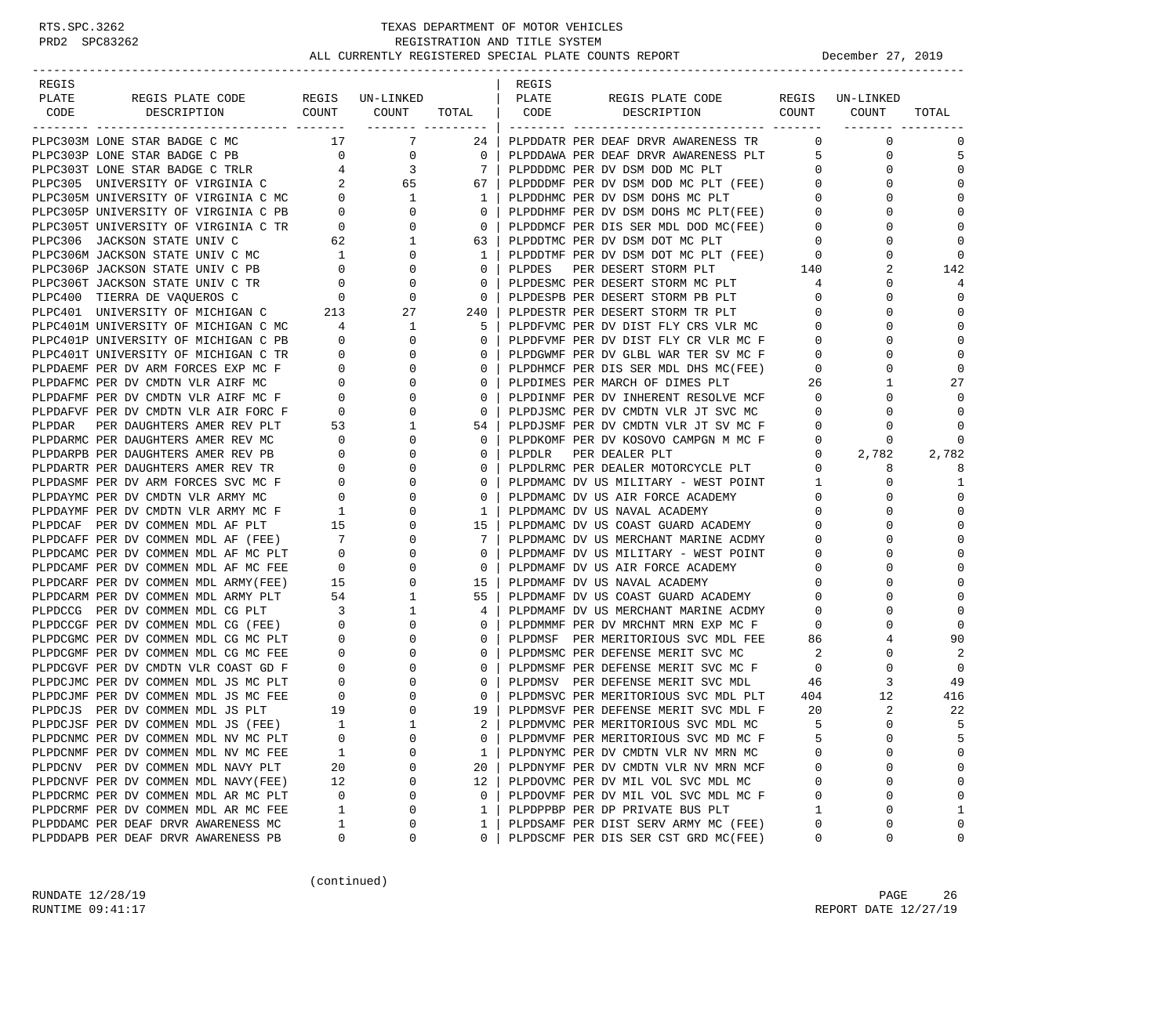| REGIS                                                                                                                                                                                                                                        |                                             |                |                                | REGIS |                                                                             |                            |                 |                               |
|----------------------------------------------------------------------------------------------------------------------------------------------------------------------------------------------------------------------------------------------|---------------------------------------------|----------------|--------------------------------|-------|-----------------------------------------------------------------------------|----------------------------|-----------------|-------------------------------|
| PLATE<br>REGIS PLATE CODE REGIS UN-LINKED                                                                                                                                                                                                    |                                             | COUNT COUNT    |                                | PLATE | REGIS PLATE CODE<br>CODE DESCRIPTION COUNT COUNT                            |                            | REGIS UN-LINKED |                               |
| CODE<br>DESCRIPTION                                                                                                                                                                                                                          |                                             |                | TOTAL                          |       |                                                                             |                            | ________ ______ | TOTAL                         |
| PLPDSDDF PER DIST SER MDL DOD (FEE) 0 0 0                                                                                                                                                                                                    |                                             |                | 0 <sup>1</sup>                 |       | PLPDVAFS PER DV ARM FORCES SVC MDL                                          | $\sim$ 2                   | $\mathbf 0$     | 2                             |
|                                                                                                                                                                                                                                              |                                             |                | $\overline{0}$                 |       | PLPDVAM PER DV AIR MEDAL PLT                                                |                            | 97<br>2         | 99                            |
|                                                                                                                                                                                                                                              |                                             |                | 0                              |       | PLPDVAMC PER DV AIR MEDAL MC (FEE)                                          | $\sim$ 2                   | 0               | 2                             |
|                                                                                                                                                                                                                                              |                                             |                | $\mathbf{0}$                   |       | PLPDVAMF PER DV ARMY DST CRS MC(FEE)                                        | $\overline{0}$             | $\mathbf 0$     | 0                             |
|                                                                                                                                                                                                                                              |                                             |                | $\overline{0}$                 |       | PLPDVAMM PER DV AIR MEDAL MC PLT                                            | $\overline{0}$             | 0               | 0                             |
|                                                                                                                                                                                                                                              |                                             |                | 0 <sup>1</sup>                 |       | PLPDVAMS PER DV AIRMANS MDL PLT                                             | $\overline{\phantom{a}}^2$ | $\mathbf 0$     | 2                             |
|                                                                                                                                                                                                                                              |                                             |                | 5                              |       | PLPDVAR PER DV U.S. ARMY PLT 1,016                                          |                            | 20              | 1,036                         |
| PLPDSDDF PER DIST SER MDL DOD (FEE) 0 0<br>PLPDSDTF PER DIST SER MDL DOD MC PLT<br>PLPDSDTF PER DIST SER MDL DOT (FEE) 0 0<br>PLPDSFMF PER DIST SER AIRFRC MC (FEE) 0 0<br>PLPDSHSC PER DIST SER MDL DHS MC PLT<br>0 0<br>PLPDSMEF PER DIS   |                                             |                | 1 <sup>1</sup>                 |       | PLPDVARF PER DV U.S. ARMY PLT (FEE) 499                                     |                            | 13              | 512                           |
|                                                                                                                                                                                                                                              |                                             |                | $\circ$                        |       | PLPDVARM PER DV U.S. ARMY MC PLT                                            | 2                          | $\mathbf 0$     | 2                             |
|                                                                                                                                                                                                                                              |                                             |                | 8                              |       |                                                                             |                            | 0               | 1                             |
|                                                                                                                                                                                                                                              |                                             |                | 0 <sup>1</sup>                 |       | PLPDVASM PER DV ARM FORCES SVC MC                                           | $\overline{0}$             | $\mathbf 0$     | $\mathbf 0$                   |
|                                                                                                                                                                                                                                              |                                             | $\overline{0}$ | 1                              |       | PLPDVAV PER DV AIR MEDAL VALOR PLT                                          | 9                          | $\mathbf 0$     | 9                             |
|                                                                                                                                                                                                                                              |                                             | $\mathbf 0$    | $0-1$                          |       | PLPDVAVF PER DV AIR MEDAL VLR (FEE)                                         | 5                          | $\Omega$        | 5                             |
|                                                                                                                                                                                                                                              |                                             | $\mathbf{0}$   | $\mathbf{1}$                   |       | PLPDVAVM PER DV AIR MEDAL VALOR MC                                          | 2                          | $\Omega$        | 2                             |
|                                                                                                                                                                                                                                              |                                             | 0              | $\overline{0}$                 |       | PLPDVAYF PER DV CMDTN VLR ARMY (FEE)<br>PLPDVA1F PER DV AIR MEDAL PLT (FEE) | $\overline{2}$             | 0               | 2                             |
| PLPDSMCF PER DIS SERV COAST GUARD<br>PLPDSMCM PER DIST SERV CST GUARD MC<br>PLPDSMCM PER DIST SERV CST GUARD MC<br>PLPDSMDD PER DIST SER MDL DOD 1<br>PLPDSMFF PER DIS SER AIR FORCE (FEE) 2                                                 |                                             | $\overline{0}$ | $2 \mid$                       |       |                                                                             | 38                         | $\mathbf{1}$    | 39                            |
|                                                                                                                                                                                                                                              |                                             | $\overline{0}$ | $\mathbf{0}$                   |       | PLPDVBMC PER DV COMBAT MED BDGE MC 1                                        |                            | 0               | 1                             |
|                                                                                                                                                                                                                                              |                                             | $\mathbf 0$    | $0-1$                          |       | PLPDVBMF PER DV BRONZE STAR MC (FEE)                                        | $7\overline{)}$            | $\mathbf{1}$    | 8                             |
| PLPDSMFM PER DIST SERV AIR FORCE MC<br>PLPDSMMF PER DIST SER MDL DOHS<br>DEPDSMMF PER DISTING SERV NAVY (FEE) 0<br>PLPDSMMM PER DISTING SERV NAVY MC<br>PLPDSMMV PER DISTINGUISHED SERV NAVY 3<br>PLPDSMMV PER DISTINGUISHED SERV NAVY 3     |                                             | $\mathbf{0}$   | 0                              |       | PLPDVBR PER DV BRONZE STAR MEDAL 362                                        |                            | 6               | 368                           |
|                                                                                                                                                                                                                                              |                                             | 0              | $\mathbf{0}$                   |       | PLPDVBRF PER DV BRONZE STAR (FEE)                                           | 220                        | 5               | 225                           |
|                                                                                                                                                                                                                                              |                                             | $\overline{0}$ | 3 I                            |       | PLPDVBRM PER DV BRONZE STAR MEDAL MC                                        | $\overline{\phantom{0}}$   | 0               | $\overline{\phantom{0}}$      |
| PLPDSNMF PER DIST SERV NAVY MC (FEE)                                                                                                                                                                                                         | $\begin{array}{c} 1 \\ 0 \\ 13 \end{array}$ | $\overline{0}$ | $\mathbf{1}$                   |       | PLPDVBV PER DV BRONZE STAR VALOR 38                                         |                            | $\mathbf{1}$    | 39                            |
| PLPDSSCF PER DEF SPR SRV MDL MC(FEE)                                                                                                                                                                                                         |                                             | $\mathbf{0}$   | 0 <sup>1</sup>                 |       | PLPDVBVF PER DV BRNZ STAR VALOR(FEE)                                        | 22                         | 0               | 22                            |
| PLPDSSM PER DEF SUPERIOR SERV MEDAL                                                                                                                                                                                                          |                                             | $\overline{0}$ | 13                             |       | PLPDVBVM PER DV BRONZE STAR VALOR MC                                        | $\overline{0}$             | $\Omega$        | 0                             |
| PLPDSSMC PER DEF SUPER SERV MDL MC<br>PLPDSSMF PER DEF SUPER SERV MDL(FEE) 4<br>0<br>PLPDSTMC PER DIS SER MDL DOT MC PLT 0<br>0<br>PLPDTMCF PER DIS SER MDL DOT MC(FEE) 0<br>0<br>PLPDUBLU PER DU BLUE HERON PLT 180<br>8<br>9<br>8<br>8     |                                             |                | $\overline{0}$                 |       | PLPDVCAB PER DV COMBAT ACTION BDGE                                          | 84                         | 4               | 88                            |
|                                                                                                                                                                                                                                              |                                             |                | 4                              |       | PLPDVCAF PER DV COMBAT ACTION BDGE F                                        | 39                         | $\mathbf{1}$    | 40                            |
|                                                                                                                                                                                                                                              |                                             |                | $\mathbf{0}$<br>0 <sup>1</sup> |       | PLPDVCAM PER DV COMBAT ACTION BDG MC                                        | $\overline{0}$<br>2        | 0<br>$\Omega$   | $\mathbf 0$<br>$\overline{2}$ |
|                                                                                                                                                                                                                                              |                                             |                | 188 l                          |       | PLPDVCAY PER DV CMDTN VLR ARMY PLT<br>PLPDVCBF PER DV COMBAT MED BADGE FEE  | 6                          | $\Omega$        | 6                             |
|                                                                                                                                                                                                                                              |                                             | 0              | 1                              |       | PLPDVCBM PER DV COMBAT ACTION MDL F                                         | 4                          | 0               | $\overline{4}$                |
|                                                                                                                                                                                                                                              |                                             | $\overline{0}$ | $\overline{0}$                 |       | PLPDVCCF PER DV COMBAT ACTRB CG MC F                                        | $\overline{0}$             | $\Omega$        | $\mathbf 0$                   |
| PLEDUBER PER DU BLUE HERON MC PLT<br>PLEDUBER PER DU BLUE HERON PE PLT<br>PLEDUBER PER DU BLUE HERON TRL<br>PLEDUTIK PER DU THREE DOGS PLT<br>PLEDUTIK PER DU THREE DOGS MC PLT<br>PLEDUTIK PER DU THREE DOGS MC PLT<br>0<br>PLEDUTIK PER DU |                                             | $\mathbf{1}$   | 3                              |       | PLPDVCCG PER DV CMDTN VLR COAST GRD                                         | $\overline{0}$             | $\Omega$        | $\mathbf 0$                   |
|                                                                                                                                                                                                                                              |                                             | $\overline{a}$ | 52                             |       | PLPDVCCM PER DV COMBAT ACT RBN CG MC                                        | $\mathbf{0}$               | $\Omega$        | $\mathbf 0$                   |
|                                                                                                                                                                                                                                              |                                             | $\overline{0}$ | $\circ$                        |       | PLPDVCFM PER DV COMBAT ACTN BDG MC F                                        | $\mathbf{1}$               | $\Omega$        | 1                             |
| PLPDUTPB PER DU THREE DOGS PB PLT                                                                                                                                                                                                            |                                             | 0              | $\mathbf{0}$                   |       | PLPDVCG PER DV U.S. COAST GUARD PLT                                         | 26                         | 0               | 26                            |
| PLPDUTRL PER DU THREE DOGS TRL PLT                                                                                                                                                                                                           |                                             | $\overline{0}$ | $1 \mid$                       |       | PLPDVCGF PER DV US COAST GUARD (FEE)                                        | 10                         | 0               | 10                            |
| PLPDVAC PER DV ARMY DST CROSS PLT                                                                                                                                                                                                            |                                             | $\overline{0}$ | $\overline{0}$                 |       | PLPDVCGM PER DV U.S. COAST GUARD MC                                         | $\overline{0}$             | 0               | 0                             |
| PLPDVACF PER DV ARMY DST CROSS (FEE)                                                                                                                                                                                                         |                                             | $\mathbf 0$    | 1 <sup>1</sup>                 |       | PLPDVCIF PER DV COMBAT INFANTRY BD F                                        | 30                         | 2               | 32                            |
| PLPDVACM PER DV ARMY DST CROSS MC                                                                                                                                                                                                            |                                             | $\circ$        | 0 <sup>1</sup>                 |       | PLPDVCIN PER DV COMBAT INFANTRY BDGE                                        | 86                         | 3               | 89                            |
|                                                                                                                                                                                                                                              |                                             | 0              | 1 <sup>1</sup>                 |       | PLPDVCJS PER DV CMDTN VLR JT SVC PLT                                        | $\overline{\phantom{0}}^2$ | 0               | 2                             |
| PLPDVADF DV US MILITARY - WEST POINT 1<br>PLPDVADF DV US AIR FORCE ACADEMY 1                                                                                                                                                                 |                                             | $\mathbf 0$    | $1 \mid$                       |       | PLPDVCMB PER DV COMBAT ACTION MDL                                           | 9                          | $\Omega$        | 9                             |
| PLPDVADF DV US NAVAL ACADEMY                                                                                                                                                                                                                 | $\mathbf{1}$                                | $\Omega$       | $1 \perp$                      |       | PLPDVCMC PER DV COMBAT ACTN MDL MC F                                        | $\Omega$                   | $\Omega$        | $\Omega$                      |
| PLPDVADF DV US COAST GUARD ACADEMY                                                                                                                                                                                                           | 0                                           | $\Omega$       | 0                              |       | PLPDVCMD PER DV COMBAT MED BADGE                                            | 28                         | 0               | 28                            |
| PLPDVADF DV US MERCHANT MARINE ACDMY                                                                                                                                                                                                         | $\Omega$                                    | $\Omega$       | 0                              |       | PLPDVCMF PER DV DIST FLY CR MC (FEE)                                        | $\Omega$                   | U               | 0                             |
| PLPDVAEF PER DV ARM FORCES EXP MDL F                                                                                                                                                                                                         | 5                                           | 0              | 5                              |       | PLPDVCMM PER DV COMBAT ACTION MDL MC                                        | 0                          | 0               | $\mathbf 0$                   |
| PLPDVAEM PER DV ARM FORCES EXP MC                                                                                                                                                                                                            | 0                                           | 0              | $\mathbf 0$                    |       | PLPDVCNY PER DV CMDTN VLR NV MRN                                            | 4                          | 0               | $\overline{4}$                |
| PLPDVAF PER DV U.S. AIR FORCE PLT                                                                                                                                                                                                            | 514                                         | 7              | 521                            |       | PLPDVCOA PER DV COAST GUARD MDL PLT                                         | 2                          | 0               | 2                             |
| PLPDVAFD PER DV ARM FORCES EXP MDL                                                                                                                                                                                                           | 25                                          | $\Omega$       | 25                             |       | PLPDVCOF PER DV COAST GUARD MDL(FEE)                                        | 1                          | 0               | 1                             |
| PLPDVAFF PER DV U.S. AIR FORCE (FEE)                                                                                                                                                                                                         | 264                                         | 7              | 271                            |       | PLPDVCOM PER DV COAST GUARD MDL MC                                          | 0                          | 0               | $\mathbf 0$                   |
| PLPDVAFM PER DV U.S. AIR FORCE MC                                                                                                                                                                                                            | 2                                           | 0              | 2                              |       | PLPDVCOS PER DV COAST GUARD MDL MC F                                        | 0                          | 0               | 0                             |

(continued)

RUNDATE  $12/28/19$  PAGE 27 RUNTIME 09:41:17 REPORT DATE 12/27/19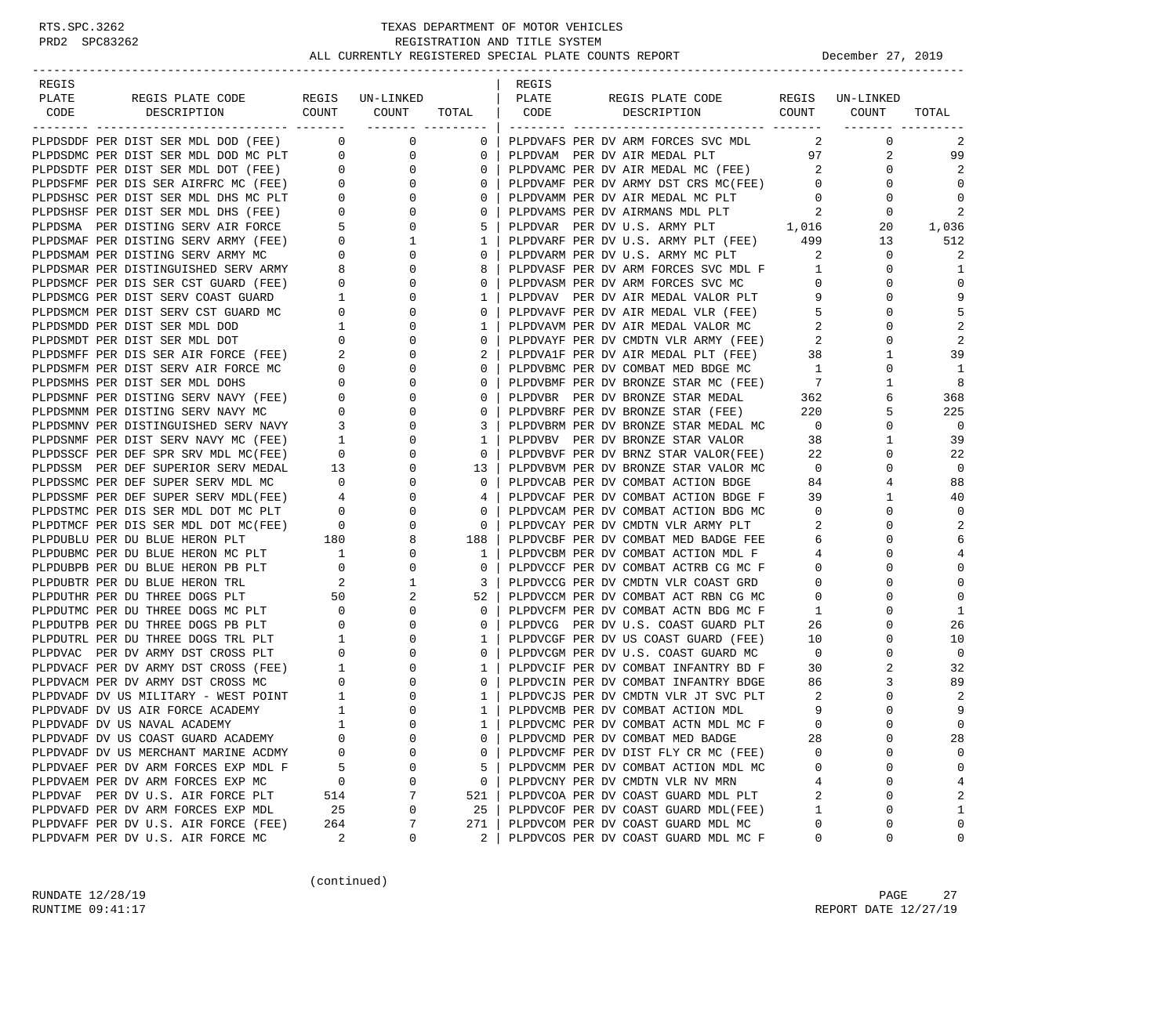| REGIS                                  |                  |                          |                           |              | REGIS |                                      |                            |                 |                |
|----------------------------------------|------------------|--------------------------|---------------------------|--------------|-------|--------------------------------------|----------------------------|-----------------|----------------|
| PLATE                                  | REGIS PLATE CODE |                          | REGIS UN-LINKED           |              | PLATE | REGIS PLATE CODE                     |                            | REGIS UN-LINKED |                |
| CODE<br>DESCRIPTION                    |                  | COUNT                    | COUNT<br>________ _______ | TOTAL        | CODE  | DESCRIPTION                          | COUNT                      | COUNT           | TOTAL          |
| PLPDVCRF PER DV COMBAT ACTN RBN CG F   |                  | $\overline{0}$           | 0                         | $\mathbf{0}$ |       | PLPDVKDF PER DV KOREAN DEF SVC MDL F | - 6                        | $\mathbf 0$     | 6              |
| PLPDVCRG PER DV COMBAT ACTION RBN CG   |                  | $\overline{0}$           | 0                         | 0            |       | PLPDVKDS PER DV KOREAN DEF SVC MDL   | 19                         | 0               | 19             |
| PLPDVDDF PER DV DSM DOD PLT (FEE)      |                  | $\overline{0}$           | $\mathbf 0$               | 0            |       | PLPDVKFC PER DV NT DF SV MD KOR MC F | $\mathbf{0}$               | 0               | $\Omega$       |
| PLPDVDFM PER DV DEFENSE MRT MDL MC F 0 |                  |                          | $\mathbf{0}$              | $\mathbf{0}$ |       | PLPDVKFM PER DV KOREAN DEF SVC MC F  | $\mathbf 0$                | $\Omega$        | $\Omega$       |
| PLPDVDHF PER DV DSM DOHS PLT (FEE)     |                  | $0 \qquad \qquad$        | 0                         | 0            |       | PLPDVKMC PER DV NAT DEF SV MD KOR MC | $\mathbf 0$                | 0               | $\Omega$       |
| PLPDVDMF PER DV DF SPR SV MDL MC-FEE   |                  | $\overline{0}$           | 0                         | $\mathbf{0}$ |       | PLPDVKMF PER DV KOREAN SVC MDL MC F  | $\mathbf 0$                | $\Omega$        | $\mathbf 0$    |
| PLPDVDMM PER DV DEFENSE MERIT MDL MC   |                  | $\mathbf 0$              | 0                         | $\mathbf{0}$ |       | PLPDVKOC PER DV KOSOVO CAMPAIGN MDL  | $\mathbf 0$                | 0               | $\Omega$       |
| PLPDVDMS PER DV DEFENSE MERIT SVC MD   |                  | 31                       | 1                         | 32           |       | PLPDVKOF PER DV KOSOVO CAMPGN MDL F  | 2                          | $\Omega$        | $\overline{2}$ |
| PLPDVDSD PER DV DSM DOD PLT            |                  | $\mathbf{0}$             | 0                         | 0            |       | PLPDVKOM PER DV KOSOVO CAMPGN MDL MC | $\mathbf 0$                | $\Omega$        | $\Omega$       |
| PLPDVDSF PER DV DEF SPR SVC MDL(FEE)   |                  | 3                        | 0                         | 3            |       | PLPDVKRM PER DV KOREAN SVC MDL MC    | $\mathbf{0}$               | 0               | $\Omega$       |
| PLPDVDSH PER DV DSM DOHS PLT           |                  | $\overline{0}$           | 0                         | $\mathbf{0}$ |       | PLPDVKSF PER DV KOREAN SERVICE MDL F | 4                          | $\Omega$        | $\overline{4}$ |
| PLPDVDSM PER DV DEF SUPER SVC MDL MC   |                  | $\overline{0}$           | 0                         | $\mathbf{0}$ |       | PLPDVKSM PER DV KOREAN DEF SVC MC    | $\circ$                    | $\Omega$        | $\Omega$       |
| PLPDVDSS PER DV DEF SUPERIOR SVC MDL   |                  | $7\phantom{.0}$          | 0                         | 7            |       | PLPDVKSV PER DV KOREAN SERVICE MDL   | 3                          | $\Omega$        | 3              |
| PLPDVDST PER DV DSM DOT PLT            |                  | $\mathbf{0}$             | 0                         | 0            |       | PLPDVKWF PER DV NATL DEF SV MD KOR F | $\mathbf 0$                | $\Omega$        | $\Omega$       |
| PLPDVDTF PER DV DSM DOT PLT (FEE)      |                  | $\mathbf 0$              | 0                         | 0            |       | PLPDVKWR PER DV NATL DEF SV MD KOREA | $\mathbf 0$                | 0               | $\Omega$       |
| PLPDVDVF PER DV DEFENSE MERIT SVC F    |                  | 19                       | 1                         | 20           |       | PLPDVLM PER DV LEGION OF MERIT PLT   | 172                        | 1               | 173            |
| PLPDVEMC PER DV OP ENDURING FM MC      |                  | $\overline{\mathbf{0}}$  | $\mathbf 0$               | $\mathbf{0}$ |       | PLPDVLMF PER DV LEGION OF MERIT(FEE) | 80                         | 4               | 84             |
| PLPDVEMF PER DV OP ENDURING FM MC F    |                  | 2                        | 0                         | 2            |       | PLPDVLMM PER DV LEGION OF MERIT MC   | $\mathbf 0$                | 0               | $\Omega$       |
| PLPDVFC PER DV AIR FORCE CROSS PLT     |                  | $\mathbf{1}$             | 0                         | 1            |       | PLPDVMAC DV US MILITARY - WEST POINT | 9                          | 0               | 9              |
| PLPDVFCF PER DV AIR FORCE CROSS(FEE)   |                  | $\mathbf{0}$             | 0                         | 0            |       | PLPDVMAC DV US AIR FORCE ACADEMY     | 3                          | 0               | 3              |
| PLPDVFCM PER DV AIR FORCE CROSS MC     |                  | $\overline{0}$           | 0                         | $\mathbf{0}$ |       | PLPDVMAC DV US NAVAL ACADEMY         | 6                          | $\Omega$        | 6              |
| PLPDVFCV PER DV DIST FLY CRS VLR PLT   |                  | 2                        | 1                         | 3            |       | PLPDVMAC DV US COAST GUARD ACADEMY   | $\mathbf{1}$               | $\Omega$        | 1              |
| PLPDVFL PER DV DISTING FLYING CROSS    |                  | 23                       | 0                         | 23           |       | PLPDVMAC DV US MERCHANT MARINE ACDMY | $\mathbf{1}$               | $\Omega$        | 1              |
| PLPDVFLF PER DV DIST FLY CROSS (FEE)   |                  | 8                        | 0                         | 8            |       | PLPDVMAF PER DV DSM AIR FRC MC (FEE) | $\mathbf 0$                | $\Omega$        | $\Omega$       |
| PLPDVFLM PER DV DISTING FLY CROSS MC   |                  | $\mathbf 0$              | 0                         | 0            |       | PLPDVMBF PER DV BRNZ STR VLR MC(FEE) | 1                          | 0               | 1              |
| PLPDVFMF PER DV AIR FORCE CR MC(FEE)   |                  | $\mathbf 0$              | 0                         | $\mathbf{0}$ |       | PLPDVMCE PER DV MARINE CORPS EXP PLT | 3                          | $\Omega$        | 3              |
| PLPDVFVF PER DV DIST FLY CRS VLR FEE   |                  | $\mathbf{0}$             | 0                         | $\mathbf{0}$ |       | PLPDVMCF PER DV DSM CST GRD MC (FEE) | $\mathbf 0$                | $\Omega$        | $\mathbf 0$    |
| PLPDVGMF PER DV GLBL WAR TER EX MC F   |                  | $\mathbf{1}$             | 0                         | $\mathbf{1}$ |       | PLPDVMCP PER DISABLED VETERAN MC PLT | 19                         | $\Omega$        | 19             |
| PLPDVGSF PER DV GLBL WAR TER SVC FEE   |                  | 20                       |                           | 22           |       | PLPDVMDF PER DV SOLDIERS MDL MC FEE  | $\overline{0}$             | $\Omega$        | $\Omega$       |
| PLPDVGSM PER DV GLBL WAR TER SVC MC    |                  | $\overline{0}$           | 0                         | $\mathbf 0$  |       | PLPDVMEF PER DV MERITORIOUS SVC MD F | 88                         | 2               | 90             |
| PLPDVGWF PER DV GLBL WAR TER EXP F     |                  | 15                       | 0                         | 15           |       | PLPDVMEM PER DV MERITORIOUS SM MC    | $\overline{0}$             | 0               | $\mathbf 0$    |
| PLPDVGWM PER DV GLBL WAR TER EXP MC    |                  | $\overline{\mathbf{0}}$  | 0                         | $\mathbf{0}$ |       | PLPDVMER PER DV MERITORIOUS SVC MDL  | 178                        | 2               | 180            |
| PLPDVGWS PER DV GLBL WAR TER SVC MDL   |                  | 42                       | 2                         | 44           |       | PLPDVMF PER DISABLED VET MC (FEE)    | 88                         | 2               | 90             |
| PLPDVGWT PER DV GLBL WAR TER EXP PLT   |                  | 39                       | 1                         | 40           |       | PLPDVMFA PER DV U.S. ARMY MC (FEE)   | 18                         | 1               | 19             |
| PLPDVHA PER DV CMOH ARMY PLT           |                  | $\mathbf 0$              | 0                         | 0            |       | PLPDVMFC PER DV US COAST GRD MC(FEE) | $\overline{0}$             | 0               | $\mathbf 0$    |
| PLPDVHAF PER DV CMOH ARMY PLT (FEE)    |                  | $\overline{\phantom{0}}$ | 0                         | $\mathbf{0}$ |       | PLPDVMFF PER DV US AIR FORCE MC(FEE) | $\overline{\phantom{a}}^2$ | $\Omega$        | 2              |
| PLPDVHAM PER DV CMOH ARMY MC PLT       |                  | $\mathbf 0$              | 0                         | $\mathbf{0}$ |       | PLPDVMFM PER DV U.S.M.C. MC (FEE)    | 19                         | 0               | 19             |
| PLPDVHF PER DV CMOH AIR FORCE PLT      |                  | $\overline{0}$           | 0                         | $\mathbf{0}$ |       | PLPDVMFN PER DV U.S. NAVY MC (FEE)   | 13                         | 0               | 13             |
| PLPDVHFF PER DV CMOH AIR FORCE (FEE)   |                  | $\overline{0}$           | 0                         | $\mathbf{0}$ |       | PLPDVMMC PER DV AIRMANS MDL MC PLT   | $\overline{0}$             | $\Omega$        | $\Omega$       |
| PLPDVHFM PER DV CMOH AIR FORCE MC      |                  | $\mathbf 0$              | 0                         | 0            |       | PLPDVMME PER DV MRCHNT MRN EXP MDL   | 0                          | 0               | $\mathbf 0$    |
| PLPDVHMF PER DV CMOH ARMY MC (FEE)     |                  | $\mathbf{0}$             | $\mathbf 0$               | 0            |       | PLPDVMMF PER DV LGN OF MERIT MC(FEE) | 4                          | $\Omega$        | 4              |
| PLPDVHN PER DV CMOH NAVY PLT           |                  | $\Omega$                 | $\Omega$                  | $\Omega$     |       | PLPDVMMM PER DV MRCHNT MRN EXP MC    | $\Omega$                   | $\cap$          | $\Omega$       |
| PLPDVHNF PER DV CMOH NAVY PLT (FEE)    |                  | 0                        | 0                         | 0            |       | PLPDVMMS PER DV AIRMANS MDL MC (FEE) | 0                          | 0               | 0              |
| PLPDVHNM PER DV CMOH NAVY MC PLT       |                  | 0                        | $\Omega$                  | 0            |       | PLPDVMNF PER DV DSM NAVY MC (FEE)    | 0                          | 0               | 0              |
| PLPDVIMC PER DV COMBAT INFANTR BD MC   |                  | 2                        | 0                         | 2            |       | PLPDVMR PER DV U.S. MARINE CORPS     | 665                        | 14              | 679            |
| PLPDVIMF PER DV COMBAT INFTR BD MC F   |                  | 2                        | 0                         | 2            |       | PLPDVMRF PER DV US MARINE CORPS(FEE) | 301                        | 7               | 308            |
| PLPDVINF PER DV INHERENT RESOLVE FEE   |                  | 1                        | 0                         | 1            |       | PLPDVMRM PER DV U.S. MARINE CORPS MC | 7                          | 0               | 7              |
| PLPDVINM PER DV INHERENT RESOLVE MC    |                  | 0                        | $\Omega$                  | 0            |       | PLPDVMSF PER DV DSM ARMY MC (FEE)    | 0                          | 0               | $\mathbf 0$    |
| PLPDVINR PER DV INHERENT RESOLVE PLT   |                  | 2                        | 0                         | 2            |       | PLPDVMVF PER DV MERITORIOUS SM MC F  | 1                          | 0               | 1              |
| PLPDVJSF PER DV CMDTN VLR JT SVC FEE   |                  | 0                        | 0                         | 0            |       | PLPDVMVM PER DV MIL VOL SVC MDL PLT  | 1                          | 0               | 1              |

(continued)

RUNDATE  $12/28/19$  PAGE 28 RUNTIME 09:41:17 REPORT DATE 12/27/19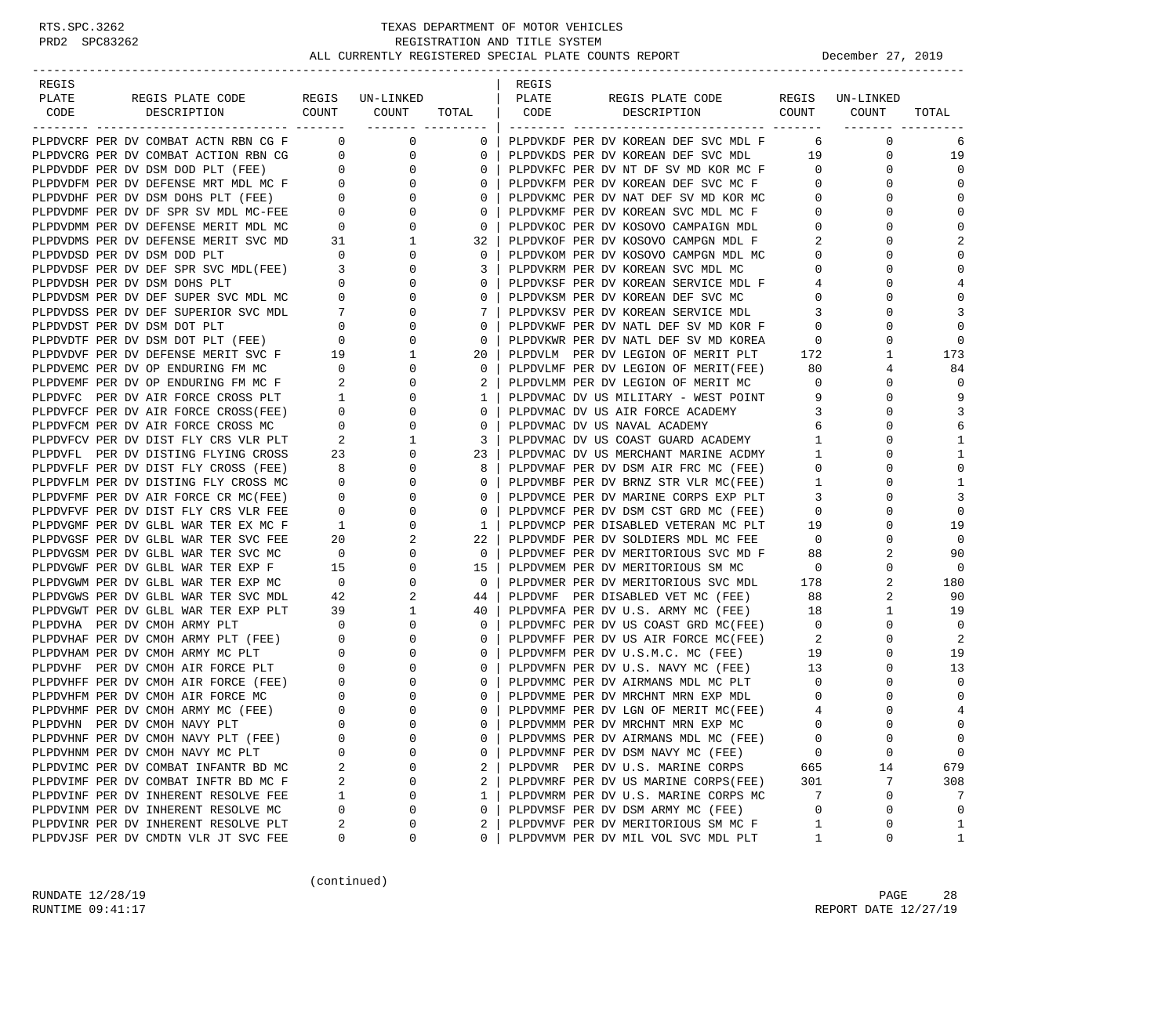| REGIS                                                                                |                                                  |                                                                         |                                                     | REGIS |                                                                                                                      |                         |                 |                  |
|--------------------------------------------------------------------------------------|--------------------------------------------------|-------------------------------------------------------------------------|-----------------------------------------------------|-------|----------------------------------------------------------------------------------------------------------------------|-------------------------|-----------------|------------------|
| PLATE<br>REGIS PLATE CODE                                                            |                                                  | REGIS UN-LINKED                                                         |                                                     | PLATE | REGIS PLATE CODE                                                                                                     |                         | REGIS UN-LINKED |                  |
| COUNT<br>CODE<br>DESCRIPTION                                                         |                                                  | COUNT                                                                   | TOTAL   CODE                                        |       | COUNT<br>DESCRIPTION                                                                                                 |                         | COUNT           | TOTAL            |
| PLPDVMXF PER DV MARINE CORPS EXP FEE                                                 |                                                  | $5 - 1$                                                                 |                                                     |       |                                                                                                                      |                         | $\mathbf 0$     |                  |
|                                                                                      |                                                  | $\overline{0}$<br>$\overline{0}$                                        | $\mathbf{0}$                                        |       | 5   PLPDVSFF PER DV DSM AIR FORCE (FEE)                                                                              | 2<br>$\mathbf{0}$       | 0               | 2<br>$\mathbf 0$ |
| PLPDVMXM PER DV MARINE COR EXP MC<br>PLPDVNAF PER DV CMDTN VLR NV MRN FEE            | $\overline{0}$<br>$\overline{\mathbf{3}}$        | $\mathbf{0}$                                                            | 3                                                   |       | PLPDVSFM PER DV DSM AIR FORCE MC PLT<br>PLPDVSLD PER DV SOLDIERS MDL PLT                                             | 5 <sup>5</sup>          | 0               | 5                |
| PLPDVNBF PER DV COMB AC RB NAVY MC F 2                                               |                                                  | $\mathbf{0}$                                                            | 2                                                   |       | PLPDVSLF PER DV SOLDIERS MDL PLT FEE                                                                                 | 2                       | 0               | 2                |
| PLPDVNC PER DV NAVY CROSS PLT                                                        |                                                  | $\overline{0}$                                                          | $\mathbf{1}$                                        |       | PLPDVSMC PER DV SOLDIERS MDL MC PLT                                                                                  | $\mathbf{0}$            | 0               | $\Omega$         |
| PLPDVNCF PER DV NAVY CROSS PLT (FEE)                                                 | $\begin{array}{c} 1 \\ 1 \\ 0 \\ 55 \end{array}$ | $\mathbf 0$                                                             | $1 \mid$                                            |       | PLPDVSMF PER DV SILVER STAR MC (FEE)                                                                                 | $\mathbf 0$             | $\Omega$        | $\mathbf 0$      |
| PLPDVNCM PER DV NAVY CROSS MC PLT                                                    | $\overline{0}$                                   | $\mathbf{0}$                                                            | $\overline{0}$                                      |       | PLPDVSN PER DV DSM NAVY PLT                                                                                          | 3                       | $\Omega$        | 3                |
| PLPDVNDD PER DV NAT DEF SV MD DSTORM 55                                              |                                                  | 2                                                                       |                                                     |       |                                                                                                                      | $\overline{0}$          | $\Omega$        | $\mathbf 0$      |
| PLPDVNDF PER DV NAT DF SVMD DSTORM F                                                 |                                                  | 9<br>$\mathbf{0}$                                                       | 9                                                   |       | 0   PLPDVSNF PER DV DSM NAVY PLT (FEE)<br>57   PLPDVSNF PER DV DSM NAVY PLT (FEE)<br>PLPDVSNM PER DV DSM NAVY MC PLT | $\mathbf 0$             | $\Omega$        | $\Omega$         |
| PLPDVNDM PER DV NAT D SVMD DSTORM MC                                                 | $\overline{2}$                                   | $\mathbf{0}$                                                            | 2                                                   |       | PLPDVSS PER DV SILVER STAR MEDAL 18                                                                                  |                         | 1               | 19               |
| PLPDVNEX PER DV NAVY EXPED MDL PLT                                                   | 12                                               | $\mathbf{0}$                                                            |                                                     |       | 12   PLPDVSSF PER DV SILVER STAR (FEE)                                                                               | 8                       | $\Omega$        | 8                |
| PLPDVNFM PER DV NAT D SM DSTORM MC F                                                 | $\overline{\mathbf{c}}$                          | 1                                                                       | 3                                                   |       | PLPDVSSM PER DV SILVER STAR MEDAL MC                                                                                 | $\mathbf 0$             | 0               | $\mathbf 0$      |
| PLPDVNMC PER DV COMB ACT RB NAVY MC                                                  | 1                                                | $\mathbf 0$                                                             | 1 <sup>1</sup>                                      |       |                                                                                                                      | 73                      | 2               | 75               |
| PLPDVNMF PER DV NAVY CROSS MC (FEE)                                                  |                                                  | $\mathbf 0$                                                             | $\mathbf{0}$                                        |       | PLPDVSWA PER DV SW ASIA SVC MDL ODS<br>PLPDVSWF PER DV SW ASIA SVC MDL FEE                                           | 40                      | $\Omega$        | 40               |
| PLPDVNMM PER DV NAVY MARINE MDL PLT                                                  |                                                  | 0                                                                       | 7                                                   |       | PLPDVTG PER DV TOMB GRD MDL PLT                                                                                      | $\circ$                 | 0               | $\mathbf 0$      |
| PLPDVNMR PER DV COMBAT ACT RB NAVY                                                   |                                                  | $\begin{bmatrix} 1 \\ 0 \\ 7 \\ 61 \\ 25 \end{bmatrix}$<br>$\mathbf{1}$ | 62                                                  |       | PLPDVTGF PER DV TOMB GRD MDL (FEE)                                                                                   | $\overline{0}$          | $\Omega$        | $\mathbf 0$      |
| PLPDVNRF PER DV COMBAT ACT RB NAVY F                                                 | 25                                               | 2                                                                       | 27                                                  |       | PLPDVTGM PER DV TOMB GRD MDL MC PLT                                                                                  | $\mathbf 0$             | 0               | $\Omega$         |
| PLPDVNV PER DV U.S. NAVY PLT                                                         | 449                                              | 6                                                                       | 455                                                 |       | PLPDVTGN PER DV TOMB GRD MDL MC FEE                                                                                  | $\mathbf{0}$            | $\Omega$        | $\mathbf 0$      |
| PLPDVNVF PER DV U.S. NAVY PLT (FEE) 214                                              |                                                  | 1                                                                       | 215                                                 |       | PLPDVTMF PER DV COMBAT MED BDGE MC F                                                                                 | $\mathbf 0$             | $\Omega$        | $\mathbf 0$      |
| PLPDVNVM PER DV U.S. NAVY MC PLT                                                     |                                                  | $\overline{0}$                                                          | 2                                                   |       | PLPDVVAF PER DV CMDTN VLR AIR FORCE                                                                                  | 0                       | 0               | $\mathbf 0$      |
| PLPDVNXF PER DV NAVY EXPED MDL (FEE)                                                 | $\overline{\mathbf{2}}$                          | $\frac{2}{2}$<br>$\mathbf 0$                                            | 2 <sup>1</sup>                                      |       | PLPDVVFM PER DV NAT DEF SV MD V MC F                                                                                 | $\mathbf{1}$            | $\Omega$        | 1                |
| PLPDVNYF PER DV NAVY MARINE MD PLT F                                                 | 1                                                | $\mathbf{1}$                                                            | $\overline{2}$                                      |       | PLPDVVIF PER DV VIETNAM SVC MDL MC F                                                                                 | 3                       | $\Omega$        | 3                |
| PLPDVOEF PER DV OP ENDURING FR MDL F                                                 | 42                                               | $\overline{4}$                                                          | 46                                                  |       | PLPDVVIM PER DV VIETNAM SVC MDL MC                                                                                   | $\mathbf{1}$            | $\Omega$        | 1                |
| PLPDVOEN PER DV OP ENDURING FR MDL                                                   |                                                  | 105<br>$4\overline{ }$                                                  | 109 l                                               |       | PLPDVVMC PER DV NAT DEF SV MD V MC                                                                                   | $\mathbf 0$             | $\Omega$        | $\mathbf 0$      |
| PLPDVOMF PER DV OP IRAQ FR MDL MC F 2 1<br>PLPDVOPF PER DV OP IRAO FR MDL (FEE) 83 2 |                                                  |                                                                         | $\overline{\mathbf{3}}$                             |       | PLPDVVMF PER DV CMOH NAVY MC (FEE)                                                                                   | $\mathbf 0$             | 0               | $\mathbf 0$      |
| PLPDVOPF PER DV OP IRAQ FR MDL (FEE)                                                 | 83                                               | $2^{\circ}$                                                             | 85                                                  |       | PLPDVVNF PER DV VIETNAM SVC MDL FEE                                                                                  | 33                      | 0               | 33               |
| PLPDVOPI PER DV OP IRAQ FR MDL PLT                                                   | 181                                              |                                                                         | 188                                                 |       | PLPDVVNM PER DV VIETNAM SVC MDL PLT                                                                                  | 79                      | $\mathbf{1}$    | 80               |
| PLPDVOPM PER DV OP IRAQ FR MDL MC                                                    | $\overline{\mathbf{3}}$                          | $\begin{array}{c} 7 \\ 0 \end{array}$                                   | $\begin{array}{ccc} & 3 \end{array}$                |       | PLPDVVOF PER DV MIL VOL SVC MDL FEE                                                                                  | $\overline{\mathbf{3}}$ | $\Omega$        | 3                |
| PER DISABLED VETERAN PLT 1,777<br>PLPDVP                                             |                                                  | 33                                                                      | 1,810                                               |       | PLPDVVWF PER DV NAT DEF SV MD VIET F                                                                                 | 5                       | $\Omega$        | 5                |
| PLPDVPF PER DISABLED VETERAN (FEE) 1,030                                             |                                                  |                                                                         | 1,065                                               |       | PLPDVVWR PER DV NAT DEF SV MD VIETER                                                                                 | 14                      | 0               | 14               |
| PLPDVPFM PER DV PRISONER WAR MD MC F 0                                               |                                                  | $\begin{array}{c} 35 \\ 0 \end{array}$                                  | $\overline{\phantom{0}}$ 0 $\overline{\phantom{0}}$ |       | PLPDVV1F PER DV AIR MDL VLR MC (FEE)                                                                                 | $\overline{0}$          | $\Omega$        | $\mathbf 0$      |
| PLPDVPH PER DV PURPLE HEART PLT                                                      |                                                  | 141 4                                                                   | 145                                                 |       | PLPDVWMC PER DV SW ASIA SVC MDL MC                                                                                   | $\mathbf 0$             | 0               | $\mathbf 0$      |
| PLPDVPHF PER DV PURPLE HEART (FEE)                                                   | 59                                               | $3^{\circ}$                                                             | 62                                                  |       | PLPDVWMF PER DV SW ASIA SVC MDL MC F                                                                                 | $\mathbf{1}$            | $\Omega$        | 1                |
| PLPDVPHM PER DV PURPLE HEART MC PLT 2                                                |                                                  | $\mathbf{0}$                                                            | 2                                                   |       | PLPDVWOF PER DV WOMAN VETERAN PLT F                                                                                  | 60                      | 1               | 61               |
| PLPDVPMC PER DV PRISONER WAR MDL MC                                                  | $\overline{0}$                                   | $\mathbf{0}$                                                            | $\mathbf{0}$                                        |       | PLPDVWOM PER DV WOMAN VETERAN PLT                                                                                    | 337                     | 6               | 343              |
| PLPDVPMF PER DV PURPLE HEART MC(FEE)                                                 | $\overline{\mathbf{3}}$                          | $\mathbf 0$                                                             | 3                                                   |       | PLPDVWVF PER DV WOMAN VETERAN MC FEE                                                                                 | $\overline{1}$          | $\mathbf{1}$    | 2                |
| PLPDVPOF PER DV PRISONER OF WAR MD F                                                 | $\overline{0}$                                   | $\mathbf{0}$                                                            | $\mathbf{0}$                                        |       | PLPDVWVM PER DV WOMAN VETERAN MC PLT                                                                                 | 2                       | $\mathbf{1}$    | 3                |
| PLPDVPOW PER DV PRISONER OF WAR MDL                                                  | $\overline{0}$                                   | $\mathbf 0$                                                             | $\mathbf{0}$                                        |       | PLPDVXMF PER DV MARINE COR EXP MC F<br>PLPDVYMC PER DV NAVY EXPED MDL MC                                             | $\overline{0}$          | 0               | $\Omega$         |
| PLPDVRFM PER DV NAVY MARINE MDL MC F                                                 | $\overline{0}$                                   | $\mathbf{0}$                                                            | $\circ$                                             |       | PLPDVYMC PER DV NAVY EXPED MDL MC                                                                                    | $\overline{0}$          | 0               | 0                |
| PLPDVRMC PER DV NAVY MARINE MDL MC                                                   | $\overline{0}$                                   | 0                                                                       | $\overline{0}$                                      |       | PLPDVYMF PER DV NAVY EXPED MDL MC F                                                                                  | $\mathbf{0}$            | 0               | $\Omega$         |
| PLPDVRMF PER DV CMOH AIR FRC MC(FEE)                                                 | $\overline{0}$                                   | $\mathbf 0$                                                             | $\mathbf{0}$                                        |       | PLPD001 LARGE STAR WHITE/BLACK D 15,337                                                                              |                         | 2,289           | 17,626           |
| PLPDVRMM PER DV AIRMANS MDL (FEE)                                                    | $\Omega$                                         | $\Omega$                                                                |                                                     |       | 0   PLPD001M LARGE STAR WHITE/BLACK D MC                                                                             | 37                      | 10              | 47               |
| PLPDVRXF PER DV MRCHNT MRN EXP MDL F                                                 | 0                                                | 0                                                                       | 0                                                   |       | PLPD001P LARGE STAR WHITE/BLACK D PB                                                                                 | 0                       | $\Omega$        | 0                |
| PLPDVSA PER DV DSM ARMY PLT                                                          | 14                                               | $\Omega$                                                                | 14                                                  |       | PLPD001T LARGE STAR WHITE/BLACK D TR                                                                                 | 10                      | 3               | 13               |
| PLPDVSAF PER DV DSM ARMY PLT (FEE)                                                   | 11                                               | 1                                                                       | 12                                                  |       | PLPD002 LONE STAR BLUE D                                                                                             | 57                      | 9               | 66               |
| PLPDVSAM PER DV DSM ARMY MC PLT                                                      | $\mathbf 0$                                      | 0                                                                       | 0                                                   |       | PLPD002M LONE STAR BLUE D MC                                                                                         | 3                       | 2               | 5                |
| PLPDVSC PER DV DSM COAST GUARD PLT                                                   | $\Omega$                                         | $\Omega$                                                                | 0                                                   |       | PLPD002P LONE STAR BLUE D PB                                                                                         | 0                       | $\Omega$        | $\mathbf 0$      |
| PLPDVSCF PER DV DSM COAST GUARD(FEE)                                                 | 0                                                | $\Omega$                                                                | 0                                                   |       | PLPD002T LONE STAR BLUE D TR                                                                                         | 0                       | 0               | $\mathbf 0$      |
| PLPDVSCM PER DV DSM COAST GUARD MC                                                   | 0                                                | 0                                                                       | 0                                                   |       | PLPD003 LONE STAR RED D                                                                                              | 67                      | 21              | 88               |
| PLPDVSF PER DV DSM AIR FORCE PLT                                                     | 2                                                | 0                                                                       | 2                                                   |       | PLPD003M LONE STAR RED D MC                                                                                          | 7                       | 1               | 8                |

(continued)

RUNDATE 12/28/19 PAGE 29 RUNTIME 09:41:17 REPORT DATE 12/27/19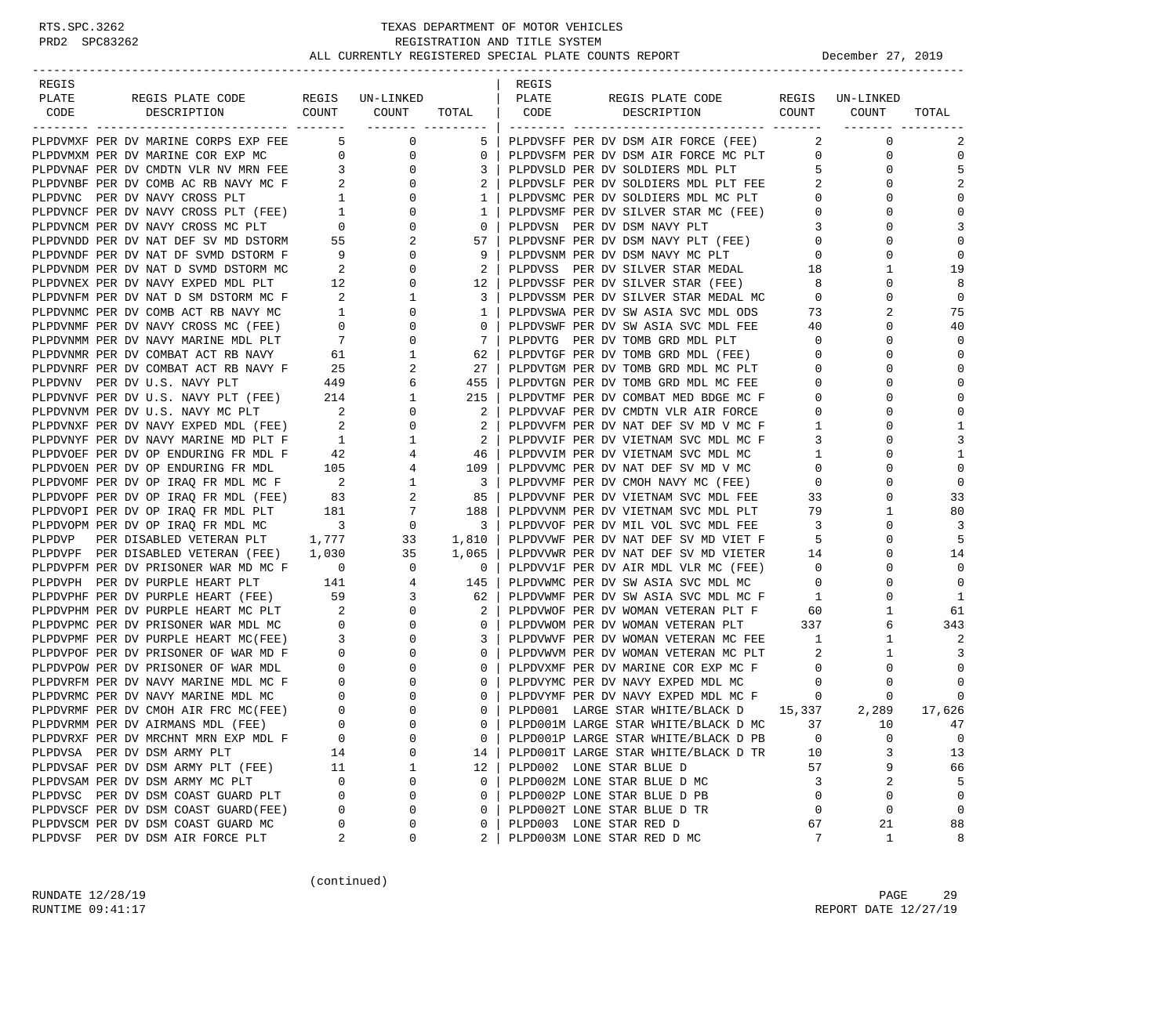| REGIS                                                                      |                                        |                                                          |                                          | REGIS |                                                                                                             |                          |              |                |
|----------------------------------------------------------------------------|----------------------------------------|----------------------------------------------------------|------------------------------------------|-------|-------------------------------------------------------------------------------------------------------------|--------------------------|--------------|----------------|
| PLATE<br>REGIS PLATE CODE REGIS UN-LINKED                                  |                                        |                                                          |                                          | PLATE | REGIS PLATE CODE REGIS UN-LINKED                                                                            |                          |              |                |
| DESCRIPTION<br>CODE                                                        |                                        |                                                          | _______ __________                       |       | COUNT COUNT TOTAL CODE DESCRIPTION COUNT COUNT                                                              |                          |              | TOTAL          |
| PLPD003P LONE STAR RED D PB                                                | $\mathbf{0}$                           | $\mathbf 0$                                              | $0-1$                                    |       | PLPD118 GRIDIRON HEROES D                                                                                   | 412                      | 58           | 470            |
| PLPD003T LONE STAR RED D TR                                                | $\overline{0}$                         | $\overline{0}$                                           | $\overline{0}$                           |       | PLPD118M GRIDIRON HEROES D MC                                                                               | $\overline{4}$           | $\mathbf{1}$ | - 5            |
| PLPD004 LONE STAR ORANGE D                                                 | 53                                     |                                                          | 61                                       |       | PLPD118P GRIDIRON HEROES D PB                                                                               | $\overline{0}$           | $\mathbf 0$  | $\Omega$       |
| PLPD004M LONE STAR ORANGE D MC                                             | $\overline{a}$                         | $\begin{array}{c} 8 \\ 0 \end{array}$                    | 2                                        |       | PLPD118T GRIDIRON HEROES D TR                                                                               | $\overline{1}$           | $\mathbf{0}$ | 1              |
| PLPD004P LONE STAR ORANGE D PB                                             |                                        | $\overline{0}$                                           | $\mathbf{0}$                             |       | PLPD119 BREAST CANCER D                                                                                     | 215                      | 25           | 240            |
| PLPD004T LONE STAR ORANGE D TR                                             | $\begin{array}{c} 0 \\ 0 \end{array}$  | $\overline{0}$                                           | $\overline{0}$                           |       | PLPD119M BREAST CANCER D MC                                                                                 | 2                        | $\mathbf 0$  | 2              |
| PLPD005 LONE STAR MAROON D                                                 |                                        | 83 14                                                    | 97                                       |       | PLPD119P BREAST CANCER D PB                                                                                 | $\overline{0}$           | $\mathbf 0$  | $\Omega$       |
| PLPD005M LONE STAR MAROON D MC                                             |                                        |                                                          | 1 <sup>1</sup>                           |       | PLPD119T BREAST CANCER D TR                                                                                 | $\overline{0}$           | $\mathbf 0$  | $\Omega$       |
| PLPD005P LONE STAR MAROON D PB                                             |                                        | $\begin{matrix}0&&&1\\&0&&&0\end{matrix}$                | $\Omega$                                 |       | PLPD120 LONGHORN ORANGE D 916                                                                               |                          | 111          | 1,027          |
| PLPD005T LONE STAR MAROON D TR                                             |                                        |                                                          | $\overline{1}$                           |       | PLPD120M LONGHORN ORANGE D MC                                                                               | 1                        | 0            | 1              |
| PLPD006 LONE STAR PINK D                                                   | $\begin{array}{c} 1 \\ 98 \end{array}$ | $\begin{array}{c} 0 \\ 12 \end{array}$                   | 110 l                                    |       | PLPD120P LONGHORN ORANGE D PB                                                                               | $\overline{0}$           | $\Omega$     | $\mathbf 0$    |
| PLPD006M LONE STAR PINK D MC                                               | $4\overline{)}$                        | $\overline{0}$                                           | 4                                        |       | PLPD120T LONGHORN ORANGE D TR                                                                               | $\mathbf{0}$             | 1            | 1              |
| PLPD006P LONE STAR PINK D PB                                               | $\overline{0}$                         | $\mathbf 0$                                              | 0 <sup>1</sup>                           |       | PLPD121 ALPHA PHI ALPHA D                                                                                   | 74                       | 6            | 80             |
| PLPD006T LONE STAR PINK D TR                                               | $\overline{0}$                         | $\overline{0}$                                           | $\overline{0}$                           |       | PLPD121M ALPHA PHI ALPHA D MC                                                                               | $\mathbf{1}$             | 1            | 2              |
| PLPD008 WHITE D                                                            |                                        | 27                                                       | 102                                      |       | PLPD121P ALPHA PHI ALPHA D PB                                                                               | $\overline{0}$           | 0            | 0              |
| PLPD008M WHITE D MOTORCYCLE                                                | $\overline{0}$                         | $\begin{array}{c} 0 \\ 75 \end{array}$<br>$\overline{1}$ | $1 \quad$                                |       | PLPD121T ALPHA PHI ALPHA D TR                                                                               | $\overline{0}$           | $\Omega$     | 0              |
|                                                                            |                                        |                                                          | $\overline{0}$                           |       | PLPD122 TEXAS NAVY D                                                                                        | 336                      | 59           | 395            |
|                                                                            |                                        |                                                          | $\begin{array}{ccc} & & 0 & \end{array}$ |       | PLPD122M TEXAS NAVY D MC                                                                                    | $\overline{4}$           | 0            | 4              |
|                                                                            |                                        |                                                          | 548                                      |       | PLPD122P TEXAS NAVY D PB                                                                                    | $\mathbf{0}$             | $\Omega$     | $\Omega$       |
|                                                                            |                                        |                                                          | 9                                        |       | PLPD122T TEXAS NAVY D TR                                                                                    | 1                        | 0            | 1              |
| PLPD009M LARGE STAR BLK/SILV D MC 4<br>PLPD009P LARGE STAR BLK/SILV D PB 0 |                                        |                                                          | $\overline{0}$                           |       | PLPD123 TEXAS NAVY ADMIRAL D                                                                                | 3                        | 2            | 5              |
| PLPD009T LARGE STAR BLK/SILV D TR                                          |                                        |                                                          | $\overline{0}$                           |       | PLPD123M TEXAS NAVY ADMIRAL D MC                                                                            | $\Omega$                 | $\Omega$     | $\mathbf 0$    |
| PLPD103 WESTERN YOKE D                                                     |                                        |                                                          | 47                                       |       | PLPD123P TEXAS NAVY ADMIRAL D PB                                                                            | $\mathbf{0}$             | $\Omega$     | $\Omega$       |
| PLPD103M WESTERN YOKE D MC                                                 |                                        |                                                          | $\Omega$                                 |       | PLPD123T TEXAS NAVY ADMIRAL D TR                                                                            | $\mathbf 0$              | $\Omega$     | $\Omega$       |
| PLPD103P WESTERN YOKE D PB                                                 |                                        |                                                          | $\mathbf{0}$                             |       | PLPD124 AUBURN UNIVERSITY D                                                                                 | 167                      | 22           | 189            |
| PLPD103T WESTERN YOKE D TRAILER                                            |                                        |                                                          | $1\quad$                                 |       | PLPD124M AUBURN UNIVERSITY D MC                                                                             | $\overline{0}$           | $\mathbf 0$  | 0              |
| PLPD105 TEXAS PRIDE D                                                      |                                        |                                                          | 205                                      |       | PLPD124P AUBURN UNIVERSITY D PB                                                                             | $\overline{0}$           | 0            | $\Omega$       |
| PLPD105M TEXAS PRIDE D MOTORCYCLE                                          |                                        |                                                          | $1 \mid$                                 |       | PLPD124T AUBURN UNIVERSITY D TR                                                                             | $\overline{0}$           | 0            | $\Omega$       |
| PLPD105P TEXAS PRIDE D PB                                                  |                                        |                                                          | $\mathbf{0}$                             |       | PLPD125 OKLAHOMA STATE UNIV D 337                                                                           |                          | 48           | 385            |
|                                                                            |                                        |                                                          | $\overline{2}$                           |       | PLPD125M OKLAHOMA STATE UNIV D MC                                                                           | 2                        | 0            | 2              |
| PLPD105T TEXAS PRIDE D TRAILER 2<br>PLPD107 NATURAL TEXAS D 276            |                                        |                                                          | 298                                      |       | PLPD125P OKLAHOMA STATE UNIV D PB                                                                           | $\overline{0}$           | $\Omega$     | $\overline{0}$ |
| PLPD107M NATURAL TEXAS D MC                                                |                                        | $\overline{0}$                                           | $\mathbf{0}$                             |       |                                                                                                             |                          | $\mathbf 0$  | 1              |
| PLPD107P NATURAL TEXAS D PB                                                | $\begin{array}{c} 0 \\ 0 \end{array}$  | $\overline{0}$                                           | $\mathbf{0}$                             |       | PLPD125T OKLAHOMA STATE UNIV D TR<br>PLPD126 OKLAHOMA UNIVERSITY D 260                                      |                          | 46           | 306            |
| PLPD107T NATURAL TEXAS D TRAILER                                           | $\overline{1}$                         | $\mathbf 0$                                              | $\mathbf{1}$                             |       | PLPD126M OKLAHOMA UNIVERSITY D MC                                                                           | $\overline{\phantom{0}}$ | 0            | $\Omega$       |
| PLPD109 NEW TEXAS D                                                        | 55                                     | 8                                                        | 63                                       |       |                                                                                                             |                          | 0            | $\overline{0}$ |
| PLPD109M NEW TEXAS D MOTORCYCLE                                            | $\overline{\phantom{a}}$               | $\mathbf 0$                                              | $\mathbf{0}$                             |       | PLPD126P OKLAHOMA UNIVERSITY D PB 0<br>PLPD126T OKLAHOMA UNIVERSITY D TR 0<br>PLPD127 LONE STAR BLACK D 347 |                          | $\Omega$     | 0              |
| PLPD109P NEW TEXAS D PRIVATE BUS                                           | $\overline{0}$                         | $\mathbf 0$                                              | $\mathbf{0}$                             |       |                                                                                                             |                          | 99           | 446            |
| PLPD109T NEW TEXAS D TRAILER                                               |                                        | $\mathbf 0$                                              | $\mathbf{0}$                             |       | PLPD127M LONE STAR BLACK D MC                                                                               | $4\overline{4}$          | 1            | -5             |
| PLPD115 REMAX D                                                            | $\frac{0}{7}$<br>7                     | 0                                                        | $7\phantom{0}$                           |       | PLPD127P LONE STAR BLACK D PB                                                                               | $\overline{\mathbf{0}}$  | 0            | $\Omega$       |
| PLPD115M REMAX D MOTORCYCLE                                                | $\mathbf{1}$                           | 0                                                        | 1                                        |       | PLPD127T LONE STAR BLACK D TR                                                                               | 1                        | 1            | 2              |
| PLPD115P REMAX D PRIVATE BUS                                               | $\mathbf 0$                            | $\mathbf 0$                                              | $\Omega$                                 |       | PLPD128 ALABAMA UNIVERSITY D                                                                                | 287                      | 37           | 324            |
| PLPD115T REMAX D TRAILER                                                   | $\Omega$                               | $\Omega$                                                 | $\Omega$                                 |       | PLPD128M ALABAMA UNIVERSITY D MC                                                                            | 7                        | $\Omega$     | 7              |
| PLPD116 TEXAS EXES D                                                       | 263                                    | 43                                                       | 306                                      |       | PLPD128P ALABAMA UNIVERSITY D PB                                                                            | $\mathbf 0$              | 0            | 0              |
| PLPD116M TEXAS EXES D MC                                                   | 0                                      | 1                                                        | 1                                        |       | PLPD128T ALABAMA UNIVERSITY D TR                                                                            | 0                        | 0            | $\mathbf 0$    |
| PLPD116P TEXAS EXES D PB                                                   | 0                                      | 0                                                        | $\mathbf{0}$                             |       | PLPD129 ALPHA KAPPA ALPHA D                                                                                 | 279                      | 28           | 307            |
| PLPD116T TEXAS EXES D TRAILER                                              | $\mathbf 0$                            | $\mathsf 0$                                              | $\mathbf{0}$                             |       | PLPD129M ALPHA KAPPA ALPHA D MC                                                                             | $\Omega$                 | 0            | 0              |
| PLPD117 LONGHORN D                                                         | 228                                    | 36                                                       | 264                                      |       | PLPD129P ALPHA KAPPA ALPHA D PB                                                                             | $\Omega$                 | 0            | $\mathbf 0$    |
| PLPD117M LONGHORN D MOTORCYCLE                                             | 1                                      | $\mathbf{1}$                                             | 2                                        |       | PLPD129T ALPHA KAPPA ALPHA D TR                                                                             | $\mathbf 0$              | 0            | $\mathbf 0$    |
| PLPD117P LONGHORN D PRIVATE BUS                                            | $\mathbf 0$                            | 0                                                        | $\mathbf 0$                              |       | PLPD130 DALLAS COWBOYS STAR D                                                                               | 29                       | 5            | 34             |
| PLPD117T LONGHORN D TRAILER                                                | 0                                      | 0                                                        | $\mathbf{0}$                             |       | PLPD130M DALLAS COWBOYS STAR D MC                                                                           | 1                        | 0            | $\mathbf{1}$   |

(continued)

RUNDATE  $12/28/19$  PAGE 30 RUNTIME 09:41:17 REPORT DATE 12/27/19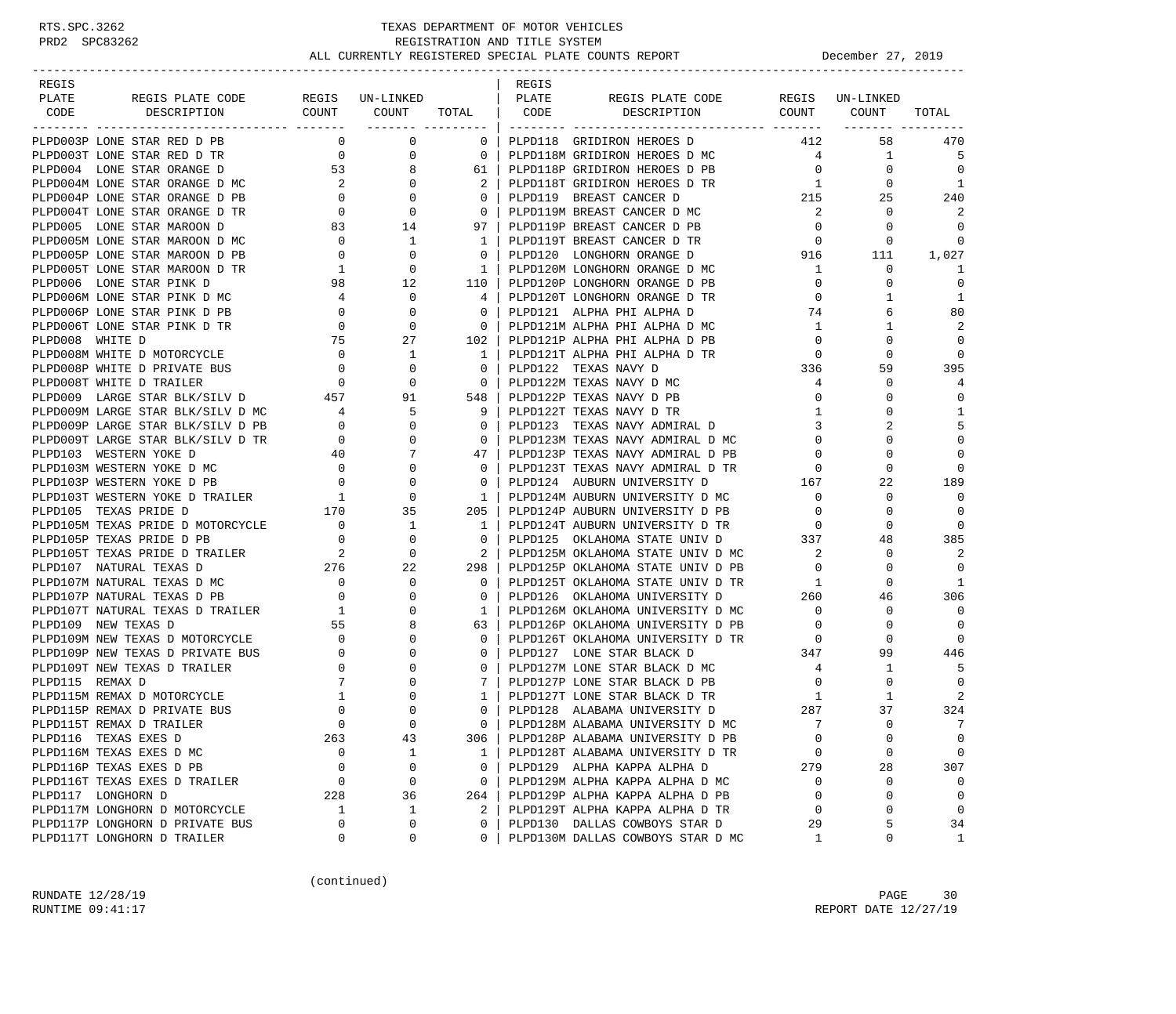| REGIS<br>PLATE |                                                                                                                                                                                                             |                                                       |                                             |                           | REGIS<br>  PLATE |                                             |                | REGIS UN-LINKED |                |
|----------------|-------------------------------------------------------------------------------------------------------------------------------------------------------------------------------------------------------------|-------------------------------------------------------|---------------------------------------------|---------------------------|------------------|---------------------------------------------|----------------|-----------------|----------------|
| CODE           | REGIS PLATE CODE<br>DESCRIPTION                                                                                                                                                                             |                                                       | REGIS UN-LINKED<br>COUNT COUNT TOTAL   CODE |                           |                  | REGIS PLATE CODE<br>DESCRIPTION COUNT COUNT |                |                 | TOTAL          |
|                |                                                                                                                                                                                                             |                                                       | ------- ---------                           |                           |                  |                                             |                |                 |                |
|                | PLPD130P DALLAS COWBOYS STAR D PB                                                                                                                                                                           | $\overline{0}$                                        | $\overline{0}$                              | $\mathbf{0}$              |                  | PLPD143 TENNESSEE UNIVERSITY D              | 10             | 4               | 14             |
|                | PLPD130T DALLAS COWBOYS STAR D TR 0 0 0                                                                                                                                                                     |                                                       |                                             | $\overline{\phantom{0}}$  |                  | PLPD143M TENNESSEE UNIVERSITY D MC          | $\mathbf{1}$   | $\mathbf{1}$    | 2              |
|                |                                                                                                                                                                                                             |                                                       | 38                                          | 305 l                     |                  | PLPD143P TENNESSEE UNIVERSITY D PB          | $\overline{0}$ | $\mathbf 0$     | $\Omega$       |
|                | PLPD131 HOUSTON TEXANS D 267<br>PLPD131M HOUSTON TEXANS D MC 3                                                                                                                                              |                                                       | $\overline{0}$                              | $\overline{\phantom{a}3}$ |                  | PLPD143T TENNESSEE UNIVERSITY D TR 0        |                | $\Omega$        | $\Omega$       |
|                | PLPD131P HOUSTON TEXANS D PB 0<br>PLPD131T HOUSTON TEXANS D TR 0                                                                                                                                            |                                                       | $\mathbf{0}$                                | $\overline{0}$            |                  | PLPD145 TEXAS A&M UNIV D                    | 536            | 65              | 601            |
|                |                                                                                                                                                                                                             |                                                       | $\overline{0}$                              | $\overline{0}$            |                  | PLPD145M TEXAS A&M UNIV D MC                | $\overline{0}$ | 0               | $\Omega$       |
|                | 211<br>PLPD132 TX TROPHY HUNTERS D                                                                                                                                                                          |                                                       | 28                                          | 239                       |                  | PLPD145P TEXAS A&M UNIV D PB                | $\circ$        | $\Omega$        | $\Omega$       |
|                |                                                                                                                                                                                                             |                                                       | $\mathbf{0}$                                | $\overline{0}$            |                  | PLPD145T TEXAS A&M UNIV D TR                | $\circ$        | 0               | $\Omega$       |
|                | PLPD132M TX TROPHY HUNTERS D MC<br>PLPD132P TX TROPHY HUNTERS D PB 0                                                                                                                                        |                                                       | 0                                           | $\Omega$                  |                  | PLPD146 KANSAS STATE UNIV D 168             |                | 16              | 184            |
|                | PLPD132T TX TROPHY HUNTERS D TR<br>PLPD133 SAM HOUSTON STATE UNIV D (4)<br>PLPD133M SAM HOUSTON STATE UNIV D MC (0)<br>PLPD133P SAM HOUSTON STATE UNIV D PB (0)<br>PLPD133T SAM HOUSTON STATE UNIV D TR (0) |                                                       | $\mathbf{0}$                                | $\overline{0}$            |                  | PLPD146M KANSAS STATE UNIV D MC             | $\overline{0}$ | 1               | -1             |
|                |                                                                                                                                                                                                             |                                                       | 7                                           | 11 I                      |                  | PLPD146P KANSAS STATE UNIV D PB             | $\overline{0}$ | $\Omega$        | $\overline{0}$ |
|                |                                                                                                                                                                                                             |                                                       | $\mathbf{0}$                                | $\overline{0}$            |                  | PLPD146T KANSAS STATE UNIV D TR             | 1              | 0               | 1              |
|                |                                                                                                                                                                                                             |                                                       | 0                                           | $\mathbf{0}$              |                  | PLPD147 LOUISIANA STATE UNIV D              | 405            | 58              | 463            |
|                |                                                                                                                                                                                                             |                                                       | $\Omega$                                    | $\circ$                   |                  | PLPD147M LOUISIANA STATE UNIV D MC          | $\circ$        | 0               | $\Omega$       |
|                | PLPD134 SOUTHERN METHODIST UNIV D                                                                                                                                                                           | $\overline{\phantom{a}}$                              | $\overline{0}$<br>0                         | $\mathbf{0}$              |                  | PLPD147P LOUISIANA STATE UNIV D PB          | $\mathbf{0}$   | 0               | $\overline{0}$ |
|                | PLPD134M SOUTHERN METHODIST UNV D MC                                                                                                                                                                        |                                                       | $\Omega$                                    | $\mathbf 0$               |                  | PLPD147T LOUISIANA STATE UNIV D TR          | $\overline{0}$ | $\Omega$        | $\mathbf 0$    |
|                | PLPD134P SOUTHERN METHODIST UNV D PB                                                                                                                                                                        | $\overline{0}$                                        | 0                                           | $\overline{0}$            |                  | PLPD148 CARROLL ISD D                       | 31             | 7               | 38             |
|                | PLPD134T SOUTHERN METHODIST UNV D TR                                                                                                                                                                        | $\begin{tabular}{cc} TR & 0 \\ & 65 \\ \end{tabular}$ | 0                                           | $\overline{0}$            |                  | PLPD148M CARROLL ISD D MC                   | $\overline{0}$ | 0               | $\Omega$       |
|                | PLPD135 STEPHEN F AUSTIN UNIV D                                                                                                                                                                             |                                                       | 5                                           | 70                        |                  | PLPD148P CARROLL ISD D PB                   | $\mathbf{0}$   | 0               | $\Omega$       |
|                | PLPD135M STEPHEN F AUSTIN UNIV D MC 0<br>PLPD135P STEPHEN F AUSTIN UNIV D PB 0                                                                                                                              |                                                       | $\mathbf{0}$                                | $\circ$                   |                  | PLPD148T CARROLL ISD D TR                   | $\mathbf{0}$   | 0               | $\mathbf 0$    |
|                |                                                                                                                                                                                                             |                                                       | $\mathbf 0$                                 | $\overline{0}$            |                  | PLPD149 FORD MOTOR CO (OVAL) D              | $\mathbf{1}$   | $\Omega$        | 1              |
|                | PLPD135T STEPHEN F AUSTIN UNIV D TR                                                                                                                                                                         | $\overline{0}$                                        | $\mathbf{0}$                                | $\overline{\phantom{0}}$  |                  | PLPD149M FORD MOTOR CO (OVAL) D MC          | $\mathbf{0}$   | $\Omega$        | $\mathbf 0$    |
|                | PLPD136 TEXAS CHRISTIAN UNIV D                                                                                                                                                                              | 202                                                   | 32                                          | $234$                     |                  | PLPD149P FORD MOTOR CO (OVAL) D PB          | $\mathbf 0$    |                 | $\Omega$       |
|                | PLPD136M TEXAS CHRISTIAN UNIV D MC 0                                                                                                                                                                        |                                                       | $\mathbf{0}$                                | $\overline{0}$            |                  | PLPD149T FORD MOTOR CO (OVAL) D TR          | $\mathbf{0}$   | 0               | $\Omega$       |
|                | PLPD136P TEXAS CHRISTIAN UNIV D PB                                                                                                                                                                          | $\overline{0}$                                        | $\mathbf{0}$                                | $\overline{0}$            |                  | PLPD150 MIGHTY FINE BURGERS D               | 68             | 14              | 82             |
|                | PLPD136T TEXAS CHRISTIAN UNIV D TR                                                                                                                                                                          | $\overline{0}$                                        | $\Omega$                                    | $\mathbf{0}$              |                  | PLPD150M MIGHTY FINE BURGERS D MC           | 2              | $\Omega$        | 2              |
|                | PLPD137 TEXAS STATE UNIV D                                                                                                                                                                                  | 52                                                    | 9                                           | 61                        |                  | PLPD150P MIGHTY FINE BURGERS D PB           | $\mathbf{0}$   | $\mathbf 0$     | $\Omega$       |
|                | PLPD137M TEXAS STATE UNIV D MC                                                                                                                                                                              | $\overline{\phantom{a}}$                              | $\Omega$                                    | 2                         |                  | PLPD150T MIGHTY FINE BURGERS D TR           | 1              | 1               | $\overline{2}$ |
|                | PLPD137P TEXAS STATE UNIV D PB                                                                                                                                                                              | $\overline{0}$                                        | $\Omega$                                    | $\Omega$                  |                  | PLPD151 WORLD WILDLIFE FUND D               | 200            | 47              | 247            |
|                | PLPD137T TEXAS STATE UNIV D TR                                                                                                                                                                              | $\overline{0}$                                        | 0                                           | $\mathbf{0}$              |                  | PLPD151M WORLD WILDLIFE FUND D MC           | $\mathbf{0}$   | 0               | 0              |
|                | PLPD138 FORT WORTH ZOO D                                                                                                                                                                                    | $\mathbf{0}$                                          | $\Omega$                                    | $\mathbf 0$               |                  | PLPD151P WORLD WILDLIFE FUND D PB           | $\overline{0}$ | $\Omega$        | $\overline{0}$ |
|                | PLPD138M FORT WORTH ZOO D MC                                                                                                                                                                                | $\overline{0}$                                        | 0                                           | $\circ$                   |                  | PLPD151T WORLD WILDLIFE FUND D TR           | $\mathbf{0}$   | $\Omega$        | $\mathbf 0$    |
|                | PLPD138P FORT WORTH ZOO D PB                                                                                                                                                                                | $\mathbf{0}$                                          | 0                                           | $\mathbf 0$               |                  | PLPD152 KAPPA ALPHA PSI D                   | 67             | 6               | 73             |
|                | $\overline{0}$<br>PLPD138T FORT WORTH ZOO D TR                                                                                                                                                              |                                                       | $\mathbf{0}$                                | $\Omega$                  |                  | PLPD152M KAPPA ALPHA PSI D MC               | $\mathbf{1}$   | 0               | 1              |
|                | PLPD139 ARKANSAS UNIVERSITY D                                                                                                                                                                               | 224                                                   | 27                                          | 251                       |                  | PLPD152P KAPPA ALPHA PSI D PB               | $\mathbf{0}$   | 0               | $\mathbf 0$    |
|                | PLPD139M ARKANSAS UNIVERSITY D MC                                                                                                                                                                           | $\overline{\phantom{0}}$                              | $\mathbf{0}$                                | $\overline{0}$            |                  | PLPD152T KAPPA ALPHA PSI D TR               | 0              | $\Omega$        | $\mathbf 0$    |
|                | PLPD139P ARKANSAS UNIVERSITY D PB                                                                                                                                                                           | $\overline{0}$                                        | $\mathbf{0}$                                | $\overline{\mathbf{0}}$   |                  | PLPD153 LONGVIEW ISD D                      | $\mathbf{1}$   | 1               | 2              |
|                | PLPD139T ARKANSAS UNIVERSITY D TR                                                                                                                                                                           | $\overline{0}$                                        | $\mathbf{0}$                                | $\overline{0}$            |                  | PLPD153M LONGVIEW ISD D MC                  | $\mathbf{0}$   | 0               | $\Omega$       |
|                | PLPD140 GEORGIA UNIVERSITY D                                                                                                                                                                                | 120                                                   | 21                                          | 141                       |                  | PLPD153P LONGVIEW ISD D PB                  | $\Omega$       |                 | $\Omega$       |
|                | PLPD140M GEORGIA UNIVERSITY D MC                                                                                                                                                                            | $\begin{array}{c} 0 \\ 0 \end{array}$                 | 0                                           | $\mathbf{0}$              |                  | PLPD153T LONGVIEW ISD D TR                  | 0              | 0               | $\mathbf 0$    |
|                | PLPD140P GEORGIA UNIVERSITY D PB                                                                                                                                                                            |                                                       | $\Omega$                                    | $\Omega$                  |                  | PLPD154 LIBERTY CHRISTIAN SCHOOL D          | $\Omega$       |                 | $\mathbf 0$    |
|                | PLPD140T GEORGIA UNIVERSITY D TR                                                                                                                                                                            | $\Omega$                                              | $\cap$                                      | $\Omega$                  |                  | PLPD154M LIBRTY CHRSTIAN SCHOOL D MC        | $\Omega$       | $\cap$          | $\Omega$       |
|                | PLPD141 UNIVERSITY OF HOUSTON D                                                                                                                                                                             | 152                                                   | 17                                          | 169                       |                  | PLPD154P LIBRTY CHRSTIAN SCHOOL D PB        | $\mathbf 0$    | 0               | $\mathbf 0$    |
|                | PLPD141M UNIVERSITY OF HOUSTON D MC                                                                                                                                                                         | $\Omega$                                              | 0                                           | $\Omega$                  |                  | PLPD154T LIBRTY CHRSTIAN SCHOOL D TR        | 0              | 0               | $\mathbf 0$    |
|                | PLPD141P UNIVERSITY OF HOUSTON D PB                                                                                                                                                                         | 0                                                     | 0                                           | 0                         |                  | PLPD155 VESTAS D                            | 311            | 60              | 371            |
|                | PLPD141T UNIVERSITY OF HOUSTON D TR                                                                                                                                                                         | 0                                                     | $\mathbf 0$                                 | $\mathbf{0}$              |                  | PLPD155M VESTAS D MC                        | 1              | $\mathbf 0$     | 1              |
|                | PLPD142 NORTH TEXAS UNIV D                                                                                                                                                                                  | 76                                                    | 7                                           | 83                        |                  | PLPD155P VESTAS D PB                        | 0              | 0               | $\mathbf 0$    |
|                | PLPD142M NORTH TEXAS UNIV D MC                                                                                                                                                                              | 0                                                     | 0                                           | $\mathbf 0$               |                  | PLPD155T VESTAS D TR                        | 1              | 0               | $\mathbf{1}$   |
|                | PLPD142P NORTH TEXAS UNIV D PB                                                                                                                                                                              | 0                                                     | $\mathbf 0$                                 | $\Omega$                  |                  | PLPD156 NASCAR D                            | 0              | 1               | $\mathbf{1}$   |
|                | PLPD142T NORTH TEXAS UNIV D TR                                                                                                                                                                              | 0                                                     | 0                                           | $\Omega$                  |                  | PLPD156M NASCAR D MC                        | 0              | 0               | $\mathbf 0$    |

(continued)

RUNDATE  $12/28/19$  PAGE 31 RUNTIME 09:41:17 REPORT DATE 12/27/19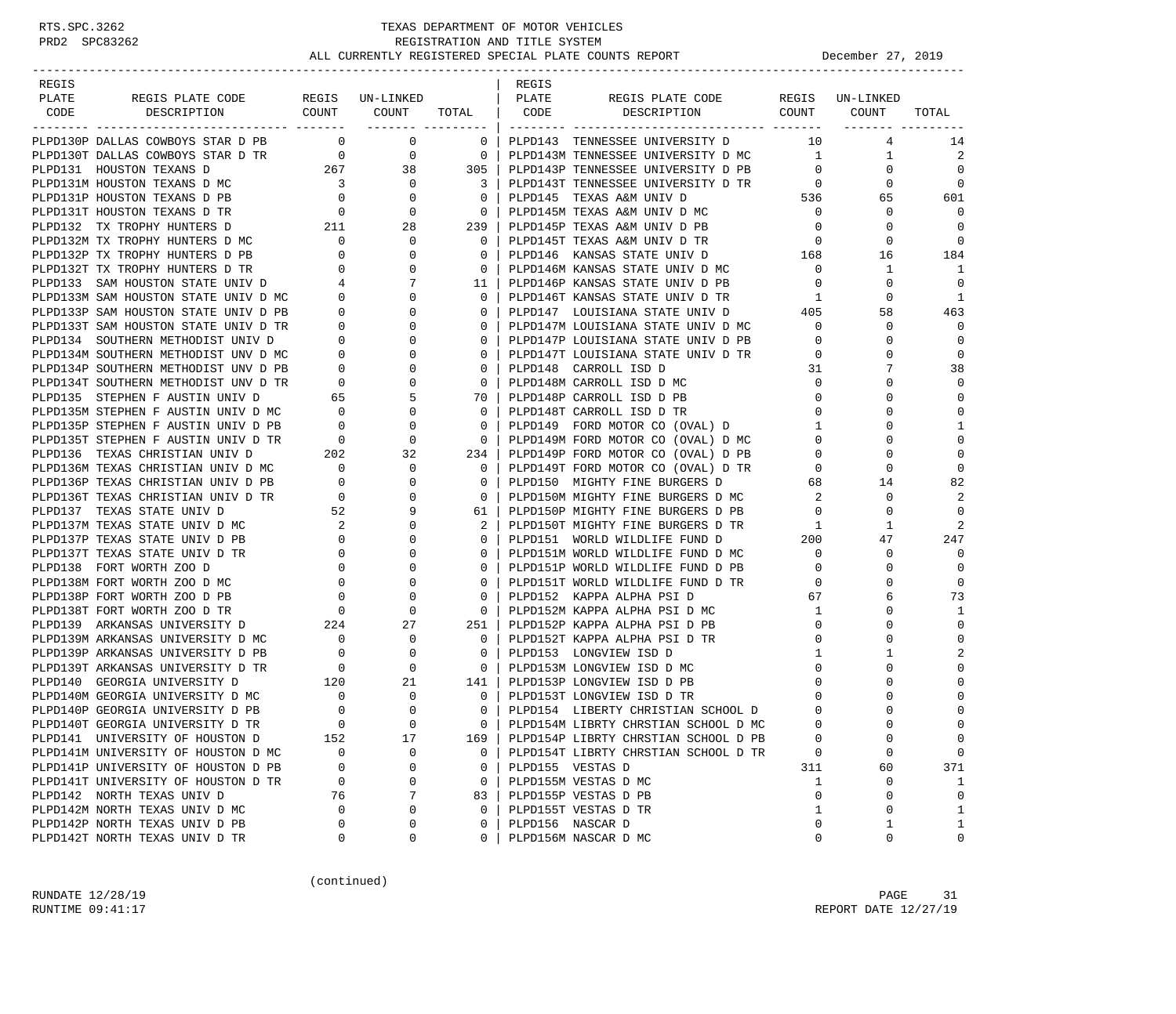| REGIS                                                                            |                                                                    |                                                      |                | REGIS |                                                                                                                   |                |                 |                |
|----------------------------------------------------------------------------------|--------------------------------------------------------------------|------------------------------------------------------|----------------|-------|-------------------------------------------------------------------------------------------------------------------|----------------|-----------------|----------------|
| PLATE<br>REGIS PLATE CODE                                                        |                                                                    | REGIS UN-LINKED                                      |                | PLATE | REGIS PLATE CODE                                                                                                  |                | REGIS UN-LINKED |                |
| CODE<br>DESCRIPTION                                                              | COUNT                                                              | COUNT<br>________ ________                           | TOTAL          | CODE  | DESCRIPTION                                                                                                       | COUNT          | COUNT           | TOTAL          |
| PLPD156P NASCAR D PB                                                             | $\mathbf{0}$                                                       | 0                                                    | $\mathbf{0}$   |       | PLPD170 TEXAS A&M (MAROON) D 875                                                                                  |                | 105             | 980            |
| PLPD156T NASCAR D TR                                                             | 0                                                                  | $\mathbf 0$                                          | 0              |       | PLPD170M TEXAS A&M (MAROON) D MC                                                                                  | $\overline{0}$ | $\mathbf{1}$    | -1             |
| PLPD157 NASCAR HOF - DALE D                                                      | $\mathbf{0}$                                                       | 2                                                    |                |       | PLPD170P TEXAS A&M (MAROON) D PB                                                                                  | $\overline{0}$ | $\mathbf 0$     | $\Omega$       |
| PLPD157M NASCAR HOF - DALE D MC                                                  | $\sim$ 0                                                           | $\mathbf{0}$                                         | $\Omega$       |       | PLPD170T TEXAS A&M (MAROON) D TR                                                                                  | $\mathbf{1}$   | 0               | 1              |
| PLPD157P NASCAR HOF - DALE D PB                                                  |                                                                    | $\mathbf 0$                                          | 0              |       | PLPD171 SOUTHERN UNIVERSITY D                                                                                     | 99             | 11              | 110            |
| PLPD157T NASCAR HOF - DALE D TR                                                  | $\begin{matrix} 0 \\ 0 \end{matrix}$                               | $\begin{array}{c} 0 \\ 0 \end{array}$<br>$\mathbf 0$ | 0              |       | PLPD171M SOUTHERN UNIVERSITY D MC                                                                                 | $\mathbf{1}$   | $\mathbf 0$     | 1              |
| PLPD158 NASCAR- 24 JEFF GORDON D                                                 | $\overline{0}$                                                     | $\mathbf{1}$                                         | 1              |       | PLPD171P SOUTHERN UNIVERSITY D PB                                                                                 | $\mathbf{0}$   | 0               | 0              |
| PLPD158M NASCAR- 24 JEFF GORDON D MC                                             |                                                                    | $\mathbf 0$                                          | $\mathbf{0}$   |       | PLPD171T SOUTHERN UNIVERSITY D TR                                                                                 | $\mathbf 0$    | $\Omega$        | $\mathbf 0$    |
| PLPD158P NASCAR- 24 JEFF GORDON D PB                                             | $\begin{matrix}0\\0\end{matrix}$                                   | $\mathbf{0}$                                         | $\Omega$       |       | PLPD172 FORD MOTOR CO (TOUGH) D                                                                                   | $\mathbf{0}$   | $\Omega$        | $\Omega$       |
| PLPD158T NASCAR- 24 JEFF GORDON D TR                                             |                                                                    | 0                                                    | $\mathbf{0}$   |       |                                                                                                                   | $\mathbf{0}$   | $\mathbf 0$     | $\mathbf 0$    |
| PLPD159 NASCAR - 88 DALE JR D                                                    | $\begin{array}{ccc}\n\text{TR} & & 0 \\ & 2 \\ & & 0\n\end{array}$ | $\mathbf 0$                                          | 2              |       | PLPD172M FORD MOTOR CO (TOUGH) D MC<br>PLPD172P FORD MOTOR CO (TOUGH) D PB<br>PLPD172P FORD MOTOR CO (TOUGH) D PB | $\overline{0}$ | $\Omega$        | $\mathbf 0$    |
| PLPD159M NASCAR - 88 DALE JR D MC                                                |                                                                    | $\mathbf 0$                                          | $\mathbf{0}$   |       |                                                                                                                   |                | $\mathbf 0$     | 0              |
| PLPD159P NASCAR - 88 DALE JR D PB                                                | $\overline{\phantom{0}}$                                           | 0                                                    | $\mathbf{0}$   |       |                                                                                                                   |                | 34              | 360            |
| PLPD159T NASCAR - 88 DALE JR D TR                                                | $\overline{0}$                                                     | $\mathbf 0$                                          | $\Omega$       |       | PLPD172T FORD MOTOR CO (TOUGH) D TR<br>PLPD173 DALLAS COWBOYS BLUE D 326<br>PLPD173M DALLAS COWBOYS BLUE D MC 2   |                | 0               | 2              |
| PLPD160 OUR ENERGY LLC D                                                         |                                                                    | $4\degree$<br>3                                      | 7              |       | PLPD173P DALLAS COWBOYS BLUE D PB                                                                                 | $\mathbf{0}$   | 0               | $\overline{0}$ |
| PLPD160M OUR ENERGY LLC D MC                                                     | $\overline{0}$                                                     | $\Omega$                                             | $\Omega$       |       | PLPD173T DALLAS COWBOYS BLUE D TR                                                                                 | $\overline{0}$ | $\mathbf 0$     | $\mathbf 0$    |
| PLPD160P OUR ENERGY LLC D PB                                                     | $\overline{0}$                                                     | 0                                                    | 0              |       | PLPD174 SUNFLOWER D                                                                                               | 202            | 27              | 229            |
| PLPD160T OUR ENERGY LLC D TR                                                     | $\mathbf 0$                                                        | 0                                                    | $\mathbf{0}$   |       | PLPD174M SUNFLOWER D MC                                                                                           | $\mathbf{1}$   | 0               | 1              |
| PLPD161 HOUSTON DYNAMO D                                                         | 6                                                                  | 4                                                    | 10             |       | PLPD174P SUNFLOWER D PB                                                                                           | $\mathbf 0$    | 0               | $\mathbf 0$    |
| PLPD161M HOUSTON DYNAMO D MC                                                     | $\overline{\phantom{0}}$                                           | 0                                                    | $\mathbf{0}$   |       | PLPD174T SUNFLOWER D TR                                                                                           | 1              | 0               | 1              |
| PLPD161P HOUSTON DYNAMO D PB                                                     | $\overline{0}$                                                     | $\Omega$                                             | $\Omega$       |       | PLPD175 KW CARES D                                                                                                | 0              | $\Omega$        | $\mathbf 0$    |
| PLPD161T HOUSTON DYNAMO D TR                                                     | $\mathbf{0}$                                                       | 0                                                    | $\Omega$       |       | PLPD175M KW CARES D MC                                                                                            | $\mathbf 0$    | $\Omega$        | $\mathbf 0$    |
| PLPD162 ALLEN ISD D                                                              | $\mathbf{1}$                                                       | 1                                                    | 2              |       | PLPD175P KW CARES D PB                                                                                            | $\mathbf 0$    | 0               | $\Omega$       |
| PLPD162M ALLEN ISD D MC                                                          | $\overline{0}$                                                     | $\mathbf 0$                                          | $\Omega$       |       | PLPD175T KW CARES D TR                                                                                            | $\overline{0}$ | 0               | $\Omega$       |
| PLPD162P ALLEN ISD D PB                                                          | $\mathbf{0}$                                                       | $\mathbf 0$                                          | 0              |       | PLPD176 DON'T TREAD ON ME D 672                                                                                   |                | 127             | 799            |
| PLPD162T ALLEN ISD D TR                                                          | $\overline{\phantom{0}}$                                           | $\mathbf 0$                                          | 0              |       | PLPD176M DON'T TREAD ON ME D MC                                                                                   | 36             | 11              | 47             |
| PLPD163 TX ALLIANCE FOR RECYCLE D 2                                              |                                                                    | $\mathbf{1}$                                         | 3              |       | PLPD176P DON'T TREAD ON ME D PB                                                                                   | $\overline{0}$ | $\mathbf 0$     | 0              |
|                                                                                  |                                                                    | $\mathbf 0$                                          | $\mathbf{0}$   |       | PLPD176T DON'T TREAD ON ME D TR                                                                                   | 1              | $\mathbf 0$     | 1              |
| PLPD163M TX ALLIANCE FOR RECYCL D MC 0<br>PLPD163P TX ALLIANCE FOR RECYCL D PB 0 |                                                                    | 0                                                    | $\Omega$       |       | PLPD177 COME & TAKE IT D                                                                                          | 1,033          | 152             | 1,185          |
| PLPD163T TX ALLIANCE FOR RECYCL D TR                                             |                                                                    | $\mathbf 0$                                          | 0              |       | PLPD177M COME & TAKE IT D MC                                                                                      | 23             | 1               | 24             |
| PLPD165 NEBRASKA UNIVERSITY D                                                    | $\begin{tabular}{cc} TR & 0 \\ & 169 \\ \end{tabular}$             | 10                                                   | 179            |       | PLPD177P COME & TAKE IT D PB                                                                                      | $\mathbf{0}$   | $\Omega$        | $\mathbf 0$    |
| PLPD165M NEBRASKA UNIVERSITY D MC                                                |                                                                    | $\mathbf 0$                                          | $\mathbf{1}$   |       | PLPD177T COME & TAKE IT D TR                                                                                      | 2              | 3               | 5              |
| PLPD165P NEBRASKA UNIVERSITY D PB                                                | $\overline{0}$                                                     | $\mathbf 0$                                          | $\mathbf{0}$   |       | PLPD178 JESUIT DALLAS D                                                                                           | 2              | 3               | 5              |
| PLPD165T NEBRASKA UNIVERSITY D TR                                                |                                                                    | $\mathbf 0$                                          | $\mathbf{1}$   |       | PLPD178M JESUIT DALLAS D MC                                                                                       | 0              | $\Omega$        | $\mathbf 0$    |
|                                                                                  |                                                                    | 3                                                    | 9 <sup>1</sup> |       | PLPD178P JESUIT DALLAS D PB                                                                                       | $\mathbf 0$    | $\Omega$        | $\mathbf 0$    |
| PLPD166 TEXAS-SAN ANTONIO UNIV D<br>PLPD166M TEXAS-SAN ANTONIO UNIV D MC 0       |                                                                    | $\mathbf 0$                                          | $\mathbf{0}$   |       | PLPD178T JESUIT DALLAS D TR                                                                                       | 0              | $\Omega$        | $\mathbf 0$    |
| PLPD166P TEXAS-SAN ANTONIO UNIV D PB                                             |                                                                    | $\mathbf 0$                                          | $\mathbf{0}$   |       | PLPD179 KILGORE RANGERETTES D                                                                                     | 26             | 2               | 28             |
| PLPD166T TEXAS-SAN ANTONIO UNIV D TR                                             | $\begin{matrix} 0 \\ 0 \end{matrix}$                               | $\mathbf 0$                                          | $\overline{0}$ |       | PLPD179M KILGORE RANGERETTES D MC                                                                                 | $\overline{0}$ | $\mathbf 0$     | $\Omega$       |
| PLPD167 TEXAS TECH UNIVERSITY D                                                  | 428                                                                | 40                                                   | 468            |       | PLPD179P KILGORE RANGERETTES D PB                                                                                 | 0              | 0               | $\Omega$       |
|                                                                                  |                                                                    | 0                                                    | 2 I            |       | PLPD179T KILGORE RANGERETTES D TR                                                                                 | 0              | 0               | $\mathbf 0$    |
| PLPD167M TEXAS TECH UNIVERSITY D MC 2<br>PLPD167P TEXAS TECH UNIVERSITY D PB 0   |                                                                    | $\Omega$                                             | $\Omega$       |       | PLPD180 PEACE OFFICER MEM D                                                                                       | 146            | 26              | 172            |
| PLPD167T TEXAS TECH UNIVERSITY D TR                                              |                                                                    | $\Omega$                                             | $2 \mid$       |       | PLPD180M PEACE OFFICER MEM D MC                                                                                   | 1              | $\overline{a}$  | 3              |
| PLPD168 BAYLOR UNIVERSITY D                                                      | 135                                                                | 48                                                   | 183            |       | PLPD180P PEACE OFFICER MEM D PB                                                                                   | $\mathbf 0$    | $\mathbf 0$     | $\mathbf 0$    |
| PLPD168M BAYLOR UNIVERSITY D MC                                                  | $\Omega$                                                           | 0                                                    | 0              |       | PLPD180T PEACE OFFICER MEM D TR                                                                                   | $\Omega$       | 0               | 0              |
| PLPD168P BAYLOR UNIVERSITY D PB                                                  | 0                                                                  | 0                                                    | 0              |       | PLPD181 SIGMA GAMMA RHO D                                                                                         | 2              | 3               | 5              |
| PLPD168T BAYLOR UNIVERSITY D TR                                                  | 0                                                                  | 1                                                    | $\mathbf{1}$   |       | PLPD181M SIGMA GAMMA RHO D MC                                                                                     | $\Omega$       | $\mathbf 0$     | $\mathbf 0$    |
| PLPD169 TEXAS A&M (HELMET) D                                                     | 57                                                                 | 7                                                    | 64             |       | PLPD181P SIGMA GAMMA RHO D PB                                                                                     | $\Omega$       | $\mathbf 0$     | $\mathbf 0$    |
| PLPD169M TEXAS A&M (HELMET) D MC                                                 | 0                                                                  | $\mathbf{1}$                                         | $\mathbf{1}$   |       | PLPD181T SIGMA GAMMA RHO D TR                                                                                     | $\mathbf 0$    | $\mathbf 0$     | $\mathbf 0$    |
| PLPD169P TEXAS A&M (HELMET) D PB                                                 | 0                                                                  | 0                                                    | 0              |       | PLPD183 DR PEPPER D                                                                                               | 3              | 1               | 4              |
| PLPD169T TEXAS A&M (HELMET) D TR                                                 | 0                                                                  | 0                                                    | 0              |       | PLPD183M DR PEPPER D MC                                                                                           | $\mathbf 0$    | 0               | 0              |
|                                                                                  |                                                                    |                                                      |                |       |                                                                                                                   |                |                 |                |

(continued)

RUNDATE 12/28/19 PAGE 32 RUNTIME 09:41:17 REPORT DATE 12/27/19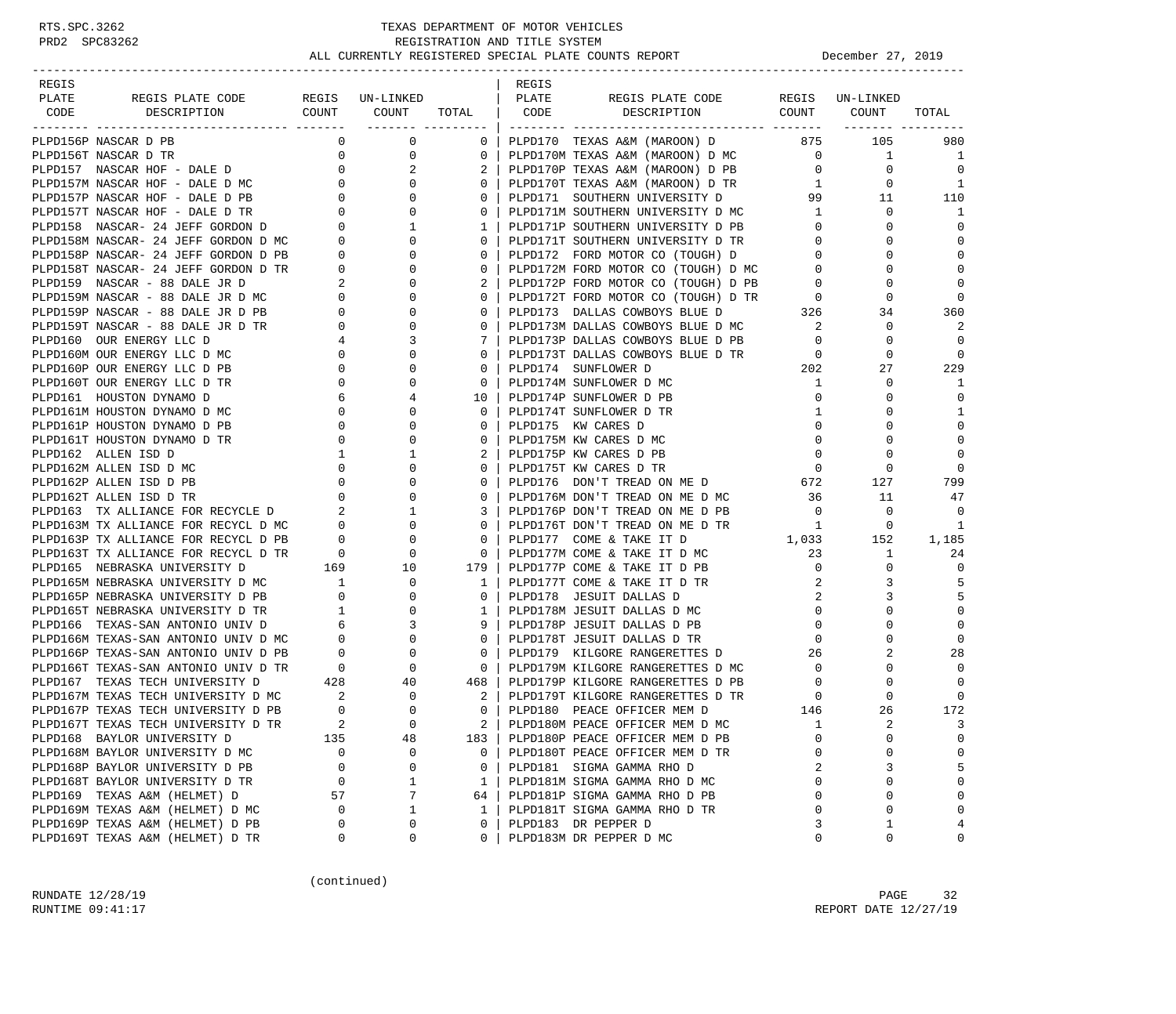## RTS.SPC.3262 TEXAS DEPARTMENT OF MOTOR VEHICLES<br>PRD2 SPC83262 REGISTRATION AND TITLE SYSTEM REGISTRATION AND TITLE SYSTEM ALL CURRENTLY REGISTERED SPECIAL PLATE COUNTS REPORT **DECEMBER 1999** December 27, 2019

-----------------------------------------------------------------------------------------------------------------------------------

| REGIS |                                                                                                                                                                                                                                                                       |                                         |             |                | REGIS |                                                                                                                                                                                                     |                                                    |                                                                                     |                |
|-------|-----------------------------------------------------------------------------------------------------------------------------------------------------------------------------------------------------------------------------------------------------------------------|-----------------------------------------|-------------|----------------|-------|-----------------------------------------------------------------------------------------------------------------------------------------------------------------------------------------------------|----------------------------------------------------|-------------------------------------------------------------------------------------|----------------|
| PLATE |                                                                                                                                                                                                                                                                       |                                         |             |                |       |                                                                                                                                                                                                     |                                                    |                                                                                     |                |
|       | PLATE REGISPLATE CODE REGIS UN-LINKED   PLATE REGISPLATE CODE REGIS UN-LINKED<br>CODE DESCRIPTION COUNT COUNT TOTAL   CODE DESCRIPTION COUNT COUNT                                                                                                                    |                                         |             |                |       |                                                                                                                                                                                                     |                                                    |                                                                                     | TOTAL          |
|       | $\begin{bmatrix} 0.001 & 10.001 & 0.001 & 0.001 & 0.001 & 0.001 & 0.001 & 0.001 & 0.001 & 0.001 & 0.001 & 0.001 & 0.001 & 0.001 & 0.001 & 0.001 & 0.001 & 0.001 & 0.001 & 0.001 & 0.001 & 0.001 & 0.001 & 0.001 & 0.001 & 0.001 & 0.001 & 0.001 & 0.001 & 0.001 & 0.$ |                                         |             |                |       |                                                                                                                                                                                                     |                                                    |                                                                                     | 1              |
|       |                                                                                                                                                                                                                                                                       |                                         |             |                |       |                                                                                                                                                                                                     |                                                    |                                                                                     | $\mathbf 0$    |
|       |                                                                                                                                                                                                                                                                       |                                         |             |                |       | 1   PLPD197P ILLINOIS UNIVERSITY D PB                                                                                                                                                               |                                                    | $\begin{array}{ccc} 1 & & & 0 \\ 0 & & & 0 \\ 0 & & & 0 \\ 0 & & & & 0 \end{array}$ | $\Omega$       |
|       |                                                                                                                                                                                                                                                                       |                                         |             |                |       | 0   PLPD197T ILLINOIS UNIVERSITY D TR                                                                                                                                                               | $\overline{0}$                                     | $\mathbf{0}$                                                                        | $\bigcirc$     |
|       |                                                                                                                                                                                                                                                                       |                                         |             |                |       |                                                                                                                                                                                                     | 98                                                 | 8                                                                                   | 106            |
|       |                                                                                                                                                                                                                                                                       |                                         |             |                |       |                                                                                                                                                                                                     |                                                    | $\mathbf{0}$                                                                        |                |
|       |                                                                                                                                                                                                                                                                       |                                         |             |                |       |                                                                                                                                                                                                     | $\overline{0}$                                     | $\mathbf 0$                                                                         | $\Omega$       |
|       |                                                                                                                                                                                                                                                                       |                                         |             |                |       |                                                                                                                                                                                                     |                                                    | $\Omega$                                                                            | $\Omega$       |
|       |                                                                                                                                                                                                                                                                       |                                         |             |                |       |                                                                                                                                                                                                     | $\begin{array}{c}0\\155\end{array}$                | 31                                                                                  | 186            |
|       |                                                                                                                                                                                                                                                                       |                                         |             |                |       |                                                                                                                                                                                                     | $\mathbf{1}$                                       | $\mathbf 0$                                                                         | $\overline{1}$ |
|       |                                                                                                                                                                                                                                                                       |                                         |             |                |       |                                                                                                                                                                                                     | $\begin{bmatrix} 0 \\ 0 \\ 145 \\ 0 \end{bmatrix}$ | $\Omega$                                                                            | $\Omega$       |
|       |                                                                                                                                                                                                                                                                       |                                         |             |                |       |                                                                                                                                                                                                     |                                                    | $\Omega$                                                                            | $\Omega$       |
|       |                                                                                                                                                                                                                                                                       |                                         |             |                |       |                                                                                                                                                                                                     |                                                    | 22                                                                                  | 167            |
|       |                                                                                                                                                                                                                                                                       |                                         |             |                |       |                                                                                                                                                                                                     |                                                    | $\mathsf{O}$                                                                        | $\mathbf 0$    |
|       |                                                                                                                                                                                                                                                                       |                                         |             |                |       |                                                                                                                                                                                                     | $\overline{0}$                                     | $\mathbf 0$                                                                         | $\Omega$       |
|       |                                                                                                                                                                                                                                                                       |                                         |             |                |       |                                                                                                                                                                                                     | $\mathbf{1}$                                       | $\Omega$                                                                            | $\overline{1}$ |
|       |                                                                                                                                                                                                                                                                       |                                         |             |                |       | 19   PLPDZOIT TEXAS 4 EVER D TRAILER<br>0   PLPD201T TEXAS 4 EVER D TRAILER<br>1   TERROOL DEED IN THE HEART D                                                                                      | 92                                                 | 15                                                                                  | 107            |
|       |                                                                                                                                                                                                                                                                       |                                         |             |                |       |                                                                                                                                                                                                     | $4\overline{4}$                                    | $\mathbf 0$                                                                         | $\overline{4}$ |
|       |                                                                                                                                                                                                                                                                       |                                         |             |                |       |                                                                                                                                                                                                     | $\overline{0}$                                     | $\Omega$                                                                            | $\Omega$       |
|       |                                                                                                                                                                                                                                                                       |                                         |             |                |       |                                                                                                                                                                                                     | $\overline{1}$                                     | 0                                                                                   | 1              |
|       |                                                                                                                                                                                                                                                                       |                                         |             |                |       |                                                                                                                                                                                                     | $\mathbf 0$                                        | $\cap$                                                                              | $\Omega$       |
|       |                                                                                                                                                                                                                                                                       |                                         |             |                |       |                                                                                                                                                                                                     | $\mathbf{0}$                                       | $\Omega$                                                                            | $\mathbf 0$    |
|       |                                                                                                                                                                                                                                                                       |                                         |             |                |       |                                                                                                                                                                                                     | $\mathbf 0$                                        | $\Omega$                                                                            | $\mathbf 0$    |
|       |                                                                                                                                                                                                                                                                       |                                         |             |                |       |                                                                                                                                                                                                     | $\mathbf 0$                                        | $\Omega$                                                                            | $\Omega$       |
|       |                                                                                                                                                                                                                                                                       |                                         |             |                |       | 0   PLPD204T FREEBIRDS D TR<br>0   PLPD205   TEXAS STARS HOCKEY D                                                                                                                                   | $\mathbf{1}$                                       | 1                                                                                   | 2              |
|       |                                                                                                                                                                                                                                                                       |                                         |             |                |       |                                                                                                                                                                                                     | $\mathbf{0}$                                       | $\Omega$                                                                            | $\Omega$       |
|       |                                                                                                                                                                                                                                                                       |                                         |             |                |       |                                                                                                                                                                                                     | $\Omega$                                           | $\Omega$                                                                            | $\Omega$       |
|       |                                                                                                                                                                                                                                                                       |                                         |             |                |       |                                                                                                                                                                                                     | 0                                                  | $\Omega$                                                                            | $\mathbf 0$    |
|       |                                                                                                                                                                                                                                                                       |                                         |             |                |       |                                                                                                                                                                                                     | $\mathbf 0$                                        |                                                                                     | $\Omega$       |
|       |                                                                                                                                                                                                                                                                       |                                         |             |                |       |                                                                                                                                                                                                     | $\overline{0}$                                     | $\cap$                                                                              | $\Omega$       |
|       |                                                                                                                                                                                                                                                                       |                                         |             |                |       |                                                                                                                                                                                                     | $\overline{0}$                                     | $\Omega$                                                                            |                |
|       |                                                                                                                                                                                                                                                                       |                                         |             |                |       |                                                                                                                                                                                                     |                                                    | $\Omega$                                                                            | $\Omega$       |
|       |                                                                                                                                                                                                                                                                       |                                         |             |                |       |                                                                                                                                                                                                     | $\begin{array}{c}\n 0 \\  621\n \end{array}$       | 108                                                                                 | 729            |
|       | PLPD192T COPPELL COWBOYS D TR                                                                                                                                                                                                                                         |                                         | $\mathbf 0$ | 0 <sup>1</sup> |       |                                                                                                                                                                                                     | $\overline{0}$                                     | $\mathbf 0$                                                                         | $\Omega$       |
|       |                                                                                                                                                                                                                                                                       | $\begin{array}{c}\n0 \\ 0\n\end{array}$ |             | $5-1$          |       | PLPD207M LARGE STAR PINK D MC<br>PLPD207P LARGE STAR PINK D PB                                                                                                                                      | $\Omega$                                           | $\Omega$                                                                            | $\Omega$       |
|       |                                                                                                                                                                                                                                                                       |                                         |             | 0 <sup>1</sup> |       | PLPD207T LARGE STAR PINK D TR                                                                                                                                                                       | $\mathbf{1}$                                       | 0                                                                                   | $\mathbf{1}$   |
|       |                                                                                                                                                                                                                                                                       |                                         |             | $0-1$          |       | $\begin{array}{c}\n\downarrow \\ \downarrow \\ \downarrow \\ \downarrow\n\end{array}$<br>PLPD208 LAKE DALLAS ISD D                                                                                  | $\mathbf 0$                                        | $\Omega$                                                                            | $\Omega$       |
|       |                                                                                                                                                                                                                                                                       |                                         |             | $\Omega$       |       | PLPD208M LAKE DALLAS ISD D MC                                                                                                                                                                       | $\bigcirc$                                         | $\Omega$                                                                            | $\Omega$       |
|       |                                                                                                                                                                                                                                                                       |                                         |             | $4 \mid$       |       | PLPD208P LAKE DALLAS ISD D PB                                                                                                                                                                       | $\overline{0}$                                     | $\Omega$                                                                            | $\Omega$       |
|       |                                                                                                                                                                                                                                                                       |                                         |             |                |       | 0 PLPD208T LAKE DALLAS ISD D TR                                                                                                                                                                     | $\begin{array}{c}0\\0\\243\end{array}$             | $\Omega$                                                                            |                |
|       |                                                                                                                                                                                                                                                                       |                                         |             |                |       | 0   PLPD209 MISSISSIPPI UNIV D                                                                                                                                                                      |                                                    | 43                                                                                  | 286            |
|       |                                                                                                                                                                                                                                                                       |                                         |             | $0-1$          |       |                                                                                                                                                                                                     | $\overline{0}$                                     | $\mathbf 0$                                                                         | $\Omega$       |
|       |                                                                                                                                                                                                                                                                       |                                         |             |                |       | PLPD209M MISSISSIPPI UNIV D MC<br>PLPD209P MISSISSIPPI UNIV D PB<br>4   PLPD209P MISSISSIPPI UNIV D PB                                                                                              | $\overline{0}$                                     | $\Omega$                                                                            | $\Omega$       |
|       |                                                                                                                                                                                                                                                                       |                                         |             |                |       | 0 PLPD209T MISSISSIPPI UNIV D TR                                                                                                                                                                    | $\overline{0}$                                     | $\Omega$                                                                            | $\Omega$       |
|       |                                                                                                                                                                                                                                                                       |                                         |             |                |       |                                                                                                                                                                                                     | 8                                                  | 5                                                                                   | 13             |
|       |                                                                                                                                                                                                                                                                       |                                         |             |                |       |                                                                                                                                                                                                     | $\overline{0}$                                     | $\Omega$                                                                            | $\Omega$       |
|       |                                                                                                                                                                                                                                                                       |                                         |             |                |       | 81   PLPD210P KENTUCKY UNIVERSITY D PB                                                                                                                                                              | $\overline{0}$                                     |                                                                                     |                |
|       |                                                                                                                                                                                                                                                                       |                                         |             |                |       | 0   PLPD2091 MISSISSIPPI ONIV D'IR<br>0   PLPD210 KENTUCKY UNIVERSITY D<br>0   PLPD210M KENTUCKY UNIVERSITY D MC<br>81   PLPD210P KENTUCKY UNIVERSITY D PB<br>0   PLPD210T KENTUCKY UNIVERSITY D TR | $\overline{0}$                                     | $\Omega$                                                                            | $\Omega$       |
|       |                                                                                                                                                                                                                                                                       |                                         |             |                |       | 0   PLPD211 DALLAS MAVERICKS D                                                                                                                                                                      | 52                                                 | 10                                                                                  | 62             |
|       |                                                                                                                                                                                                                                                                       |                                         |             | $0-1$          |       | PLPD211M DALLAS MAVERICKS D MC                                                                                                                                                                      | $\Omega$                                           | $\Omega$                                                                            | $\Omega$       |

(continued)

RUNDATE  $12/28/19$  PAGE 33 RUNTIME 09:41:17 **REPORT DATE 12/27/19**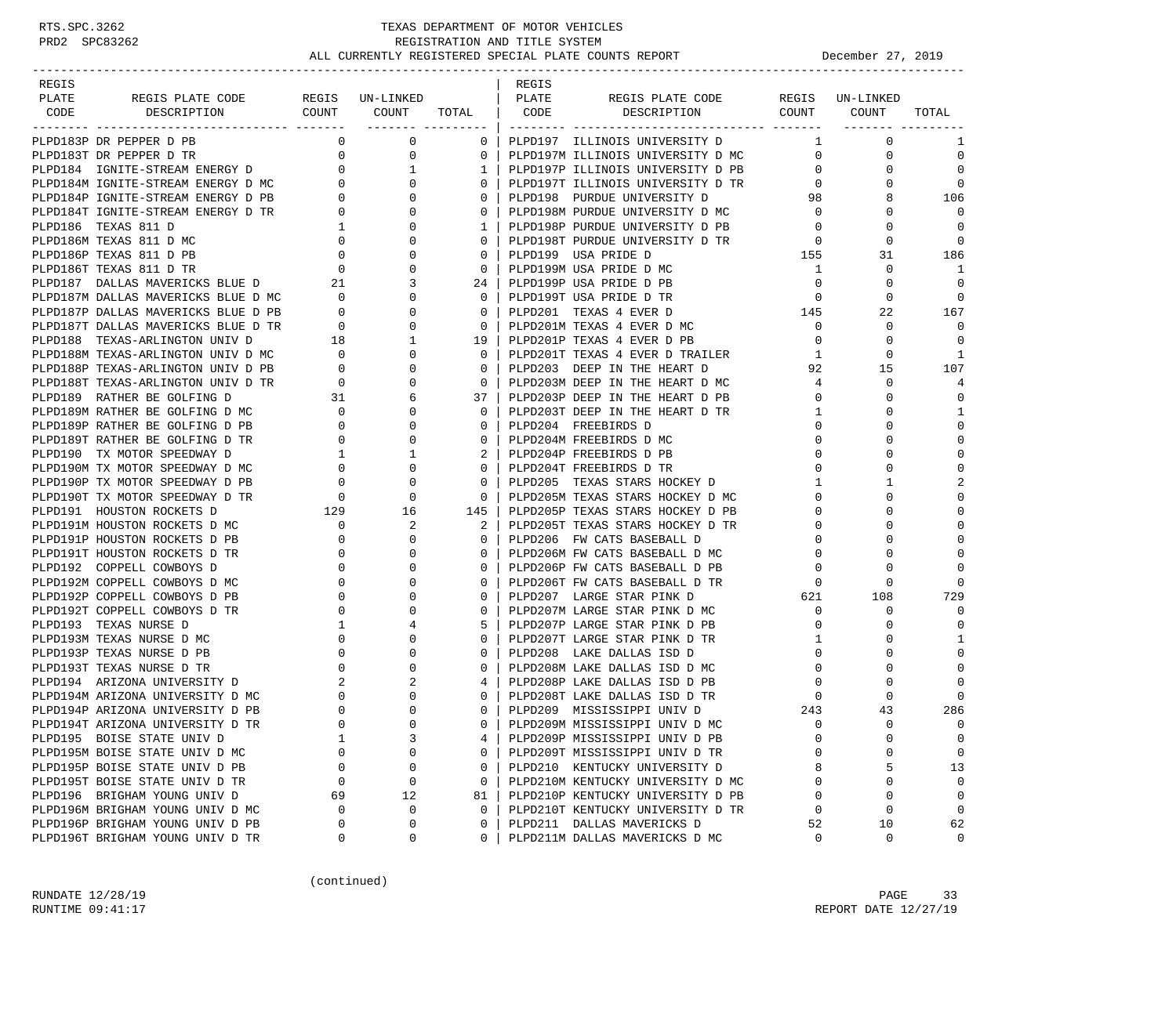| REGIS |                                                                    |                                                                 |                    |                          | REGIS |                                                                                                     |                                         |                      |                  |
|-------|--------------------------------------------------------------------|-----------------------------------------------------------------|--------------------|--------------------------|-------|-----------------------------------------------------------------------------------------------------|-----------------------------------------|----------------------|------------------|
| PLATE | REGIS PLATE CODE                                                   |                                                                 | REGIS UN-LINKED    |                          | PLATE | REGIS PLATE CODE REGIS UN-LINKED                                                                    |                                         |                      |                  |
| CODE  | DESCRIPTION                                                        | COUNT COUNT                                                     |                    | TOTAL                    | CODE  | DESCRIPTION COUNT COUNT                                                                             |                                         |                      | TOTAL            |
|       |                                                                    |                                                                 | ________ _________ |                          |       |                                                                                                     |                                         |                      |                  |
|       | PLPD211P DALLAS MAVERICKS D PB                                     | $\overline{0}$                                                  | $\overline{0}$     | $\mathbf{0}$             |       | PLPD230 NOTRE DAME UNIVERSITY D 124                                                                 |                                         | 13                   | 137              |
|       | PLPD211T DALLAS MAVERICKS D TR                                     | $\overline{0}$                                                  | $\overline{0}$     | $\overline{\phantom{0}}$ |       | PLPD230M NOTRE DAME UNIVERSITY D MC 3                                                               |                                         | 0                    | 3                |
|       | PLPD212 SAN ANTONIO SPURS D                                        | 173                                                             | 33                 | 206                      |       | PLPD230P NOTRE DAME UNIVERSITY D PB                                                                 | $\overline{0}$                          | $\Omega$             | $\Omega$         |
|       | PLPD212M SAN ANTONIO SPURS D MC                                    | $\overline{\phantom{0}}$                                        | $\Omega$           | $\Omega$                 |       | PLPD230T NOTRE DAME UNIVERSITY D TR                                                                 | $\overline{0}$                          | $\Omega$             | $\Omega$         |
|       | PLPD212P SAN ANTONIO SPURS D PB                                    | $\mathbf{0}$                                                    | 0                  | $\mathbf{0}$             |       | PLPD231 NTL WILD TURKEY FED D                                                                       | $\overline{0}$                          | $\Omega$             | $\mathbf 0$      |
|       | PLPD212T SAN ANTONIO SPURS D TR                                    | $\mathbf{0}$                                                    | $\Omega$           | $\mathbf 0$              |       | PLPD231M NTL WILD TURKEY FED D MC                                                                   | $\overline{0}$                          | $\Omega$             | $\Omega$         |
|       | PLPD213 TRINITY UNIVERSITY D                                       | 2                                                               | 3                  | 5                        |       | PLPD231P NTL WILD TURKEY FED D PB                                                                   | $\overline{0}$                          | $\Omega$             | $\Omega$         |
|       | PLPD213M TRINITY UNIVERSITY D MC                                   | $\begin{matrix} 0 \\ 0 \\ 0 \end{matrix}$                       |                    | $\mathbf{0}$             |       | PLPD231T NTL WILD TURKEY FED D TR                                                                   | $\overline{0}$                          | $\Omega$             | $\Omega$         |
|       | PLPD213P TRINITY UNIVERSITY D PB                                   |                                                                 | $\Omega$           | $\Omega$                 |       | PLPD232 MISSISSIPPI ST UNIV D                                                                       | 160                                     | 23                   | 183              |
|       | PLPD213T TRINITY UNIVERSITY D TR                                   | $\begin{tabular}{ccccc} TR & & & 0 \\ & & 107 \\ \end{tabular}$ |                    | $\mathbf{0}$             |       | PLPD232M MISSISSIPPI ST UNIV D MC                                                                   | $\mathbf 0$                             | 0                    | $\Omega$         |
|       | PLPD214 GRAMBLING UNIV D                                           |                                                                 | 8                  | 115                      |       | PLPD232P MISSISSIPPI ST UNIV D PB                                                                   | $\mathbf{0}$                            | 1                    | 1                |
|       | PLPD214M GRAMBLING UNIV D MC                                       | $\overline{\phantom{0}}$                                        | 0                  | $\mathbf{0}$             |       | PLPD232T MISSISSIPPI ST UNIV D TR                                                                   | $\mathbf 0$                             | 0                    | $\mathbf 0$      |
|       | PLPD214P GRAMBLING UNIV D PB                                       | $\overline{\phantom{0}}$                                        | $\Omega$           | $\mathbf 0$              |       | PLPD233 LONE STAR GREEN D                                                                           | 35                                      | 6                    | 41               |
|       | PLPD214T GRAMBLING UNIV D TR                                       | $\overline{0}$                                                  | $\Omega$           | $\Omega$                 |       | PLPD233M LONE STAR GREEN D MC                                                                       | $\overline{0}$                          | 1                    | 1                |
|       | PLPD215 KANSAS UNIVERSITY D                                        | $\frac{126}{12}$                                                | 16                 | 142                      |       | PLPD233P LONE STAR GREEN D PB                                                                       | $\overline{0}$                          | 0                    | $\Omega$         |
|       | PLPD215M KANSAS UNIVERSITY D MC                                    | $\overline{\phantom{0}}$                                        | 0                  | $\mathbf{0}$             |       | PLPD233T LONE STAR GREEN D TR                                                                       | $\circ$                                 | $\Omega$             | $\mathbf 0$      |
|       | PLPD215P KANSAS UNIVERSITY D PB                                    | $\overline{0}$                                                  | 0                  | 0                        |       | PLPD234 LONE STAR PURPLE D                                                                          | 61                                      | 7                    | 68               |
|       | PLPD215T KANSAS UNIVERSITY D TR                                    | $\overline{0}$                                                  |                    | $\mathbf 0$              |       | PLPD234M LONE STAR PURPLE D MC                                                                      | $\mathbf{1}$                            | 0                    | 1                |
|       | PLPD216 MISSOURI UNIVERSITY D                                      | 57                                                              |                    | 65                       |       | PLPD234P LONE STAR PURPLE D PB                                                                      | $\overline{0}$                          | 0                    | $\Omega$         |
|       | PLPD216M MISSOURI UNIVERSITY D MC                                  | $\mathbf{0}$                                                    | 0                  | $\Omega$                 |       | PLPD234T LONE STAR PURPLE D TR                                                                      | $\circ$                                 | 0                    | 0                |
|       | PLPD216P MISSOURI UNIVERSITY D PB                                  | $\mathbf{0}$                                                    | $\Omega$           | $\Omega$                 |       | PLPD235 LONE STAR BLK/SILV D                                                                        | $\begin{array}{c} 0 \\ 213 \end{array}$ | 50                   | 263              |
|       | PLPD216T MISSOURI UNIVERSITY D TR                                  | $\overline{0}$                                                  | $\Omega$           | 0                        |       | PLPD235M LONE STAR BLK/SILV D MC                                                                    | $\overline{\mathbf{3}}$                 | $\mathbf 0$          | 3                |
|       | PLPD218 GUADALUPE RVR TROUT D                                      | $\mathbf 0$                                                     |                    | $\mathbf 0$              |       | PLPD235P LONE STAR BLK/SILV D PB                                                                    | $\overline{0}$                          | $\Omega$             | $\Omega$         |
|       | PLPD218M GUADALUPE RVR TROUT D MC                                  | $\mathbf{0}$                                                    |                    | $\Omega$                 |       | PLPD235T LONE STAR BLK/SILV D TR                                                                    | $\overline{1}$                          | $\Omega$             | 1                |
|       | PLPD218P GUADALUPE RVR TROUT D PB                                  | $\mathbf{0}$                                                    |                    | 0                        |       | PLPD236 CALVARY HILL D                                                                              | 201                                     | 23                   | 224              |
|       | PLPD218T GUADALUPE RVR TROUT D TR                                  | $\circ$                                                         |                    | $\Omega$                 |       | PLPD236M CALVARY HILL D MC                                                                          | $\overline{4}$                          | 2                    | 6                |
|       | PLPD219 TEXAS ROADHOUSE D                                          | $\mathbf 0$                                                     | $\Omega$           | $\mathbf 0$              |       | PLPD236P CALVARY HILL D PB                                                                          | $\mathbf{0}$                            | $\mathbf 0$          | 0                |
|       | PLPD219M TEXAS ROADHOUSE D MC                                      | $\mathbf{0}$                                                    |                    | $\Omega$                 |       | PLPD236T CALVARY HILL D TR                                                                          | $\mathbf{1}$                            | 1                    | $\overline{2}$   |
|       | PLPD219P TEXAS ROADHOUSE D PB                                      | $\circ$                                                         |                    | $\Omega$                 |       | PLPD237 KELLER HIGH SCHOOL D                                                                        | $\mathbf{1}$                            | 0                    | 1                |
|       | PLPD219T TEXAS ROADHOUSE D TR                                      | $\mathbf 0$                                                     | $\Omega$           | 0                        |       | PLPD237M KELLER HIGH SCHOOL D MC                                                                    | $\mathbf{0}$                            | 0                    | $\mathbf 0$      |
|       | PLPD220 PROSPER ISD D                                              | $\mathbf 0$                                                     | 1                  | 1                        |       | PLPD237P KELLER HIGH SCHOOL D PB                                                                    | $\mathbf{0}$                            | $\Omega$             | $\Omega$         |
|       | PLPD220M PROSPER ISD D MC                                          | $\overline{0}$                                                  | 0                  | 0                        |       | PLPD237T KELLER HIGH SCHOOL D TR                                                                    | $\mathbf 0$                             | $\Omega$             | $\Omega$         |
|       | PLPD220P PROSPER ISD D PB                                          | $\mathbf 0$                                                     |                    | $\mathbf 0$              |       | PLPD238 MICHIGAN STATE UNIV D                                                                       | 109                                     | 22                   | 131              |
|       | PLPD220T PROSPER ISD D TR                                          | $\mathbf 0$                                                     |                    | $\Omega$                 |       | PLPD238M MICHIGAN STATE UNIV D MC                                                                   | $\overline{0}$                          | 0                    | $\Omega$         |
|       | PLPD225 ARIZONA STATE UNIV D                                       | 80                                                              |                    | 89                       |       | PLPD238P MICHIGAN STATE UNIV D PB                                                                   | $\overline{0}$                          | 0                    | 0                |
|       | PLPD225M ARIZONA STATE UNIV D MC                                   | $\overline{1}$                                                  | $\Omega$           | $\mathbf{1}$             |       | PLPD238T MICHIGAN STATE UNIV D TR                                                                   | $\overline{0}$                          | 0                    | $\Omega$         |
|       | PLPD225P ARIZONA STATE UNIV D PB                                   | $\overline{0}$                                                  | 0                  | $\mathbf 0$              |       | 2,559<br>PLPD239 TEXAS BLACK 1845 D                                                                 |                                         | 453                  | 3,012            |
|       | PLPD225T ARIZONA STATE UNIV D TR                                   | $\overline{0}$                                                  | $\Omega$           | $\mathbf{0}$             |       | PLPD239M TEXAS BLACK 1845 D MC                                                                      | 39                                      | 9                    | 48               |
|       | PLPD226 GEORGIA TECH UNIV D                                        | 68                                                              | 13                 | 81                       |       | PLPD239P TEXAS BLACK 1845 D PB                                                                      | $\overline{0}$                          | 0                    | $\Omega$         |
|       | PLPD226M GEORGIA TECH UNIV D MC                                    | $\overline{0}$                                                  | 0                  | $\mathbf{0}$             |       | PLPD239T TEXAS BLACK 1845 D TR<br>TIPD239T TEXAS BLACK 1845 D TR<br>TIPD40 TEXAS VINTAGE PINK D 137 | $\overline{1}$                          | $\Omega$             | -1               |
|       | PLPD226P GEORGIA TECH UNIV D PB                                    | $\overline{0}$                                                  | $\Omega$           | $\Omega$                 |       |                                                                                                     |                                         | 26                   | 163              |
|       | PLPD226T GEORGIA TECH UNIV D TR                                    | $\overline{1}$                                                  | $\cap$             | $\mathbf{1}$             |       | PLPD240M TEXAS VINTAGE PINK D MC                                                                    | <sup>1</sup>                            | $\Omega$             | 1                |
|       | PLPD227 BP LYNCH HIGH SCH D                                        | 0                                                               | $\Omega$           | 0                        |       | PLPD240P TEXAS VINTAGE PINK D PB                                                                    | $\mathbf 0$                             | 0                    | $\mathbf 0$      |
|       | PLPD227M BP LYNCH HIGH SCH D MC                                    | $\Omega$                                                        | $\cap$             | 0                        |       | PLPD240T TEXAS VINTAGE PINK D TR                                                                    | $\mathbf 0$                             | 0                    | $\mathbf 0$      |
|       | PLPD227P BP LYNCH HIGH SCH D PB                                    | 0                                                               | 0                  | 0                        |       | PLPD241 TEXAS VINTAGE BLUE D                                                                        | 50                                      | 10                   | 60               |
|       | PLPD227T BP LYNCH HIGH SCH D TR                                    | 0                                                               | $\Omega$           | 0                        |       | PLPD241M TEXAS VINTAGE BLUE D MC                                                                    | 2                                       | 0                    | 2                |
|       | PLPD229 DELTA SIGMA THETA D                                        | 114                                                             | 8<br>$\Omega$      | 122                      |       | PLPD241P TEXAS VINTAGE BLUE D PB                                                                    | $\Omega$<br>$\Omega$                    | $\Omega$<br>$\Omega$ | $\mathbf 0$      |
|       | PLPD229M DELTA SIGMA THETA D MC                                    | 0                                                               | $\Omega$           | $\mathbf{0}$             |       | PLPD241T TEXAS VINTAGE BLUE D TR<br>PLPD242 TX A&M CORPUS CHRISTI D                                 | 1                                       |                      | $\mathbf 0$      |
|       | PLPD229P DELTA SIGMA THETA D PB<br>PLPD229T DELTA SIGMA THETA D TR | 0<br>0                                                          | 0                  | 0<br>$\Omega$            |       | PLPD242M TX A&M CORPUS CHRISTI D MC                                                                 | 0                                       | 0<br>0               | 1<br>$\mathbf 0$ |
|       |                                                                    |                                                                 |                    |                          |       |                                                                                                     |                                         |                      |                  |

(continued)

RUNDATE  $12/28/19$  PAGE 34 RUNTIME 09:41:17 REPORT DATE 12/27/19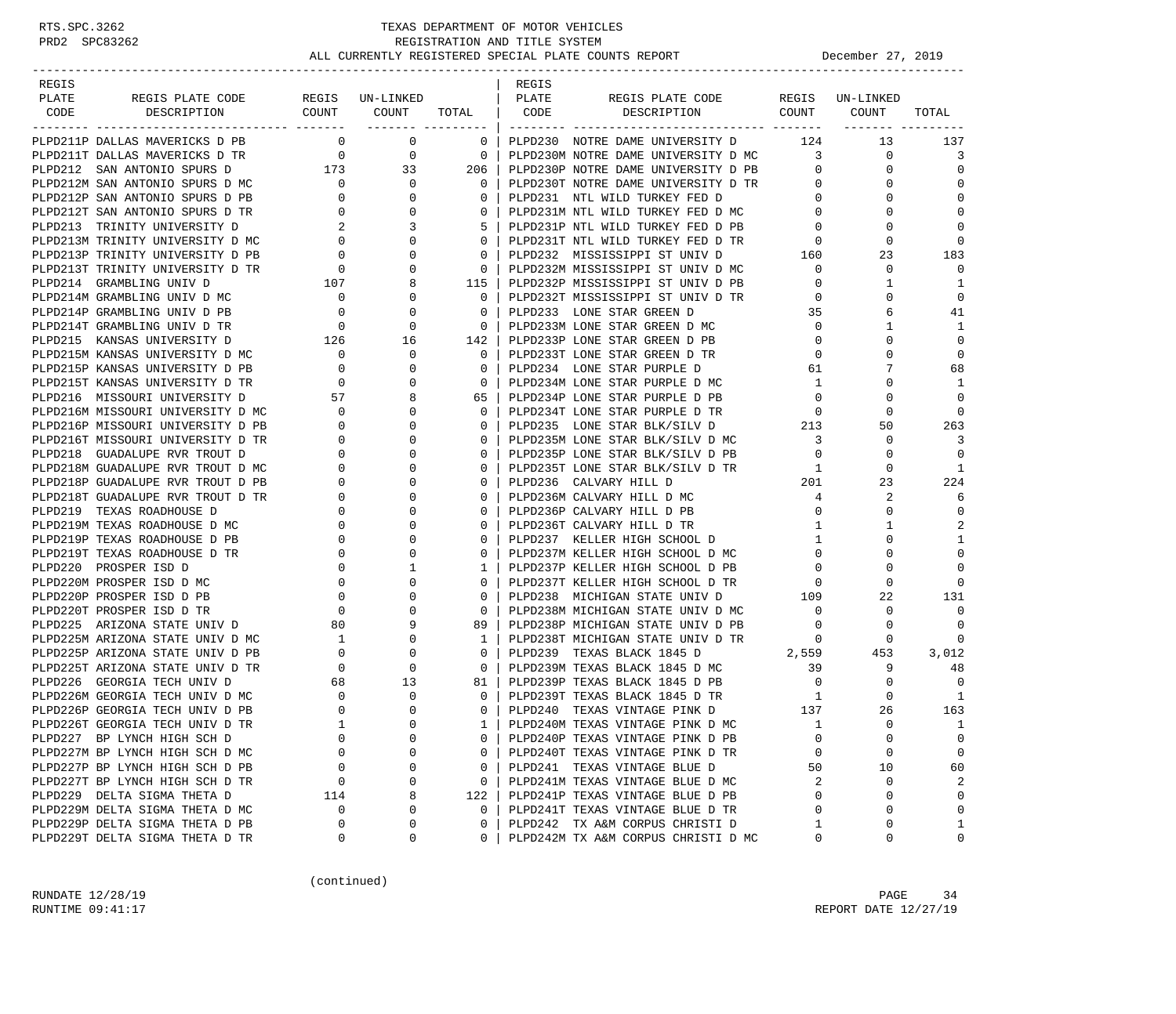| REGIS |                                                                                                                                                                                                                                                                                                                                                             |          |                                                                                                                                                                                                                                                                                  |                | REGIS |                                                                                                          |                   |                                |                            |
|-------|-------------------------------------------------------------------------------------------------------------------------------------------------------------------------------------------------------------------------------------------------------------------------------------------------------------------------------------------------------------|----------|----------------------------------------------------------------------------------------------------------------------------------------------------------------------------------------------------------------------------------------------------------------------------------|----------------|-------|----------------------------------------------------------------------------------------------------------|-------------------|--------------------------------|----------------------------|
| PLATE |                                                                                                                                                                                                                                                                                                                                                             |          |                                                                                                                                                                                                                                                                                  |                |       |                                                                                                          |                   |                                |                            |
| CODE  |                                                                                                                                                                                                                                                                                                                                                             |          |                                                                                                                                                                                                                                                                                  |                |       |                                                                                                          |                   |                                | TOTAL                      |
|       | PLPD242P TX A&M CORPUS CHRISTI D PB 0 0 0                                                                                                                                                                                                                                                                                                                   |          |                                                                                                                                                                                                                                                                                  |                |       | 0   PLPD260 VIRGINIA TECH ALUMNI D                                                                       |                   | 6                              |                            |
|       |                                                                                                                                                                                                                                                                                                                                                             |          |                                                                                                                                                                                                                                                                                  |                |       |                                                                                                          | -5                | $\overline{0}$<br>$\mathbf{0}$ | 11<br>$\mathbf 0$          |
|       | PLPD242T TX A&M CORPUS CHRISTI D TR<br>PLPD243T FLORIDA STATE UNIV D MC<br>PLPD243M FLORIDA STATE UNIV D MC<br>PLPD243M FLORIDA STATE UNIV D MC<br>PLPD243M FLORIDA STATE UNIV D MC<br>PLPD243P FLORIDA STATE UNIV D PB<br>PLPD243T FLORID                                                                                                                  |          |                                                                                                                                                                                                                                                                                  |                |       |                                                                                                          | 0                 | 0                              | $\Omega$                   |
|       |                                                                                                                                                                                                                                                                                                                                                             |          |                                                                                                                                                                                                                                                                                  |                |       |                                                                                                          |                   | $\Omega$                       | $\Omega$                   |
|       |                                                                                                                                                                                                                                                                                                                                                             |          |                                                                                                                                                                                                                                                                                  |                |       | PLPD260T VIRGINIA TECH ALUMNI D TR<br>0                                                                  | $0 \qquad \qquad$ | 0                              | $\mathbf 0$                |
|       |                                                                                                                                                                                                                                                                                                                                                             |          |                                                                                                                                                                                                                                                                                  |                |       |                                                                                                          | $\overline{0}$    | $\Omega$                       | $\mathbf 0$                |
|       |                                                                                                                                                                                                                                                                                                                                                             |          |                                                                                                                                                                                                                                                                                  |                |       |                                                                                                          |                   |                                |                            |
|       | PLPD245 WESTERN YOKE BLACK D                                                                                                                                                                                                                                                                                                                                |          | $86$ 21 107                                                                                                                                                                                                                                                                      |                |       | PLPD261P MIDLAND HIGH SCHOOL D PB                                                                        | $\overline{0}$    | 0                              | $\mathbf 0$<br>$\mathbf 0$ |
|       | PLPD245M WESTERN YOKE BLACK D MC                                                                                                                                                                                                                                                                                                                            |          |                                                                                                                                                                                                                                                                                  |                |       | PLPD261T MIDLAND HIGH SCHOOL D TR                                                                        | $\mathbf{0}$      | 0                              |                            |
|       | PLPD245P WESTERN YOKE BLACK D PB<br>PLPD245T WESTERN YOKE BLACK D TR                                                                                                                                                                                                                                                                                        |          | $\begin{array}{ccccccc} 2 & 1 & 3 & \text{PLPD261T} & \text{MIDLAND} & 0 & 0 & 0 & \text{PLPD262} & \text{SMU} & \text{D} \ 0 & 0 & 0 & 0 & \text{PLPD262M} & \text{SMU} & \text{D} & \text{N} \ 72 & 11 & 83 & \text{PLPD262P} & \text{SMU} & \text{D} & \text{PB} \end{array}$ |                |       |                                                                                                          | 48                | 11                             | 59<br>$\Omega$             |
|       |                                                                                                                                                                                                                                                                                                                                                             |          |                                                                                                                                                                                                                                                                                  |                |       |                                                                                                          | $\overline{0}$    | $\mathbf 0$                    |                            |
|       | PLPD246 PRAIRIE VIEW A&M UNIV D                                                                                                                                                                                                                                                                                                                             |          |                                                                                                                                                                                                                                                                                  |                |       |                                                                                                          | $\mathbf{0}$      | $\Omega$                       | $\mathbf 0$                |
|       |                                                                                                                                                                                                                                                                                                                                                             |          |                                                                                                                                                                                                                                                                                  |                |       |                                                                                                          | $\mathbf{0}$      | 0                              | $\mathbf 0$                |
|       |                                                                                                                                                                                                                                                                                                                                                             |          |                                                                                                                                                                                                                                                                                  |                |       |                                                                                                          | 2                 |                                | 4                          |
|       |                                                                                                                                                                                                                                                                                                                                                             |          |                                                                                                                                                                                                                                                                                  |                |       |                                                                                                          | $\overline{0}$    | $\Omega$                       | $\mathbf 0$                |
|       |                                                                                                                                                                                                                                                                                                                                                             |          |                                                                                                                                                                                                                                                                                  |                |       |                                                                                                          | $\overline{0}$    | $\mathbf 0$                    | $\mathbf 0$                |
|       |                                                                                                                                                                                                                                                                                                                                                             |          |                                                                                                                                                                                                                                                                                  |                |       |                                                                                                          | $\overline{0}$    | $\Omega$                       | $\mathbf 0$                |
|       |                                                                                                                                                                                                                                                                                                                                                             |          |                                                                                                                                                                                                                                                                                  |                |       | PLPD264 YELLOW ROSE OF TEXAS D 331                                                                       |                   | 39                             | 370                        |
|       |                                                                                                                                                                                                                                                                                                                                                             |          |                                                                                                                                                                                                                                                                                  |                |       | PLPD264M YELLOW ROSE OF TEXAS D MC                                                                       | 1                 | 0                              | 1                          |
|       |                                                                                                                                                                                                                                                                                                                                                             |          |                                                                                                                                                                                                                                                                                  |                |       | PLPD264P YELLOW ROSE OF TEXAS D PB                                                                       | $\overline{0}$    | $\Omega$                       | $\Omega$                   |
|       |                                                                                                                                                                                                                                                                                                                                                             |          |                                                                                                                                                                                                                                                                                  |                |       | PLPD264P YELLOW ROSE OF TEXAS D TR<br>PLPD264T YELLOW ROSE OF TEXAS D TR<br>--- TITLIANA UNIVERSITY D 12 | $\mathbf{1}$      | 0                              | 1                          |
|       |                                                                                                                                                                                                                                                                                                                                                             |          |                                                                                                                                                                                                                                                                                  |                |       |                                                                                                          |                   |                                | 17                         |
|       |                                                                                                                                                                                                                                                                                                                                                             |          |                                                                                                                                                                                                                                                                                  |                |       | PLPD265M INDIANA UNIVERSITY D MC                                                                         |                   | $\overline{0}$<br>$\Omega$     | $\mathbf 0$                |
|       | $[{{\it PED246}}$~{\it PED446}$~{\it PRED446}$~{\it PRED468}$~{\it PED468}$~{\it PED468}$~{\it PED468}$~{\it PED468}$~{\it PED468}$~{\it PED468}$~{\it PED468}$~{\it PED468}$~{\it PED468}$~{\it PED468}$~{\it PED468}$~{\it PED468}$~{\it PED468}$~{\it PED468}$~{\it PED468}$~{\it PED468}$~{\it PED47}$~{\it IUL11}~{\it PED468}$~{\it PED47}$~{\it IUL$ |          |                                                                                                                                                                                                                                                                                  |                |       | PLPD265P INDIANA UNIVERSITY D PB                                                                         | $\overline{0}$    | O                              | $\Omega$                   |
|       |                                                                                                                                                                                                                                                                                                                                                             |          |                                                                                                                                                                                                                                                                                  |                |       | PLPD265T INDIANA UNIVERSITY D TR                                                                         | $\mathbf{0}$      | O                              | $\Omega$                   |
|       |                                                                                                                                                                                                                                                                                                                                                             |          |                                                                                                                                                                                                                                                                                  |                |       | PLPD266 ODESSA HIGH SCHOOL D                                                                             | $\mathbf{0}$      | O                              | $\mathbf 0$                |
|       |                                                                                                                                                                                                                                                                                                                                                             |          |                                                                                                                                                                                                                                                                                  |                |       | PLPD266M ODESSA HIGH SCHOOL D MC                                                                         | $\mathbf{0}$      |                                | $\mathbf 0$                |
|       |                                                                                                                                                                                                                                                                                                                                                             |          |                                                                                                                                                                                                                                                                                  |                |       | PLPD266P ODESSA HIGH SCHOOL D PB                                                                         | $\mathbf{0}$      | O                              | $\mathbf{0}$               |
|       |                                                                                                                                                                                                                                                                                                                                                             |          |                                                                                                                                                                                                                                                                                  |                |       | PLPD266T ODESSA HIGH SCHOOL D TR                                                                         | $\mathbf{0}$      | 0                              | $\mathbf{0}$               |
|       |                                                                                                                                                                                                                                                                                                                                                             |          |                                                                                                                                                                                                                                                                                  |                |       | PLPD267 PERMIAN HIGH SCHOOL D                                                                            | $\mathbf{0}$      | 1                              | 1                          |
|       |                                                                                                                                                                                                                                                                                                                                                             |          |                                                                                                                                                                                                                                                                                  |                |       | PLPD267M PERMIAN HIGH SCHOOL D MC<br>PLPD267P PERMIAN HIGH SCHOOL D PB                                   | $\mathbf{0}$      | 0                              | $\mathbf{0}$               |
|       |                                                                                                                                                                                                                                                                                                                                                             |          |                                                                                                                                                                                                                                                                                  |                |       |                                                                                                          | $\mathbf{0}$      |                                | $\mathbf 0$                |
|       |                                                                                                                                                                                                                                                                                                                                                             |          |                                                                                                                                                                                                                                                                                  | 2              |       | PLPD267T PERMIAN HIGH SCHOOL D TR                                                                        | $\mathbf{0}$      | O                              | $\mathbf 0$                |
|       |                                                                                                                                                                                                                                                                                                                                                             |          |                                                                                                                                                                                                                                                                                  | $0-1$          |       | PLPD268 LEE HS MIDLAND D                                                                                 | $\mathbf{0}$      | O                              | $\Omega$                   |
|       |                                                                                                                                                                                                                                                                                                                                                             |          |                                                                                                                                                                                                                                                                                  | $\overline{0}$ |       | PLPD268M LEE HS MIDLAND D MC                                                                             | $\mathbf{0}$      |                                | $\Omega$                   |
|       |                                                                                                                                                                                                                                                                                                                                                             |          |                                                                                                                                                                                                                                                                                  | 9              |       | PLPD268P LEE HS MIDLAND D PB                                                                             | $\mathbf{0}$      | O                              | $\mathbf 0$                |
|       | PLPD252 DALLAS STARS HOCKEY D<br>PLPD252M DALLAS STARS HOCKEY D<br>MC 2 0<br>PLPD252P DALLAS STARS HOCKEY D<br>PB 0 0<br>PLPD252T DALLAS STARS HOCKEY D<br>PR 0 0<br>PLPD254 SOUTH CAROLINA UNIV D<br>MC 0 0<br>PLPD254P SOUTH CAROLINA UNIV D<br>                                                                                                          |          |                                                                                                                                                                                                                                                                                  | $\overline{0}$ |       | PLPD268T LEE HS MIDLAND D TR                                                                             | $\mathbf{0}$      |                                | $\mathbf{0}$               |
|       |                                                                                                                                                                                                                                                                                                                                                             |          |                                                                                                                                                                                                                                                                                  | $\overline{0}$ |       | PLPD269 OLYMPIC TEAM USA D                                                                               | $\mathbf{0}$      | O                              | $\Omega$                   |
|       |                                                                                                                                                                                                                                                                                                                                                             |          |                                                                                                                                                                                                                                                                                  |                |       | 0   PLPD269M OLYMPIC TEAM USA D MC                                                                       | $\overline{0}$    | $\Omega$                       | $\Omega$                   |
|       |                                                                                                                                                                                                                                                                                                                                                             |          |                                                                                                                                                                                                                                                                                  | 106            |       | PLPD269P OLYMPIC TEAM USA D PB                                                                           | $\mathbf{0}$      |                                | $\Omega$                   |
|       | PLPD255M LOUISIANA UNIVERSITY D MC 0<br>PLPD255P LOUISIANA UNIVERSITY D PB 0                                                                                                                                                                                                                                                                                |          | $\begin{matrix}0\\0\\0\end{matrix}$                                                                                                                                                                                                                                              | $\overline{0}$ |       | PLPD269T OLYMPIC TEAM USA D TR<br>PLPD269T OLYMPIC TEAM USA D TR<br>PLPD271 IOWA STATE UNIVERSITY D 125  |                   | 0                              | $\mathbf 0$                |
|       |                                                                                                                                                                                                                                                                                                                                                             |          |                                                                                                                                                                                                                                                                                  | $0-1$          |       |                                                                                                          |                   | 9                              | 134                        |
|       | PLPD255T LOUISIANA UNIVERSITY D TR                                                                                                                                                                                                                                                                                                                          | $\Omega$ |                                                                                                                                                                                                                                                                                  | $\Omega$       |       | PLPD271M IOWA STATE UNIVERSITY D MC                                                                      | 1                 | $\mathbf{1}$                   | 2                          |
|       | PLPD257 HIGHLAND PARK ISD D                                                                                                                                                                                                                                                                                                                                 | 2        | 3                                                                                                                                                                                                                                                                                | 5              |       | PLPD271P IOWA STATE UNIVERSITY D PB                                                                      | $\mathbf 0$       | 0                              | $\mathbf 0$                |
|       | PLPD257M HIGHLAND PARK ISD D MC                                                                                                                                                                                                                                                                                                                             | $\Omega$ | 0                                                                                                                                                                                                                                                                                | 0              |       | PLPD271T IOWA STATE UNIVERSITY D TR                                                                      | 0                 | $\mathbf 0$                    | $\mathbf 0$                |
|       | PLPD257P HIGHLAND PARK ISD D PB                                                                                                                                                                                                                                                                                                                             | 0        | 0                                                                                                                                                                                                                                                                                | $\mathbf{0}$   |       | PLPD276 UNIVERSITY OF COLORADO D                                                                         | 148               | 18                             | 166                        |
|       | PLPD257T HIGHLAND PARK ISD D TR                                                                                                                                                                                                                                                                                                                             | $\Omega$ | $\mathbf 0$                                                                                                                                                                                                                                                                      | 0              |       | PLPD276M UNIVERSITY OF COLORADO D MC                                                                     | 1                 | $\mathbf 0$                    | 1                          |
|       | PLPD259 TYLER JC APACHE BELLES D                                                                                                                                                                                                                                                                                                                            | 5        | 4                                                                                                                                                                                                                                                                                | 9              |       | PLPD276P UNIVERSITY OF COLORADO D PB                                                                     | $\mathbf 0$       | 0                              | $\mathbf 0$                |
|       | PLPD259M TYLER JC APACHE BELLES D MC                                                                                                                                                                                                                                                                                                                        | $\Omega$ | $\mathbf 0$                                                                                                                                                                                                                                                                      | 0              |       | PLPD276T UNIVERSITY OF COLORADO D TR                                                                     | 0                 | 0                              | 0                          |
|       | PLPD259P TYLER JC APACHE BELLES D PB                                                                                                                                                                                                                                                                                                                        | $\Omega$ | 0                                                                                                                                                                                                                                                                                | 0              |       | PLPD282 TEXAS OIL AND GAS D                                                                              | 538               | 92                             | 630                        |
|       | PLPD259T TYLER JC APACHE BELLES D TR                                                                                                                                                                                                                                                                                                                        | 0        | 0                                                                                                                                                                                                                                                                                | 0              |       | PLPD282M TEXAS OIL AND GAS D MC                                                                          | 6                 | $\mathbf{1}$                   | 7                          |

(continued)

RUNDATE  $12/28/19$  PAGE 35 RUNTIME 09:41:17 REPORT DATE 12/27/19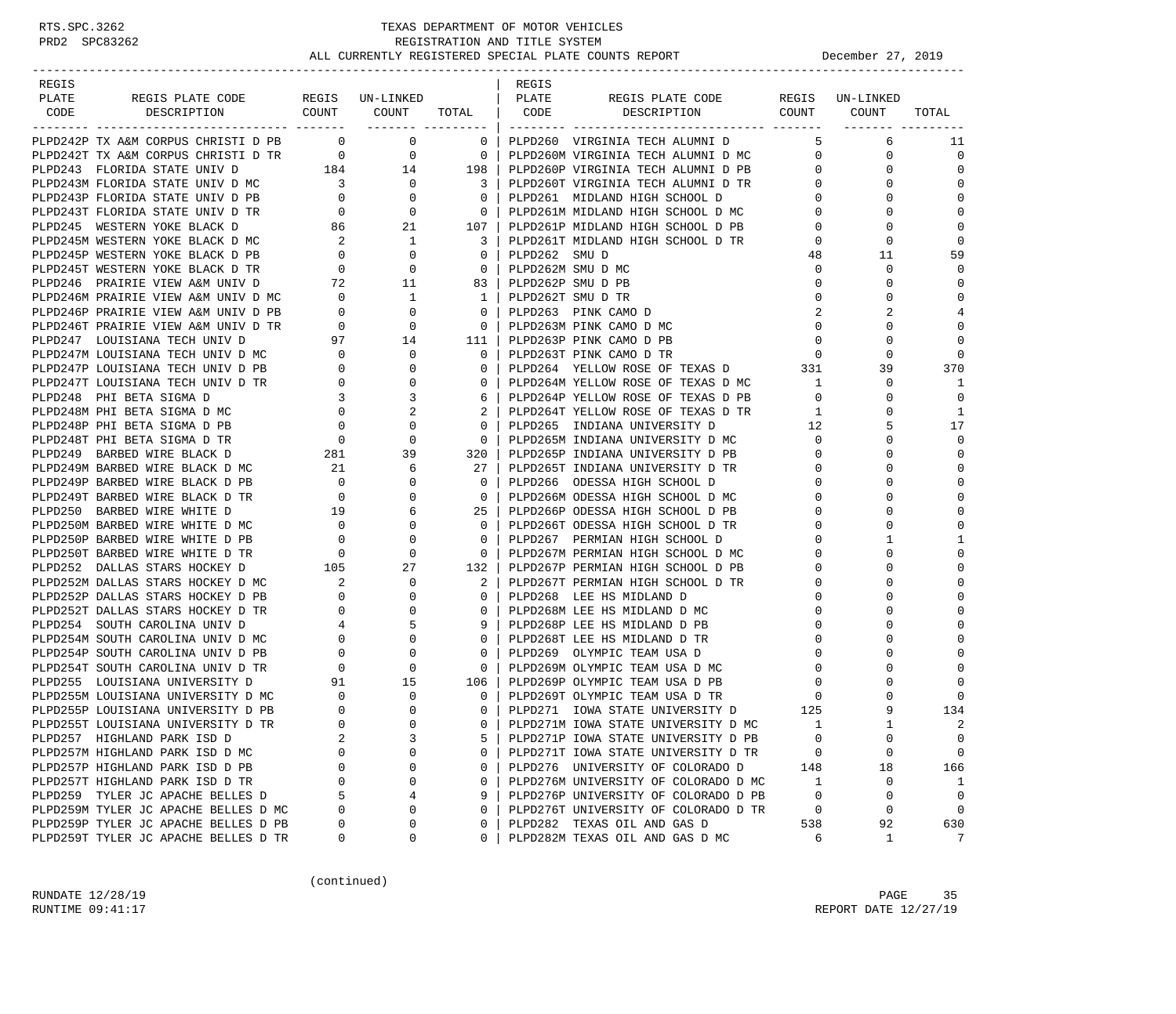| REGIS |                                                                                                                                                                                                                                              |                                       |                                                                                               |                                                     | REGIS  |                                                                                                |                 |              |                |
|-------|----------------------------------------------------------------------------------------------------------------------------------------------------------------------------------------------------------------------------------------------|---------------------------------------|-----------------------------------------------------------------------------------------------|-----------------------------------------------------|--------|------------------------------------------------------------------------------------------------|-----------------|--------------|----------------|
| PLATE | REGIS PLATE CODE REGIS UN-LINKED   PLATE                                                                                                                                                                                                     |                                       |                                                                                               |                                                     |        | REGIS PLATE CODE REGIS UN-LINKED<br>DESCRIPTION COUNT COUNT TOTAL CODE DESCRIPTION COUNT COUNT |                 |              |                |
| CODE  |                                                                                                                                                                                                                                              |                                       |                                                                                               |                                                     |        |                                                                                                |                 |              | TOTAL          |
|       | PLPD282P TEXAS OIL AND GAS D PB                                                                                                                                                                                                              |                                       | $\overline{0}$ 0                                                                              | $\overline{\phantom{0}}$ 0 $\overline{\phantom{0}}$ |        | PLPD303M LONE STAR BADGE D MC                                                                  | $\mathbf{0}$    | 2            | 2              |
|       | PLPD282T TEXAS OIL AND GAS D TR<br>PLPD283 LONE STAR 1836 D<br>PLPD283 LONE STAR 1836 D<br>PLPD283M LONE STAR 1836 D MC<br>PLPD283P LONE STAR 1836 D PB<br>PLPD283T LONE STAR 1836 D PB<br>PLPD283T LONE STAR 1836 D TR<br>PLPD283T LONE STA |                                       |                                                                                               |                                                     |        | PLPD303P LONE STAR BADGE D PB                                                                  | $\overline{0}$  | $\circ$      | $\mathbf 0$    |
|       |                                                                                                                                                                                                                                              |                                       |                                                                                               |                                                     |        |                                                                                                |                 |              | 0              |
|       |                                                                                                                                                                                                                                              |                                       |                                                                                               |                                                     |        | PLPD303T LONE STAR BADGE D TRLR 0 0 0 0 0<br>PLPD305 UNIVERSITY OF VIRGINIA D 0 163            |                 |              | 163            |
|       |                                                                                                                                                                                                                                              |                                       |                                                                                               |                                                     |        |                                                                                                |                 | 1            | -1             |
|       |                                                                                                                                                                                                                                              |                                       |                                                                                               |                                                     |        | PLPD305M UNIVERSITY OF VIRGINIA D MC 0<br>PLPD305P UNIVERSITY OF VIRGINIA D PB 0               |                 | $\Omega$     | $\overline{0}$ |
|       | PLPD286 CLASSIC BLACK D                                                                                                                                                                                                                      |                                       |                                                                                               |                                                     |        | PLPD305T UNIVERSITY OF VIRGINIA D TR                                                           | $\overline{0}$  | $\mathbf 0$  | 0              |
|       | MC<br>$13,236$<br>$262$<br>$51$<br>$15,101$<br>$313$<br>$1$<br>$131$<br>PLPD286M CLASSIC BLACK D MC                                                                                                                                          |                                       |                                                                                               |                                                     |        |                                                                                                |                 | 60           | 267            |
|       | PLPD286P CLASSIC BLACK D PB<br>PLPD286P CLASSIC BLACK D PB<br>PLPD286T CLASSIC BLACK D TR<br>PLPD287 COLORADO SCH OF MINES D<br>180 25 205                                                                                                   |                                       |                                                                                               |                                                     |        | PLPD306 JACKSON STATE UNIV D 207<br>PLPD306M JACKSON STATE UNIV D MC 0                         |                 | 0            | $\Omega$       |
|       |                                                                                                                                                                                                                                              |                                       |                                                                                               |                                                     |        |                                                                                                |                 | 0            | $\Omega$       |
|       |                                                                                                                                                                                                                                              |                                       |                                                                                               |                                                     |        | PLPD306P JACKSON STATE UNIV D PB<br>PLPD306T JACKSON STATE UNIV D TR                           |                 | $\mathbf 0$  | 0              |
|       | PLPD287M COLORADO SCH OF MINES D MC 1                                                                                                                                                                                                        |                                       |                                                                                               |                                                     |        | PLPD401 UNIVERSITY OF MICHIGAN D 190                                                           |                 | 32           | 222            |
|       | PLPD287P COLORADO SCH OF MINES D PB                                                                                                                                                                                                          | $\sim$ 0                              |                                                                                               | $\begin{array}{ccc} 1 & 2 \\ 0 & 0 \end{array}$     |        | PLPD401M UNIVERSITY OF MICHIGAN D MC                                                           | 1               | $\Omega$     | 1              |
|       |                                                                                                                                                                                                                                              |                                       |                                                                                               |                                                     |        | PLPD401P UNIVERSITY OF MICHIGAN D PB                                                           | $\mathbf{0}$    | 0            | $\Omega$       |
|       |                                                                                                                                                                                                                                              |                                       |                                                                                               |                                                     |        | PLPD401T UNIVERSITY OF MICHIGAN D TR                                                           | $\mathbf{0}$    | 0            | $\mathbf 0$    |
|       | PLPD287T COLORADO SCH OF MINES D TR<br>PLPD288 CARBON FIBER D 954 149 1,103<br>PLPD288M CARBON FIBER D MC 10 1 11                                                                                                                            |                                       |                                                                                               |                                                     |        | PLPEASMC PER EASTERN STAR MC PLT                                                               | $\overline{0}$  | $\Omega$     | $\mathbf 0$    |
|       | PLPD288P CARBON FIBER D PB                                                                                                                                                                                                                   | $\begin{matrix}0\\0\end{matrix}$      | $\mathbf{0}$                                                                                  | $\overline{\phantom{0}}$                            |        | PLPEASPB PER EASTERN STAR PB PLT 0                                                             |                 | $\Omega$     | $\Omega$       |
|       | PLPD288T CARBON FIBER D TR                                                                                                                                                                                                                   |                                       | $\mathbf{0}$                                                                                  | $\overline{0}$                                      |        | PLPEASTR PER EASTERN STAR PLT                                                                  | 54              |              | 56             |
|       | PLPD289 TEXAS TOUGH BLACK D 173                                                                                                                                                                                                              |                                       | 20                                                                                            | 193                                                 | PLPEMS | PER EMERGENCY MED SERVICES 167                                                                 |                 | 6            | 173            |
|       | PLPD289M TEXAS TOUGH BLACK D MC                                                                                                                                                                                                              | $\begin{array}{c} 3 \\ 0 \end{array}$ | $\overline{0}$                                                                                | $\overline{\phantom{a}3}$                           |        | PLPEMSMC PER EMERGENCY MED SVCS MC                                                             | 4               | 0            | $\overline{4}$ |
|       | PLPD289P TEXAS TOUGH BLACK D PB                                                                                                                                                                                                              |                                       | $\mathbf{0}$                                                                                  | $\overline{\phantom{0}}$                            |        | PLPEMSPB PER EMERGENCY MED SVCS PB                                                             | $\mathbf 0$     | $\Omega$     | 0              |
|       |                                                                                                                                                                                                                                              |                                       | $\mathbf{0}$                                                                                  | $\overline{0}$                                      |        | PLPEMSTR PER EMERGENCY MED SVCS TR                                                             | $\mathbf{0}$    | $\Omega$     | $\Omega$       |
|       |                                                                                                                                                                                                                                              |                                       | 27                                                                                            | 230 l                                               |        |                                                                                                | $\mathbf 0$     |              | $\Omega$       |
|       | PLPD289T TEXAS TOUGH BLACK D TR 0<br>PLPD294 UNIVERSITY OF IOWA D 203 2<br>PLPD294M UNIVERSITY OF IOWA D MC 1<br>PLPD294P UNIVERSITY OF IOWA D PB 0<br>PLPD294T UNIVERSITY OF IOWA D TR 0                                                    |                                       | $\mathbf{0}$                                                                                  | $\frac{1}{1}$                                       |        | FLFESCOT FER EAGLE SCOUT PLT<br>PLPESTRL PER EASTERN STAR TRL PLT<br>--------                  | $\overline{0}$  |              | $\Omega$       |
|       |                                                                                                                                                                                                                                              |                                       | 0                                                                                             | $\mathbf{0}$                                        |        | PLPFCMCF PER FLY CRS MDL RCP MC(FEE)<br>PLPFCVMC PER DIST FLY CROSS VLR MC                     | $\mathbf{0}$    | 0            | $\mathbf 0$    |
|       |                                                                                                                                                                                                                                              |                                       | $\mathbf 0$                                                                                   | $\overline{0}$                                      |        |                                                                                                | $\overline{0}$  | $\Omega$     | $\Omega$       |
|       | PLPD295 PORSCHE CLUB OF AMER D                                                                                                                                                                                                               | 93                                    | 20                                                                                            | 113                                                 |        | PLPFCVMF PER DIST FLY CROSS VLR MC F 0                                                         |                 | $\Omega$     | $\Omega$       |
|       | PLPD295M PORSCHE CLUB OF AMER D MC                                                                                                                                                                                                           | $\begin{array}{c} 0 \\ 0 \end{array}$ | $\mathbf{0}$                                                                                  | $\mathbf{0}$                                        |        | PLPFGTMC PER FGHT TERRORISM MC PLT                                                             | 24              | $\mathbf{1}$ | 25             |
|       | PLPD295P PORSCHE CLUB OF AMER D PB                                                                                                                                                                                                           |                                       | $\mathbf 0$                                                                                   | $\Omega$                                            |        | PLPFLWMC PER WILDFLOWERS PLT MC                                                                | $\overline{1}$  | 0            | 1              |
|       | PLPD295T PORSCHE CLUB OF AMER D TR                                                                                                                                                                                                           | $\overline{0}$                        | $\mathbf 0$                                                                                   | $\mathbf{0}$                                        |        | PLPFLWPB PER WILDFLOWERS PLT PB                                                                | $\frac{145}{1}$ | 0            | $\Omega$       |
|       | PLPD296 TEXAS 2000 D                                                                                                                                                                                                                         |                                       | $\begin{array}{c c}\n\bullet & \bullet & \bullet \\ \bullet & \bullet & \bullet\n\end{array}$ | 97                                                  |        | PLPFLWPL PER WILDFLOWERS PLT                                                                   |                 | 11           | 156            |
|       | PLPD296M TEXAS 2000 D MC                                                                                                                                                                                                                     | $\begin{matrix}0\\0\end{matrix}$      | $\mathbf{0}$                                                                                  | $\mathbf{0}$                                        |        | PLPFLWTR PER WILDFLOWERS PLT TR 1                                                              |                 | 0            | -1             |
|       | PLPD296P TEXAS 2000 D PB                                                                                                                                                                                                                     |                                       | $\mathbf 0$                                                                                   | $\mathbf{0}$                                        |        | PLPFLYCF PER FLY CRS MDL RCPNT (FEE)                                                           | 42              | $\Omega$     | 42             |
|       | PLPD299 TX STATE RIFLE ASSOC D 39                                                                                                                                                                                                            |                                       | 2                                                                                             | 41 I                                                |        | PLPFLYCS PER FLY CROSS MEDAL RCPNTS 162                                                        |                 | 9            | 171            |
|       | PLPD299M TX STATE RIFLE ASSOC D MC 0<br>PLPD299P TX STATE RIFLE ASSOC D PB 0                                                                                                                                                                 |                                       | 0                                                                                             | $\mathbf{0}$                                        |        | PLPFLYCV PER DIST FLY CROSS VALR PLT<br>PLPFLYMC PER FLY CRS MDL RCPNT MC                      | $4\overline{4}$ | 0            | 4              |
|       |                                                                                                                                                                                                                                              |                                       | $\mathbf 0$                                                                                   | $\mathbf{0}$                                        |        | PLPFLYMC PER FLY CRS MDL RCPNT MC                                                              | $\overline{1}$  | $\Omega$     | 1              |
|       | PLPD299T TX STATE RIFLE ASSOC D TR                                                                                                                                                                                                           |                                       | 0                                                                                             | $\overline{0}$                                      |        | PLPFLYVF PER DIST FLY CROSS VALR FEE                                                           | 1               | $\Omega$     | 1              |
|       | PLPD300 TEXAS TOUGH D                                                                                                                                                                                                                        |                                       | $\begin{bmatrix} 0 \\ 59 \\ 1 \\ 0 \\ 1 \end{bmatrix}$<br>7                                   | 66                                                  |        | PLPFPPMC PER FIRE PROTECTION MC<br>PLPFPPP PER FIRE PROTECTION PLT                             | $\mathbf{3}$    | $\mathbf{1}$ | 4              |
|       | PLPD300M TEXAS TOUGH D MOTORCYCLE                                                                                                                                                                                                            | $\frac{1}{1}$                         | $\mathbf{0}$                                                                                  | $\mathbf{1}$                                        |        |                                                                                                | 43              | 1            | 44             |
|       | PLPD300P TEXAS TOUGH D PB                                                                                                                                                                                                                    |                                       | $\overline{0}$                                                                                | $\Omega$                                            |        | PLPFPPPB PER FIRE PROTECTION PB                                                                | $\mathbf{0}$    | 0            | 0              |
|       | PLPD300T TEXAS TOUGH D TRAILER                                                                                                                                                                                                               |                                       | $\mathbf 0$                                                                                   | 1 <sup>1</sup>                                      |        | PLPFPPTR PER FIRE PROTECTION TRLR                                                              | $\mathbf 0$     | $\Omega$     | $\mathbf 0$    |
|       | PLPD301 TEXAS VINTAGE D WHITE                                                                                                                                                                                                                | 69                                    | 16                                                                                            | 85                                                  |        | PLPFRDMC PER ENDURING FRDM MC PLT                                                              |                 | $\cap$       |                |
|       | PLPD301M TEXAS VINTAGE D WHITE MC                                                                                                                                                                                                            | $\mathbf 0$                           | $\mathbf{1}$                                                                                  | 1                                                   |        | PLPFREDM PER ENDURING FRDM VETERANS                                                            | 32              | 5            | 37             |
|       | PLPD301P TEXAS VINTAGE D WHITE PB                                                                                                                                                                                                            | $\mathbf 0$                           | $\mathbf 0$                                                                                   | 0                                                   |        | PLPFTRSM PER FIGHT TERRORISM PLT                                                               | 206             | 7            | 213            |
|       | PLPD301T TEXAS VINTAGE D WHITE TR                                                                                                                                                                                                            | 0                                     | 0                                                                                             | $\mathbf{0}$                                        |        | PLPF002 LONE STAR BLUE F                                                                       | 1,452           | 373          | 1,825          |
|       | PLPD302 TEXAS VINTAGE D BLACK                                                                                                                                                                                                                | 446                                   | 76                                                                                            | 522                                                 |        | PLPF002P LONE STAR BLUE F PB                                                                   | $\overline{0}$  | $\mathbf{1}$ | $\mathbf{1}$   |
|       | PLPD302M TEXAS VINTAGE D BLACK MC                                                                                                                                                                                                            | 14                                    | 2                                                                                             | 16                                                  |        | PLPF002T LONE STAR BLUE F TR                                                                   | 14              | 3            | 17             |
|       | PLPD302P TEXAS VINTAGE D BLACK PB                                                                                                                                                                                                            | $\overline{0}$                        | 0                                                                                             | 0                                                   |        | PLPF003 LONE STAR RED F                                                                        | 1,477           | 361          | 1,838          |
|       | PLPD302T TEXAS VINTAGE D BLACK TR                                                                                                                                                                                                            | 1                                     | 0                                                                                             | 1                                                   |        | PLPF003P LONE STAR RED F PB                                                                    | 1               | 0            | $\mathbf{1}$   |
|       | PLPD303 LONE STAR BADGE D                                                                                                                                                                                                                    | 188                                   | 74                                                                                            | 262                                                 |        | PLPF003T LONE STAR RED F TR                                                                    | 9               | 6            | 15             |

(continued)

RUNDATE  $12/28/19$  PAGE 36 RUNTIME 09:41:17 REPORT DATE 12/27/19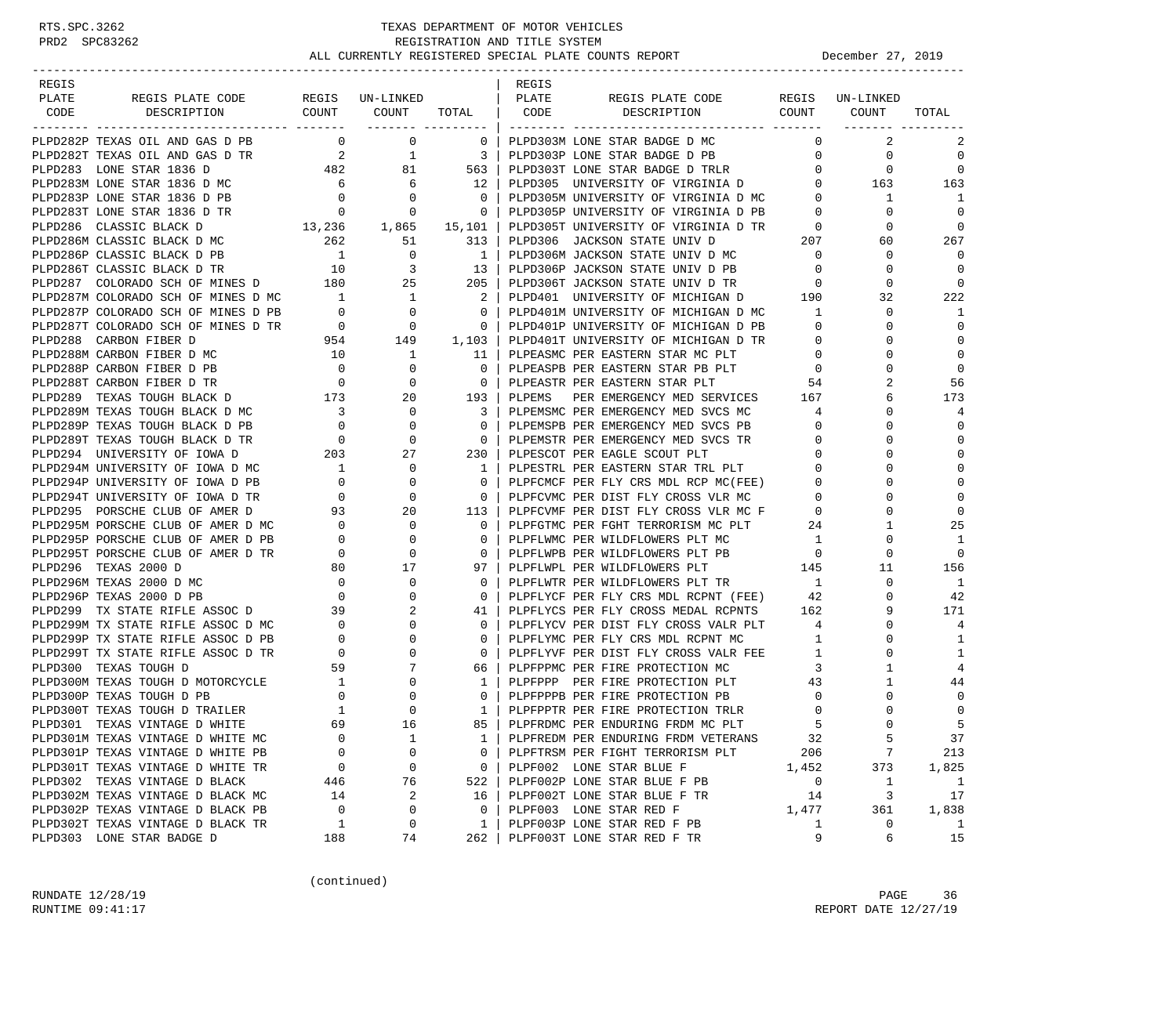| REGIS<br>REGIS<br>REGIS UN-LINKED<br>  PLATE<br>PLATE<br>REGIS PLATE CODE<br>REGIS PLATE CODE REGIS UN-LINKED<br>COUNT COUNT<br>TOTAL   CODE DESCRIPTION COUNT<br>DESCRIPTION<br>COUNT<br>CODE<br>TOTAL<br>________ __________<br>439<br>104<br>$\mathbf 0$<br>PLPF004 LONE STAR ORANGE F<br>543  <br>PLPF189T RATHER BE GOLFING F TR<br>$\Omega$<br>$\Omega$<br>PB 0 0 0 0  <br>TR 3 4 7  <br>610 119 729  <br>2<br>PLPF004P LONE STAR ORANGE F PB<br>PLPF194 ARIZONA UNIVERSITY F<br>$\overline{4}$<br>6<br>7 <sup>1</sup><br>$\Omega$<br>PLPF004T LONE STAR ORANGE F TR<br>$\overline{0}$<br>$\Omega$<br>PLPF194P ARIZONA UNIVERSITY F PB<br>PLPF194T ARIZONA UNIVERSITY F TR<br>PLPF005 LONE STAR MAROON F<br>$\Omega$<br>$\circ$<br>$\Omega$<br>PLPF005P LONE STAR MAROON F PB<br>PLPF005T LONE STAR MAROON F TR<br>2<br>$\overline{\phantom{0}}$<br>PLPF203 DEEP IN THE HEART F<br>244<br>294<br>$\overline{0}$<br>50<br>$\overline{\phantom{0}}$<br>$\mathbf 0$<br>2<br>PLPF203P DEEP IN THE HEART F PB<br>$\circ$<br>$\Omega$<br>1,058 255<br>PLPF006 LONE STAR PINK F<br>PLPF203T DEEP IN THE HEART F TR<br>3<br>$\Omega$<br>3<br>1,313<br>$\mathbf{1}$<br>PLPF006T LONE STAR PINK F PB<br>PLPF006 WHITE F<br>PLPF008 WHITE F PRIVATE BUS<br>PLPF008P WHITE F PRIVATE BUS<br>$\overline{\phantom{0}}$<br>PLPF204 FREEBIRDS F<br>0<br>1<br>1  <br>$\Omega$<br>2<br>PLPF204P FREEBIRDS F PB<br>$\Omega$<br>4<br>$\Omega$<br>278<br>1,324<br>PLPF204T FREEBIRDS F TR<br>$\mathbf 0$<br>$\mathbf 0$<br>$\Omega$<br>$\begin{array}{c} 1 \\ 1 \\ 5 \\ 228 \end{array}$<br>$\mathbf 0$<br>2<br>$\Omega$<br>$\Omega$<br>$\overline{\phantom{a}3}$<br>PLPF227 BP LYNCH HIGH SCH F<br>PLPF008T WHITE F TRAILER<br>PLPF227P BP LYNCH HIGH SCH F PB<br>$\mathbf 0$<br>$\mathbf 0$<br>6<br>11<br>$\Omega$<br>74<br>302 l<br>PLPF227T BP LYNCH HIGH SCH F TR<br>$\mathbf 0$<br>$\Omega$<br>$\Omega$<br>PLPF103 WESTERN YOKE F<br>PLPF103P WESTERN YOKE F PB 0<br>PLPF103T WESTERN YOKE F TRAILER 2<br>1818<br>$\overline{1}$<br>80<br>$\overline{1}$<br>PLPF230 NOTRE DAME UNIVERSITY F<br>65<br>15<br>PLPF230P NOTRE DAME UNIVERSITY F PB<br>PLPF230T NOTRE DAME UNIVERSITY F TR<br>$\Omega$<br>$\overline{\phantom{0}}$<br>2<br>$\overline{\phantom{0}}$<br>0<br>$\overline{0}$<br>141<br>959<br>$\overline{0}$<br>$\Omega$<br>458<br>PLPF107P NATURAL TEXAS F PB<br>$\begin{array}{c}0\\6\\598\end{array}$<br>$\overline{\phantom{0}}$<br>PLPF233 LONE STAR GREEN F<br>564<br>$\overline{\phantom{0}}$<br>106<br>PLPF107T NATURAL TEXAS F TRAILER<br>2<br>PLPF233P LONE STAR GREEN F PB<br>$\overline{1}$<br>1<br>8<br>0<br>PLPF233T LONE STAR GREEN F TR<br>2<br>PLPF109 NEW TEXAS F<br>201<br>799<br>2<br>$\overline{4}$<br>PLPF109P NEW TEXAS F PRIVATE BUS<br>$\begin{array}{ccc} 0 & 6 \\ 248 & 0 \\ 0 & 1 \end{array}$<br>0<br>$\circ$<br>128<br>746<br>PLPF109T NEW TEXAS F TRAILER<br>1<br>0<br>$\mathbf{1}$<br>- 6<br>PLPF117 LONGHORN F<br>47<br>295<br>PLPF234T LONE STAR PURPLE F TR<br>$\overline{\mathbf{3}}$<br>1<br>4<br>PLPF235 LONE STAR BLK/SILV F 1,983<br>PLPF117P LONGHORN F PRIVATE BUS<br>$\mathbf 0$<br>$\overline{0}$<br>473<br>2,456<br>PLPF235P LONE STAR BLK/SILV F PB<br>$\overline{0}$<br>PLPF117T LONGHORN F TRAILER<br>$\Omega$<br>$\circ$<br>$\Omega$<br>$\mathbf{1}$<br>PLPF120 LONGHORN ORANGE F<br>63<br>PLPF235T LONE STAR BLK/SILV F TR<br>PLPF235T LONE STAR BLK/SILV F TR<br>DIDF239 TEXAS BLACK 1845 F 4,258<br>5<br>16<br>20<br>83<br>$\overline{0}$<br>$\overline{1}$<br>PLPF120P LONGHORN ORANGE F PB<br>1 <sup>1</sup><br>1,308<br>5,566<br>$\begin{smallmatrix}&&1\\&&4\\4&,727\end{smallmatrix}$<br>PLPF239P TEXAS BLACK 1845 F PB 5<br>PLPF120T LONGHORN ORANGE F TR<br>$\circ$<br>1<br>- 6<br>1<br>7<br>21<br>PLPF127 LONE STAR BLACK F<br>1,496<br>$6,223$  <br>PLPF239T TEXAS BLACK 1845 F TR<br>14<br>PLPF127P LONE STAR BLACK F PB 5<br>PLPF240 TEXAS VINTAGE PINK F 477<br>562<br>2<br>7<br>85<br>$\begin{array}{ccccc}\n & 14 & & & 11 \\  & & 311 & & & 70\n\end{array}$<br>PLPF127T LONE STAR BLACK F TR<br>25<br>PLPF240P TEXAS VINTAGE PINK F PB<br>$\overline{1}$<br>0<br>- 1<br>$\overline{\phantom{a}}$<br>$\overline{3}$<br>PLPF130 DALLAS COWBOYS STAR F<br>PLPF240T TEXAS VINTAGE PINK F TR<br>381 I<br>1<br>PLPF130P DALLAS COWBOYS STAR F PB 0<br>243<br>$\mathbf 0$<br>$\overline{0}$<br>PLPF241 TEXAS VINTAGE BLUE F<br>57<br>300<br>PLPF130T DALLAS COWBOYS STAR F TR<br>$\overline{\phantom{a}}^2$<br>$\mathbf 0$<br>2<br>PLPF241P TEXAS VINTAGE BLUE F PB<br>$\sim$ 1<br>1<br>$\Omega$<br>241<br>$\overline{3}$<br>PLPF132 TX TROPHY HUNTERS F<br>PLPF241T TEXAS VINTAGE BLUE F TR<br>$\overline{\mathbf{3}}$<br>70<br>311<br>$\circ$<br>PLPF132P TX TROPHY HUNTERS F PB<br>$\begin{matrix}0\\1\end{matrix}$<br>PLPF245 WESTERN YOKE BLACK F<br>348<br>436<br>0<br>$\mathbf{0}$<br>88<br>$\overline{0}$<br>PLPF132T TX TROPHY HUNTERS F TR<br>$\overline{\phantom{0}}$<br>$\Omega$<br>$\mathbf{1}$<br>PLPF245P WESTERN YOKE BLACK F PB<br>$\Omega$<br>PLPF134 SOUTHERN METHODIST UNIV F<br>9<br>17<br>PLPF245T WESTERN YOKE BLACK F TR<br>1<br>$\circ$<br>PLPF134P SOUTHERN METHODIST UNV F PB<br>$\overline{0}$<br>PLPF249 BARBED WIRE BLACK F<br>559<br>122<br>681<br>$\begin{matrix}0\\0\end{matrix}$<br>PLPF249P BARBED WIRE BLACK F PB<br>$\overline{0}$<br>PLPF134T SOUTHERN METHODIST UNV F TR<br>$\Omega$<br>$\Omega$<br>$\overline{0}$<br>$\circ$<br>PLPF148 CARROLL ISD F<br>77<br>20<br>PLPF249F BARBED WIRE BLACK F TR<br>PLPF249T BARBED WIRE BLACK F TR<br>----- WILTTE R   148<br>2<br>-7<br>97<br>$\Omega$<br>176<br>PLPF148P CARROLL ISD F PB<br>$\mathbf 0$<br>28<br>$\mathbf{0}$<br>$\mathbf{1}$<br>$\Omega$<br>PLPF250P BARBED WIRE WHITE F PB<br>$\Omega$<br>$\Omega$<br>PLPF148T CARROLL ISD F TR<br>$\mathbf{1}$<br>$\Omega$<br>$\mathbf 0$<br>PLPF153 LONGVIEW ISD F<br>0<br>PLPF250T BARBED WIRE WHITE F TR<br>0<br>$\overline{4}$<br>0<br>4<br>PLPF282 TEXAS OIL AND GAS F<br>PLPF153P LONGVIEW ISD F PB<br>$\overline{0}$<br>$\Omega$<br>824<br>150<br>974<br>$\mathbf{0}$<br>PLPF153T LONGVIEW ISD F TR<br>$\overline{0}$<br>PLPF282P TEXAS OIL AND GAS F PB<br>$\overline{0}$<br>$\overline{0}$<br>0<br>$\mathbf{0}$<br>0<br>2<br>$\overline{4}$<br>6<br>PLPF170 TEXAS A&M (MAROON) F<br>928<br>1,082<br>PLPF282T TEXAS OIL AND GAS F TR<br>154<br>PLPF170P TEXAS A&M (MAROON) F PB<br>PLPF283 LONE STAR 1836 F<br>$\overline{0}$<br>0<br>214<br>$\mathbf{0}$<br>1,163<br>1,377<br>3<br>PLPF283P LONE STAR 1836 F PB<br>$\overline{1}$<br>PLPF170T TEXAS A&M (MAROON) F TR<br>- 6<br>9<br>0<br>1<br>PLPF189 RATHER BE GOLFING F<br>5<br>108<br>22<br>PLPF283T LONE STAR 1836 F TR<br>3<br>8<br>130<br>PLPF189P RATHER BE GOLFING F PB<br>18,832<br>$\mathbf 0$<br>0<br>$\Omega$<br>PLPF286 CLASSIC BLACK F<br>16,045<br>2,787 |  |  |  |  |  |
|-----------------------------------------------------------------------------------------------------------------------------------------------------------------------------------------------------------------------------------------------------------------------------------------------------------------------------------------------------------------------------------------------------------------------------------------------------------------------------------------------------------------------------------------------------------------------------------------------------------------------------------------------------------------------------------------------------------------------------------------------------------------------------------------------------------------------------------------------------------------------------------------------------------------------------------------------------------------------------------------------------------------------------------------------------------------------------------------------------------------------------------------------------------------------------------------------------------------------------------------------------------------------------------------------------------------------------------------------------------------------------------------------------------------------------------------------------------------------------------------------------------------------------------------------------------------------------------------------------------------------------------------------------------------------------------------------------------------------------------------------------------------------------------------------------------------------------------------------------------------------------------------------------------------------------------------------------------------------------------------------------------------------------------------------------------------------------------------------------------------------------------------------------------------------------------------------------------------------------------------------------------------------------------------------------------------------------------------------------------------------------------------------------------------------------------------------------------------------------------------------------------------------------------------------------------------------------------------------------------------------------------------------------------------------------------------------------------------------------------------------------------------------------------------------------------------------------------------------------------------------------------------------------------------------------------------------------------------------------------------------------------------------------------------------------------------------------------------------------------------------------------------------------------------------------------------------------------------------------------------------------------------------------------------------------------------------------------------------------------------------------------------------------------------------------------------------------------------------------------------------------------------------------------------------------------------------------------------------------------------------------------------------------------------------------------------------------------------------------------------------------------------------------------------------------------------------------------------------------------------------------------------------------------------------------------------------------------------------------------------------------------------------------------------------------------------------------------------------------------------------------------------------------------------------------------------------------------------------------------------------------------------------------------------------------------------------------------------------------------------------------------------------------------------------------------------------------------------------------------------------------------------------------------------------------------------------------------------------------------------------------------------------------------------------------------------------------------------------------------------------------------------------------------------------------------------------------------------------------------------------------------------------------------------------------------------------------------------------------------------------------------------------------------------------------------------------------------------------------------------------------------------------------------------------------------------------------------------------------------------------------------------------------------------------------------------------------------------------------------------------------------------------------------------------------------------------------------------------------------------------------------------------------------------------------------------------------------------------------------------------------------------------------------------------------------------------------------------------------------------------------------------------------------------------------------------------------------------------------------------------------------------------------------------------------------------------------------------------------------------------------------------------------------------------------------------------------------------------------------------------------------------------------------------------------------------------------------------------------------------------------------------------------------------------------------------------------------------------------------------------------------------------------------------------------------------------------------------------------------------------------------------------------------------------------------------------------------------------------------------------------------------------------------------------------------------------------------------------------------------------------------------------------------------------------------------------------------|--|--|--|--|--|
|                                                                                                                                                                                                                                                                                                                                                                                                                                                                                                                                                                                                                                                                                                                                                                                                                                                                                                                                                                                                                                                                                                                                                                                                                                                                                                                                                                                                                                                                                                                                                                                                                                                                                                                                                                                                                                                                                                                                                                                                                                                                                                                                                                                                                                                                                                                                                                                                                                                                                                                                                                                                                                                                                                                                                                                                                                                                                                                                                                                                                                                                                                                                                                                                                                                                                                                                                                                                                                                                                                                                                                                                                                                                                                                                                                                                                                                                                                                                                                                                                                                                                                                                                                                                                                                                                                                                                                                                                                                                                                                                                                                                                                                                                                                                                                                                                                                                                                                                                                                                                                                                                                                                                                                                                                                                                                                                                                                                                                                                                                                                                                                                                                                                                                                                                                                                                                                                                                                                                                                                                                                                                                                                                                                                                                                                                                                                                                                                                                                                                                                                                                                                                                                                                                                                                                                                                                   |  |  |  |  |  |
|                                                                                                                                                                                                                                                                                                                                                                                                                                                                                                                                                                                                                                                                                                                                                                                                                                                                                                                                                                                                                                                                                                                                                                                                                                                                                                                                                                                                                                                                                                                                                                                                                                                                                                                                                                                                                                                                                                                                                                                                                                                                                                                                                                                                                                                                                                                                                                                                                                                                                                                                                                                                                                                                                                                                                                                                                                                                                                                                                                                                                                                                                                                                                                                                                                                                                                                                                                                                                                                                                                                                                                                                                                                                                                                                                                                                                                                                                                                                                                                                                                                                                                                                                                                                                                                                                                                                                                                                                                                                                                                                                                                                                                                                                                                                                                                                                                                                                                                                                                                                                                                                                                                                                                                                                                                                                                                                                                                                                                                                                                                                                                                                                                                                                                                                                                                                                                                                                                                                                                                                                                                                                                                                                                                                                                                                                                                                                                                                                                                                                                                                                                                                                                                                                                                                                                                                                                   |  |  |  |  |  |
|                                                                                                                                                                                                                                                                                                                                                                                                                                                                                                                                                                                                                                                                                                                                                                                                                                                                                                                                                                                                                                                                                                                                                                                                                                                                                                                                                                                                                                                                                                                                                                                                                                                                                                                                                                                                                                                                                                                                                                                                                                                                                                                                                                                                                                                                                                                                                                                                                                                                                                                                                                                                                                                                                                                                                                                                                                                                                                                                                                                                                                                                                                                                                                                                                                                                                                                                                                                                                                                                                                                                                                                                                                                                                                                                                                                                                                                                                                                                                                                                                                                                                                                                                                                                                                                                                                                                                                                                                                                                                                                                                                                                                                                                                                                                                                                                                                                                                                                                                                                                                                                                                                                                                                                                                                                                                                                                                                                                                                                                                                                                                                                                                                                                                                                                                                                                                                                                                                                                                                                                                                                                                                                                                                                                                                                                                                                                                                                                                                                                                                                                                                                                                                                                                                                                                                                                                                   |  |  |  |  |  |
|                                                                                                                                                                                                                                                                                                                                                                                                                                                                                                                                                                                                                                                                                                                                                                                                                                                                                                                                                                                                                                                                                                                                                                                                                                                                                                                                                                                                                                                                                                                                                                                                                                                                                                                                                                                                                                                                                                                                                                                                                                                                                                                                                                                                                                                                                                                                                                                                                                                                                                                                                                                                                                                                                                                                                                                                                                                                                                                                                                                                                                                                                                                                                                                                                                                                                                                                                                                                                                                                                                                                                                                                                                                                                                                                                                                                                                                                                                                                                                                                                                                                                                                                                                                                                                                                                                                                                                                                                                                                                                                                                                                                                                                                                                                                                                                                                                                                                                                                                                                                                                                                                                                                                                                                                                                                                                                                                                                                                                                                                                                                                                                                                                                                                                                                                                                                                                                                                                                                                                                                                                                                                                                                                                                                                                                                                                                                                                                                                                                                                                                                                                                                                                                                                                                                                                                                                                   |  |  |  |  |  |
|                                                                                                                                                                                                                                                                                                                                                                                                                                                                                                                                                                                                                                                                                                                                                                                                                                                                                                                                                                                                                                                                                                                                                                                                                                                                                                                                                                                                                                                                                                                                                                                                                                                                                                                                                                                                                                                                                                                                                                                                                                                                                                                                                                                                                                                                                                                                                                                                                                                                                                                                                                                                                                                                                                                                                                                                                                                                                                                                                                                                                                                                                                                                                                                                                                                                                                                                                                                                                                                                                                                                                                                                                                                                                                                                                                                                                                                                                                                                                                                                                                                                                                                                                                                                                                                                                                                                                                                                                                                                                                                                                                                                                                                                                                                                                                                                                                                                                                                                                                                                                                                                                                                                                                                                                                                                                                                                                                                                                                                                                                                                                                                                                                                                                                                                                                                                                                                                                                                                                                                                                                                                                                                                                                                                                                                                                                                                                                                                                                                                                                                                                                                                                                                                                                                                                                                                                                   |  |  |  |  |  |
|                                                                                                                                                                                                                                                                                                                                                                                                                                                                                                                                                                                                                                                                                                                                                                                                                                                                                                                                                                                                                                                                                                                                                                                                                                                                                                                                                                                                                                                                                                                                                                                                                                                                                                                                                                                                                                                                                                                                                                                                                                                                                                                                                                                                                                                                                                                                                                                                                                                                                                                                                                                                                                                                                                                                                                                                                                                                                                                                                                                                                                                                                                                                                                                                                                                                                                                                                                                                                                                                                                                                                                                                                                                                                                                                                                                                                                                                                                                                                                                                                                                                                                                                                                                                                                                                                                                                                                                                                                                                                                                                                                                                                                                                                                                                                                                                                                                                                                                                                                                                                                                                                                                                                                                                                                                                                                                                                                                                                                                                                                                                                                                                                                                                                                                                                                                                                                                                                                                                                                                                                                                                                                                                                                                                                                                                                                                                                                                                                                                                                                                                                                                                                                                                                                                                                                                                                                   |  |  |  |  |  |
|                                                                                                                                                                                                                                                                                                                                                                                                                                                                                                                                                                                                                                                                                                                                                                                                                                                                                                                                                                                                                                                                                                                                                                                                                                                                                                                                                                                                                                                                                                                                                                                                                                                                                                                                                                                                                                                                                                                                                                                                                                                                                                                                                                                                                                                                                                                                                                                                                                                                                                                                                                                                                                                                                                                                                                                                                                                                                                                                                                                                                                                                                                                                                                                                                                                                                                                                                                                                                                                                                                                                                                                                                                                                                                                                                                                                                                                                                                                                                                                                                                                                                                                                                                                                                                                                                                                                                                                                                                                                                                                                                                                                                                                                                                                                                                                                                                                                                                                                                                                                                                                                                                                                                                                                                                                                                                                                                                                                                                                                                                                                                                                                                                                                                                                                                                                                                                                                                                                                                                                                                                                                                                                                                                                                                                                                                                                                                                                                                                                                                                                                                                                                                                                                                                                                                                                                                                   |  |  |  |  |  |
|                                                                                                                                                                                                                                                                                                                                                                                                                                                                                                                                                                                                                                                                                                                                                                                                                                                                                                                                                                                                                                                                                                                                                                                                                                                                                                                                                                                                                                                                                                                                                                                                                                                                                                                                                                                                                                                                                                                                                                                                                                                                                                                                                                                                                                                                                                                                                                                                                                                                                                                                                                                                                                                                                                                                                                                                                                                                                                                                                                                                                                                                                                                                                                                                                                                                                                                                                                                                                                                                                                                                                                                                                                                                                                                                                                                                                                                                                                                                                                                                                                                                                                                                                                                                                                                                                                                                                                                                                                                                                                                                                                                                                                                                                                                                                                                                                                                                                                                                                                                                                                                                                                                                                                                                                                                                                                                                                                                                                                                                                                                                                                                                                                                                                                                                                                                                                                                                                                                                                                                                                                                                                                                                                                                                                                                                                                                                                                                                                                                                                                                                                                                                                                                                                                                                                                                                                                   |  |  |  |  |  |
|                                                                                                                                                                                                                                                                                                                                                                                                                                                                                                                                                                                                                                                                                                                                                                                                                                                                                                                                                                                                                                                                                                                                                                                                                                                                                                                                                                                                                                                                                                                                                                                                                                                                                                                                                                                                                                                                                                                                                                                                                                                                                                                                                                                                                                                                                                                                                                                                                                                                                                                                                                                                                                                                                                                                                                                                                                                                                                                                                                                                                                                                                                                                                                                                                                                                                                                                                                                                                                                                                                                                                                                                                                                                                                                                                                                                                                                                                                                                                                                                                                                                                                                                                                                                                                                                                                                                                                                                                                                                                                                                                                                                                                                                                                                                                                                                                                                                                                                                                                                                                                                                                                                                                                                                                                                                                                                                                                                                                                                                                                                                                                                                                                                                                                                                                                                                                                                                                                                                                                                                                                                                                                                                                                                                                                                                                                                                                                                                                                                                                                                                                                                                                                                                                                                                                                                                                                   |  |  |  |  |  |
|                                                                                                                                                                                                                                                                                                                                                                                                                                                                                                                                                                                                                                                                                                                                                                                                                                                                                                                                                                                                                                                                                                                                                                                                                                                                                                                                                                                                                                                                                                                                                                                                                                                                                                                                                                                                                                                                                                                                                                                                                                                                                                                                                                                                                                                                                                                                                                                                                                                                                                                                                                                                                                                                                                                                                                                                                                                                                                                                                                                                                                                                                                                                                                                                                                                                                                                                                                                                                                                                                                                                                                                                                                                                                                                                                                                                                                                                                                                                                                                                                                                                                                                                                                                                                                                                                                                                                                                                                                                                                                                                                                                                                                                                                                                                                                                                                                                                                                                                                                                                                                                                                                                                                                                                                                                                                                                                                                                                                                                                                                                                                                                                                                                                                                                                                                                                                                                                                                                                                                                                                                                                                                                                                                                                                                                                                                                                                                                                                                                                                                                                                                                                                                                                                                                                                                                                                                   |  |  |  |  |  |
|                                                                                                                                                                                                                                                                                                                                                                                                                                                                                                                                                                                                                                                                                                                                                                                                                                                                                                                                                                                                                                                                                                                                                                                                                                                                                                                                                                                                                                                                                                                                                                                                                                                                                                                                                                                                                                                                                                                                                                                                                                                                                                                                                                                                                                                                                                                                                                                                                                                                                                                                                                                                                                                                                                                                                                                                                                                                                                                                                                                                                                                                                                                                                                                                                                                                                                                                                                                                                                                                                                                                                                                                                                                                                                                                                                                                                                                                                                                                                                                                                                                                                                                                                                                                                                                                                                                                                                                                                                                                                                                                                                                                                                                                                                                                                                                                                                                                                                                                                                                                                                                                                                                                                                                                                                                                                                                                                                                                                                                                                                                                                                                                                                                                                                                                                                                                                                                                                                                                                                                                                                                                                                                                                                                                                                                                                                                                                                                                                                                                                                                                                                                                                                                                                                                                                                                                                                   |  |  |  |  |  |
|                                                                                                                                                                                                                                                                                                                                                                                                                                                                                                                                                                                                                                                                                                                                                                                                                                                                                                                                                                                                                                                                                                                                                                                                                                                                                                                                                                                                                                                                                                                                                                                                                                                                                                                                                                                                                                                                                                                                                                                                                                                                                                                                                                                                                                                                                                                                                                                                                                                                                                                                                                                                                                                                                                                                                                                                                                                                                                                                                                                                                                                                                                                                                                                                                                                                                                                                                                                                                                                                                                                                                                                                                                                                                                                                                                                                                                                                                                                                                                                                                                                                                                                                                                                                                                                                                                                                                                                                                                                                                                                                                                                                                                                                                                                                                                                                                                                                                                                                                                                                                                                                                                                                                                                                                                                                                                                                                                                                                                                                                                                                                                                                                                                                                                                                                                                                                                                                                                                                                                                                                                                                                                                                                                                                                                                                                                                                                                                                                                                                                                                                                                                                                                                                                                                                                                                                                                   |  |  |  |  |  |
|                                                                                                                                                                                                                                                                                                                                                                                                                                                                                                                                                                                                                                                                                                                                                                                                                                                                                                                                                                                                                                                                                                                                                                                                                                                                                                                                                                                                                                                                                                                                                                                                                                                                                                                                                                                                                                                                                                                                                                                                                                                                                                                                                                                                                                                                                                                                                                                                                                                                                                                                                                                                                                                                                                                                                                                                                                                                                                                                                                                                                                                                                                                                                                                                                                                                                                                                                                                                                                                                                                                                                                                                                                                                                                                                                                                                                                                                                                                                                                                                                                                                                                                                                                                                                                                                                                                                                                                                                                                                                                                                                                                                                                                                                                                                                                                                                                                                                                                                                                                                                                                                                                                                                                                                                                                                                                                                                                                                                                                                                                                                                                                                                                                                                                                                                                                                                                                                                                                                                                                                                                                                                                                                                                                                                                                                                                                                                                                                                                                                                                                                                                                                                                                                                                                                                                                                                                   |  |  |  |  |  |
|                                                                                                                                                                                                                                                                                                                                                                                                                                                                                                                                                                                                                                                                                                                                                                                                                                                                                                                                                                                                                                                                                                                                                                                                                                                                                                                                                                                                                                                                                                                                                                                                                                                                                                                                                                                                                                                                                                                                                                                                                                                                                                                                                                                                                                                                                                                                                                                                                                                                                                                                                                                                                                                                                                                                                                                                                                                                                                                                                                                                                                                                                                                                                                                                                                                                                                                                                                                                                                                                                                                                                                                                                                                                                                                                                                                                                                                                                                                                                                                                                                                                                                                                                                                                                                                                                                                                                                                                                                                                                                                                                                                                                                                                                                                                                                                                                                                                                                                                                                                                                                                                                                                                                                                                                                                                                                                                                                                                                                                                                                                                                                                                                                                                                                                                                                                                                                                                                                                                                                                                                                                                                                                                                                                                                                                                                                                                                                                                                                                                                                                                                                                                                                                                                                                                                                                                                                   |  |  |  |  |  |
|                                                                                                                                                                                                                                                                                                                                                                                                                                                                                                                                                                                                                                                                                                                                                                                                                                                                                                                                                                                                                                                                                                                                                                                                                                                                                                                                                                                                                                                                                                                                                                                                                                                                                                                                                                                                                                                                                                                                                                                                                                                                                                                                                                                                                                                                                                                                                                                                                                                                                                                                                                                                                                                                                                                                                                                                                                                                                                                                                                                                                                                                                                                                                                                                                                                                                                                                                                                                                                                                                                                                                                                                                                                                                                                                                                                                                                                                                                                                                                                                                                                                                                                                                                                                                                                                                                                                                                                                                                                                                                                                                                                                                                                                                                                                                                                                                                                                                                                                                                                                                                                                                                                                                                                                                                                                                                                                                                                                                                                                                                                                                                                                                                                                                                                                                                                                                                                                                                                                                                                                                                                                                                                                                                                                                                                                                                                                                                                                                                                                                                                                                                                                                                                                                                                                                                                                                                   |  |  |  |  |  |
|                                                                                                                                                                                                                                                                                                                                                                                                                                                                                                                                                                                                                                                                                                                                                                                                                                                                                                                                                                                                                                                                                                                                                                                                                                                                                                                                                                                                                                                                                                                                                                                                                                                                                                                                                                                                                                                                                                                                                                                                                                                                                                                                                                                                                                                                                                                                                                                                                                                                                                                                                                                                                                                                                                                                                                                                                                                                                                                                                                                                                                                                                                                                                                                                                                                                                                                                                                                                                                                                                                                                                                                                                                                                                                                                                                                                                                                                                                                                                                                                                                                                                                                                                                                                                                                                                                                                                                                                                                                                                                                                                                                                                                                                                                                                                                                                                                                                                                                                                                                                                                                                                                                                                                                                                                                                                                                                                                                                                                                                                                                                                                                                                                                                                                                                                                                                                                                                                                                                                                                                                                                                                                                                                                                                                                                                                                                                                                                                                                                                                                                                                                                                                                                                                                                                                                                                                                   |  |  |  |  |  |
|                                                                                                                                                                                                                                                                                                                                                                                                                                                                                                                                                                                                                                                                                                                                                                                                                                                                                                                                                                                                                                                                                                                                                                                                                                                                                                                                                                                                                                                                                                                                                                                                                                                                                                                                                                                                                                                                                                                                                                                                                                                                                                                                                                                                                                                                                                                                                                                                                                                                                                                                                                                                                                                                                                                                                                                                                                                                                                                                                                                                                                                                                                                                                                                                                                                                                                                                                                                                                                                                                                                                                                                                                                                                                                                                                                                                                                                                                                                                                                                                                                                                                                                                                                                                                                                                                                                                                                                                                                                                                                                                                                                                                                                                                                                                                                                                                                                                                                                                                                                                                                                                                                                                                                                                                                                                                                                                                                                                                                                                                                                                                                                                                                                                                                                                                                                                                                                                                                                                                                                                                                                                                                                                                                                                                                                                                                                                                                                                                                                                                                                                                                                                                                                                                                                                                                                                                                   |  |  |  |  |  |
|                                                                                                                                                                                                                                                                                                                                                                                                                                                                                                                                                                                                                                                                                                                                                                                                                                                                                                                                                                                                                                                                                                                                                                                                                                                                                                                                                                                                                                                                                                                                                                                                                                                                                                                                                                                                                                                                                                                                                                                                                                                                                                                                                                                                                                                                                                                                                                                                                                                                                                                                                                                                                                                                                                                                                                                                                                                                                                                                                                                                                                                                                                                                                                                                                                                                                                                                                                                                                                                                                                                                                                                                                                                                                                                                                                                                                                                                                                                                                                                                                                                                                                                                                                                                                                                                                                                                                                                                                                                                                                                                                                                                                                                                                                                                                                                                                                                                                                                                                                                                                                                                                                                                                                                                                                                                                                                                                                                                                                                                                                                                                                                                                                                                                                                                                                                                                                                                                                                                                                                                                                                                                                                                                                                                                                                                                                                                                                                                                                                                                                                                                                                                                                                                                                                                                                                                                                   |  |  |  |  |  |
|                                                                                                                                                                                                                                                                                                                                                                                                                                                                                                                                                                                                                                                                                                                                                                                                                                                                                                                                                                                                                                                                                                                                                                                                                                                                                                                                                                                                                                                                                                                                                                                                                                                                                                                                                                                                                                                                                                                                                                                                                                                                                                                                                                                                                                                                                                                                                                                                                                                                                                                                                                                                                                                                                                                                                                                                                                                                                                                                                                                                                                                                                                                                                                                                                                                                                                                                                                                                                                                                                                                                                                                                                                                                                                                                                                                                                                                                                                                                                                                                                                                                                                                                                                                                                                                                                                                                                                                                                                                                                                                                                                                                                                                                                                                                                                                                                                                                                                                                                                                                                                                                                                                                                                                                                                                                                                                                                                                                                                                                                                                                                                                                                                                                                                                                                                                                                                                                                                                                                                                                                                                                                                                                                                                                                                                                                                                                                                                                                                                                                                                                                                                                                                                                                                                                                                                                                                   |  |  |  |  |  |
|                                                                                                                                                                                                                                                                                                                                                                                                                                                                                                                                                                                                                                                                                                                                                                                                                                                                                                                                                                                                                                                                                                                                                                                                                                                                                                                                                                                                                                                                                                                                                                                                                                                                                                                                                                                                                                                                                                                                                                                                                                                                                                                                                                                                                                                                                                                                                                                                                                                                                                                                                                                                                                                                                                                                                                                                                                                                                                                                                                                                                                                                                                                                                                                                                                                                                                                                                                                                                                                                                                                                                                                                                                                                                                                                                                                                                                                                                                                                                                                                                                                                                                                                                                                                                                                                                                                                                                                                                                                                                                                                                                                                                                                                                                                                                                                                                                                                                                                                                                                                                                                                                                                                                                                                                                                                                                                                                                                                                                                                                                                                                                                                                                                                                                                                                                                                                                                                                                                                                                                                                                                                                                                                                                                                                                                                                                                                                                                                                                                                                                                                                                                                                                                                                                                                                                                                                                   |  |  |  |  |  |
|                                                                                                                                                                                                                                                                                                                                                                                                                                                                                                                                                                                                                                                                                                                                                                                                                                                                                                                                                                                                                                                                                                                                                                                                                                                                                                                                                                                                                                                                                                                                                                                                                                                                                                                                                                                                                                                                                                                                                                                                                                                                                                                                                                                                                                                                                                                                                                                                                                                                                                                                                                                                                                                                                                                                                                                                                                                                                                                                                                                                                                                                                                                                                                                                                                                                                                                                                                                                                                                                                                                                                                                                                                                                                                                                                                                                                                                                                                                                                                                                                                                                                                                                                                                                                                                                                                                                                                                                                                                                                                                                                                                                                                                                                                                                                                                                                                                                                                                                                                                                                                                                                                                                                                                                                                                                                                                                                                                                                                                                                                                                                                                                                                                                                                                                                                                                                                                                                                                                                                                                                                                                                                                                                                                                                                                                                                                                                                                                                                                                                                                                                                                                                                                                                                                                                                                                                                   |  |  |  |  |  |
|                                                                                                                                                                                                                                                                                                                                                                                                                                                                                                                                                                                                                                                                                                                                                                                                                                                                                                                                                                                                                                                                                                                                                                                                                                                                                                                                                                                                                                                                                                                                                                                                                                                                                                                                                                                                                                                                                                                                                                                                                                                                                                                                                                                                                                                                                                                                                                                                                                                                                                                                                                                                                                                                                                                                                                                                                                                                                                                                                                                                                                                                                                                                                                                                                                                                                                                                                                                                                                                                                                                                                                                                                                                                                                                                                                                                                                                                                                                                                                                                                                                                                                                                                                                                                                                                                                                                                                                                                                                                                                                                                                                                                                                                                                                                                                                                                                                                                                                                                                                                                                                                                                                                                                                                                                                                                                                                                                                                                                                                                                                                                                                                                                                                                                                                                                                                                                                                                                                                                                                                                                                                                                                                                                                                                                                                                                                                                                                                                                                                                                                                                                                                                                                                                                                                                                                                                                   |  |  |  |  |  |
|                                                                                                                                                                                                                                                                                                                                                                                                                                                                                                                                                                                                                                                                                                                                                                                                                                                                                                                                                                                                                                                                                                                                                                                                                                                                                                                                                                                                                                                                                                                                                                                                                                                                                                                                                                                                                                                                                                                                                                                                                                                                                                                                                                                                                                                                                                                                                                                                                                                                                                                                                                                                                                                                                                                                                                                                                                                                                                                                                                                                                                                                                                                                                                                                                                                                                                                                                                                                                                                                                                                                                                                                                                                                                                                                                                                                                                                                                                                                                                                                                                                                                                                                                                                                                                                                                                                                                                                                                                                                                                                                                                                                                                                                                                                                                                                                                                                                                                                                                                                                                                                                                                                                                                                                                                                                                                                                                                                                                                                                                                                                                                                                                                                                                                                                                                                                                                                                                                                                                                                                                                                                                                                                                                                                                                                                                                                                                                                                                                                                                                                                                                                                                                                                                                                                                                                                                                   |  |  |  |  |  |
|                                                                                                                                                                                                                                                                                                                                                                                                                                                                                                                                                                                                                                                                                                                                                                                                                                                                                                                                                                                                                                                                                                                                                                                                                                                                                                                                                                                                                                                                                                                                                                                                                                                                                                                                                                                                                                                                                                                                                                                                                                                                                                                                                                                                                                                                                                                                                                                                                                                                                                                                                                                                                                                                                                                                                                                                                                                                                                                                                                                                                                                                                                                                                                                                                                                                                                                                                                                                                                                                                                                                                                                                                                                                                                                                                                                                                                                                                                                                                                                                                                                                                                                                                                                                                                                                                                                                                                                                                                                                                                                                                                                                                                                                                                                                                                                                                                                                                                                                                                                                                                                                                                                                                                                                                                                                                                                                                                                                                                                                                                                                                                                                                                                                                                                                                                                                                                                                                                                                                                                                                                                                                                                                                                                                                                                                                                                                                                                                                                                                                                                                                                                                                                                                                                                                                                                                                                   |  |  |  |  |  |
|                                                                                                                                                                                                                                                                                                                                                                                                                                                                                                                                                                                                                                                                                                                                                                                                                                                                                                                                                                                                                                                                                                                                                                                                                                                                                                                                                                                                                                                                                                                                                                                                                                                                                                                                                                                                                                                                                                                                                                                                                                                                                                                                                                                                                                                                                                                                                                                                                                                                                                                                                                                                                                                                                                                                                                                                                                                                                                                                                                                                                                                                                                                                                                                                                                                                                                                                                                                                                                                                                                                                                                                                                                                                                                                                                                                                                                                                                                                                                                                                                                                                                                                                                                                                                                                                                                                                                                                                                                                                                                                                                                                                                                                                                                                                                                                                                                                                                                                                                                                                                                                                                                                                                                                                                                                                                                                                                                                                                                                                                                                                                                                                                                                                                                                                                                                                                                                                                                                                                                                                                                                                                                                                                                                                                                                                                                                                                                                                                                                                                                                                                                                                                                                                                                                                                                                                                                   |  |  |  |  |  |
|                                                                                                                                                                                                                                                                                                                                                                                                                                                                                                                                                                                                                                                                                                                                                                                                                                                                                                                                                                                                                                                                                                                                                                                                                                                                                                                                                                                                                                                                                                                                                                                                                                                                                                                                                                                                                                                                                                                                                                                                                                                                                                                                                                                                                                                                                                                                                                                                                                                                                                                                                                                                                                                                                                                                                                                                                                                                                                                                                                                                                                                                                                                                                                                                                                                                                                                                                                                                                                                                                                                                                                                                                                                                                                                                                                                                                                                                                                                                                                                                                                                                                                                                                                                                                                                                                                                                                                                                                                                                                                                                                                                                                                                                                                                                                                                                                                                                                                                                                                                                                                                                                                                                                                                                                                                                                                                                                                                                                                                                                                                                                                                                                                                                                                                                                                                                                                                                                                                                                                                                                                                                                                                                                                                                                                                                                                                                                                                                                                                                                                                                                                                                                                                                                                                                                                                                                                   |  |  |  |  |  |
|                                                                                                                                                                                                                                                                                                                                                                                                                                                                                                                                                                                                                                                                                                                                                                                                                                                                                                                                                                                                                                                                                                                                                                                                                                                                                                                                                                                                                                                                                                                                                                                                                                                                                                                                                                                                                                                                                                                                                                                                                                                                                                                                                                                                                                                                                                                                                                                                                                                                                                                                                                                                                                                                                                                                                                                                                                                                                                                                                                                                                                                                                                                                                                                                                                                                                                                                                                                                                                                                                                                                                                                                                                                                                                                                                                                                                                                                                                                                                                                                                                                                                                                                                                                                                                                                                                                                                                                                                                                                                                                                                                                                                                                                                                                                                                                                                                                                                                                                                                                                                                                                                                                                                                                                                                                                                                                                                                                                                                                                                                                                                                                                                                                                                                                                                                                                                                                                                                                                                                                                                                                                                                                                                                                                                                                                                                                                                                                                                                                                                                                                                                                                                                                                                                                                                                                                                                   |  |  |  |  |  |
|                                                                                                                                                                                                                                                                                                                                                                                                                                                                                                                                                                                                                                                                                                                                                                                                                                                                                                                                                                                                                                                                                                                                                                                                                                                                                                                                                                                                                                                                                                                                                                                                                                                                                                                                                                                                                                                                                                                                                                                                                                                                                                                                                                                                                                                                                                                                                                                                                                                                                                                                                                                                                                                                                                                                                                                                                                                                                                                                                                                                                                                                                                                                                                                                                                                                                                                                                                                                                                                                                                                                                                                                                                                                                                                                                                                                                                                                                                                                                                                                                                                                                                                                                                                                                                                                                                                                                                                                                                                                                                                                                                                                                                                                                                                                                                                                                                                                                                                                                                                                                                                                                                                                                                                                                                                                                                                                                                                                                                                                                                                                                                                                                                                                                                                                                                                                                                                                                                                                                                                                                                                                                                                                                                                                                                                                                                                                                                                                                                                                                                                                                                                                                                                                                                                                                                                                                                   |  |  |  |  |  |
|                                                                                                                                                                                                                                                                                                                                                                                                                                                                                                                                                                                                                                                                                                                                                                                                                                                                                                                                                                                                                                                                                                                                                                                                                                                                                                                                                                                                                                                                                                                                                                                                                                                                                                                                                                                                                                                                                                                                                                                                                                                                                                                                                                                                                                                                                                                                                                                                                                                                                                                                                                                                                                                                                                                                                                                                                                                                                                                                                                                                                                                                                                                                                                                                                                                                                                                                                                                                                                                                                                                                                                                                                                                                                                                                                                                                                                                                                                                                                                                                                                                                                                                                                                                                                                                                                                                                                                                                                                                                                                                                                                                                                                                                                                                                                                                                                                                                                                                                                                                                                                                                                                                                                                                                                                                                                                                                                                                                                                                                                                                                                                                                                                                                                                                                                                                                                                                                                                                                                                                                                                                                                                                                                                                                                                                                                                                                                                                                                                                                                                                                                                                                                                                                                                                                                                                                                                   |  |  |  |  |  |
|                                                                                                                                                                                                                                                                                                                                                                                                                                                                                                                                                                                                                                                                                                                                                                                                                                                                                                                                                                                                                                                                                                                                                                                                                                                                                                                                                                                                                                                                                                                                                                                                                                                                                                                                                                                                                                                                                                                                                                                                                                                                                                                                                                                                                                                                                                                                                                                                                                                                                                                                                                                                                                                                                                                                                                                                                                                                                                                                                                                                                                                                                                                                                                                                                                                                                                                                                                                                                                                                                                                                                                                                                                                                                                                                                                                                                                                                                                                                                                                                                                                                                                                                                                                                                                                                                                                                                                                                                                                                                                                                                                                                                                                                                                                                                                                                                                                                                                                                                                                                                                                                                                                                                                                                                                                                                                                                                                                                                                                                                                                                                                                                                                                                                                                                                                                                                                                                                                                                                                                                                                                                                                                                                                                                                                                                                                                                                                                                                                                                                                                                                                                                                                                                                                                                                                                                                                   |  |  |  |  |  |
|                                                                                                                                                                                                                                                                                                                                                                                                                                                                                                                                                                                                                                                                                                                                                                                                                                                                                                                                                                                                                                                                                                                                                                                                                                                                                                                                                                                                                                                                                                                                                                                                                                                                                                                                                                                                                                                                                                                                                                                                                                                                                                                                                                                                                                                                                                                                                                                                                                                                                                                                                                                                                                                                                                                                                                                                                                                                                                                                                                                                                                                                                                                                                                                                                                                                                                                                                                                                                                                                                                                                                                                                                                                                                                                                                                                                                                                                                                                                                                                                                                                                                                                                                                                                                                                                                                                                                                                                                                                                                                                                                                                                                                                                                                                                                                                                                                                                                                                                                                                                                                                                                                                                                                                                                                                                                                                                                                                                                                                                                                                                                                                                                                                                                                                                                                                                                                                                                                                                                                                                                                                                                                                                                                                                                                                                                                                                                                                                                                                                                                                                                                                                                                                                                                                                                                                                                                   |  |  |  |  |  |
|                                                                                                                                                                                                                                                                                                                                                                                                                                                                                                                                                                                                                                                                                                                                                                                                                                                                                                                                                                                                                                                                                                                                                                                                                                                                                                                                                                                                                                                                                                                                                                                                                                                                                                                                                                                                                                                                                                                                                                                                                                                                                                                                                                                                                                                                                                                                                                                                                                                                                                                                                                                                                                                                                                                                                                                                                                                                                                                                                                                                                                                                                                                                                                                                                                                                                                                                                                                                                                                                                                                                                                                                                                                                                                                                                                                                                                                                                                                                                                                                                                                                                                                                                                                                                                                                                                                                                                                                                                                                                                                                                                                                                                                                                                                                                                                                                                                                                                                                                                                                                                                                                                                                                                                                                                                                                                                                                                                                                                                                                                                                                                                                                                                                                                                                                                                                                                                                                                                                                                                                                                                                                                                                                                                                                                                                                                                                                                                                                                                                                                                                                                                                                                                                                                                                                                                                                                   |  |  |  |  |  |
|                                                                                                                                                                                                                                                                                                                                                                                                                                                                                                                                                                                                                                                                                                                                                                                                                                                                                                                                                                                                                                                                                                                                                                                                                                                                                                                                                                                                                                                                                                                                                                                                                                                                                                                                                                                                                                                                                                                                                                                                                                                                                                                                                                                                                                                                                                                                                                                                                                                                                                                                                                                                                                                                                                                                                                                                                                                                                                                                                                                                                                                                                                                                                                                                                                                                                                                                                                                                                                                                                                                                                                                                                                                                                                                                                                                                                                                                                                                                                                                                                                                                                                                                                                                                                                                                                                                                                                                                                                                                                                                                                                                                                                                                                                                                                                                                                                                                                                                                                                                                                                                                                                                                                                                                                                                                                                                                                                                                                                                                                                                                                                                                                                                                                                                                                                                                                                                                                                                                                                                                                                                                                                                                                                                                                                                                                                                                                                                                                                                                                                                                                                                                                                                                                                                                                                                                                                   |  |  |  |  |  |
|                                                                                                                                                                                                                                                                                                                                                                                                                                                                                                                                                                                                                                                                                                                                                                                                                                                                                                                                                                                                                                                                                                                                                                                                                                                                                                                                                                                                                                                                                                                                                                                                                                                                                                                                                                                                                                                                                                                                                                                                                                                                                                                                                                                                                                                                                                                                                                                                                                                                                                                                                                                                                                                                                                                                                                                                                                                                                                                                                                                                                                                                                                                                                                                                                                                                                                                                                                                                                                                                                                                                                                                                                                                                                                                                                                                                                                                                                                                                                                                                                                                                                                                                                                                                                                                                                                                                                                                                                                                                                                                                                                                                                                                                                                                                                                                                                                                                                                                                                                                                                                                                                                                                                                                                                                                                                                                                                                                                                                                                                                                                                                                                                                                                                                                                                                                                                                                                                                                                                                                                                                                                                                                                                                                                                                                                                                                                                                                                                                                                                                                                                                                                                                                                                                                                                                                                                                   |  |  |  |  |  |
|                                                                                                                                                                                                                                                                                                                                                                                                                                                                                                                                                                                                                                                                                                                                                                                                                                                                                                                                                                                                                                                                                                                                                                                                                                                                                                                                                                                                                                                                                                                                                                                                                                                                                                                                                                                                                                                                                                                                                                                                                                                                                                                                                                                                                                                                                                                                                                                                                                                                                                                                                                                                                                                                                                                                                                                                                                                                                                                                                                                                                                                                                                                                                                                                                                                                                                                                                                                                                                                                                                                                                                                                                                                                                                                                                                                                                                                                                                                                                                                                                                                                                                                                                                                                                                                                                                                                                                                                                                                                                                                                                                                                                                                                                                                                                                                                                                                                                                                                                                                                                                                                                                                                                                                                                                                                                                                                                                                                                                                                                                                                                                                                                                                                                                                                                                                                                                                                                                                                                                                                                                                                                                                                                                                                                                                                                                                                                                                                                                                                                                                                                                                                                                                                                                                                                                                                                                   |  |  |  |  |  |
|                                                                                                                                                                                                                                                                                                                                                                                                                                                                                                                                                                                                                                                                                                                                                                                                                                                                                                                                                                                                                                                                                                                                                                                                                                                                                                                                                                                                                                                                                                                                                                                                                                                                                                                                                                                                                                                                                                                                                                                                                                                                                                                                                                                                                                                                                                                                                                                                                                                                                                                                                                                                                                                                                                                                                                                                                                                                                                                                                                                                                                                                                                                                                                                                                                                                                                                                                                                                                                                                                                                                                                                                                                                                                                                                                                                                                                                                                                                                                                                                                                                                                                                                                                                                                                                                                                                                                                                                                                                                                                                                                                                                                                                                                                                                                                                                                                                                                                                                                                                                                                                                                                                                                                                                                                                                                                                                                                                                                                                                                                                                                                                                                                                                                                                                                                                                                                                                                                                                                                                                                                                                                                                                                                                                                                                                                                                                                                                                                                                                                                                                                                                                                                                                                                                                                                                                                                   |  |  |  |  |  |
|                                                                                                                                                                                                                                                                                                                                                                                                                                                                                                                                                                                                                                                                                                                                                                                                                                                                                                                                                                                                                                                                                                                                                                                                                                                                                                                                                                                                                                                                                                                                                                                                                                                                                                                                                                                                                                                                                                                                                                                                                                                                                                                                                                                                                                                                                                                                                                                                                                                                                                                                                                                                                                                                                                                                                                                                                                                                                                                                                                                                                                                                                                                                                                                                                                                                                                                                                                                                                                                                                                                                                                                                                                                                                                                                                                                                                                                                                                                                                                                                                                                                                                                                                                                                                                                                                                                                                                                                                                                                                                                                                                                                                                                                                                                                                                                                                                                                                                                                                                                                                                                                                                                                                                                                                                                                                                                                                                                                                                                                                                                                                                                                                                                                                                                                                                                                                                                                                                                                                                                                                                                                                                                                                                                                                                                                                                                                                                                                                                                                                                                                                                                                                                                                                                                                                                                                                                   |  |  |  |  |  |
|                                                                                                                                                                                                                                                                                                                                                                                                                                                                                                                                                                                                                                                                                                                                                                                                                                                                                                                                                                                                                                                                                                                                                                                                                                                                                                                                                                                                                                                                                                                                                                                                                                                                                                                                                                                                                                                                                                                                                                                                                                                                                                                                                                                                                                                                                                                                                                                                                                                                                                                                                                                                                                                                                                                                                                                                                                                                                                                                                                                                                                                                                                                                                                                                                                                                                                                                                                                                                                                                                                                                                                                                                                                                                                                                                                                                                                                                                                                                                                                                                                                                                                                                                                                                                                                                                                                                                                                                                                                                                                                                                                                                                                                                                                                                                                                                                                                                                                                                                                                                                                                                                                                                                                                                                                                                                                                                                                                                                                                                                                                                                                                                                                                                                                                                                                                                                                                                                                                                                                                                                                                                                                                                                                                                                                                                                                                                                                                                                                                                                                                                                                                                                                                                                                                                                                                                                                   |  |  |  |  |  |
|                                                                                                                                                                                                                                                                                                                                                                                                                                                                                                                                                                                                                                                                                                                                                                                                                                                                                                                                                                                                                                                                                                                                                                                                                                                                                                                                                                                                                                                                                                                                                                                                                                                                                                                                                                                                                                                                                                                                                                                                                                                                                                                                                                                                                                                                                                                                                                                                                                                                                                                                                                                                                                                                                                                                                                                                                                                                                                                                                                                                                                                                                                                                                                                                                                                                                                                                                                                                                                                                                                                                                                                                                                                                                                                                                                                                                                                                                                                                                                                                                                                                                                                                                                                                                                                                                                                                                                                                                                                                                                                                                                                                                                                                                                                                                                                                                                                                                                                                                                                                                                                                                                                                                                                                                                                                                                                                                                                                                                                                                                                                                                                                                                                                                                                                                                                                                                                                                                                                                                                                                                                                                                                                                                                                                                                                                                                                                                                                                                                                                                                                                                                                                                                                                                                                                                                                                                   |  |  |  |  |  |
|                                                                                                                                                                                                                                                                                                                                                                                                                                                                                                                                                                                                                                                                                                                                                                                                                                                                                                                                                                                                                                                                                                                                                                                                                                                                                                                                                                                                                                                                                                                                                                                                                                                                                                                                                                                                                                                                                                                                                                                                                                                                                                                                                                                                                                                                                                                                                                                                                                                                                                                                                                                                                                                                                                                                                                                                                                                                                                                                                                                                                                                                                                                                                                                                                                                                                                                                                                                                                                                                                                                                                                                                                                                                                                                                                                                                                                                                                                                                                                                                                                                                                                                                                                                                                                                                                                                                                                                                                                                                                                                                                                                                                                                                                                                                                                                                                                                                                                                                                                                                                                                                                                                                                                                                                                                                                                                                                                                                                                                                                                                                                                                                                                                                                                                                                                                                                                                                                                                                                                                                                                                                                                                                                                                                                                                                                                                                                                                                                                                                                                                                                                                                                                                                                                                                                                                                                                   |  |  |  |  |  |
|                                                                                                                                                                                                                                                                                                                                                                                                                                                                                                                                                                                                                                                                                                                                                                                                                                                                                                                                                                                                                                                                                                                                                                                                                                                                                                                                                                                                                                                                                                                                                                                                                                                                                                                                                                                                                                                                                                                                                                                                                                                                                                                                                                                                                                                                                                                                                                                                                                                                                                                                                                                                                                                                                                                                                                                                                                                                                                                                                                                                                                                                                                                                                                                                                                                                                                                                                                                                                                                                                                                                                                                                                                                                                                                                                                                                                                                                                                                                                                                                                                                                                                                                                                                                                                                                                                                                                                                                                                                                                                                                                                                                                                                                                                                                                                                                                                                                                                                                                                                                                                                                                                                                                                                                                                                                                                                                                                                                                                                                                                                                                                                                                                                                                                                                                                                                                                                                                                                                                                                                                                                                                                                                                                                                                                                                                                                                                                                                                                                                                                                                                                                                                                                                                                                                                                                                                                   |  |  |  |  |  |
|                                                                                                                                                                                                                                                                                                                                                                                                                                                                                                                                                                                                                                                                                                                                                                                                                                                                                                                                                                                                                                                                                                                                                                                                                                                                                                                                                                                                                                                                                                                                                                                                                                                                                                                                                                                                                                                                                                                                                                                                                                                                                                                                                                                                                                                                                                                                                                                                                                                                                                                                                                                                                                                                                                                                                                                                                                                                                                                                                                                                                                                                                                                                                                                                                                                                                                                                                                                                                                                                                                                                                                                                                                                                                                                                                                                                                                                                                                                                                                                                                                                                                                                                                                                                                                                                                                                                                                                                                                                                                                                                                                                                                                                                                                                                                                                                                                                                                                                                                                                                                                                                                                                                                                                                                                                                                                                                                                                                                                                                                                                                                                                                                                                                                                                                                                                                                                                                                                                                                                                                                                                                                                                                                                                                                                                                                                                                                                                                                                                                                                                                                                                                                                                                                                                                                                                                                                   |  |  |  |  |  |
|                                                                                                                                                                                                                                                                                                                                                                                                                                                                                                                                                                                                                                                                                                                                                                                                                                                                                                                                                                                                                                                                                                                                                                                                                                                                                                                                                                                                                                                                                                                                                                                                                                                                                                                                                                                                                                                                                                                                                                                                                                                                                                                                                                                                                                                                                                                                                                                                                                                                                                                                                                                                                                                                                                                                                                                                                                                                                                                                                                                                                                                                                                                                                                                                                                                                                                                                                                                                                                                                                                                                                                                                                                                                                                                                                                                                                                                                                                                                                                                                                                                                                                                                                                                                                                                                                                                                                                                                                                                                                                                                                                                                                                                                                                                                                                                                                                                                                                                                                                                                                                                                                                                                                                                                                                                                                                                                                                                                                                                                                                                                                                                                                                                                                                                                                                                                                                                                                                                                                                                                                                                                                                                                                                                                                                                                                                                                                                                                                                                                                                                                                                                                                                                                                                                                                                                                                                   |  |  |  |  |  |
|                                                                                                                                                                                                                                                                                                                                                                                                                                                                                                                                                                                                                                                                                                                                                                                                                                                                                                                                                                                                                                                                                                                                                                                                                                                                                                                                                                                                                                                                                                                                                                                                                                                                                                                                                                                                                                                                                                                                                                                                                                                                                                                                                                                                                                                                                                                                                                                                                                                                                                                                                                                                                                                                                                                                                                                                                                                                                                                                                                                                                                                                                                                                                                                                                                                                                                                                                                                                                                                                                                                                                                                                                                                                                                                                                                                                                                                                                                                                                                                                                                                                                                                                                                                                                                                                                                                                                                                                                                                                                                                                                                                                                                                                                                                                                                                                                                                                                                                                                                                                                                                                                                                                                                                                                                                                                                                                                                                                                                                                                                                                                                                                                                                                                                                                                                                                                                                                                                                                                                                                                                                                                                                                                                                                                                                                                                                                                                                                                                                                                                                                                                                                                                                                                                                                                                                                                                   |  |  |  |  |  |
|                                                                                                                                                                                                                                                                                                                                                                                                                                                                                                                                                                                                                                                                                                                                                                                                                                                                                                                                                                                                                                                                                                                                                                                                                                                                                                                                                                                                                                                                                                                                                                                                                                                                                                                                                                                                                                                                                                                                                                                                                                                                                                                                                                                                                                                                                                                                                                                                                                                                                                                                                                                                                                                                                                                                                                                                                                                                                                                                                                                                                                                                                                                                                                                                                                                                                                                                                                                                                                                                                                                                                                                                                                                                                                                                                                                                                                                                                                                                                                                                                                                                                                                                                                                                                                                                                                                                                                                                                                                                                                                                                                                                                                                                                                                                                                                                                                                                                                                                                                                                                                                                                                                                                                                                                                                                                                                                                                                                                                                                                                                                                                                                                                                                                                                                                                                                                                                                                                                                                                                                                                                                                                                                                                                                                                                                                                                                                                                                                                                                                                                                                                                                                                                                                                                                                                                                                                   |  |  |  |  |  |
|                                                                                                                                                                                                                                                                                                                                                                                                                                                                                                                                                                                                                                                                                                                                                                                                                                                                                                                                                                                                                                                                                                                                                                                                                                                                                                                                                                                                                                                                                                                                                                                                                                                                                                                                                                                                                                                                                                                                                                                                                                                                                                                                                                                                                                                                                                                                                                                                                                                                                                                                                                                                                                                                                                                                                                                                                                                                                                                                                                                                                                                                                                                                                                                                                                                                                                                                                                                                                                                                                                                                                                                                                                                                                                                                                                                                                                                                                                                                                                                                                                                                                                                                                                                                                                                                                                                                                                                                                                                                                                                                                                                                                                                                                                                                                                                                                                                                                                                                                                                                                                                                                                                                                                                                                                                                                                                                                                                                                                                                                                                                                                                                                                                                                                                                                                                                                                                                                                                                                                                                                                                                                                                                                                                                                                                                                                                                                                                                                                                                                                                                                                                                                                                                                                                                                                                                                                   |  |  |  |  |  |
|                                                                                                                                                                                                                                                                                                                                                                                                                                                                                                                                                                                                                                                                                                                                                                                                                                                                                                                                                                                                                                                                                                                                                                                                                                                                                                                                                                                                                                                                                                                                                                                                                                                                                                                                                                                                                                                                                                                                                                                                                                                                                                                                                                                                                                                                                                                                                                                                                                                                                                                                                                                                                                                                                                                                                                                                                                                                                                                                                                                                                                                                                                                                                                                                                                                                                                                                                                                                                                                                                                                                                                                                                                                                                                                                                                                                                                                                                                                                                                                                                                                                                                                                                                                                                                                                                                                                                                                                                                                                                                                                                                                                                                                                                                                                                                                                                                                                                                                                                                                                                                                                                                                                                                                                                                                                                                                                                                                                                                                                                                                                                                                                                                                                                                                                                                                                                                                                                                                                                                                                                                                                                                                                                                                                                                                                                                                                                                                                                                                                                                                                                                                                                                                                                                                                                                                                                                   |  |  |  |  |  |
|                                                                                                                                                                                                                                                                                                                                                                                                                                                                                                                                                                                                                                                                                                                                                                                                                                                                                                                                                                                                                                                                                                                                                                                                                                                                                                                                                                                                                                                                                                                                                                                                                                                                                                                                                                                                                                                                                                                                                                                                                                                                                                                                                                                                                                                                                                                                                                                                                                                                                                                                                                                                                                                                                                                                                                                                                                                                                                                                                                                                                                                                                                                                                                                                                                                                                                                                                                                                                                                                                                                                                                                                                                                                                                                                                                                                                                                                                                                                                                                                                                                                                                                                                                                                                                                                                                                                                                                                                                                                                                                                                                                                                                                                                                                                                                                                                                                                                                                                                                                                                                                                                                                                                                                                                                                                                                                                                                                                                                                                                                                                                                                                                                                                                                                                                                                                                                                                                                                                                                                                                                                                                                                                                                                                                                                                                                                                                                                                                                                                                                                                                                                                                                                                                                                                                                                                                                   |  |  |  |  |  |
|                                                                                                                                                                                                                                                                                                                                                                                                                                                                                                                                                                                                                                                                                                                                                                                                                                                                                                                                                                                                                                                                                                                                                                                                                                                                                                                                                                                                                                                                                                                                                                                                                                                                                                                                                                                                                                                                                                                                                                                                                                                                                                                                                                                                                                                                                                                                                                                                                                                                                                                                                                                                                                                                                                                                                                                                                                                                                                                                                                                                                                                                                                                                                                                                                                                                                                                                                                                                                                                                                                                                                                                                                                                                                                                                                                                                                                                                                                                                                                                                                                                                                                                                                                                                                                                                                                                                                                                                                                                                                                                                                                                                                                                                                                                                                                                                                                                                                                                                                                                                                                                                                                                                                                                                                                                                                                                                                                                                                                                                                                                                                                                                                                                                                                                                                                                                                                                                                                                                                                                                                                                                                                                                                                                                                                                                                                                                                                                                                                                                                                                                                                                                                                                                                                                                                                                                                                   |  |  |  |  |  |
|                                                                                                                                                                                                                                                                                                                                                                                                                                                                                                                                                                                                                                                                                                                                                                                                                                                                                                                                                                                                                                                                                                                                                                                                                                                                                                                                                                                                                                                                                                                                                                                                                                                                                                                                                                                                                                                                                                                                                                                                                                                                                                                                                                                                                                                                                                                                                                                                                                                                                                                                                                                                                                                                                                                                                                                                                                                                                                                                                                                                                                                                                                                                                                                                                                                                                                                                                                                                                                                                                                                                                                                                                                                                                                                                                                                                                                                                                                                                                                                                                                                                                                                                                                                                                                                                                                                                                                                                                                                                                                                                                                                                                                                                                                                                                                                                                                                                                                                                                                                                                                                                                                                                                                                                                                                                                                                                                                                                                                                                                                                                                                                                                                                                                                                                                                                                                                                                                                                                                                                                                                                                                                                                                                                                                                                                                                                                                                                                                                                                                                                                                                                                                                                                                                                                                                                                                                   |  |  |  |  |  |
|                                                                                                                                                                                                                                                                                                                                                                                                                                                                                                                                                                                                                                                                                                                                                                                                                                                                                                                                                                                                                                                                                                                                                                                                                                                                                                                                                                                                                                                                                                                                                                                                                                                                                                                                                                                                                                                                                                                                                                                                                                                                                                                                                                                                                                                                                                                                                                                                                                                                                                                                                                                                                                                                                                                                                                                                                                                                                                                                                                                                                                                                                                                                                                                                                                                                                                                                                                                                                                                                                                                                                                                                                                                                                                                                                                                                                                                                                                                                                                                                                                                                                                                                                                                                                                                                                                                                                                                                                                                                                                                                                                                                                                                                                                                                                                                                                                                                                                                                                                                                                                                                                                                                                                                                                                                                                                                                                                                                                                                                                                                                                                                                                                                                                                                                                                                                                                                                                                                                                                                                                                                                                                                                                                                                                                                                                                                                                                                                                                                                                                                                                                                                                                                                                                                                                                                                                                   |  |  |  |  |  |
|                                                                                                                                                                                                                                                                                                                                                                                                                                                                                                                                                                                                                                                                                                                                                                                                                                                                                                                                                                                                                                                                                                                                                                                                                                                                                                                                                                                                                                                                                                                                                                                                                                                                                                                                                                                                                                                                                                                                                                                                                                                                                                                                                                                                                                                                                                                                                                                                                                                                                                                                                                                                                                                                                                                                                                                                                                                                                                                                                                                                                                                                                                                                                                                                                                                                                                                                                                                                                                                                                                                                                                                                                                                                                                                                                                                                                                                                                                                                                                                                                                                                                                                                                                                                                                                                                                                                                                                                                                                                                                                                                                                                                                                                                                                                                                                                                                                                                                                                                                                                                                                                                                                                                                                                                                                                                                                                                                                                                                                                                                                                                                                                                                                                                                                                                                                                                                                                                                                                                                                                                                                                                                                                                                                                                                                                                                                                                                                                                                                                                                                                                                                                                                                                                                                                                                                                                                   |  |  |  |  |  |

(continued)

RUNDATE  $12/28/19$  PAGE 37 RUNTIME  $09:41:18$  REPORT DATE  $12/27/19$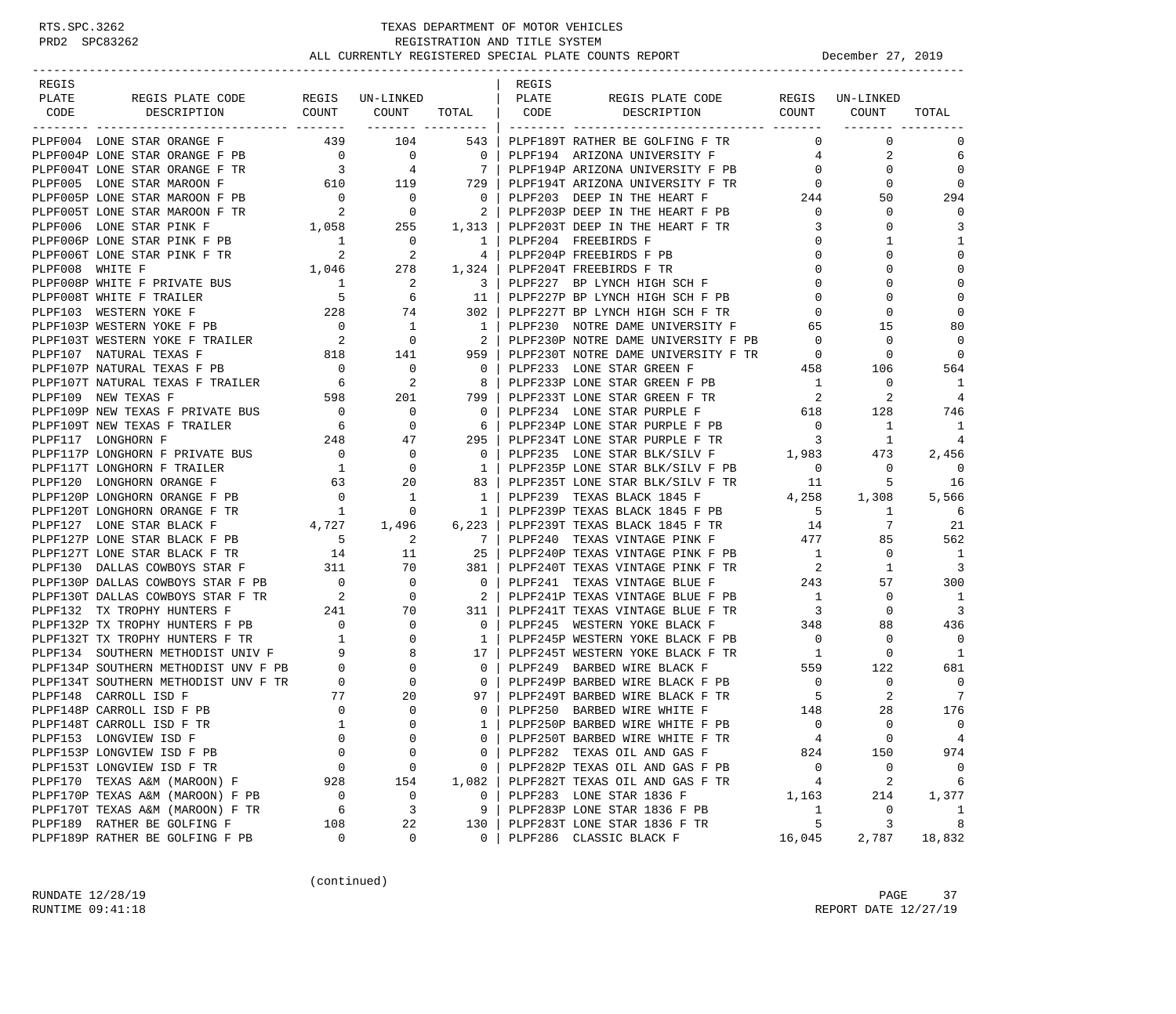| REGIS                                                                                                                                                                                                                                                                                                                                                                                                                          |                                                                            |                                                                                 |                                                     | REGIS |                                                                                                                      |                         |                                |                          |
|--------------------------------------------------------------------------------------------------------------------------------------------------------------------------------------------------------------------------------------------------------------------------------------------------------------------------------------------------------------------------------------------------------------------------------|----------------------------------------------------------------------------|---------------------------------------------------------------------------------|-----------------------------------------------------|-------|----------------------------------------------------------------------------------------------------------------------|-------------------------|--------------------------------|--------------------------|
| PLATE<br>REGIS PLATE CODE                                                                                                                                                                                                                                                                                                                                                                                                      |                                                                            | REGIS UN-LINKED                                                                 | PLATE                                               |       | REGIS PLATE CODE                                                                                                     |                         | REGIS UN-LINKED                |                          |
| CODE DESCRIPTION                                                                                                                                                                                                                                                                                                                                                                                                               |                                                                            | COUNT COUNT                                                                     |                                                     |       | TOTAL   CODE DESCRIPTION                                                                                             |                         | COUNT COUNT                    | TOTAL                    |
| PLPF286P CLASSIC BLACK F PB                                                                                                                                                                                                                                                                                                                                                                                                    |                                                                            | $1 \quad 4$                                                                     | $5 \vert$                                           |       | PLPGWTTR PER GLBL WAR ON TER EXP TR                                                                                  |                         | $\overline{0}$<br>$\mathbf{0}$ | 0                        |
| PLPF286T CLASSIC BLACK F TR                                                                                                                                                                                                                                                                                                                                                                                                    |                                                                            |                                                                                 |                                                     |       | PLPHAFMC PER HONOR U.S. AIR FORCE MC                                                                                 |                         | 10<br>$\mathbf 0$              | 10                       |
| PLPF288 CARBON FIBER F                                                                                                                                                                                                                                                                                                                                                                                                         |                                                                            | $\begin{array}{cccc} & 56 & & 24 & & 80 \\ 1,619 & & 268 & & 1,887 \end{array}$ |                                                     |       | PLPHAFPB PER HONOR U.S. AIR FORCE PB                                                                                 | $\overline{0}$          | $\mathbf{0}$                   | $\Omega$                 |
| PLPF288M CARBON FIBER F MC                                                                                                                                                                                                                                                                                                                                                                                                     | $\overline{0}$                                                             | $\overline{0}$                                                                  | 0                                                   |       | PLPHAFTR PER HONOR U.S. AIR FORCE TR 0                                                                               |                         | $\mathbf{0}$                   | $\mathbf 0$              |
| PLPF288P CARBON FIBER F PB                                                                                                                                                                                                                                                                                                                                                                                                     |                                                                            |                                                                                 | $\mathbf{0}$                                        |       |                                                                                                                      |                         | $\mathbf{1}$                   | 20                       |
| PLPF288T CARBON FIBER F TR                                                                                                                                                                                                                                                                                                                                                                                                     |                                                                            | $\begin{matrix}0&&&0\\&7&&&1\end{matrix}$                                       | 8 <sup>1</sup>                                      |       | PLPHARMC PER HONOR U.S. ARMY MC PLT 19<br>PLPHARPB PER HONOR U.S. ARMY PB PLT 0                                      |                         | $\Omega$                       | $\Omega$                 |
| PLPF289 TEXAS TOUGH BLACK F 485 56                                                                                                                                                                                                                                                                                                                                                                                             |                                                                            |                                                                                 | 541                                                 |       | PLPHARTR PER HONOR U.S. ARMY TR PLT 5                                                                                |                         | $\mathbf 0$                    | 5                        |
|                                                                                                                                                                                                                                                                                                                                                                                                                                |                                                                            |                                                                                 | 0 <sup>1</sup>                                      |       | PLPHCSMC PER HONOR US COAST GUARD MC                                                                                 | $\overline{0}$          | 0                              | $\Omega$                 |
| $\begin{tabular}{lllllllllllllllllllllll} \multicolumn{2}{c}{\texttt{PLPF289M}} &\texttt{TEXAS} &\texttt{TOUTH} &\texttt{BLACK} &\texttt{F} &\texttt{MC} &\texttt{0} &\texttt{0} \\ \multicolumn{2}{c}{\texttt{PLPF289P}} &\texttt{TEXAS} &\texttt{TOUTH} &\texttt{BLACK} &\texttt{F} &\texttt{PB} &\texttt{0} &\texttt{0} \\ \multicolumn{2}{c}{\texttt{PLPF289T}} &\texttt{TEXAS} &\texttt{TOUTH} &\texttt{BLACK} &\texttt{$ |                                                                            |                                                                                 | $\mathbf{0}$                                        |       | PLPHCSPB PER HONOR US COAST GUARD PB                                                                                 | $\overline{\mathbf{0}}$ | $\Omega$                       | $\Omega$                 |
|                                                                                                                                                                                                                                                                                                                                                                                                                                |                                                                            |                                                                                 | 6                                                   |       |                                                                                                                      | $\overline{\mathbf{0}}$ | 0                              | $\mathbf 0$              |
|                                                                                                                                                                                                                                                                                                                                                                                                                                |                                                                            |                                                                                 | 218 l                                               |       | FIFRISIR FER HONOR US COAST GUARD TR<br>PLPHEBMC PER HIGHER ED COORD BRD MC                                          | $\overline{0}$          | $\Omega$                       | $\mathbf 0$              |
| PLPF296M TEXAS 2000 F MC                                                                                                                                                                                                                                                                                                                                                                                                       | $\overline{\mathbf{0}}$                                                    | $\overline{\phantom{0}}$                                                        | $\overline{\phantom{0}}$                            |       | PLPHEBRD PER HIGHER EDUC COORD BOARD                                                                                 | $\overline{0}$          | $\Omega$                       | $\mathbf 0$              |
| PLPF296P TEXAS 2000 F PB                                                                                                                                                                                                                                                                                                                                                                                                       | $\overline{0}$                                                             | $\overline{0}$                                                                  | $\overline{\phantom{0}}$ 0 $\overline{\phantom{0}}$ |       | PLPHMRMC PER HONOR US MARINE CORP MC                                                                                 | 19                      | $\Omega$                       | 19                       |
| PLPF300 TEXAS TOUGH F $463$ 115<br>PLPF300P TEXAS TOUGH F PB $90$ 1                                                                                                                                                                                                                                                                                                                                                            |                                                                            |                                                                                 | 578                                                 |       | PLPHMRPB PER HONOR US MARINE CORP PB                                                                                 | $\overline{0}$          | $\Omega$                       | $\Omega$                 |
|                                                                                                                                                                                                                                                                                                                                                                                                                                |                                                                            |                                                                                 | $\overline{1}$                                      |       |                                                                                                                      |                         | 0                              | 2                        |
| PLPF300T TEXAS TOUGH F TRAILER                                                                                                                                                                                                                                                                                                                                                                                                 | $\begin{array}{c} 0 \\ 9 \end{array}$                                      | $\begin{array}{c} 1 \\ 2 \end{array}$                                           | - 11 - 1                                            |       | PLPHMRTR PER HONOR US MARINE CORP TR<br>PLPHNVMC PER HONOR U.S. NAVY MC PLT 14                                       |                         | $\Omega$                       | 14                       |
| PLPF301 TEXAS VINTAGE F WHITE 441 92                                                                                                                                                                                                                                                                                                                                                                                           |                                                                            |                                                                                 | 533                                                 |       | PLPHNVPB PER HONOR U.S. NAVY PB PLT                                                                                  | $\overline{0}$          | 0                              | $\mathbf 0$              |
|                                                                                                                                                                                                                                                                                                                                                                                                                                | $\overline{0}$                                                             | $\overline{\phantom{0}}$                                                        | $\overline{\phantom{0}}$ 0 $\overline{\phantom{0}}$ |       |                                                                                                                      |                         | $\Omega$                       | 3                        |
| PLPF301P TEXAS VINTAGE F WHITE PB<br>PLPF301T TEXAS VINTAGE F WHITE TR<br>4                                                                                                                                                                                                                                                                                                                                                    |                                                                            | $\overline{a}$                                                                  | 6                                                   |       | PLPHNVTR PER HONOR U.S. NAVY TR PLT 3<br>PLPHOUS PER HOUS LS SHOW&RODEO PLT 104                                      |                         | 5                              | 109                      |
| PLPF302 TEXAS VINTAGE F BLACK                                                                                                                                                                                                                                                                                                                                                                                                  |                                                                            |                                                                                 |                                                     |       | PLPHRNG PER DEAF-HARD HEARING PLT                                                                                    | 150                     | 7                              | 157                      |
| PLPF302P TEXAS VINTAGE F BLACK PB                                                                                                                                                                                                                                                                                                                                                                                              |                                                                            | $\begin{array}{cccc} 1,049 & & 236 & 1,285 \\ 2 & 2 & 0 & 2 \end{array}$        |                                                     |       | PLPHSMCF PER PRL HARBOR SVR MC (FEE)                                                                                 | $\overline{0}$          | $\mathbf 0$                    | $\overline{\phantom{0}}$ |
|                                                                                                                                                                                                                                                                                                                                                                                                                                |                                                                            | 2                                                                               | 8                                                   |       | PLPHUSAF PER HONOR U.S. AIR FORCE                                                                                    | 233                     | 3                              | 236                      |
|                                                                                                                                                                                                                                                                                                                                                                                                                                |                                                                            | 6                                                                               | 57                                                  |       | PLPHUSAR PER HONOR U.S. ARMY PLT                                                                                     | 367                     | 19                             | 386                      |
| PLPF302P IEXAS VINIAGE F BLACK PB<br>PLPF302T TEXAS VINTAGE F BLACK TR<br>PLPF35 PER F35 JET PLT<br>PLPF35MC PER F35 JET MC PLT<br>PLPF35TR PER F35 JET TRL PLT<br>0<br>PLPGFAMC PER GOLD STAR FATHER MC PLT<br>1                                                                                                                                                                                                              |                                                                            | $\overline{0}$                                                                  | $\mathbf{1}$                                        |       | PLPHUSCS PER HONOR U.S. COAST GUARD 30                                                                               |                         | $\mathbf{0}$                   | 30                       |
|                                                                                                                                                                                                                                                                                                                                                                                                                                |                                                                            | $\overline{0}$                                                                  | $\mathbf{0}$                                        |       |                                                                                                                      |                         | 18                             | 477                      |
|                                                                                                                                                                                                                                                                                                                                                                                                                                |                                                                            | $\overline{0}$                                                                  | 1 <sup>1</sup>                                      |       | PLPHUSMR PER HONOR U.S. MARINE CORPS 459<br>PLPHUSNV PER HONOR U.S. NAVY PLT 351<br>PLPHUSNV PER HONOR U.S. NAVY PLT |                         | 12                             | 363                      |
| PLPGFATH PER GOLD STAR FATHER PLT                                                                                                                                                                                                                                                                                                                                                                                              | 14                                                                         | $\mathbf{0}$                                                                    | 14                                                  |       | PLPINRMC PER INHERENT RSLVE CMPGN MC 0                                                                               |                         | 0                              | $\mathbf 0$              |
| PLPGFMMC PER GOLD STAR FAMILY MC PLT                                                                                                                                                                                                                                                                                                                                                                                           | 1                                                                          | $\overline{0}$                                                                  | 1                                                   |       | PLPINRML PER INHERENT RSLVE CMPGN                                                                                    | $\overline{4}$          | $\mathbf 0$                    | $\overline{4}$           |
| PLPGLDFM PER GOLD STAR FAMILY PLT                                                                                                                                                                                                                                                                                                                                                                                              |                                                                            | $\frac{1}{77}$<br>$\mathbf{1}$                                                  | 78                                                  |       | PLPINRTR PER INHERENT RSLVE CMPGN TR 0                                                                               |                         | 0                              | $\mathbf 0$              |
| PLPGLDMC PER GOLD STAR MOTHER MC PLT 0<br>PLPGLDSP PER GOLD STAR SPOUSE PLT 33<br>PLPGODTR PER IN GOD WE TRUST PLT 58<br>PLPGODTR PER IN GOD WE TRUST PLT 58                                                                                                                                                                                                                                                                   |                                                                            | 0                                                                               | $\overline{0}$                                      |       |                                                                                                                      |                         | 12                             | 212                      |
|                                                                                                                                                                                                                                                                                                                                                                                                                                |                                                                            | $\overline{0}$                                                                  | 33 I                                                |       | PLPIRQFD PER OPERATION IRAQI FREEDOM 200<br>PLPIRQMC PER OPER IRAQI FRDM MC PLT 11                                   |                         | $\mathbf{1}$                   | 12                       |
|                                                                                                                                                                                                                                                                                                                                                                                                                                |                                                                            | 4                                                                               | 62                                                  |       | PLPIRQPB PER OPERATION IRAQI FREE PB 0                                                                               |                         | $\mathbf{0}$                   | $\mathbf 0$              |
|                                                                                                                                                                                                                                                                                                                                                                                                                                |                                                                            | $\mathbf 0$                                                                     | 80                                                  |       | PLPIRQTR PER OPERATION IRAQI FREE TR<br>PLPJUNMC PER JUNETEENTH MC PLT 2                                             |                         | 0                              | $\mathbf 0$              |
| PLPGOLD PER GOLD STAR MOTHER PLT 80<br>PLPGOTXC PER GO TEXAN 2 COMB PLT 0                                                                                                                                                                                                                                                                                                                                                      |                                                                            | $\circ$                                                                         | $\mathbf{0}$                                        |       | PLPJUNMC PER JUNETEENTH MC PLT                                                                                       |                         | $\Omega$                       | 2                        |
| PLPGOTXN PER GO TEXAN PLT                                                                                                                                                                                                                                                                                                                                                                                                      |                                                                            | $\begin{array}{c} 41 \\ 1 \end{array}$<br>0                                     | 41                                                  |       | PLPJUNPB PER JUNETEENTH PB PLT<br>plp.nimth pre jiineteenth plt                                                      | $\mathbf{0}$            | 0                              | $\Omega$                 |
| PLPGOTXT PER GO TEXAN 2 FARM TRL PLT 1                                                                                                                                                                                                                                                                                                                                                                                         |                                                                            | $\mathbf 0$                                                                     | 1 <sup>1</sup>                                      |       | PLPJUNTH PER JUNETEENTH PLT                                                                                          | 19                      | $\Omega$                       | 19                       |
| PLPGOTX2 PER GO TEXAN 2 PLT                                                                                                                                                                                                                                                                                                                                                                                                    |                                                                            | $\mathbf{0}$                                                                    | 14                                                  |       | PLPJUNTR PER JUNETEENTH TR PLT                                                                                       | $\mathbf{0}$            | 0                              | $\Omega$                 |
| PLPGRDMC PER TX MASTER GARDENER MC                                                                                                                                                                                                                                                                                                                                                                                             | $\begin{array}{c cc}\n & & 1 \\  & & 14 \\  & & 0 \\  & & 69\n\end{array}$ | $\mathbf 0$                                                                     | $\overline{\phantom{0}}$ 0 $\overline{\phantom{0}}$ |       | PLPKIDMC PER INSURE TEXAS KIDS MC                                                                                    | $\overline{0}$          | 0                              | $\Omega$                 |
| PLPGRDNR PER TEXAS MASTER GARDENER                                                                                                                                                                                                                                                                                                                                                                                             |                                                                            | 2                                                                               | 71                                                  |       | PLPKIDPB PER INSURE TEXAS KIDS PB                                                                                    | $\overline{0}$          | $\Omega$                       | $\Omega$                 |
| PLPGRDPB PER TX MASTER GARDENER PB                                                                                                                                                                                                                                                                                                                                                                                             | $\begin{array}{c} 0 \\ 0 \end{array}$                                      | 0                                                                               | $\mathbf{0}$                                        |       | PLPKIDTR PER INSURE TEXAS KIDS TRL                                                                                   | $\mathbf 0$             | 0                              | $\mathbf 0$              |
| PLPGRDTR PER TX MASTER GARDENER TR                                                                                                                                                                                                                                                                                                                                                                                             |                                                                            | $\Omega$                                                                        | $\mathbf{0}$                                        |       | PLPKOCMC PER KOSOVO CAMPAIGN MDL MC                                                                                  | 0                       | $\Omega$                       | $\mathbf 0$              |
| PLPGRLSC PER GIRL SCOUT PLT                                                                                                                                                                                                                                                                                                                                                                                                    | 13                                                                         | $\mathbf{1}$                                                                    |                                                     |       | 14   PLPKOCML PER KOSOVO CAMPAIGN MEDAL                                                                              | $\mathfrak{D}$          | $\cap$                         | $\mathcal{D}$            |
| PLPGSPMC PER GOLD STAR SPOUSE MC PLT                                                                                                                                                                                                                                                                                                                                                                                           | 0                                                                          | 0                                                                               | 0                                                   |       | PLPKOCTR PER KOSOVO CAMPAIGN MDL TR                                                                                  | 0                       | 0                              | $\mathbf 0$              |
| PLPGTX2 PER GO TEXAN 2 TOKEN TRLR                                                                                                                                                                                                                                                                                                                                                                                              | O                                                                          | 0                                                                               | 0                                                   |       | PLPKORDS PER KOREAN DEFENSE SVC MDL                                                                                  | 8                       | 1                              | 9                        |
| PLPGTX2T PER GO TEXAN 2 TRAILER                                                                                                                                                                                                                                                                                                                                                                                                |                                                                            | 0                                                                               | 1                                                   |       | PLPKOREA PER KOREA VETERAN PLT                                                                                       | 19                      | 0                              | 19                       |
| PLPGWSMC PER GLBL WAR ON TER SVC MC                                                                                                                                                                                                                                                                                                                                                                                            | 2                                                                          | 0                                                                               | 2                                                   |       | PLPKORMC PER KOREAN DEFENSE SV MD MC                                                                                 | 0                       | 0                              | $\Omega$                 |
| PLPGWSTR PER GLBL WAR ON TER SVC TR                                                                                                                                                                                                                                                                                                                                                                                            | 0                                                                          | 0                                                                               | 0                                                   |       | PLPKORPB PER KOREAN DEFENSE SV MD PB                                                                                 | 0                       | 0                              | $\Omega$                 |
| PLPGWTMC PER GLBL WAR ON TER EXP MC                                                                                                                                                                                                                                                                                                                                                                                            | 3                                                                          | 0                                                                               | 3                                                   |       | PLPKORSV PER KOREAN SERVICE MDL PLT                                                                                  | 5                       | 1                              | 6                        |
| PLPGWTML PER GLBL WAR ON TER EXP MDL                                                                                                                                                                                                                                                                                                                                                                                           | 28                                                                         | 1                                                                               | 29                                                  |       | PLPKORTR PER KOREAN DEFENSE SV MD TR                                                                                 | 0                       | 0                              | 0                        |
| PLPGWTSM PER GLBL WAR ON TER SVC MDL                                                                                                                                                                                                                                                                                                                                                                                           | 33                                                                         | 2                                                                               | 35                                                  |       | PLPKSMMC PER KOREAN SERVICE MDL MC                                                                                   | 0                       | 0                              | 0                        |

(continued)

RUNDATE  $12/28/19$  PAGE 38 RUNTIME 09:41:18 REPORT DATE 12/27/19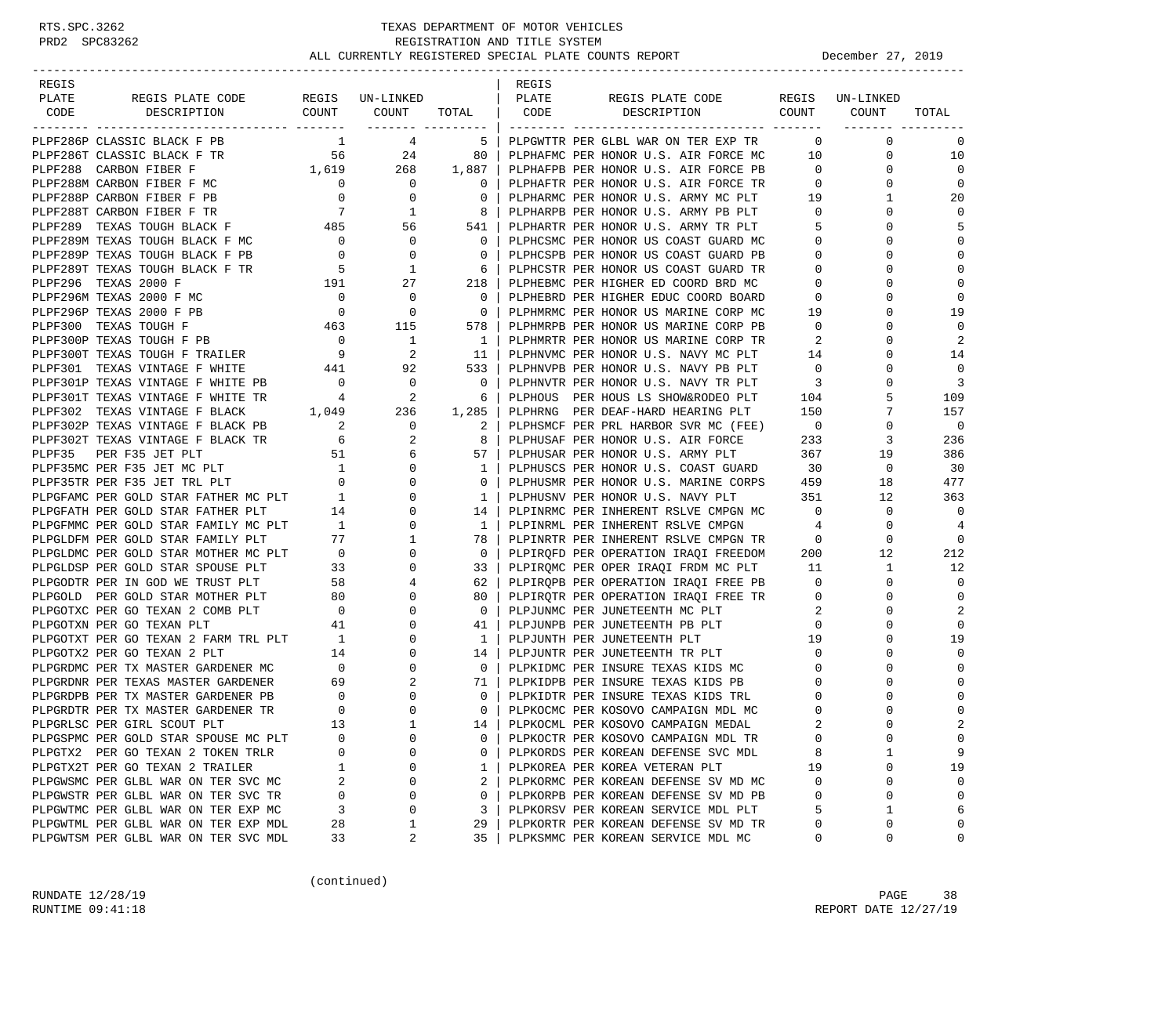-----------------------------------------------------------------------------------------------------------------------------------

| REGIS |                                                                                                                                                                                                                                                                                                                                                                                                     |  |                           | REGIS |                                                                                                                                                                                                                                                                                                       |                            |                |                 |
|-------|-----------------------------------------------------------------------------------------------------------------------------------------------------------------------------------------------------------------------------------------------------------------------------------------------------------------------------------------------------------------------------------------------------|--|---------------------------|-------|-------------------------------------------------------------------------------------------------------------------------------------------------------------------------------------------------------------------------------------------------------------------------------------------------------|----------------------------|----------------|-----------------|
| PLATE |                                                                                                                                                                                                                                                                                                                                                                                                     |  |                           |       | REGIS PLATE CODE REGIS UN-LINKED<br>DESCRIPTION COUNT COUNT                                                                                                                                                                                                                                           |                            |                |                 |
| CODE  |                                                                                                                                                                                                                                                                                                                                                                                                     |  |                           |       |                                                                                                                                                                                                                                                                                                       |                            |                | TOTAL           |
|       |                                                                                                                                                                                                                                                                                                                                                                                                     |  |                           |       |                                                                                                                                                                                                                                                                                                       |                            | $\overline{0}$ | $\Omega$        |
|       |                                                                                                                                                                                                                                                                                                                                                                                                     |  |                           |       | PLPKSMPB PER KOREAN SERVICE MDL PB $\begin{array}{ccc} 0 & 0 & 0 \\ 0 & 0 & 0 \end{array}$ PLPMCTRR PER RETIRED U.S.M.C. TR PLT $\begin{array}{ccc} 0 & 0 & 0 \\ 0 & 0 & 0 \end{array}$ PLPMCTRR PER MTHR AGAINST DRNK DR MC $\begin{array}{ccc} 0 & 0 & 0 \\ 0 & 0 & 0 \end{array}$ PLPMDMC PER MTHR |                            | $\mathbf{0}$   | $\mathbf{0}$    |
|       | PLPKSMTR PER KOREAN SERVICE MDL TR<br>PLPK9SMC PER K9S4COPS MC PLT                                                                                                                                                                                                                                                                                                                                  |  |                           |       | PLPMLVSM PER MIL VLNTR SVC MDL PLT                                                                                                                                                                                                                                                                    | 9                          | $\mathbf{0}$   | 9               |
|       |                                                                                                                                                                                                                                                                                                                                                                                                     |  |                           |       | PLPMMEML PER MERCHANT MRN EXP MDL                                                                                                                                                                                                                                                                     | 1                          | $\mathbf 0$    | $\mathbf{1}$    |
|       |                                                                                                                                                                                                                                                                                                                                                                                                     |  |                           |       | PLPMMETR PER MERCHANT MRN EXP MDL TR                                                                                                                                                                                                                                                                  | $\overline{0}$             | $\mathbf 0$    |                 |
|       | PLEKSMPE PER KOREAN SERVICE MDL PB $\begin{array}{cccccc} \text{PLENSNPE} & \text{PDE KONEMP} & \text{PER KORERN SENYCC PMD TR} & 0 & 0 & 0 \\ \text{PLPKSING PER KOSACOPS MC PED TTR} & 4 & 1 & 5 \\ \text{PLLKSSTR PER KOSACOPS BP PLD T} & 4 & 1 & 5 \\ \text{PLLKSSTR PER KSSACOPS PR PLD T} & 0 & 0 & 0 \\ \text{PLPLSSTR PER KSSACOPS PT PID T} & 0 & 0 & 0 \\ \text{PLLLARMIC PER LOV ARR F$ |  |                           |       | PLPMMMMC PER MERCHANT MRN EXP MDL MC                                                                                                                                                                                                                                                                  | $\overline{\mathbf{0}}$    | $\Omega$       | $\Omega$        |
|       |                                                                                                                                                                                                                                                                                                                                                                                                     |  |                           |       | PLPMOP PER MOPED PLT                                                                                                                                                                                                                                                                                  | $\overline{0}$             | $\Omega$       | $\cap$          |
|       |                                                                                                                                                                                                                                                                                                                                                                                                     |  |                           |       |                                                                                                                                                                                                                                                                                                       |                            | $\Omega$       | $\Omega$        |
|       |                                                                                                                                                                                                                                                                                                                                                                                                     |  |                           |       | PLPMRCLD PER MOTHER CHILD SURVIVORS 0<br>PLPMRCVR PER MARINE MAMMAL RECOVERY 104<br>PLPMRMAR PER MERCHANT MARINE PLT 46                                                                                                                                                                               |                            | 7              | 111             |
|       |                                                                                                                                                                                                                                                                                                                                                                                                     |  |                           |       |                                                                                                                                                                                                                                                                                                       |                            | 2              | 48              |
|       |                                                                                                                                                                                                                                                                                                                                                                                                     |  |                           |       |                                                                                                                                                                                                                                                                                                       | $\mathbf{1}$               | $\mathbf{0}$   | $\mathbf{1}$    |
|       |                                                                                                                                                                                                                                                                                                                                                                                                     |  |                           |       | PLPMRMMC PER MERCHANT MARINE MC PLT<br>PLPMRMPB PER MERCHANT MARINE PB PLT                                                                                                                                                                                                                            | $\Omega$                   | $\Omega$       | $\Omega$        |
|       |                                                                                                                                                                                                                                                                                                                                                                                                     |  |                           |       | PLPMRMTR PER MERCHANT MARINE TR PLT<br>PLPMRNMC PER U.S. MARINE CORPS MC<br>PLPMRNPB PER U.S. MARINE CORPS PB                                                                                                                                                                                         | $\overline{0}$             | $\mathbf 0$    | $\mathbf 0$     |
|       |                                                                                                                                                                                                                                                                                                                                                                                                     |  |                           |       |                                                                                                                                                                                                                                                                                                       | 55                         | $\mathbf{1}$   | 56              |
|       |                                                                                                                                                                                                                                                                                                                                                                                                     |  |                           |       | PLPMRNPB PER U.S. MARINE CORPS PB                                                                                                                                                                                                                                                                     | $\overline{0}$             | $\mathbf{0}$   | $\Omega$        |
|       |                                                                                                                                                                                                                                                                                                                                                                                                     |  |                           |       | PLPMRNTR PER U.S. MARINE CORPS TRL                                                                                                                                                                                                                                                                    | $7\overline{ }$            | $\Omega$       | 7               |
|       |                                                                                                                                                                                                                                                                                                                                                                                                     |  |                           |       | PLPMSTAA PER MASTER ARMY AVIATOR PLT                                                                                                                                                                                                                                                                  | $\overline{1}$             | 1              | $\overline{2}$  |
|       |                                                                                                                                                                                                                                                                                                                                                                                                     |  |                           |       | PLPMSTMC PER MASTER ARMY AVIATOR MC<br>PLPMSTTR PER MASTER ARMY AVIATOR TR                                                                                                                                                                                                                            | $\overline{0}$             | $\Omega$       | $\Omega$        |
|       |                                                                                                                                                                                                                                                                                                                                                                                                     |  |                           |       |                                                                                                                                                                                                                                                                                                       | $\circ$                    | $\mathbf{0}$   | $\Omega$        |
|       |                                                                                                                                                                                                                                                                                                                                                                                                     |  |                           |       | PLPMVLEY PER EL PASO MISSION VLY PLT                                                                                                                                                                                                                                                                  | - 5                        | $\Omega$       | 5               |
|       |                                                                                                                                                                                                                                                                                                                                                                                                     |  |                           |       | PLPMVSMC PER MIL VLNTR SVC MDL MC                                                                                                                                                                                                                                                                     | $\overline{0}$             | $\mathbf 0$    | $\Omega$        |
|       |                                                                                                                                                                                                                                                                                                                                                                                                     |  |                           |       | PLPMVSTR PER MIL VLNTR SVC MDL TR                                                                                                                                                                                                                                                                     | $\overline{0}$             | $\mathbf{0}$   | $\Omega$        |
|       |                                                                                                                                                                                                                                                                                                                                                                                                     |  |                           |       | PLPNAVYF PER NAVY MARINE C MDL (FEE)                                                                                                                                                                                                                                                                  | $\overline{1}$             | $\Omega$       | $\mathbf{1}$    |
|       |                                                                                                                                                                                                                                                                                                                                                                                                     |  |                           |       | PLPNAVYM PER NAVY MARINE C MDL PLT                                                                                                                                                                                                                                                                    | 4                          | $\Omega$       |                 |
|       |                                                                                                                                                                                                                                                                                                                                                                                                     |  |                           |       | PLPNDKMC PER NATL DEF SVC MDL KOR MC 0                                                                                                                                                                                                                                                                |                            | $\Omega$       | $\Omega$        |
|       |                                                                                                                                                                                                                                                                                                                                                                                                     |  |                           |       | PLPNDKMD PER NATL DEF SVC MDL KOR                                                                                                                                                                                                                                                                     | $\overline{\phantom{0}}^2$ | $\mathbf 0$    | $\overline{2}$  |
|       |                                                                                                                                                                                                                                                                                                                                                                                                     |  |                           |       | PLPNDKPB PER NATL DEF SVC MDL KOR PB 0                                                                                                                                                                                                                                                                |                            | $\Omega$       |                 |
|       |                                                                                                                                                                                                                                                                                                                                                                                                     |  |                           |       | PLPNDKTR PER NATL DEF SVC MDL KOR TR                                                                                                                                                                                                                                                                  | $\overline{0}$             | $\mathbf 0$    | $\Omega$        |
|       |                                                                                                                                                                                                                                                                                                                                                                                                     |  | 4<br>$0-1$                |       | PLPNDSMC PER NATL DEF SVC MDL DST MC<br>PLPNDSMD PER NATL DEF SVC MDL DST                                                                                                                                                                                                                             | 8<br>152                   | $\Omega$       | 8               |
|       |                                                                                                                                                                                                                                                                                                                                                                                                     |  | $\Omega$                  |       | PLPNDSPB PER NATL DEF SVC MDL DST PB                                                                                                                                                                                                                                                                  | $\overline{0}$             | 3<br>$\Omega$  | 155<br>$\Omega$ |
|       |                                                                                                                                                                                                                                                                                                                                                                                                     |  | $\overline{0}$            |       |                                                                                                                                                                                                                                                                                                       | $\overline{0}$             | $\mathbf{0}$   | $\Omega$        |
|       |                                                                                                                                                                                                                                                                                                                                                                                                     |  | $\overline{0}$            |       | PLPNDSTR PER NATL DEF SVC MDL DST TR<br>PLPNDSVI PER NATL DEF SVC MDL VIET                                                                                                                                                                                                                            | 69                         | 3              | 72              |
|       |                                                                                                                                                                                                                                                                                                                                                                                                     |  | 165 l                     |       |                                                                                                                                                                                                                                                                                                       | $\overline{1}$             | $\mathbf 0$    | 1               |
|       |                                                                                                                                                                                                                                                                                                                                                                                                     |  | 64                        |       |                                                                                                                                                                                                                                                                                                       | $\overline{0}$             | $\mathbf 0$    | $\Omega$        |
|       |                                                                                                                                                                                                                                                                                                                                                                                                     |  | 109                       |       | PLPNDVMC PER NATL DEF SVC MDL VT MC<br>PLPNDVPB PER NATL DEF SVC MDL VT PB<br>PLPNDVTR PER NATL DEF SVC MDL VT TR                                                                                                                                                                                     | $\overline{0}$             | $\mathbf 0$    | $\mathbf 0$     |
|       |                                                                                                                                                                                                                                                                                                                                                                                                     |  | 6                         |       |                                                                                                                                                                                                                                                                                                       | $\overline{0}$             | $\Omega$       | $\Omega$        |
|       |                                                                                                                                                                                                                                                                                                                                                                                                     |  | 24                        |       |                                                                                                                                                                                                                                                                                                       | $\overline{0}$             | $\Omega$       | $\Omega$        |
|       | PLPLWNVF PER LOV NAVY CRS PLT (FEE) 0 0 0<br>PLPMACMC US MILITARY – WEST POINT 0 4 0 0<br>PLPMACMC US AIR FORCE ACADEMY 0 0 0 0<br>PLPMACMC US NAVAL ACADEMY 0 0 0 0<br>PLPMACMC US COAST GUARD ACADEMY 0 0 0<br>PLPMACMY US MERCHANT MA                                                                                                                                                            |  | $10-1$                    |       | PLPNEWTR PER NAVY EXPED MEDAL TR PLT 0<br>PLPNEWMC PER TEXAS READS MC PLT 0<br>PLPNEWML PER TEXAS READS PLT 32<br>PLPNGTCO PER KNIGHTS OF COLUMBUS PLT 220                                                                                                                                            | 32                         | $\mathbf{1}$   | 33              |
|       |                                                                                                                                                                                                                                                                                                                                                                                                     |  | 17 <sup>1</sup>           |       |                                                                                                                                                                                                                                                                                                       |                            | 9              | 229             |
|       |                                                                                                                                                                                                                                                                                                                                                                                                     |  | 472                       |       | PLPNPO PER PROF FIREFIGHTER PLT 228                                                                                                                                                                                                                                                                   |                            | 6              | 234             |
|       |                                                                                                                                                                                                                                                                                                                                                                                                     |  | $\overline{0}$            |       | PLPNPOMC PER PROF FIREFIGHTER MC PLT                                                                                                                                                                                                                                                                  | $5^{\circ}$                | $\Omega$       | .5              |
|       |                                                                                                                                                                                                                                                                                                                                                                                                     |  | $\overline{0}$            |       | PLPNPOPB PER PROF FIREFIGHTER PB                                                                                                                                                                                                                                                                      | $\overline{0}$             | $\mathbf{0}$   | $\mathbf 0$     |
|       |                                                                                                                                                                                                                                                                                                                                                                                                     |  | 11                        |       | PLPNPOTR PER PROF FIREFIGHTER TRL                                                                                                                                                                                                                                                                     | $\overline{a}$             | $\Omega$       | $\overline{2}$  |
|       |                                                                                                                                                                                                                                                                                                                                                                                                     |  | 598                       |       | PLPNTXMC PER NATIVE TEXAN MC PLT                                                                                                                                                                                                                                                                      | $LT$ 13<br>478             | $\mathbf{1}$   | 14              |
|       |                                                                                                                                                                                                                                                                                                                                                                                                     |  | $\overline{\phantom{a}3}$ |       | PLPNTXN PER NATIVE TEXAN PLT                                                                                                                                                                                                                                                                          |                            | 17             | 495             |
|       | PLPMACMY US MERCHANT MARINE ACADEMY 23 1<br>PLPMADD PER MTHRS AGAINST DRNK DRIV 9 1<br>PLPMASMC PER TEXAS MASONS MC PLT 17 0<br>PLPMASON PER TEXAS MASONS PLT 440 32<br>PLPMASPE PER TEXAS MASONS PER TET 0 0<br>PLPMASTR PER TEXAS MASO                                                                                                                                                            |  | $\overline{0}$            |       | PLPNUCDO PER NUCLEAR DET OPS SVC MDL                                                                                                                                                                                                                                                                  | $\overline{0}$             | $\mathbf{0}$   | $\mathbf 0$     |
|       |                                                                                                                                                                                                                                                                                                                                                                                                     |  | 26 l                      |       |                                                                                                                                                                                                                                                                                                       |                            | $\mathbf 0$    | $\Omega$        |
|       |                                                                                                                                                                                                                                                                                                                                                                                                     |  | $\overline{0}$            |       | PLPNUCMC PER NUCLEAR DET OPS SVC MC 0<br>PLPNUCTR PER NUCLEAR DET OPS SVC TR 0                                                                                                                                                                                                                        |                            | $\mathbf 0$    | $\mathbf 0$     |
|       |                                                                                                                                                                                                                                                                                                                                                                                                     |  |                           |       | 0   PLPNVEMC PER NAVY EXPED MEDAL MC PLT                                                                                                                                                                                                                                                              | $\overline{1}$             | $\Omega$       | $\mathbf{1}$    |

(continued)

RUNDATE  $12/28/19$  PAGE 39 RUNTIME 09:41:18 REPORT DATE 12/27/19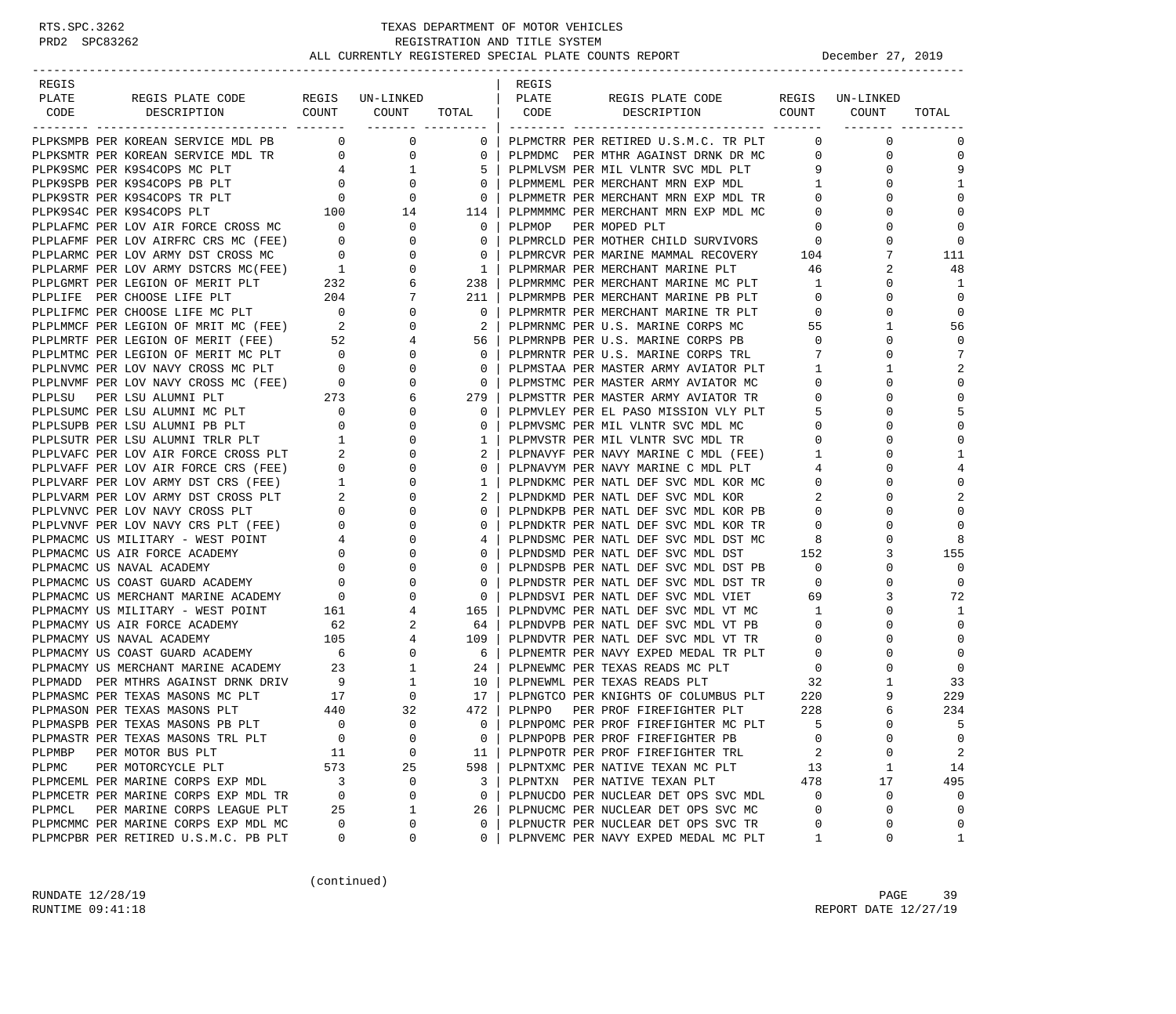## RTS.SPC.3262 TEXAS DEPARTMENT OF MOTOR VEHICLES<br>PRD2 SPC83262 TEXAS REGISTRATION AND TITLE SYSTEM<br>ALL CURRENTLY REGISTERED SPECIAL PLATE COUNTS REGISTRATION AND TITLE SYSTEM ALL CURRENTLY REGISTERED SPECIAL PLATE COUNTS REPORT **December 27, 2019**

| REGIS                  |                                          |                |          |                                        | REGIS |                                                                                                                                                                                                                                                                      |                |                                              |                |
|------------------------|------------------------------------------|----------------|----------|----------------------------------------|-------|----------------------------------------------------------------------------------------------------------------------------------------------------------------------------------------------------------------------------------------------------------------------|----------------|----------------------------------------------|----------------|
| PLATE                  | REGIS PLATE CODE REGIS UN-LINKED   PLATE |                |          |                                        |       | REGIS PLATE CODE REGIS UN-LINKED                                                                                                                                                                                                                                     |                |                                              |                |
| CODE                   | DESCRIPTION COUNT COUNT TOTAL   CODE     |                |          |                                        |       | DESCRIPTION COUNT COUNT                                                                                                                                                                                                                                              |                | ________ ________                            | TOTAL          |
|                        | PLPNVMMC PER NAVY MARINE C MDL MC 0 0 0  |                |          |                                        |       | 0   PLPRDFTR PER CCA REDFISH TRL PLT<br>CROWNE PIT SURVEY C. PRI. WE WANT THE COMPANY OF THE CONTROL INTERFERENCE IN A BUSINESS OF THE CONTROL INTERFERENCE IN A BUSINESS OF THE CONTROL INTERFERENCE IN A BUSINESS OF THE CONTROL INTERFERENCE IN A BUSINESS OF THE |                | $5^{\circ}$<br>2                             | 7              |
|                        |                                          |                |          |                                        |       | PLPREAD PER READ TO SUCCEED PLT 109                                                                                                                                                                                                                                  |                |                                              | $4$ 113        |
|                        |                                          |                |          |                                        |       |                                                                                                                                                                                                                                                                      | 264            | 14                                           | 278            |
|                        |                                          |                |          |                                        |       | PER ROTARY INTL PLT 57                                                                                                                                                                                                                                               |                | 5                                            | 62             |
|                        |                                          |                |          |                                        |       |                                                                                                                                                                                                                                                                      |                | $\mathbf{0}$                                 | 0              |
|                        |                                          |                |          |                                        |       | PLPRIMC PER ROTARY INTL MC PLT 0<br>PLPRIPB PER ROTARY INTL PB PLT 0                                                                                                                                                                                                 |                | $\mathbf 0$                                  | 0              |
|                        |                                          |                |          |                                        |       | PLPRITRL PER ROTARY INTL TRL PLT 0                                                                                                                                                                                                                                   |                | $\mathbf 0$                                  | $\mathbf 0$    |
|                        |                                          |                |          |                                        |       |                                                                                                                                                                                                                                                                      |                | $\mathbf 0$                                  | $\mathbf{0}$   |
|                        |                                          |                |          |                                        |       |                                                                                                                                                                                                                                                                      |                | $\mathbf{0}$                                 | $\mathbf 0$    |
|                        |                                          |                |          |                                        |       |                                                                                                                                                                                                                                                                      |                | 7                                            | 77             |
|                        |                                          |                |          |                                        |       |                                                                                                                                                                                                                                                                      |                | $\mathbf 0$                                  | 1              |
|                        |                                          |                |          |                                        |       |                                                                                                                                                                                                                                                                      |                | $\mathbf 0$                                  | $\mathbf 0$    |
|                        |                                          |                |          |                                        |       | 202   PLPSHRPB PER SHARE THE ROAD PB<br>8   PLPSHRRD PER SHARE THE ROAD PLT 230<br>0   DIDSHPTP DEP SHARE THE POAD TP                                                                                                                                                |                | 10                                           | 240            |
|                        |                                          |                |          |                                        |       |                                                                                                                                                                                                                                                                      |                | $\mathbf 0$                                  | $\Omega$       |
|                        |                                          |                |          |                                        |       |                                                                                                                                                                                                                                                                      |                | 3                                            | 22             |
|                        |                                          |                |          |                                        |       |                                                                                                                                                                                                                                                                      |                | $\mathbf{0}$                                 | $\mathbf 0$    |
|                        |                                          |                |          |                                        |       |                                                                                                                                                                                                                                                                      | $\overline{0}$ | $\mathbf 0$                                  | $\mathbf 0$    |
|                        |                                          |                |          |                                        |       |                                                                                                                                                                                                                                                                      |                | $\mathbf 0$                                  | $\mathbf 0$    |
|                        |                                          |                |          |                                        |       | 2   PLPSLMCF PER SILVR STR MEDAL MC(FEE) 1                                                                                                                                                                                                                           |                | $\Omega$                                     | 1              |
|                        |                                          |                |          |                                        |       |                                                                                                                                                                                                                                                                      |                | $\mathbf 0$                                  | 18             |
|                        |                                          |                |          |                                        |       | 13   PLPSLVRF PER SILVER STAR MEDAL (FEE) 18<br>0   PLPSLVST PER SLVR STR MEDAL PLT 50                                                                                                                                                                               |                | $\mathbf 0$                                  | 50             |
|                        |                                          |                |          |                                        |       | PLPSMKMC PER SMOKEY BEAR MC PLT 0                                                                                                                                                                                                                                    |                | $\mathbf{1}$                                 | 1              |
|                        |                                          |                |          |                                        |       |                                                                                                                                                                                                                                                                      |                | $\mathbf 0$                                  | $\mathbf 0$    |
|                        |                                          |                |          |                                        |       |                                                                                                                                                                                                                                                                      |                | $\mathbf 0$                                  | $\mathbf 0$    |
|                        |                                          |                |          |                                        |       |                                                                                                                                                                                                                                                                      |                | 2                                            | 53             |
|                        |                                          |                |          |                                        |       |                                                                                                                                                                                                                                                                      |                | $\begin{array}{c} 42 \\ 1 \end{array}$<br>12 | 54             |
|                        |                                          |                |          |                                        |       |                                                                                                                                                                                                                                                                      |                | $\mathbf 0$                                  | 1              |
|                        |                                          |                |          |                                        |       |                                                                                                                                                                                                                                                                      |                | $\mathbf 0$                                  | 3              |
|                        |                                          |                |          |                                        |       |                                                                                                                                                                                                                                                                      |                | $\mathbf 0$                                  | $\mathbf 0$    |
|                        |                                          |                |          |                                        |       |                                                                                                                                                                                                                                                                      |                | $\mathbf 0$                                  | $\mathbf 0$    |
|                        |                                          |                |          |                                        |       |                                                                                                                                                                                                                                                                      |                | 5                                            | 96             |
|                        |                                          |                |          |                                        |       | PLPSPDMF PER SURV SPOUSE DV MC (FEE) 0                                                                                                                                                                                                                               |                | $\mathbf 0$                                  | $\mathbf 0$    |
|                        |                                          |                |          |                                        |       |                                                                                                                                                                                                                                                                      |                | $\mathbf{1}$                                 | 33             |
|                        |                                          |                |          |                                        |       | PLPSPDVF PER SURV SPOUSE DV (FEE) 5<br>PLPSPDVM PER SURV SPOUSE DV (FEE) 5                                                                                                                                                                                           |                | $\mathbf 0$                                  | 5              |
|                        |                                          |                |          |                                        |       |                                                                                                                                                                                                                                                                      |                | $\mathbf 0$                                  | $\overline{0}$ |
|                        |                                          |                |          |                                        |       |                                                                                                                                                                                                                                                                      |                | 2                                            | 36             |
|                        |                                          |                |          |                                        |       |                                                                                                                                                                                                                                                                      |                | $\overline{4}$                               | 212            |
|                        |                                          |                |          |                                        |       |                                                                                                                                                                                                                                                                      |                | 12                                           | 572            |
|                        |                                          |                |          |                                        |       |                                                                                                                                                                                                                                                                      |                | $\mathbf{2}$                                 | 31             |
|                        |                                          |                |          |                                        |       |                                                                                                                                                                                                                                                                      |                | $\mathbf{0}$                                 | 32             |
|                        |                                          |                |          |                                        |       |                                                                                                                                                                                                                                                                      |                | $7\overline{ }$                              | 171            |
|                        | PLPQHRMC PER AMER QUARTER HORSE MC       | $\overline{0}$ | $\Omega$ | $\begin{array}{ccc} & 0 & \end{array}$ |       | PLPSPORT HOUSTON ASTROS                                                                                                                                                                                                                                              | 178            | 13                                           | 191            |
|                        | PLPQHRTL PER AMER QUARTER HORSE TLR      | 7              | 0        | 7                                      |       | PLPSPORT HOUSTON ROCKETS                                                                                                                                                                                                                                             | 25             | 3                                            | 28             |
|                        | PLPQTHRS PER AMER QUARTER HORSE PLT      | 198            | 7        | 205                                    |       | PLPSTCAP PER STATE CAPITOL PLT                                                                                                                                                                                                                                       | 67             | 4                                            | 71             |
| PLPOUAIL PER OUAIL PLT |                                          | 68             | 7        | 75                                     |       | PLPSTRDA PER STAR DAY SCHL LIBRARY                                                                                                                                                                                                                                   | 0              | 0                                            | 0              |
|                        | PLPQULMC PER QUAIL MC PLT                | 0              | 0        | $\mathbf 0$                            |       | PLPSTRMC PER STREET ROD MOTORCYCLE                                                                                                                                                                                                                                   | 0              | $\mathsf 0$                                  | $\mathsf 0$    |
|                        | PLPQULPB PER QUAIL PB PLT                | 0              | 0        | 0                                      |       | PLPSTRT PER STREET ROD PLT                                                                                                                                                                                                                                           | 25             | 2                                            | 27             |
|                        | PLPQULTR PER QUAIL TRL PLT               | 1              | 0        | 1                                      |       | PLPSTRTX PER STAR OF TEXAS AWARD PLT                                                                                                                                                                                                                                 | 3              | 0                                            | 3              |
|                        | PLPRDFMC PER CCA REDFISH MC PLT          | 0              | 1        | 1                                      |       | PLPSTTMC PER STAR OF TX AWARD MC PLT                                                                                                                                                                                                                                 | 0              | 0                                            | $\mathbf 0$    |
|                        | PLPRDFPB PER CCA REDFISH PB PLT          | 0              | 0        | 0                                      |       | PLPSTTTR PER STAR OF TX AWARD TR PLT                                                                                                                                                                                                                                 | 0              | 0                                            | $\mathbf 0$    |

(continued)

RUNDATE  $12/28/19$  PAGE 40 RUNTIME 09:41:18 REPORT DATE 12/27/19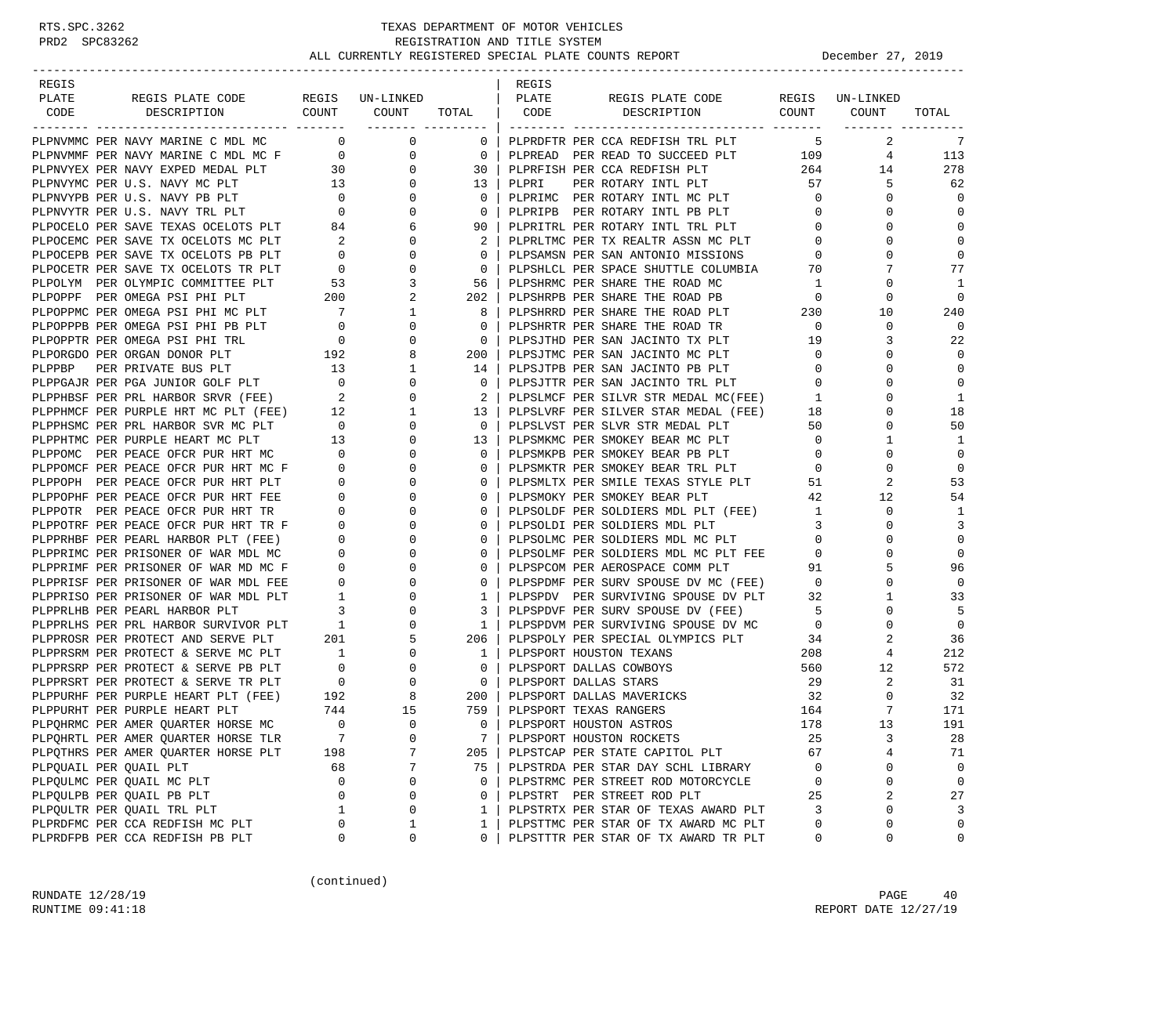| REGIS              |                                                                                                                             |                                       |                                                           |                                                            | REGIS |                                                                                |                                                                                  |                 |                          |
|--------------------|-----------------------------------------------------------------------------------------------------------------------------|---------------------------------------|-----------------------------------------------------------|------------------------------------------------------------|-------|--------------------------------------------------------------------------------|----------------------------------------------------------------------------------|-----------------|--------------------------|
| PLATE              | REGIS PLATE CODE                                                                                                            |                                       | REGIS UN-LINKED                                           |                                                            | PLATE | REGIS PLATE CODE                                                               |                                                                                  | REGIS UN-LINKED |                          |
| CODE               | COUNT<br>DESCRIPTION                                                                                                        |                                       | COUNT                                                     | TOTAL   CODE                                               |       | DESCRIPTION COUNT                                                              |                                                                                  | COUNT           | TOTAL                    |
|                    | --------------------------- ------<br>PLPSVSMC PER SLVR STR MEDAL MC PLT 3                                                  |                                       | $\mathbf{0}$                                              |                                                            |       | 3   PLPUSAMR PER RETIRED U.S. ARMY MC 9                                        |                                                                                  | 2               | 11                       |
|                    |                                                                                                                             |                                       |                                                           |                                                            |       |                                                                                |                                                                                  | 26              | 739                      |
|                    | PLPSWAMC PER SW ASIA SVC MDL DST MC 6<br>PLPSWAPB PER SW ASIA SVC MDL DST PB 0                                              |                                       | $\begin{array}{c} 0 \\ 0 \end{array}$                     |                                                            |       |                                                                                |                                                                                  | 5               | 161                      |
|                    |                                                                                                                             |                                       |                                                           |                                                            |       | PLPUSCGA PER U.S. COAST GUARD AUX 7                                            |                                                                                  | $\mathbf{0}$    | 7                        |
|                    |                                                                                                                             |                                       |                                                           | $\begin{array}{ccc} & 0 \end{array}$                       |       | PLPUSCGR PER RETIRED US COAST GUARD                                            | 18                                                                               | 0               | 18                       |
|                    | PLPSWASI PER SW ASIA SVC MDL DSTORM 156<br>PLPSWATR PER SW ASIA SVC MDL DST TR 0<br>PLPTCOT PER TAKE CARE OF TEXAS PLT 14   |                                       |                                                           | $\begin{bmatrix} 5 & 161 \\ 0 & 0 \\ 0 & 14 \end{bmatrix}$ |       | PLPUSCMR PER RETIRED US COAST GRD MC                                           | $\overline{0}$                                                                   | 0               | $\overline{0}$           |
|                    | PLPTCTMC PER TAKE CARE OF TEXAS MC                                                                                          |                                       | $\overline{0}$                                            | $\mathbf{0}$                                               |       |                                                                                |                                                                                  | 1               | 63                       |
|                    | PLPTCTPB PER TAKE CARE OF TEXAS PB                                                                                          | $\begin{array}{c} 0 \\ 0 \end{array}$ | $\overline{0}$                                            | $\Omega$                                                   |       | PLPUSCST PER U.S. COAST GUARD PLT 62<br>PLPUSIMR PER RETIRED US AIR FORCE MC 5 |                                                                                  | 0               | - 5                      |
|                    | PLPTCTTR PER TAKE CARE OF TEXAS TR                                                                                          | $\overline{0}$                        | $\mathbf{0}$                                              | $\mathbf{0}$                                               |       | PLPUSMCR PER RETIRED U.S.M.C. PLT 105                                          |                                                                                  | 10              | 115                      |
|                    | PLPTEJNO PER TEJANO MONUMENT PLT                                                                                            |                                       | $\mathbf{0}$                                              | $\mathbf{0}$                                               |       | PLPUSMMR PER RETIRED U.S.M.C MC PLT                                            | 10                                                                               | $\mathbf{0}$    | 10                       |
|                    | PLPTMBGD PER TOMB GRD 3RD INF DIV                                                                                           | $\begin{array}{c} 0 \\ 9 \end{array}$ | $\mathbf{0}$                                              | 9                                                          |       | PLPUSMRN PER U.S. MARINE CORPS PLT 1,022                                       |                                                                                  | 32              | 1,054                    |
|                    |                                                                                                                             |                                       | $\mathbf{0}$                                              | 0                                                          |       | PLPUSNMR PER RETIRED U.S. NAVY MC                                              | 10                                                                               | 1               | 11                       |
|                    |                                                                                                                             |                                       | $\mathbf{0}$                                              | 1 <sup>1</sup>                                             |       | PLPUSNPB PER RETIRED U.S. NAVY PB                                              | $\overline{0}$                                                                   | $\mathbf{0}$    | $\overline{0}$           |
|                    | PLPTMBMC PER TOMB GRD 3RD INF DIV MC 0<br>PLPTMBTR PER TOMB GRD 3RD INF DIV TR 1<br>PLPTMSTR PER TEXAS MUSIC TR PLT 0       |                                       | $\mathbf{0}$                                              | $\Omega$                                                   |       | PLPUSNR PER RETIRED U.S. NAVY PLT 181                                          |                                                                                  | 10              | 191                      |
|                    |                                                                                                                             |                                       | $\mathbf{1}$                                              | 4                                                          |       | PLPUSNTR PER RETIRED U.S. NAVY TR                                              |                                                                                  | $\mathbf{0}$    | -2                       |
|                    | PLPTMUMC PER TEXAS MUSIC MC PLT<br>PLPTMUPB PER TEXAS MUSIC PB PLT 0                                                        |                                       | $\overline{0}$                                            | $\mathbf{0}$                                               |       | PLPUSNVY PER U.S. NAVY PLT                                                     | $\begin{array}{ccc}\n\text{Y} & \text{TR} & \text{2} \\ \text{553}\n\end{array}$ | 18              | 571                      |
|                    |                                                                                                                             |                                       | $\mathbf{1}$                                              | 18                                                         |       | PLPUSRPB PER RETIRED U.S. ARMY PB 0                                            |                                                                                  | 0               | $\mathbf 0$              |
|                    | PLPTOWTP PER TOW TRUCK PLT (LARGE) 17<br>PLPTRAIL PER TEXAS TRAILS PLT 152                                                  |                                       | 7                                                         | 159                                                        |       | PLPUSRTR PER RETIRED U.S. ARMY TR                                              | $\overline{1}$                                                                   | $\Omega$        | 1                        |
|                    | PLPTRAMC PER TEXAS TRAILS MC PLT                                                                                            |                                       | $\mathbf{0}$                                              | 2                                                          |       | PLPVFFMC PER VOL FIREFIGHTER MC                                                | $\overline{\phantom{a}}$                                                         | $\Omega$        | 3                        |
|                    | PLPTRAPB PER TEXAS TRAILS PB PLT                                                                                            | $\overline{0}$                        | $\mathbf{0}$                                              | $\mathbf{0}$                                               |       | PLPVFFP PER VOL FIREFIGHTER PLT 122                                            |                                                                                  | 4               | 126                      |
|                    | PLPTRATR PER TEXAS TRAILS TRL PLT                                                                                           | $\mathbf{1}$                          | 1                                                         | 2                                                          |       | PLPVFFPB PER VOL FIREFIGHTER PB                                                | $\overline{0}$                                                                   | 0               | $\overline{0}$           |
|                    |                                                                                                                             |                                       | $\mathbf{1}$                                              | 80                                                         |       | PLPVFFTR PER VOL FIREFIGHTER TRLR                                              | $\overline{0}$                                                                   | 0               | $\overline{\phantom{0}}$ |
|                    |                                                                                                                             |                                       | $\overline{0}$                                            | 66                                                         |       | PLPVFFTR PER VOL FIREFIGHTER TRLR 0<br>PLPVIESM PER VIETNAM SVC MDL PLT 136    |                                                                                  | 2               | 138                      |
|                    | PLPTSTNG PER KEEP TEXAS STRONG PLT                                                                                          | $\overline{0}$                        | $\mathbf{0}$                                              | $\Omega$                                                   |       | PLPVIETN PER VIETNAM VETERAN PLT 323                                           |                                                                                  | 12              | 335                      |
|                    | PLPTTRLR PER TOKEN TRLR PLT                                                                                                 | $\overline{0}$                        | $\mathbf{0}$                                              | $\mathbf{0}$                                               |       | PLPVOLAD PER CASA PLT                                                          | 131                                                                              | 8               | 139                      |
|                    | PLPTURMC PER SEA TURTLE MC PLT                                                                                              | $\sim$ 1                              | $\mathbf{0}$                                              | 1                                                          |       | PLPVSMMC PER VIETNAM SVC MDL MC PLT                                            | 6                                                                                | 0               | 6                        |
|                    | PLPTURPB PER SEA TURTLE PB PLT                                                                                              |                                       |                                                           | $\circ$                                                    |       |                                                                                | $\overline{0}$                                                                   | 0               | $\overline{0}$           |
|                    | PLPTURTL PER SEA TURTLE PLT                                                                                                 |                                       | $\begin{array}{ccc} & 0 & & 0 \\ & 62 & & 16 \end{array}$ | 78 I                                                       |       | PLPVSMPB PER VIETNAM SVC MDL PB PLT<br>PLPVSMTR PER VIETNAM SVC MDL TR PLT     | $\mathbf{1}$                                                                     | $\Omega$        | 1                        |
|                    | PLPTURTL PER SEA IONIAL<br>PLPTURTR PER SEA TURTLE TR PLT 0<br>------- DED FRAMEL TRIR PLT 10                               |                                       | 0                                                         | $\overline{0}$                                             |       | PLPVTNMC PER VIETNAM VETERAN MC PLT                                            | 15                                                                               | 1               | 16                       |
|                    |                                                                                                                             |                                       | $\mathbf 0$                                               | 10 I                                                       |       | PLPWATER PER CONSERVE WATER PLT                                                | 30                                                                               | $\Omega$        | 30                       |
|                    | PLPTXBFL PER KEEP TX BEAUTIFUL PLT                                                                                          | 319                                   | 19                                                        | 338                                                        |       | PLPWATMC PER CONSERVE WATER MC PLT                                             | $\overline{0}$                                                                   | 0               | $\mathbf 0$              |
|                    | PLPTXBMC PER KEEP TEXAS BEAUT MC PLT 14                                                                                     |                                       | $\mathbf{0}$                                              | 14                                                         |       | PLPWATPB PER CONSERVE WATER PB PLT                                             | $\circ$                                                                          | 0               | $\overline{0}$           |
|                    | PLPTXBPB PER KEEP TEXAS BEAUT PB PLT                                                                                        | $\sim$ 0                              | $\mathbf{0}$                                              | $\mathbf{0}$                                               |       | PLPWATTR PER CONSERVE WATER TR PLT                                             | $\overline{0}$                                                                   | $\mathbf 0$     | $\overline{0}$           |
|                    | PLPTXBTR PER KEEP TEXAS BEAUT TR PLT                                                                                        | $5^{\circ}$                           | $\mathbf{0}$                                              | - 5                                                        |       | PLPWLDLF CONSERVATION-LRGMOUTHBASS                                             | 419                                                                              | 21              | 440                      |
|                    | PLPTXKID PER INSURE TEXAS KIDS PLT                                                                                          |                                       | $\begin{array}{c} 20 \\ 44 \end{array}$<br>$\mathbf{0}$   | 20 <sub>1</sub>                                            |       | PLPWLDLF CONSERVATION-WHTTAIL-DEER                                             | 870                                                                              | 41              | 911                      |
|                    | PLPTXLNS PER LIONS CAMP PLT                                                                                                 |                                       | $\overline{0}$                                            | 44                                                         |       | PLPWLDLF CONSERVATION-BLUEBONNET                                               | 805                                                                              | 28              | 833                      |
|                    |                                                                                                                             |                                       |                                                           | 11                                                         |       | PLPWLDLF CONSERVATION-HORNEDLIZARD                                             | 918                                                                              | 39              | 957                      |
|                    | PLPTXMED PER TEXAS MEDICAL CTR PLT 10 1<br>PLPTXMMC PER TEXAS MEDICAL CTR MC 0 0<br>PLPTXMPB PER TEXAS MEDICAL CTR PB 0 0 0 |                                       |                                                           | $\overline{0}$                                             |       | PLPWLDLF CONSERVATION-BIGHORN-SHEEP                                            | 55                                                                               | 8               | 63                       |
|                    |                                                                                                                             |                                       |                                                           | $\overline{0}$                                             |       | PLPWLDLF CONSERVATION-HUMMINGBIRD                                              | 245                                                                              | 12              | 257                      |
|                    | PLPTXMSC PER TEXAS MUSIC PLT                                                                                                | 228                                   | 14                                                        | 242                                                        |       | PLPWLDLF CONSERVATION-RATTLESNAKE                                              | 195                                                                              | 20              | 215                      |
|                    | PLPTXMTR PER TEXAS MEDICAL CTR TR 0                                                                                         |                                       | $\overline{\phantom{0}}$                                  | $\overline{\phantom{0}}$                                   |       | PLPWLDLF CONSERVATION-TX-RIVERS                                                | 183                                                                              | 10              | 193                      |
|                    | PLPTXRLT PER TX REALTORS ASSN PLT                                                                                           | 460                                   | 17                                                        | 477                                                        |       | PLPWLDLF CONSERVATION-CAMPING                                                  | 243                                                                              | 18              | 261                      |
| PLPTX4H PER 4H PLT |                                                                                                                             | 9                                     | 1                                                         | 10                                                         |       | PLPWLDMC CONSERVATION-LRGMOUTHBASS                                             | 1                                                                                | 2               | 3                        |
|                    | PLPUFAA PER FLORIDA ALUMNI PLT                                                                                              | 332                                   | 14                                                        | 346                                                        |       | PLPWLDMC CONSERVATION-WHTTAIL-DEER                                             | 5                                                                                | 0               | 5                        |
|                    | PLPUFAMC PER FLORIDA ALUMNI MC                                                                                              | 0                                     | 0                                                         | 0                                                          |       | PLPWLDMC CONSERVATION-BLUEBONNET                                               | 5                                                                                | 0               | 5                        |
|                    | PLPUFAPB PER FLORIDA ALUMNI PB                                                                                              | 0                                     | 0                                                         | 0                                                          |       | PLPWLDMC CONSERVATION-HORNEDLIZARD                                             | 20                                                                               | 1               | 21                       |
|                    | PLPUFATR PER FLORIDA ALUMNI TRLR                                                                                            | 0                                     | 0                                                         | 0                                                          |       | PLPWLDMC CONSERVATION-BIGHORN-SHEEP                                            | 0                                                                                | 0               | $\mathbf 0$              |
|                    | PLPURBNF PER URBAN FORESTRY PLT                                                                                             | 66                                    | 4                                                         | 70                                                         |       | PLPWLDMC CONSERVATION-HUMMINGBIRD                                              | 2                                                                                | 0               | 2                        |
|                    | PLPUSAFR PER RETIRED U.S. AIR FORCE                                                                                         | 218                                   | 3                                                         | 221                                                        |       | PLPWLDMC CONSERVATION-RATTLESNAKE                                              | 17                                                                               | 2               | 19                       |
|                    | PLPUSAIR PER U.S. AIR FORCE PLT                                                                                             | 580                                   | 16                                                        | 596                                                        |       | PLPWLDMC CONSERVATION-TX-RIVERS                                                | $\mathbf{1}$                                                                     | 0               | $\mathbf{1}$             |

(continued)

RUNDATE  $12/28/19$  PAGE 41 RUNTIME  $09:41:18$  REPORT DATE  $12/27/19$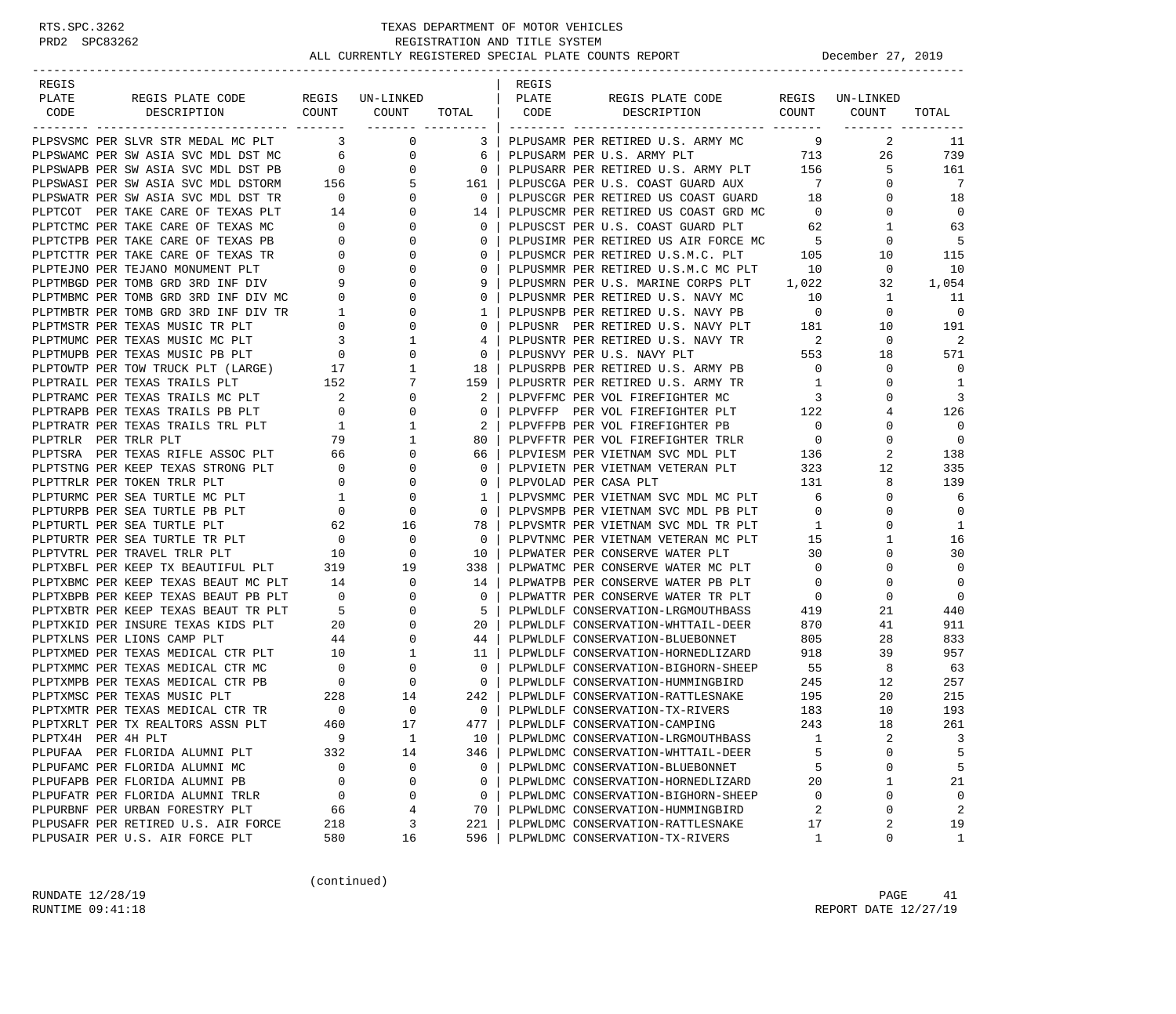| REGIS |                                                                                                                   |                          |                             |                         | REGIS   |                                          |                          |                 |                |
|-------|-------------------------------------------------------------------------------------------------------------------|--------------------------|-----------------------------|-------------------------|---------|------------------------------------------|--------------------------|-----------------|----------------|
| PLATE | REGIS PLATE CODE                                                                                                  |                          | REGIS UN-LINKED             |                         | PLATE   | REGIS PLATE CODE                         |                          | REGIS UN-LINKED |                |
| CODE  | DESCRIPTION                                                                                                       | COUNT                    | COUNT<br>________ _________ | TOTAL                   | CODE    | DESCRIPTION                              | COUNT                    | COUNT           | TOTAL          |
|       | PLPWLDMC CONSERVATION-CAMPING                                                                                     |                          | $\mathbf 0$<br>$\mathbf{1}$ |                         |         | 1   PLP36TPB PER 36TH INFANTRY DIV PB    | $\Omega$                 | $\mathbf 0$     | 0              |
|       | PLPWLFBD PER CHILD WELFARE BOARD PLT                                                                              | $\mathsf{O}$             | $\mathbf 0$                 | $\overline{0}$          |         | PLP36TTR PER 36TH INFANTRY DIV TR        | $\mathbf{0}$             | 0               | 0              |
|       | PLPWLFPB CONSERVATION-LRGMOUTHBASS                                                                                | $\mathbf 0$              | $\mathbf 0$                 | 0                       |         | POPURHT PEACE OFCR PURPLE HRT PLT        | $\mathbf{1}$             | 0               | $\mathbf{1}$   |
|       | PLPWLFPB CONSERVATION-WHTTAIL-DEER                                                                                | $\overline{0}$           | $\mathbf 0$                 | $\Omega$                |         | POPURHTF PEACE OFCR PURPLE HRT PLT F     | 1                        | 0               | $\mathbf{1}$   |
|       | PLPWLFPB CONSERVATION-BLUEBONNET                                                                                  | 0                        | 0                           | $\mathbf{0}$            |         | POPURMC PEACE OFCR PURPLE HRT MC         | 0                        | 0               | $\Omega$       |
|       | PLPWLFPB CONSERVATION-HORNEDLIZARD                                                                                | 0                        | $\Omega$                    | 0                       |         | POPURMCF PEACE OFCR PURPLE HRT MC F      | $\circ$                  |                 | $\mathbf 0$    |
|       | PLPWLFPB CONSERVATION-BIGHORN-SHEEP                                                                               | 0                        | $\mathbf 0$                 | $\mathbf{0}$            |         | POPURTR PEACE OFCR PURPLE HRT TR         | $\overline{0}$           | 0               | $\Omega$       |
|       | PLPWLFPB CONSERVATION-HUMMINGBIRD                                                                                 | 0                        | $\mathbf 0$                 | $\mathbf{0}$            |         | POPURTRF PEACE OFCR PURPLE HRT TR F      | $\mathbf 0$              |                 | $\Omega$       |
|       | PLPWLFPB CONSERVATION-RATTLESNAKE                                                                                 | $\mathbf{0}$             | $\mathbf 0$                 | $\Omega$                |         | PRISNEMC PRISONER OF WAR MDL MC PLT      | $\circ$                  |                 | $\Omega$       |
|       | PLPWLFPB CONSERVATION-TX-RIVERS                                                                                   | 0                        | $\mathbf 0$                 | $\mathbf{0}$            |         | PRISNEMF PRISONER OF WAR MDL MC FEE      | 0                        | 0               | $\Omega$       |
|       | PLPWLFPB CONSERVATION-CAMPING                                                                                     | 0                        | $\Omega$                    | $\mathbf{0}$            |         | PRISONEF PRISONER OF WAR MDL PLT FEE     | $\circ$                  | $\Omega$        | $\mathbf 0$    |
|       | PLPWLTRL CONSERVATION-LRGMOUTHBASS                                                                                | 28                       | $\mathbf 0$                 | 28                      |         | PRISONER PRISONER OF WAR MDL PLT         | 7                        | 1               | 8              |
|       | PLPWLTRL CONSERVATION-WHTTAIL-DEER                                                                                | 20                       | 0                           | 20                      |         | PRLHBSMC PRL HARBOR SURVIVOR MC PLT      | $\overline{0}$           | $\Omega$        | $\mathbf 0$    |
|       | PLPWLTRL CONSERVATION-BLUEBONNET                                                                                  | 17                       | $\mathbf 0$                 | 17                      | PRLHRB  | PEARL HARBOR PLT                         | 41                       | 5               | 46             |
|       | PLPWLTRL CONSERVATION-HORNEDLIZARD                                                                                | 7                        | $\mathbf 0$                 | 7                       |         | PRLHRBF PEARL HARBOR PLT (FEE)           | $\overline{0}$           | 0               | $\mathbf 0$    |
|       | PLPWLTRL CONSERVATION-BIGHORN-SHEEP                                                                               | $\mathbf{1}$             | $\mathbf 0$                 | $\mathbf{1}$            |         | PRLHRSRF PRL HARBOR SURVIVR (FEE)        | $\mathbf{1}$             | $\Omega$        | 1              |
|       | PLPWLTRL CONSERVATION-HUMMINGBIRD                                                                                 | 6                        | $\mathbf 0$                 | 6                       |         | PRLHRSUR PEARL HARBOR SURVIVOR PLT       | 14                       | 1               | 15             |
|       | PLPWLTRL CONSERVATION-RATTLESNAKE                                                                                 | 1                        | $\mathbf 0$                 | $1 \mid$                |         | PRLHSMCF PRL HARBOR SVR MC PLT (FEE)     | $\overline{0}$           | 0               | $\Omega$       |
|       | PLPWLTRL CONSERVATION-TX-RIVERS                                                                                   | 11                       | $\mathbf 0$                 | 11 <sub>1</sub>         |         | PROTSRV PROTECT AND SERVE PLT            | 334                      | 18              | 352            |
|       | PLPWLTRL CONSERVATION-CAMPING                                                                                     | 48                       | 3                           | 51                      |         | PROTSRVM PROTECT AND SERVE MC PLT        | 4                        | 1               | 5              |
|       | PLPWSTMC PER UNITED WE STAND MC PLT                                                                               | $\overline{\phantom{0}}$ | $\mathbf 0$                 | 0 <sup>1</sup>          |         | PROTSRVP PROTECT AND SERVE PB PLT        | $\overline{\phantom{0}}$ | $\mathbf 0$     | $\mathbf 0$    |
|       | PLPWSTND PER UNITED WE STAND PLT                                                                                  | 46                       | 0                           | 46                      |         | PROTSRVT PROTECT AND SERVE TR PLT        | $\overline{\phantom{0}}$ | 0               | $\overline{0}$ |
|       | PLPWTFMC PER WATERFOWL MC PLT                                                                                     | $\overline{\phantom{0}}$ | $\mathbf 0$                 | $\mathbf{0}$            |         | PUHRTMCF PURPLE HEART MC PLT (FEE) 224   |                          | 10              | 234            |
|       | PLPWTFPB PER WATERFOWL PB PLT                                                                                     | $\mathbf{0}$             | $\mathbf 0$                 | $\mathbf{0}$            | PURHRT  | PURPLE HEART PLT                         | 11,863                   | 327             | 12,190         |
|       | PLPWTFPB PER WALERFOWL TRAILER PLT 3<br>PLPWTFTR PER WATERFOWL TRAILER PLT 3<br>---------- PER MATERFOWL PLT 3215 |                          | $\mathbf 0$                 | 3                       |         | PURHRTF PURPLE HEART PLT (FEE)           | 2,684                    | 100             | 2,784          |
|       |                                                                                                                   |                          | 9                           | 224 l                   |         | PURHRTMC PURPLE HEART MC PLT             | 113                      | 6               | 119            |
|       | PLPWTRMC PER IN GOD WE TRUST MC PLT                                                                               | $\overline{5}$           | $\mathbf 0$                 | 5 <sub>1</sub>          | PWP     | PRISONER OF WAR PLT 316                  |                          | 24              | 340            |
|       | PLPWTRPB PER IN GOD WE TRUST PB PLT                                                                               | $\overline{0}$           | $\mathbf 0$                 | $\mathbf{0}$            | PWPF    | PRISONER OF WAR (FEE)                    | 8 <sup>8</sup>           | 1               | 9              |
|       | PLPWTRTR PER IN GOD WE TRUST TR PLT                                                                               | $\overline{\phantom{a}}$ | 1                           | $\overline{\mathbf{3}}$ |         | QTRHORSE AMERICAN QUARTER HORSE PLT 266  |                          | 17              | 283            |
|       | PLPWVET PER WOMAN VETERAN PLT                                                                                     | 260                      | 12                          |                         |         | 272   QTRHRSMC AMERICAN QTR HORSE MC PLT | $\overline{0}$           | 0               | $\Omega$       |
|       | PLPWVETM PER WOMAN VETERAN MC PLT                                                                                 | $\overline{4}$           | 1                           | $5 \mid$                |         | OTRHRSTL AMERICAN OTR HORSE TRL PLT      | $\overline{\mathbf{3}}$  | 1               | 4              |
|       | PLPWWII PER WWII VETERAN PLT                                                                                      | 20                       | $\mathbf 0$                 | 20                      | OUAIL   | QUAIL PLT                                | 152                      | 13              | 165            |
|       | PLPYGLAW PER YOUNG LAWYER PLT                                                                                     | 111                      | 9                           | 120                     |         | QUAILMC QUAIL MC PLT                     | 1                        | 0               | 1              |
|       | PLPYMCA PER YMCA PLT                                                                                              | 2                        | 0                           | $2-1$                   |         | QUAILPB QUAIL PB PLT                     | $\overline{0}$           | $\Omega$        | $\mathbf 0$    |
|       | PLP11CMC PER DV 11TH ARMORED CV MC                                                                                | $\mathbf{0}$             | 0                           | $\overline{0}$          |         | QUAILTRL QUAIL TRL PLT                   | $\overline{\mathbf{3}}$  | 0               | $\overline{3}$ |
|       | PLP11CMF PER DV 11TH ARMORED CV MC F                                                                              | $\overline{0}$           | $\mathbf 0$                 | $0-1$                   |         | RDFSHTRL CCA REDFISH TRAILER PLT         | 12                       | 3               | 15             |
|       | PLP11TCV PER DV 11TH ARMORED CAV PLT                                                                              | $\overline{9}$           | 0                           | 9                       | READ    | READ TO SUCCEED PLT                      | 332                      | 12              | 344            |
|       | PLP11THC PER 11TH ARMORED CAV PLT                                                                                 | 33                       | $\mathbf 0$                 |                         |         | 33   REDFISH CCA REDFISH PLT             | 637                      | 44              | 681            |
|       | PLP11THF PER DV 11TH ARMORED CAV FEE                                                                              | $\overline{4}$           | 1                           | $5-1$                   |         | REDFSHMC CCA REDFISH MC PLT              | $\overline{\mathbf{0}}$  | 0               | $\mathbf 0$    |
|       | PLP11TMC PER 11TH ARMORED CAV MC PLT                                                                              | 4                        | 0                           | 4                       |         | REDFSHPB CCA REDFISH PB PLT              | $\overline{0}$           | 0               | $\mathbf 0$    |
|       | PLP11TTR PER 11TH ARMORED CAV TR PLT                                                                              | $\mathbf 0$              | $\Omega$                    | 0 <sup>1</sup>          | RI      | ROTARY INTL PLT                          | 63                       | 1               | 64             |
|       | PLP173AB PER 173RD AIRBORNE BRIGADE                                                                               | $\overline{4}$           | $\Omega$                    | $4 \mid$                | RIMC    | ROTARY INTL MC PLT                       | $\Omega$                 | $\Omega$        | $\Omega$       |
|       | PLP173MC PER 173RD AIRBORNE BRIG MC                                                                               | $\Omega$                 | $\mathsf 0$                 | 0                       | RIPB    | ROTARY INTL PB PLT                       | 0                        | $\mathsf 0$     | 0              |
|       | PLP173TR PER 173RD AIRBORNE BRIG TR                                                                               | U                        | $\Omega$                    | 0                       | RITRL   | ROTARY INTL TRL PLT                      | 0                        | $\mathbf 0$     | 0              |
|       | PLP36IMC PER DV 36TH INFANTRY MC PLT                                                                              | 0                        | 0                           | 0                       | ROP     | RADIO OPERATOR PLT                       | 8,646                    | 361             | 9,007          |
|       | PLP36THD PER DV 36TH INFANTRY DIV                                                                                 | 5                        | $\mathbf 1$                 | 6                       | ROPMC   | RADIO OPERATOR MC PLT                    | 190                      | 19              | 209            |
|       | PLP36THF PER DV 36TH INFANTRY DIV F                                                                               | 3                        | 0                           | 3                       | ROPPB   | RADIO OPERATOR PB PLT                    | 0                        | 1               | 1              |
|       | PLP36THI PER 36TH INFANTRY DIV PLT                                                                                | 22                       | 3                           | 25                      | ROPTRL  | RADIO OPERATOR TRL PLT                   | 168                      | 1               | 169            |
|       | PLP36TMC PER 36TH INFANTRY DIV MC                                                                                 | 1                        | 0                           | 1                       | SAMSSNS | SAN ANTONIO MISSIONS PLT                 | 0                        | $\mathbf 0$     | 0              |
|       | PLP36TMF PER DV 36TH INFANTRY MC FEE                                                                              | 0                        | 0                           | 0                       | SHAREMC | SHARE THE ROAD MC PLT                    | 3                        | 0               | 3              |

(continued)

RUNDATE  $12/28/19$  PAGE 42 RUNTIME  $09:41:18$  REPORT DATE  $12/27/19$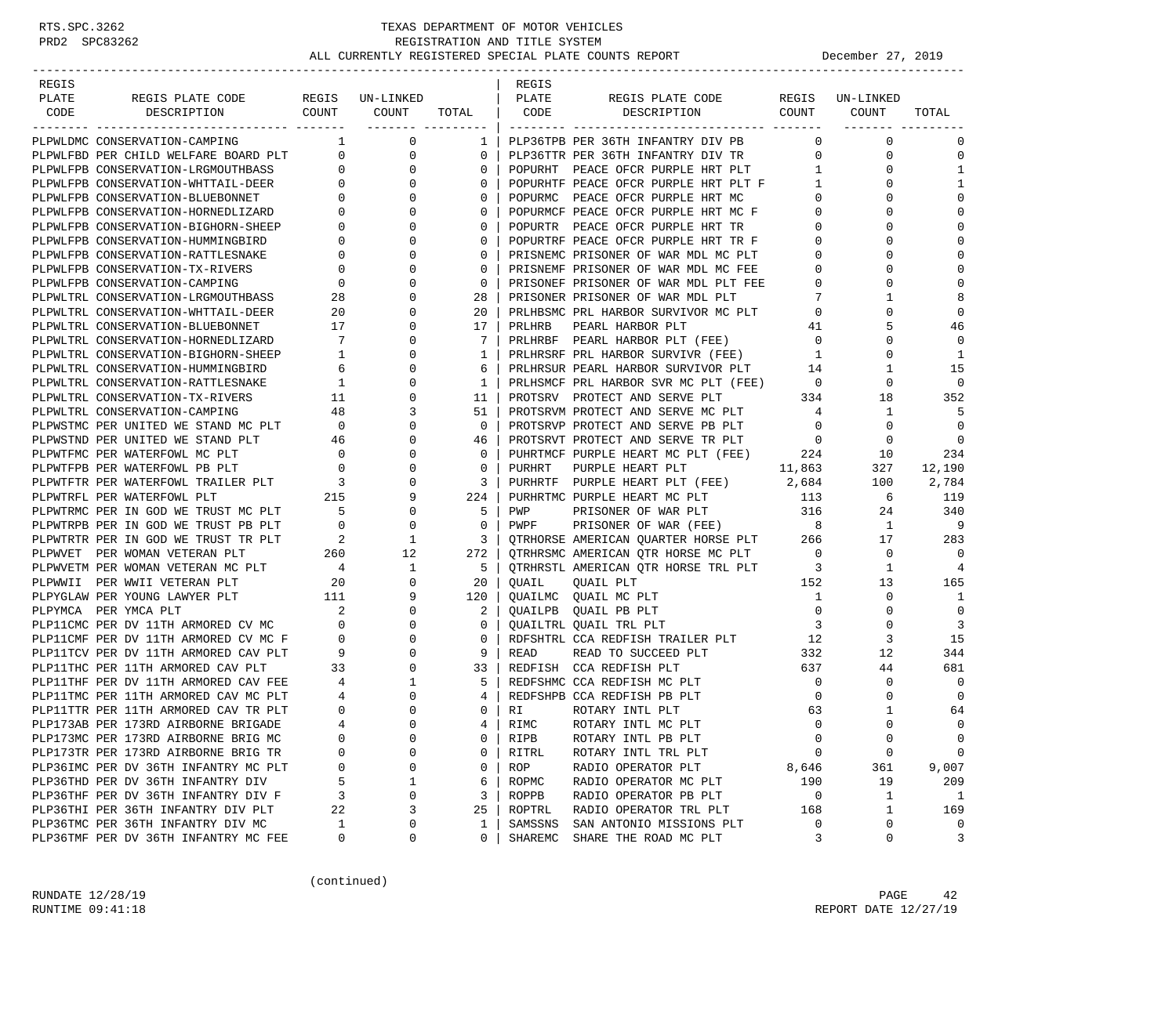| REGIS   |                                                                                                                                                                                                      |                                                              |                                      |                         | REGIS          |                                      |                            |             |                |
|---------|------------------------------------------------------------------------------------------------------------------------------------------------------------------------------------------------------|--------------------------------------------------------------|--------------------------------------|-------------------------|----------------|--------------------------------------|----------------------------|-------------|----------------|
| PLATE   | REGIS PLATE CODE                                                                                                                                                                                     |                                                              | REGIS UN-LINKED                      |                         | PLATE          | REGIS PLATE CODE                     | REGIS                      | UN-LINKED   |                |
| CODE    | COUNT<br>DESCRIPTION                                                                                                                                                                                 |                                                              | COUNT                                | TOTAL                   | CODE           | DESCRIPTION COUNT                    |                            | COUNT       | TOTAL          |
|         | SHAREPB SHARE THE ROAD PB PLT                                                                                                                                                                        | $\overline{0}$                                               | -------- ---------<br>$\overline{0}$ | $\overline{0}$          | TCOTMC         | TAKE CARE OF TEXAS MC PLT            | $\circ$                    | $\mathbf 0$ | 0              |
| SHARERD | SHARE THE ROAD PLT<br>840                                                                                                                                                                            |                                                              | 42                                   | 882                     | TCOTPB         | TAKE CARE OF TEXAS PB PLT            | $\mathbf{0}$               | 0           | $\mathbf 0$    |
|         | SHARETR SHARE THE ROAD TR PLT 2<br>SHTLCLM SPACE SHUTTLE COLUMBIA PLT 161<br>SHIVECTR SHUTTLE THE THE STAR COLUMBIA PLT                                                                              |                                                              | $\overline{0}$                       | 2                       | TCOTPLT        | TAKE CARE OF TEXAS PLT               | 36                         | 6           | 42             |
|         |                                                                                                                                                                                                      |                                                              | 13                                   | 174                     | TCOTTR         | TAKE CARE OF TEXAS TR PLT            | $\overline{0}$             | 0           | $\mathbf 0$    |
|         | SILVRSTR SILVER STAR MEDAL PLT                                                                                                                                                                       | 276                                                          | 11                                   | 287                     | TEJANO         | TEJANO MONUMENT PLT                  | $\mathbf 0$                | 0           | $\mathbf 0$    |
|         | SILVSTMC SILVER STAR MEDAL MC PLT                                                                                                                                                                    | $\overline{5}$                                               | $\mathbf 0$                          | -5                      | TEXAS4H 4H PLT |                                      | -21                        | 2           | 23             |
| SJP     | $\overline{a}$<br>STATE JUDGE PLT                                                                                                                                                                    |                                                              | 0                                    | $\mathbf 0$             | TGP            | TEXAS GUARD PLT 1,397                |                            | 59          | 1,456          |
| SJTHD   |                                                                                                                                                                                                      |                                                              | 4                                    | 75                      | TGPMC          | TEXAS GUARD MOTORCYCLE               | 32                         | 1           | 33             |
|         | $\begin{tabular}{lllllllllll} \textsc{San JACINTO} & \textsc{TX HIST PLT} & \textsc{21} \\ \textsc{San JACINTO} & \textsc{TX MC PLT} & \textsc{0} \\ \end{tabular}$<br>SJTHDMC SAN JACINTO TX MC PLT |                                                              | $\Omega$                             | $\mathbf 0$             | TGPPB          | TEXAS GUARD PRIVATE BUS              | $\overline{0}$             | 0           | $\mathbf 0$    |
|         | SJTHDPB SAN JACINTO TX PB PLT                                                                                                                                                                        | $\overline{0}$                                               | 0                                    | 0                       | TGPTR          | TEXAS GUARD TRAILER PLT              | 14                         | 0           | 14             |
|         | SJTHDTR SAN JACINTO TX TRL PLT                                                                                                                                                                       | $\begin{array}{c} 0 \\ 1 \end{array}$                        | $\mathbf 0$                          | 1                       |                | TOMBGDMC TOMB GRD 3RD INF DIV MC PLT | 2                          | U           | 2              |
|         | SLVRSTRF SILVER STAR MEDAL PLT (FEE) 42                                                                                                                                                              |                                                              | 2                                    | 44                      |                | TOMBGDTR TOMB GRD 3RD INF DIV TR PLT | $\overline{0}$             | 0           | $\mathbf 0$    |
|         | SMILETX SMILE TEXAS STYLE PLT                                                                                                                                                                        | 64                                                           | 5                                    | 69                      |                | TOMBGRD3 TOMB GRD 3RD INF DIV PLT    | $\overline{\phantom{0}}^2$ | 1           | 3              |
| SMOKEY  | SMOKEY BEAR PLT                                                                                                                                                                                      | $\frac{64}{76}$                                              | 22                                   | 98                      | TRAILS         | TEXAS TRAILS PLT                     | 403                        | 19          | 422            |
|         | SMOKEYMC SMOKEY BEAR MC PLT                                                                                                                                                                          | $\overline{1}$                                               | 0                                    | 1                       |                | TRAILSMC TEXAS TRAILS MC PLT         | $\overline{1}$             | 0           | 1              |
|         | SMOKEYPB SMOKEY BEAR PB PLT                                                                                                                                                                          | $\overline{0}$                                               | 0                                    | 0                       |                | TRAILSPB TEXAS TRAILS PB PLT         | $\overline{0}$             | 0           | $\overline{0}$ |
|         | SMOKEYTR SMOKEY BEAR TRL PLT                                                                                                                                                                         | 1                                                            | $\mathbf 0$                          | 1                       |                | TRAILSTR TEXAS TRAILS TRLR PLT       | 4                          | 1           | 5              |
| SOCAP   | STATE OFFICIAL CAPITOL PLT                                                                                                                                                                           | 83                                                           | 12                                   | 95                      | TSRA           | TEXAS STATE RIFLE ASSOC PLT 240      |                            | 5           | 245            |
|         | SOCAPMC STATE OFFICIAL CAPITOL MC                                                                                                                                                                    | $\overline{0}$                                               | $\mathbf 0$                          | 0                       | TURTLE         | SEA TURTLE PLT                       | 198                        | 38          | 236            |
|         | SOLDIEMC SOLDIERS MDL MC PLT                                                                                                                                                                         | $\overline{0}$                                               | 0                                    | 0                       |                | TURTLEMC SEA TURTLE MC PLT           | 2                          | 0           | 2              |
|         | SOLDIEMF SOLDIERS MDL MC PLT (FEE)                                                                                                                                                                   | 1                                                            | 1                                    | 2                       |                | TURTLEPB SEA TURTLE PB PLT           | $\circ$                    | $\Omega$    | $\mathbf 0$    |
|         | SOLDIERF SOLDIERS MDL PLT (FEE)                                                                                                                                                                      | $\overline{7}$                                               | 2                                    | 9                       |                | TURTLETR SEA TURTLE TR PLT           | $\circ$                    | O           | $\mathbf 0$    |
|         | SOLDIERS SOLDIERS MDL PLT                                                                                                                                                                            | 33                                                           | $\mathbf 0$                          | 33                      |                | TXBTFLMC KEEP TEXAS BEAUTIFUL MC PLT | $\mathbf 0$                | U           | $\mathbf 0$    |
| SOP     | $\overline{a}$                                                                                                                                                                                       |                                                              | 0                                    | $\mathbf 0$             |                | TXBTFLPB KEEP TEXAS BEAUTIFUL PB PLT | $\circ$                    | 0           | $\mathbf 0$    |
| SOPMC   | STATE OFFICIAL $F_{\mu\nu}$ .<br>STATE OFFICIAL MC PLT 0<br>$F_{\mu\nu}$ 0<br>$F_{\mu\nu}$ 0<br>44                                                                                                   |                                                              | 0                                    | 0                       |                | TXBTFLTR KEEP TEXAS BEAUTIFUL TR PLT |                            | 0           | $\mathbf 0$    |
|         | SPCLOLYM SPECIAL OLYMPICS PLT                                                                                                                                                                        |                                                              | 0                                    | 44                      | TXBTYFL        | KEEP TEXAS BEAUTIFUL PLT             | $T$ 0<br>183               | 11          | 194            |
| SPCOMM  | AEROSPACE COMMISSION PLT 122                                                                                                                                                                         |                                                              | 12                                   | 134                     | TXCSTBL        | TEXAS CONSTABLES PLT                 | 144                        | 10          | 154            |
| SPORT   | HOUSTON TEXANS                                                                                                                                                                                       | 399                                                          | 18                                   | 417                     |                | TXKIDSMC INSURE TEXAS KIDS MC PLT    | $\overline{0}$             | $\mathbf 0$ | $\mathbf 0$    |
| SPORT   | 1,180<br>DALLAS COWBOYS                                                                                                                                                                              |                                                              | 46                                   | 1,226                   |                | TXKIDSPB INSURE TEXAS KIDS PB PLT    | $\overline{0}$             | 0           | $\mathbf 0$    |
| SPORT   | DALLAS STARS                                                                                                                                                                                         | 67                                                           | 2                                    | 69                      |                | TXKIDSTR INSURE TEXAS KIDS TRL       |                            | 0           | $\mathbf 0$    |
| SPORT   | DALLAS MAVERICKS                                                                                                                                                                                     | 64                                                           | 3                                    | 67                      | TXLIONS        | LIONS CAMP PLT                       | $\frac{276}{21}$           | 9           | 285            |
| SPORT   | TEXAS RANGERS                                                                                                                                                                                        | 445                                                          | 20                                   | 465                     | TXMEDC         | TEXAS MEDICAL CTR PLT                | 21                         | 1           | 22             |
| SPORT   | HOUSTON ASTROS                                                                                                                                                                                       | 337                                                          | 35                                   | 372                     |                | TXMEDCMC TEXAS MEDICAL CTR MC PLT    | $\mathbf{0}$               | 0           | $\mathbf 0$    |
| SPORT   | HOUSTON ROCKETS                                                                                                                                                                                      | 23                                                           | 2                                    | 25                      |                | TXMEDCPB TEXAS MEDICAL CTR PB PLT    | $\circ$                    | 0           | $\mathbf 0$    |
|         |                                                                                                                                                                                                      |                                                              |                                      | $\overline{\mathbf{3}}$ |                | TXMEDCTR TEXAS MEDICAL CTR TR PLT    | 0                          | 0           | $\mathbf 0$    |
|         |                                                                                                                                                                                                      |                                                              |                                      | 313                     |                | TXMUSCMC TEXAS MUSIC MC PLT          | 3                          | U           | 3              |
|         | SPOUSDVM SURVIVING SPOUSE DV MC PLT 3                                                                                                                                                                |                                                              |                                      | 3                       |                | TXMUSCPB TEXAS MUSIC PB PLT          | $\mathbf 0$                | 0           | 0              |
|         | SPOUSEDV SURVIVING SPOUSE DV PLT 3,909                                                                                                                                                               |                                                              | $\begin{array}{c}0\\94\end{array}$   | 4,003                   | TXMUSIC        | TEXAS MUSIC PLT                      | 424                        | 29          | 453            |
|         | STARDAY STAR DAY SCHOOL LIBRARY PLT 0                                                                                                                                                                |                                                              | $\mathbf{0}$                         | $\mathbf 0$             |                | TXMUSITR TEXAS MUSIC TR PLT          | $\mathbf{1}$               | 0           | -1             |
|         | STAROTEX STAR OF TEXAS AWARD PLT                                                                                                                                                                     |                                                              | $\mathbf 0$                          | 19                      |                | TXREALTR TEXAS REALTORS ASSN PLT     | 484                        | 15          | 499            |
|         | STARTXMC STAR OF TEXAS AWARD MC PLT                                                                                                                                                                  | $\begin{array}{ccc}\n & & 19 \\ \text{T} & & 0\n\end{array}$ | $\mathbf{1}$                         | 1                       |                | TXRLTRMC TEXAS REALTOR ASSN MC PLT   | 1                          | $\mathbf 0$ | 1              |
|         | STARTXTR STAR OF TEXAS AWARD TR PLT                                                                                                                                                                  | $\Omega$                                                     | $\Omega$                             | $\Omega$                | TXSTRNG        | KEEP TEXAS STRONG PLT                | $\Omega$                   | $\Omega$    | $\Omega$       |
| STCAP   | STATE CAPITOL PLT                                                                                                                                                                                    | 94                                                           | 3                                    | 97                      | UFAA           | FLORIDA ALUMNI PLT                   | 362                        | 18          | 380            |
| STREET  | STREET ROD PLT                                                                                                                                                                                       | 80                                                           | 7                                    | 87                      | UFAAMC         | FLORIDA ALUMNI MC PLT                | 0                          | $\Omega$    | 0              |
|         | STREETMC STREET ROD MOTORCYCLE PLT                                                                                                                                                                   | 0                                                            | 0                                    | 0                       | UFAAPB         | FLORIDA ALUMNI PB PLT                | 0                          | 0           | 0              |
|         | SVSTRMCF SILVER STAR MEDAL MC (FEE)                                                                                                                                                                  | 3                                                            | 1                                    | 4                       | UFAATR         | FLORIDA ALUMNI TRLR PLT              | 0                          | 0           | 0              |
|         | SWASIDMC SW ASIA SVC MDL DSTR MC PLT                                                                                                                                                                 | 79                                                           | 3                                    | 82                      | UHP            | U.S. HOUSE PLT                       | 0                          | 0           | 0              |
|         | SWASIDPB SW ASIA SVC MDL DSTR PB PLT                                                                                                                                                                 | 0                                                            | 0                                    | 0                       | UJP            | U.S. JUDGE PLT                       | 0                          | $\Omega$    | $\mathbf 0$    |
|         | SWASIDST SW ASIA SVC MDL DSTORM PLT                                                                                                                                                                  | 1,183                                                        | 58                                   | 1,241                   |                | URBNFRST URBAN FORESTRY PLT          | 128                        | 9           | 137            |
|         | SWASIDTR SW ASIA SVC MDL DSTR TR PLT                                                                                                                                                                 | 21                                                           | 0                                    | 21                      | USAFMCR        | RETIRED U.S. AIR FORCE MC            | 166                        | 4           | 170            |

(continued)

RUNDATE  $12/28/19$  PAGE 43 RUNTIME 09:41:18 REPORT DATE 12/27/19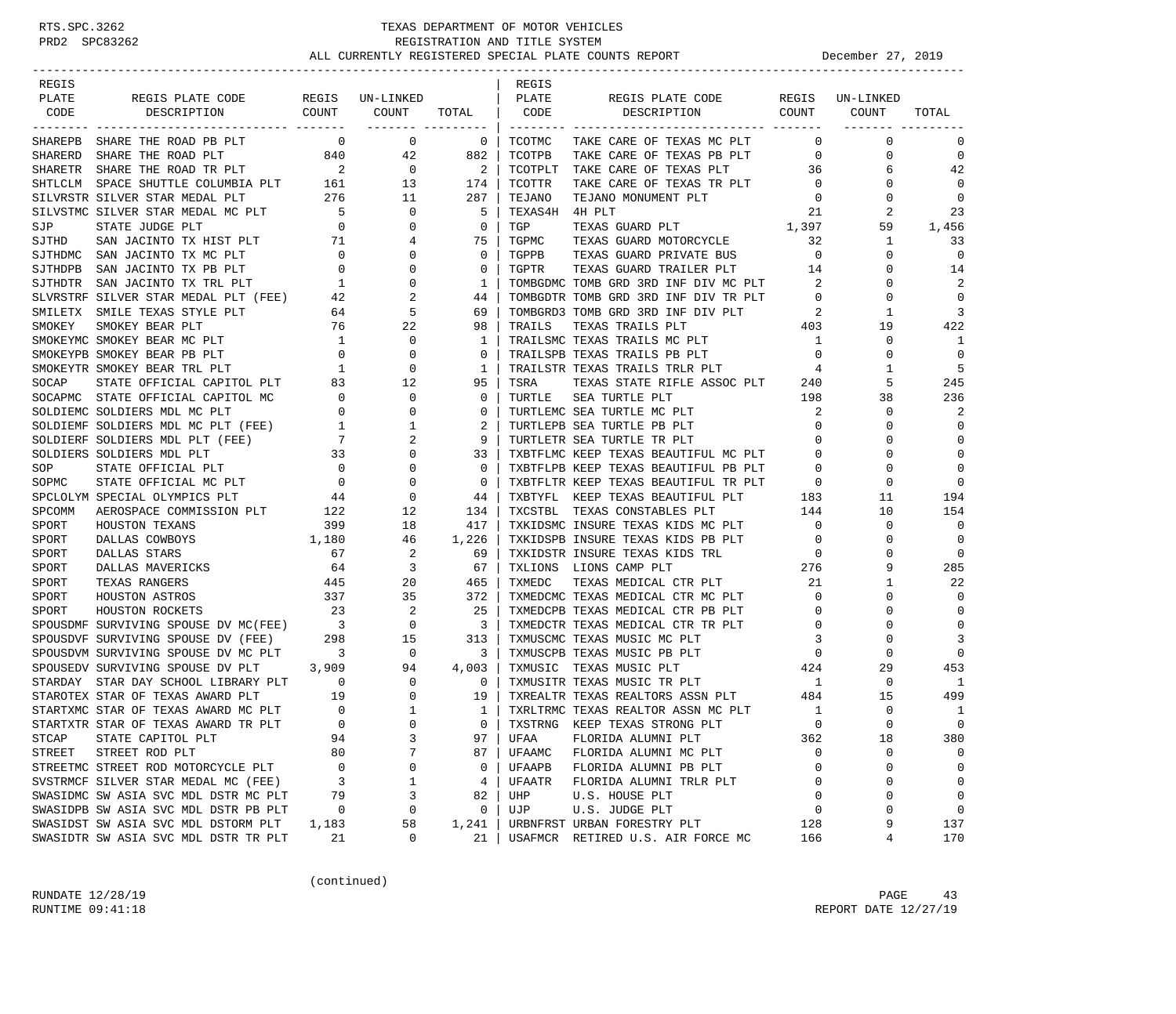| REGIS        |                                     |                          |             |                | REGIS         |                                     |                |             |             |
|--------------|-------------------------------------|--------------------------|-------------|----------------|---------------|-------------------------------------|----------------|-------------|-------------|
| PLATE        | REGIS PLATE CODE                    | REGIS                    | UN-LINKED   |                | PLATE         | REGIS PLATE CODE                    | REGIS          | UN-LINKED   |             |
| CODE         | DESCRIPTION                         | COUNT                    | COUNT       | TOTAL          | CODE          | DESCRIPTION                         | COUNT          | COUNT       | TOTAL       |
|              |                                     |                          |             |                |               |                                     |                |             |             |
|              | USAFPBR RETIRED U.S. AIR FORCE PB   | $\mathbf 0$              | 0           | 0              |               | VIETNVMC VIETNAM VETERAN MC PLT     | 294            | 7           | 301         |
| USAFR        | RETIRED U.S. AIR FORCE PLT          | 2,752                    | 120         | 2,872          | <b>VOLADV</b> | CASA PLT                            | 329            | 13          | 342         |
|              | USAFTRR RETIRED U.S. AIR FORCE TR   | 52                       | 1           | 53             | WATER         | CONSERVE WATER PLT                  | 50             | 7           | 57          |
| USAIR        | U.S. AIR FORCE PLT                  | 6,598                    | 311         | 6,909          |               | WATERMC CONSERVE WATER MC PLT       | $\overline{0}$ | 0           | $\mathbf 0$ |
|              | USAIRMC U.S. AIR FORCE MC PLT       | 335                      | 12          | 347            | WATERPB       | CONSERVE WATER PB PLT               | $\mathbf 0$    | 0           | $\mathbf 0$ |
|              | USAIRPB U.S. AIR FORCE PB PLT       | $\overline{\phantom{0}}$ | 0           | 0              | WATERTR       | CONSERVE WATER TR PLT               | 0              | 0           | 0           |
|              | USAIRTRL U.S. AIR FORCE TRL PLT     | 89                       | 2           | 91             |               | WATRFOWL WATERFOWL PLT              | 507            | 16          | 523         |
| USARM        | U.S. ARMY PLT                       | 9,618                    | 506         | 10,124         | WESTAND       | UNITED WE STAND PLT                 | 43             | 7           | 50          |
|              | USARMCR RETIRED U.S. ARMY MC PLT    | 144                      | 2           | 146            |               | WESTNDMC UNITED WE STAND MC PLT     | $\circ$        | $\Omega$    | $\mathbf 0$ |
| USARMMC      | U.S. ARMY MC PLT                    | 510                      | 28          | 538            |               | WILDLFMC CONSERVATION-LRGMOUTHBASS  | 1              | 0           | 1           |
|              | USARMPB U.S. ARMY PB PLT            | $\overline{1}$           | $\mathbf 0$ | 1              |               | WILDLFMC CONSERVATION-WHTTAIL-DEER  | 1              | 2           | 3           |
|              | USARMTRL U.S. ARMY TRL PLT          | 141                      | 3           | 144            |               | WILDLFMC CONSERVATION-BLUEBONNET    | 10             | 1           | 11          |
| USARR        | RETIRED U.S. ARMY PLT               | 2,146                    | 107         | 2,253          |               | WILDLFMC CONSERVATION-HORNEDLIZARD  | 40             | 2           | 42          |
|              | USARRPB RETIRED U.S. ARMY PB PLT    | $\overline{\phantom{0}}$ | 0           | 0              |               | WILDLFMC CONSERVATION-BIGHORN-SHEEP | 2              | $\Omega$    | 2           |
|              | USARRTR RETIRED U.S. ARMY TR PLT    | 41                       | 0           | 41             |               | WILDLFMC CONSERVATION-HUMMINGBIRD   | 2              | $\Omega$    | 2           |
| <b>USCGA</b> | U.S. COAST GUARD AUXILIARY          | 95                       | 4           | 99             |               | WILDLFMC CONSERVATION-RATTLESNAKE   | 35             |             | 39          |
|              | USCGMCR RETIRED U.S. COAST GUARD MC | 13                       | 0           | 13             |               | WILDLFMC CONSERVATION-TX-RIVERS     | $\mathbf 0$    | $\Omega$    | $\mathbf 0$ |
|              | USCGPBR RETIRED U.S. COAST GUARD PB | $\overline{0}$           | 0           | $\mathbf 0$    |               | WILDLFMC CONSERVATION-CAMPING       | $\overline{4}$ | $\mathbf 0$ | 4           |
| <b>USCGR</b> | RETIRED U.S. COAST GUARD            | 185                      | 4           | 189            |               | WILDLIFE CONSERVATION-LRGMOUTHBASS  | 1,428          | 64          | 1,492       |
|              | USCGTRR RETIRED U.S. COAST GUARD TR | 6                        | 0           | 6              |               | WILDLIFE CONSERVATION-WHTTAIL-DEER  | 2,510          | 118         | 2,628       |
| USCST        | U.S. COAST GUARD PLT                | 619                      | 26          | 645            |               | WILDLIFE CONSERVATION-BLUEBONNET    | 3,817          | 177         | 3,994       |
|              | USCSTMC U.S. COAST GUARD MC PLT     | 29                       | 2           | 31             |               | WILDLIFE CONSERVATION-HORNEDLIZARD  | 6,238          | 225         | 6,463       |
| USCSTPB      | U.S. COAST GUARD PB PLT             | $\overline{0}$           | 0           | $\mathbf 0$    |               | WILDLIFE CONSERVATION-BIGHORN-SHEEP | 154            | 41          | 195         |
|              | USCSTTRL U.S. COAST GUARD TRL PLT   | 11                       | 1           | 12             |               | WILDLIFE CONSERVATION-HUMMINGBIRD   | 1,252          | 105         | 1,357       |
| USMCMCR      | RETIRED U.S.M.C. MC PLT             | 41                       | 3           | 44             |               | WILDLIFE CONSERVATION-RATTLESNAKE   | 866            | 75          | 941         |
|              | USMCPBR RETIRED U.S.M.C. PB PLT     | $\mathbf 0$              | 0           | $\mathbf 0$    |               | WILDLIFE CONSERVATION-TX-RIVERS     | 795            | 63          | 858         |
| <b>USMCR</b> | RETIRED U.S.M.C. PLT                | 748                      | 25          | 773            |               | WILDLIFE CONSERVATION-CAMPING       | 1,230          | 104         | 1,334       |
|              | USMCTRR RETIRED U.S.M.C. TR PLT     | 16                       | $\mathbf 0$ | 16             |               | WLDFLOWR WILDFLOWERS PLT            | 507            | 42          | 549         |
| <b>USMRN</b> | U.S. MARINE CORPS PLT               | 10,623                   | 435         | 11,058         |               | WLDFLWMC WILDFLOWERS PLT MC         | 2              | $\mathbf 0$ | 2           |
| USMRNMC      | U.S. MARINE CORPS MC PLT            | 797                      | 19          | 816            |               | WLDFLWPB WILDFLOWERS PLT PB         | 0              | 0           | $\mathbf 0$ |
| USMRNPB      | U.S. MARINE CORPS PB PLT            | $\overline{\phantom{0}}$ | $\mathbf 0$ | $\overline{0}$ |               | WLDFLWTR WILDFLOWERS PLT TR         | 1              | $\Omega$    | 1           |
|              | USMRNTRL U.S. MARINE CORPS TRL      | 155                      | 1           | 156            |               | WLDLFPBP CONSERVATION-LRGMOUTHBASS  | $\mathbf 0$    | $\Omega$    | $\mathbf 0$ |
| USNMCR       | RETIRED U.S. NAVY MC PLT            | 107                      | 3           | 110            |               | WLDLFPBP CONSERVATION-WHTTAIL-DEER  | 0              | $\Omega$    | $\Omega$    |
| USNPBR       | RETIRED U.S. NAVY PB PLT            | $\overline{\phantom{0}}$ | 0           | $\mathbf 0$    |               | WLDLFPBP CONSERVATION-BLUEBONNET    | 0              | ∩           | $\Omega$    |
| USNR         | RETIRED U.S. NAVY PLT               | 1,756                    | 71          | 1,827          |               | WLDLFPBP CONSERVATION-HORNEDLIZARD  | 0              | $\Omega$    | $\Omega$    |
| USNTRR       | RETIRED U.S. NAVY TR PLT            | 29                       | 0           | 29             |               | WLDLFPBP CONSERVATION-BIGHORN-SHEEP | $\mathbf 0$    | $\Omega$    | 0           |
| <b>USNVY</b> | U.S. NAVY PLT                       | 6,174                    | 222         | 6,396          |               | WLDLFPBP CONSERVATION-HUMMINGBIRD   | 0              | $\Omega$    | $\Omega$    |
| USNVYMC      | U.S. NAVY MC PLT                    | 344                      | 7           | 351            |               | WLDLFPBP CONSERVATION-RATTLESNAKE   | $\mathbf 0$    |             | 0           |
| USNVYPB      | U.S. NAVY PB PLT                    | $\overline{0}$           | 0           | $\mathbf 0$    |               | WLDLFPBP CONSERVATION-TX-RIVERS     | 1              |             | 1           |
|              | USNVYTRL U.S. NAVY TRL PLT          | 81                       | 1           | 82             |               | WLDLFPBP CONSERVATION-CAMPING       | 0              | O           | $\Omega$    |
| USP          | U.S. SENATE PLT                     | $\mathbf 0$              | 0           | $\mathbf 0$    |               | WLDLFTRL CONSERVATION-LRGMOUTHBASS  | 63             | 2           | 65          |
| VFFP         | VOL FIREFIGHTER PLT                 | 2,931                    | 78          | 3,009          |               | WLDLFTRL CONSERVATION-WHTTAIL-DEER  | 9              | $\Omega$    | 9           |
| VFFPMC       | VOL FIREFIGHTER MC PLT              | 80                       | 2           | 82             |               | WLDLFTRL CONSERVATION-BLUEBONNET    | 41             | 0           | 41          |
| VFFPPB       | VOL FIREFIGHTER PB PLT              | 0                        | 0           | 0              |               | WLDLFTRL CONSERVATION-HORNEDLIZARD  | 39             | 1           | 40          |
| VFFPTR       | VOL FIREFIGHTER TRLR PLT            | 17                       | $\mathbf 1$ | 18             |               | WLDLFTRL CONSERVATION-BIGHORN-SHEEP | 3              | 0           | 3           |
|              | VIESVCMD VIETNAM SERVICE MEDAL PLT  | 1,987                    | 83          | 2,070          |               | WLDLFTRL CONSERVATION-HUMMINGBIRD   | 10             | 0           | 10          |
|              | VIESVMMC VIETNAM SERVICE MDL MC PLT | 92                       | 3           | 95             |               | WLDLFTRL CONSERVATION-RATTLESNAKE   | 6              | 0           | 6           |
|              | VIESVMPB VIETNAM SERVICE MDL PB PLT | $\mathbf 0$              | 0           | 0              |               | WLDLFTRL CONSERVATION-TX-RIVERS     | 31             | 2           | 33          |
|              | VIESVMTR VIETNAM SERVICE MDL TR PLT | 63                       | $\mathbf 1$ | 64             |               | WLDLFTRL CONSERVATION-CAMPING       | 147            | 14          | 161         |
|              | VIETNAMV VIETNAM VETERAN PLT        | 4,149                    | 198         | 4,347          |               | WLFRBRD CHILD WELFARE BOARD PLT     | 0              | 0           | 0           |
|              |                                     |                          |             |                |               |                                     |                |             |             |

(continued)

RUNDATE  $12/28/19$  PAGE 44 RUNTIME 09:41:18 REPORT DATE 12/27/19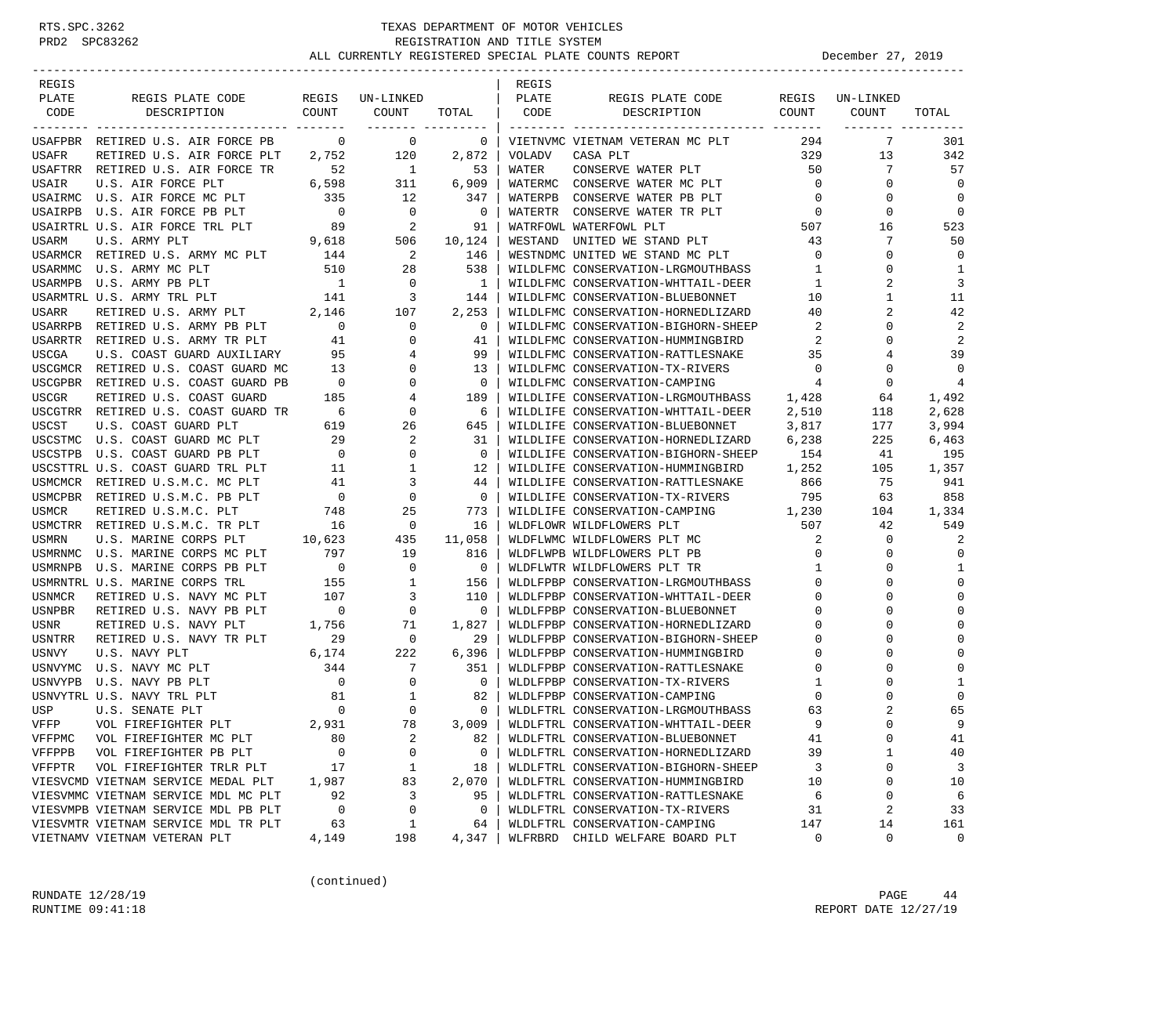# RTS.SPC.3262 TEXAS DEPARTMENT OF MOTOR VEHICLES<br>PRD2 SPC83262 TEXAS REGISTRATION AND TITLE SYSTEM<br>ALL CURRENTLY REGISTERED SPECIAL PLATE COUNTS REGISTRATION AND TITLE SYSTEM ALL CURRENTLY REGISTERED SPECIAL PLATE COUNTS REPORT DECEMBER 27, 2019

| REGIS  |                                           |                |                            |                         | REGIS |                        |       |           |       |
|--------|-------------------------------------------|----------------|----------------------------|-------------------------|-------|------------------------|-------|-----------|-------|
| PLATE  | REGIS PLATE CODE REGIS                    |                | UN-LINKED                  | <b>Example 12 PLATE</b> |       | REGIS PLATE CODE REGIS |       | UN-LINKED |       |
|        | CODE DESCRIPTION COUNT                    |                | COUNT                      | TOTAL                   |       | CODE DESCRIPTION       | COUNT | COUNT     | TOTAL |
|        |                                           |                | ------- ---------          |                         |       |                        |       |           |       |
| WOMVET | 1,639<br>WOMAN VETERAN PLT                |                |                            | 89 1,728                |       |                        |       |           |       |
|        | WOMVETMC WOMAN VETERAN MC PLT 26 26       |                |                            | 29                      |       |                        |       |           |       |
|        | WTRFWLMC WATERFOWL MC PLT                 |                | $\overline{4}$<br>$\Omega$ |                         |       |                        |       |           |       |
|        | WTRFWLPB WATERFOWL PB PLT                 | $\Omega$       |                            |                         |       |                        |       |           |       |
|        | WTRFWLTR WATERFOWL TRAILER PLT            |                | $\Omega$                   |                         |       |                        |       |           |       |
|        | WWII WORLD WAR II VETERAN PLT             | 235            | 10                         | 245                     |       |                        |       |           |       |
|        | 193<br>YGLAWYER YOUNG LAWYER PLT          |                | 9                          | 202                     |       |                        |       |           |       |
| YMCA   | YMCA PLT                                  |                | $\overline{0}$             | 5                       |       |                        |       |           |       |
|        | 100YRPLT 100 YR ANNIV OF LIC PLT PLT      |                | 238<br>15                  | 253                     |       |                        |       |           |       |
|        | 11THCAVY 11TH ARMORED CAVALRY PLT 55 55 1 |                |                            | 56                      |       |                        |       |           |       |
|        | 11THCVMC 11TH ARMORED CAVALRY MC PLT      |                |                            |                         |       |                        |       |           |       |
|        | 11THCVTR 11TH ARMORED CAVALRY TR PLT      |                |                            |                         |       |                        |       |           |       |
|        | 173AB 173RD AIRBORNE BRIGADE PLT          | 11             |                            | 11                      |       |                        |       |           |       |
|        | 173ABMC 173RD AIRBORNE BRIGADE MC         | $\overline{0}$ |                            |                         |       |                        |       |           |       |
|        | 173ABTR 173RD AIRBORNE BRIGADE TR         |                |                            |                         |       |                        |       |           |       |
|        | 36THIDMC 36TH INFANTRY DIV MC PLT         | 12             |                            | 12                      |       |                        |       |           |       |
|        | 36THIDPB 36TH INFANTRY DIV PB PLT         |                |                            | $\Omega$                |       |                        |       |           |       |
|        | 36THIDTR 36TH INFANTRY DIV TR PLT         |                |                            |                         |       |                        |       |           |       |
|        | 36THINFD 36TH INFANTRY DIVISION PLT       | 95             | 12                         | 107                     |       |                        |       |           |       |